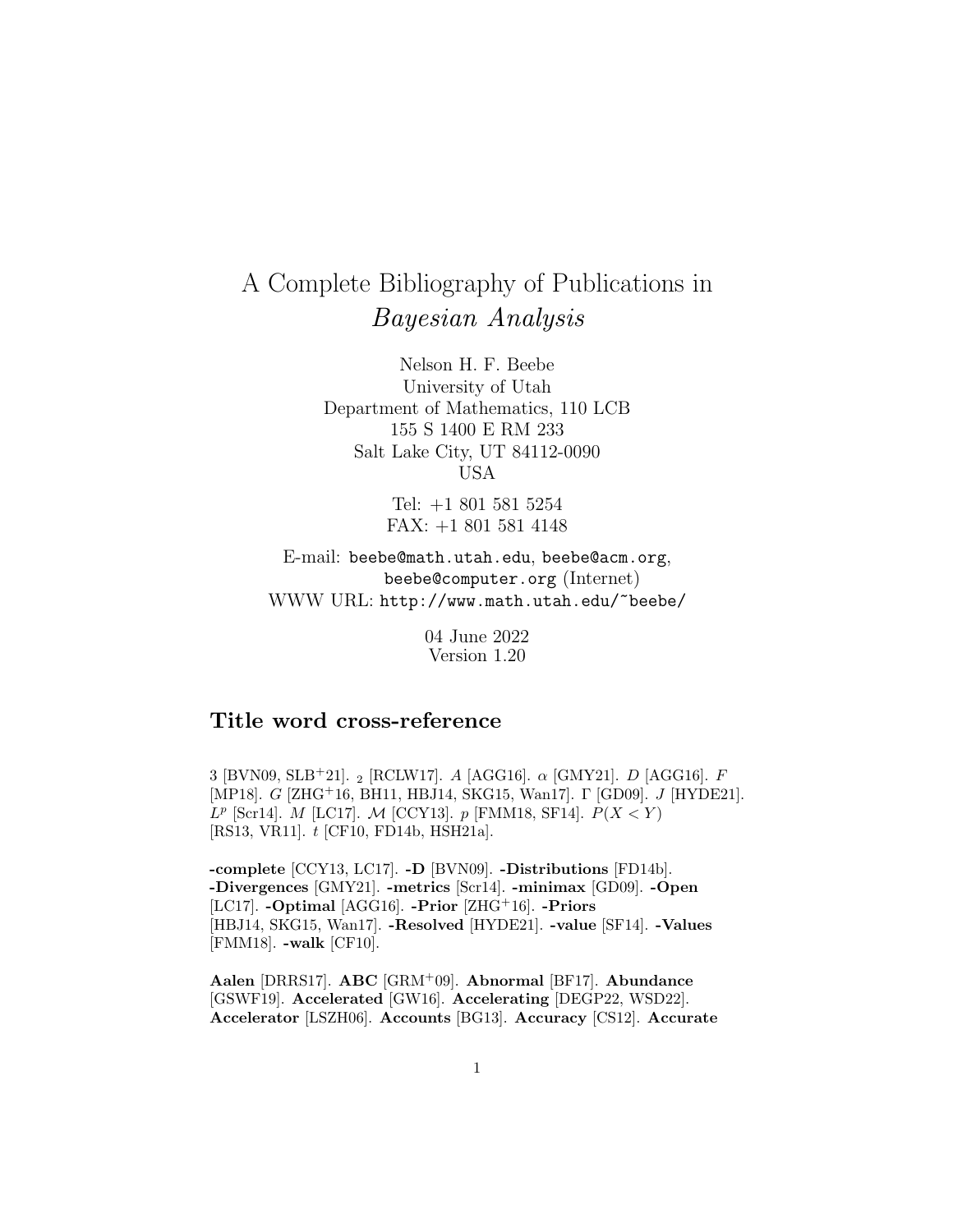[Gop22]. **Acquisition** [JGP<sup>+</sup>19]. **Activation** [GS21]. **Acyclic** [CCVP18, DBHG19]. **Adaptation** [NdVA<sup>+</sup>20]. **Adaptive** [BS14, BW15, BCJ21, FM18, FT13, GM16, LLW21, LBBJ16, Ma17, MTS<sup>+</sup>21, PKLM10, SCHT13b, Scr14, SK17, SCKGC21, SOL<sup>+</sup>12, XX20, YSLR14, RW08]. **Additive** [KK16, KCK<sup>+</sup>21, VHV20, ZSM07]. **addresses** [AAFS06]. **adjusted** [ZSM07]. **Adjustment** [APD19]. **advances** [VR11]. **Affecting** [OBS13]. **After** [XTMR17]. **Against** [GDB20, GBGTR19]. **age** [BC11a]. **age-depth** [BC11a]. **Air** [XTMR17]. **al** [LH10, Ver06, WFR11b]. **al.** [AB09, BD09, Car06, Che06, CS07, Dun09, Fea11, Fre12, GM13b, Gli09, Gos12, Hen10, HG08, Hoe06, Koo11, LG06, MV06, Plu06, Poo10, QM09, Ran10, Rig10, Rou08, RC07, Sca12, Sch09, SS10, Sta12, Whi10, Woo13, vD10, vdL06]. **Albert** [Fre12, Gos12]. **Algorithm** [ZG19, CF10, WT06]. **Algorithmic** [HSF20]. **Algorithms** [NdVA<sup>+</sup>20, PMG14]. **Allergy** [GHO<sup>+</sup>13]. **Alleviating** [OMC19]. **Allocation** [Mad07]. **Allocations** [BPJ13]. **Almost** [AZ13]. **alpha** [PKL<sup>+</sup>11]. **alpha-stable** [PKL<sup>+</sup>11]. **Analysers** [MVG20]. **Analyses** [WG15, BVN09, CZ10, Chr06, CLM07]. **Analysis** [APS18, ADL12, BG21, BJM<sup>+</sup>22, Ber06a, Bra22, CMG14, CFLN18, CCL<sup>+</sup>09a, DP12, FSG08, GTHB19, Gol06a, GGPM19, HSH21a, HHG08, KSM<sup>+</sup>06, KSM<sup>+</sup>18, KFF19, KEMM19, LBB09, LBBJ16, MC07, NJM18, Raj19, RCLW17, RdGvP06, RMHR15, SXR06, SSML20, SLB<sup>+</sup>21, SCFJ14, TRWFB17, VGB10a, WG18, Wan17, YHW16, ZJLC10, ZWC<sup>+</sup>16, ZWF<sup>+</sup>18, Zho18, dTM10, AZ10, AVCGG08, BM06, Dra06, FMV11, FS11, HKLM10a, JKNR09, Kad06, MPK10, OBS13, RH11, vdL11b]. **Analyzing** [CG10]. **Ancestral** [XS07]. **angle** [HKLM10a]. **ANOVA** [CS16a, KS10a]. **Application** [AFRB14, BGQ21, GS21, HdHG21, MNS<sup>+</sup>20, NJ21, RSSSSL21, SS08, WHG<sup>+</sup>06, XX20, ZWC<sup>+</sup>16, AVCGG08, BVN09, FMV11, GP10, LN08, LZN08, Tre08]. **Applications**

[BR13, FCP09, GDNJ18, RL14, ZWDJ14, Hof11b]. **Applied** [RDP16, Bar11]. **Approach**

[Bha07, BGQ20, Cas21, CCVP18, CGS22, DK15, FH17, GDB20, GMB20, GHO<sup>+</sup>13, GGPM19, HMC09, HSH<sup>+</sup>21b, HSF20, LM16, LM21, MBBRB17, NBCC14, RMP12, TK12b, VDP15, WPCAV22, HS09, JP08, MS07a, SB11]. **Approaches** [SC17]. **Approximate** [BW15, CNR15, DPM16, GMS16, GL17, HSH<sup>+</sup>21b, JGP<sup>+</sup>19, LNR19, LC22, PKL<sup>+</sup>11, RCMO22, SCKGC21, WFR11a]. **Approximation** [AZ13, LR16, RV14, SK13, RM08]. **Approximations** [ADP19, JB18, NS18, RSV14]. **Aquifer** [SHG<sup>+</sup>10]. **Arbitrary** [HSBvdW17]. **Architectures** [FMO16]. **Arctic** [ZC20]. **Area** [ADL12, Pol17, RSV14]. **Areal** [MC07, OMC19]. **arguments** [TGM09]. **arrays** [Hof11b]. **Arsenic** [CCL<sup>+</sup>09a]. **Article**

[APA<sup>+</sup>13, Ano14a, Ber14, BCT<sup>+</sup>16, Bur10, CM13, CB14, Cas14, CD15, CLH<sup>+</sup>16, Cla12, CC15, Das16, Dob13, Fea11, Fer12, For14, Fre12, Gel10, GM13b, Gos12, Gra16, GMR15, GB12, HP15, Han16, Hof13, KB15, Koo11, Lam06, LH10, Lia12, LC12, Lys16, MYGE16, O'H13, PS13, Sca12, Sco14, Sha14a, Sta12, Wan13, Was10, WS14, Woo13, WFR11b, Xu14, Zid15, tHM14,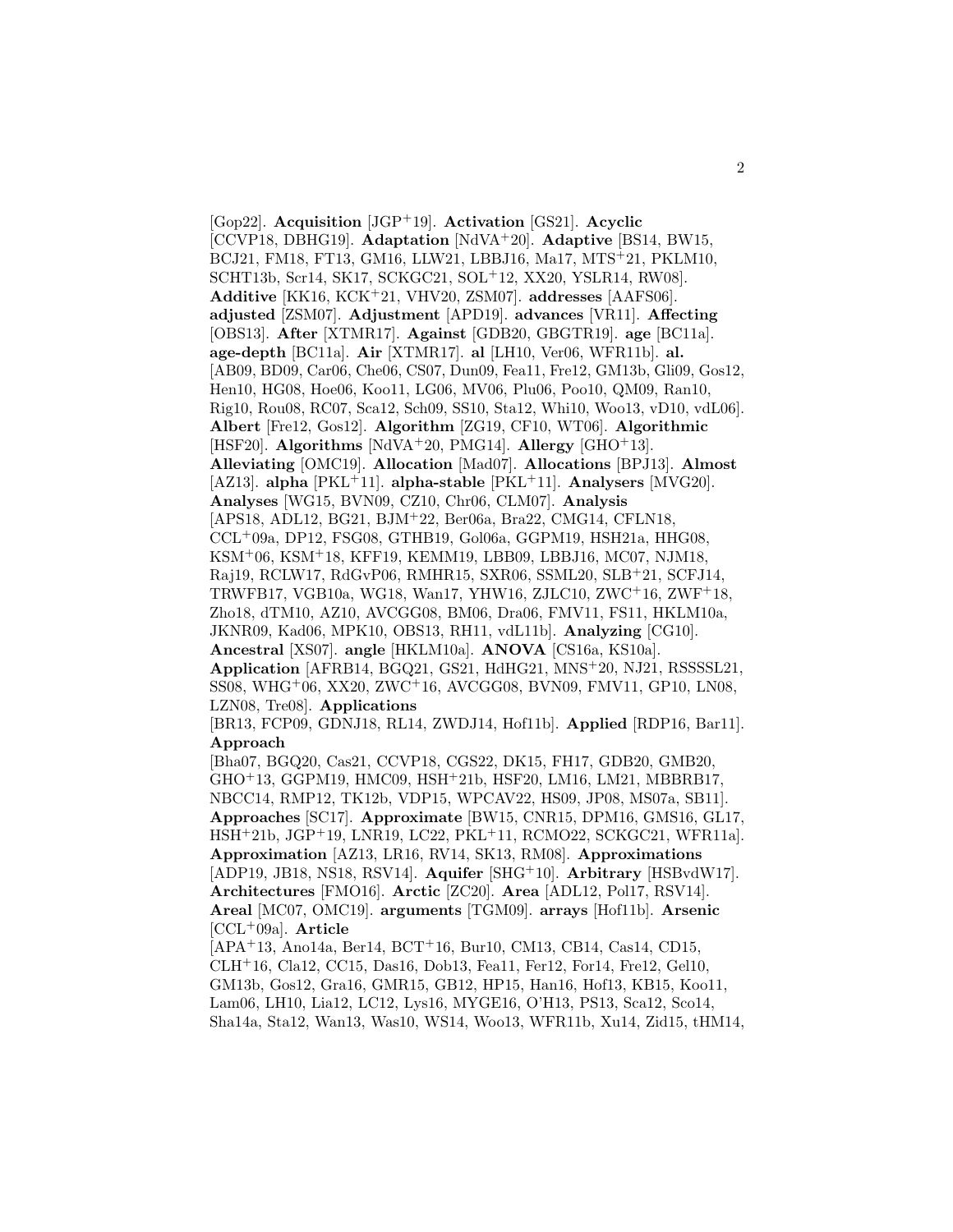AB09, All11, BD09, Ber08, Car06, Che06, CK09, CGM09, CS07, Cra09, Dah07, Dun09, Fra09, Fre11, FS08, Gel06, Gli09, Han11, HP08, Hen10, HG08, Hoe06, Hof11a, Kad08, KN06, Li09, LG06, Mac07, MCG11, MV06, Mil08, Plu06, Poo10, QM09, Ran10, Rig10, Rob07, Rou08, RC07, Sch09, Sen08, SYvD11, SS10, SK08, Ste09, Ver06, Was08, Whi10, vD10, vdL06]. **articles** [Chr06, Dra06, Fie06a, Kad06, Kas06, Lad06, O'H06, Was06]. **Artificial** [Per07]. **Aspects** [Joh13, NB18]. **Assess** [CHG12]. **Assessment** [BE13, GHO<sup>+</sup>13, Joh07, LG17, MS07b, WG15, Rob10, Tre08]. **Assessments** [PVC20]. **Assisted** [DM07a]. **associate** [MT09b]. **Associated** [Kad16]. **Association** [CS12]. **Associations** [LMC20]. **Astrophysics** [vDCE<sup>+</sup>06]. **Asymmetric** [LG12b, RS13, SSML20, SRG13, SR17]. **Asymptotic** [AZ13, DG13, GTGC16, GC17, Kom15, Spi08]. **Asymptotics** [GM13a]. **Atlantic** [TGK<sup>+</sup>11]. **Atrophy** [RGC20]. **Augmentation** [TAN<sup>+</sup>18, PS11a, PS11b]. **Auto** [DBHG19]. **Auto-Regressive** [DBHG19]. **Automated** [TdVPAB17]. **Autopsies** [LMC20]. **Autoregression** [DGMQ13, PKL<sup>+</sup>11, YHW16]. **Autoregressive** [CVL12, KFF19, KCR19, KG09, LBBJ16, Per07, SCFJ14, BC11a]. **Auxiliary** [OM20, HH06, vdL11a]. **Available** [SN07]. **Average** [YVSG18]. **averages** [MM07]. **Averaging** [SXR06, YMP13]. **avoiding** [LZN08]. **Away** [RRJW20]. **axioms** [DT09].

**balancing** [GP10]. **Balls** [WG18]. **Banded** [LL20]. **Bandwidth** [LL20]. **BART** [CGMS22]. **Baseball** [QMRM08, JMW09a]. **Based** [ANRSL16, BS14, DM15a, DL07, JGP<sup>+</sup>19, LLPR06, LTY21, Nee19, NTL19, PQ15, Per07, RMP12, SCHT13b, SN07, SRG13, SR17, US16, VL20, XLH16, XTMR17, BD06a, FI09, GP12, Hof06, HHG08, LAE<sup>+</sup>09, MS07a, PFS10, RW08, Vir11]. **Baseline** [Han06]. **basic** [CO08]. **Basket** [LTY21]. **Bayes** [Ald08, AKO19, BE13, BVN09, CCDT<sup>+</sup>22, CCVP18, CS16a, DG13, EH17, GTGC16, GHO<sup>+</sup>13, HC17, HdHG21, LC17, LZN08, MF19, TGM09, WOPF11, Was06, Wei12, Woo14]. **Bayesian** [Fie06a, Fie06b, Kad06, SR17, vdL11a, APS18, AGG16, ADP22, AM07, AZ10, AO06, AVCGG08, ADL12, APRS22, AFRB14, BPSS15, BM06, Ban17, Bar11, BF17, BB10, BP20, BG06, BG21, BF21, BJM<sup>+</sup>22, Ber06a, BGP15, Bha07, BLE16, BW15, BC11b, BR10, Bra22, BD06a, BG13, BALO06, BS21, BMBV22, CNR15, CKY20, CHG12, CS13, CZ10, CCDT<sup>+</sup>22, CS12, CVL12, CLMtH15, CZGV19, CC21, CEMR12, CB21, CHIK08, CDH16, CCCG16a, sC16, Chr06, Chr09, CO08, CFLN18, CGS22, CCL<sup>+</sup>09a, CT11, DCKW08, DM15a, DW13, DRH17, DG11, Des13, DLPS20, DGMQ13, DHDC12, DR16, Dra06, DPM16, DT18, DD07, DT09, DD18, EMS13, FT12, Fie06b, FH17, FD14b, FMV11, FCP09, GDB20, Gel08a, GLM18, GMP21, GTHB19, Gol06a, Gol06b, GD09, GMB20, GMdPV21]. **Bayesian** [GMS16, GL17, GKMvCT14, GABP19, GW16, GC18, GvO17, GS21, GGPM19, GBGTR19, HMC20, HJZ12, HSH21a, HYDE21, HSBvdW17, HKLM10a, HMC09, HH06, HCGS15, HCH06, HSH<sup>+</sup>21b, HD12, HSF20, HYY12, Hut07, IW19, JGP<sup>+</sup>19, JGVM21, JMW09a, JP16, JKNR09,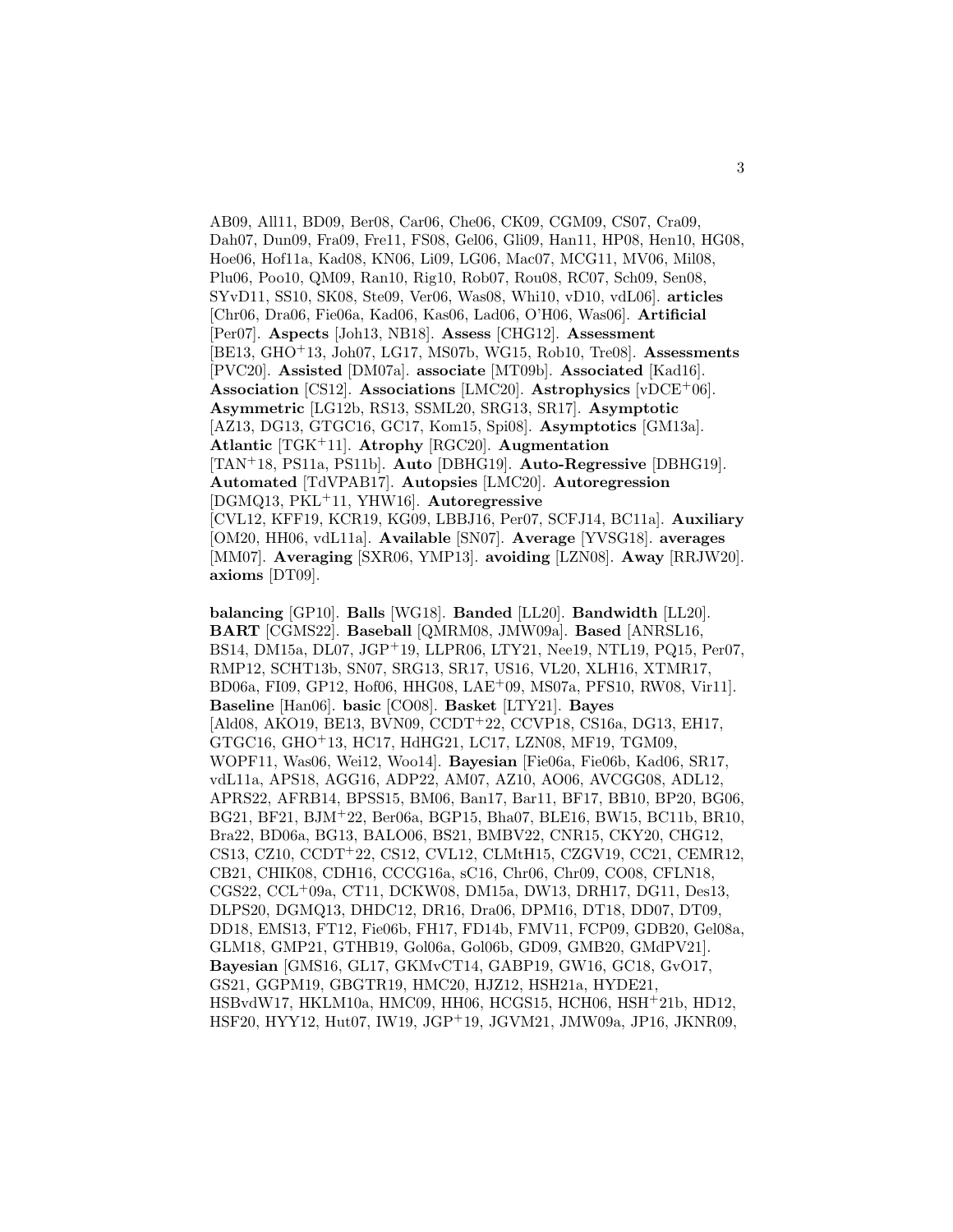JD08, JYL17, JL19, Joh07, Joh13, JHB22, Kad06, KR21, KS10a, KFF19, KD12, KK22, KDV09, KAL12, KSLP12a, KCR19, KEMM19, KS19, KCK<sup>+</sup>21, KDG21, Kob17, Kom15, KMB19, KG09, KGGC10, Kyu11, Lad06, LHE<sup>+</sup>20, LMLM14, LJCB14, LL18, LNR19, LL20, LG17, LM16, LM21, LKOB19, LC22, LML21, LN08, LL10, LXL10, LG14, LMC20, LMPS17, LW09, LBB09, LN13,  $LCL+14$ , MJW08, MC07, MS07a, MBBRB17, MMW15, MNS<sup>+</sup>20, MS07b, MMJ16, MC15, MW15, MNPM20, MRG19, MG20, MM13a, MHSC16, Nee19, NBCC14, NJ21, NGT19, NTL19, OS09]. **Bayesian** [OBS13, OGPD19, OM20, PW19, dBPSW08, Per07, PKLM10, PKL<sup>+</sup>11, Poi06, Pol17, PS17, PPG08, PBT<sup>+</sup>21, PJM<sup>+</sup>21, Pra16a, PW08, Qia18, QMRM08, Rah16, RCLW17, RCMO22, RdGvP06, RL14, RB07, RtH08, RD11, RH11, RMHR15, RC17, RGC20, RS13, RSST17, RDP16, San12b, Sco11, Scr14, SXR06, SK17, Sha21, SY17, SY19, SS11, SSML20, SPG15, SCKGC21, Ski06, SCFJ14, Spi08, Spi11, SRG13, SB11, SG16, SG17, TM17, TRWFB17, TFHP18, TZG10, TK12b, Tre08, TSA20, US16, VR11, VDP15, VGB10a, VDP19, WMP11, WG18, WT06, Wan12, WB18, WT20, WCO20, WSD22, WWACH16, Wen10, WC18, WGBS17, WS20, WG15, WN21, WFR11a, XLH16, XX20, XLY<sup>+</sup>13, YS07, YHW16, YZCC16, YN20, YVSG18, YH11, Yin09a, YMP13, YSLR14, ZSM07, ZJLC10, ZL15, ZC20, ZWC<sup>+</sup>16, ZWF<sup>+</sup>18, Zho18, ZG19, ZD17]. **Bayesian** [dCJHdC13, dCPB19, dTM10, pD20, vES21, vdL11a, vdL11b, vdPvdV18]. **Bayesians** [Kas06]. **be** [Fie06a, dBPSW08]. **become** [Fie06b]. **Behavior** [EMS13]. **Behind** [CCL<sup>+</sup>09a]. **Behind-the-Scenes** [CCL<sup>+</sup>09a]. **Belief** [AE17, BE13, WG15, Hoo08]. **Beliefs** [TGK<sup>+</sup>11]. **Berger** [Chr06, Dra06, Fie06a, Kad06, Kas06, Lad06, O'H06, Was06]. **Bernoulli** [Kad16]. **Bernstein** [PS15]. **Beta** [BJP12, CVL12, CLMtH15, TM17]. **Beta-Binomial-Logit** [TM17]. **Beta2** [PPR17]. **Between** [CI06, FH17, SF14]. **Beyond** [KEMM19]. **Bi** [XLY<sup>+</sup>13]. **Bi-Clustering** [XLY<sup>+</sup>13]. **Bias** [dOAL<sup>+</sup>22, LZN08]. **Big** [Qia18]. **Bilateral** [MC15]. **Binary** [AFRB14, DK15, HH06, HvDH09, RH11, vdL11a]. **Binomial** [Gop22, Kad16, MJW08, Nee19, TM17, ZWF<sup>+</sup>18, Zho18, TGM09]. **Biological** [RDP16]. **birth** [DZP<sup>+</sup>07a]. **bivariate** [Leo11]. **Blackwell** [HP08, Mil08]. **Blocking** [TdVPAB17]. **Blockmodels** [HLC20]. **Board** [Ano16a, Ano16b]. **Bootstrap** [VDP19]. **Bootstraps** [BP20]. **Both** [Pol17]. **Boundary** [MC07, RSST17]. **Bounded** [MDO18]. **Bounds** [MM16]. **Brain** [DD18, GS21, RGC20, SLB<sup>+</sup>21]. **Branching** [GMdPV21]. **Breaking** [BJP12, FLN<sup>+</sup>16, RD11]. **Breast** [DD07]. **Bronchial** [HCH06]. **Browne** [Gel06, KN06, Lam06]. **Buck** [HP08, Mil08]. **Buffet** [CGZ16, HR20]. **Building**  $[CL+09a]$ . **buy**  $[Lad06]$ .

**calculating** [WT06]. **Calculation** [ZS09]. **Calderhead** [BCT<sup>+</sup>16, Das16, Lys16, MYGE16]. **Calibrating** [PVC20]. **Calibration** [CLMtH15, Gu19, LNR19, RMP12, BB08a, BALO06, Dra06]. **Calibration-Based** [RMP12]. **Campbell** [Das16, Lys16, MYGE16, BCT<sup>+</sup>16]. **Can** [dBPSW08]. **Cancer** [DD07]. **Card**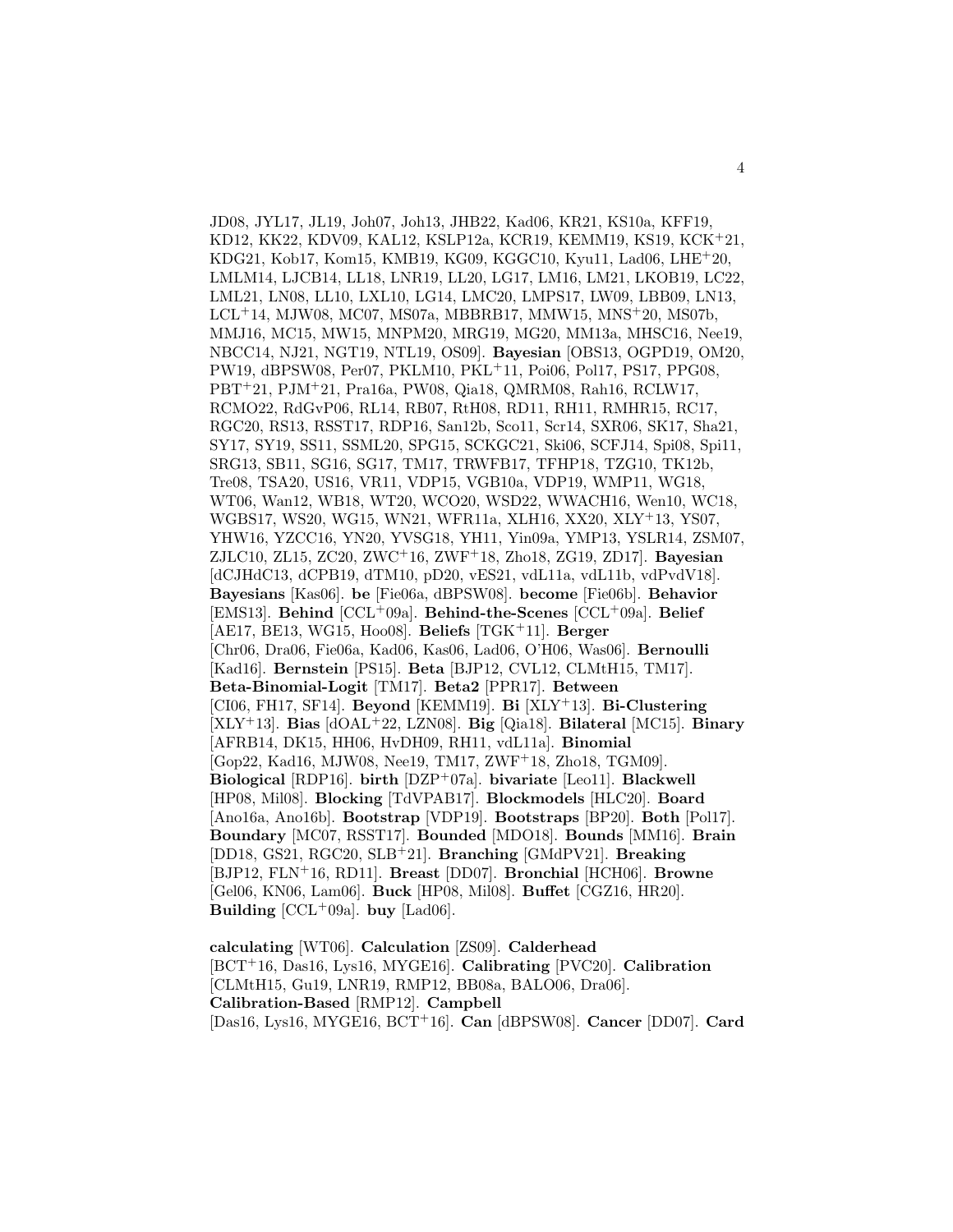#### [BMBV22]. **Carlo**

[AZ10, BM06, BW15, BCJ21, DT18, FT13, HS09, ND20, PMG14, PKLM10, Ryd08a, SPD19, TDY18, TdVPAB17, WCKL18, Wei12, YSH18, ZSZ18]. **Carvalho** [Cas14, For14, tHM14]. **Case** [Ber06a, FCP09]. **Categorical** [HRW18, PFS10, PW19, JD08]. **Categorization** [HdHG21]. **Cauchy** [GLM18, PS12]. **Causal** [CC21, HMC20, NGT19, FS11]. **Causality** [DMF16]. **CDFs** [SC06]. **Celeux** [Car06, Che06, MV06, Plu06, vdL06]. **Cells** [HCH06]. **Censored** [Cas21, Han06]. **censoring** [JD08]. **Centered** [PHOD21]. **Central** [NJ21]. **Centroids** [OMC19]. **certainty** [Rob10]. **Chain** [AQ17, BHS14, CS16b, PMG14, SPD19, TDY18, TdVPAB17, Wei12, HS09, PKLM10, Ryd08a]. **Chains** [SOL<sup>+</sup>12, ZWC<sup>+</sup>16]. **Change** [KCG15, MM14, PCM19]. **Change-Point** [PCM19, KCG15]. **Changepoint** [Sha21, WFR11a]. **Changes** [PS20, ZJLC10, ZC20]. **Checking** [CCL<sup>+</sup>09a, EM06, NSAL<sup>+</sup>21]. **Chi** [NJ21]. **Chi-Squared** [NJ21]. **Chief** [Car08, Car09]. **Chkrebtii** [BCT<sup>+</sup>16, Das16, Lys16, MYGE16]. **Choice** [MMW15, MNS<sup>+</sup>20, GRM<sup>+</sup>09]. **Claiming** [EMS13]. **Claims** [CGS22]. **Class** [DGMQ13, GTGC16, LVW20, RSSSSL21, SR16, SN07, SM17, VGE19, Dah09]. **Classes** [ANRSL16, CCVP18]. **Classification** [LMCD19, SN07, LZN08]. **Climate** [SFZ08a, SOL<sup>+</sup>12, VHJS08]. **Clinical** [FCP09, HSC12, SY17]. **Cluster** [CMG14, GM16, Mad07, WG18, RW08]. **Clustered** [GM16, YMP13, dOAL<sup>+</sup>22]. **Clustering** [BGQ21, DRH17, LAE<sup>+</sup>09, NBCC14, PHOD21, PQ15, PFS10, SG16, XLY<sup>+</sup>13, BC11b, CT11, Dah09, FI09, Hof06, Vir11, YH11]. **clusters** [MY08, Ngu10]. **Co** [CH09, CT11]. **co-exposure** [CT11]. **Co-infection** [CH09]. **Coefficient** [SCFJ14]. **Coherence** [Dra06]. **Cointegrated** [PKLM10, PKL<sup>+</sup>11]. **Colombian** [WPCAV22]. **Combination** [LN13, AZ10]. **Combine** [RMP12]. **Combined** [HYY12]. **Combining** [ADGJ<sup>+</sup>12a, BP08, WHG<sup>+</sup>06]. **Combustion** [VDF<sup>+</sup>12]. **Commensurate** [HSC12]. **Comment** [AB09, All11, BD09, Ber08, Ber14, Bur10, Car06, CM13, CB14, Cas14, CD15, CGM09, Cla12, CS07, CC15, Dah07, Das16, Dob13, Dun09, Fea11, Fer12, For14, Fra09, Fre11, Fre12, FS08, Gel10, GM13b, Gli09, Gos12, Gra16, GMR15, GB12, Han11, HP15, Han16, HP08, Hen10, HG08, Hof11a, Hof13, Kad08, KB15, Koo11, Lam06, LH10, Li09, Lia12, LC12, LG06, Lys16, Mac07, MCG11, MYGE16, MV06, Mil08, O'H13, PS13, Plu06, Poo10, QM09, Ran10, Rig10, Rob07, Rou08, RC07, Sca12, Sch09, Sco14, Sen08, SYvD11, Sha14a, SS10, SK08, Sta12, Ste09, Ver06, Wan13, Was08, Was10, WS14, Whi10, Woo13, WFR11b, Xu14, Zid15, tHM14, vD10, vdL06, Chr06, Dra06, Fie06a, Gel06, Hoe06, Kad06, KN06, Kas06, Lad06, O'H06]. **comment** [Was06, vdL11a]. **Comments** [Che06, CK09, Cra09, Dra06]. **Community** [SC17, vdPvdV18]. **Comparative** [SXR06]. **Compare** [MRB12]. **Comparing** [BP07, CEMR12, GBGTR19]. **Comparison** [CS13, CB21, HK18, TAN<sup>+</sup>18, XTMR17, BD06a]. **comparisons** [Spi11]. **Complete** [LC17, CCY13]. **Completely** [CAS<sup>+</sup>19, AM07]. **Complex** [Bha07, WG15, ZG19]. **Component** [ZHG<sup>+</sup>16]. **Components**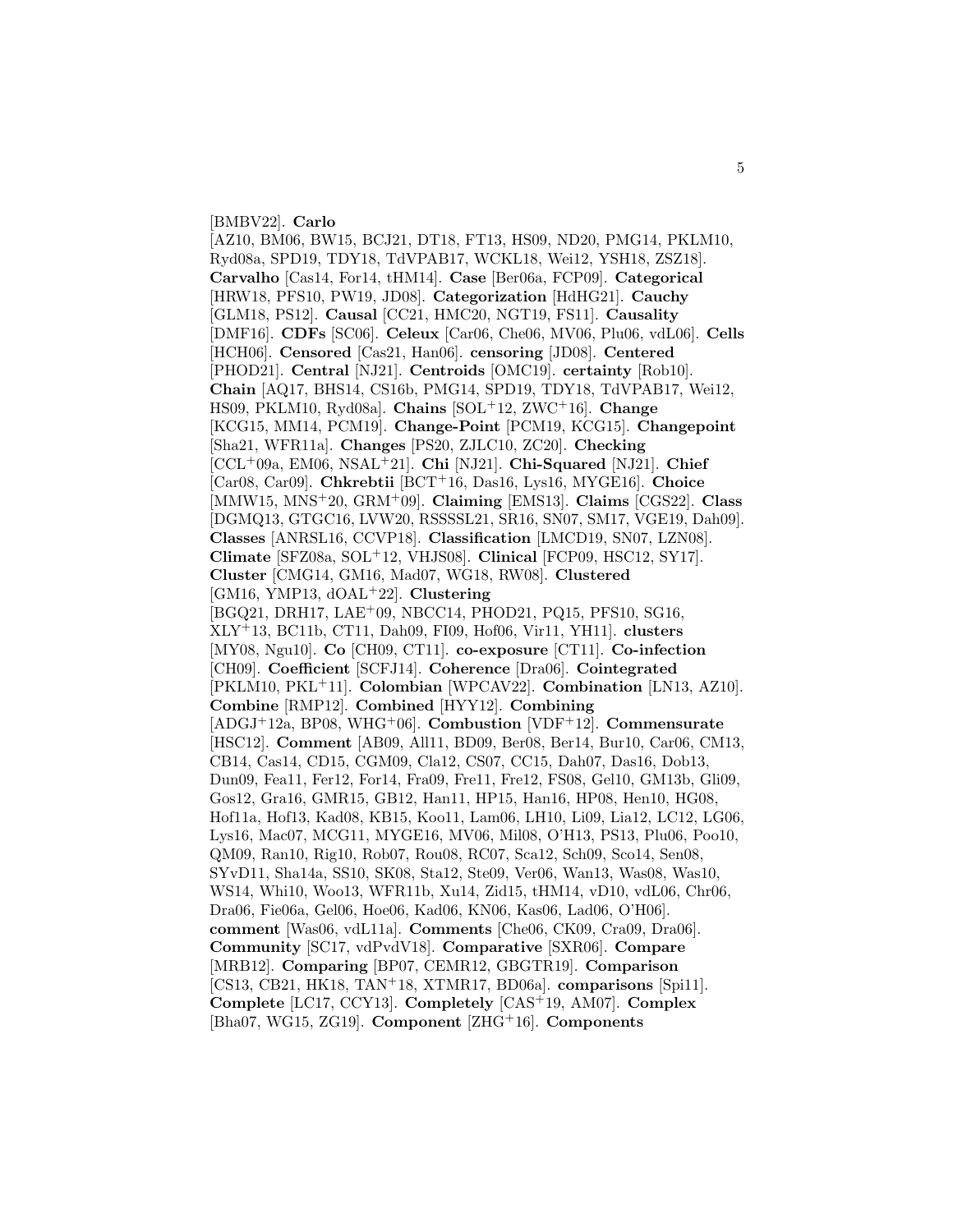[JN07b, MB12, SG17, KN06]. **Compound** [ZL15]. **Compressing** [LN08]. **Computation** [BW15, CNR15, GL18, JGP<sup>+</sup>19, PKL<sup>+</sup>11, RCMO22, SCKGC21, Ski06, Wan12, CHIK08]. **Computational** [Kyu11, VHJS08, WWACH16, Ryd08a]. **Computations** [WSD22]. **Computer** [Bha07, LBB09, SFZ08a, WHG<sup>+</sup>06, LW09]. **Computing** [Wei12]. **Concentration** [DRRS17, RRJW20, RSM15, RR12, Ros22]. **Concentrations** [TFHP18]. **Concept** [HHG08]. **Conclusions** [TGK<sup>+</sup>11]. **Conditional** [KR21, KFF19, WRC11, CCQ11]. **Conditionally** [KG09, LBBJ16, MTM12]. **Conditioning** [LML21]. **Conditions** [RSST17, SKG15]. **Configuration** [KD12]. **Conflict** [AE17, EM06, NSAL<sup>+</sup>21]. **Confounding** [APD19, HCPH18, HMC20, OMC19]. **Conjugate** [DP12, KSM<sup>+</sup>06, KSM<sup>+</sup>18, PSMB20, CHIK08, KN06, Pac06, WMP11]. **Connectivity** [SHG<sup>+</sup>10]. **consensus** [TGM09]. **Consider** [FJM14]. **considering** [HHC07, PW08]. **Consistency** [CKG20, OK22, SKG15, SRG13, SR17]. **Consistent** [YN20]. **Constant** [Hut07]. **Constrained** [CS13, GM13a, LKOB19]. **Contents** [Ano06a, Ano06b, Ano06c, Ano06d, Ano07a, Ano07b, Ano07c, Ano07d, Ano08a, Ano08b, Ano08c, Ano08d, Ano09a, Ano09b, Ano09c, Ano09d, Ano10a, Ano10b, Ano10c, Ano10d, Ano11b, Ano11c, Ano11d, Ano11e, Ano12b, Ano12c, Ano12d, Ano12e, Ano13b, Ano13c, Ano13d, Ano13e, Ano14d, Ano14e, Ano16c, Ano16d]. **Context** [EMS13, NPKC14, US16]. **Context-Dependent** [US16]. **Context-Specific** [NPKC14]. **contingent** [LKF09]. **Continuous** [APD19, HYY12, QSF09, SS08, Sha21, ZWC<sup>+</sup>16, CF10, HS09]. **Continuous-Time** [SS08]. **Contraction** [CGZ16]. **Contributed** [APA<sup>+</sup>13, Ano14a, BCT<sup>+</sup>16, CLH<sup>+</sup>16]. **Control** [CCDT<sup>+</sup>22, GBGTR19, MTS<sup>+</sup>21, SY19]. **Controlled** [GMdPV21]. **Convergence** [WT06]. **Convolution** [GSWF19, ZKRVA18, MPK10]. **Conway** [KSM<sup>+</sup>18, BF21, KSM<sup>+</sup>06, Kad16]. **Cooling** [MTS<sup>+</sup>21]. **Copula** [GL17, SCHT13b]. **Copulas** [GC18, KS19, Wil18]. **Core** [FMO16]. **Correction** [CB21, KEMM19, SR17, dOAL<sup>+</sup>22, KSM<sup>+</sup>18]. **Correlated** [BBGR21, NGT19, PL16, MAL11]. **Correlation** [GMP21, LHE<sup>+</sup>20, PBT<sup>+</sup>21]. **Correlations** [MF19]. **Correspondence** [dTM10]. **Count** [APS18, HIS22, XLY<sup>+</sup>13]. **Counting** [DRRS17]. **Coupled** [OM20]. **Covariance** [FJM14, HW13, KK22, LHE<sup>+</sup>20, LL18, LM16, LM21, MP18, YZCC16, Hof11b]. **Covariate** [HD12, MHSC16]. **Covariates** [BWD20, DCKW08, DLPS20, PQ15, WT20, MT09b]. **Craigmile** [BD09, Dun09, Sch09]. **credibility** [GD09]. **Credible** [LNR19, Sha14b, WG18, ZB18, DM07b]. **Credit** [BMBV22]. **Criminal** [BS21]. **Criteria** [CFRT06a, US16, FI09]. **critical** [Rob10]. **Criticism** [SMW19]. **Cross** [BH07, HC17]. **Cross-Validation** [BH07, HC17]. **Cumulative** [MMW15]. **curve** [BALO06]. **Curves** [CDH16, BB08a]. **Cyclone** [TGK<sup>+</sup>11].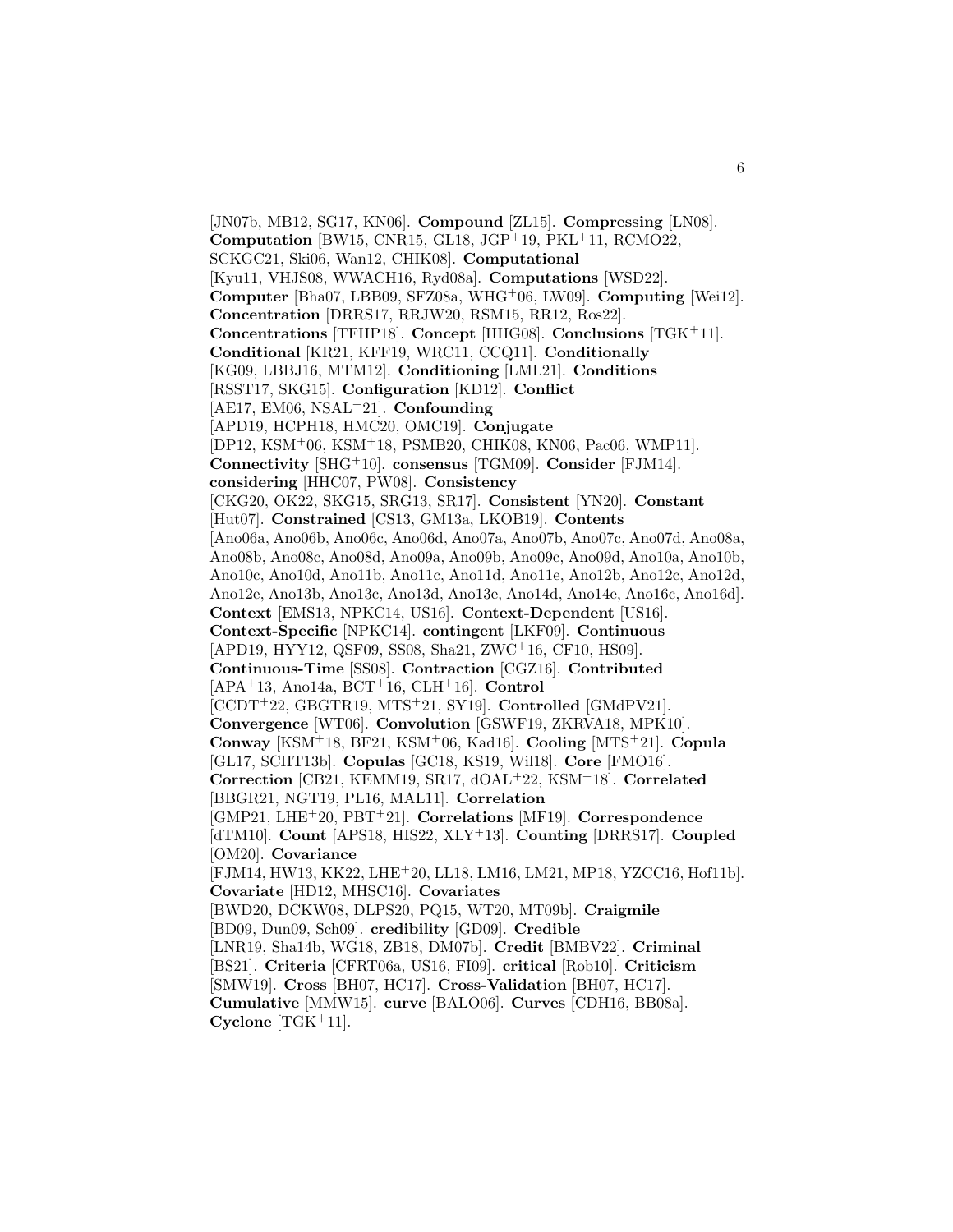**D** [BVN09, SLB<sup>+</sup>21]. **DAGAR** [DBHG19]. **Dark** [LC22]. **Data** [APS18, AE17, ADP22, AQ17, AFRB14, BP20, BG13, BR13, Cas21, CFRT06a, CB21, DCKW08, DRH17, EH17, EM06, GMP21, GR20, HIS22, Han06, HRW18, KK22, Kom15, Kow21, LJCB14, LM16, LM21, LMPS17, LBBJ16, MCW10b, MC15, MTS<sup>+</sup>21, NSAL<sup>+</sup>21, OMC19, PS20, PS11a, PS11b, PBT<sup>+</sup>21, Qia18, QMRM08, SSML20, SG16, SG17, TM17, TAN<sup>+</sup>18, VHV20, WHG<sup>+</sup>06, XLY<sup>+</sup>13, YZCC16, ZKRVA18, ZWF<sup>+</sup>18, ZD17, dOAL<sup>+</sup>22, dTM10, DGS09, GM09, GP10, Hof11b, HvDH09, JD08, Ngu10, RH11, Spi11, Vir11, vdL11b]. **Data-Dependent** [TM17]. **Datasets** [APRS22, ZSM07, BM06, HKLM10a]. **Dawid** [GMR15, HP15, KB15]. **day** [PKL<sup>+</sup>11]. **De-Duplication** [TSL20]. **Decision** [IW19, XTMR17]. **Decision-Theoretic** [XTMR17]. **Decisions** [KM14]. **Decomposable** [FJM14, BC11b]. **Decomposition** [Hof16]. **Decompositions** [ZR21]. **Deconvolution** [HYDE21, vDCE<sup>+</sup>06]. **Deep** [PS17]. **Default** [Gri10, KN06]. **Definite** [WC14b]. **Degrees** [VW14]. **Delayed** [LTY21, LN13]. **Demographic** [BG13]. **Densities** [CLMtH15, GMY21, Kom15]. **Density** [BGQ20, GL18, JLM<sup>+</sup>17, RV14, Scr14, SRG13, SR17, TZG10, WPCAV22, Gri10, RtH08]. **Dependence** [CB21, FH17, LM16, WS20, WFR11a]. **Dependencies** [WRC11]. **dependency** [PW08]. **Dependent** [BJQ12, DD07, JLM<sup>+</sup>17, KCR19, KK16, MHSC16, RS13, TM17, US16, ALR21]. **depth** [BC11a]. **Desiderata** [Cla10]. **Design** [AFRB14, DT18, KDG21, LTY21, LN13, Mad07, OM20, RDP16, SY17, WWACH16, dG15]. **Designing** [TDY18]. **Designs** [AGG16, SY19]. **Detecting** [PS20, YS07]. **Detection** [BF17, BMBV22, MM14, SC17, Sha21, SS11, TGK<sup>+</sup>11, vdPvdV18]. **Determinantal** [BGQ20]. **Determination** [MJW08, YH11]. **Deviance** [CFRT06a]. **Diaconis** [JB18]. **Diagnosing** [TN14]. **Diagnostic** [YS07]. **Diagnostics** [Per07]. **DIC** [MRB12]. **did** [Fie06b]. **diet** [CT11]. **Differences** [DD18]. **Different** [Kom15]. **Differential** [BKD21, CCCG16a, HCH06, MMJ16, PMG14, WCO20, YSLR14, DGS09]. **difficulties** [RM08]. **Diffusion** [WGBS17, SB11]. **Diffusion-Driven** [WGBS17]. **Dimension** [HSBvdW17, TRKS<sup>+</sup>17]. **Dimensional** [APD19, Ban17, CKG20, LAE<sup>+</sup>09, MRG19, OK22, RR12, RGC20, SN18, SKG15, YN20, GC17, Joh13, LL20, MT09b, Spi08]. **Dimensionality** [OK22]. **Dimensions** [AGG16]. **Direct** [DL07, AZ10]. **Directed** [BG06, CCVP18, DBHG19]. **Directional** [FJS08, KG09]. **Dirichlet** [ALR21, BJQ12, BGQ21, BJ06, EDF<sup>+</sup>19, FD14b, GM13a, HRW18, JN07b, KDV09, KCG15, MCMK20, Raj19, SMBL19, SS11, TK09, TRKS<sup>+</sup>17, XS07, ZWDJ14, ZB18]. **Disconnected** [BG21]. **Discrepancy** [DW13, FMM18, OGPD19]. **Discrete** [HYY12, PWB12, PNNC17, WT20, FS11]. **Discretely** [SS08]. **Discussion** [APA<sup>+</sup>13, Ano14a, BCT<sup>+</sup>16, CDL<sup>+</sup>19, CLH<sup>+</sup>16, HMC20, HSF20, KK22, LVW20, LML21, OGPD19, PHOD21, TSL20, WG18, YVSG18, ZR21, vdPSvdV17, Gol06b]. **Disease**

[DBHG19, MC07, MBBRB17, MNS<sup>+</sup>20, VDF<sup>+</sup>12]. **diseases** [JKNR09].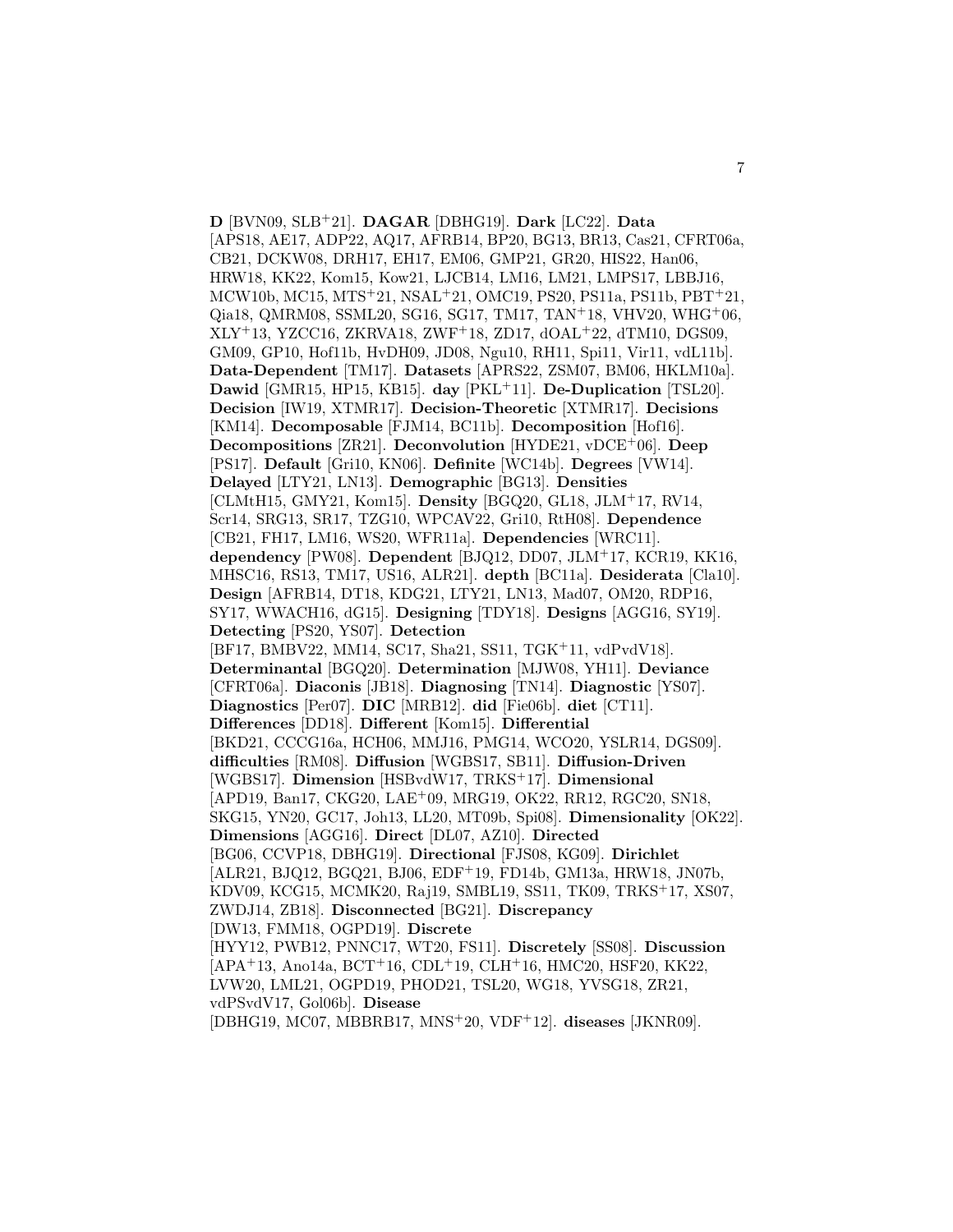**Disparities** [GMdPV21]. **Displacing** [OMC19]. **Distance** [Sal18, She14]. **Distortion** [ANRSL16]. **distributed** [Ngu10]. **Distribution** [BF21, DG11, GGPM19, HSBvdW17, KSM<sup>+</sup>06, Kad16, KSM<sup>+</sup>18, LSZH06, PWB12, PSMB20, PPR17, SF14, TRKS<sup>+</sup>17, VHV20, VW14, Wei12, DZP<sup>+</sup>07a, GSW<sup>+</sup>06a, Hoo08, LKF09, Tre08]. **Distributional** [KK16, KCK<sup>+</sup>21]. **Distributions** [BGQ21, CMG14, CCZ17, CFLN18, FD14b, GM13a, GLM18, HW13, Kom15, LMLM14, QSF09, RS13, RMP12, RSSSSL21, Scu13a, TFHP18, WOPF11, Wil18, YVSG18, vdL07, AO06, AVCGG08, CF10, FJS08, Gel06, GOO07, GB10, Hoe06, KS10a]. **Divergence** [LCS<sup>+</sup>14]. **Divergences** [GMY21]. **Diverging** [Wan17]. **DNA** [CLM07]. **Do** [Lad06]. **Does** [DZP<sup>+</sup>07a, Fie06a]. **dominating** [MM07]. **Dominici** [CS07, RC07]. **Dose** [HYY12, LTY21, LN13]. **Dose-finding** [LN13]. **Dose-Schedule** [LTY21]. **Doses** [HYY12]. **Doubly** [GMS16]. **Draper** [Gel06, KN06, Lam06]. **Driven** [WGBS17, ALR21]. **Dropout** [MCMK20]. **Drton** [Ano14a, CB14, Sha14a]. **Drug** [LN13]. **Drugs** [HYY12]. **Duplication** [TSL20]. **Dyk** [LG06]. **Dynamic** [AQ17, Bha07, CW07, CZGV19, CSN<sup>+</sup>15, FS11, FSG08, GTHB19, GMB20, GW16, JP08, Kow21, LHE<sup>+</sup>20, LLW21, OGPD19, RM21, SC17, WRC11, LW09, RtH08]. **Dynamical** [SCHT13b]. **Dynamics** [OBS13, VDF<sup>+</sup>12].

**Early** [DD07, SOL<sup>+</sup>12]. **Ecological** [GSWF19]. **Economics** [Poi06]. **Edgeworth** [Wen10]. **Editor** [Car08, Car09]. **Editor-in-chief** [Car09]. **Editorial** [Ano16a, Ano16b]. **Effect** [HCPH18, KCK<sup>+</sup>21, PW19, SM17, VDP15, DZP<sup>+</sup>07a]. **Effective** [MTM12]. **Effects** [BLE16, BKD21, HMC20, HD12, KDV09, MHSC16, SC06, WGBS17, BVN09, CKS07]. **Efficiency** [DT18]. **Efficient**  $[JGP<sup>+</sup>19, KMB19, LAE<sup>+</sup>09, MNS<sup>+</sup>20, Pra16a, SCHT13b, SOL<sup>+</sup>12, TDY18,$ TAN<sup>+</sup>18, TdVPAB17, Wan12]. **Elaborate** [MW19, WOPF11]. **elastic** [LL10]. **Electromyographic** [AFRB14]. **Elemental** [TFHP18]. **Elicitation** [ADGJ<sup>+</sup>12a, DM07a, DL07, GOO07]. **Embedded** [SN18]. **emerging** [JKNR09]. **Emphasis** [LBB09]. **Empirical** [SK17, XLH16]. **Empirically** [Ste15]. **Emulation** [Bha07, Gu19, IW19, OM20, LW09]. **encompassing** [AM07]. **Endogenous** [Kob17]. **Energy** [vDCE<sup>+</sup>06]. **Enhancements** [WWACH16]. **enriched** [WMP11]. **Ensemble** [DEGP22]. **Entity** [Ste15]. **Epidemic** [AKO19, CO08]. **Epithelial** [HCH06]. **Equation** [BKD21]. **Equations** [CCCG16a, DCKW08, WCO20, YSLR14, AZ10, DGS09]. **Equilibrium** [RRJW20]. **Equivalence** [CCVP18, SF14]. **Equivariant** [Hof16]. **Ergodic** [MM07]. **ERK** [PW08]. **Error** [ADL12, CCDT<sup>+</sup>22, HKLM10a, LM16, SY19, SC06, CG10, RB07]. **Errors** [HHHL18, HD12, KGGC10, Per07, RC17]. **Estimates** [BCHJ19, WT06]. **Estimating** [BB08a, GSWF19, HMC09, KAL12, Kyu11, Leo11, MP18, Sal18, WCKL18].

**Estimation**

[BF21, BG13, DW13, FT12, FMO16, GMY21, GMP21, GMdPV21, Gop22,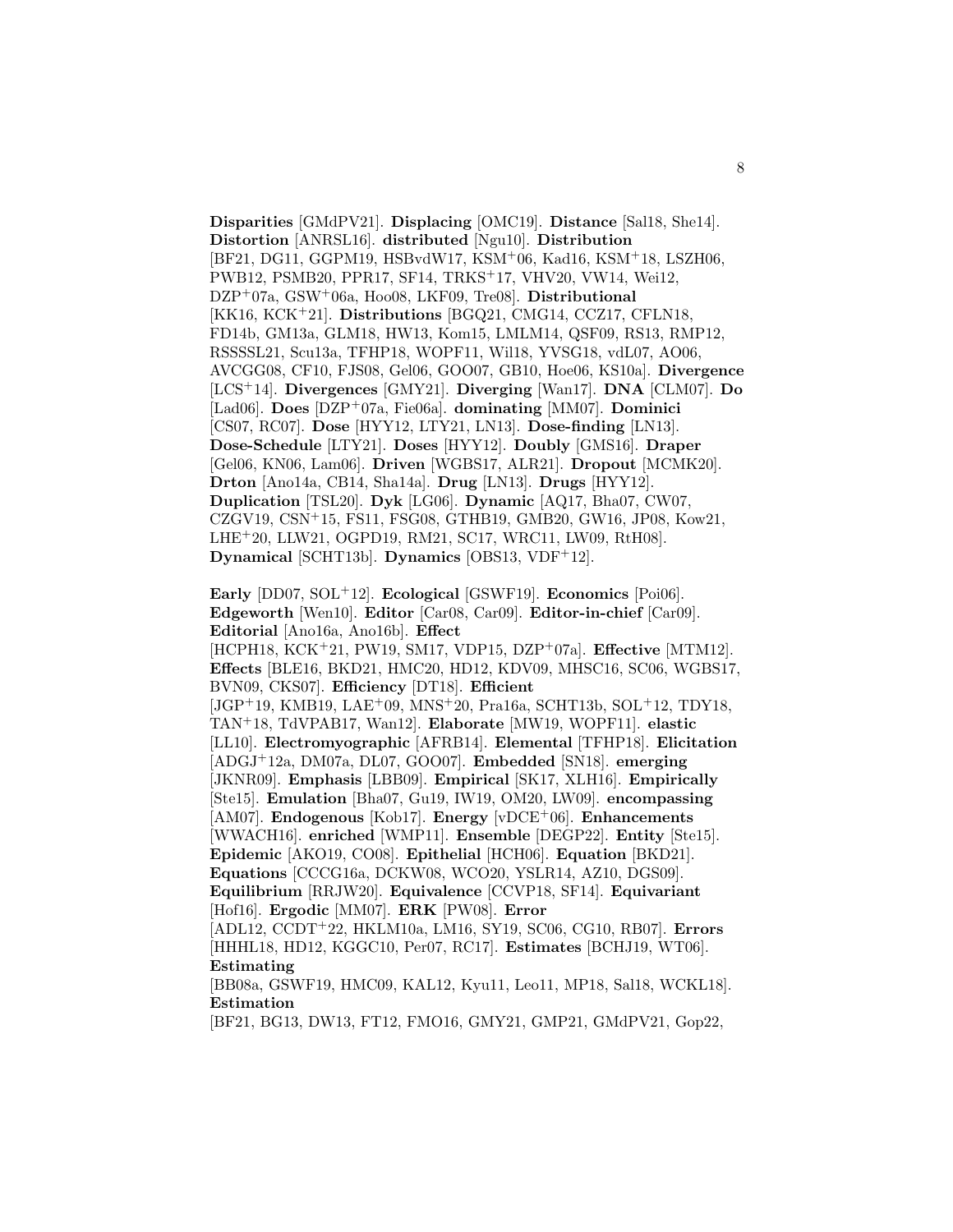GMS16, GKMvCT14, HCPH18, HHHL18, JLM<sup>+</sup>17, KK22, Pol17, PBT<sup>+</sup>21, RV14, Scr14, SHK07, SOL<sup>+</sup>12, SG17, TSL20, TDC<sup>+</sup>22, VGE19, Vie07, VHJS08, WG18, WC18, WS20, YZCC16, YSH18, BB10, BALO06, Chr09, CO08, DEJL11, Gri10, HS09, LKF09, RtH08, Ryd08a, Sco11, vdL11a]. **Estimator** [BDPW17]. **Estimators** [GMdPV21, DM07b]. **Evaluating** [Vie07]. **Evaluations** [JGVM21]. **Event** [BHS14, CS16b]. **Events** [sC16]. **Evidence** [BG21, DMF16, GHO<sup>+</sup>13, LR16, DEJL11]. **Evidentiary** [Sha14b]. **Evolutionary** [BR10, KAL12]. **Exact** [DPM16, Hoo08, Hut07, vES21]. **examples** [JMKW09]. **exchangeable** [Woo14]. **Exclusive** [CB21]. **Existence** [NJ21]. **Exogenous** [GR20]. **exoplanet** [FMV11]. **expansion** [Wen10]. **Expansions** [NSAL<sup>+</sup>21]. **Expected** [FT12, FND15, FNP18]. **Expensive** [WSD22]. **Experiment** [Gin07, LSZH06]. **Experimental** [AGG16, AFRB14, KDG21, MNS<sup>+</sup>20, RDP16, WHG<sup>+</sup>06]. **Experiments** [AFRB14, DT18, LKOB19, OM20, SXR06, WWACH16, WHG<sup>+</sup>06]. **Expert** [ADGJ<sup>+</sup>12a, sC16, DM07a, DL07, PVC20]. **Explaining** [GSW<sup>+</sup>06a]. **Explanatory** [Bic20]. **Exploiting** [FMO16]. **exploration** [BR10]. **Exponential** [DP12, RR12]. **Exposure** [CCL<sup>+</sup>09a, CT11]. **Expression** [HCH06]. **Extended** [JHB22, RB07]. **Extension** [HdHG21]. **Extensions** [BJQ12]. **External** [MTS<sup>+</sup>21]. **Extracting** [WG15]. **Extrapolated** [RCMO22]. **Extrinsic** [LMCD19].

#### **Factor**

[APRS22, BJM<sup>+</sup>22, FSG08, LM21, MF19, MVG20, OK22, Wei12, Zho18]. **Factorization** [ZG19]. **Factors** [AKO19, BE13, CCDT<sup>+</sup>22, CS16a, HC17, HdHG21]. **Failure** [DD07]. **Families** [DP12, RR12]. **Family** [CS16b, ZWF<sup>+</sup>18]. **Faraday** [SHK07]. **Fast** [BF21, CCZ17, Gop22, SLB<sup>+</sup>21, ZG19, vES21]. **favor** [TGM09]. **Fay** [Pol17]. **Feature** [BPJ13, pD20, LZN08]. **Features** [SG16, BP08, JP08]. **Fecundity** [KSLP12a]. **Feedback** [OBS13]. **Ferreira** [CD15, CC15, Zid15]. **Field** [CLMtH15, WOPF11]. **Fields** [FM18, GRM<sup>+</sup>09]. **file** [Ano11a, Ano12a, Ano13a]. **Filter** [DEGP22]. **Filtering** [SS08, VGE19, pD20]. **Filters** [YHW16]. **Financial** [WRC11]. **Finding** [HYY12, LC22, ZS09, LN13]. **Finegold** [Ano14a, CB14, Sha14a]. **Finite** [FT12, FSMWG21, PS15]. **Fisher** [Ald08, FMM18]. **Fit** [BPSS15, HC17, Vie07, CCQ11]. **Fitting** [CCL<sup>+</sup>09a, TN14, ZG19, BD06a]. **Fixed** [SK13]. **Fixed-Form** [SK13]. **Fleming** [ALR21]. **Flexible** [BC11a, KSLP12a, LHE<sup>+</sup>20, MHSC16, QSF09, VDP15]. **Flows** [BG21, TSA20]. **Flyer** [WHG<sup>+</sup>06]. **fMRI** [CSN<sup>+</sup>15, LBBJ16, SLB<sup>+</sup>21]. **Focus** [KEMM19]. **Focused** [DRH17]. **Folding** [VGS<sup>+</sup>21]. **Folklore** [HdHG21]. **food** [Tre08]. **Forecasting** [GW16, HK18, KCR19, OGPD19, PPG08, FS11]. **Forest** [OBS13]. **Form** [SK13]. **Formation** [VGB10a]. **Forms** [MRG19]. **Formula** [HK18]. **Formulations** [TSA20]. **found** [CT11]. **Frailties** [HJZ12]. **Frame** [SF14]. **Framework** [CNR15, TN14, TSL20]. **Fraud** [BMBV22]. **Free**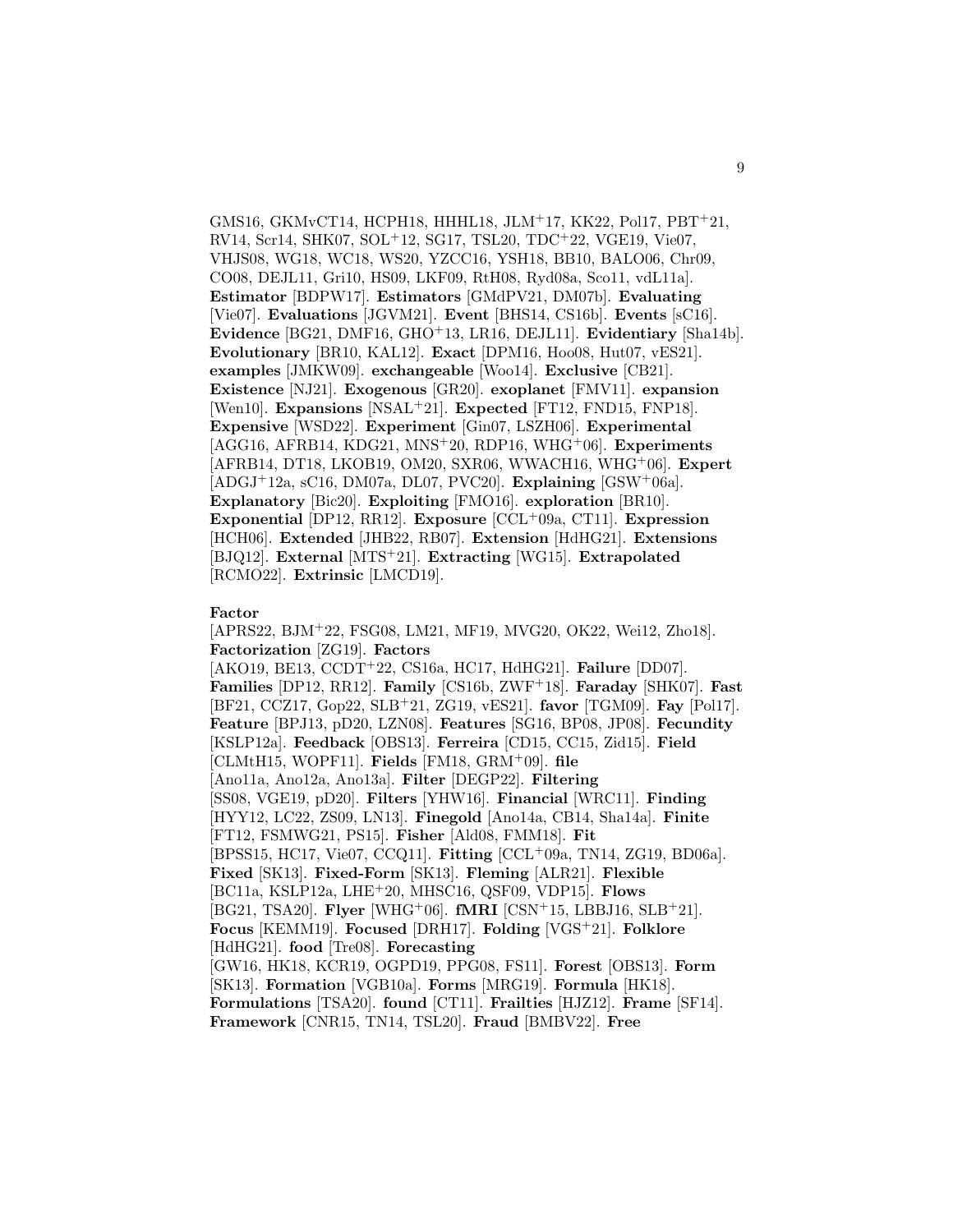[Hof16, TDC<sup>+</sup>22, DEJL11, GRM<sup>+</sup>09, Pac06, WFR11a]. **free-knot** [Pac06]. **Freedom** [VW14]. **French** [CT11]. **Frequency** [YHW16]. **Frequentist** [CEMR12, CB21, Was06]. **Full** [Des13, CZ10]. **Fully** [DK15, DT18]. **Function** [LLPR06, RRJW20, LKF09]. **Function-Specific** [RRJW20]. **Functional** [EH17, GABP19, JP16, KCR19, Kow21, LJCB14, SCFJ14, SG16, SG17, YZCC16, ZD17, KS10a, vdL11b]. **Functional-Coefficient** [SCFJ14]. **Functions**

[ANRSL16, BPJ13, CDH16, GABP19, Hut07, PQ15, PBT<sup>+</sup>21, MM07]. **Fusion** [PW19].

**Galactic** [SHK07]. **Galaxy** [VGB10a]. **Gamerman** [CD15, CC15, Zid15]. **Gamma** [NB18, Qia18, BC11a, CLM07, GB10, Nee19]. **Gammas** [Han06]. **Gaussian** [AZ13, BWD20, CKY20, FND15, Gu19, HSH<sup>+</sup>21b, JGVM21, JB18, KS10a, KFF19, LG14, LMC20, LMCD19, MW15, NS18, PVC20, Raj19, RV14, Scr14, SHK07, TZG10, VHV20, WWACH16, ZKRVA18]. **Gaussian-Process** [NS18]. **Gelfand** [Fer12, GB12, Hoe06, LC12, Ver06]. **Gelman** [Ber08, Kad08, Sen08, Was08]. **Gene** [HCH06, NJM18, Bar11]. **General** [GTGC16, HSBvdW17, HSC12, Ski06, WB18, CLPT10, CF10, WT06]. **Generalised** [Pol17]. **Generalized** [BLE16, BH11, Bra22, FNP18, FSMWG21, GKMvCT14, HSC12, TN14, VDP15, CHIK08, KN06, MPK10, RH11, Yin09a]. **Generating** [HRW18]. **Generation** [XLY<sup>+</sup>13]. **Genetic** [BPSS15, CS12, XS07]. **Genomics** [RL14]. **genuinely** [dBPSW08]. **Geographical** [OMC19]. **Geographically** [DM07a]. **Geographies** [BR13]. **Geometric** [PMG14]. **Geometry** [dCPB19]. **Geostatistics** [Ban17, dG15]. **Gibbs** [GRM<sup>+</sup>09, HR20, ZR21]. **Gibbs-type** [HR20]. **Girolami** [BCT<sup>+</sup>16, Das16, Lys16, MYGE16]. **Girsanov** [SS08]. **Givens** [PJM<sup>+</sup>21]. **Global** [HIS22, PS12, PBT<sup>+</sup>21, ZB18, Ngu10]. **Global-Local** [HIS22, ZB18]. **Goldstein** [Chr06, Dra06, Fie06a, Kad06, Kas06, Lad06, O'H06, Was06]. **Goodness** [CCQ11, HC17, Vie07]. **Goodness-of-fit** [CCQ11]. **GPU** [GW16]. **GPU-Accelerated** [GW16]. **grade** [GM09]. **Gradient** [TSA20]. **Graph** [AQ17, BCHJ19, CKY20, CS16b, DBHG19, LCL<sup>+</sup>14]. **Graphical** [BG06, CW07, CC21, CAS<sup>+</sup>19, FD14b, GW16, KMB19, LMC20, MMJ16, MW15, MG20, NJM18, NTL19, NPKC14, Scu13a, Wan12, Wan15]. **Graphs** [BHS14, CCVP18, WRC11, BC11b]. **Group** [DD18, GC17, LMPS17, YN20]. **Grouping** [RL14]. **Growing** [RCMO22]. **Growth** [Poi06]. **Guide** [WSD22].

**Half** [PS12]. **Half-Cauchy** [PS12]. **Hamiltonian** [BCJ21, ND20, ZSZ18]. **Hastings** [Pra16a]. **Hazard** [DD07]. **Hazards** [HJZ12]. **heavy** [GOO07, Tre08]. **heavy-tailed** [GOO07]. **Held** [vdL11a]. **Hellinger** [She14]. **Herriot** [Pol17]. **Heterogeneity** [SM17]. **Heterogeneous** [APRS22, HMC20, HLC20, PQ15, VHV20, ZD17]. **Heteroscedastic** [SCFJ14]. **Heteroscedasticity** [KR21]. **Hidden** [BG06, FWLH06, KCG15, MNPM20, XS07, Ryd08a]. **Hierarchical**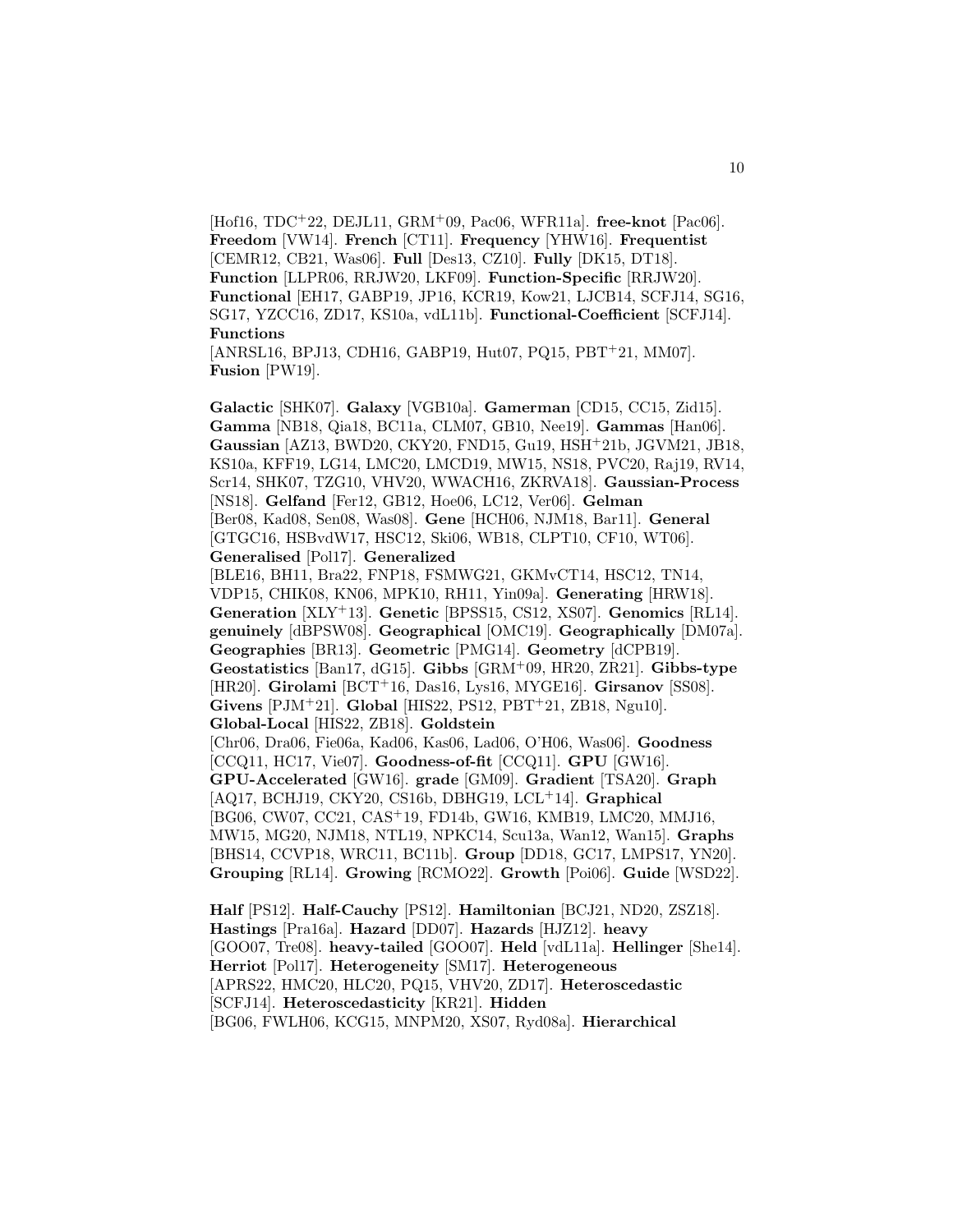[AZ10, BCR20, BGQ21, Bra22, BS21, CKG20, CI06, CCL<sup>+</sup>09a, CAS<sup>+</sup>19, DD07, EDF<sup>+</sup>19, Gop22, GB17, JMW09a, KFF19, LLPR06, MM16, MTM12, OGPD19, PVC20, RMHR15, RSST17, YS07, YZCC16, YH11, GSW<sup>+</sup>06a, Gel06, MS07a]. **Hierarchy** [SN07]. **Hierarchy-Based** [SN07]. **High** [APD19, Ban17, CKG20, GC17, Joh13, LL20, LAE<sup>+</sup>09, MRG19, OK22, RGC20, SN18, SKG15, YN20, vDCE<sup>+</sup>06, LN08, MT09b, Spi08]. **High-Dimensional** [APD19, Ban17, CKG20, MRG19, OK22, SN18, SKG15, GC17, LL20, MT09b, Spi08]. **High-Energy** [vDCE<sup>+</sup>06]. **high-order** [LN08]. **Higher** [RSV14]. **Higher-order** [RSV14]. **histology** [JMKW09]. **Historical** [HSC12, MTS<sup>+</sup>21]. **History** [KAL12]. **hitting** [JMW09a]. **HMM** [SN18]. **Hoff** [All11, Fre11]. **Hogg** [Hen10, SS10]. **Holmes** [vdL11a]. **Homogeneous** [BGQ21, FLN<sup>+</sup>16]. **Horseshoe** [BDPW17, DG13, vdPSvdV17]. **hosts** [CH09]. **HPD** [DM07b]. **Human** [HCH06, KSLP12a]. **Hyper** [BH11]. **Hyper-** [BH11]. **Hyperplane** [CCZ17]. **Hyperplane-Truncated** [CCZ17]. **Hypotheses** [CB21, Sal18]. **Hypothesis** [BE13, GTGC16, HCGS15, KDV09, SY17].

**I-II** [LTY21]. **Ice** [ZC20]. **Identification** [HCH06]. **Identifying** [MS07a]. **identity** [Wen10]. **Ignorable** [MRB12, MCMK20]. **II** [LTY21, SY17]. **Illustrated** [Vie07]. **Image** [ZJLC10]. **Images** [LG14]. **Imaginary** [CS13]. **Imaging** [LJCB14]. **immunofluorescence** [JMKW09]. **Impact** [TGK<sup>+</sup>11, CH09]. **implications** [Pac06]. **Implicit** [KS19, KDG21]. **Implied** [CLMtH15]. **Importance** [BH07, LR16, AZ10]. **Improve** [ND20]. **Improved** [FI09, VGS<sup>+</sup>21]. **Improving** [DT18, GKSG21, SN07]. **Imputation** [dTM10, CCQ11]. **incidence** [CH09]. **Incomplete** [dTM10]. **Inconsistency** [GvO17]. **Inconsistent** [Chr09]. **Incorporating** [HSC12, PKL<sup>+</sup>11, RL14, SR16]. **Incorporation** [MTS<sup>+</sup>21]. **Independence** [NTL19, NPKC14]. **Independent** [MTM12, SPD19]. **Index** [DLPS20, RGC20, WRC11]. **Indian** [CGZ16, HR20]. **Indirect** [RDP16]. **Individual** [PPG08, VDF<sup>+</sup>12, CT11]. **Individual-Level** [VDF<sup>+</sup>12]. **Induced** [HCH06, ZJLC10]. **Inequalities** [BE13]. **infection** [CH09]. **Infectious** [MNS<sup>+</sup>20, VDF<sup>+</sup>12, JKNR09]. **Infer** [LMC20, BP08]. **Inference** [BF21, BLE16, CS12, CC21, sC16, CH09, DR16, DPM16, DD18, Gop22, GMS16, GL17, GB10, GvO17, HMC20, HSBvdW17, HSH<sup>+</sup>21b, HD12, JGVM21, JP16, KG09, LG17, MCW10b, MC15, MNPM20, MG20, MM13a, Ngu10, NGT19, PSMB20, PJM<sup>+</sup>21, QMRM08, RS13, RS14a, RDP16, SCHT13b, SPG15, TDC<sup>+</sup>22, WGBS17, XS07, ZC20, dCPB19, vES21, AVCGG08, ALR21, BJ06, Fie06b, GP10, HKLM10a, JHB22, PW08, RB07, SB11, VR11, WMP11, WFR11a]. **Inferences** [AE17, RW08]. **Inferring** [LSZH06, SFZ08a]. **Infinite** [AGG16, MVG20, PWB12, RR12]. **Inflated** [Nee19]. **Influence** [vdL07]. **Influential** [MS07b]. **Influenza** [OGPD19]. **Information**

[CFRT06a, sC16, Gin07, HSC12, KDG21, RL14, SR16, SMBL19, US16, Vie07]. **Informative** [CEMR12, HBJ14, PHOD21, WS20, Wil18, JD08, She14].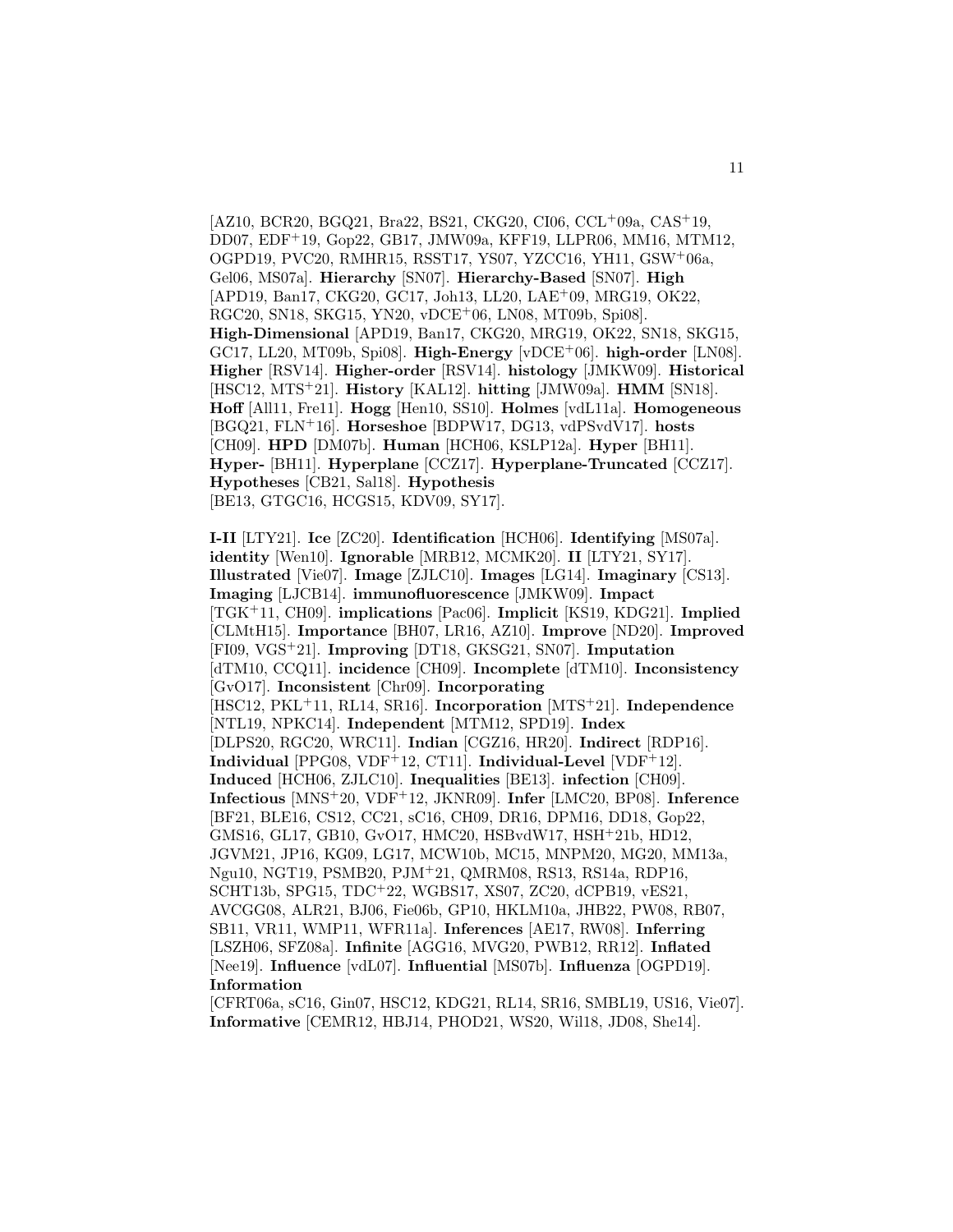**Informed** [BHS14]. **Inhomogeneous** [DHDC12]. **Instrumentation** [vDCE<sup>+</sup>06]. **Insufficient** [LML21]. **Insurance** [CGS22]. **Integer** [CSN<sup>+</sup>15, DPM16]. **Integer-Valued** [DPM16]. **Integral** [CKS07, CS13]. **Integrated** [GSWF19]. **Integration** [APRS22]. **Integrative** [NJM18]. **Intensities** [DRRS17]. **Intensity** [DR16, Sco11]. **Inter**  $[PKL+11]$ . **Inter-day** [PKL<sup>+</sup>11]. **Intercept** [SLAV13]. **Interdependence** [BGP15]. **Intermediate** [ND20]. **Interpretation** [LC17, SLAV13]. **Interval** [JNBQ13]. **intifada** [JP08]. **Intraclass** [MF19]. **Intractable** [DPM16, FMO16, OM20, RDP16, VGE19, VDP19]. **Intrinsic** [KFF19, TRWFB17]. **Intuitive** [FHK<sup>+</sup>20]. **Invariant** [DM07b, DP12, HdHG21, SF14]. **Inverse** [AZ13, BH07, JYL17, MNPM20, Qia18, RSST17, Scr14]. **Inverse-Gaussian** [AZ13, Scr14]. **Investigation** [BG21]. **Investigations** [BS21]. **irreducible** [SB11]. **issue** [Ano06e, Ano06f, Ano06g, Ano06h, Ano07e, Ano07f, Ano07g, Ano07h, Ano08e, Ano08f, Ano08g, Ano08h, Ano09e, Ano09f, Ano09g, Ano09h, Ano10e, Ano10f, Ano10g, Ano10h, Ano11f, Ano11g, Ano11h, Ano11i, Ano12f, Ano12g, Ano12h, Ano12i, Ano13f, Ano13g, Ano13h, Ano13i, Ano14f, Ano14g]. **Item** [BBB06, WC18]. **Iterative** [ZG19].

**Jain** [Dah07, Mac07, Rob07]. **Jeffreys** [LCS<sup>+</sup>14, RS14a]. **Jensen** [AB09, Gli09, QM09]. **Joining** [GPL<sup>+</sup>19]. **Joint** [Bra22, FHK<sup>+</sup>20, GR20, TRKS<sup>+</sup>17, VHV20, HvDH09]. **Jointly** [Gu19]. **Judgements** [WG15]. **Jumps** [ADP22].

**Kalman** [DEGP22]. **Kernel** [Scr14, XX20]. **Kernels** [TDY18]. **Kim** [Sca12, Sta12]. **Kinds** [Kas06]. **kinetic** [PW08]. **knot** [Pac06]. **Knots** [BS14, Kyu11]. **Known** [MB12, AM07]. **Kullback** [Vie07].

**Lands** [GSWF19]. **Langevin** [PSMB20]. **Lans** [HH11]. **Laplace** [SR17, LG12b, RV14, SRG13, TGM09, ZB18]. **Laplacian** [CKY20, LCL<sup>+</sup>14]. **Large** [ADP22, APRS22, KK22, LL18, MCW10b, TAN<sup>+</sup>18]. **Lasso** [Wan12]. **Lassos** [KGGC10, RC17]. **Latent** [CDL<sup>+</sup>19, GDNJ18, HSH<sup>+</sup>21b, LMC20, SR16, SMW19, SC17, SM17, SN18, ZL15, vdL11b]. **Lattice** [YHW16]. **Laws** [BJP12]. **Leading** [LCS<sup>+</sup>14]. **Leaks** [XTMR17]. **Learning** [BG06, BWD20, CCVP18, GW16, MW15, NTL19, PNNC17, PS17, Wan15, XJC16, CLPT10]. **Legislation** [WSDC13]. **Leibler** [Vie07]. **Level** [VDF<sup>+</sup>12]. **Life** [WPCAV22]. **Lifetime** [Han06]. **Likelihood** [BF21, DEJL11, GSWF19, JGVM21, KEMM19, LML21, OM20, PNNC17, SF14, TDC<sup>+</sup>22, WN21, XLH16, BD06a, CNR15, GRM<sup>+</sup>09, KS10b]. **likelihood-based** [BD06a]. **Likelihood-Free** [TDC<sup>+</sup>22, DEJL11, GRM<sup>+</sup>09]. **Likelihoods** [DPM16, FMO16, MM16, RDP16, VGE19, VDP19, WCKL18]. **Limited** [CCY13]. **Limiting** [EMS13]. **line** [BP08]. **Linear** [BH11, FND15, FNP18, GDB20, GTHB19, GMB20, GHO<sup>+</sup>13, GABP19, GW16, GvO17, HCPH18, HSH21a, HSC12, JP16, JB18, NTL19, Qia18,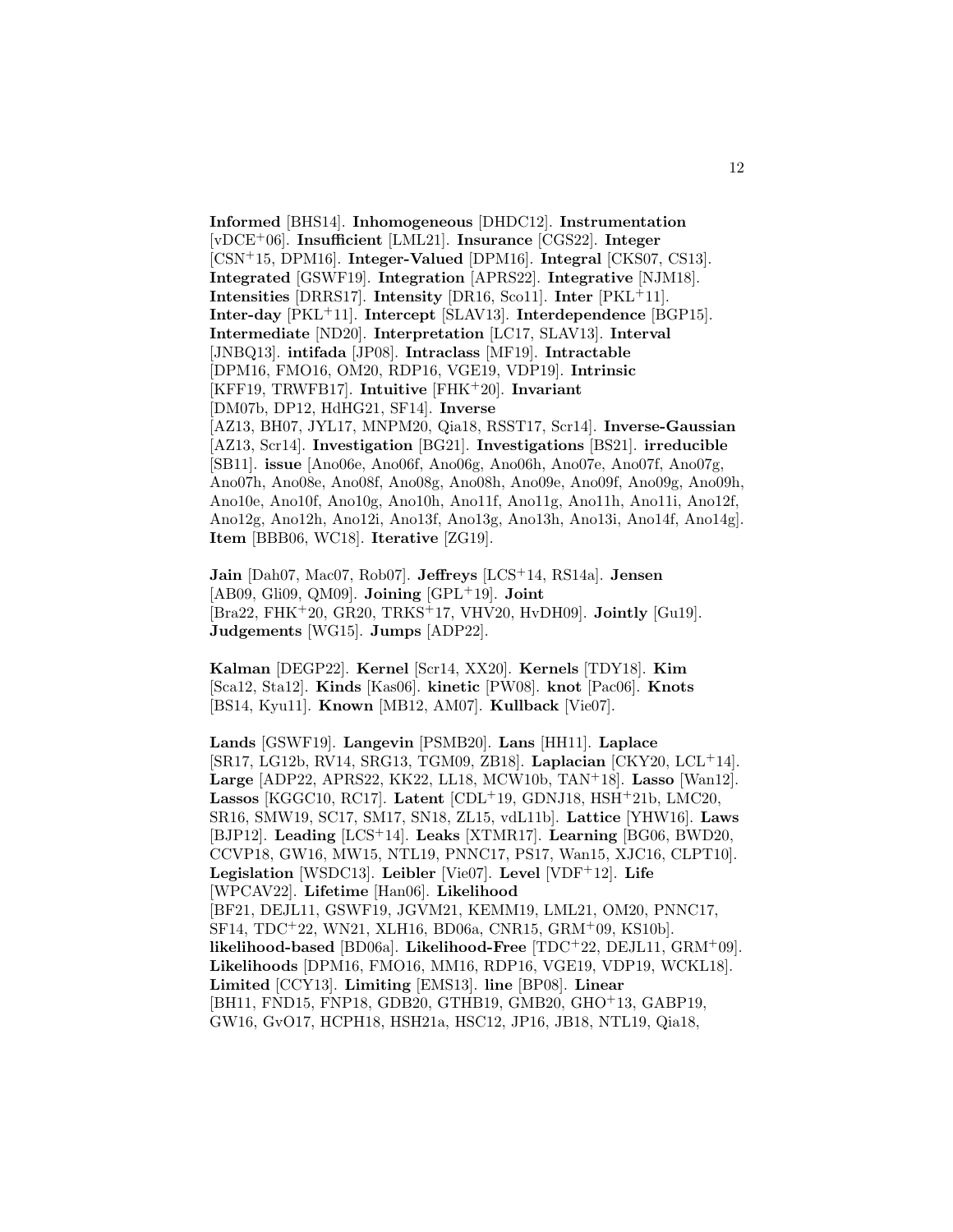RMP12, RSST17, SK13, SS08, SN18, TN14, TK12b, VL20, Woo14, WN21, XX20, ZR21, CHIK08, KN06, Leo11, Pac06, RH11]. **Link** [MMW15]. **LIO** [SMBL19]. **Local** [CKG20, CS16b, HIS22, LMLM14, SG16, ZB18, vdL07]. **Local-Mass** [LMLM14]. **Localization** [VGS<sup>+</sup>21]. **Locally** [FM18, KCR19, MS07b, Ngu10]. **Locally-Autoregressive** [KCR19]. **Location** [RS14a]. **Location-Scale** [RS14a]. **Log** [FT12, JB18, MM16, NTL19, RMP12, ZKRVA18, FJS08, KS10b]. **Log-Gaussian** [ZKRVA18]. **log-likelihood** [KS10b]. **Log-Likelihoods** [MM16]. **Log-Linear** [JB18, RMP12]. **Log-Normal** [FT12]. **log-spline** [FJS08]. **Logic** [HSF20]. **Logistic** [GLM18, GP12, HBJ14, PWB12, RV14, SLAV13, TZG10, LN08]. **Logit** [TM17, vdL11a]. **Long** [HMC09]. **Longitudinal** [BJM<sup>+</sup>22, GMP21, GR20, PS20, HvDH09]. **Look** [CCL<sup>+</sup>09a]. **Loss** [FT12, LLPR06, VL20]. **Loss-Based** [VL20]. **Low** [DPM16, SMBL19]. **lower** [MM07]. **Luce** [HK18, JHB22]. **Lum** [Fer12, GB12, LC12]. **Lung** [XTMR17]. **MacEachern** [BJQ12]. **machines** [PS11a, PS11b]. **Magnetic** [LJCB14]. **make** [Fie06a]. **Manifold** [PSMB20, PJM<sup>+</sup>21]. **Manifolds** [LMCD19]. **Manolopoulou** [Rig10, Whi10]. **many** [MY08]. **MAP** [DM07b, RCLW17]. **MAPK** [PW08]. **MAPK/ERK** [PW08]. **Mapping** [DBHG19, MBBRB17]. **Maps** [HHG08, BP08]. **Marginal** [BLE16, DEGP22, NTL19, PNNC17, RSV14, SR16, WCKL18, SB11]. **Marginally** [HW13]. **Marked** [GDNJ18, TK12a]. **Marker** [CKY20]. **Markov** [CLMtH15, CCVP18, FM18, GPL<sup>+</sup>19, HS09, JP08, KCG15, PMG14, PNNC17, PKLM10, Ryd08a, SPD19, TK09, TDY18, TdVPAB17, Wei12, XS07, XJC16, ZWC<sup>+</sup>16]. **Markovian** [MM14]. **Mass** [LMLM14]. **Massive** [BP20, BM06]. **Matching** [KD12, ZSZ18]. **material** [Ano14b, Ano14c]. materials [BVN09]. Matérn [SLB+21]. Matrices [BCHJ19, GMP21, HW13, LHE<sup>+</sup>20, LL18, LL20, MP18, WC14b]. **Matrix**

[CW07, MP18, PSMB20, ZWDJ14, FI09]. **Matrix-** [MP18]. **Matrix-Variate** [CW07, ZWDJ14]. **Max** [HSH<sup>+</sup>21b]. **Max-and-Smooth** [HSH<sup>+</sup>21b]. **Maximal** [Raj19]. **Maxwell** [BF21, KSM<sup>+</sup>06, KSM<sup>+</sup>18, Kad16]. **Maxwell-Binomial** [Kad16]. **mBART** [CGMS22]. **MCMC** [BH07, DEGP22, LC22, NS18, NdVA<sup>+</sup>20, SCHT13b, SOL<sup>+</sup>12]. **Mean** [WOPF11, YZCC16]. **Mean-Covariance** [YZCC16]. **Meaningful** [WG15]. **Means** [BP07, FT12, Pol17]. **Measure** [Gin07]. **Measurement** [ADL12, HD12, SC06, CG10, RB07]. **Measures** [CAS<sup>+</sup>19, FMM18, KK07, LCS<sup>+</sup>14, SHK07]. **Measuring** [CZ10]. **Mechanisms** [Pra16a]. **Median** [BBGR21]. **Melding** [GPL<sup>+</sup>19]. **Membership** [HLC20, GM09]. **Memory** [HMC09]. **Merge** [ZSM07].

**Meta-Analysis** [BG21]. **Metabolites** [HYDE21]. **Metals** [HCH06]. **Method** [KAL12, Kyu11, NGT19, SN18, WB18, WCKL18, BM06, LZN08,

**Merging** [JN07b, NS18]. **Message** [MW19]. **Meta** [BG21, OBS13].

MT09b, Yin09a]. **methodology** [GD09]. **Methods**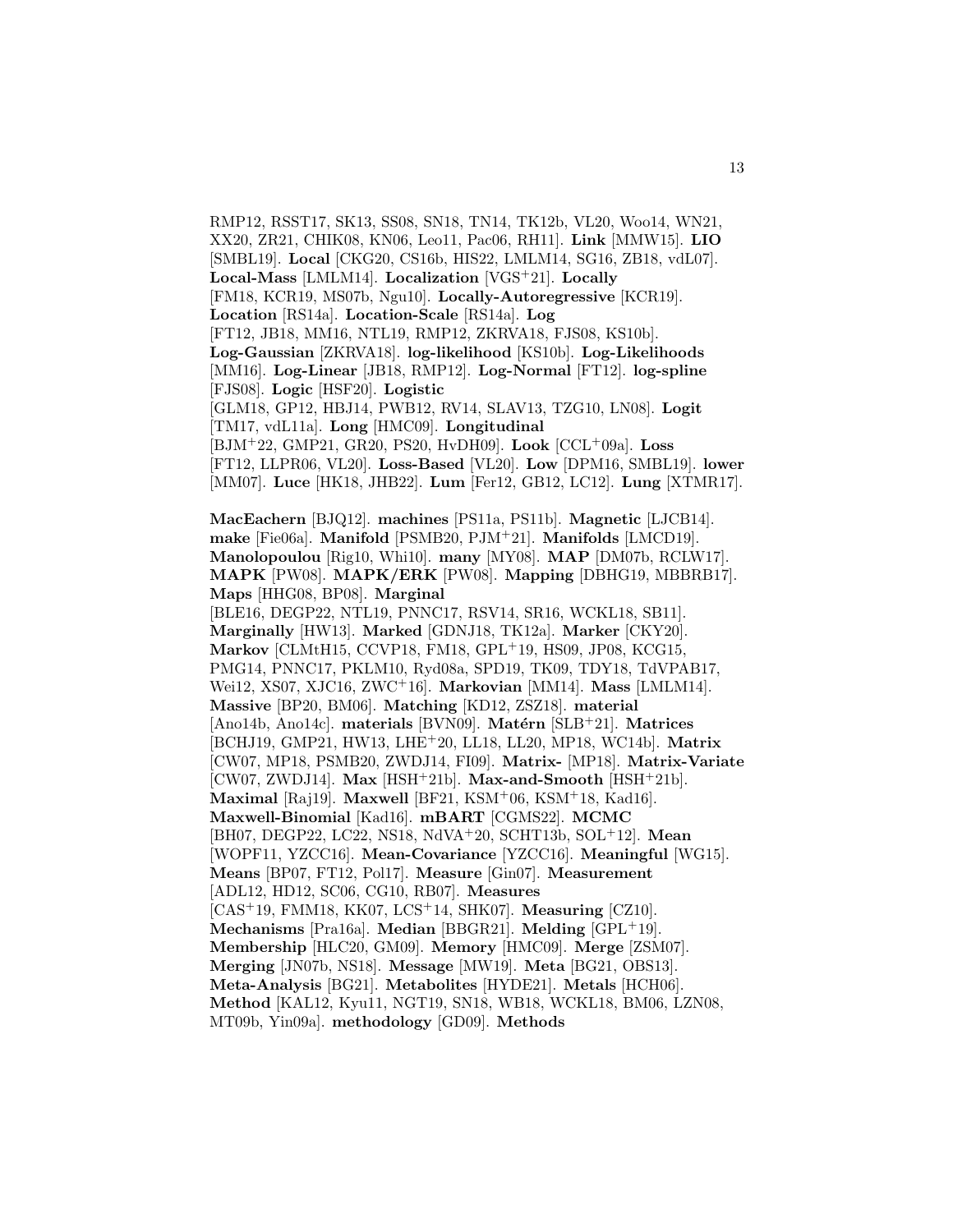[BP07, BKD21, CEMR12, FJM14, LC22, LML21, Poi06, VL20, VHJS08, vDCE<sup>+</sup>06, BD06a, CZ10, GRM<sup>+</sup>09, JD08, OS09]. **metrics** [Scr14]. **Metropolis** [Pra16a]. **Microarray** [SXR06, CZ10]. **Microbiome** [SSML20]. **micronutrient** [DZP<sup>+</sup>07a]. **Minimax** [LL18, GD09]. **Mises** [PS15]. **Misinformation** [Pac06]. **Missing** [BWD20, CFRT06a, DCKW08, DLPS20, MRB12, WT20, GP10]. **Missingness** [BHS14]. **Misspecified** [DW13, GvO17, RSM15, SRG13, SR17]. **Mitra** [APA<sup>+</sup>13, CM13, Hof13, O'H13]. **Mixed** [BKD21, DRH17, HD12, HLC20, JP16, PL16, TN14, WT20, WGBS17, Bar11, KN06, RH11]. **Mixed-Effects** [HD12, WGBS17]. **Mixing** [RRJW20]. **Mixture** [DRH17, GM16, Han06, HRW18, JN07b, LR16, MCW10b, MCMK20, Raj19, SM17, SMBL19, TK09, TK12a, XX20, CLM07, Gri10, JMKW09, WT06, YH11]. **Mixtures** [BGQ20, FSMWG21, GL18, MB12, MVG20, NB18, Nee19, Scr14, SS11, Wan17, AVCGG08, BJ06, CLPT10]. **Modal** [Dah09]. **Model** [ADL12, BBGR21, BBG12, BBB06, BF21, BLE16, Bra22, BS21, CS13, CVL12, CMG14, CZGV19, Cas21, CS16b, CCL<sup>+</sup>09a, DCKW08, DM15a, DLPS20, DD07, GM16, GC18, HJZ12, Hof06, HHG08, JN07b, JNBQ13, JGP<sup>+</sup>19, Joh07, Joh13, KCG15, KMB19, LG17, LM16, LM21, LBBJ16, MM14, MMW15, MNS<sup>+</sup>20, MDO18, MCMK20, MNPM20, PFS10, Per07, PKLM10, Pol17, Raj19, RW08, Ros22, SFZ08a, SXR06, SMW19, SOL<sup>+</sup>12, SCFJ14, TM17, TAN<sup>+</sup>18, Vir11, VDF<sup>+</sup>12, WC14b, YZCC16, YMP13, ZSM07, ZG19, vES21, BR10, CKS07, CLM07, CT11, DEJL11, FMV11, FS11, GM09, GRM<sup>+</sup>09, HvDH09, JHB22, LW09, MPK10, Pac06, RB07, WT06, vdL11a]. **Model-Based** [JGP<sup>+</sup>19, Hof06, HHG08, PFS10, RW08]. **Model-Fitting** [ZG19]. **Modeling** [CGS22, CAS<sup>+</sup>19, DK15, DGS09, EDF<sup>+</sup>19, FD14b, GSWF19, GR20, Han06, HSBvdW17, HRW18, JYL17, LHE<sup>+</sup>20, MCW10b, MHSC16, PCM19, PBT<sup>+</sup>21, RGC20, TK12a, TRKS<sup>+</sup>17, TFHP18, VHV20, WRC11, WSDC13, WB18, XS07, XTMR17, YN20, ZKRVA18, ZD17, dCJHdC13, AO06, GSW<sup>+</sup>06a, Hoe06, JMW09a, KS10a]. **Modelling** [CNR15, DG11, Des13, GB13, GL18, KR21, RdGvP06, Scu13a, ZWC<sup>+</sup>16, JMKW09, LW09, Pac06]. **Models** [AKO19, AQ17, BPSS15, BCR20, BG06, Bha07, BWD20, BKD21, BH11, BR13, BPH21, CHG12, CW07, CMG14, CC21, CFRT06a, CI06, CSN<sup>+</sup>15, DBHG19, DW13, DRH17, DM07a, DGMQ13, DPM16, DEGP22, FWLH06, FJM14, FND15, FNP18, GTHB19, GMB20, Gop22, GPL<sup>+</sup>19, GL17, GKMvCT14, GB17, GW16, GvO17, HMC20, HK18, HSC12, Hof16, HSH<sup>+</sup>21b, HRW18, HD12, JP16, JLM<sup>+</sup>17, JB18, KFF19, KD12, KDV09, KSLP12a, KCK<sup>+</sup>21, KDG21, Kow21, KG09, LLW21, LMLM14, LJCB14, LR16, LMC20, LLPR06, LBB09, Ma17, MRB12, MMW15, MW19, MM16, MS07b, MMJ16, MW15, MTM12, MG20, NJM18, NTL19, NPKC14, OK22, OM20, PVC20, PKLM10, PKL<sup>+</sup>11, PL16, Pra16a, Rah16, RSM15, RCMO22, RMHR15, RS14a, RDP16, SR16, SM17, Sha21, SN18, SMBL19, SHK07, TN14, TRWFB17, TAN<sup>+</sup>18, VGE19]. **Models** [VHJS08, VDP19, VDF<sup>+</sup>12, WRC11, Wan12, Wan15, Wan17, WC18, WGBS17, WG15, Wil18, WN21, XX20, XJC16, ZR21, ZWF<sup>+</sup>18, AZ10, Bar11,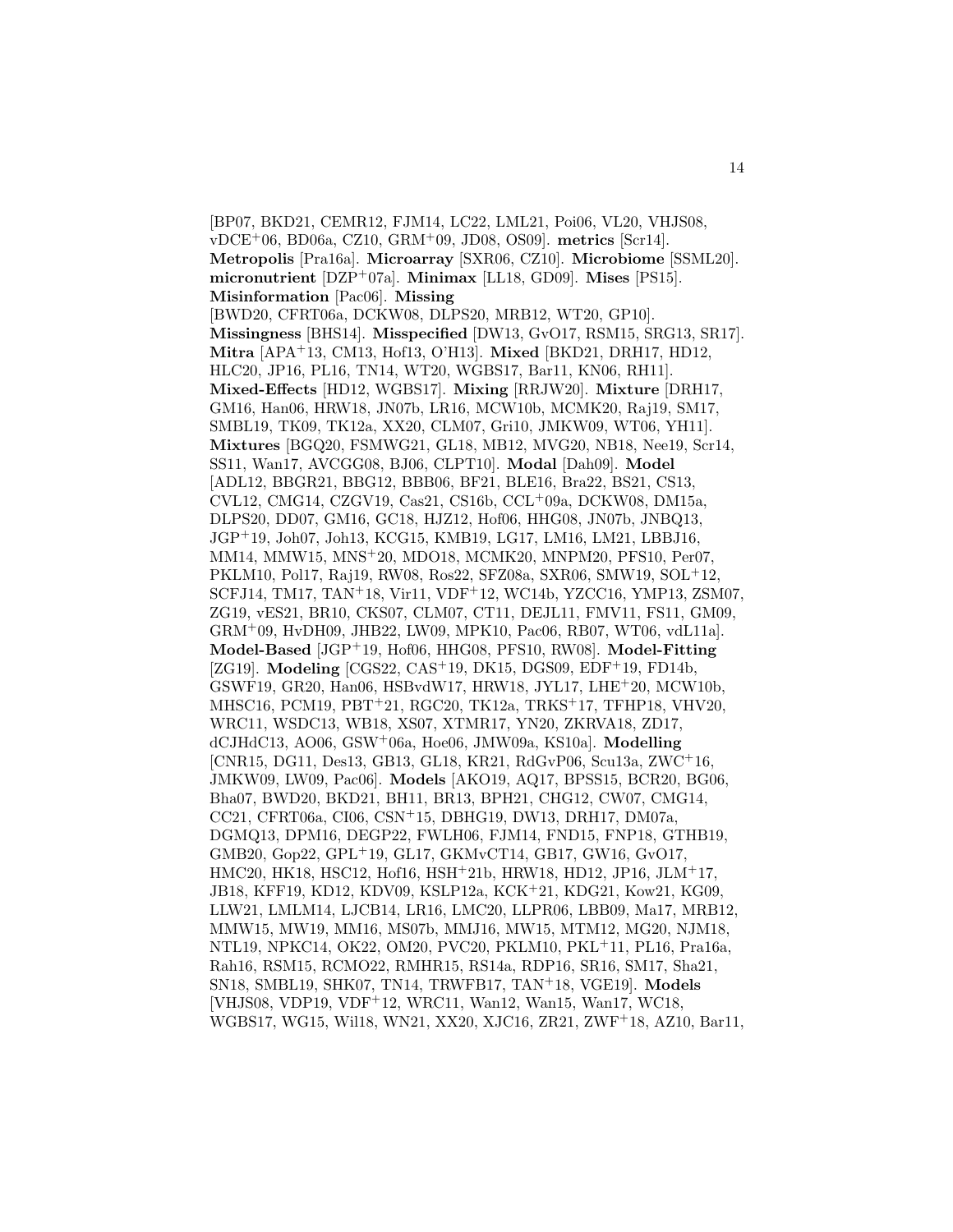BC11a, BD06a, CCQ11, CHIK08, CO08, Dah09, Gel06, Gri10, HS09, HHC07, HH06, KN06, LKF09, LN08, LZN08, MS07a, MAL11, RD11, RH11, Ryd08a, WFR11a, YH11, vdL11a, vdL11b]. **Modes** [vdL07]. **Modularization** [LBB09, OBS13]. **moments** [Yin09a]. **Monni** [CGM09, Fra09, Li09, Ste09]. **Monotone** [CGMS22, MM07]. **Monte** [BCJ21, ND20, TDY18, AZ10, BM06, BW15, BCJ21, DT18, FT13, HS09, PMG14, PKLM10, Ryd08a, SPD19, TdVPAB17, WCKL18, Wei12, YSH18, ZSZ18]. **Mortgages** [PPG08]. **Most** [NJ21]. **Motivated** [Ste15]. **Movements** [PKL<sup>+</sup>11]. **MR2383247** [HG08, Rou08]. **M¨uller** [APA<sup>+</sup>13, CM13, Hof13, O'H13]. **Multi** [FWLH06, FMO16, IW19, QMRM08]. **Multi-Core** [FMO16]. **Multi-Scale** [FWLH06]. **Multi-Season** [QMRM08]. **Multi-Step** [IW19]. **Multidimensional** [CGMS22, MBBRB17]. **Multigrid** [ZR21]. **Multilevel** [CGS22, DCKW08, GKSG21, ZR21, BD06a]. **Multimodality** [KK07]. **Multinomial** [BR13, BPH21, Wil18, HH06, TGM09, vdL11a]. **Multiple** [BPSS15, BF17, Bra22, BG13, BR13, GTGC16, GBGTR19, KDV09, KCG15, LG12b, MC07, MF19, PCM19, Sha21, Woo14, WN21, BP08, CCQ11, CH09, HHC07, WFR11a]. **Multiple-Shrinkage** [BR13]. **Multiplicative** [DR16, DRRS17, vdL07]. **Multiplicity** [CB21]. **Multiregression** [CSN<sup>+</sup>15]. **Multiresolution** [DD07]. **Multiscale** [LG14]. **Multivariate** [APS18, CCZ17, CGS22, DHDC12, LLW21, LMPS17, MC07, NGT19, OM20, PCM19, PL16, RSSSSL21, SC06, SSML20, TFHP18, VHV20, WPCAV22, Woo14, FS11, GP10, Hof11b]. **Musio** [GMR15, HP15, KB15]. **Mutual** [KDG21]. **Mutually** [CB21].

**naive** [LZN08]. **NCoRM** [GL18]. **Neal** [Dah07, Mac07, Rob07]. **Near** [SHK07]. **Necessary** [SKG15]. **needlet** [Sco11]. **Negative** [Nee19, ZWF<sup>+</sup>18, Zho18]. **neonatal** [DZP<sup>+</sup>07a]. **Nested** [CDL<sup>+</sup>19, CS13, Gop22, HHHL18, HRW18, NdVA<sup>+</sup>20, Ski06]. **net** [Hoo08, LL10]. **Network** [AQ17, BG21, CKY20, NJM18, PS20, PNNC17, RCMO22]. **Networks** [BG21, CSN<sup>+</sup>15, DD18, HLC20, Mad07, RdGvP06, SC17]. **Neuronal** [RdGvP06]. **Neutral** [CLMtH15, Spi11]. **Neutral-data** [Spi11]. **neutron** [HKLM10a]. **Next** [XLY<sup>+</sup>13]. **NMR** [HYDE21]. **Noise** [PKL<sup>+</sup>11]. **Noised** [LG14]. **Noisy** [JGVM21, LKOB19, RSST17]. **Nominal** [DRH17]. **Non** [BJM<sup>+</sup>22, CS13, CKG20, CS16b, Gop22, MRB12, MCMK20, NJ21, SS08, She14, SN18, Woo14]. **Non-Central** [NJ21]. **Non-exchangeable** [Woo14]. **Non-Ignorable** [MRB12, MCMK20]. **Non-informative** [She14]. **Non-Linear** [SS08, SN18]. **Non-Local** [CKG20, CS16b]. **Non-Nested** [Gop22, CS13]. **Non-Parametric** [BJM<sup>+</sup>22]. **Noncompliance** [FMM18]. **Nonconjugate** [JN07b]. **Nonconvex** [ZL15]. **Nonignorable** [WT20]. **Noninformative** [HW13]. **Nonlinear** [HD12]. **Nonlocal** [SSML20]. **Nonparametric**

[CDL<sup>+</sup>19, CZGV19, sC16, DK15, DG11, DGMQ13, DHDC12, FH17, GOO07, GBGTR19, HC17, HCGS15, JYL17, KK22, KEMM19, LMLM14, LKF09,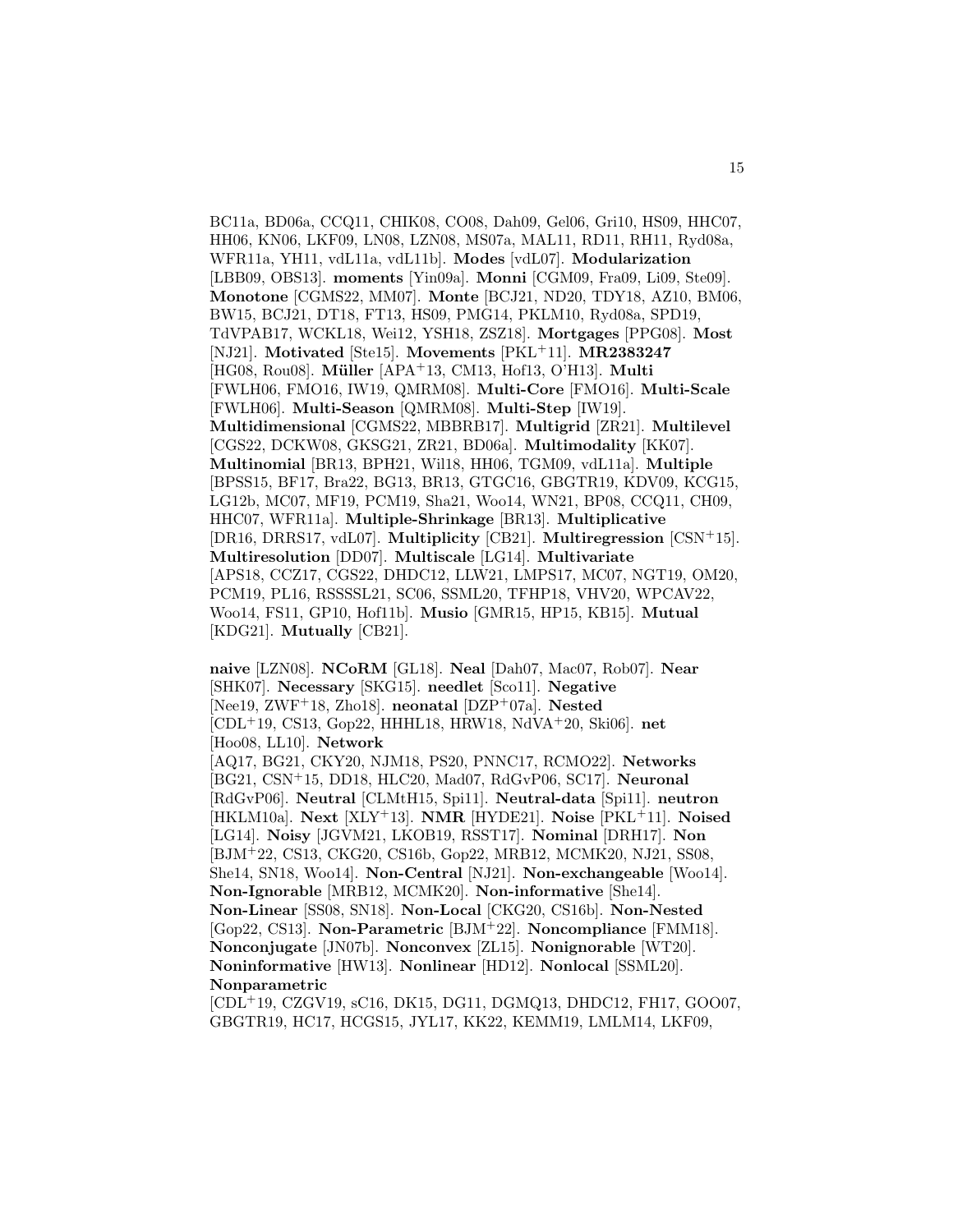MM14, MM13a, NBCC14, PBT<sup>+</sup>21, RD11, SPG15, Vie07, XX20, XLY<sup>+</sup>13, XTMR17, Zho18, dCJHdC13, BALO06, CT11, WMP11, YH11]. **nonparametrics** [Tre08]. **Nonparanormal** [MG20]. **Nonstationary** [KK22]. **Norm** [MM16]. **Normal** [BP07, CCZ17, FT12, GGPM19, HSBvdW17, HD12, PWB12, Qia18, vES21, GB10, WT06]. **normal-gamma** [GB10]. **Normal-Inverse-Gamma** [Qia18]. **Normalization** [VGS<sup>+</sup>21]. **Normalized** [AZ13, CAS<sup>+</sup>19, Ros22, Scr14]. **Note** [KSM<sup>+</sup>18, Car08, Car09]. **Novel** [HSF20]. **NRMIs** [FLN<sup>+</sup>16]. **Number** [Kyu11, MB12, VW14, Wan17, BB10, CO08]. **Numbers** [TGK<sup>+</sup>11]. **Numerical** [CCDT<sup>+</sup>22, Joh13].

**Object** [GDNJ18]. **Objections** [Gel08a]. **Objective** [ADL12, BB10, Ber06a, BLE16, CCVP18, CFLN18, HSH21a, KFF19, Lad06, LVW20, MC15, VW14, Fie06a, Kad06, Was06]. **objectivity** [Dra06, Gol06b]. **observability** [AM07]. **Observations** [MS07b, FMV11]. **Observed** [AKO19, DR16, MNS<sup>+</sup>20, SS08]. **obtained** [GD09]. **Occam** [Bic20]. **Occupancy** [TRWFB17]. **Old** [BP07]. **Omnibus** [SMBL19]. **One** [GC17, HK18, BM06, BVN09, CKS07]. **One-Group** [GC17]. **one-pass** [BM06]. **one-sample** [BVN09]. **one-way** [BVN09]. **Only** [FJM14]. **Open** [GSWF19, LC17, XS07]. **Operations** [WSD22]. **Opinion** [DM07a, DL07]. **Opinions** [ADGJ<sup>+</sup>12a]. **Optimal** [AE17, AGG16, DT18, GMY21, JB18, LL18, RDP16, dG15, pD20].

**Optimality** [GC17]. **Optimization** [IW19, LKOB19]. **Optimize** [LTY21]. **Optional** [HdHG21]. **Oracle** [JL19]. **order** [LN08, RSV14]. **Ordered** [Kow21]. **Orders** [ANRSL16]. **Ordinal** [DRH17, MMW15, Rah16]. **orientations** [BVN09]. **Other** [LCS<sup>+</sup>14]. **our** [LC22]. **Outcomes** [LTY21]. **Outlier** [SS11]. **Outliers** [GDB20, MS07a].

**Paintboxes** [BPJ13]. **Paired** [dTM10]. **paleoclimate** [BC11a]. **Panel** [LM16, LM21]. **Panels** [ADP22]. **Parabolic** [RSST17]. **Parallel** [JGVM21, SOL<sup>+</sup>12]. **Parameter** [Des13, HS09, HHHL18, HMC09, PS12, SLAV13, SOL<sup>+</sup>12, TdVPAB17, VHJS08, WC18, YSH18]. **parameterization** [HHC07]. **Parameters**

[FHK<sup>+</sup>20, KK16, RC17, Wan17, Gel06, LN08, MAL11, PW08, TGM09]. **Parametric** [BJM<sup>+</sup>22, DW13, KEMM19, VDP19, QMRM08]. **Partial** [XX20, AM07]. **Partially** [AKO19, DR16, MNS<sup>+</sup>20]. **Particle** [BKD21, CLPT10, LSZH06, SS08]. **Partition**

[LAE<sup>+</sup>09, PHOD21, Raj19, Dah09, MAL11]. **partitioning** [MT09b]. **pass** [BM06]. **Passing** [MW19]. **pathogens** [CH09]. **Paths** [RC17]. **pathway** [PW08]. **Pathways** [CCL<sup>+</sup>09a, MMJ16]. **Patterns**

[DD07, LG17, WPCAV22, CG10, GSW<sup>+</sup>06a]. **PDEs** [RSST17].

**Penalization** [ZL15]. **Penalized** [KGGC10, ZB18]. **percentiles** [DZP<sup>+</sup>07a]. **Perfect** [MB12]. **Performance** [FJM14, JMW09a]. **Permeability** [ZJLC10]. **Perspective** [PS17, Ryd08a]. **perspectives** [Hoe06]. **Perturbation** [vdL07].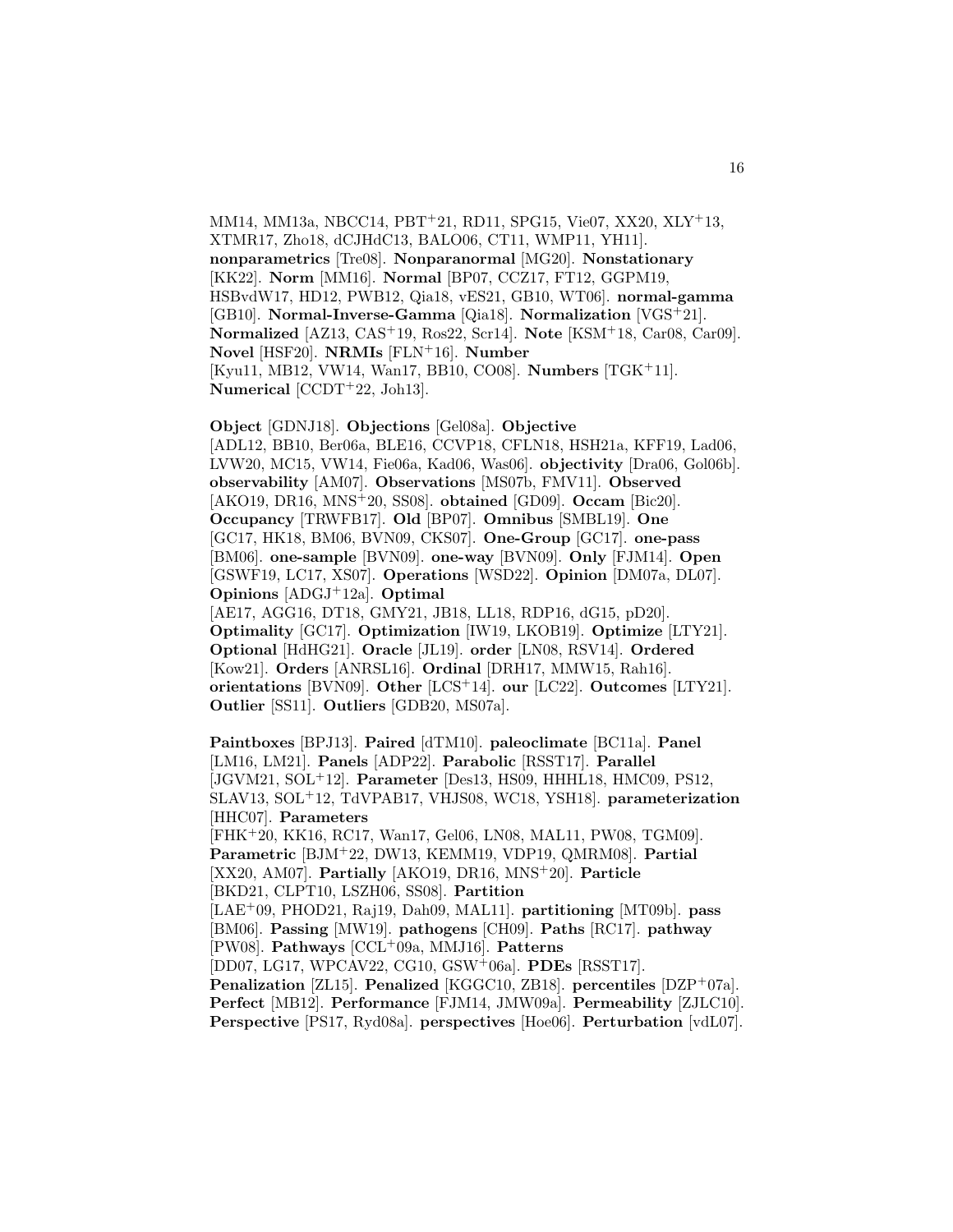**pesticides** [CT11]. **Phase** [LTY21, SY17]. **Phylogenetic** [CGZ16, ZWC<sup>+</sup>16]. **Piece** [RS14a]. **Piecewise** [Hut07]. **Pitman** [ADP19, Scr14]. **Pivotal** [Joh07]. **Plackett** [HK18, JHB22]. **Plate** [WHG<sup>+</sup>06]. **Point** [BGQ20, KD12, LG17, MM14, PCM19, WG18, CG10, JMKW09, KCG15]. **Poisson** [KSM<sup>+</sup>18, BF21, DHDC12, GDNJ18, KSM<sup>+</sup>06, TK12a, ZL15]. **Polson** [Han11, MCG11, SYvD11]. **P´olya** [Ma17, Nee19]. **Polynomial** [BPSS15]. **Polynomials** [XX20]. **Pool** [RMP12]. **Pools** [PPG08]. **Poorly** [CEMR12]. **Population** [BG13, EDF<sup>+</sup>19, TSL20]. **Populations** [GM16, GSWF19]. **portfolio** [GP10]. **position** [BP08]. **Positive** [WC14b]. **Positive-Definite** [WC14b]. **Possibly** [Kad16]. **Post** [BCHJ19]. **Post-Processing** [BCHJ19]. **Posterior** [CKG20, CCDT<sup>+</sup>22, CGZ16, DRRS17, FMM18, FND15, FNP18, JB18, KS10b, LG17, MM16, OK22, PSMB20, RSM15, RR12, Ros22, RSV14, SK13, Scu13a, SF14, SKG15, SRG13, SR17, TM17, TGM09, Wan12, Wei12, WG15, vdL07, FI09, GD09, RM08]. **Posteriori** [Raj19]. **Posteriors** [BCHJ19]. **Poststratification** [GKSG21]. **Potts** [MNPM20]. **Power** [BJP12, CI06, FND15, FNP18]. **Power-Expected-Posterior** [FND15, FNP18]. **Powerful** [NJ21]. **Practice** [Gol06a]. **Pratola** [CLH<sup>+</sup>16, Gra16, Han16]. **Pre** [LBBJ16]. **Pre-surgical** [LBBJ16]. **Precision** [BCHJ19, LL20, HHC07]. **Predicting** [SHG<sup>+</sup>10]. **Prediction** [ADP22, CCY13, EH17, HvDH09, LLW21]. **Predictions** [PQ15, San12b]. **Predictive** [ALR21, FMM18, GMY21, Kom15, LG17, YVSG18, Cla10, TGM09]. **Predictors** [PW19, PHC17]. **Preferential** [dG15]. **pregnancy** [HvDH09]. **premiums** [GD09]. **Prepayment** [PPG08]. **Presence** [CGS22]. **Preserving** [LMLM14]. **Price** [PKL<sup>+</sup>11]. **Principal** [SG17]. **Principles** [Gol06a]. **Prior** [AE17, ADGJ<sup>+</sup>12a, BPH21, CKY20, CMG14, CZGV19, CI06, CFLN18, DG13, DL07, EM06, Gel06, GLM18, Gu19, HW13, KDV09, LMLM14, MRG19, MTM12, MP18, NSAL<sup>+</sup>21, PPR17, PS12, RMP12, RSSSSL21, SR16, Scu13a, SN07, VW14, VL20, Wil18, ZHG<sup>+</sup>16, GOO07, GB10, KN06, KS10a, Pac06, TGM09, WMP11]. **Prior-Data** [AE17, EM06, NSAL<sup>+</sup>21]. **Priors** [APD19, ANRSL16, BS14, Bic20, BH11, CDL<sup>+</sup>19, CS13, CKG20, CS16b, FM18, FND15, FNP18, FHK<sup>+</sup>20, FCP09, GKSG21, GTGC16, GC17, GB13, GB17, HIS22, HBJ14, HSC12, JB18, KFF19, KK16, LVW20, LCS<sup>+</sup>14, PHOD21, PSMB20, RM21, RS14a, She14, SMBL19, SSML20, SLB<sup>+</sup>21, SKG15, Ste15, Wan17, XLH16, ZWDJ14, ZL15, ZB18, CKS07, CHIK08, Gri10, RB07]. **Probabilistic** [HK18]. **Probabilities** [Ros22]. **Probability** [BBGR21, BPJ13, EMS13, KK07, NTL19, DT09, RM08]. **Probit** [BR13, BPH21, CC21, Bar11, RD11]. **Problem** [BP07, RSST17]. **Problems** [BH07, CCY13, GC17, IW19, OMC19, PS15, GB10]. **Procedure** [GBGTR19]. **Procedures** [LNR19]. **Process** [AZ13, ADP19, BGQ21, BGQ20, BWD20, CZGV19, DHDC12, GDNJ18, Gu19, HRW18, JN07b, JGVM21, KDV09, KCG15, LG12b, MCMK20, NB18, NS18, PVC20, PL16, Raj19, RV14, RM21, RDP16, Scr14, SMBL19, SHK07,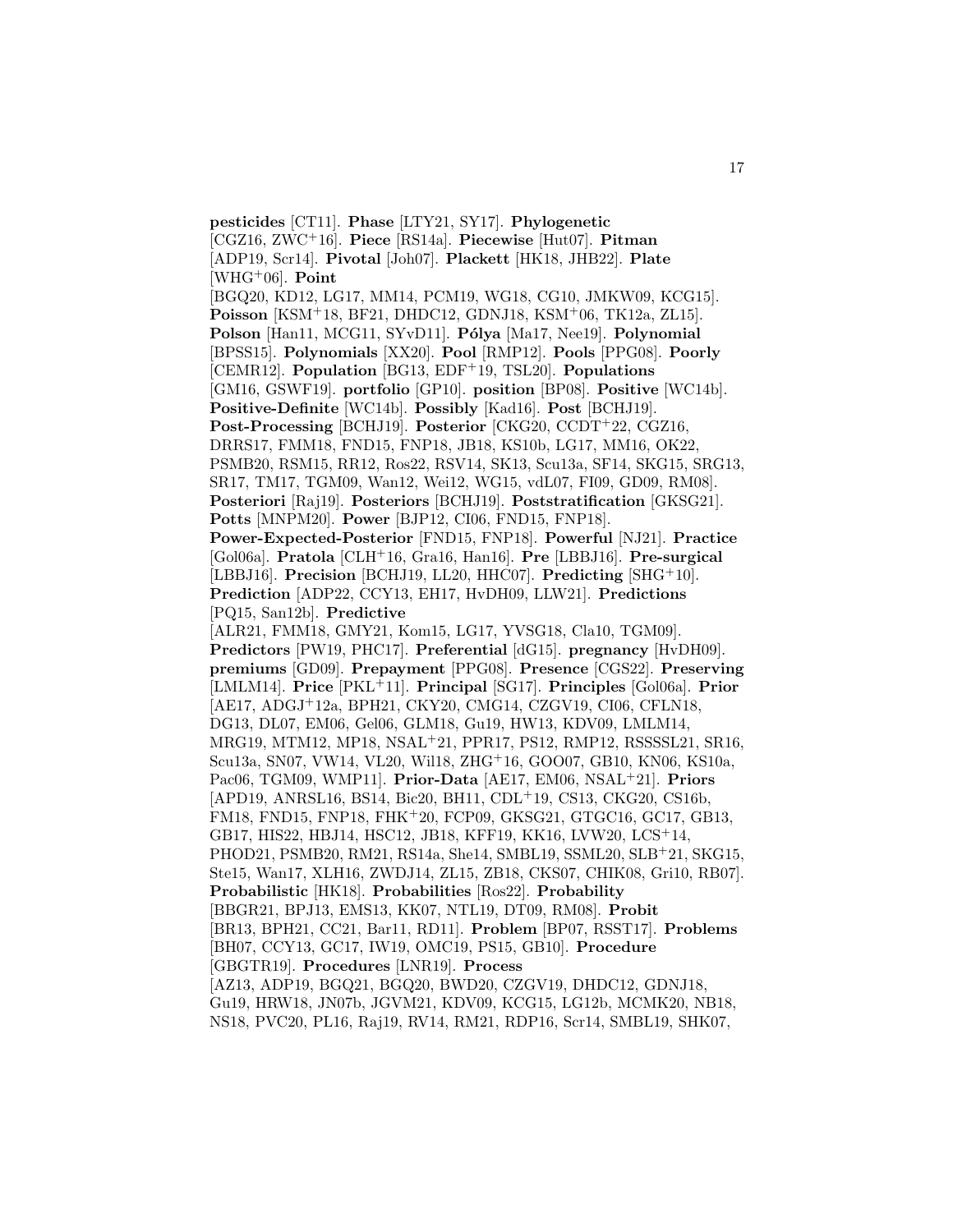SS11, TK09, TZG10, XS07, ZWDJ14, BC11a, BJ06, JP08, KS10a]. **Processes** [BJQ12, BJP12, CVL12, CGZ16, DR16, DRRS17, EDF<sup>+</sup>19, GMdPV21, HR20, KCR19, LMCD19, MNS<sup>+</sup>20, PHOD21, TK12a, TRKS<sup>+</sup>17, VHV20, WWACH16, ZKRVA18, ZL15, ALR21, JMKW09, MPK10, MM07, RD11, SB11]. **Processing** [BCHJ19]. **Procrustes** [KD12]. **Produce** [BCHJ19]. **Product** [MAL11, Dah09, Hof11b]. **Programming** [CSN<sup>+</sup>15]. **Projected** [GGPM19, HSBvdW17]. **Projection** [TZG10]. **Pronged** [MRB12]. **Proper** [DM15a]. **Properties** [AZ13, DG13, GTGC16, JL19, Kom15, SFZ08a, WT06]. **Proportional** [HJZ12]. **Proportions** [BBG12, MJW08]. **Proposal** [GvO17, Pra16a, TDY18]. **Proposals** [SPD19]. **Propriety** [MM16, TM17]. **Proton** [LSZH06]. **Pseudo** [DEGP22, PNNC17, SB11]. **Pseudo-Likelihood** [PNNC17]. **Pseudo-Marginal** [DEGP22, SB11]. **Public** [BR13, GSWF19]. **purpose** [CF10].

**Quadratic** [FT12]. **Quantification**

[CCDT<sup>+</sup>22, CCCG16a, HYDE21, vdPSvdV17]. **Quantile** [BGP15, DL07, GMB20, Kob17, LG12b, Rah16, SRG13, SR17, TK12b, VDP15, WT20, WN21, XLH16, LXL10]. **Quantitative** [BPSS15, DL07, NTL19]. **Quantities** [Joh07]. **Quasi** [CNR15, DT18]. **Quasi-likelihood** [CNR15]. **Quasi-Monte** [DT18]. **Quickest** [BMBV22].

**R.** [Ald08]. **Radiation** [ZJLC10]. **radio** [AAFS06]. **radiocarbon** [BB08a, BALO06]. **Random**

[BS14, BLE16, CLMtH15, CAS<sup>+</sup>19, DLPS20, FM18, FH17, KDV09, KK07, PHC17, SLAV13, SC06, BVN09, CKS07, GRM<sup>+</sup>09]. **Randomised** [DT18]. **Randomization** [FMM18]. **Randomized** [MTS<sup>+</sup>21]. **Rank** [VGS<sup>+</sup>21, GM09, vdL11b]. **Rank-Normalization** [VGS<sup>+</sup>21]. **Ranking** [LLPR06]. **rapid** [FMV11]. **Rare** [sC16, GM16]. **Rates** [CGZ16, DRRS17, LL18, PPG08, RR12, SY19]. **Ratio** [SF14, TDC<sup>+</sup>22, VDP15, KS10b]. **Rational** [KM14]. **Rationale** [Bic20]. **Ratios** [BE13]. **Razors** [Bic20]. **Re** [BH07, HHC07]. **Re-considering** [HHC07]. **Re-sampling** [BH07]. **Reagan** [AAFS06]. **Real** [WC18]. **Real-Time** [WC18]. **Reciprocal** [NJM18]. **Recursive** [XJC16]. **Recycling** [ND20]. **Reduced** [FMO16, vdL11b]. **Reduced-Variance** [FMO16]. **Reduction** [TRKS<sup>+</sup>17]. **refer** [Chr06]. **Reference** [LCS<sup>+</sup>14]. **Regimes** [LTY21, MM14]. **Region** [Sha14b]. **Regions** [ZB18]. **Registration** [CDH16, EH17]. **Regression** [APRS22, BPSS15, BBG12, BGP15, BWD20, CKG20, CS12, CEMR12, DK15, DM07a, GDB20, GKSG21, GLM18, GP12, GKMvCT14, GB13, GB17, GL18, GABP19, GSWF19, GS21, HCPH18, HMC20, HBJ14, HSH21a, HSF20, Hut07, KK16, KS19, KCK<sup>+</sup>21, Kob17, Kow21, KGGC10, Kyu11, LML21, LMCD19, LMPS17, LG12b, MMW15, MW19, MDO18, Nee19, Pra16a, Qia18, Rah16, RV14, SK13, SLAV13, SSML20, SRG13, SR17, TK09, TZG10, TK12b, VL20,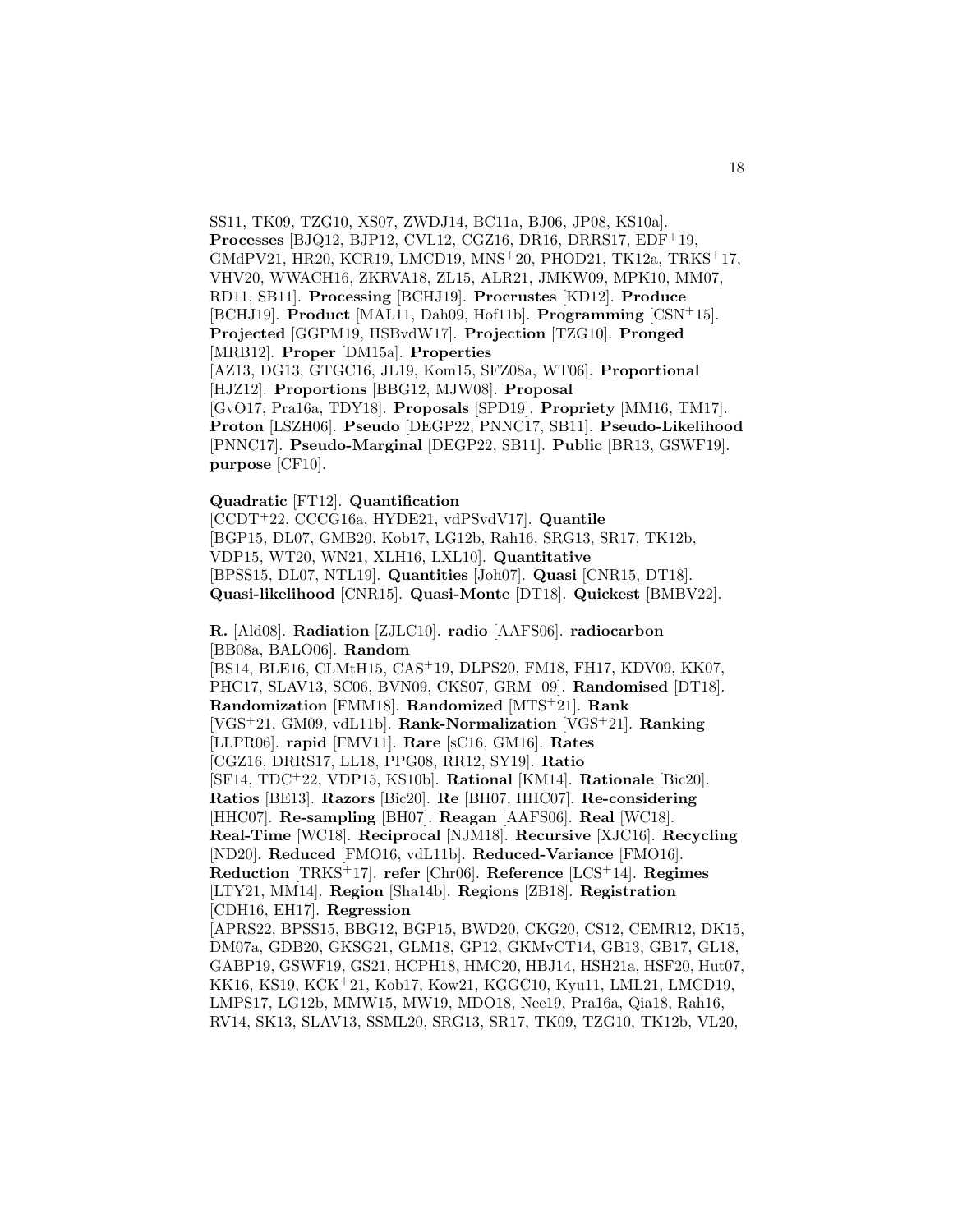WPCAV22, WT20, WN21, XLH16, XX20, ZSM07, ZG19, dCJHdC13, AZ10, AVCGG08, CCQ11, GP10, GB10, HH06, LXL10, RB07, vdL11a, vdL11b]. **Regressions** [PHC17, Woo14]. **Regressive** [DBHG19]. **regret** [GD09]. **Regular** [GC18]. **Regularization** [CEMR12, HCPH18, HMC20, KMB19, LCL<sup>+</sup>14]. **Regularized** [GP12, GKMvCT14, KS19, LXL10]. **regularly** [AO06]. **Regulatory** [NJM18]. **Rejection** [BF21, SOL<sup>+</sup>12]. **Rejoinder**  $[ADGJ+12b, Ber06b, BB08b, BD06b, CFRT06b, CCCG16b, CCL+09b,$ DM15b, DZP<sup>+</sup>07b, dSFG15, FD14a, GSW<sup>+</sup>06b, Gel08b, Hof11a, HKLM10b, JN07a, JMW09b, KSLP12b, LG12a, MCW10a, MT09a, MM13b, PS11b, Pra16b, RS14b, Ryd08b, San12a, SFZ08b, SCHT13a, Scu13b, VGB10b, WC14a, WFR11b, Yin09b, vDK06, Gol06b]. **Relational** [GR20, Hof11b]. **Relationship** [AE17, CI06, Leo11]. **Relationships** [JP16]. **Relative** [AE17, BE13]. **relevance** [YH11]. **Reliability** [RSSSSL21]. **Repairing** [GvO17]. **Representation** [FLN<sup>+</sup>16, PJM<sup>+</sup>21]. **reproduction** [CO08]. **Requiring** [TAN<sup>+</sup>18]. **Resolution** [FWLH06, Ste15]. **Resolve** [XTMR17]. **Resolved** [HYDE21]. **Resonance** [LJCB14]. **respect** [DZP<sup>+</sup>07a]. **Response** [AFRB14, BBB06, Bra22, GS21, HH11, MW19, WC18]. **Response-Types** [Bra22]. **Responses** [DCKW08, JNBQ13, LMPS17, MRB12, MDO18, PL16, Hoo08, MT09b]. **Resting** [CSN<sup>+</sup>15]. **Resting-State** [CSN<sup>+</sup>15]. **Restricted** [LML21, MHSC16]. **Results** [AE17, HK18, HdHG21, KM14]. **Return** [DG11]. **Review** [KM14, OS09]. **rigorous** [DT09]. **Risk** [BGP15, CLMtH15, DG13, GTGC16, GHO<sup>+</sup>13, Tre08]. **RNA** [ZWF<sup>+</sup>18]. **RNA-Seq** [ZWF<sup>+</sup>18]. **Robert** [Bur10, Gel10, Was10]. **Robust** [BBG12, CAS<sup>+</sup>19, FD14b, FCP09, GMdPV21, GMS16, Gu19, MTS<sup>+</sup>21, PPR17, WB18]. **Robustness** [AE17, Des13, GDB20, AO06]. **ROC** [dCJHdC13]. **Role** [WCO20]. **Ronald** [AAFS06]. **root** [KS10b]. **Rotation** [SHK07]. **Rubio** [Ber14, Sco14, WS14, Xu14]. **Rules** [DM15a, JGP<sup>+</sup>19, LVW20]. **Rydén** [FS08, SK08].

**Sample** [CCY13, MJW08, MTM12, PS15, ZS09, BVN09, HCGS15]. **Sampled** [RCMO22]. **Sampler** [FT13, NTL19, SCHT13b]. **Samplers** [SPD19, ZR21]. **Samples** [CS13, LG17]. **Sampling** [BCR20, BF21, FSMWG21, GM16, HHHL18, JLM<sup>+</sup>17, LR16, MCW10b, SN18, SPG15, Ski06, TdVPAB17, WS20, dG15, AZ10, BH07, CF10, RW08]. **Sancetta** [Cla12, Lia12]. **Sans´o** [HG08, Rou08]. **Scalable** [CS12, MNPM20, RCMO22]. **Scale** [Des13, FWLH06, Hof16, KK16, PS12, RS14a, TAN<sup>+</sup>18]. **Scale-Dependent** [KK16]. **Scale-Free** [Hof16]. **Scaled** [PPR17]. **Scales** [PPR17]. **Scaling** [Wan15]. **scattering** [HKLM10a]. **Scenes** [CCL<sup>+</sup>09a]. **Schedule** [LTY21]. **Schemes** [LR16]. **Schmidl** [GM13b, Woo13]. **Science** [O'H06, vDCE<sup>+</sup>06, BVN09]. **Score** [US16, WN21, ZSZ18]. **Scoring** [DM15a, LVW20]. **Scott** [Han11, MCG11, SYvD11]. **Scutari**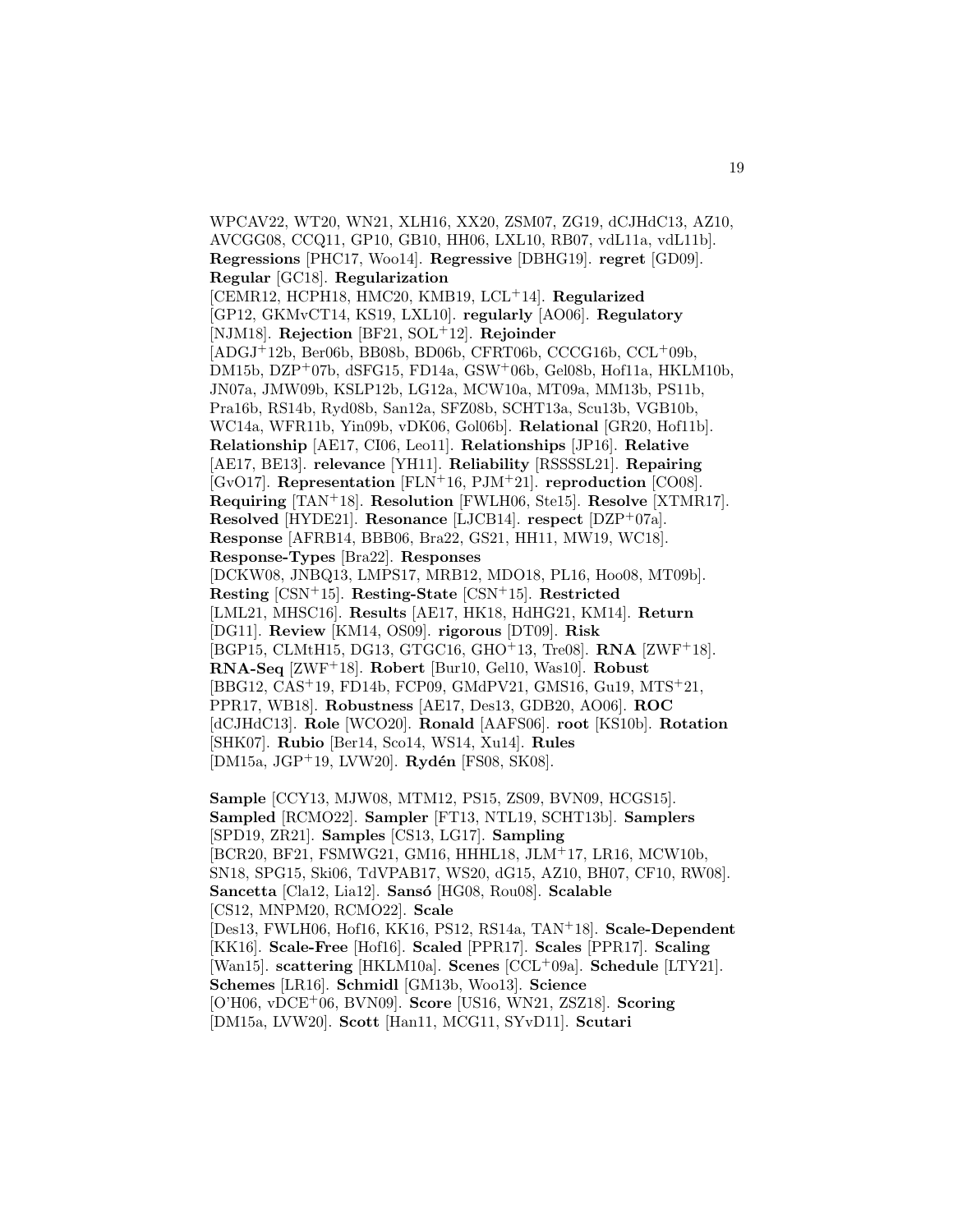[Dob13, PS13, Wan13]. **Sea** [ZC20]. **Search** [Wan15, BR10, Rob10]. **Searching** [CSN<sup>+</sup>15]. **Season** [QMRM08]. **Seemingly** [PHC17, AZ10]. **Segmentation** [DHDC12, GDNJ18]. **Segments** [BF17, WFR11a]. **Selection** [BF21, CKY20, CS12, CVL12, CMG14, CZGV19, Cas21, CS16b, DM15a, FJM14, FND15, GC18, Gu19, Joh13, KCK<sup>+</sup>21, KMB19, LLW21, LJCB14, LL20, LMPS17, MCW10b, MRB12, MRG19, PKLM10, PHC17, Qia18, RL14, RM21, RC17, SCKGC21, VL20, YN20, ZHG<sup>+</sup>16, ZB18, ZG19, Bar11, CHIK08, FS11, LZN08, MPK10, OS09, Sco11]. **sell** [Lad06]. **Semi** [BGQ21, QMRM08, HS09]. **semi-continuous** [HS09]. **Semi-Hierarchical** [BGQ21]. **Semi-parametric** [QMRM08]. **Semiparametric** [BWD20, GL17, HJZ12, HD12, JP16, MHSC16, PS15, PCM19, Pol17, TK12b]. **sense** [Fie06a]. **Sensitivity** [MPK10, RH11, RMHR15]. **Separable** [Hof11b, LM16, LM21]. **Separated** [Sal18]. **Septic** [MTS<sup>+</sup>21]. **Seq** [ZWF<sup>+</sup>18]. **Sequence** [vES21, LN08]. **Sequencing** [XLY<sup>+</sup>13]. **Sequential** [APS18, AFRB14, BW15, BCJ21, FT13, KDG21, LLW21, SY19, SPD19, YSH18, BM06]. **Series** [ADP22, AQ17, BF17, DPM16, FWLH06, JNBQ13, KEMM19, LJCB14, NBCC14, NGT19, PFS10, FMV11, FS11]. **Sets** [KD12, LNR19, MCW10b, DM07b]. **Setting** [RSST17]. **Settings** [FMM18, Joh13, LC17]. **Several** [GBGTR19]. **Shape** [GGPM19, MHSC16, PQ15, AVCGG08]. **Shape-Restricted** [MHSC16]. **Sharpened** [Bic20]. **Shock** [MTS<sup>+</sup>21]. **Should** [Lad06]. **Shrinkage** [BR13, FM18, GMY21, GTGC16, GC17, GP10, GB17, HIS22, Ma17, ZL15, ZB18, Sco11]. **Shrinking** [Pol17]. **Signals** [BDPW17, vES21]. **signed** [KS10b]. **significance** [CZ10, dBPSW08]. **similarity** [FI09]. **Simple** [DGMQ13, HW13, TDY18, RB07]. **Simulating** [BR13]. **Simulation** [Bha07, CCZ17, GP12, MB12, RSV14, Wei12, KS10b, MS07a, WFR11a]. **Simulation-based** [GP12, MS07a]. **simulation-free** [WFR11a]. **Simulations** [WHG<sup>+</sup>06]. **Simultaneous** [GW16, HD12, TK12b, AZ10]. **Since** [Poi06]. **Single** [DLPS20, RGC20]. **Single-Index** [RGC20]. **Situation** [CEMR12]. **Situations** [HdHG21]. **Size** [CCY13, MJW08, MTM12, TSL20, ZS09]. **Skew** [BBB06, HD12]. **Skew-Normal** [HD12]. **Skewed** [SLAV13, ZKRVA18, AVCGG08, RB07]. **Skin** [GHO<sup>+</sup>13]. **Sky** [SHK07]. **Slab** [APD19, RM21, XLH16]. **Sliced** [JYL17]. **Small** [ADL12, Pol17, HKLM10a]. **Smooth** [HSH<sup>+</sup>21b]. **Smoothers** [KS19]. **Smoothing** [CS16a, EH17, FM18, LG14, SK17, VDP15, YZCC16, YSH18, YSLR14]. **Social** [KM14]. **software** [O'H06]. **Soil** [TFHP18]. **Solution** [CCCG16a, RC17, WCO20]. **Some** [GD09, GB13, Hoe06, KM14, NB18, RM08]. **Sources** [BG13]. **Space** [DHDC12, DEGP22, SMW19, SC17, SN18, WC14b, XS07, DGS09]. **Space-Time** [DHDC12, DGS09]. **Spaces** [LAE<sup>+</sup>09]. **Sparse** [BCHJ19, BDPW17, GC17, GB13, GABP19, MW15, OK22, SSML20, XJC16, vES21]. **Sparsity** [GTGC16]. **Spatial** [BJM<sup>+</sup>22, DBHG19, FSG08, HJZ12, JMKW09, JLM<sup>+</sup>17, KK22, LJCB14, LG17, LM16, LM21, LG12b, OMC19, PBT<sup>+</sup>21,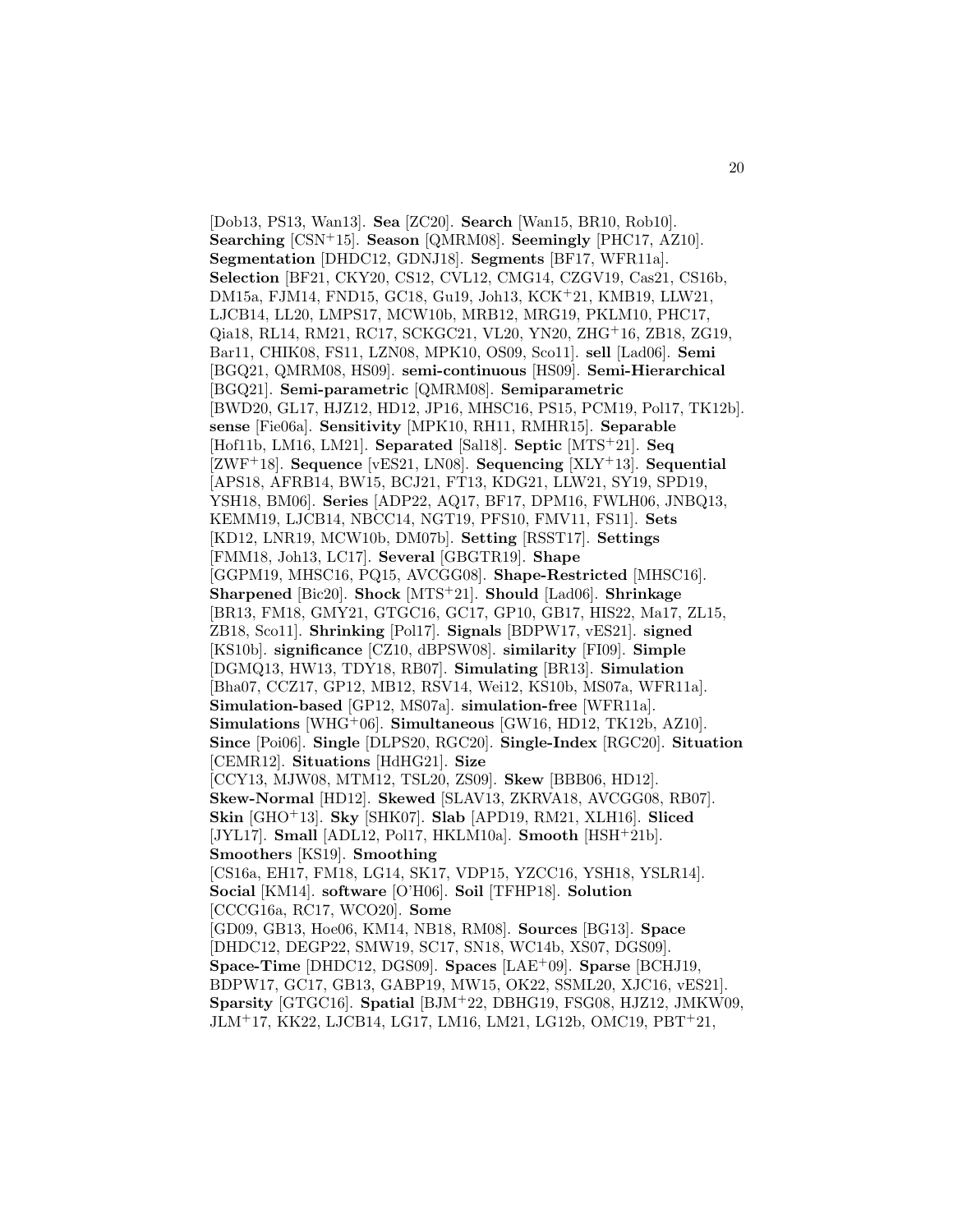SLB<sup>+</sup>21, TFHP18, ZKRVA18, CG10, MPK10]. **Spatially** [LBBJ16, NGT19, ZSM07]. **Spatially-adjusted** [ZSM07]. **Spatially-Correlated** [NGT19]. **Spatio** [RdGvP06, VDF<sup>+</sup>12, WSDC13, ZC20]. **Spatio-Temporal** [RdGvP06, VDF<sup>+</sup>12, WSDC13, ZC20]. **Spatiotemporal** [SC06]. **Species** [BCR20, JLM<sup>+</sup>17, TRKS<sup>+</sup>17, VHV20, ZS09, BB10, GSW<sup>+</sup>06a, Hoe06]. **Specific** [NPKC14, PQ15, RRJW20]. **Specification** [Wil18, AM07]. **Spectral** [BGQ20, TFHP18]. **Spectroscopy** [HYDE21]. **sphere** [Sco11]. **Spike** [APD19, RM21, XLH16]. **Spike-and-Slab** [RM21]. **Spiked** [CZGV19, KDV09]. **Spline** [CS16a, FJS08, Pac06]. **Splines** [BS14, Kyu11, SK17, YSLR14]. **Splitting** [GPL<sup>+</sup>19, JN07b]. **Spread** [VDF<sup>+</sup>12]. **Squared** [NJ21]. **stable** [PKL<sup>+</sup>11]. **Stacking** [LC17, YVSG18]. **Stage** [DD07, LLPR06, SY17]. **staged** [FS11]. **Standard** [KGGC10, RC17]. **State** [CSN<sup>+</sup>15, DEGP22, SN18, WC14b]. **State-Space** [WC14b]. **States** [SN18, OGPD19]. **Stationary** [RCLW17]. **Statistical** [DMF16, Gin07, GGPM19, WG15, CZ10]. **Statistics** [CNR15, FMM18, LML21, Poi06, Cla10, Gel08a, Gol06b, Lad06]. **Steel** [Ber14, Sco14, WS14, Xu14]. **Stein** [Wen10]. **Step** [GABP19, HSH<sup>+</sup>21b, IW19]. **Steps** [ND20]. **Stick** [BJP12, FLN<sup>+</sup>16, RD11]. **Stick-Breaking** [BJP12, FLN<sup>+</sup>16, RD11]. **Stiefel** [PSMB20, PJM<sup>+</sup>21]. **Stochastic** [AKO19, ADP19, ANRSL16, BKD21, DG11, Gu19, HLC20, PL16, SK13, Sha21, TN14, VGE19, Wan15, YSLR14, BR10, CO08, DGS09, MT09b]. **Stop** [Chr06]. **Stopping** [HdHG21]. **Strategies** [CHG12]. **Strategy** [MRB12, LW09]. **Stratified** [HJZ12, NPKC14]. **Structural** [DCKW08, PS20, JP08]. **Structure** [CLMtH15, EDF<sup>+</sup>19, MW15, Wan15, YS07]. **Structured** [GKSG21, KK16, KCK<sup>+</sup>21]. **Structures** [PNNC17, Vir11]. **Student** [HSH21a]. **Student-** [HSH21a]. **Studies** [CS12, GS21]. **Study** [DL07, DD07, MNS<sup>+</sup>20]. **Subject** [PQ15, CG10]. **Subject-Specific** [PQ15]. **Subjective** [Gol06a, WG15, Chr06]. **Subjectivity** [Gol06b, Dra06, O'H06]. **Subnational** [BG13]. **Subposteriors** [NS18]. **Subspace** [TZG10, Hof06]. **Sufficiency** [Woo14]. **Sufficient** [SKG15]. **Suggestion** [RMP12]. **Summaries** [RCMO22]. **Summary** [CNR15]. **Summation** [Qia18]. **Sums** [Kad16]. **Superiority** [EMS13]. **Supplemental** [Ano11a, Ano12a, Ano13a]. **Supplementary** [Ano14b, Ano14c]. **supplementation** [DZP<sup>+</sup>07a]. **Support** [BJQ12, PS11a, PS11b]. **Sure** [AZ13]. **Surfaces** [BJM<sup>+</sup>22, Sco11]. **Surgery** [XTMR17]. **surgical** [LBBJ16]. **Surrogate** [JGVM21, FMV11]. **Survival** [MHSC16, DZP<sup>+</sup>07a]. **Switching** [SY17, TK09, HS09]. **Symmetric** [BPH21, NB18, WC14b]. **Symmetry** [WCO20]. **Symptom** [LMC20]. **Synthetic** [HRW18]. **System** [SFZ08a, SHG<sup>+</sup>10]. **Systems** [SS08, SCHT13b].

**t** [VW14]. **Table**

[Ano06a, Ano06b, Ano06c, Ano06d, Ano07a, Ano07b, Ano07c, Ano07d, Ano08a,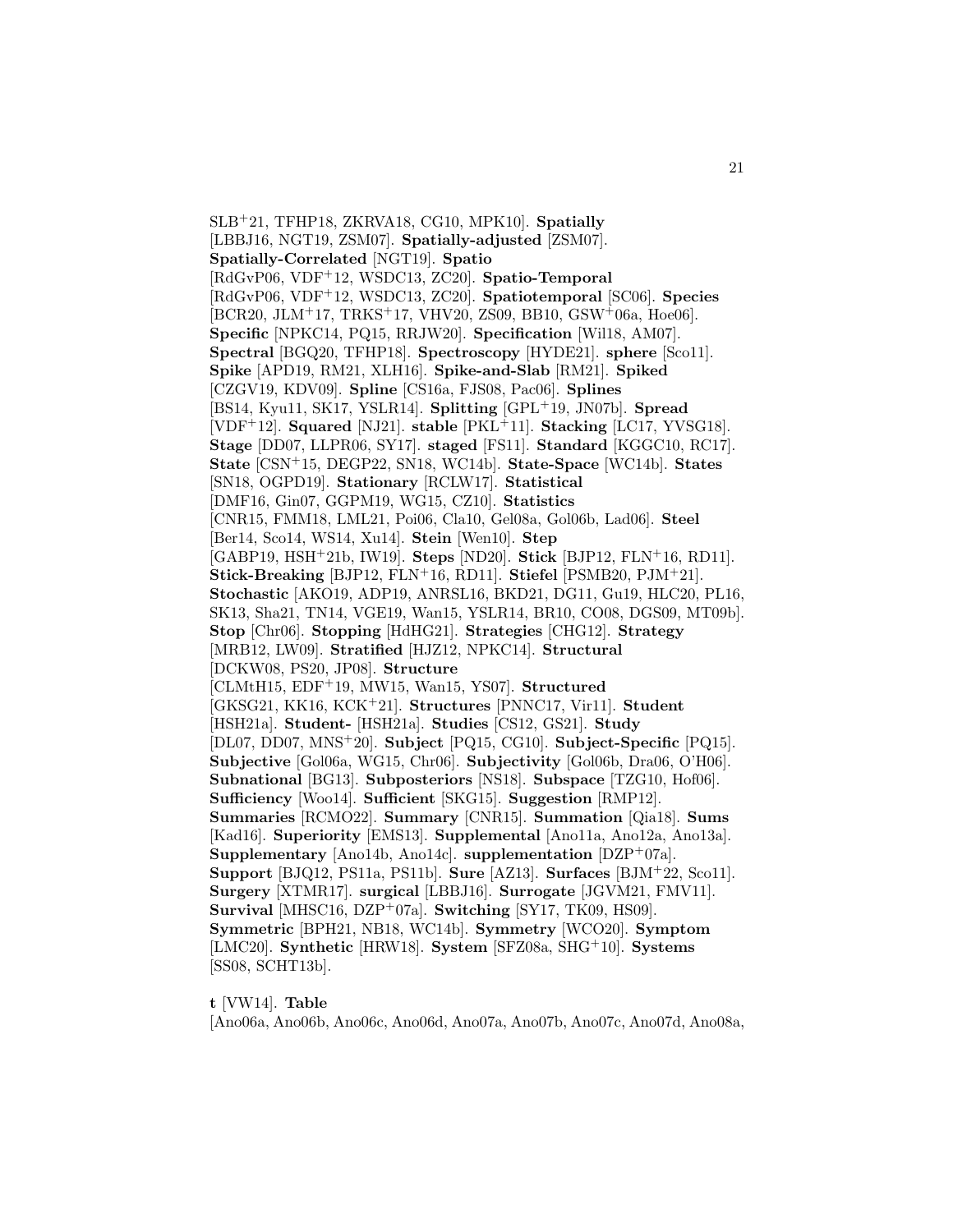Ano08b, Ano08c, Ano08d, Ano09a, Ano09b, Ano09c, Ano09d, Ano10a, Ano10b, Ano10c, Ano10d, Ano11b, Ano11c, Ano11d, Ano11e, Ano12b, Ano12c, Ano12d, Ano12e, Ano13b, Ano13c, Ano13d, Ano13e, Ano14d, Ano14e, Ano16c, Ano16d]. **Tadesse** [CGM09, Fra09, Li09, Ste09]. **Tail** [BGP15, RSV14]. **tailed** [GOO07, Tre08]. **Target** [Kom15]. **Targeted** [MCW10b]. **technique** [RM08]. **Techniques** [TAN<sup>+</sup>18, YS07, AZ10]. **Telescoping** [FSMWG21]. **Temperature** [MNPM20]. **Temporal** [RdGvP06, VDF<sup>+</sup>12, WSDC13, ZC20]. **Temporally** [HJZ12]. **Temporally-Stratified** [HJZ12]. **Tensor** [GS21]. **Term** [CLMtH15]. **Test** [FMM18, LL20, AM07, dBPSW08]. **Testing** [CB21, DD18, FH17, GTGC16, GBGTR19, HCGS15, KDV09, MP18, MF19, Sal18, Spi08, Spi11]. **Tests** [FMM18, JYL17, NJ21, SY17]. **Theorem** [PS15, SS08, Ald08]. **Theoretic** [XTMR17]. **Theoretical** [BG21]. **Theory** [RSSSSL21, pD20, Cla10, Hoo08]. **three** [Vir11]. **three-way** [Vir11]. **Threshold** [GKMvCT14]. **Thresholded** [CKY20]. **Time** [ADP22, AQ17, BF17, DHDC12, DPM16, DD07, FWLH06, HK18, JNBQ13, KR21, KEMM19, Kow21, LJCB14, MHSC16, NBCC14, NGT19, PFS10, SS08, Sha21, WC18, YHW16, ZWC<sup>+</sup>16, DGS09, FMV11, FS11, HS09]. **Time-Dependent** [DD07, MHSC16]. **Time-Frequency** [YHW16]. **Time-Ordered** [Kow21]. **Time-Series** [LJCB14]. **Time-Varying** [KR21, YHW16]. **Time-Weighted** [HK18]. **Times** [RRJW20]. **Tobit** [Kob17]. **Tolerance** [SCKGC21]. **Topic** [GTHB19]. **Toxicities** [LN13]. **Tractable** [WC14b]. **Training** [CS13]. **Traits** [BPSS15, OBS13]. **Transformation** [Bra22]. **Transmission** [MNS<sup>+</sup>20]. **Treat** [MTS<sup>+</sup>21]. **Treatment** [HCPH18, SM17, VDP15]. **Treatments** [GBGTR19, XTMR17]. **Tree** [HMC20, Ma17, OBS13, Pra16a, ZSM07]. **trees** [FS11]. **Trends** [TGK<sup>+</sup>11]. **Trial** [LTY21, MTS<sup>+</sup>21]. **Trials** [FCP09, HSC12, LN13, SY17]. **Tropical** [TGK<sup>+</sup>11]. **true** [BP08]. **Truncated** [CCZ17, HK18]. **Tucker** [Hof11b, Hof16]. **Tumor** [ZJLC10]. **Tuning** [BCJ21, RC17]. **Tutorial** [WSD22]. **Two** [HCGS15, HSH<sup>+</sup>21b, LLPR06, MRB12, RS14a, SY17, ZSM07, ZHG<sup>+</sup>16]. **Two-Component** [ZHG<sup>+</sup>16]. **Two-Piece** [RS14a]. **Two-Pronged** [MRB12]. **Two-sample** [HCGS15]. **Two-Stage** [LLPR06, SY17]. **Two-Step** [HSH<sup>+</sup>21b]. **Type** [Ma17, PL16, HR20, SY19]. **Types** [Bra22].

**Ultra** [BDPW17]. **Ultra-Sparse** [BDPW17]. **Ultrahigh** [Joh13]. **Ultrahigh-dimensional** [Joh13]. **Un-Separated** [Sal18]. **Unattenuated** [WS20]. **Uncertainty**

[CHG12, CCDT<sup>+</sup>22, CCCG16a, VGB10a, vdPSvdV17]. **Unconstrained** [LL18]. **Underreported** [dOAL<sup>+</sup>22]. **Unified** [TSL20]. **Uniformly** [NJ21]. **Unit** [JNBQ13]. **United** [OGPD19]. **Univariate** [QSF09]. **Universality** [San12b]. **Unknown** [MB12]. **Unlabeled** [KD12]. **unobserved** [JMKW09]. **Unrelated** [PHC17, AZ10]. **Unseen** [ZS09]. **Unsettled** [CGS22]. **Update** [TSA20]. **upper** [MM07]. **Use** [BR13, GLM18, GSWF19]. **Used** [Scu13a]. **Using** [APD19, APRS22, BGP15, BWD20, Bra22, BG13, CSN<sup>+</sup>15, DBHG19,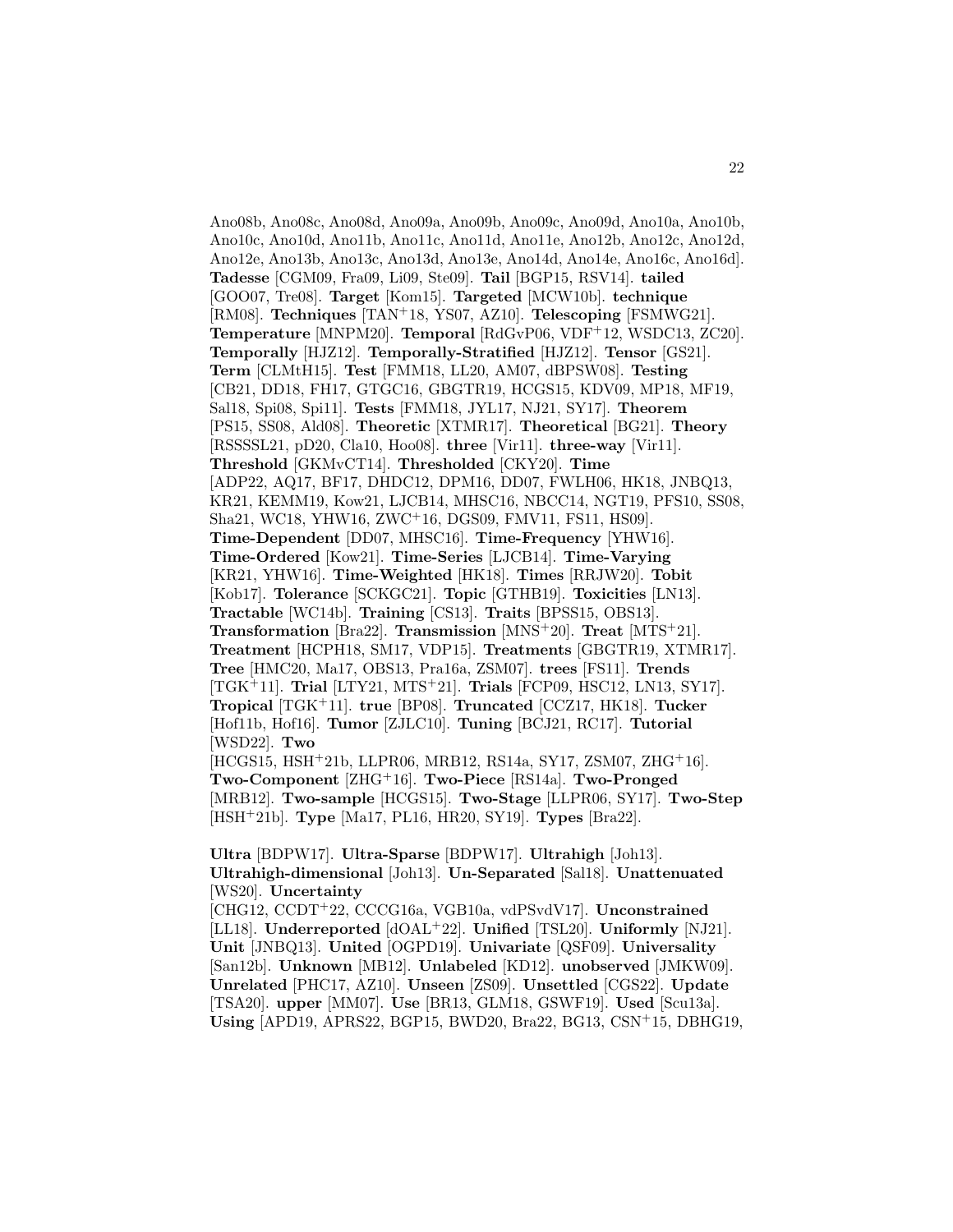DT18, FD14b, Gop22, GL18, Han06, HSC12, Joh07, KD12, LG17, LMC20, LBBJ16, LG12b, MRB12, NSAL<sup>+</sup>21, OM20, PVC20, RS13, RDP16, SFZ08a, SN07, SHK07, SG16, TRKS<sup>+</sup>17, VDP15, VDF<sup>+</sup>12, WWACH16, Wil18, WN21, XX20, YVSG18, YSLR14, ZKRVA18, ZWF<sup>+</sup>18, ZG19, AZ10, AO06, BF21, BC11a, Chr06, DEGP22, DGS09, GD09, HKLM10a, KS10a, MM07, RB07, SB11, dTM10]. **Utility** [LAE<sup>+</sup>09]. **Utility-based** [LAE<sup>+</sup>09].

**Validation** [BH07, HC17]. **valuation** [LKF09]. **value** [SF14]. **Valued** [DPM16]. **Values** [FMM18]. **VAR** [PKLM10]. **Variable** [CS12, Cas21, FND15, Gu19, LLW21, LJCB14, LMPS17, MRG19, PHC17, Qia18, RL14, RM21, VL20, ZHG<sup>+</sup>16, ZB18, ZG19, Bar11, CHIK08, HH06, OS09, YH11, vdL11a]. **Variables** [BBGR21, BG06, FH17, GR20, Kad16, Kom15, vdL11b]. **Variance** [FMO16, FHK<sup>+</sup>20, KK16, MRG19, PMG14, Wan17, Gel06, HHC07, KN06]. **Variances** [Pol17]. **Variate** [CW07, ZWDJ14]. **Variational** [BG06, BJ06, CS12, EH17, Gop22, MW19, SK13, TN14, TSA20, WOPF11, ZSZ18, WT06]. **vary** [DZP<sup>+</sup>07a]. **Varying** [KR21, YHW16, AO06]. **Vascular** [ZJLC10]. **Vector** [PKL<sup>+</sup>11, WSD22, PS11a, PS11b]. **Velocity** [CHG12]. **Verbal** [LMC20]. **Vernon** [LH10, Poo10, Ran10, vD10]. **Versions** [HRW18]. **versus** [Ryd08a]. **Vertical** [SHG<sup>+</sup>10]. **Via** [BGQ20, PKL<sup>+</sup>11, CKY20, GMdPV21, GGPM19, HC17, Hof11b, JYL17, KS10b, KDG21, LCL<sup>+</sup>14, PQ15, PJM<sup>+</sup>21, RCMO22, RSV14, Sco11, WRC11, ZSZ18, ZB18]. **viewpoint** [Spi08]. **Vine** [GC18, SCHT13b, Wil18]. **Vine-copula** [SCHT13b]. **violence** [JP08]. **Viot** [ALR21]. **Viot-driven** [ALR21]. **Volatility** [DG11, VGE19, ZD17]. **Votes** [WSDC13]. **vs** [FMM18].

**walk** [CF10]. **Way** [LC22, BVN09, CKS07, Vir11]. **Weight** [GHO<sup>+</sup>13, DZP<sup>+</sup>07a]. **Weight-of-Evidence** [GHO<sup>+</sup>13]. **Weighted** [HK18, SPG15]. **Weights** [BW15]. **which** [OS09]. **Whittle** [KEMM19]. **Who** [AAFS06]. **Whole**

[Ano06e, Ano06f, Ano06g, Ano06h, Ano07e, Ano07f, Ano07g, Ano07h, Ano08e, Ano08f, Ano08g, Ano08h, Ano09e, Ano09f, Ano09g, Ano09h, Ano10e, Ano10f, Ano10g, Ano10h, Ano11f, Ano11g, Ano11h, Ano11i, Ano12f, Ano12g, Ano12h, Ano12i, Ano13f, Ano13g, Ano13h, Ano13i, Ano14f, Ano14g, SLB<sup>+</sup>21]. **Whole-Brain** [SLB<sup>+</sup>21]. **Windle** [Cas14, For14, tHM14]. **wise** [Kad06]. **Within** [BCJ21, SHG<sup>+</sup>10, WFR11a]. **without** [DLPS20]. **Wombling** [MC07]. **Women** [WPCAV22]. **wrote** [AAFS06]. **Wyse** [Fea11, Koo11].

**Yin** [CK09, Cra09]. **Ylvisaker** [JB18]. **Yor** [ADP19, Scr14].

**Zero** [Nee19, PMG14]. **Zero-Inflated** [Nee19].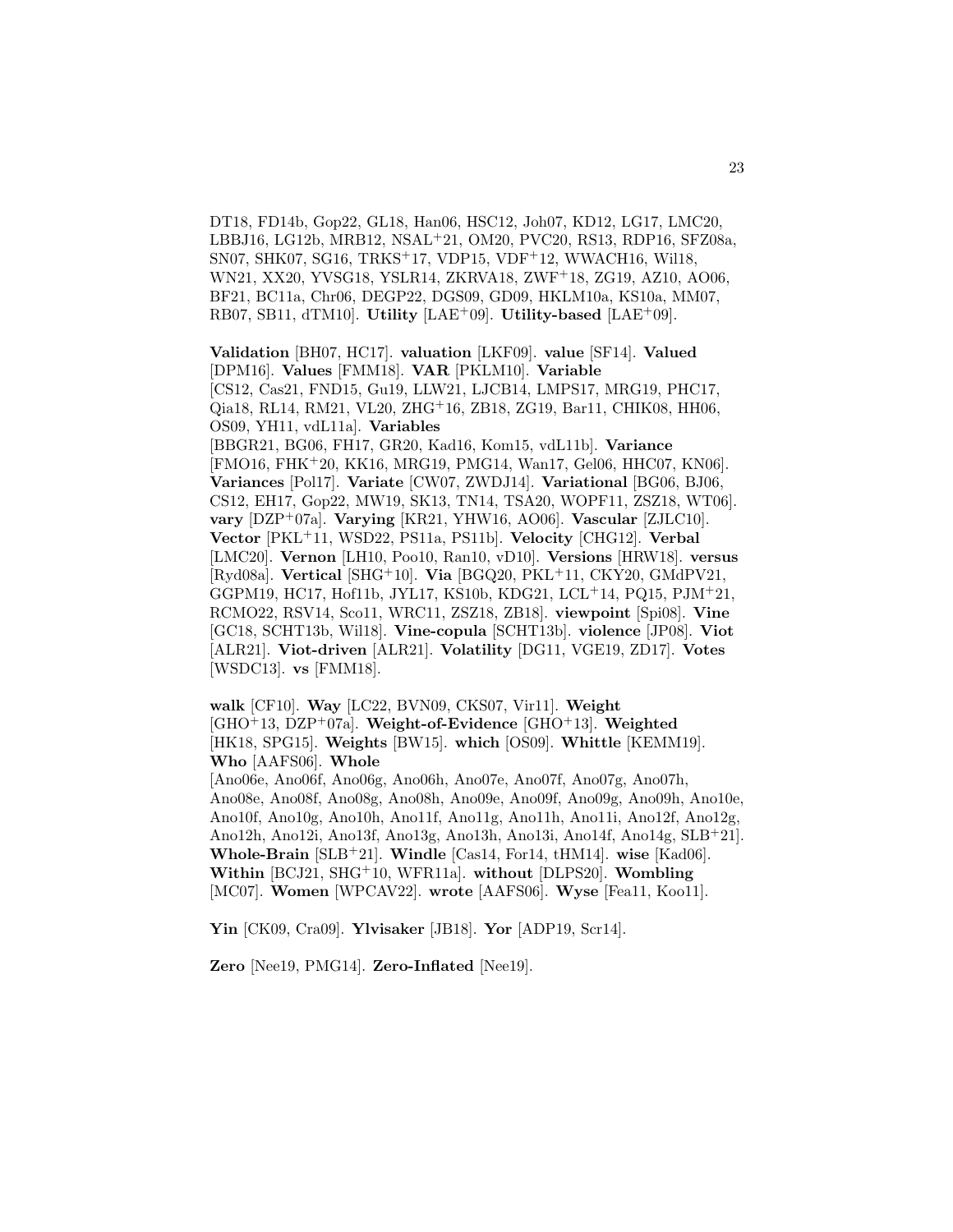# **References**

# **Airoldi:2006:WWR**

[AAFS06] Edoardo M. Airoldi, Annelise G. Anderson, Stephen E. Fienberg, and Kiron K. Skinner. Who wrote Ronald Reagan's radio addresses? Bayesian Analysis, 1(2):289–319, June 2006. CODEN ???? ISSN 1931-6690 (print), 1931-6690 (electronic). URL http://ba.stat.cmu.edu/journal/2006/vol01/ issue02/airoldi289-320.pdf; http://projecteuclid.org/ euclid.ba/1340371064.

# **Albert:2009:CAJ**

[AB09] Jim Albert and Phil Birnbaum. Comment on article by Jensen et al. Bayesian Analysis, 4(4):653–660, December 2009. CODEN ???? ISSN 1931-6690 (print), 1931-6690 (electronic). URL http://ba.stat.cmu.edu/journal/2009/ vol04/issue04/albert.pdf; http://projecteuclid.org/ euclid.ba/1340369816. See [JMW09a].

# **Albert:2012:CEO**

[ADGJ<sup>+</sup>12a] Isabelle Albert, Sophie Donnet, Chantal Guihenneuc-Jouyaux, Samantha Low-Choy, Kerrie Mengersen, and Judith Rousseau. Combining expert opinions in prior elicitation. Bayesian Analysis, 7(3):503–532, September 2012. CODEN ???? ISSN 1931-6690 (print), 1931-6690 (electronic). URL http://ba. stat.cmu.edu/journal/2012/vol07/issue03/albert.pdf; http://projecteuclid.org/euclid.ba/1346158771. See comments [Gos12, Fre12] and rejoinder [ADGJ<sup>+</sup>12b].

# **Albert:2012:R**

[ADGJ<sup>+</sup>12b] Isabelle Albert, Sophie Donnet, Chantal Guihenneuc-Jouyaux, Samantha Low-Choy, Kerrie Mengersen, and Judith Rousseau. Rejoinder. Bayesian Analysis, 7(3):541–546, September 2012. CODEN ???? ISSN 1931-6690 (print), 1931-6690 (electronic). URL http://ba.stat.cmu.edu/journal/2012/vol07/ issue03/albert\_rejoinder.pdf; http://projecteuclid. org/euclid.ba/1346158774. See [ADGJ<sup>+</sup>12a].

# **Arima:2012:OBA**

[ADL12] Serena Arima, Gauri S. Datta, and Brunero Liseo. Objective Bayesian analysis of a measurement error small area model. Bayesian Analysis, 7(2):363–384, June 2012. CODEN ????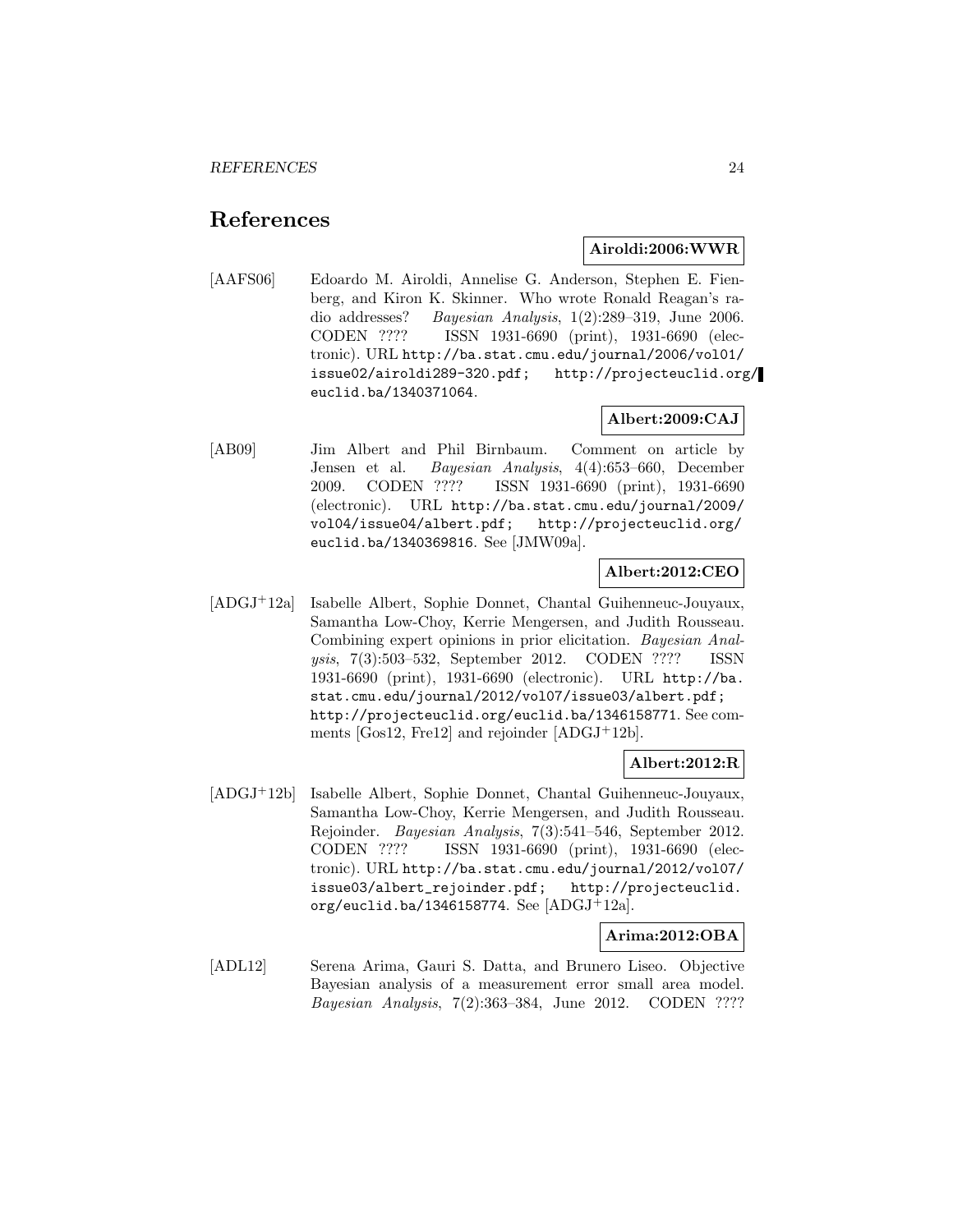ISSN 1931-6690 (print), 1931-6690 (electronic). URL http:// ba.stat.cmu.edu/journal/2012/vol07/issue02/arima.pdf; http://projecteuclid.org/euclid.ba/1339878892.

# **Arbel:2019:SAP**

[ADP19] Julyan Arbel, Pierpaolo De Blasi, and Igor Prünster. Stochastic approximations to the Pitman–Yor process. Bayesian Analysis, 14(4):1201–1219, December 2019. CODEN ???? ISSN 1931-6690. URL https://projecteuclid.org/euclid.ba/1560240026.

# **Alexopoulos:2022:BPJ**

[ADP22] Angelos Alexopoulos, Petros Dellaportas, and Omiros Papaspiliopoulos. Bayesian prediction of jumps in large panels of time series data. Bayesian Analysis, 17(2):651–683, June 2022. CODEN ???? ISSN 1931-6690. URL https:/ /projecteuclid.org/journals/bayesian-analysis/volume-17/issue-2/Bayesian-Prediction-of-Jumps-in-Large-Panelsof-Time-Series/10.1214/21-BA1268.full.

# **AlLabadi:2017:ORR**

[AE17] Luai Al Labadi and Michael Evans. Optimal robustness results for relative belief inferences and the relationship to prior-data conflict. Bayesian Analysis, 12(3):705–728, September 2017. CO-DEN ???? ISSN 1931-6690. URL http://projecteuclid.org/ euclid.ba/1473276256.

# **Azadi:2014:BSE**

[AFRB14] Nammam A. Azadi, Paul Fearnhead, Gareth Ridall, and Joleen H. Blok. Bayesian sequential experimental design for binary response data with application to electromyographic experiments. Bayesian Analysis, 9(2):287–306, June 2014. CODEN ???? ISSN 1931-6690 (print), 1931-6690 (electronic). URL http://ba.stat.cmu.edu/journal/2014/vol09/ issue02/azadi.pdf; http://projecteuclid.org/euclid. ba/1401148310.

#### **Alexanderian:2016:BOE**

[AGG16] Alen Alexanderian, Philip J. Gloor, and Omar Ghattas. On Bayesian A- and D-optimal experimental designs in infinite dimensions. Bayesian Analysis, 11(3):671–695, September 2016. CODEN ???? ISSN 1931-6690. URL http://projecteuclid. org/euclid.ba/1440594948.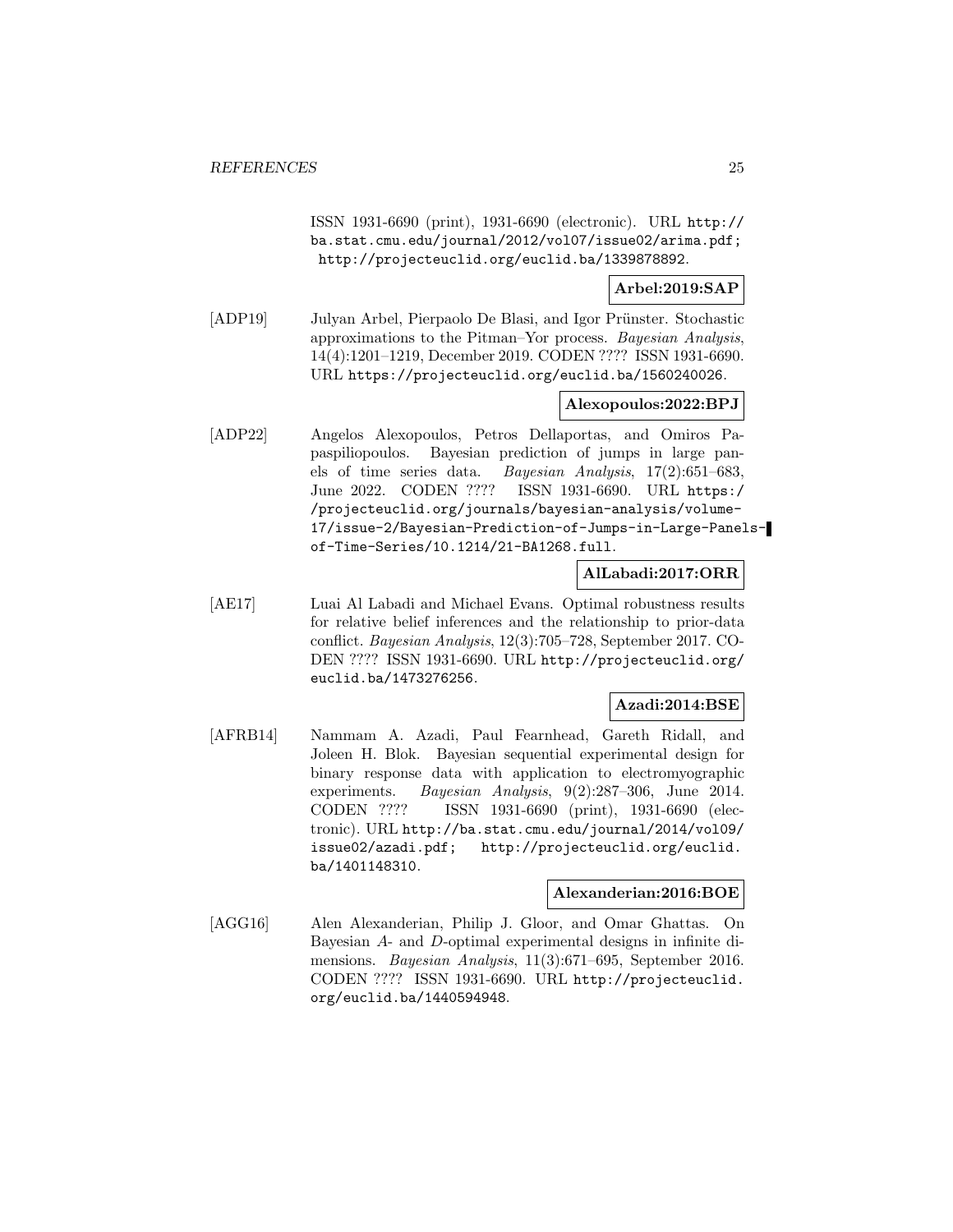#### **Alharthi:2019:BFP**

[AKO19] Muteb Alharthi, Theodore Kypraios, and Philip D. O'Neill. Bayes factors for partially observed stochastic epidemic models. Bayesian Analysis, 14(3):907–936, September 2019. CO-DEN ???? ISSN 1931-6690. URL https://projecteuclid. org/euclid.ba/1560240033.

# **Aldrich:2008:RFB**

[Ald08] John Aldrich. R. A. Fisher on Bayes and Bayes' theorem. Bayesian Analysis, 3(1):161–170, March 2008. CODEN ???? ISSN 1931-6690 (print), 1931-6690 (electronic). URL http: //ba.stat.cmu.edu/journal/2008/vol03/issue01/aldrich. pdf; http://projecteuclid.org/euclid.ba/1340370565.

# **Allen:2011:CAH**

[All11] Genevera I. Allen. Comment on article by Hoff. Bayesian Analysis, 6(2):197–201, June 2011. CODEN ???? ISSN 1931- 6690 (print), 1931-6690 (electronic). URL http://ba.stat. cmu.edu/journal/2011/vol06/issue02/allen.pdf; http: //projecteuclid.org/euclid.ba/1339612041. See [Hof11b].

# **Ascolani:2021:PIF**

[ALR21] Filippo Ascolani, Antonio Lijoi, and Matteo Ruggiero. Predictive inference with Fleming–Viot-driven dependent Dirichlet processes. Bayesian Analysis, 16(2):371–395, June 2021. CODEN ???? ISSN 1931-6690. URL https://projecteuclid.org/ journals/bayesian-analysis/volume-16/issue-2/Predictiveinference-with-FlemingViot-driven-dependent-Dirichletprocesses/10.1214/20-BA1206.full.

#### **Almeida:2007:BES**

[AM07] Carlos Almeida and Michel Mouchart. Bayesian encompassing specification test under not completely known partial observability. Bayesian Analysis, 2(2):303–318, June 2007. CODEN ???? ISSN 1931-6690 (print), 1931-6690 (electronic). URL http: //ba.stat.cmu.edu/journal/2007/vol02/issue02/almeida. pdf; http://projecteuclid.org/euclid.ba/1340370802.

#### **Anonymous:2006:TCa**

[Ano06a] Anonymous. Table of contents. *Bayesian Analysis*, 1(1):??, March 2006. CODEN ???? ISSN 1931-6690 (print), 1931-6690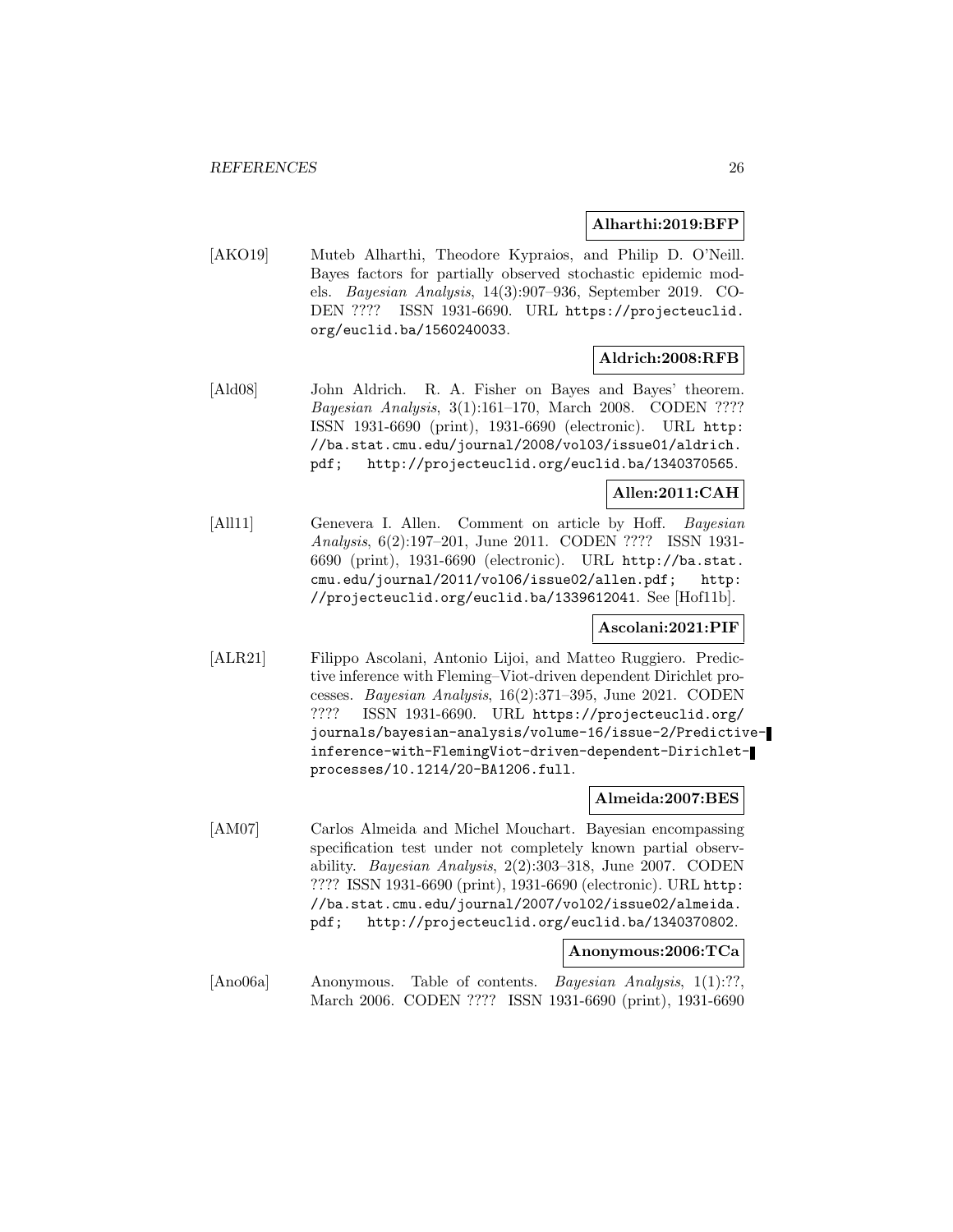(electronic). URL http://ba.stat.cmu.edu/journal/2006/ vol01/issue01/toc.pdf.

#### **Anonymous:2006:TCb**

[Ano06b] Anonymous. Table of contents. Bayesian Analysis, 1(2):??, June 2006. CODEN ???? ISSN 1931-6690 (print), 1931-6690 (electronic). URL http://ba.stat.cmu.edu/journal/2006/vol01/ issue02/toc.pdf.

# **Anonymous:2006:TCc**

[Ano06c] Anonymous. Table of contents. Bayesian Analysis, 1(3):??, September 2006. CODEN ???? ISSN 1931-6690 (print), 1931- 6690 (electronic). URL http://ba.stat.cmu.edu/journal/ 2006/vol01/issue03/toc.pdf.

# **Anonymous:2006:TCd**

[Ano06d] Anonymous. Table of contents. Bayesian Analysis, 1(4):??, December 2006. CODEN ???? ISSN 1931-6690 (print), 1931-6690 (electronic). URL http://ba.stat.cmu.edu/journal/2006/ vol01/issue04/toc.pdf.

# **Anonymous:2006:WIa**

[Ano06e] Anonymous. Whole issue. Bayesian Analysis, 1(1):??, March 2006. CODEN ???? ISSN 1931-6690 (print), 1931-6690 (electronic). URL http://ba.stat.cmu.edu/journal/2006/vol01/ issue01/issue01.pdf.

#### **Anonymous:2006:WIb**

[Ano06f] Anonymous. Whole issue. Bayesian Analysis, 1(2):??, June 2006. CODEN ???? ISSN 1931-6690 (print), 1931-6690 (electronic). URL http://ba.stat.cmu.edu/journal/2006/vol01/ issue02/issue02.pdf.

#### **Anonymous:2006:WIc**

[Ano06g] Anonymous. Whole issue. Bayesian Analysis, 1(3):??, September 2006. CODEN ???? ISSN 1931-6690 (print), 1931-6690 (electronic). URL http://ba.stat.cmu.edu/journal/2006/vol01/ issue03/issue03.pdf.

# **Anonymous:2006:WId**

[Ano06h] Anonymous. Whole issue. Bayesian Analysis, 1(4):??, December 2006. CODEN ???? ISSN 1931-6690 (print), 1931-6690 (elec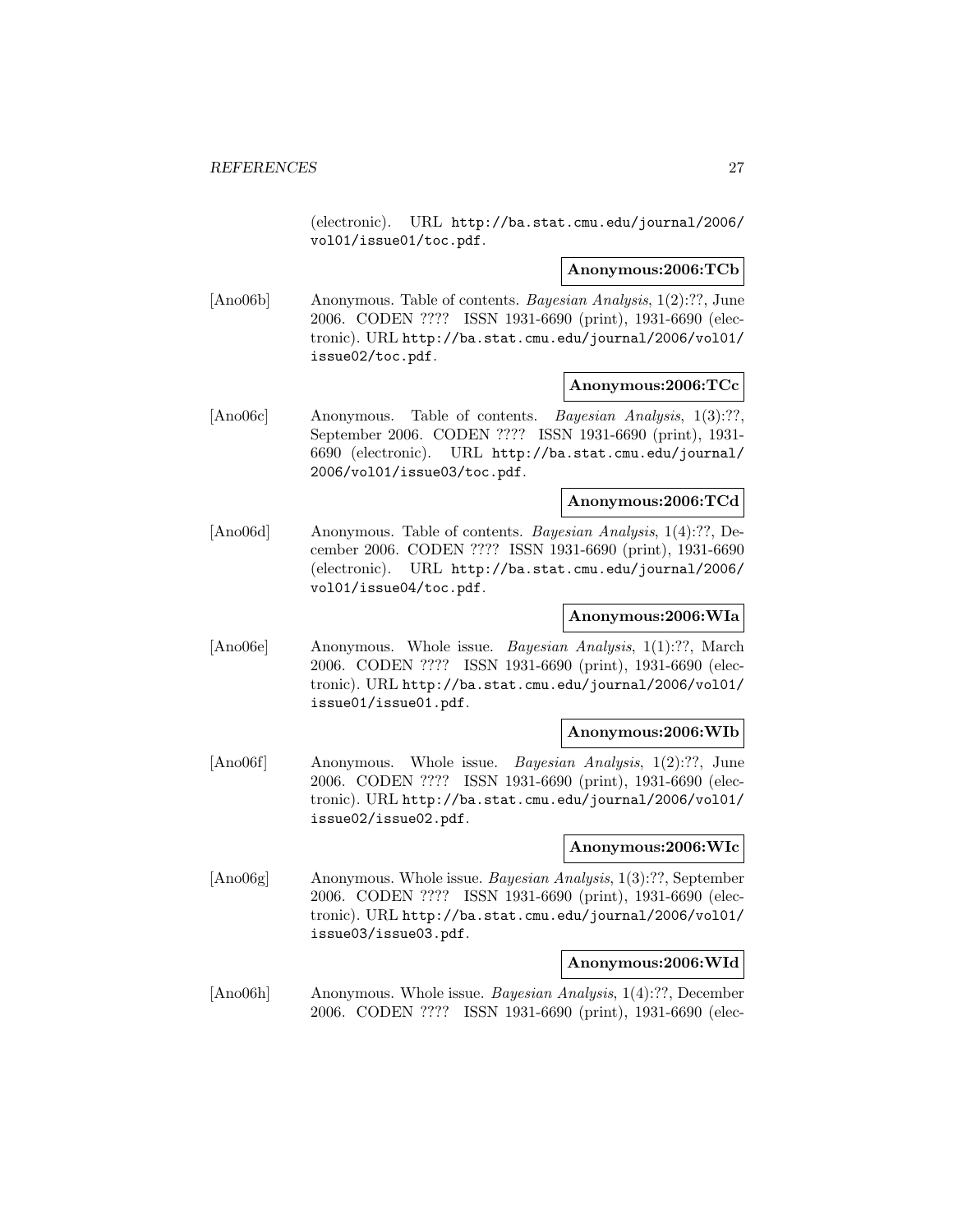tronic). URL http://ba.stat.cmu.edu/journal/2006/vol01/ issue04/issue04.pdf.

#### **Anonymous:2007:TCa**

[Ano07a] Anonymous. Table of contents. *Bayesian Analysis*, 2(1):??, March 2007. CODEN ???? ISSN 1931-6690 (print), 1931-6690 (electronic). URL http://ba.stat.cmu.edu/journal/2007/ vol02/issue01/toc.pdf.

# **Anonymous:2007:TCb**

[Ano07b] Anonymous. Table of contents. Bayesian Analysis, 2(2):??, June 2007. CODEN ???? ISSN 1931-6690 (print), 1931-6690 (electronic). URL http://ba.stat.cmu.edu/journal/2007/vol02/ issue02/toc.pdf.

#### **Anonymous:2007:TCc**

[Ano07c] Anonymous. Table of contents. Bayesian Analysis, 2(3):??, September 2007. CODEN ???? ISSN 1931-6690 (print), 1931- 6690 (electronic). URL http://ba.stat.cmu.edu/journal/ 2007/vol02/issue03/toc.pdf.

# **Anonymous:2007:TCd**

[Ano07d] Anonymous. Table of contents. Bayesian Analysis, 2(4):??, December 2007. CODEN ???? ISSN 1931-6690 (print), 1931-6690 (electronic). URL http://ba.stat.cmu.edu/journal/2007/ vol02/issue04/toc.pdf.

#### **Anonymous:2007:WIa**

[Ano07e] Anonymous. Whole issue. Bayesian Analysis, 2(1):??, March 2007. CODEN ???? ISSN 1931-6690 (print), 1931-6690 (electronic). URL http://ba.stat.cmu.edu/journal/2007/vol02/ issue01/issue01.pdf.

# **Anonymous:2007:WIb**

[Ano07f] Anonymous. Whole issue. Bayesian Analysis, 2(2):??, June 2007. CODEN ???? ISSN 1931-6690 (print), 1931-6690 (electronic). URL http://ba.stat.cmu.edu/journal/2007/vol02/ issue02/issue02.pdf.

#### **Anonymous:2007:WIc**

[Ano07g] Anonymous. Whole issue. Bayesian Analysis, 2(3):??, September 2007. CODEN ???? ISSN 1931-6690 (print), 1931-6690 (elec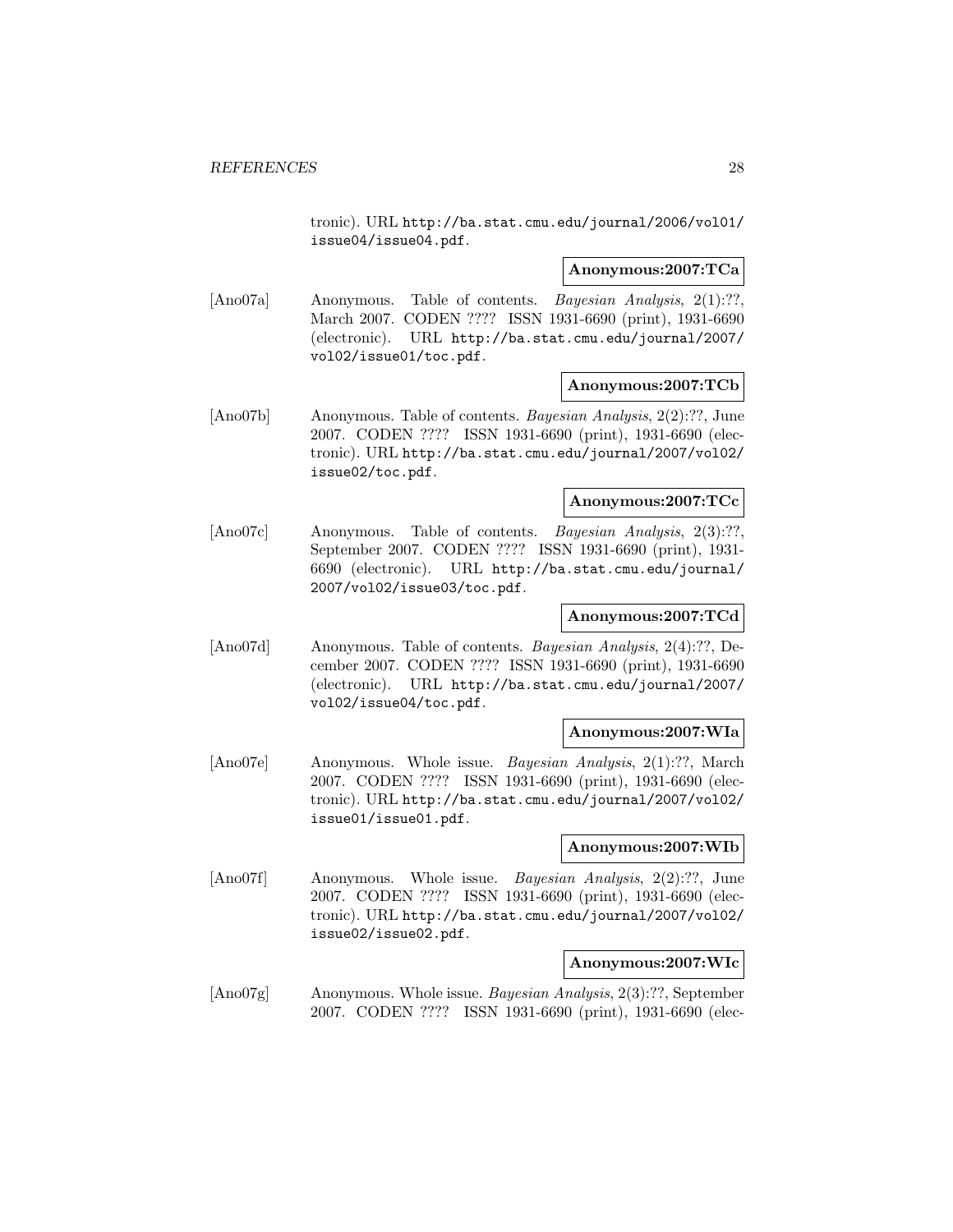tronic). URL http://ba.stat.cmu.edu/journal/2007/vol02/ issue03/issue03.pdf.

# **Anonymous:2007:WId**

[Ano07h] Anonymous. Whole issue. Bayesian Analysis, 2(4):??, December 2007. CODEN ???? ISSN 1931-6690 (print), 1931-6690 (electronic). URL http://ba.stat.cmu.edu/journal/2007/vol02/ issue04/issue04.pdf.

# **Anonymous:2008:TCa**

[Ano08a] Anonymous. Table of contents. Bayesian Analysis, 3(1):??, March 2008. CODEN ???? ISSN 1931-6690 (print), 1931-6690 (electronic). URL http://ba.stat.cmu.edu/journal/2008/ vol03/issue01/toc.pdf.

#### **Anonymous:2008:TCb**

[Ano08b] Anonymous. Table of contents. Bayesian Analysis, 3(2):??, June 2008. CODEN ???? ISSN 1931-6690 (print), 1931-6690 (electronic). URL http://ba.stat.cmu.edu/journal/2008/vol03/ issue02/toc.pdf.

# **Anonymous:2008:TCc**

[Ano08c] Anonymous. Table of contents. Bayesian Analysis, 3(3):??, September 2008. CODEN ???? ISSN 1931-6690 (print), 1931- 6690 (electronic). URL http://ba.stat.cmu.edu/journal/ 2008/vol03/issue03/toc.pdf.

# **Anonymous:2008:TCd**

[Ano08d] Anonymous. Table of contents. Bayesian Analysis, 3(4):??, December 2008. CODEN ???? ISSN 1931-6690 (print), 1931-6690 (electronic). URL http://ba.stat.cmu.edu/journal/2008/ vol03/issue04/toc.pdf.

# **Anonymous:2008:WIa**

[Ano08e] Anonymous. Whole issue. Bayesian Analysis, 3(1):??, March 2008. CODEN ???? ISSN 1931-6690 (print), 1931-6690 (electronic). URL http://ba.stat.cmu.edu/journal/2008/vol03/ issue01/issue01.pdf.

# **Anonymous:2008:WIb**

[Ano08f] Anonymous. Whole issue. Bayesian Analysis, 3(2):??, June 2008. CODEN ???? ISSN 1931-6690 (print), 1931-6690 (elec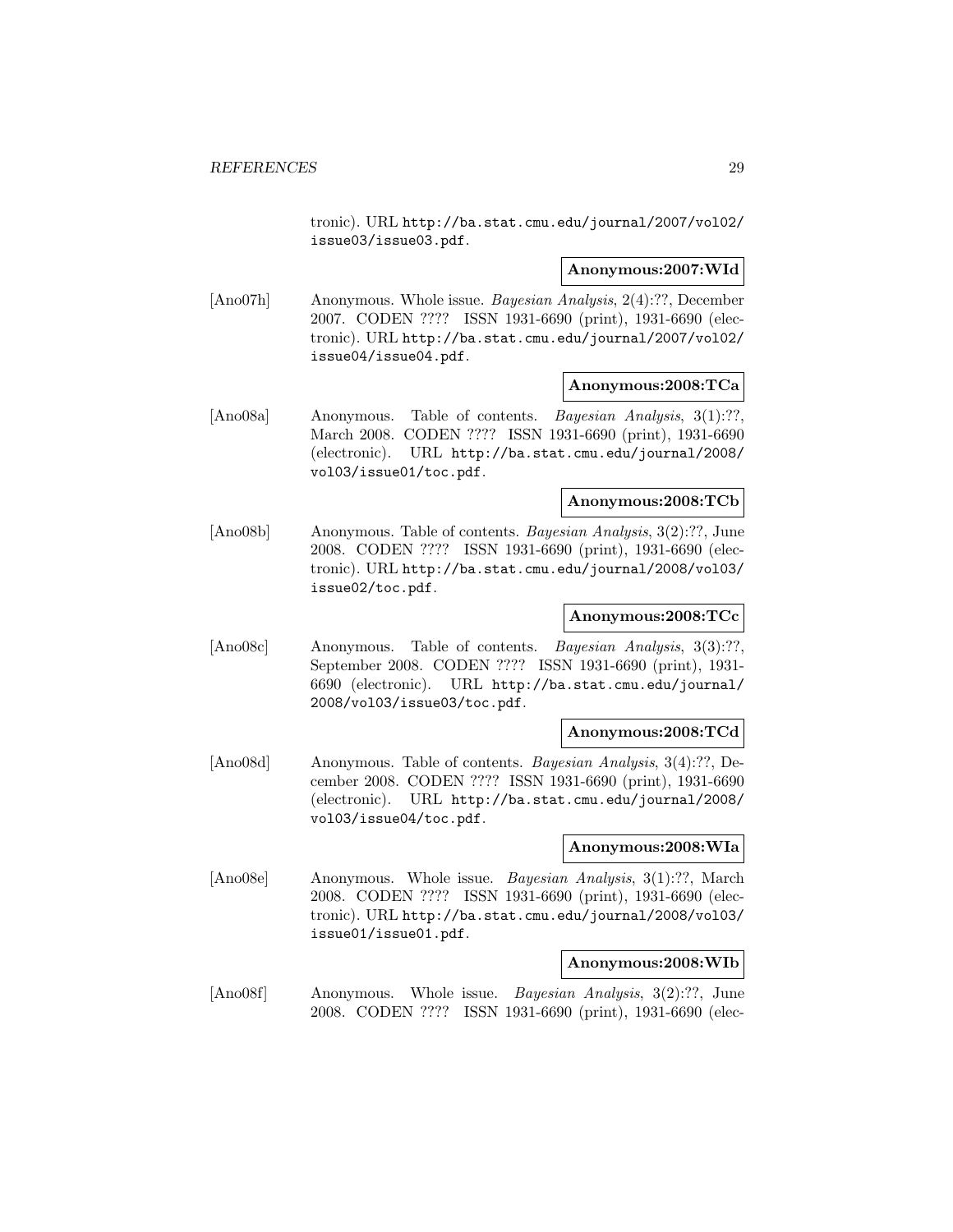tronic). URL http://ba.stat.cmu.edu/journal/2008/vol03/ issue02/issue02.pdf.

#### **Anonymous:2008:WIc**

[Ano08g] Anonymous. Whole issue. Bayesian Analysis, 3(3):??, September 2008. CODEN ???? ISSN 1931-6690 (print), 1931-6690 (electronic). URL http://ba.stat.cmu.edu/journal/2008/vol03/ issue03/issue03.pdf.

# **Anonymous:2008:WId**

[Ano08h] Anonymous. Whole issue. Bayesian Analysis, 3(4):??, December 2008. CODEN ???? ISSN 1931-6690 (print), 1931-6690 (electronic). URL http://ba.stat.cmu.edu/journal/2008/vol03/ issue04/issue04.pdf.

#### **Anonymous:2009:TCa**

[Ano09a] Anonymous. Table of contents. Bayesian Analysis, 4(1):??, March 2009. CODEN ???? ISSN 1931-6690 (print), 1931-6690 (electronic). URL http://ba.stat.cmu.edu/journal/2009/ vol04/issue01/toc.pdf.

# **Anonymous:2009:TCb**

[Ano09b] Anonymous. Table of contents. Bayesian Analysis, 4(2):??, June 2009. CODEN ???? ISSN 1931-6690 (print), 1931-6690 (electronic). URL http://ba.stat.cmu.edu/journal/2009/vol04/ issue02/toc.pdf.

#### **Anonymous:2009:TCc**

[Ano09c] Anonymous. Table of contents. Bayesian Analysis, 4(3):??, September 2009. CODEN ???? ISSN 1931-6690 (print), 1931- 6690 (electronic). URL http://ba.stat.cmu.edu/journal/ 2009/vol04/issue03/toc.pdf.

#### **Anonymous:2009:TCd**

[Ano09d] Anonymous. Table of contents. Bayesian Analysis, 4(4):??, December 2009. CODEN ???? ISSN 1931-6690 (print), 1931-6690 (electronic). URL http://ba.stat.cmu.edu/journal/2009/ vol04/issue04/toc.pdf.

#### **Anonymous:2009:WIa**

[Ano09e] Anonymous. Whole issue. Bayesian Analysis, 4(1):??, March 2009. CODEN ???? ISSN 1931-6690 (print), 1931-6690 (elec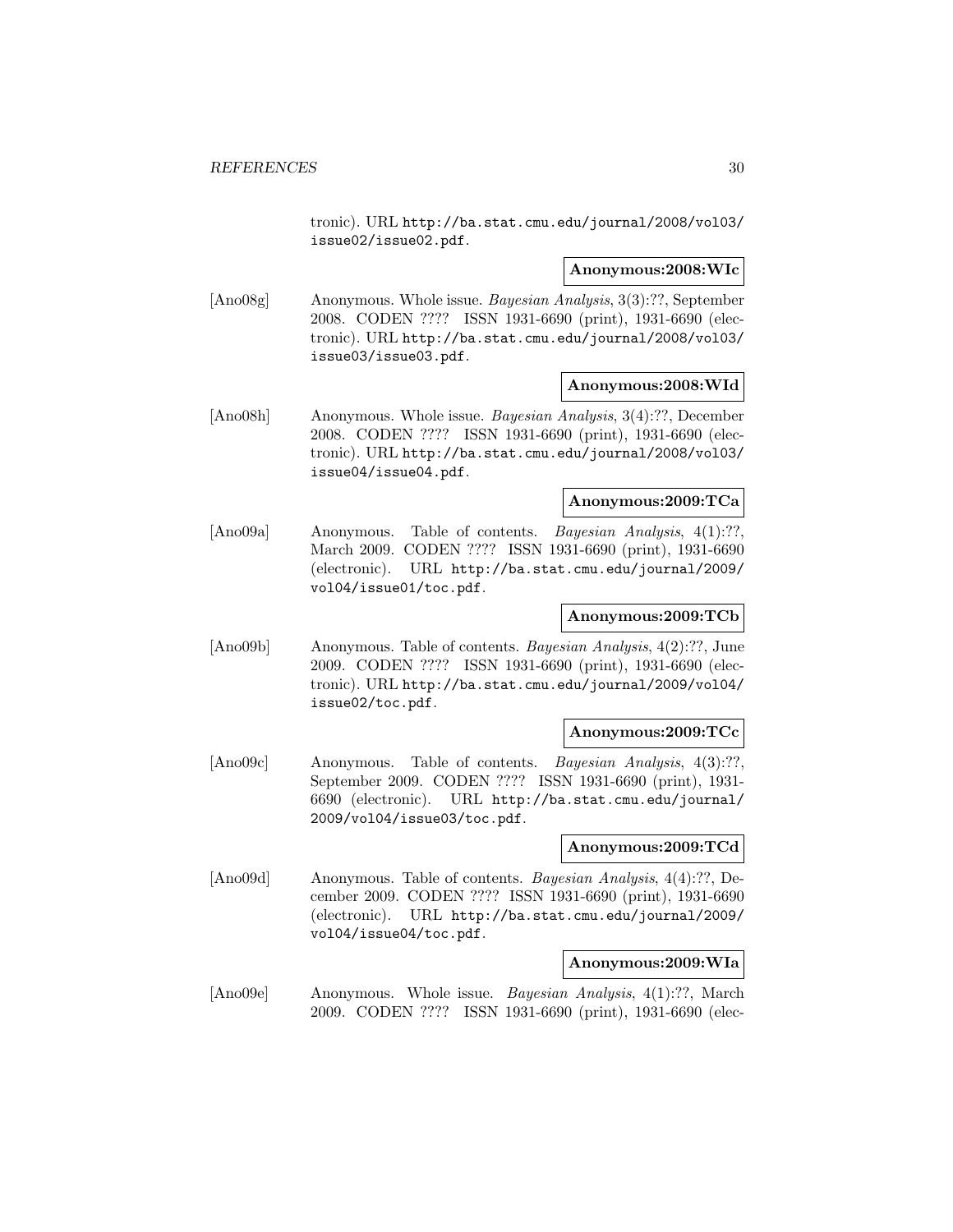tronic). URL http://ba.stat.cmu.edu/journal/2009/vol04/ issue01/issue01.pdf.

#### **Anonymous:2009:WIb**

[Ano09f] Anonymous. Whole issue. Bayesian Analysis, 4(2):??, June 2009. CODEN ???? ISSN 1931-6690 (print), 1931-6690 (electronic). URL http://ba.stat.cmu.edu/journal/2009/vol04/ issue02/issue02.pdf.

#### **Anonymous:2009:WIc**

[Ano09g] Anonymous. Whole issue. Bayesian Analysis, 4(3):??, September 2009. CODEN ???? ISSN 1931-6690 (print), 1931-6690 (electronic). URL http://ba.stat.cmu.edu/journal/2009/vol04/ issue03/issue03.pdf.

#### **Anonymous:2009:WId**

[Ano09h] Anonymous. Whole issue. Bayesian Analysis, 4(4):??, December 2009. CODEN ???? ISSN 1931-6690 (print), 1931-6690 (electronic). URL http://ba.stat.cmu.edu/journal/2009/vol04/ issue04/issue04.pdf.

# **Anonymous:2010:TCa**

[Ano10a] Anonymous. Table of contents. Bayesian Analysis, 5(1):??, March 2010. CODEN ???? ISSN 1931-6690 (print), 1931-6690 (electronic). URL http://ba.stat.cmu.edu/journal/2010/ vol05/issue01/toc.pdf.

#### **Anonymous:2010:TCb**

[Ano10b] Anonymous. Table of contents. Bayesian Analysis, 5(2):??, June 2010. CODEN ???? ISSN 1931-6690 (print), 1931-6690 (electronic). URL http://ba.stat.cmu.edu/journal/2010/vol05/ issue02/toc.pdf.

# **Anonymous:2010:TCc**

[Ano10c] Anonymous. Table of contents. Bayesian Analysis, 5(3):??, September 2010. CODEN ???? ISSN 1931-6690 (print), 1931- 6690 (electronic). URL http://ba.stat.cmu.edu/journal/ 2010/vol05/issue03/toc.pdf.

#### **Anonymous:2010:TCd**

[Ano10d] Anonymous. Table of contents. Bayesian Analysis, 5(4):??, December 2010. CODEN ???? ISSN 1931-6690 (print), 1931-6690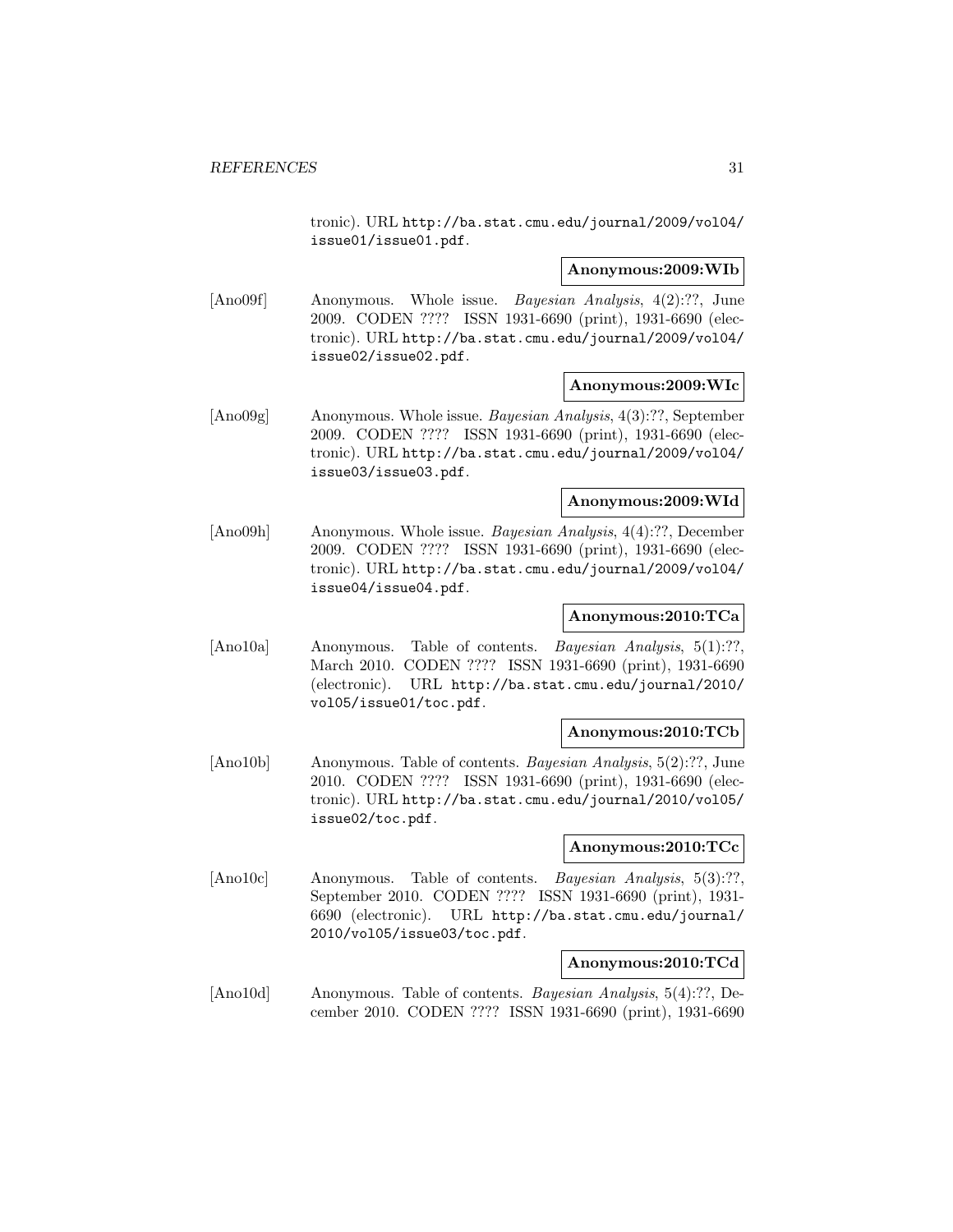(electronic). URL http://ba.stat.cmu.edu/journal/2010/ vol05/issue04/toc.pdf.

#### **Anonymous:2010:WIa**

[Ano10e] Anonymous. Whole issue. Bayesian Analysis, 5(1):??, March 2010. CODEN ???? ISSN 1931-6690 (print), 1931-6690 (electronic). URL http://ba.stat.cmu.edu/journal/2010/vol05/ issue01/issue01.pdf.

#### **Anonymous:2010:WIb**

[Ano10f] Anonymous. Whole issue. Bayesian Analysis, 5(2):??, June 2010. CODEN ???? ISSN 1931-6690 (print), 1931-6690 (electronic). URL http://ba.stat.cmu.edu/journal/2010/vol05/ issue02/issue02.pdf.

#### **Anonymous:2010:WIc**

[Ano10g] Anonymous. Whole issue. Bayesian Analysis, 5(3):??, September 2010. CODEN ???? ISSN 1931-6690 (print), 1931-6690 (electronic). URL http://ba.stat.cmu.edu/journal/2010/vol05/ issue03/issue03.pdf.

# **Anonymous:2010:WId**

[Ano10h] Anonymous. Whole issue. Bayesian Analysis, 5(4):??, December 2010. CODEN ???? ISSN 1931-6690 (print), 1931-6690 (electronic). URL http://ba.stat.cmu.edu/journal/2010/vol05/ issue04/issue04.pdf.

#### **Anonymous:2011:SF**

[Ano11a] Anonymous. Supplemental file. Bayesian Analysis, 6(4):??, December 2011. CODEN ???? ISSN 1931-6690 (print), 1931-6690 (electronic). URL http://ba.stat.cmu.edu/journal/2011/ vol06/issue04/wand/GEVnorMixParms.txt.

#### **Anonymous:2011:TCa**

[Ano11b] Anonymous. Table of contents. *Bayesian Analysis*, 6(1):??, March 2011. CODEN ???? ISSN 1931-6690 (print), 1931-6690 (electronic). URL http://ba.stat.cmu.edu/journal/2011/ vol06/issue01/toc.pdf.

#### **Anonymous:2011:TCb**

[Ano11c] Anonymous. Table of contents. Bayesian Analysis, 6(2):??, June 2011. CODEN ???? ISSN 1931-6690 (print), 1931-6690 (elec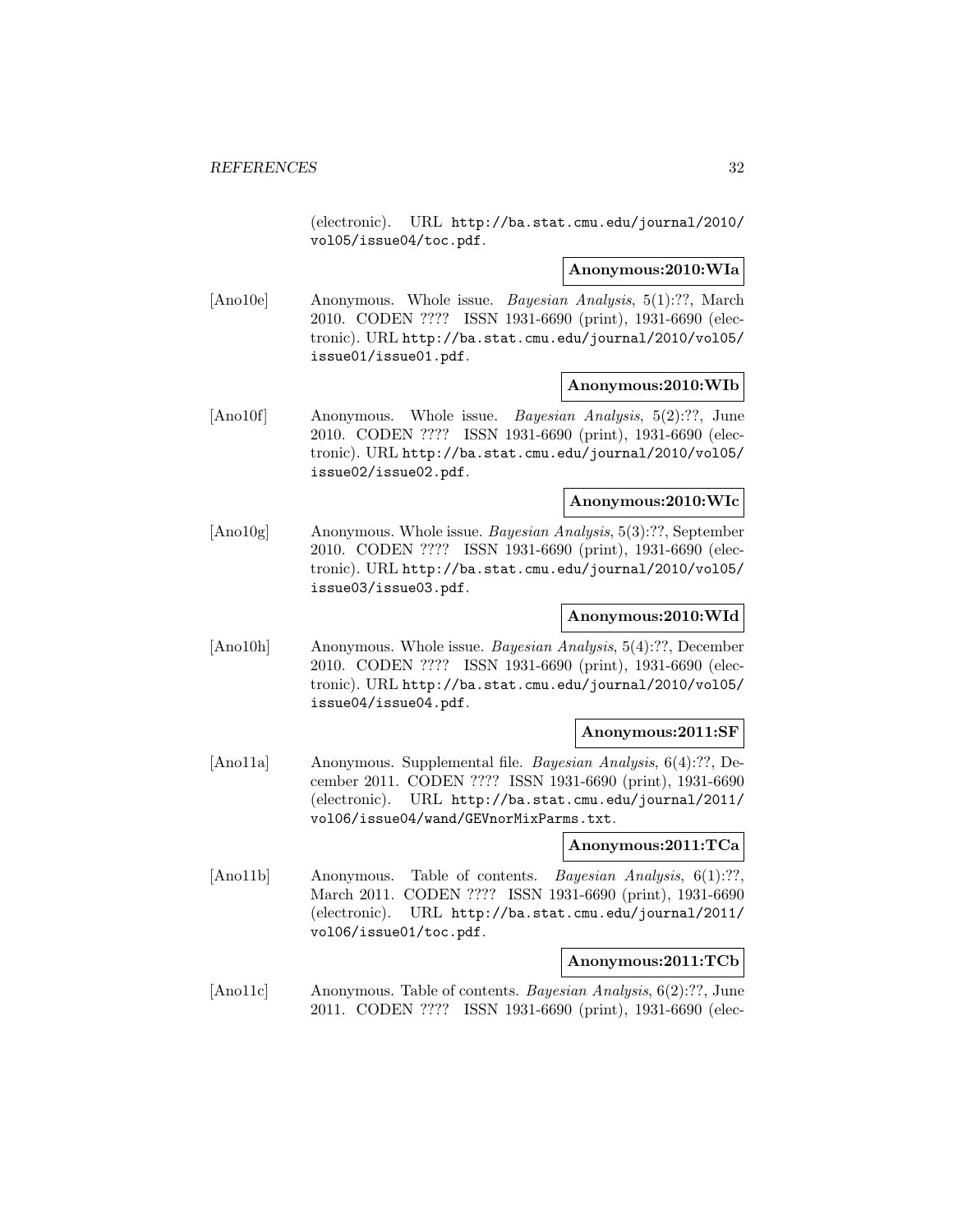tronic). URL http://ba.stat.cmu.edu/journal/2011/vol06/ issue02/toc.pdf.

# **Anonymous:2011:TCc**

[Ano11d] Anonymous. Table of contents. Bayesian Analysis, 6(3):??, September 2011. CODEN ???? ISSN 1931-6690 (print), 1931- 6690 (electronic). URL http://ba.stat.cmu.edu/journal/ 2011/vol06/issue03/toc.pdf.

# **Anonymous:2011:TCd**

[Ano11e] Anonymous. Table of contents. Bayesian Analysis, 6(4):??, December 2011. CODEN ???? ISSN 1931-6690 (print), 1931-6690 (electronic). URL http://ba.stat.cmu.edu/journal/2011/ vol06/issue04/toc.pdf.

#### **Anonymous:2011:WIa**

[Ano11f] Anonymous. Whole issue. *Bayesian Analysis*, 6(1):??, March 2011. CODEN ???? ISSN 1931-6690 (print), 1931-6690 (electronic). URL http://ba.stat.cmu.edu/journal/2011/vol06/ issue01/issue01.pdf.

# **Anonymous:2011:WIb**

[Ano11g] Anonymous. Whole issue. Bayesian Analysis, 6(2):??, June 2011. CODEN ???? ISSN 1931-6690 (print), 1931-6690 (electronic). URL http://ba.stat.cmu.edu/journal/2011/vol06/ issue02/issue02.pdf.

#### **Anonymous:2011:WIc**

[Ano11h] Anonymous. Whole issue. Bayesian Analysis, 6(3):??, September 2011. CODEN ???? ISSN 1931-6690 (print), 1931-6690 (electronic). URL http://ba.stat.cmu.edu/journal/2011/vol06/ issue03/issue03.pdf.

# **Anonymous:2011:WId**

[Ano11i] Anonymous. Whole issue. Bayesian Analysis, 6(4):??, December 2011. CODEN ???? ISSN 1931-6690 (print), 1931-6690 (electronic). URL http://ba.stat.cmu.edu/journal/2011/vol06/ issue04/issue04.pdf.

#### **Anonymous:2012:SF**

[Ano12a] Anonymous. Supplemental file. Bayesian Analysis, 7(3):??, September 2012. CODEN ???? ISSN 1931-6690 (print), 1931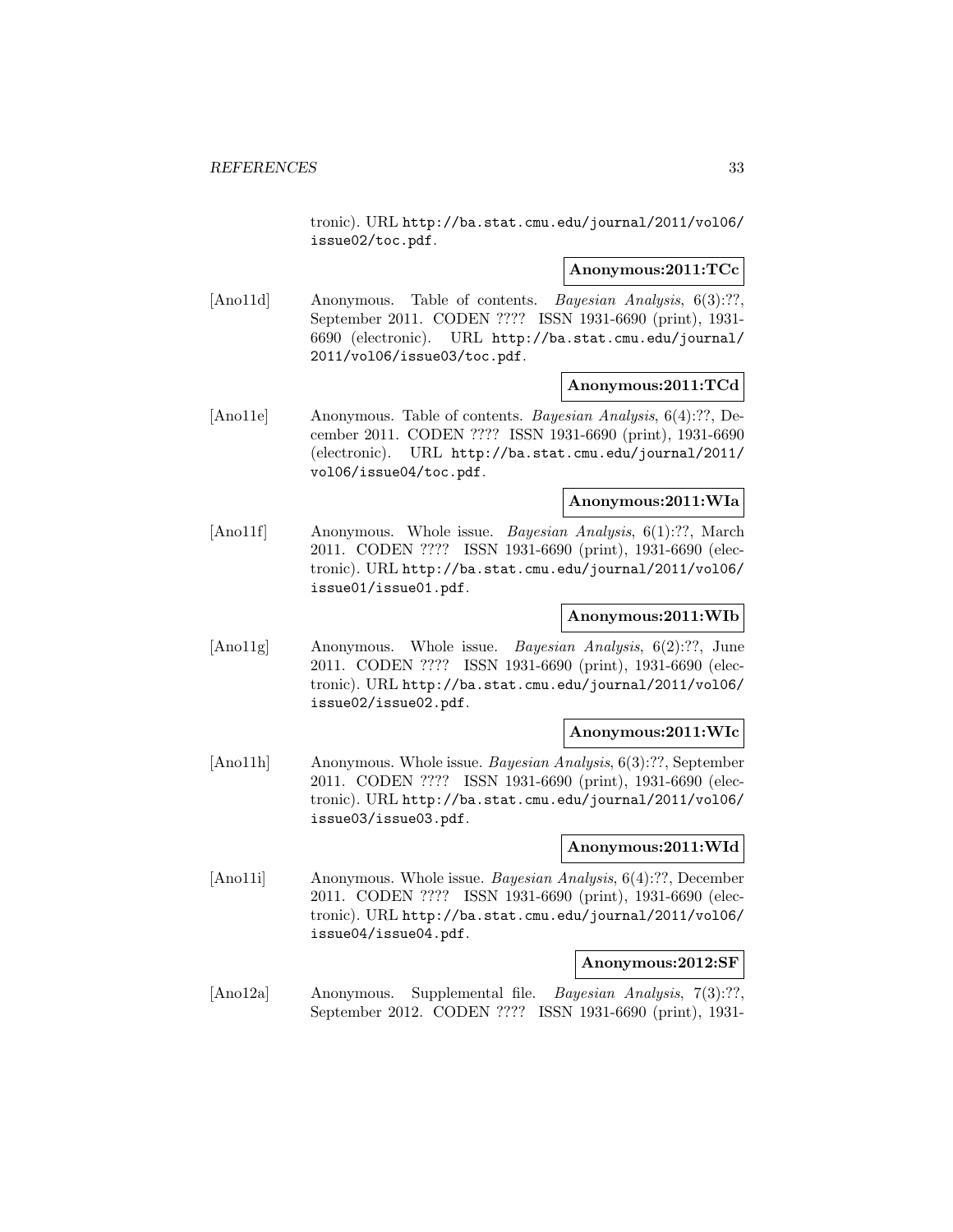6690 (electronic). URL http://ba.stat.cmu.edu/journal/ 2012/vol07/issue03/morita\_supp.pdf.

# **Anonymous:2012:TCa**

[Ano12b] Anonymous. Table of contents. *Bayesian Analysis*, 7(1):??, March 2012. CODEN ???? ISSN 1931-6690 (print), 1931-6690 (electronic). URL http://ba.stat.cmu.edu/journal/2012/ vol07/issue01/toc.pdf.

# **Anonymous:2012:TCb**

[Ano12c] Anonymous. Table of contents. Bayesian Analysis, 7(2):??, June 2012. CODEN ???? ISSN 1931-6690 (print), 1931-6690 (electronic). URL http://ba.stat.cmu.edu/journal/2012/vol07/ issue02/toc.pdf.

#### **Anonymous:2012:TCc**

[Ano12d] Anonymous. Table of contents. *Bayesian Analysis*, 7(3):??, September 2012. CODEN ???? ISSN 1931-6690 (print), 1931- 6690 (electronic). URL http://ba.stat.cmu.edu/journal/ 2012/vol07/issue03/toc.pdf.

# **Anonymous:2012:TCd**

[Ano12e] Anonymous. Table of contents. Bayesian Analysis, 7(4):??, December 2012. CODEN ???? ISSN 1931-6690 (print), 1931-6690 (electronic). URL http://ba.stat.cmu.edu/journal/2012/ vol07/issue04/toc.pdf.

#### **Anonymous:2012:WIa**

[Ano12f] Anonymous. Whole issue. Bayesian Analysis, 7(1):??, March 2012. CODEN ???? ISSN 1931-6690 (print), 1931-6690 (electronic). URL http://ba.stat.cmu.edu/journal/2012/vol07/ issue01/issue01.pdf.

# **Anonymous:2012:WIb**

[Ano12g] Anonymous. Whole issue. Bayesian Analysis, 7(2):??, June 2012. CODEN ???? ISSN 1931-6690 (print), 1931-6690 (electronic). URL http://ba.stat.cmu.edu/journal/2012/vol07/ issue02/issue02.pdf.

#### **Anonymous:2012:WIc**

[Ano12h] Anonymous. Whole issue. Bayesian Analysis, 7(3):??, September 2012. CODEN ???? ISSN 1931-6690 (print), 1931-6690 (elec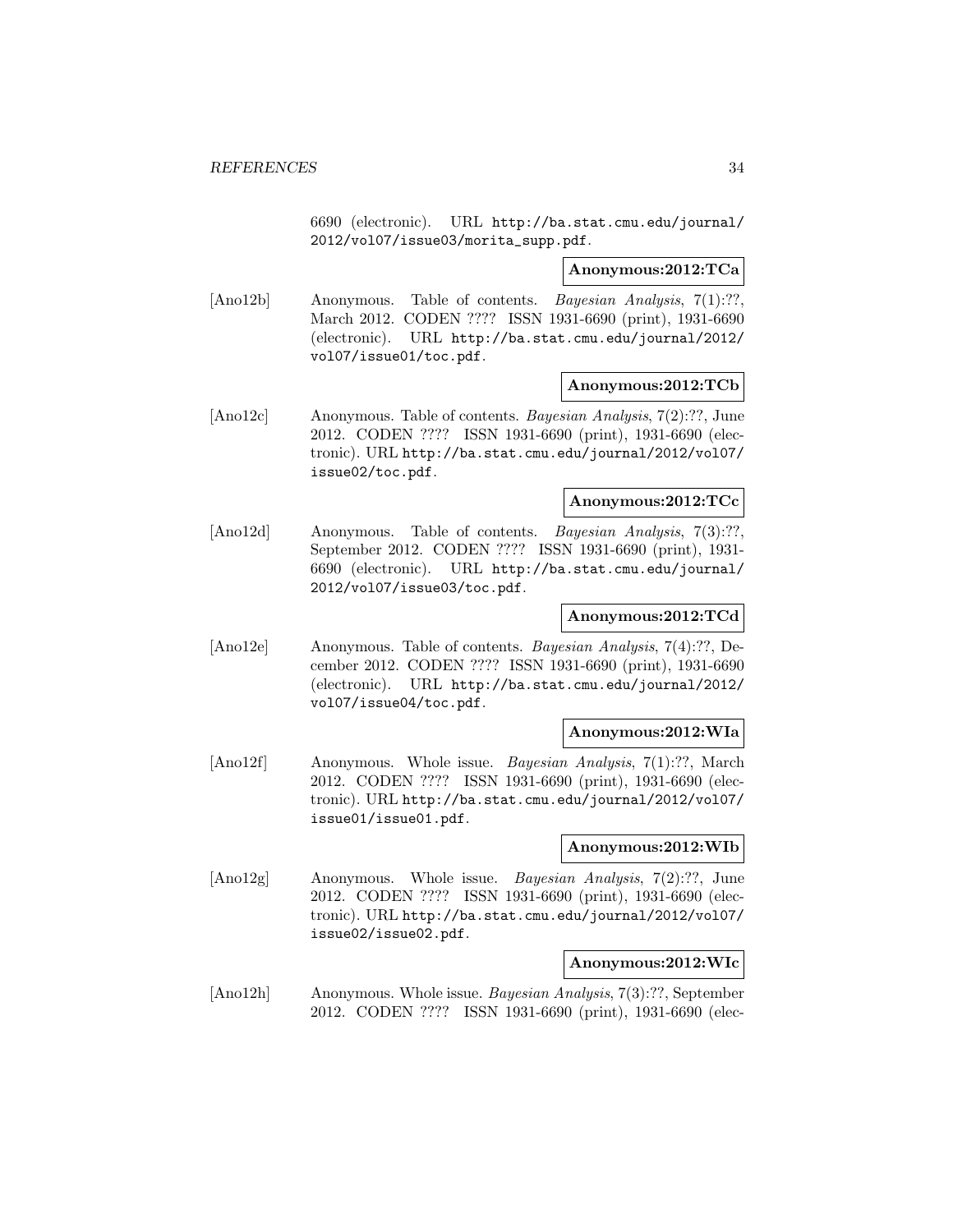tronic). URL http://ba.stat.cmu.edu/journal/2012/vol07/ issue03/issue03.pdf.

#### **Anonymous:2012:WId**

[Ano12i] Anonymous. Whole issue. Bayesian Analysis, 7(4):??, December 2012. CODEN ???? ISSN 1931-6690 (print), 1931-6690 (electronic). URL http://ba.stat.cmu.edu/journal/2012/vol07/ issue04/issue04.pdf.

#### **Anonymous:2013:SF**

[Ano13a] Anonymous. Supplemental file. *Bayesian Analysis*, 8(1):??, March 2013. CODEN ???? ISSN 1931-6690 (print), 1931-6690 (electronic). URL http://ba.stat.cmu.edu/journal/2013/ vol08/issue01/ogle\_supplement.pdf.

#### **Anonymous:2013:TCa**

[Ano13b] Anonymous. Table of contents. Bayesian Analysis, 8(1):??, March 2013. CODEN ???? ISSN 1931-6690 (print), 1931-6690 (electronic). URL http://ba.stat.cmu.edu/journal/2013/ vol08/issue01/toc.pdf.

# **Anonymous:2013:TCb**

[Ano13c] Anonymous. Table of contents. Bayesian Analysis, 8(2):??, June 2013. CODEN ???? ISSN 1931-6690 (print), 1931-6690 (electronic). URL http://ba.stat.cmu.edu/journal/2013/vol08/ issue02/toc.pdf.

#### **Anonymous:2013:TCc**

[Ano13d] Anonymous. Table of contents. *Bayesian Analysis*, 8(3):??, September 2013. CODEN ???? ISSN 1931-6690 (print), 1931- 6690 (electronic). URL http://ba.stat.cmu.edu/journal/ 2013/vol08/issue03/toc.pdf.

#### **Anonymous:2013:TCd**

[Ano13e] Anonymous. Table of contents. Bayesian Analysis, 8(4):??, December 2013. CODEN ???? ISSN 1931-6690 (print), 1931-6690 (electronic). URL http://ba.stat.cmu.edu/journal/2013/ vol08/issue04/toc.pdf.

#### **Anonymous:2013:WIa**

[Ano13f] Anonymous. Whole issue. *Bayesian Analysis*, 8(1):??, March 2013. CODEN ???? ISSN 1931-6690 (print), 1931-6690 (elec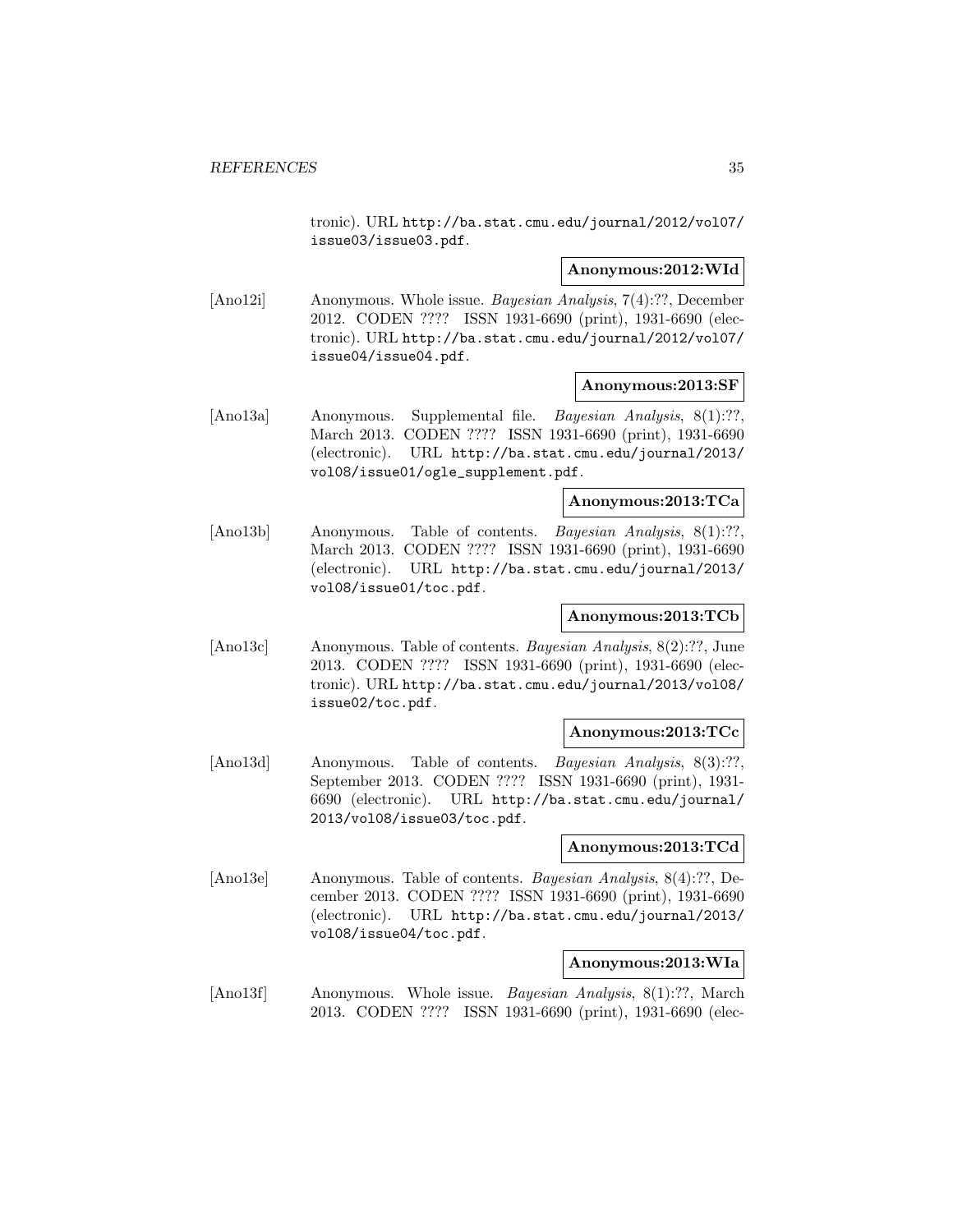tronic). URL http://ba.stat.cmu.edu/journal/2013/vol08/ issue01/issue01.pdf.

#### **Anonymous:2013:WIb**

[Ano13g] Anonymous. Whole issue. Bayesian Analysis, 8(2):??, June 2013. CODEN ???? ISSN 1931-6690 (print), 1931-6690 (electronic). URL http://ba.stat.cmu.edu/journal/2013/vol08/ issue02/issue02.pdf.

#### **Anonymous:2013:WIc**

[Ano13h] Anonymous. Whole issue. Bayesian Analysis, 8(3):??, September 2013. CODEN ???? ISSN 1931-6690 (print), 1931-6690 (electronic). URL http://ba.stat.cmu.edu/journal/2013/vol08/ issue03/issue03.pdf.

#### **Anonymous:2013:WId**

[Ano13i] Anonymous. Whole issue. Bayesian Analysis, 8(4):??, December 2013. CODEN ???? ISSN 1931-6690 (print), 1931-6690 (electronic). URL http://ba.stat.cmu.edu/journal/2013/vol08/ issue04/issue04.pdf.

# **Anonymous:2014:CDA**

[Ano14a] Anonymous. Contributed discussion on article by Finegold and Drton. Bayesian Analysis, 9(3):561–590, September 2014. CO-DEN ???? ISSN 1931-6690. URL http://projecteuclid.org/ euclid.ba/1409921105. See [FD14b].

#### **Anonymous:2014:SMa**

[Ano14b] Anonymous. Supplementary material. Bayesian Analysis, 9(1): ??, March 2014. CODEN ???? ISSN 1931-6690 (print), 1931- 6690 (electronic). URL http://ba.stat.cmu.edu/journal/ 2014/vol09/issue01/rubio\_supplement.pdf.

#### **Anonymous:2014:SMb**

[Ano14c] Anonymous. Supplementary material. Bayesian Analysis, 9(2): ??, June 2014. CODEN ???? ISSN 1931-6690 (print), 1931-6690 (electronic). URL http://ba.stat.cmu.edu/journal/2014/ vol09/issue02/liu\_supplement.pdf.

#### **Anonymous:2014:TCa**

[Ano14d] Anonymous. Table of contents. *Bayesian Analysis*, 9(1):??, March 2014. CODEN ???? ISSN 1931-6690 (print), 1931-6690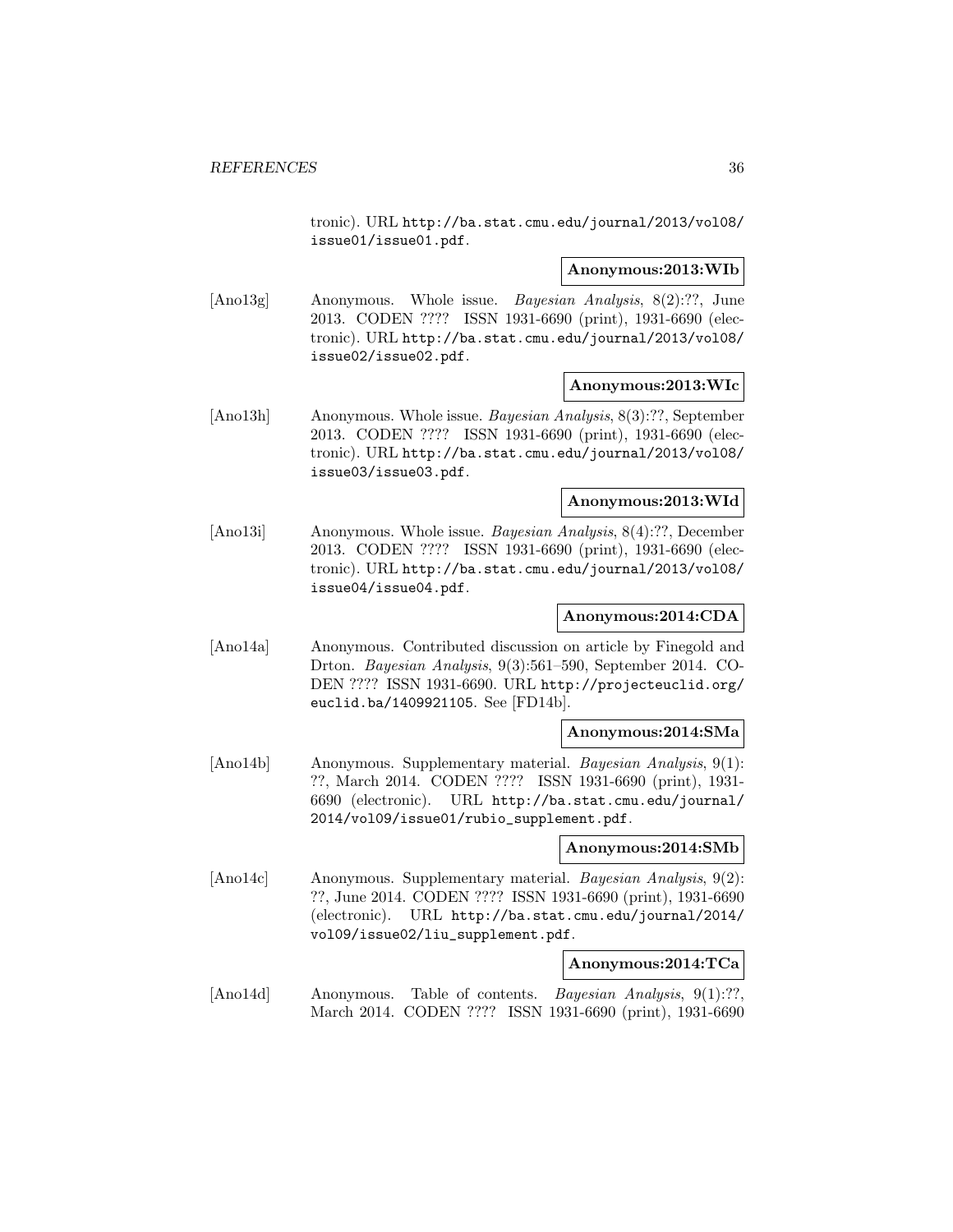(electronic). URL http://ba.stat.cmu.edu/journal/2014/ vol09/issue01/toc.pdf.

#### **Anonymous:2014:TCb**

[Ano14e] Anonymous. Table of contents. Bayesian Analysis, 9(2):??, June 2014. CODEN ???? ISSN 1931-6690 (print), 1931-6690 (electronic). URL http://ba.stat.cmu.edu/journal/2014/vol09/ issue02/toc.pdf.

## **Anonymous:2014:WIa**

[Ano14f] Anonymous. Whole issue. *Bayesian Analysis*, 9(1):??, March 2014. CODEN ???? ISSN 1931-6690 (print), 1931-6690 (electronic). URL http://ba.stat.cmu.edu/journal/2014/vol09/ issue01/issue01.pdf.

### **Anonymous:2014:WIb**

[Ano14g] Anonymous. Whole issue. Bayesian Analysis, 9(2):??, June 2014. CODEN ???? ISSN 1931-6690 (print), 1931-6690 (electronic). URL http://ba.stat.cmu.edu/journal/2014/vol09/ issue02/issue02.pdf.

# **Anonymous:2016:EBa**

[Ano16a] Anonymous. Editorial board. Bayesian Analysis, 11(3):??, September 2016. CODEN ???? ISSN 1931-6690. URL http:// projecteuclid.org/euclid.ba/1472829059.

#### **Anonymous:2016:EBb**

[Ano16b] Anonymous. Editorial board. Bayesian Analysis, 11(4):??, December 2016. CODEN ???? ISSN 1931-6690. URL http:// projecteuclid.org/euclid.ba/1480474947.

#### **Anonymous:2016:TCa**

[Ano16c] Anonymous. Table of contents. Bayesian Analysis, 11(3):??, September 2016. CODEN ???? ISSN 1931-6690. URL http:// projecteuclid.org/euclid.ba/1472829058.

## **Anonymous:2016:TCb**

[Ano16d] Anonymous. Table of contents. *Bayesian Analysis*, 11(4):??, December 2016. CODEN ???? ISSN 1931-6690. URL http:// projecteuclid.org/euclid.ba/1480474946.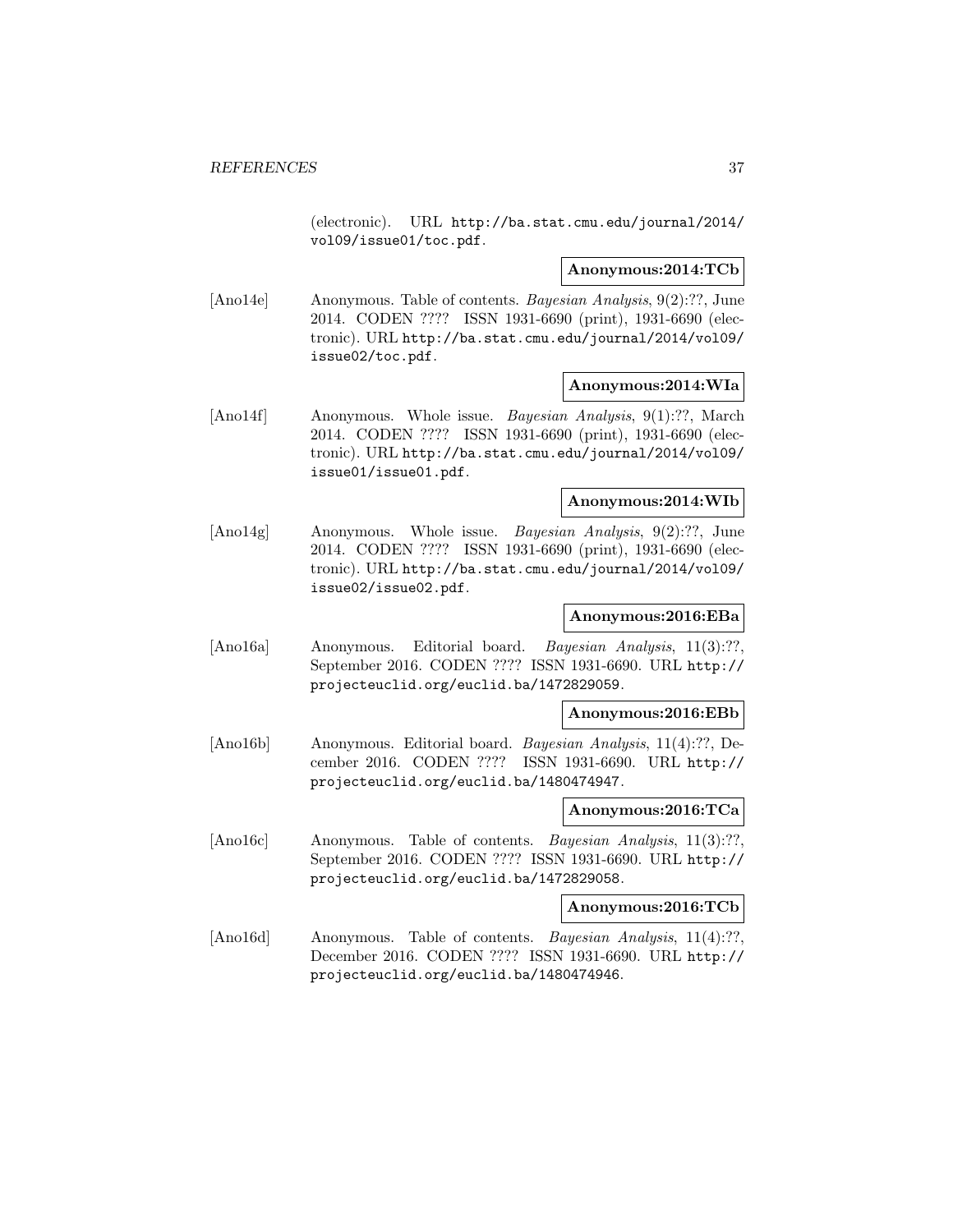**Arias-Nicolas:2016:NCP**

[ANRSL16] J. Pablo Arias-Nicolás, Fabrizio Ruggeri, and Alfonso Suárez-Llorens. New classes of priors based on stochastic orders and distortion functions. Bayesian Analysis, 11(4):1107–1136, December 2016. CODEN ???? ISSN 1931-6690. URL http:// projecteuclid.org/euclid.ba/1448590531.

# **Andrade:2006:BRM**

[AO06] J. A. A. Andrade and A. O'Hagan. Bayesian robustness modeling using regularly varying distributions. Bayesian Analysis, 1(1):169–188, March 2006. CODEN ???? ISSN 1931-6690 (print), 1931-6690 (electronic). URL http://ba.stat.cmu. edu/journal/2006/vol01/issue01/andrade.pdf; http:// projecteuclid.org/euclid.ba/1340371079.

# **Aitken:2013:CDA**

[APA<sup>+</sup>13] Murray Aitken, Julia Polak, Julyan Arbel, Bernardo Nipoti, Bertrand S. Clarke, Gregory E. Holt, Andrew Gelman, Miroslav Kárný, Michalis Kolossiatis, Athanasios Kottas, Maria DeYoreo, Valerie Poynor, Susan M. Paddock, Terrance D. Savitsky, G. Parmigiani, L. Trippa, François Perron, Christian P. Robert, Judith Rousseau, James G. Scott, and Surya T. Tokdar. Contributed discussion on article by Müller and Mitra. Bayesian Analysis, 8(2):323–356, June 2013. CODEN ???? ISSN 1931- 6690 (print), 1931-6690 (electronic). URL http://ba.stat. cmu.edu/journal/2013/vol08/issue02/mueller\_comments. pdf; http://projecteuclid.org/euclid.ba/1369407554. See [MM13a].

## **Antonelli:2019:HDC**

[APD19] Joseph Antonelli, Giovanni Parmigiani, and Francesca Dominici. High-dimensional confounding adjustment using continuous spike and slab priors. Bayesian Analysis, 14(3):805–828, September 2019. CODEN ???? ISSN 1931-6690. URL https:/ /projecteuclid.org/euclid.ba/1560240029.

#### **Avalos-Pacheco:2022:HLD**

[APRS22] Alejandra Avalos-Pacheco, David Rossell, and Richard S. Savage. Heterogeneous large datasets integration using Bayesian factor regression. Bayesian Analysis, 17(1):33–66, ???? 2022. CODEN ???? ISSN 1931-6690. URL https:/ /projecteuclid.org/journals/bayesian-analysis/volume-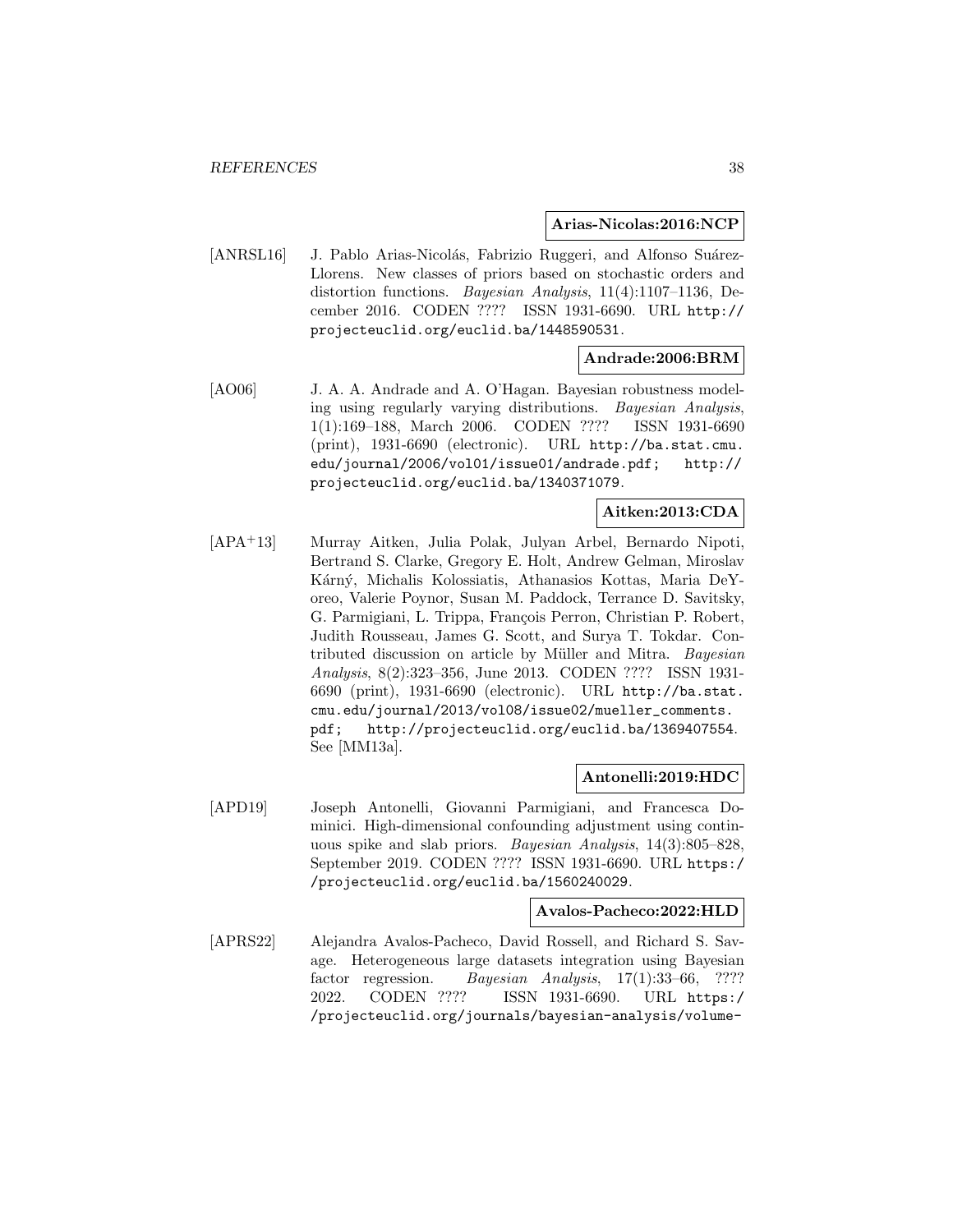# 17/issue-1/Heterogeneous-Large-Datasets-Integration-Using-Bayesian-Factor-Regression/10.1214/20-BA1240.full.

## **Aktekin:2018:SBA**

[APS18] Tevfik Aktekin, Nick Polson, and Refik Soyer. Sequential Bayesian analysis of multivariate count data. Bayesian Analysis, 13(2):385–409, June 2018. CODEN ???? ISSN 1931-6690. URL https://projecteuclid.org/euclid.ba/1490234588.

## **Anacleto:2017:DCG**

[AQ17] Osvaldo Anacleto and Catriona Queen. Dynamic chain graph models for time series network data. Bayesian Analysis, 12(2): 491–509, June 2017. CODEN ???? ISSN 1931-6690. URL http: //projecteuclid.org/euclid.ba/1466165926.

#### **Arellano-Valle:2008:BIS**

[AVCGG08] Reinaldo B. Arellano-Valle, Luis M. Castro, Marc G. Genton, and Héctor W. Gómez. Bayesian inference for shape mixtures of skewed distributions, with application to regression analysis. Bayesian Analysis, 3(3):513–539, September 2008. CODEN ???? ISSN 1931-6690 (print), 1931-6690 (electronic). URL http:/ /ba.stat.cmu.edu/journal/2008/vol03/issue03/arellano. pdf; http://projecteuclid.org/euclid.ba/1340370436.

# **Ando:2010:HBA**

[AZ10] Tomohiro Ando and Arnold Zellner. Hierarchical Bayesian analysis of the seemingly unrelated regression and simultaneous equations models using a combination of direct Monte Carlo and importance sampling techniques. Bayesian Analysis, 5(1):65–95, March 2010. CODEN ???? ISSN 1931- 6690 (print), 1931-6690 (electronic). URL http://ba.stat. cmu.edu/journal/2010/vol05/issue01/ando.pdf; http:/ /projecteuclid.org/euclid.ba/1340369793.

# **AlLabadi:2013:APA**

[AZ13] Luai Al Labadi and Mahmoud Zarepour. On asymptotic properties and almost sure approximation of the normalized inverse-Gaussian process. Bayesian Analysis, 8(3):553– 568, September 2013. CODEN ???? ISSN 1931-6690 (print), 1931-6690 (electronic). URL http://ba.stat.cmu. edu/journal/2013/vol08/issue03/zarepour.pdf; http:/ /projecteuclid.org/euclid.ba/1378729919.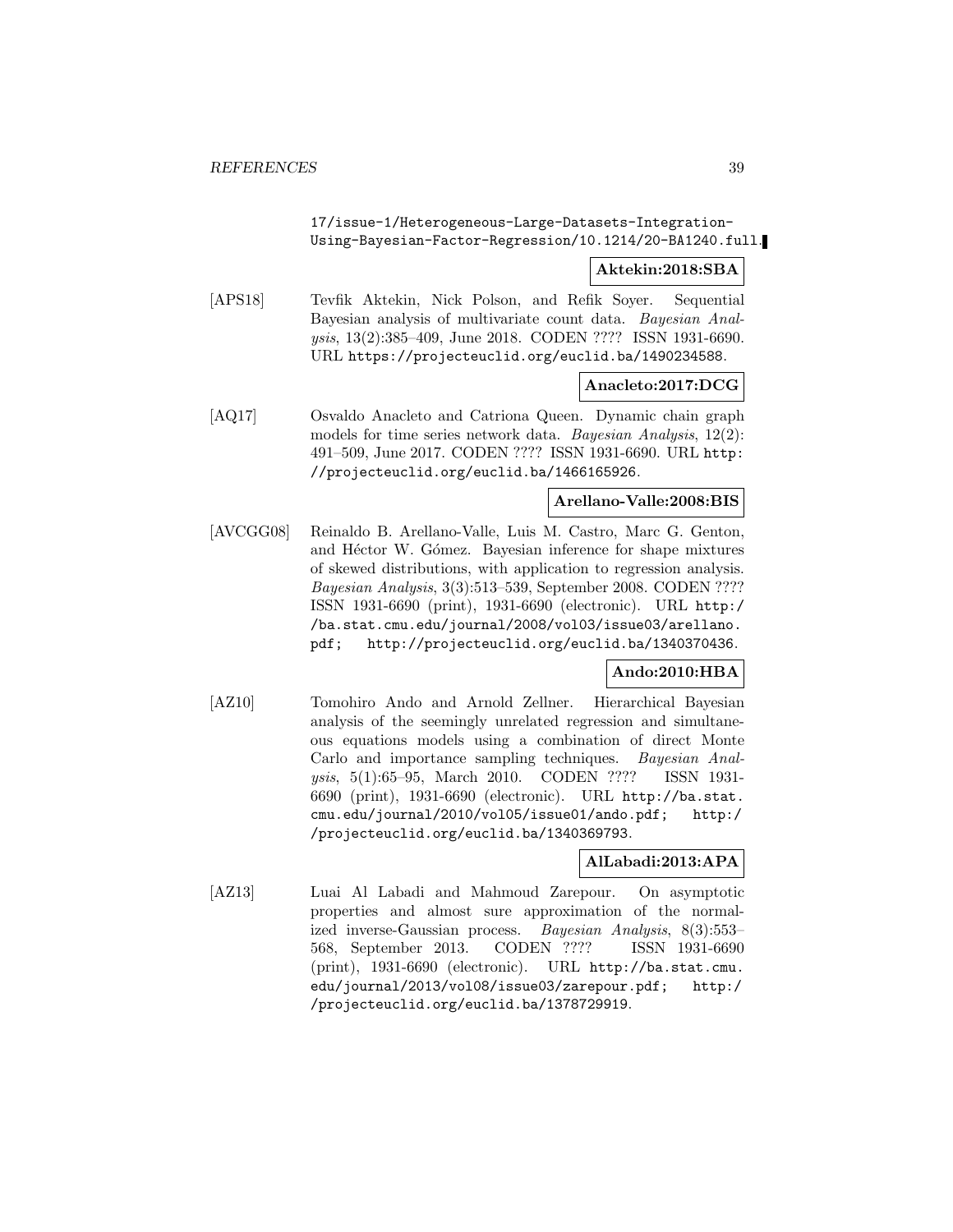### **Buck:2006:BNE**

[BALO06] Caitlin E. Buck, Delil Gómez Portugal Aguilar, Cliff D. Litton, and Anthony O'Hagan. Bayesian nonparametric estimation of the radiocarbon calibration curve. Bayesian Analysis, 1(2):265–288, June 2006. CODEN ???? ISSN 1931-6690 (print), 1931-6690 (electronic). URL http://ba.stat.cmu.edu/ journal/2006/vol01/issue02/buck265-288.pdf; http:// projecteuclid.org/euclid.ba/1340371063.

# **Banerjee:2017:HDB**

[Ban17] Sudipto Banerjee. High-dimensional Bayesian geostatistics. Bayesian Analysis, 12(2):583–614, June 2017. CODEN ???? ISSN 1931-6690. URL http://projecteuclid.org/euclid. ba/1494921642.

# **Baragatti:2011:BVS**

[Bar11] Meli Baragatti. Bayesian variable selection for probit mixed models applied to gene selection. Bayesian Analysis, 6 (2):209–229, June 2011. CODEN ???? ISSN 1931-6690 (print), 1931-6690 (electronic). URL http://ba.stat.cmu. edu/journal/2011/vol06/issue02/baragatti.pdf; http: //projecteuclid.org/euclid.ba/1339612044.

## **Blackwell:2008:ERC**

[BB08a] P. G. Blackwell and C. E. Buck. Estimating radiocarbon calibration curves. Bayesian Analysis, 3(2):225–248, June 2008. CODEN ???? ISSN 1931-6690 (print), 1931-6690 (electronic). URL http://ba.stat.cmu.edu/journal/2008/ vol03/issue02/blackwell.pdf; http://projecteuclid. org/euclid.ba/1340370544. See comments [HP08, Mil08] and rejoinder [BB08b].

# **Blackwell:2008:R**

[BB08b] P. G. Blackwell and C. E. Buck. Rejoinder. Bayesian Analysis, 3(2):263–268, June 2008. CODEN ???? ISSN 1931-6690 (print), 1931-6690 (electronic). URL http:// ba.stat.cmu.edu/journal/2008/vol03/issue02/blackwell\_ rejoinder.pdf; http://projecteuclid.org/euclid.ba/1340370547. See [BB08a].

# **Barger:2010:OBE**

[BB10] Kathryn Barger and John Bunge. Objective Bayesian estimation for the number of species. Bayesian Analysis, 5(4):765–785, De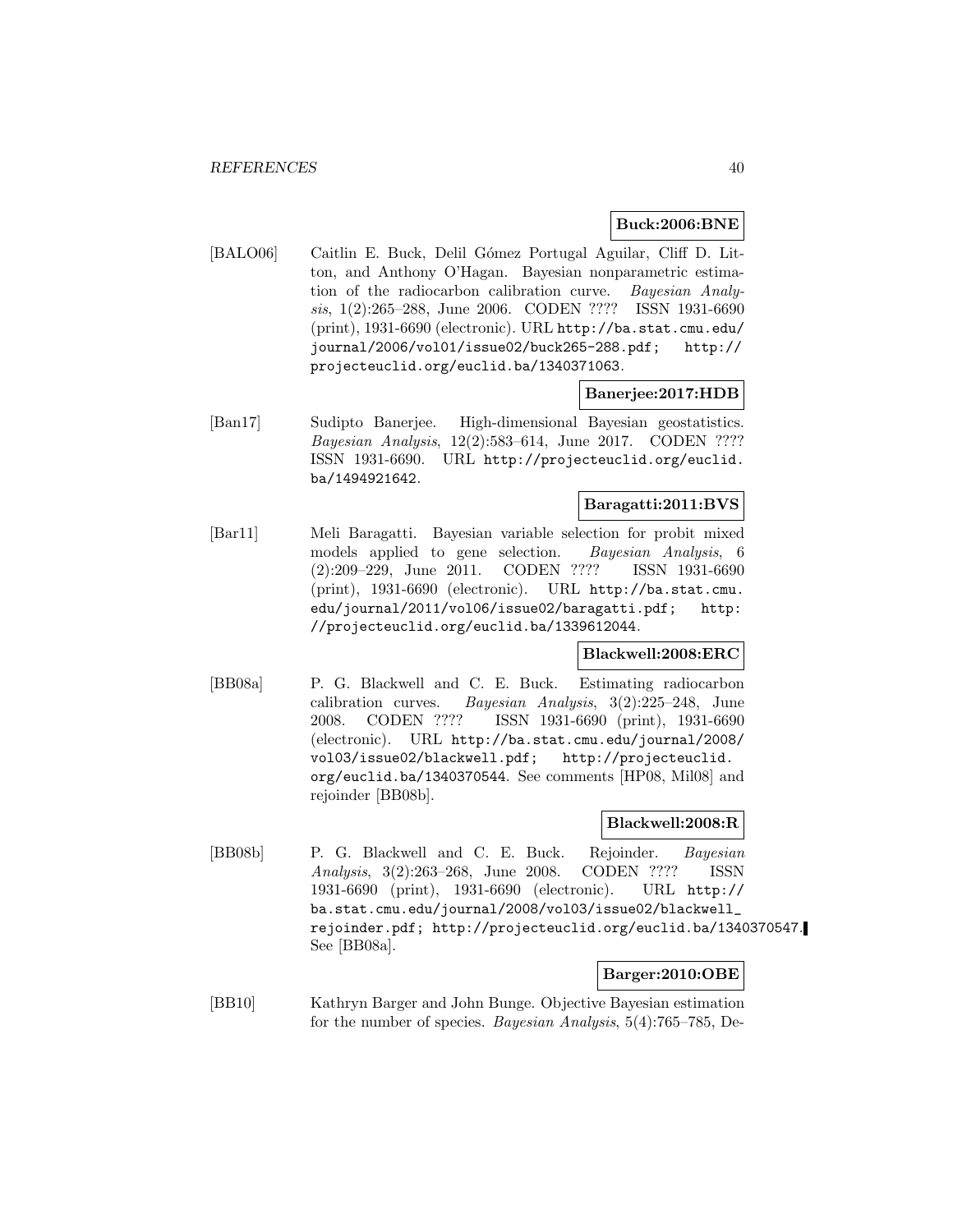cember 2010. CODEN ???? ISSN 1931-6690 (print), 1931-6690 (electronic). URL http://ba.stat.cmu.edu/journal/2010/ vol05/issue04/barger.pdf; http://projecteuclid.org/ euclid.ba/1340110854.

### **Bazan:2006:SIR**

[BBB06] Jorge L. Baz´an, Marcia D. Branco, and Heleno Bolfarine. A skew item response model. Bayesian Analysis, 1(4):861–892, December 2006. CODEN ???? ISSN 1931-6690 (print), 1931-6690 (electronic). URL http://ba.stat.cmu.edu/journal/2006/vol01/ issue04/bazan.pdf; http://projecteuclid.org/euclid. ba/1340370945.

# **Bayes:2012:NRR**

[BBG12] Cristian L. Bayes, Jorge L. Bazán, and Catalina García. A new robust regression model for proportions. Bayesian Analysis, 7(4):841–866, December 2012. CODEN ???? ISSN 1931- 6690 (print), 1931-6690 (electronic). URL http://ba.stat. cmu.edu/journal/2012/vol07/issue04/bayes.pdf; http: //projecteuclid.org/euclid.ba/1354024464.

# **Barbieri:2021:MPM**

[BBGR21] Maria M. Barbieri, James O. Berger, Edward I. George, and Veronika Rocková. The median probability model and correlated variables. Bayesian Analysis, 16(4):1085–1112, December 2021. CODEN ???? ISSN 1931-6690. URL https://projecteuclid. org/journals/bayesian-analysis/volume-16/issue-4/The-Median-Probability-Model-and-Correlated-Variables/10. 1214/20-BA1249.full.

# **Blaauw:2011:FPA**

[BC11a] Maarten Blaauw and J. Andrés Christen. Flexible paleoclimate age-depth models using an autoregressive gamma process. Bayesian Analysis, 6(3):457–474, September 2011. CODEN ???? ISSN 1931-6690 (print), 1931-6690 (electronic). URL http:/ /ba.stat.cmu.edu/journal/2011/vol06/issue03/christen. pdf; http://projecteuclid.org/euclid.ba/1339616472.

#### **Bornn:2011:BCD**

[BC11b] Luke Bornn and François Caron. Bayesian clustering in decomposable graphs. Bayesian Analysis, 6(4):829–846, December 2011. CODEN ???? ISSN 1931-6690 (print), 1931-6690 (electronic). URL http://ba.stat.cmu.edu/journal/2011/vol06/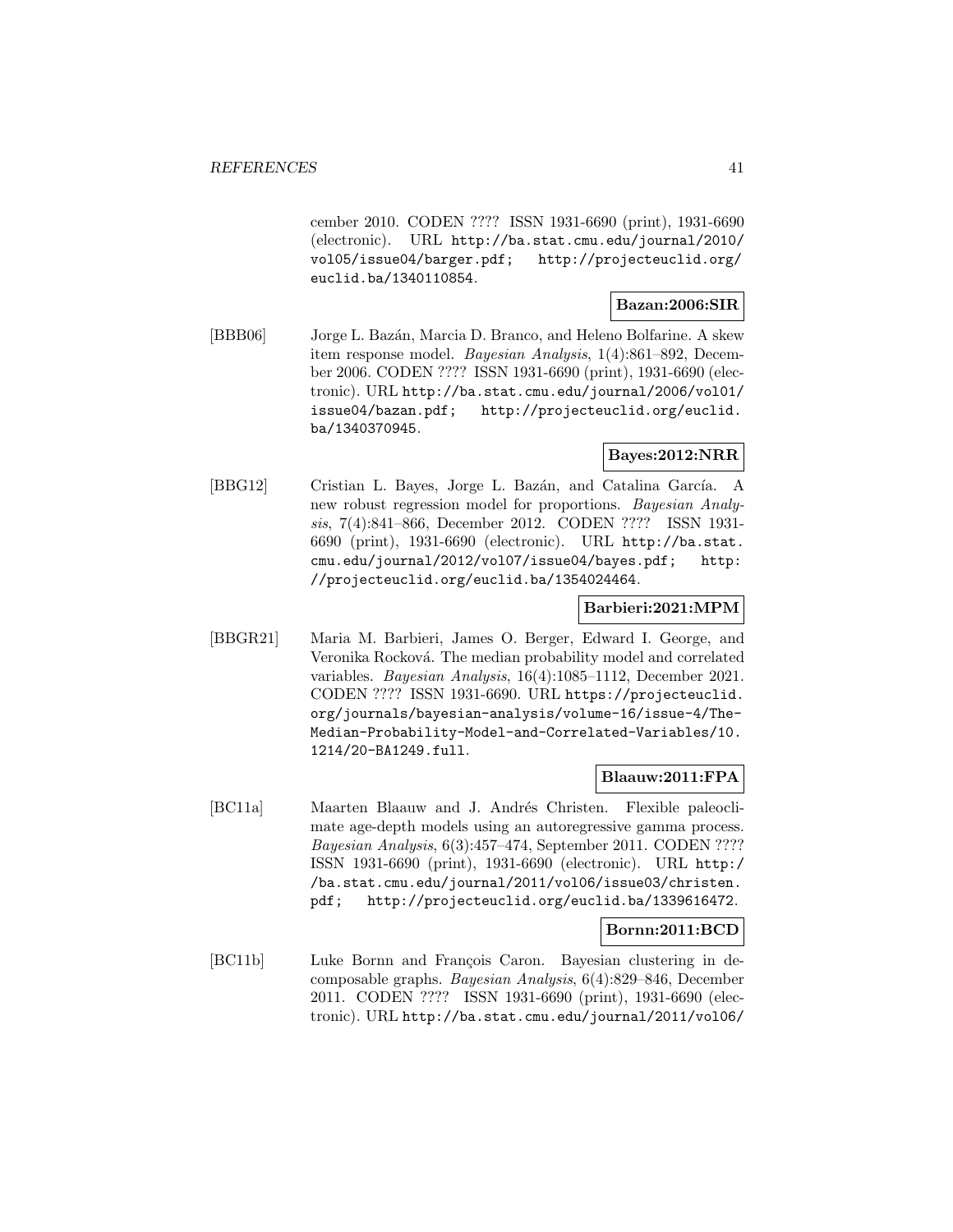issue04/bornn.pdf; http://projecteuclid.org/euclid. ba/1339616545.

# **Bashir:2019:PPP**

[BCHJ19] Amir Bashir, Carlos M. Carvalho, P. Richard Hahn, and M. Beatrix Jones. Post-processing posteriors over precision matrices to produce sparse graph estimates. Bayesian Analysis, 14(4):1075– 1090, December 2019. CODEN ???? ISSN 1931-6690. URL https://projecteuclid.org/euclid.ba/1545296446.

## **Buchholz:2021:ATH**

[BCJ21] Alexander Buchholz, Nicolas Chopin, and Pierre E. Jacob. Adaptive tuning of Hamiltonian Monte Carlo within sequential Monte Carlo. Bayesian Analysis, 16(3):745–771, September 2021. CODEN ???? ISSN 1931-6690. URL https:/ /projecteuclid.org/journals/bayesian-analysis/volume-16/issue-3/Adaptive-Tuning-of-Hamiltonian-Monte-Carlo-Within-Sequential-Monte-Carlo/10.1214/20-BA1222.full.

# **Bassetti:2020:HSS**

[BCR20] Federico Bassetti, Roberto Casarin, and Luca Rossini. Hierarchical species sampling models. Bayesian Analysis, 15(3):809–838, September 2020. CODEN ???? ISSN 1931-6690. URL https:/ /projecteuclid.org/journals/bayesian-analysis/volume-15/issue-3/Hierarchical-Species-Sampling-Models/10.1214/ 19-BA1168.full.

# **Briol:2016:CDA**

[BCT<sup>+</sup>16] François-Xavier Briol, Jon Cockayne, Onur Teymur, William Weimin Yoo, Jon Cockayne, Michael Schober, and Philipp Hennig. Contributed discussion on article by chkrebtii, Campbell, calderhead, and girolami. Bayesian Analysis, 11(4):1285–1293, December 2016. CODEN ???? ISSN 1931-6690. URL http:// projecteuclid.org/euclid.ba/1480474950. See [CCCG16a, CCCG16b].

## **Browne:2006:CBL**

[BD06a] William J. Browne and David Draper. A comparison of Bayesian and likelihood-based methods for fitting multilevel models. Bayesian Analysis, 1(3):473–514, September 2006. CODEN ???? ISSN 1931-6690 (print), 1931-6690 (electronic). URL http: //ba.stat.cmu.edu/journal/2006/vol01/issue03/draper2. pdf; http://projecteuclid.org/euclid.ba/1340371047. See comments [Gel06, KN06, Lam06] and rejoinder [BD06b].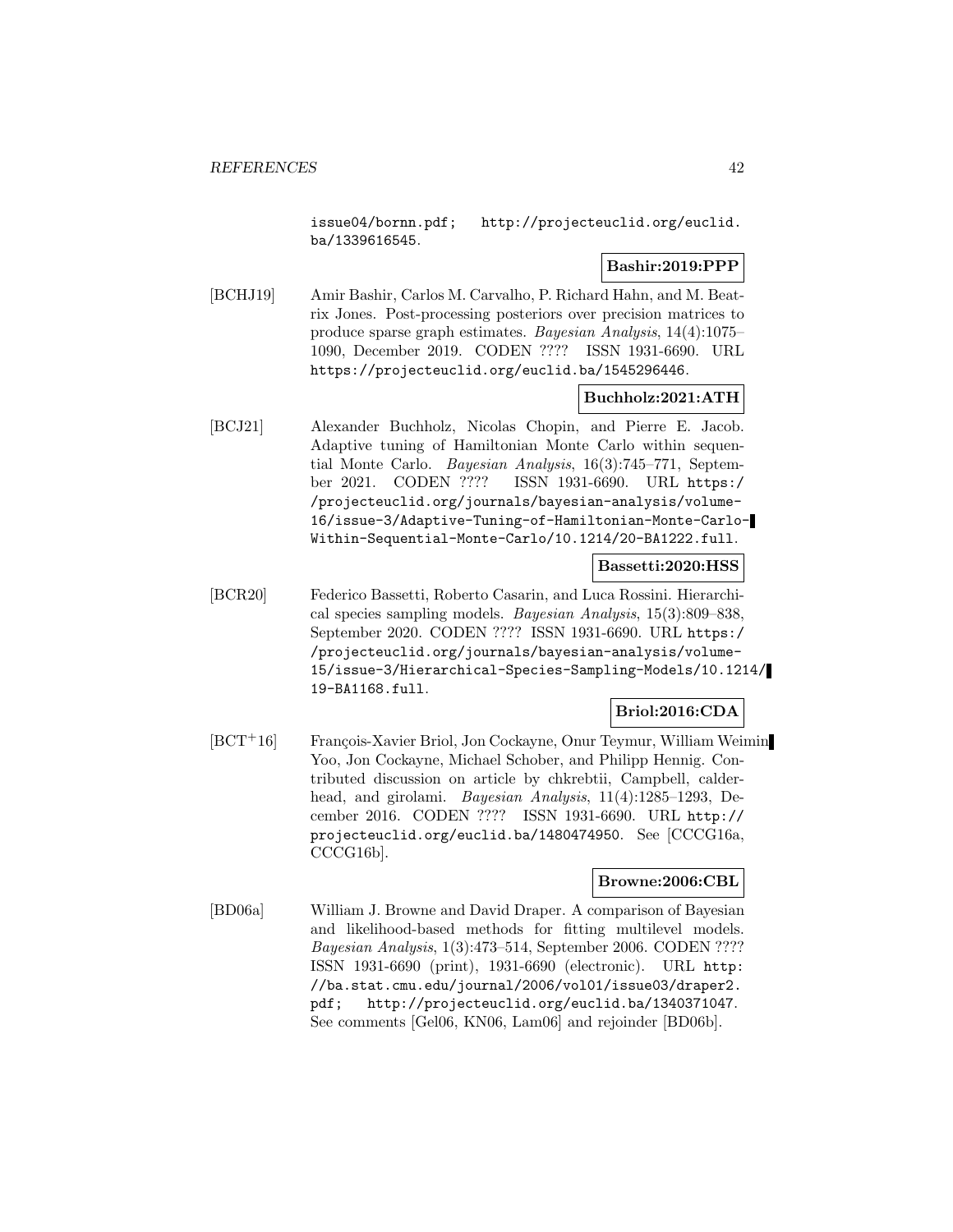### **Browne:2006:R**

[BD06b] William J. Browne and David Draper. Rejoinder. Bayesian Analysis, 1(3):547–550, September 2006. CODEN ???? ISSN 1931- 6690 (print), 1931-6690 (electronic). URL http://ba.stat. cmu.edu/journal/2006/vol01/issue03/draper\_rejoinder. pdf; http://projecteuclid.org/euclid.ba/1340371051. See [BD06a].

## **Barr:2009:CAC**

[BD09] Christopher David Barr and Francesca Dominici. Comment on article by Craigmile et al. Bayesian Analysis, 4(1):37–39, March 2009. CODEN ???? ISSN 1931-6690 (print), 1931-6690 (electronic). URL http://ba.stat.cmu.edu/journal/2009/vol04/ issue01/barr.pdf; http://projecteuclid.org/euclid. ba/1340370386. See  $[CL+09a]$ .

#### **Bhadra:2017:HEU**

[BDPW17] Anindya Bhadra, Jyotishka Datta, Nicholas G. Polson, and Brandon Willard. The horseshoe+ estimator of ultra-sparse signals. Bayesian Analysis, 12(4):1105–1131, December 2017. CODEN ???? ISSN 1931-6690. URL https://projecteuclid.org/ euclid.ba/1474572263.

# **Baskurt:2013:HAI**

[BE13] Zeynep Baskurt and Michael Evans. Hypothesis assessment and inequalities for Bayes factors and relative belief ratios. Bayesian Analysis, 8(3):569–590, September 2013. CODEN ???? ISSN 1931-6690 (print), 1931-6690 (electronic). URL http:// ba.stat.cmu.edu/journal/2013/vol08/issue03/evans.pdf; http://projecteuclid.org/euclid.ba/1378729920.

### **Berger:2006:COB**

[Ber06a] James Berger. The case for objective Bayesian analysis. Bayesian Analysis, 1(3):385–402, September 2006. CODEN ???? ISSN 1931-6690 (print), 1931-6690 (electronic). URL http://ba. stat.cmu.edu/journal/2006/vol01/issue03/berger.pdf; http://projecteuclid.org/euclid.ba/1340371035. See comments [Chr06, Dra06, Fie06a, Kad06, Kas06, Lad06, O'H06, Was06] and rejoinder [Ber06b].

# **Berger:2006:R**

[Ber06b] James Berger. Rejoinder. Bayesian Analysis, 1(3):457– 464, September 2006. CODEN ???? ISSN 1931-6690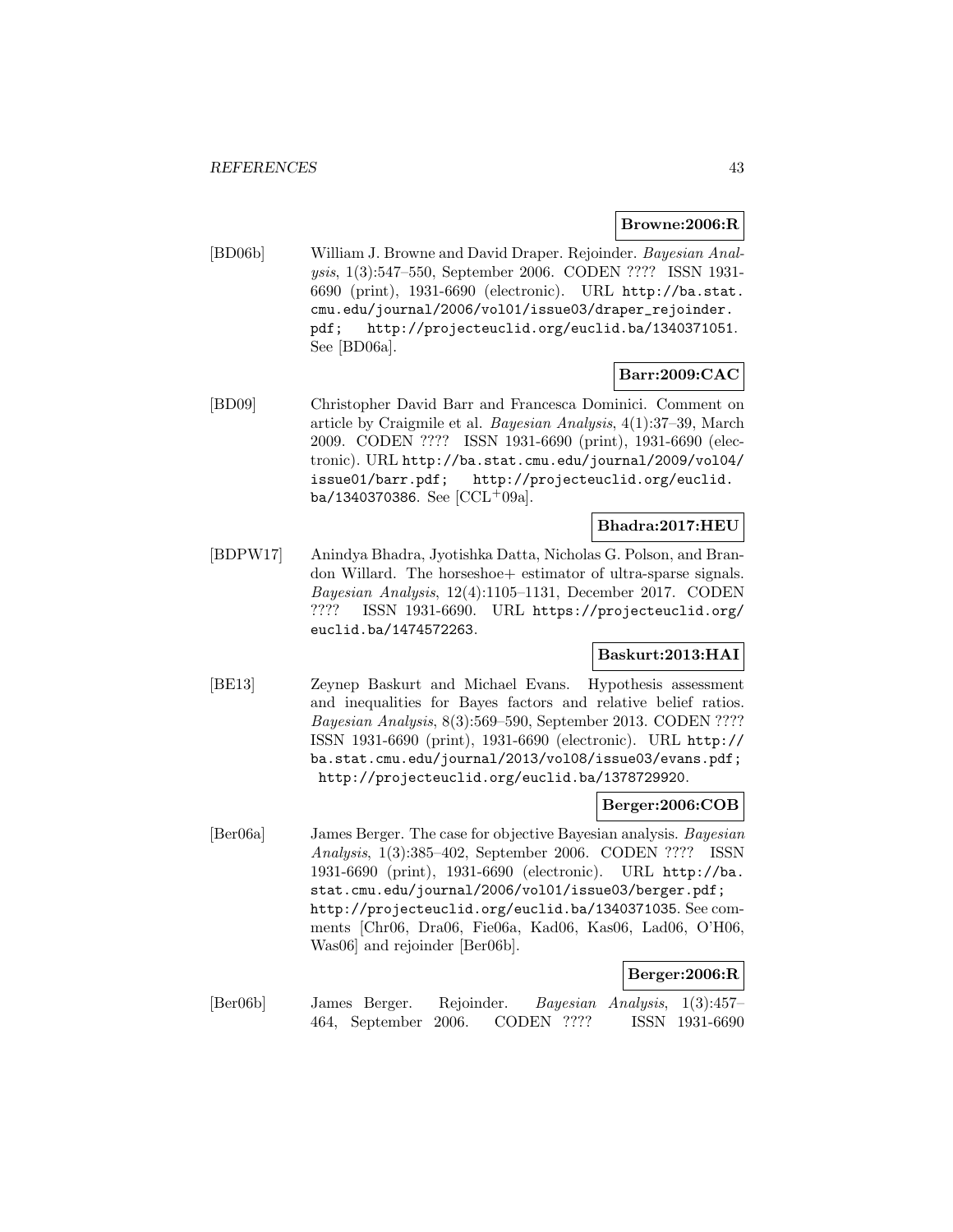(print), 1931-6690 (electronic). URL http://ba.stat.cmu. edu/journal/2006/vol01/issue03/berger\_rejoinder.pdf; http://projecteuclid.org/euclid.ba/1340371045.

## **Bernardo:2008:CAG**

[Ber08] José M. Bernardo. Comment on article by Gelman. Bayesian Analysis, 3(3):451–453, September 2008. CODEN ???? ISSN 1931-6690 (print), 1931-6690 (electronic). URL http://ba. stat.cmu.edu/journal/2008/vol03/issue03/bernardo.pdf; http://projecteuclid.org/euclid.ba/1340370430. See [Gel08a].

# **Bernardo:2014:CAR**

[Ber14] José M. Bernardo. Comment on article by Rubio and Steel. Bayesian Analysis, 9(1):23–24, March 2014. CODEN ???? ISSN 1931-6690 (print), 1931-6690 (electronic). URL http:/ /ba.stat.cmu.edu/journal/2014/vol09/issue01/bernardo. pdf; http://projecteuclid.org/euclid.ba/1393251765. See [RS14a].

## **Bardwell:2017:BDA**

[BF17] Lawrence Bardwell and Paul Fearnhead. Bayesian detection of abnormal segments in multiple time series. Bayesian Analysis, 12 (1):193–218, March 2017. CODEN ???? ISSN 1931-6690. URL http://projecteuclid.org/euclid.ba/1456235761.

#### **Benson:2021:BIM**

[BF21] Alan Benson and Nial Friel. Bayesian inference, model selection and likelihood estimation using fast rejection sampling: The Conway–Maxwell–Poisson distribution. Bayesian Analysis, 16(3):905–931, September 2021. CODEN ???? ISSN 1931- 6690. URL https://projecteuclid.org/journals/bayesiananalysis/volume-16/issue-3/Bayesian-Inference-Model-Selection-and-Likelihood-Estimation-using-Fast-Rejection/ 10.1214/20-BA1230.full.

## **Beal:2006:VBL**

[BG06] Matthew J. Beal and Zoubin Ghahramani. Variational Bayesian learning of directed graphical models with hidden variables. Bayesian Analysis, 1(4):793–831, December 2006. CODEN ???? ISSN 1931-6690 (print), 1931-6690 (electronic). URL http:/ /ba.stat.cmu.edu/journal/2006/vol01/issue04/beal.pdf; http://projecteuclid.org/euclid.ba/1340370943.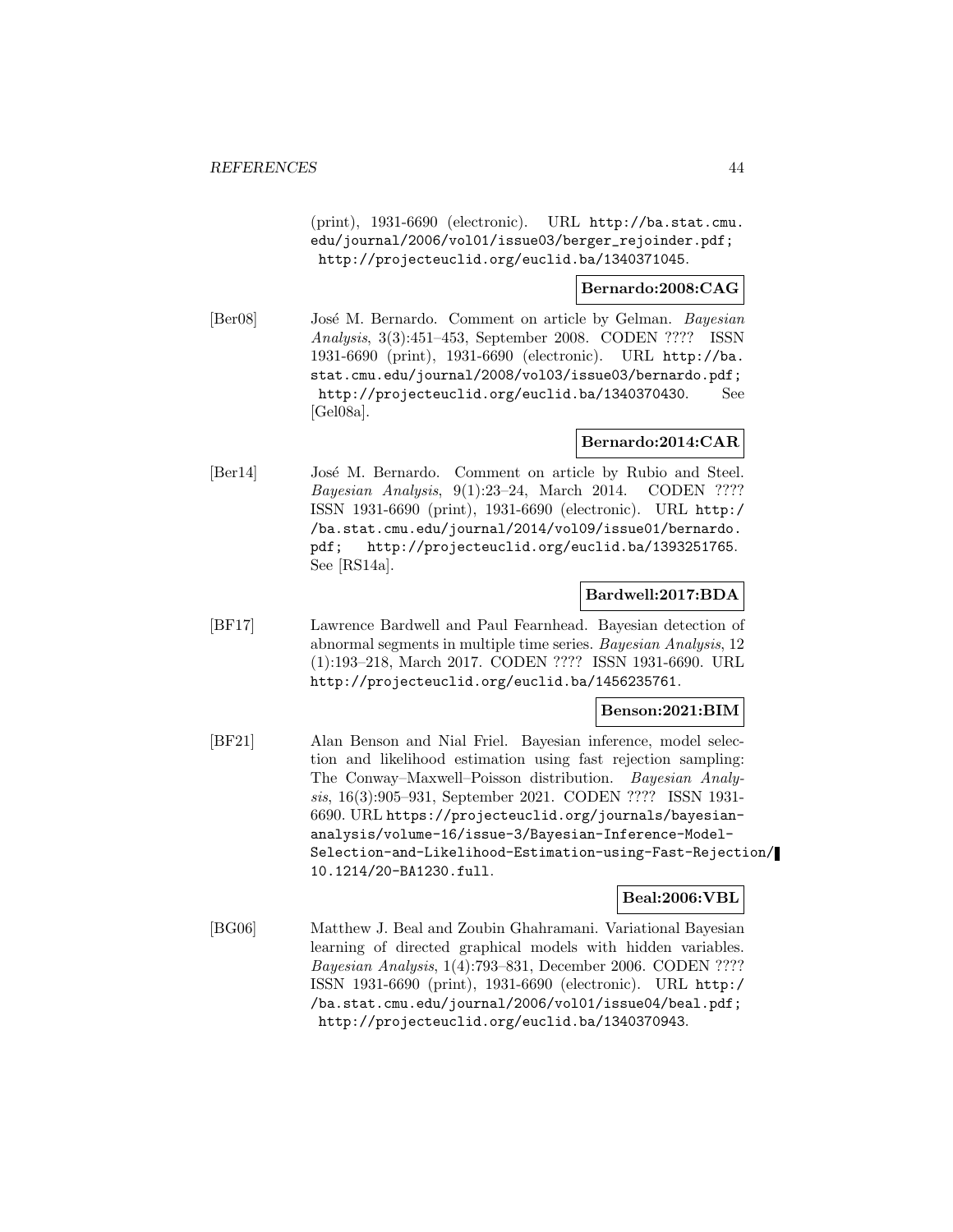## **Bryant:2013:BDA**

[BG13] John R. Bryant and Patrick J. Graham. Bayesian demographic accounts: Subnational population estimation using multiple data sources. Bayesian Analysis, 8(3):591–622, September 2013. CODEN ???? ISSN 1931-6690 (print), 1931-6690 (electronic). URL http://ba.stat.cmu.edu/journal/2013/ vol08/issue03/bryant.pdf; http://projecteuclid.org/ euclid.ba/1378729921.

# **Beliveau:2021:TIH**

[BG21] Audrey Béliveau and Paul Gustafson. A theoretical investigation of how evidence flows in Bayesian network meta-analysis of disconnected networks. Bayesian Analysis, 16(3):803–823, September 2021. CODEN ???? ISSN 1931-6690. URL https://projecteuclid.org/journals/bayesian-analysis/ volume-16/issue-3/A-Theoretical-Investigation-of-How-Evidence-Flows-in-Bayesian-Network/10.1214/20-BA1224. full.

#### **Bernardi:2015:BTR**

[BGP15] Mauro Bernardi, Ghislaine Gayraud, and Lea Petrella. Bayesian tail risk interdependence using quantile regression. Bayesian Analysis, 10(3):553–603, September 2015. CODEN ???? ISSN 1931-6690. URL http://projecteuclid.org/euclid.ba/ 1422884983.

# **Bianchini:2020:DPP**

[BGQ20] Ilaria Bianchini, Alessandra Guglielmi, and Fernando A. Quintana. Determinantal point process mixtures via spectral density approach. Bayesian Analysis, 15(1):187–214, March 2020. CO-DEN ???? ISSN 1931-6690. URL https://projecteuclid. org/euclid.ba/1551150619.

# **Beraha:2021:SHD**

[BGQ21] Mario Beraha, Alessandra Guglielmi, and Fernando A. Quintana. The semi-hierarchical Dirichlet process and its application to clustering homogeneous distributions. Bayesian Analysis, 16(4): 1187–1219, December 2021. CODEN ???? ISSN 1931-6690. URL https://projecteuclid.org/journals/bayesian-analysis/ volume-16/issue-4/The-Semi-Hierarchical-Dirichlet-Processand-Its-Application-to-Clustering/10.1214/21-BA1278. full.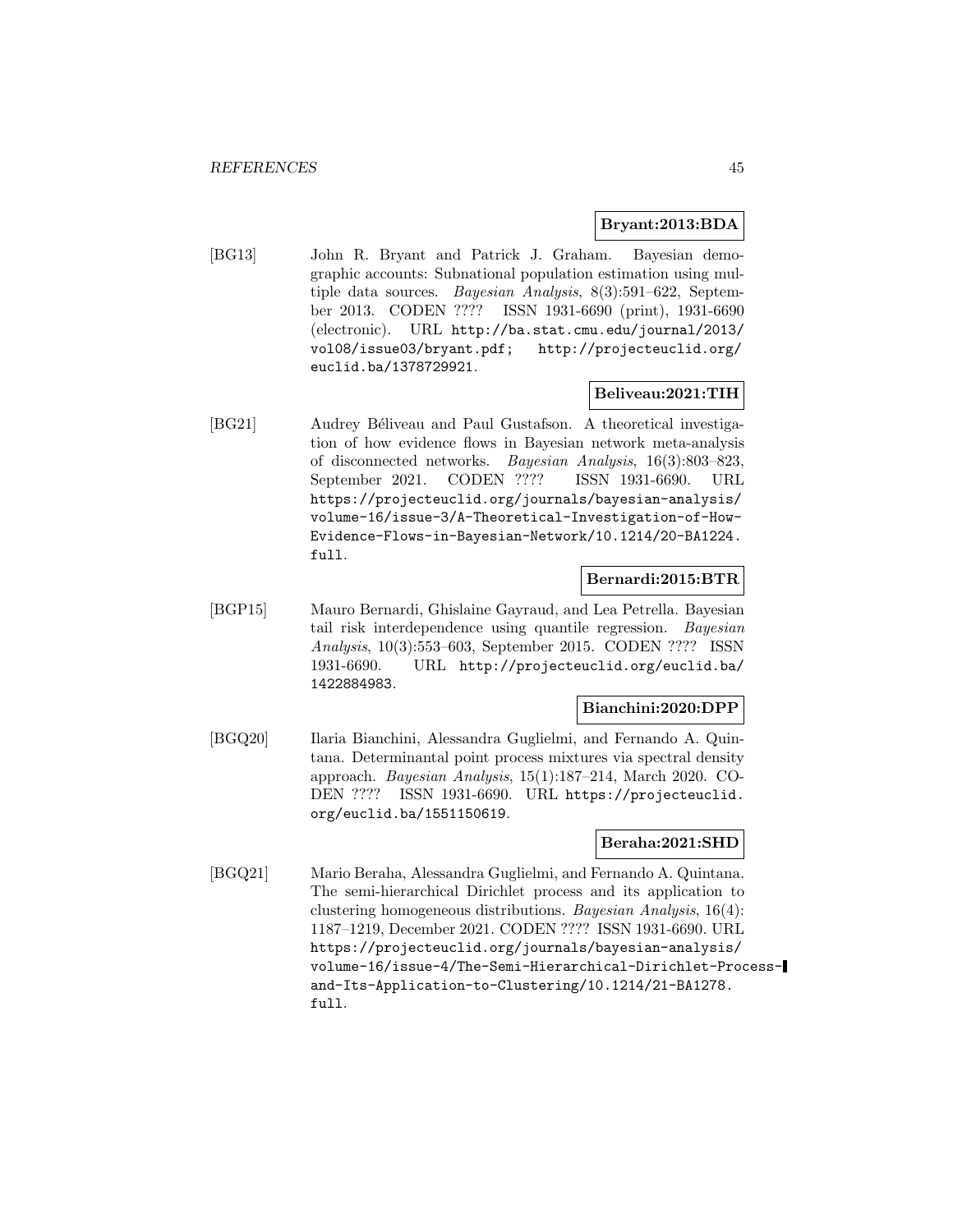#### **Bhattacharya:2007:IRS**

[BH07] S. Bhattacharya and J. Haslett. Importance re-sampling MCMC for cross-validation in inverse problems. Bayesian Analysis, 2(2):385–407, June 2007. CODEN ???? ISSN 1931-6690 (print), 1931-6690 (electronic). URL http://ba.stat.cmu.edu/ journal/2007/vol02/issue02/bhattacharya.pdf; http:/ /projecteuclid.org/euclid.ba/1340393241.

# **Bove:2011:HPG**

[BH11] Daniel Sabanés Bové and Leonhard Held. Hyper-g priors for generalized linear models. Bayesian Analysis, 6(3):387– 410, September 2011. CODEN ???? ISSN 1931-6690 (print), 1931-6690 (electronic). URL http://ba.stat.cmu. edu/journal/2011/vol06/issue03/sabanes.pdf; http:// projecteuclid.org/euclid.ba/1339616469.

# **Bhattacharya:2007:SAB**

[Bha07] Sourabh Bhattacharya. A simulation approach to Bayesian emulation of complex dynamic computer models. Bayesian Analysis, 2(4):783–815, December 2007. CODEN ???? ISSN 1931-6690 (print), 1931-6690 (electronic). URL http://ba.stat.cmu.edu/ journal/2007/vol02/issue04/bhattacharya.pdf; http:/ /projecteuclid.org/euclid.ba/1340370715.

## **Barclay:2014:CEG**

[BHS14] Lorna M. Barclay, Jane L. Hutton, and Jim Q. Smith. Chain event graphs for informed missingness. Bayesian Analysis, 9(1):53–76, March 2014. CODEN ???? ISSN 1931-6690 (print), 1931-6690 (electronic). URL http://ba.stat.cmu. edu/journal/2014/vol09/issue01/barclay.pdf; http:// projecteuclid.org/euclid.ba/1393251770.

## **Bickel:2020:ERP**

[Bic20] David R. Bickel. An explanatory rationale for priors sharpened into Occam's razors. Bayesian Analysis, 15(4):1299–1321, December 2020. CODEN ???? ISSN 1931-6690. URL https:/ /projecteuclid.org/journals/bayesian-analysis/volume-15/issue-4/An-Explanatory-Rationale-for-Priors-Sharpened-Into-Occams-Razors/10.1214/19-BA1189.full.

# **Blei:2006:VID**

[BJ06] David M. Blei and Michael I. Jordan. Variational inference for Dirichlet process mixtures. Bayesian Analysis, 1(1):121–143,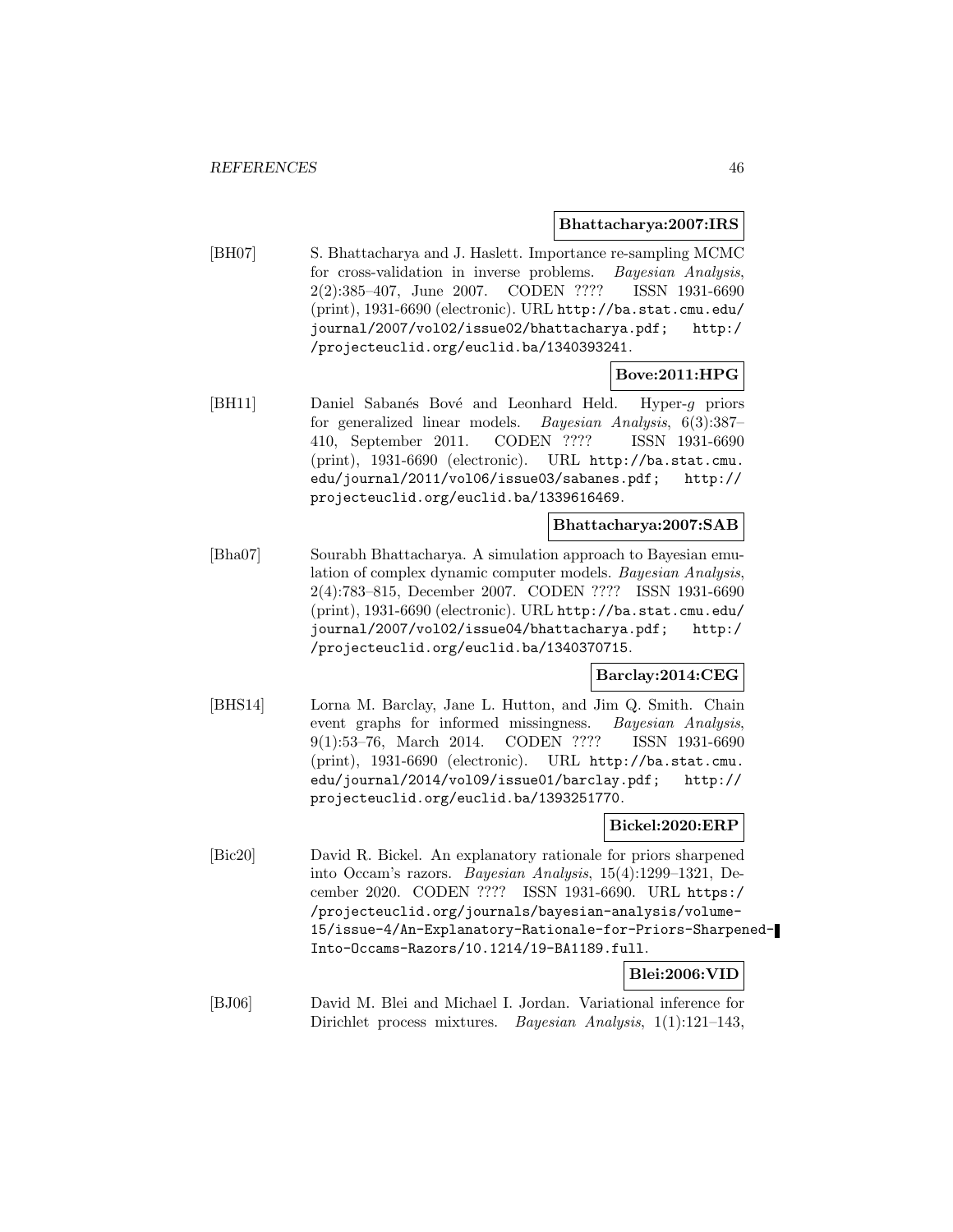March 2006. CODEN ???? ISSN 1931-6690 (print), 1931- 6690 (electronic). URL http://ba.stat.cmu.edu/journal/ 2006/vol01/issue01/blei.pdf; http://projecteuclid. org/euclid.ba/1340371077.

#### **Berchuck:2022:BNP**

[BJM<sup>+</sup>22] Samuel I. Berchuck, Mark Janko, Felipe A. Medeiros, William Pan, and Sayan Mukherjee. Bayesian non-parametric factor analysis for longitudinal spatial surfaces. Bayesian Analysis, 17(2): 435–464, June 2022. CODEN ???? ISSN 1931-6690. URL https://projecteuclid.org/journals/bayesian-analysis/ volume-17/issue-2/Bayesian-Non-Parametric-Factor-Analysisfor-Longitudinal-Spatial-Surfaces/10.1214/20-BA1253. full.

# **Broderick:2012:BPS**

[BJP12] Tamara Broderick, Michael I. Jordan, and Jim Pitman. Beta processes, stick-breaking, and power laws. Bayesian Analysis, 7(2):439–476, June 2012. CODEN ???? ISSN 1931-6690 (print), 1931-6690 (electronic). URL http://ba.stat.cmu. edu/journal/2012/vol07/issue02/broderick.pdf; http: //projecteuclid.org/euclid.ba/1339878895.

# **Barrientos:2012:SMD**

[BJQ12] Andrés F. Barrientos, Alejandro Jara, and Fernando A. Quintana. On the support of MacEachern's dependent Dirichlet processes and extensions. Bayesian Analysis, 7(2):277–310, June 2012. CODEN ???? ISSN 1931-6690 (print), 1931-6690 (electronic). URL http://ba.stat.cmu.edu/journal/2012/ vol07/issue02/barrientos.pdf; http://projecteuclid. org/euclid.ba/1339878889.

# **Botha:2021:PMS**

[BKD21] Imke Botha, Robert Kohn, and Christopher Drovandi. Particle methods for stochastic differential equation mixed effects models. Bayesian Analysis, 16(2):575–609, June 2021. CODEN ???? ISSN 1931-6690. URL https://projecteuclid.org/ journals/bayesian-analysis/volume-16/issue-2/Particle-Methods-for-Stochastic-Differential-Equation-Mixed-Effects-Models/10.1214/20-BA1216.full.

# **Bodnar:2016:OBI**

[BLE16] O. Bodnar, A. Link, and C. Elster. Objective Bayesian inference for a generalized marginal random effects model. Bayesian Anal-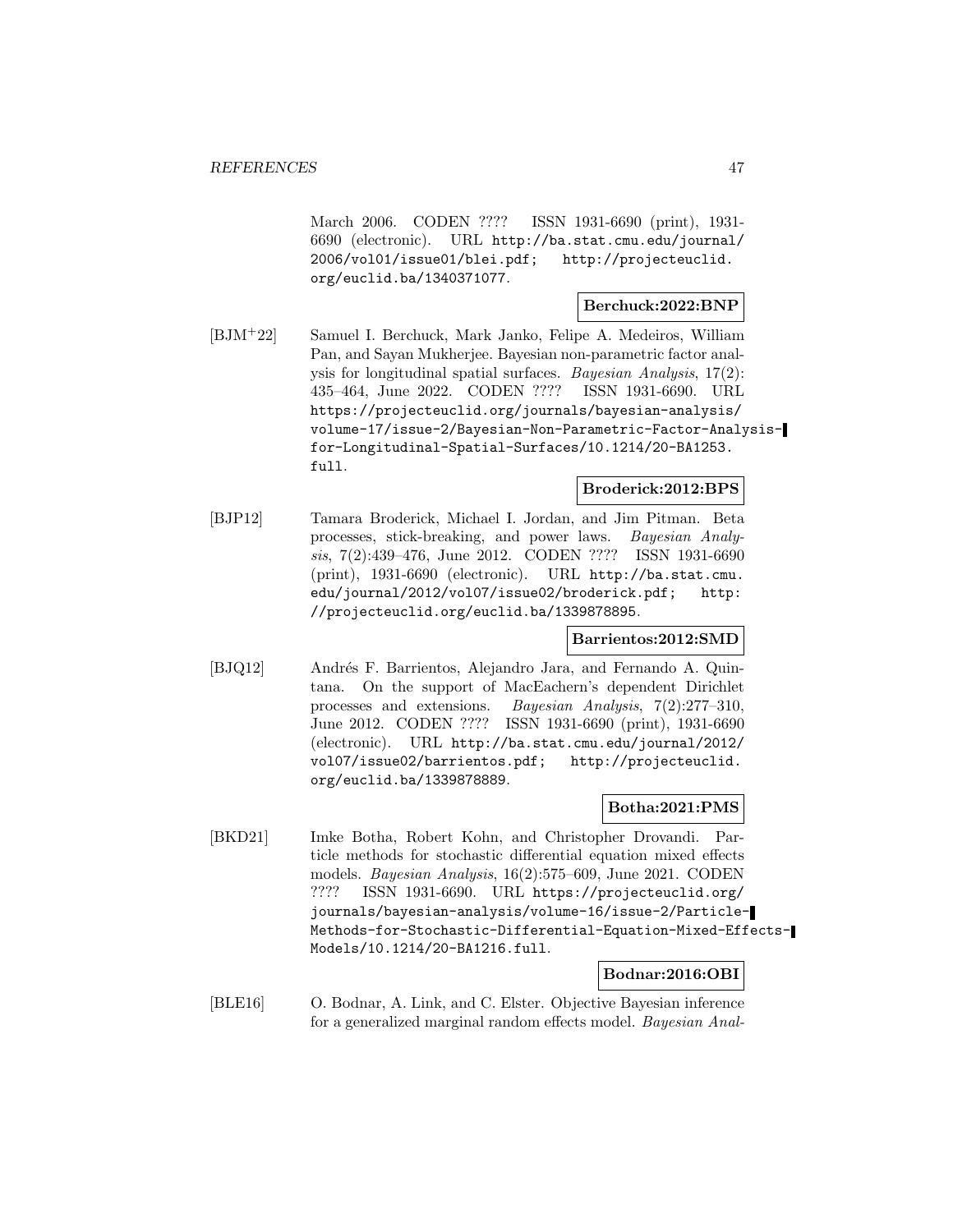ysis, 11(1):25–45, March 2016. CODEN ???? ISSN 1931-6690. URL http://projecteuclid.org/euclid.ba/1423083638.

## **Balakrishnan:2006:OPS**

[BM06] Suhrid Balakrishnan and David Madigan. A one-pass sequential Monte Carlo method for Bayesian analysis of massive datasets. Bayesian Analysis, 1(2):345–361, June 2006. CODEN ???? ISSN 1931-6690 (print), 1931-6690 (electronic). URL http://ba.stat.cmu.edu/journal/2006/vol01/ issue02/madigan345-362.pdf; http://projecteuclid.org/ euclid.ba/1340371066.

# **Buonaguidi:2022:BQD**

[BMBV22] Bruno Buonaguidi, Antonietta Mira, Herbert Bucheli, and Viton Vitanis. Bayesian quickest detection of credit card fraud. Bayesian Analysis, 17(1):261–290, ???? 2022. CODEN ???? ISSN 1931-6690. URL https://projecteuclid.org/ journals/bayesian-analysis/volume-17/issue-1/Bayesian-Quickest-Detection-of-Credit-Card-Fraud/10.1214/20-BA1254. full.

#### **Bernardo:2007:CNM**

[BP07] José M. Bernardo and Sergio Pérez. Comparing normal means: New methods for an old problem. Bayesian Analysis, 2(1):45–58, March 2007. CODEN ???? ISSN 1931-6690 (print), 1931-6690 (electronic). URL http://ba.stat.cmu. edu/journal/2007/vol02/issue01/bernardo.pdf; http:/ /projecteuclid.org/euclid.ba/1340390062.

#### **Barber:2008:CMM**

[BP08] Jarrett J. Barber and Steven D. Prager. Combining multiple maps of line features to infer true position. Bayesian Analysis, 3(3):625–658, September 2008. CODEN ???? ISSN 1931-6690 (print), 1931-6690 (electronic). URL http://ba. stat.cmu.edu/journal/2008/vol03/issue03/barber.pdf; http://projecteuclid.org/euclid.ba/1340370441.

#### **Barrientos:2020:BBM**

[BP20] Andrés F. Barrientos and Víctor Peña. Bayesian bootstraps for massive data. Bayesian Analysis, 15(2):363–388, June 2020. CO-DEN ???? ISSN 1931-6690. URL https://projecteuclid. org/euclid.ba/1557475224.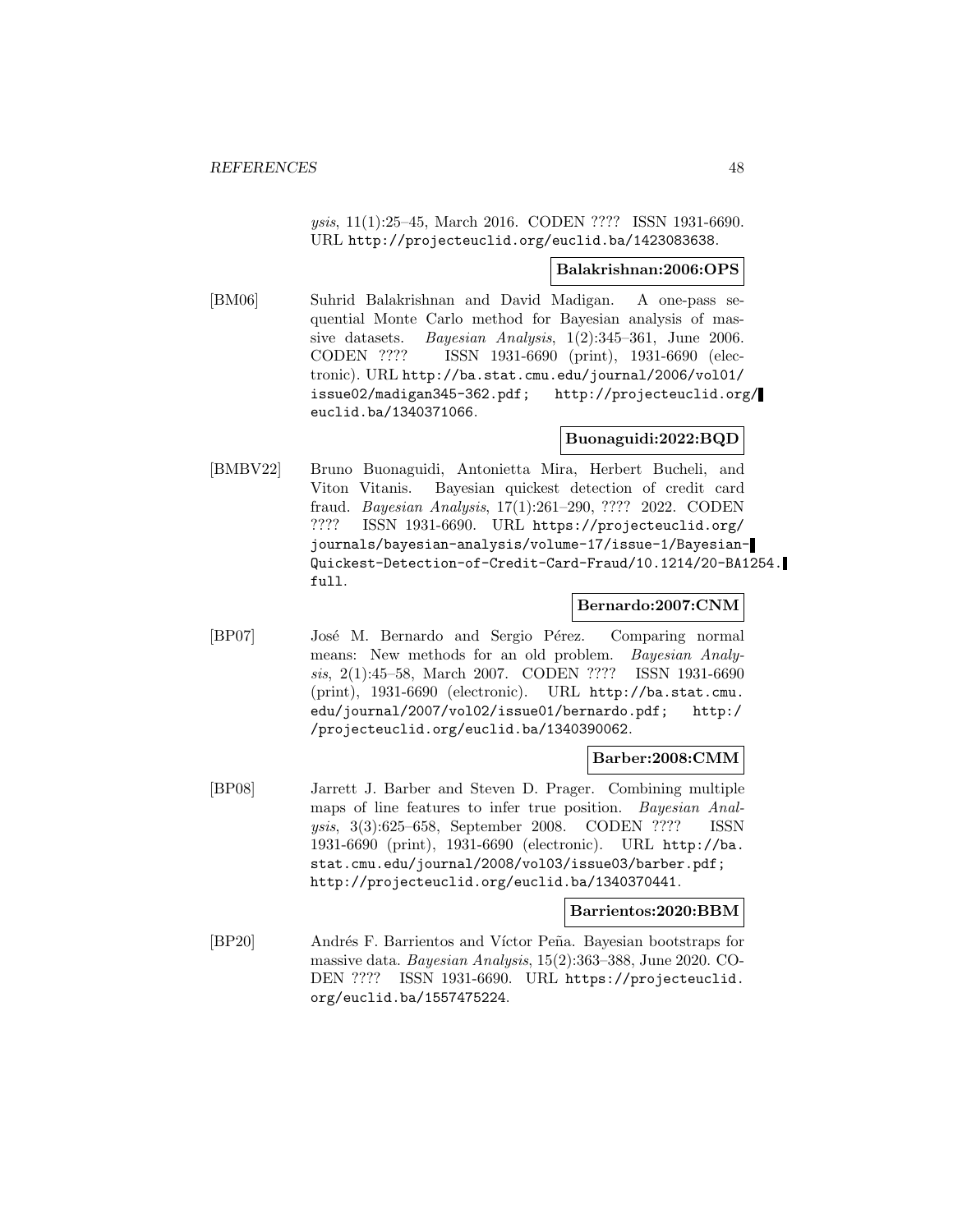#### **Burgette:2021:SPM**

[BPH21] Lane F. Burgette, David Puelz, and P. Richard Hahn. A symmetric prior for multinomial probit models. Bayesian Analysis, 16(3): 991–1008, September 2021. CODEN ???? ISSN 1931-6690. URL https://projecteuclid.org/journals/bayesian-analysis/ volume-16/issue-3/A-Symmetric-Prior-for-Multinomial-Probit-Models/10.1214/20-BA1233.full.

## **Broderick:2013:FAP**

[BPJ13] Tamara Broderick, Jim Pitman, and Michael I. Jordan. Feature allocations, probability functions, and paintboxes. Bayesian Analysis, 8(4):801–836, December 2013. CODEN ???? ISSN 1931-6690 (print), 1931-6690 (electronic). URL http:// ba.stat.cmu.edu/journal/2013/vol08/issue04/broderick. pdf; http://projecteuclid.org/euclid.ba/1386166314.

# **Bae:2015:BPR**

[BPSS15] Harold Bae, Thomas Perls, Martin Steinberg, and Paola Sebastiani. Bayesian polynomial regression models to fit multiple genetic models for quantitative traits. Bayesian Analysis, 10(1): 53–74, March 2015. CODEN ???? ISSN 1931-6690. URL http: //projecteuclid.org/euclid.ba/1422468423.

## **Bottolo:2010:ESS**

[BR10] Leonard Bottolo and Sylvia Richardson. Evolutionary stochastic search for Bayesian model exploration. Bayesian Analysis, 5 (3):583–618, September 2010. CODEN ???? ISSN 1931-6690 (print), 1931-6690 (electronic). URL http://ba.stat.cmu. edu/journal/2010/vol05/issue03/bottolo.pdf; http:// projecteuclid.org/euclid.ba/1340380542.

### **Burgette:2013:MSM**

[BR13] Lane F. Burgette and Jerome P. Reiter. Multiple-shrinkage multinomial probit models with applications to simulating geographies in public use data. Bayesian Analysis, 8(2): 453–478, June 2013. CODEN ???? ISSN 1931-6690 (print), 1931-6690 (electronic). URL http://ba.stat.cmu. edu/journal/2013/vol08/issue02/burgette.pdf; http:/ /projecteuclid.org/euclid.ba/1369407560.

# **Bradley:2022:JBA**

[Bra22] Jonathan R. Bradley. Joint Bayesian analysis of multiple response-types using the hierarchical generalized trans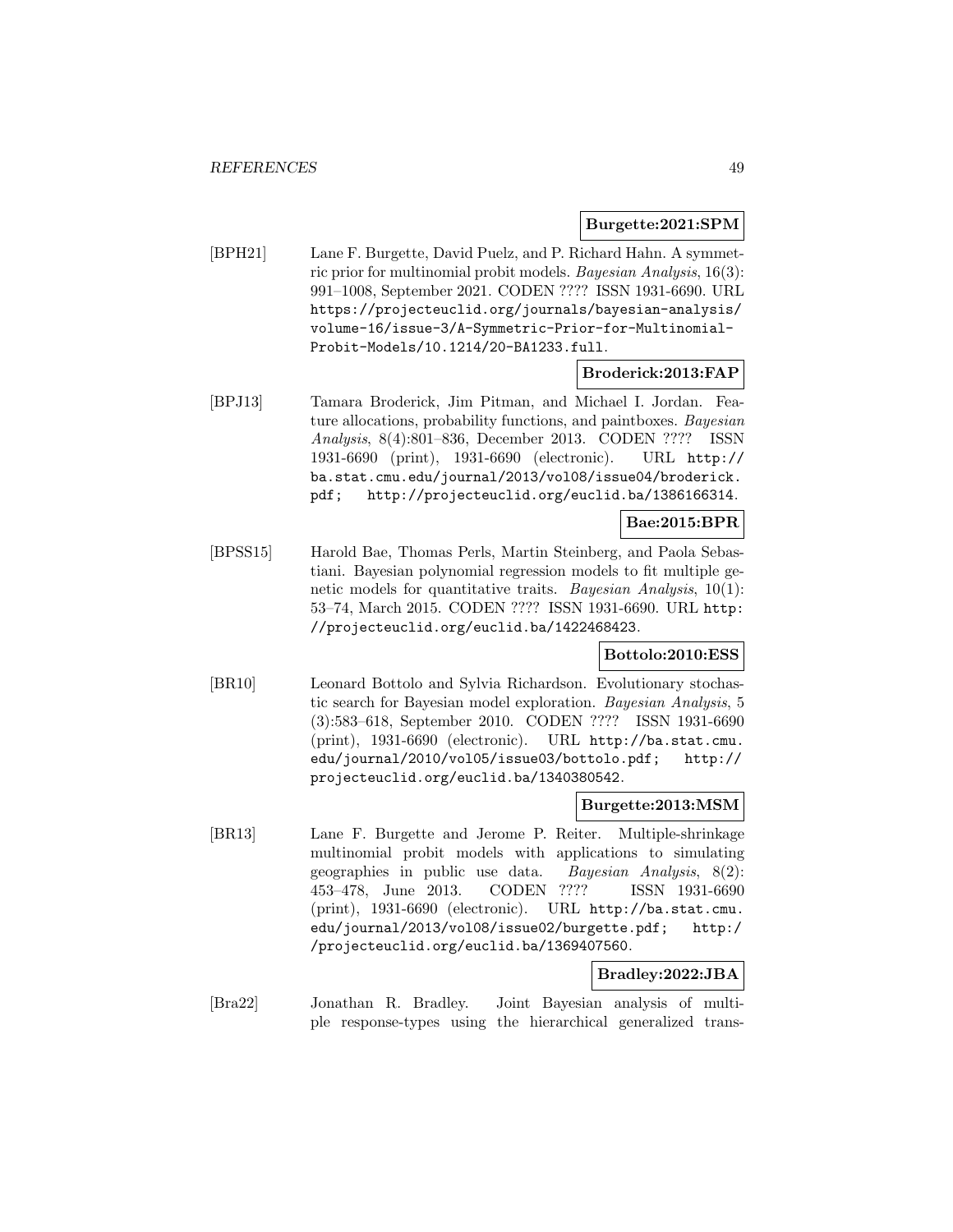formation model. Bayesian Analysis, 17(1):127–164, ???? 2022. CODEN ???? ISSN 1931-6690. URL https:/ /projecteuclid.org/journals/bayesian-analysis/volume-17/issue-1/Joint-Bayesian-Analysis-of-Multiple-Response-Types-Using-the-Hierarchical/10.1214/20-BA1246.full.

# **Belitser:2014:APB**

[BS14] Eduard Belitser and Paulo Serra. Adaptive priors based on splines with random knots. Bayesian Analysis, 9(4):859–882, December 2014. CODEN ???? ISSN 1931-6690. URL http:// projecteuclid.org/euclid.ba/1416579182.

# **Bunnin:2021:BHM**

[BS21] F. O. Bunnin and J. Q. Smith. A Bayesian hierarchical model for criminal investigations. *Bayesian Analysis*, 16(1): 1–30, March 2021. CODEN ???? ISSN 1931-6690. URL https://projecteuclid.org/journals/bayesian-analysis/ volume-16/issue-1/A-Bayesian-Hierarchical-Model-for-Criminal-Investigations/10.1214/19-BA1192.full.

#### **Burdzy:2010:CAR**

[Bur10] Krzysztof Burdzy. Comment on article by Robert. Bayesian Analysis, 5(2):233–236, June 2010. CODEN ???? ISSN 1931-6690 (print), 1931-6690 (electronic). URL http://ba. stat.cmu.edu/journal/2010/vol05/issue02/burdzy.pdf; http://projecteuclid.org/euclid.ba/1340218337. See [Rob10].

## **Bingham:2009:BOS**

[BVN09] Melissa A. Bingham, Stephen B. Vardeman, and Daniel J. Nordman. Bayes one-sample and one-way random effects analyses for 3-D orientations with application to materials science. Bayesian Analysis, 4(3):607–629, September 2009. CODEN ???? ISSN 1931-6690 (print), 1931-6690 (electronic). URL http: //ba.stat.cmu.edu/journal/2009/vol04/issue03/bingham. pdf; http://projecteuclid.org/euclid.ba/1340369857.

### **Bonassi:2015:SMC**

[BW15] Fernando V. Bonassi and Mike West. Sequential Monte Carlo with adaptive weights for approximate Bayesian computation. Bayesian Analysis, 10(1):171–187, March 2015. CODEN ???? ISSN 1931-6690. URL http://projecteuclid.org/euclid. ba/1422468427.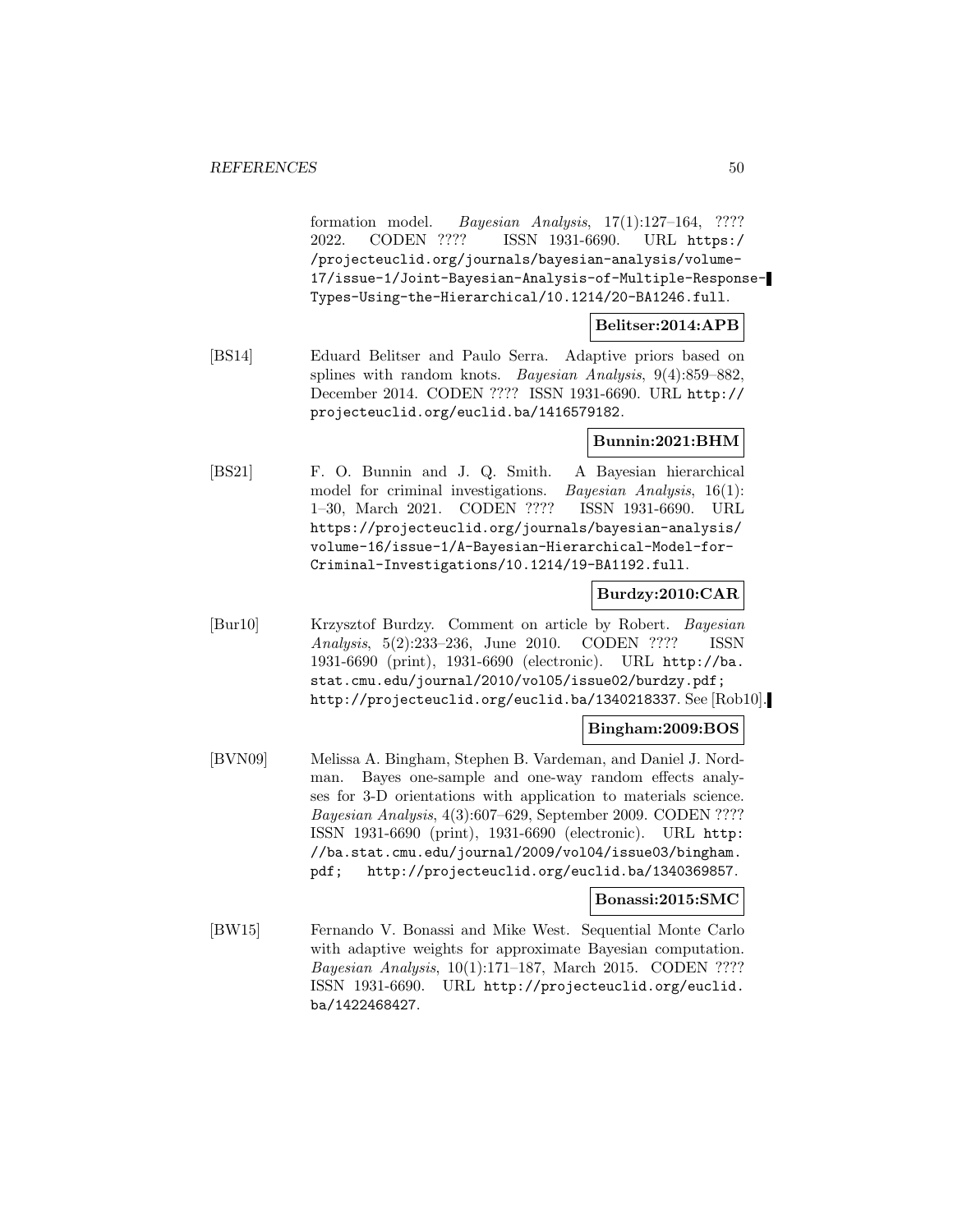#### **Bishoyi:2020:LSR**

[BWD20] Abhishek Bishoyi, Xiaojing Wang, and Dipak K. Dey. Learning semiparametric regression with missing covariates using Gaussian process models. Bayesian Analysis, 15(1):215–239, March 2020. CODEN ???? ISSN 1931-6690. URL https:// projecteuclid.org/euclid.ba/1554775288.

# **Carlin:2006:CAC**

[Car06] Bradley P. Carlin. Comment on article by Celeux et al. Bayesian Analysis, 1(4):675–676, December 2006. CODEN ???? ISSN 1931-6690 (print), 1931-6690 (electronic). URL http: //ba.stat.cmu.edu/journal/2006/vol01/issue04/carlin. pdf; http://projecteuclid.org/euclid.ba/1340370934. See [CFRT06a].

# **Carlin:2008:ECN**

[Car08] Bradley P. Carlin. Editor in Chief's note. Bayesian Analysis, 3(3):443–444, September 2008. CODEN ???? ISSN 1931- 6690 (print), 1931-6690 (electronic). URL http://ba.stat. cmu.edu/journal/2008/vol03/issue03/eic.pdf; http:// projecteuclid.org/euclid.ba/1340370428.

# **Carlin:2009:ECN**

[Car09] Bradley P. Carlin. Editor-in-chief's note. Bayesian Analysis, 4(4):847–850, December 2009. CODEN ???? ISSN 1931- 6690 (print), 1931-6690 (electronic). URL http://ba.stat. cmu.edu/journal/2009/vol04/issue04/eic.pdf; http:// projecteuclid.org/euclid.ba/1340369827.

## **Casarin:2014:CAW**

[Cas14] Roberto Casarin. Comment on article by Windle and Carvalho. Bayesian Analysis, 9(4):793–804, December 2014. CODEN ???? ISSN 1931-6690. URL http://projecteuclid.org/euclid. ba/1416579177. See [WC14b].

# **Cremaschi:2019:HNC**

[CAS<sup>+</sup>19] Andrea Cremaschi, Raffaele Argiento, Katherine Shoemaker, Christine Peterson, and Marina Vannucci. Hierarchical normalized completely random measures for robust graphical modeling. Bayesian Analysis, 14(4):1271–1301, December 2019. CODEN ???? ISSN 1931-6690. URL https://projecteuclid.org/ euclid.ba/1553738429.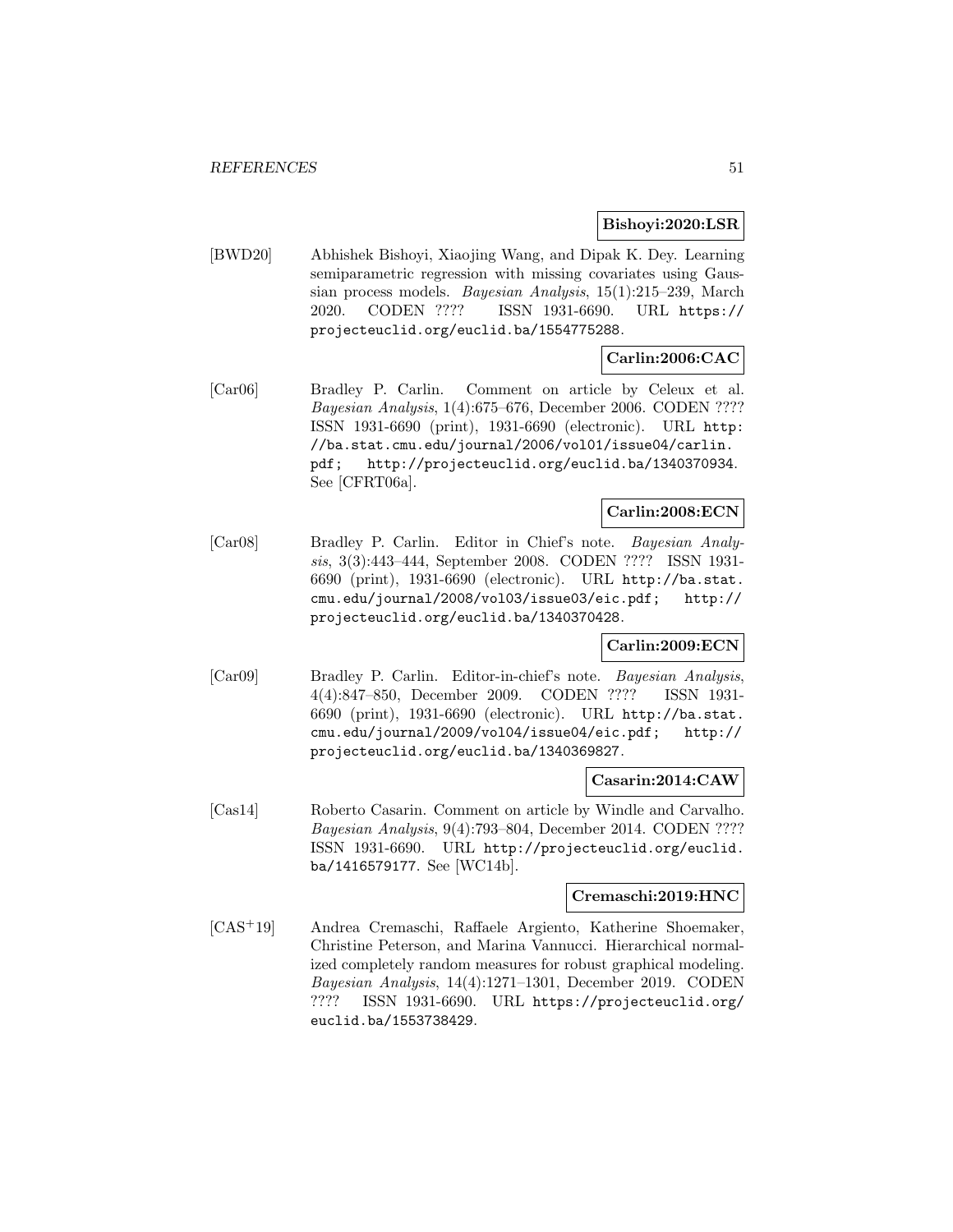**Castellanos:2021:MSA**

[Cas21] María Eugenia Castellanos. A model selection approach for variable selection with censored data. Bayesian Analysis, 16(1):271– 300, March 2021. CODEN ???? ISSN 1931-6690. URL https:/ /projecteuclid.org/journals/bayesian-analysis/volume-16/issue-1/A-Model-Selection-Approach-for-Variable-Selectionwith-Censored-Data/10.1214/20-BA1207.full.

## **Caron:2014:CAF**

[CB14] François Caron and Luke Bornn. Comment on article by Finegold and Drton. Bayesian Analysis, 9(3):551–556, September 2014. CODEN ???? ISSN 1931-6690. URL http://projecteuclid. org/euclid.ba/1409921103. See [FD14b].

**Chang:2021:CBF**

[CB21] Sean Chang and James O. Berger. Comparison of Bayesian and frequentist multiplicity correction for testing mutually exclusive hypotheses under data dependence. Bayesian Analysis, 16(1): 111–128, March 2021. CODEN ???? ISSN 1931-6690. URL https://projecteuclid.org/journals/bayesian-analysis/ volume-16/issue-1/Comparison-of-Bayesian-and-Frequentist-Multiplicity-Correction-for-Testing-Mutually/10.1214/ 20-BA1196.full.

# **Cressie:2015:CAF**

[CC15] Noel Cressie and Raymond L. Chambers. Comment on article by Ferreira and Gamerman. Bayesian Analysis, 10(3):741–748, September 2015. CODEN ???? ISSN 1931-6690. URL http:// projecteuclid.org/euclid.ba/1429880217. See [dG15].

## **Castelletti:2021:BCI**

[CC21] Federico Castelletti and Guido Consonni. Bayesian causal inference in probit graphical models. Bayesian Analysis, 16 (4):1113–1137, December 2021. CODEN ???? ISSN 1931- 6690. URL https://projecteuclid.org/journals/bayesiananalysis/volume-16/issue-4/Bayesian-Causal-Inferencein-Probit-Graphical-Models/10.1214/21-BA1260.full.

## **Chkrebtii:2016:BSU**

[CCCG16a] Oksana A. Chkrebtii, David A. Campbell, Ben Calderhead, and Mark A. Girolami. Bayesian solution uncertainty quantification for differential equations. Bayesian Analysis, 11(4):1239–1267,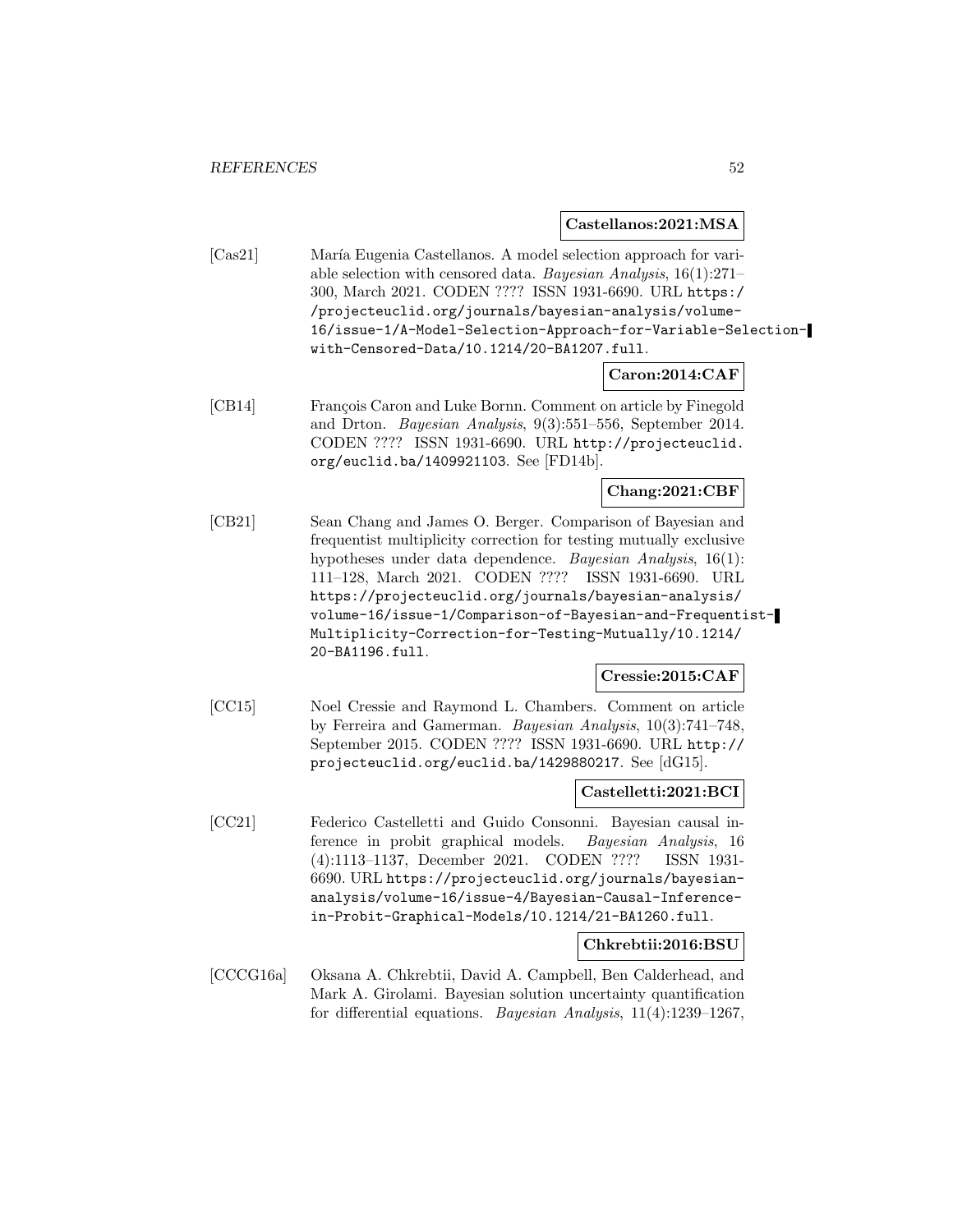December 2016. CODEN ???? ISSN 1931-6690. URL http: //projecteuclid.org/euclid.ba/1473276259. See comments [Lys16, Das16, MYGE16,  $BCT+16$ ] and rejoinder [CCCG16b].

## **Chkrebtii:2016:R**

[CCCG16b] Oksana A. Chkrebtii, David A. Campbell, Ben Calderhead, and Mark A. Girolami. Rejoinder. Bayesian Analysis, 11(4): 1295–1299, December 2016. CODEN ???? ISSN 1931-6690. URL http://projecteuclid.org/euclid.ba/1480129462. See [CCCG16a, Lys16, Das16, MYGE16, BCT<sup>+</sup>16].

## **Capistran:2022:ECN**

[CCDT+22] Marcos A. Capistrán, J. Andrés Christen, María L. Daza-Torres, Hugo Flores-Arguedas, and J. Cricelio Montesinos-López. Error control of the numerical posterior with Bayes factors in Bayesian uncertainty quantification. Bayesian Analysis, 17(2):381-403, June 2022. CODEN ???? ISSN 1931-6690. URL https:/ /projecteuclid.org/journals/bayesian-analysis/volume-17/issue-2/Error-Control-of-the-Numerical-Posteriorwith-Bayes-Factors-in/10.1214/20-BA1255.full.

# **Craigmile:2009:HMB**

[CCL<sup>+</sup>09a] Peter F. Craigmile, Catherine A. Calder, Hongfei Li, Rajib Paul, and Noel Cressie. Hierarchical model building, fitting, and checking: A behind-the-scenes look at a Bayesian analysis of arsenic exposure pathways. Bayesian Analysis, 4(1):1–35, March 2009. CODEN ???? ISSN 1931-6690 (print), 1931-6690 (electronic). URL http://ba.stat.cmu. edu/journal/2009/vol04/issue01/craigmile.pdf; http: //projecteuclid.org/euclid.ba/1340370385. See comments [BD09, Dun09, Sch09] and rejoinder [CCL<sup>+</sup>09b].

# **Craigmile:2009:R**

[CCL<sup>+</sup>09b] Peter F. Craigmile, Catherine A. Calder, Hongfei Li, Rajib Paul, and Noel Cressie. Rejoinder. Bayesian Analysis, 4(1):55–62, March 2009. CODEN ???? ISSN 1931-6690 (print), 1931-6690 (electronic). URL http:// ba.stat.cmu.edu/journal/2009/vol04/issue01/craigmile\_ rejoinder.pdf; http://projecteuclid.org/euclid.ba/1340370389. See  $[CL+09a]$ .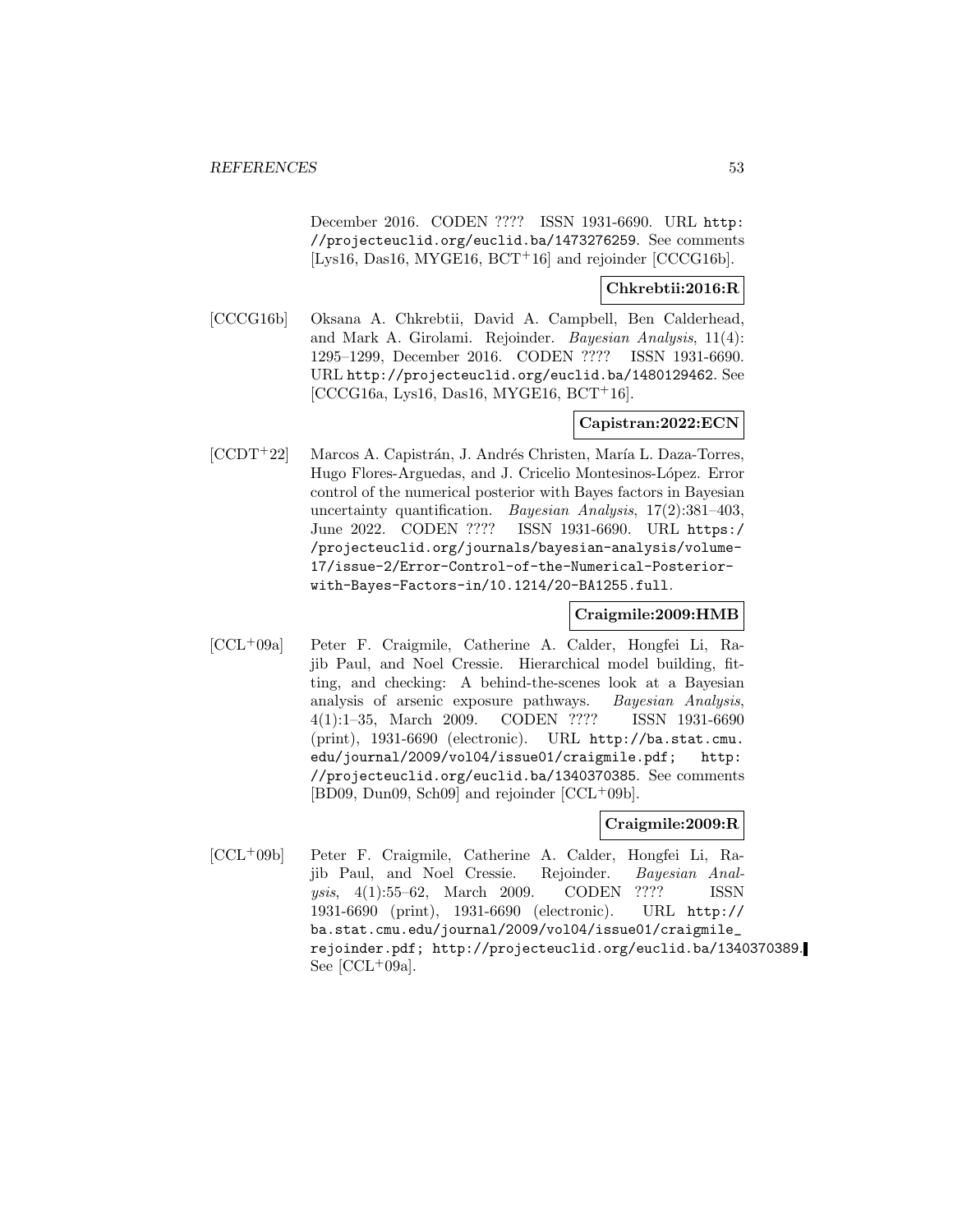### **Cabras:2011:GFC**

[CCQ11] Stefano Cabras, María Eugenia Castellanos, and Alicia Quirós. Goodness-of-fit of conditional regression models for multiple imputation. Bayesian Analysis, 6(3):429–455, September 2011. CODEN ???? ISSN 1931-6690 (print), 1931-6690 (electronic). URL http://ba.stat.cmu.edu/journal/2011/ vol06/issue03/quiros.pdf; http://projecteuclid.org/ euclid.ba/1339616471.

# **Castelletti:2018:LME**

[CCVP18] Federico Castelletti, Guido Consonni, Marco L. Della Vedova, and Stefano Peluso. Learning Markov equivalence classes of directed acyclic graphs: An objective Bayes approach. Bayesian Analysis, 13(4):1231–1256, December 2018. CODEN ???? ISSN 1931-6690. URL https://projecteuclid.org/euclid. ba/1521079250.

# **Clarke:2013:PCP**

[CCY13] Jennifer Lynn Clarke, Bertrand Clarke, and Chi-Wai Yu. Prediction in  $M$ -complete problems with limited sample size. Bayesian Analysis, 8(3):647–690, September 2013. CODEN ???? ISSN 1931-6690 (print), 1931-6690 (electronic). URL http://ba. stat.cmu.edu/journal/2013/vol08/issue03/clarke.pdf; http://projecteuclid.org/euclid.ba/1378729923.

# **Cong:2017:FSH**

[CCZ17] Yulai Cong, Bo Chen, and Mingyuan Zhou. Fast simulation of hyperplane-truncated multivariate normal distributions. Bayesian Analysis, 12(4):1017–1037, December 2017. CODEN ???? ISSN 1931-6690. URL https://projecteuclid.org/ euclid.ba/1488337478.

# **Chipeta:2015:CAF**

[CD15] Michael Chipeta and Peter J. Diggle. Comment on article by Ferreira and Gamerman. Bayesian Analysis, 10(3):737–739, September 2015. CODEN ???? ISSN 1931-6690. URL http:// projecteuclid.org/euclid.ba/1432213203. See [dG15].

## **Cheng:2016:BRF**

[CDH16] Wen Cheng, Ian L. Dryden, and Xianzheng Huang. Bayesian registration of functions and curves. Bayesian Analysis, 11(2): 447–475, June 2016. CODEN ???? ISSN 1931-6690. URL http: //projecteuclid.org/euclid.ba/1433162661.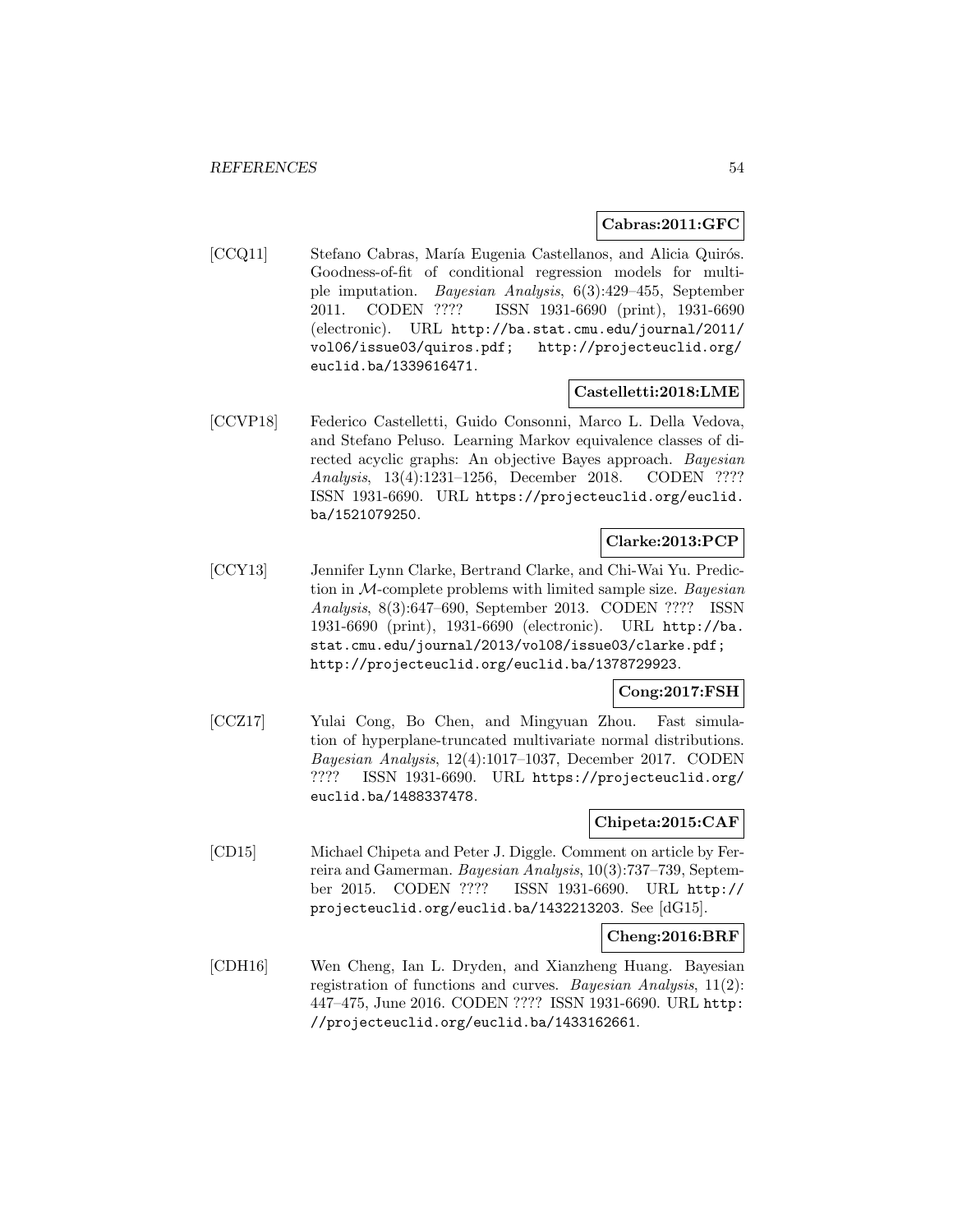**Camerlenghi:2019:LNN**

[CDL<sup>+</sup>19] Federico Camerlenghi, David B. Dunson, Antonio Lijoi, Igor Prünster, and Abel Rodríguez. Latent nested nonparametric priors (with discussion). Bayesian Analysis, 14(4):1303–1356, December 2019. CODEN ???? ISSN 1931-6690. URL https:// projecteuclid.org/euclid.ba/1561601089.

# **Celeux:2012:RRC**

[CEMR12] Gilles Celeux, Mohammed El Anbari, Jean-Michel Marin, and Christian P. Robert. Regularization in regression: Comparing Bayesian and frequentist methods in a poorly informative situation. Bayesian Analysis, 7(2):477–502, June 2012. CODEN ???? ISSN 1931-6690 (print), 1931-6690 (electronic). URL http: //ba.stat.cmu.edu/journal/2012/vol07/issue02/celeux. pdf; http://projecteuclid.org/euclid.ba/1339878896.

# **Christen:2010:GPS**

[CF10] J. Andrés Christen and Colin Fox. A general purpose sampling algorithm for continuous distributions (the t-walk). Bayesian Analysis, 5(2):263–281, June 2010. CODEN ???? ISSN 1931-6690 (print), 1931-6690 (electronic). URL http://ba.stat.cmu. edu/journal/2010/vol05/issue02/christen.pdf; http:/ /projecteuclid.org/euclid.ba/1340218339.

# **Consonni:2018:PDO**

[CFLN18] Guido Consonni, Dimitris Fouskakis, Brunero Liseo, and Ioannis Ntzoufras. Prior distributions for objective Bayesian analysis. Bayesian Analysis, 13(2):627–679, June 2018. CODEN ???? ISSN 1931-6690. URL https://projecteuclid.org/euclid. ba/1523671250.

## **Celeux:2006:DIC**

[CFRT06a] G. Celeux, F. Forbes, C. P. Robert, and D. M. Titterington. Deviance information criteria for missing data models. Bayesian Analysis, 1(4):651–673, December 2006. CODEN ???? ISSN 1931-6690 (print), 1931-6690 (electronic). URL http://ba. stat.cmu.edu/journal/2006/vol01/issue04/celeux.pdf; http://projecteuclid.org/euclid.ba/1340370933. See comments [Car06, Che06, Plu06, MV06, vdL06] and rejoinder [CFRT06b].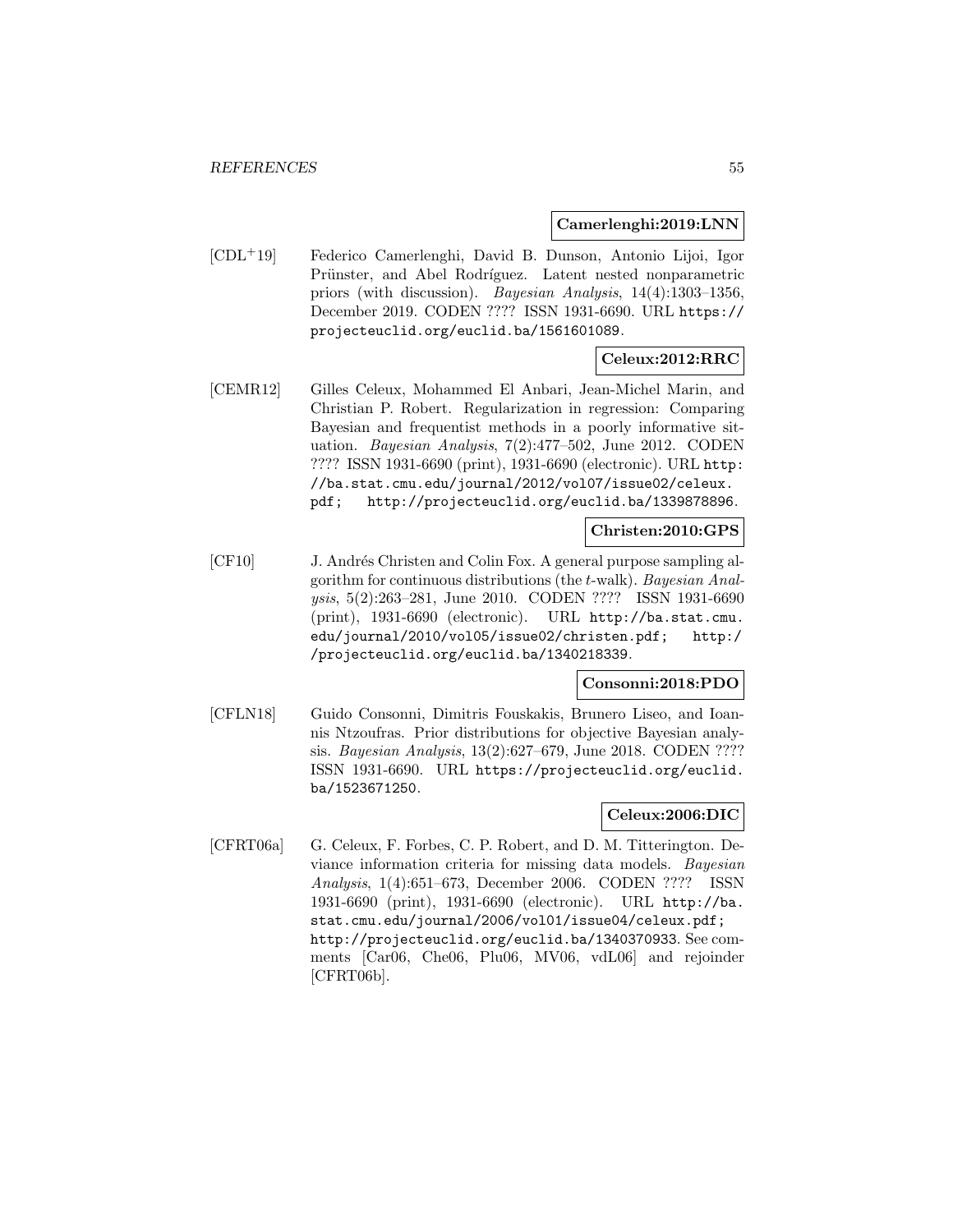# **Celeux:2006:R**

[CFRT06b] G. Celeux, F. Forbes, C. P. Robert, and D. M. Titterington. Rejoinder. Bayesian Analysis, 1(4):701–705, December 2006. CODEN ???? ISSN 1931-6690 (print), 1931-6690 (electronic). URL http://ba.stat.cmu.edu/journal/2006/ vol01/issue04/rejoinder.pdf; http://projecteuclid. org/euclid.ba/1340370939. See [CFRT06a] [MR2282197].

## **Chakraborty:2010:ASP**

[CG10] Avishek Chakraborty and Alan E. Gelfand. Analyzing spatial point patterns subject to measurement error. Bayesian Analysis, 5(1):97–122, March 2010. CODEN ???? ISSN 1931-6690 (print), 1931-6690 (electronic). URL http://ba.stat.cmu. edu/journal/2010/vol05/issue01/avishek.pdf; http:// projecteuclid.org/euclid.ba/1340369794.

# **Chipman:2009:CAM**

[CGM09] Hugh Chipman, Edward George, and Robert McCulloch. Comment on article by Monni and Tadesse. Bayesian Analysis, 4 (3):437–438, September 2009. CODEN ???? ISSN 1931-6690 (print), 1931-6690 (electronic). URL http://ba.stat.cmu. edu/journal/2009/vol04/issue03/chipman.pdf; http:// projecteuclid.org/euclid.ba/1340369846. See [MT09b].

## **Chipman:2022:MMM**

[CGMS22] Hugh A. Chipman, Edward I. George, Robert E. McCulloch, and Thomas S. Shively. mBART: Multidimensional monotone BART. Bayesian Analysis, 17(2):515–544, June 2022. CODEN ???? ISSN 1931-6690. URL https:/ /projecteuclid.org/journals/bayesian-analysis/volume-17/issue-2/mBART-Multidimensional-Monotone-BART/10.1214/ 21-BA1259.full.

## **Cote:2022:BAM**

[CGS22] Marie-Pier Côté, Christian Genest, and David A. Stephens. A Bayesian approach to modeling multivariate multilevel insurance claims in the presence of unsettled claims. Bayesian Analysis, 17(1):67–93, ???? 2022. CODEN ???? ISSN 1931-6690. URL https://projecteuclid.org/journals/bayesian-analysis/ volume-17/issue-1/A-Bayesian-Approach-to-Modeling-Multivariate-Multilevel-Insurance-Claims-in/10.1214/20-BA1243.full.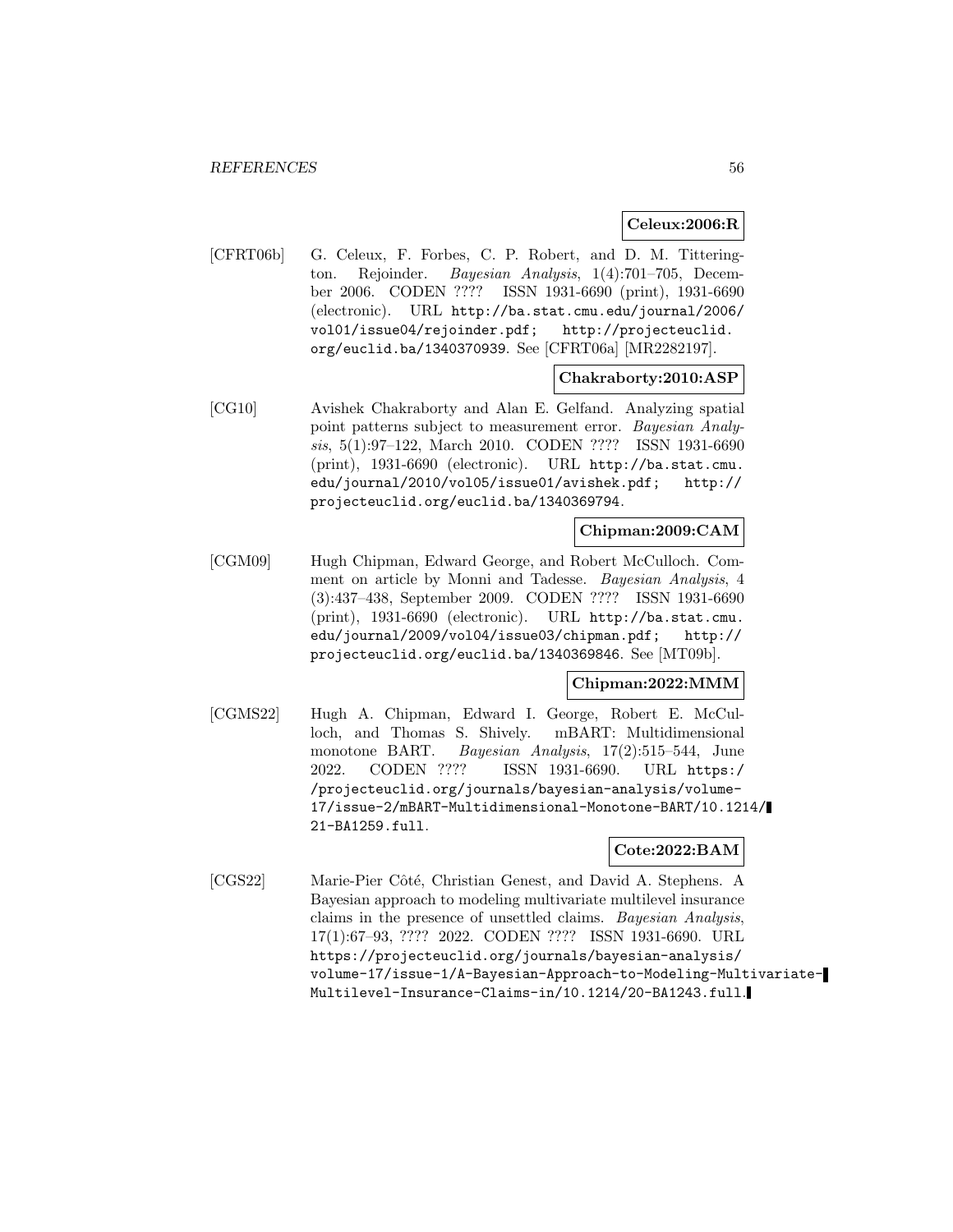# **Chen:2016:PCR**

[CGZ16] Mengjie Chen, Chao Gao, and Hongyu Zhao. Posterior contraction rates of the phylogenetic Indian buffet processes. Bayesian Analysis, 11(2):477–497, June 2016. CODEN ???? ISSN 1931-6690. URL http://projecteuclid.org/euclid. ba/1433511994.

# **Clark:2009:III**

[CH09] James S. Clark and Michelle H. Hersh. Inference in incidence, infection, and impact: Co-infection of multiple hosts by multiple pathogens. Bayesian Analysis, 4(2):337–365, June 2009. CODEN ???? ISSN 1931-6690 (print), 1931-6690 (electronic). URL http://ba.stat.cmu.edu/journal/2009/vol04/ issue02/clark.pdf; http://projecteuclid.org/euclid. ba/1340370281.

# **Chen:2006:CAC**

[Che06] Ming-Hui Chen. Comments on article by Celeux et al. Bayesian Analysis, 1(4):677–680, December 2006. CODEN ???? ISSN 1931-6690 (print), 1931-6690 (electronic). URL http:/ /ba.stat.cmu.edu/journal/2006/vol01/issue04/chen.pdf; http://projecteuclid.org/euclid.ba/1340370935. See [CFRT06a].

# **Caiado:2012:BSA**

[CHG12] Camila C. S. Caiado, Richard W. Hobbs, and Michael Goldstein. Bayesian strategies to assess uncertainty in velocity models. Bayesian Analysis, 7(1):211–234, March 2012. CODEN ???? ISSN 1931-6690 (print), 1931-6690 (electronic). URL http: //ba.stat.cmu.edu/journal/2012/vol07/issue01/caiado. pdf; http://projecteuclid.org/euclid.ba/1339616730.

## **Chen:2008:BVS**

[CHIK08] Ming-Hui Chen, Lan Huang, Joseph G. Ibrahim, and Sungduk Kim. Bayesian variable selection and computation for generalized linear models with conjugate priors. Bayesian Analysis, 3(3):585–613, September 2008. CODEN ???? ISSN 1931- 6690 (print), 1931-6690 (electronic). URL http://ba.stat. cmu.edu/journal/2008/vol03/issue03/chen.pdf; http:/ /projecteuclid.org/euclid.ba/1340370439.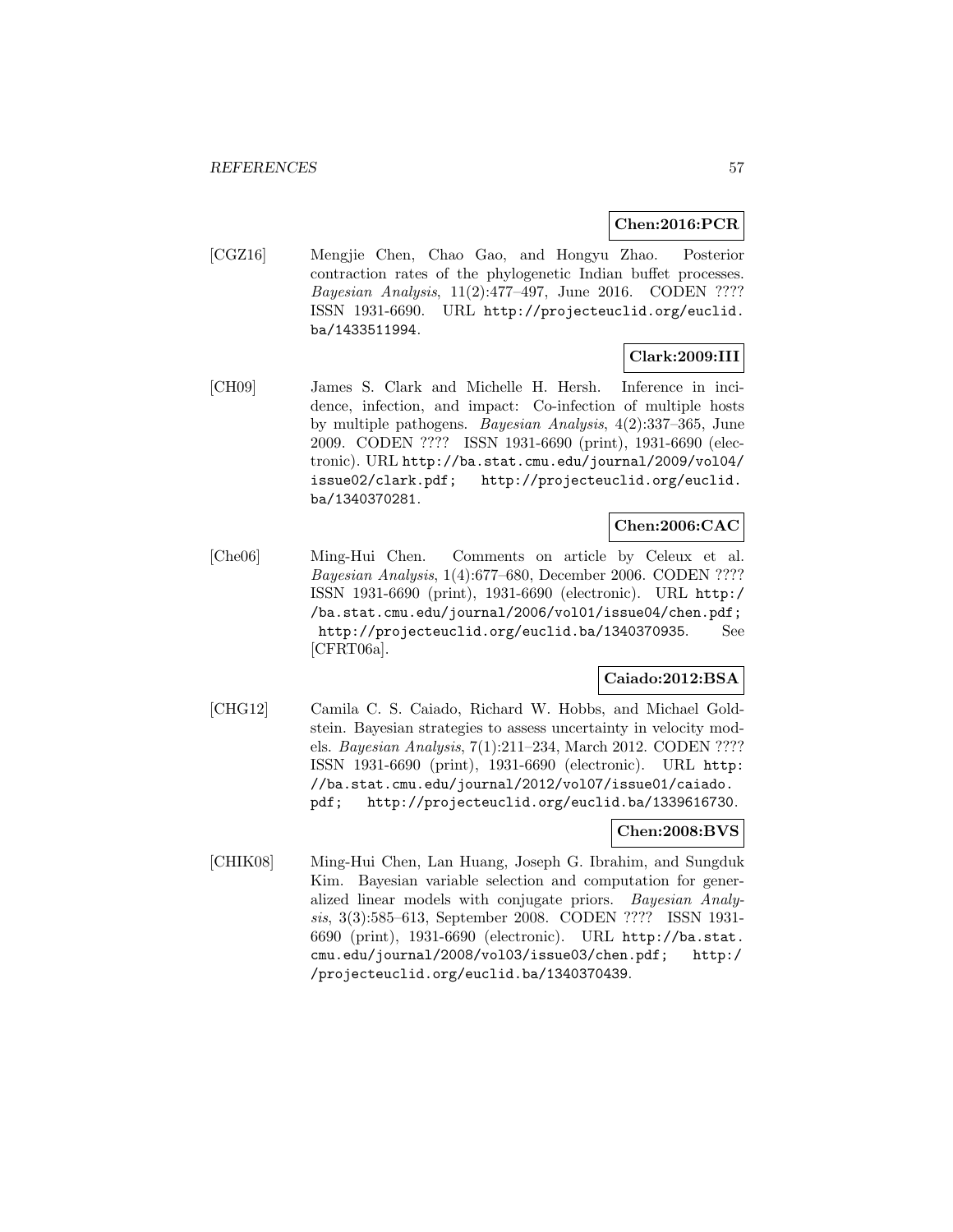#### **Christen:2006:SUS**

[Chr06] J. Andrés Christen. Stop using 'subjective' to refer to Bayesian analyses (comment on articles by Berger and by Goldstein). Bayesian Analysis, 1(3):421–422, September 2006. CODEN ???? ISSN 1931-6690 (print), 1931-6690 (electronic). URL http:/ /ba.stat.cmu.edu/journal/2006/vol01/issue03/christen. pdf; http://projecteuclid.org/euclid.ba/1340371037. See [Ber06a, Gol06a].

#### **Christensen:2009:IBE**

[Chr09] Ronald Christensen. Inconsistent Bayesian estimation. Bayesian Analysis, 4(4):759–762, December 2009. CODEN ???? ISSN 1931-6690 (print), 1931-6690 (electronic). URL http://ba. stat.cmu.edu/journal/2009/vol04/issue04/christensen. pdf; http://projecteuclid.org/euclid.ba/1340369823.

## **Chen:2006:RBP**

[CI06] Ming-Hui Chen and Joseph G. Ibrahim. The relationship between the power prior and hierarchical models. Bayesian Analysis, 1(3):551–574, September 2006. CODEN ???? ISSN 1931-6690 (print), 1931-6690 (electronic). URL http://ba. stat.cmu.edu/journal/2006/vol01/issue03/chenibra.pdf; http://projecteuclid.org/euclid.ba/1340371052.

# **Chen:2009:CAY**

[CK09] Ming-Hui Chen and Sungduk Kim. Comments on article by Yin. Bayesian Analysis, 4(2):209–212, June 2009. CODEN ???? ISSN 1931-6690 (print), 1931-6690 (electronic). URL http:/ /ba.stat.cmu.edu/journal/2009/vol04/issue02/chen.pdf; http://projecteuclid.org/euclid.ba/1340370273. See [Yin09a].

# **Cao:2020:HDP**

[CKG20] Xuan Cao, Kshitij Khare, and Malay Ghosh. High-dimensional posterior consistency for hierarchical non-local priors in regression. Bayesian Analysis, 15(1):241–262, March 2020. CODEN ???? ISSN 1931-6690. URL https://projecteuclid.org/ euclid.ba/1555660820.

## **Cano:2007:IPO**

[CKS07] Juan Antonio Cano, Mathieu Kessler, and Diego Salmerón. Integral priors for the one way random effects model. Bayesian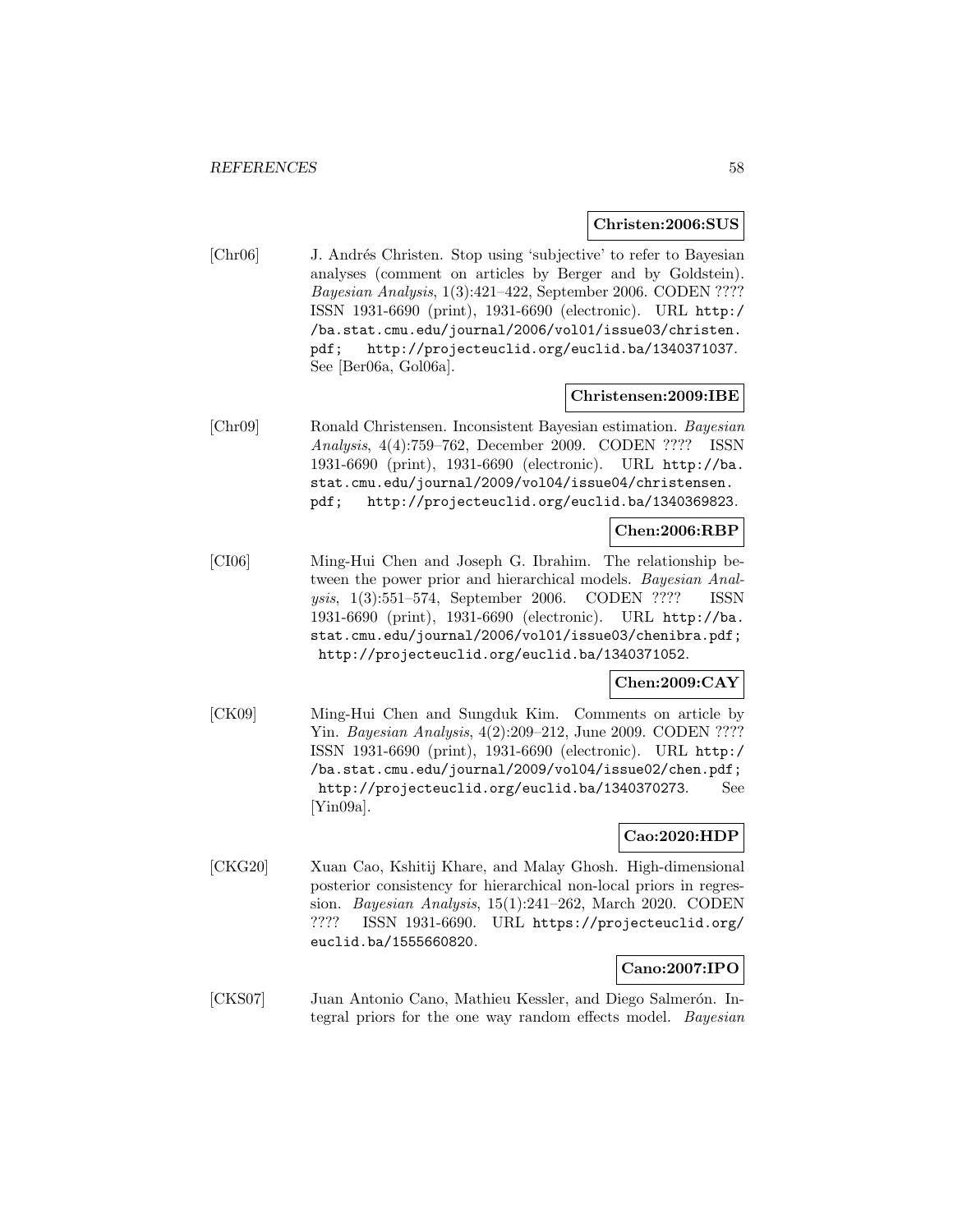Analysis, 2(1):59–67, March 2007. CODEN ???? ISSN 1931- 6690 (print), 1931-6690 (electronic). URL http://ba.stat. cmu.edu/journal/2007/vol02/issue01/cano.pdf; http:/ /projecteuclid.org/euclid.ba/1340390063.

# **Cai:2020:BNM**

[CKY20] Qingpo Cai, Jian Kang, and Tianwei Yu. Bayesian network marker selection via the thresholded graph Laplacian Gaussian prior. Bayesian Analysis, 15(1):79–102, March 2020. CODEN ???? ISSN 1931-6690. URL https://projecteuclid.org/ euclid.ba/1546657330.

# **Clarke:2010:DPT**

[Cla10] Bertrand Clarke. Desiderata for a predictive theory of statistics. Bayesian Analysis, 5(2):283–318, June 2010. CODEN ???? ISSN 1931-6690 (print), 1931-6690 (electronic). URL http://ba. stat.cmu.edu/journal/2010/vol05/issue02/clarke.pdf; http://projecteuclid.org/euclid.ba/1340218340.

# **Clarke:2012:CAS**

[Cla12] Bertrand Clarke. Comment on article by Sancetta. Bayesian Analysis, 7(1):37–44, March 2012. CODEN ???? ISSN 1931-6690 (print), 1931-6690 (electronic). URL http://ba.stat.cmu. edu/journal/2012/vol07/issue01/clarke.pdf; http:// projecteuclid.org/euclid.ba/1339616722. See [San12b].

# **Chkrebtii:2016:CDA**

[CLH<sup>+</sup>16] Oksana A. Chkrebtii, Scotland Leman, Andrew Hoegh, Reihaneh Entezari, Radu V. Craiu, Jeffrey S. Rosenthal, Abdolreza Mohammadi, Maurits Kaptein, Luca Martino, Rafael B. Stern, and Francisco Louzada. Contributed discussion on article by Pratola. Bayesian Analysis, 11(3):929–943, September 2016. CO-DEN ???? ISSN 1931-6690. URL http://projecteuclid.org/ euclid.ba/1472829062. See [Pra16a].

## **Cowell:2007:GMD**

[CLM07] R. G. Cowell, S. L. Lauritzen, and J. Mortera. A gamma model for DNA mixture analyses. Bayesian Analysis, 2(2):333–348, June 2007. CODEN ???? ISSN 1931-6690 (print), 1931-6690 (electronic). URL http://ba.stat.cmu.edu/journal/2007/ vol02/issue02/cowell.pdf; http://projecteuclid.org/ euclid.ba/1340393238.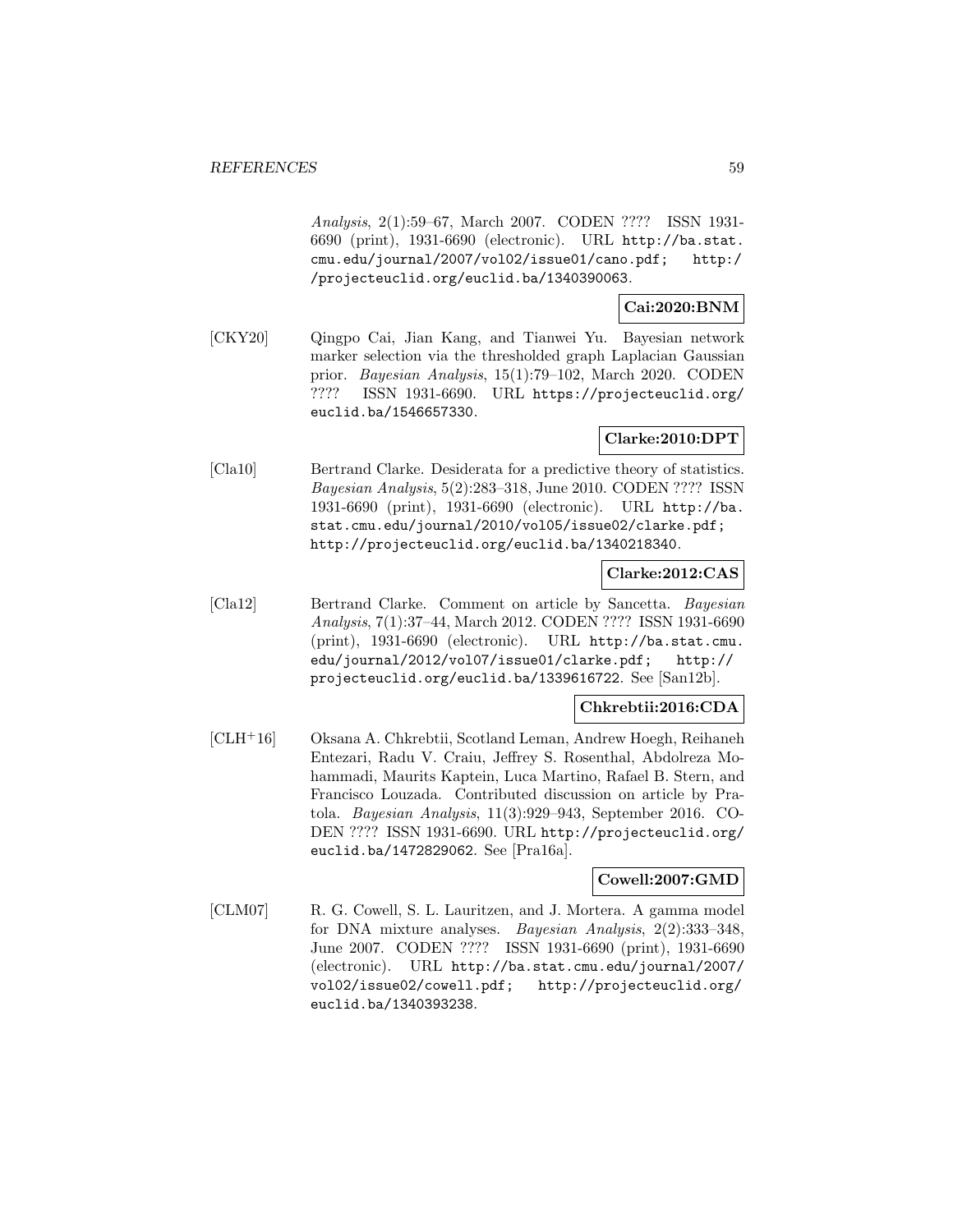### **Casarin:2015:BBM**

[CLMtH15] Roberto Casarin, Fabrizio Leisen, German Molina, and Enrique ter Horst. A Bayesian beta Markov random field calibration of the term structure of implied risk neutral densities. Bayesian Analysis, 10(4):791–819, December 2015. CODEN ???? ISSN 1931-6690. URL http://projecteuclid.org/euclid. ba/1434980946.

# **Carvalho:2010:PLG**

[CLPT10] Carlos M. Carvalho, Hedibert F. Lopes, Nicholas G. Polson, and Matt A. Taddy. Particle learning for general mixtures. Bayesian Analysis, 5(4):709–740, December 2010. CODEN ???? ISSN 1931-6690 (print), 1931-6690 (electronic). URL http://ba. stat.cmu.edu/journal/2010/vol05/issue04/carvalho.pdf; http://projecteuclid.org/euclid.ba/1340110852.

# **Carlin:2013:CAM**

[CM13] Bradley P. Carlin and Thomas A. Murray. Comment on article by Müller and Mitra. *Bayesian Analysis*,  $8(2):303-310$ , June 2013. CODEN ???? ISSN 1931-6690 (print), 1931-6690 (electronic). URL http://ba.stat.cmu.edu/journal/2013/ vol08/issue02/carlin.pdf; http://projecteuclid.org/ euclid.ba/1369407551. See [MM13a].

# **Casella:2014:CAM**

[CMG14] George Casella, Elías Moreno, and F. Javier Girón. Cluster analysis, model selection, and prior distributions on models. Bayesian Analysis, 9(3):613–658, September 2014. CODEN ???? ISSN 1931-6690. URL http://projecteuclid.org/euclid. ba/1409921108.

#### **Cabras:2015:ABC**

[CNR15] Stefano Cabras, Maria Eugenia Castellanos Nueda, and Erlis Ruli. Approximate Bayesian computation by modelling summary statistics in a quasi-likelihood framework. Bayesian Analysis, 10 (2):411–439, June 2015. CODEN ???? ISSN 1931-6690. URL http://projecteuclid.org/euclid.ba/1422884980.

# **Clancy:2008:BEB**

[CO08] Damian Clancy and Philip D. O'Neill. Bayesian estimation of the basic reproduction number in stochastic epidemic models. Bayesian Analysis, 3(4):737–757, December 2008. CODEN ????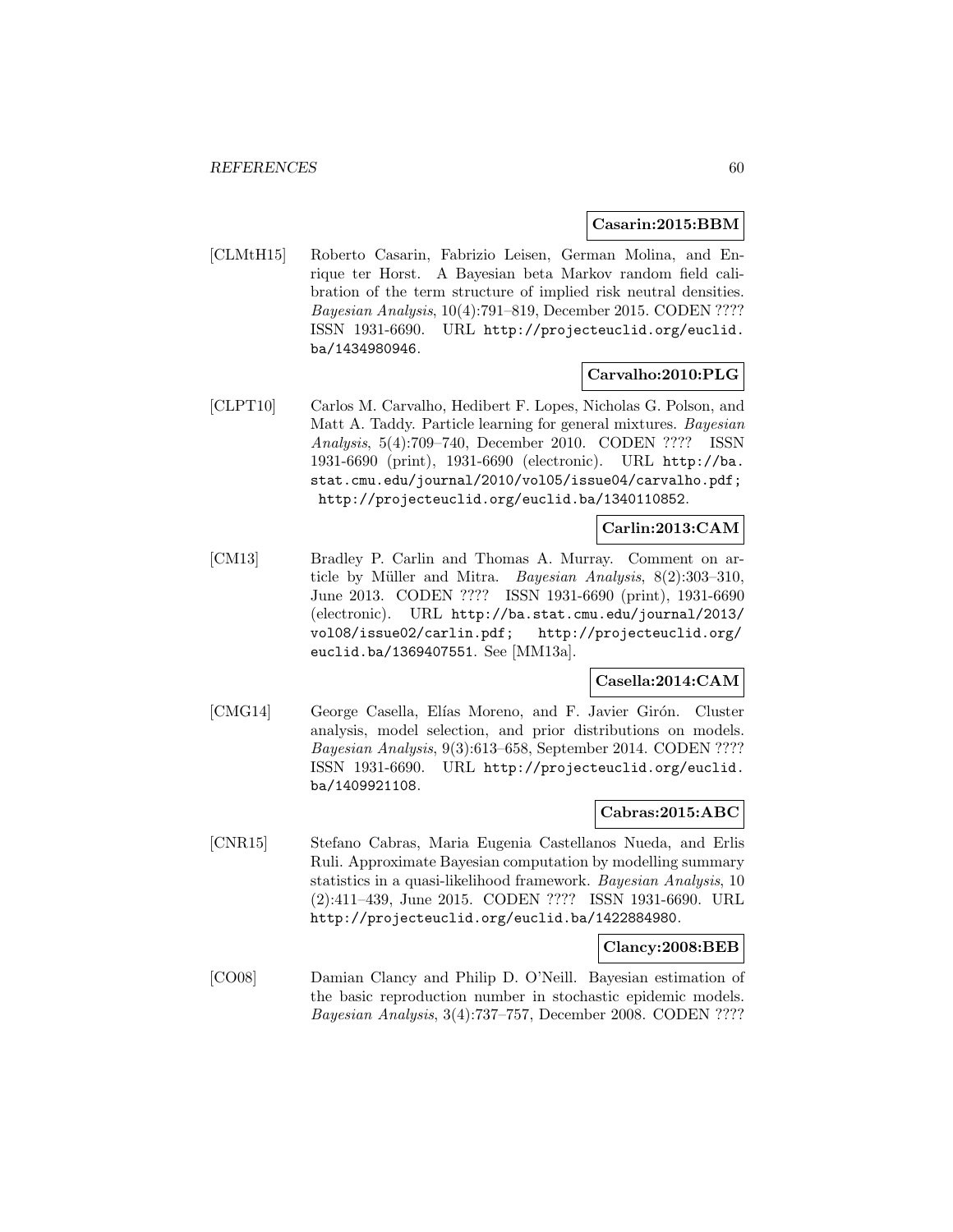ISSN 1931-6690 (print), 1931-6690 (electronic). URL http: //ba.stat.cmu.edu/journal/2008/vol03/issue04/clancy. pdf; http://projecteuclid.org/euclid.ba/1340370407.

# **Crainiceanu:2009:CAY**

[Cra09] Ciprian M. Crainiceanu. Comments on article by Yin. Bayesian Analysis, 4(2):213–215, June 2009. CODEN ???? ISSN 1931-6690 (print), 1931-6690 (electronic). URL http://ba. stat.cmu.edu/journal/2009/vol04/issue02/crainiceanu. pdf; http://projecteuclid.org/euclid.ba/1340370274. See [Yin09a].

# **Cook:2007:CAD**

[CS07] Samantha R. Cook and Elizabeth A. Stuart. Comment on article by Dominici et al. Bayesian Analysis, 2(1):31–35, March 2007. CODEN ???? ISSN 1931-6690 (print), 1931-6690 (electronic). URL http://ba.stat.cmu.edu/journal/2007/vol02/ issue01/cook.pdf; http://projecteuclid.org/euclid. ba/1340390059. See [DZP+07a].

## **Carbonetto:2012:SVI**

[CS12] Peter Carbonetto and Matthew Stephens. Scalable variational inference for Bayesian variable selection in regression, and its accuracy in genetic association studies. Bayesian Analysis, 7(1):73–108, March 2012. CODEN ???? ISSN 1931-6690 (print), 1931-6690 (electronic). URL http://ba.stat.cmu.edu/ journal/2012/vol07/issue01/carbonetto.pdf; http:// projecteuclid.org/euclid.ba/1339616726.

## **Cano:2013:IPC**

[CS13] Juan Antonio Cano and Diego Salmerón. Integral priors and constrained imaginary training samples for nested and non-nested Bayesian model comparison. Bayesian Analysis, 8(2):361–380, June 2013. CODEN ???? ISSN 1931- 6690 (print), 1931-6690 (electronic). URL http://ba.stat. cmu.edu/journal/2013/vol08/issue02/cano.pdf; http:/ /projecteuclid.org/euclid.ba/1369407556.

#### **Cheng:2016:BFS**

[CS16a] Chin-I. Cheng and Paul L. Speckman. Bayes factors for smoothing spline ANOVA. Bayesian Analysis, 11(4):957–975, December 2016. CODEN ???? ISSN 1931-6690. URL http:// projecteuclid.org/euclid.ba/1444653650.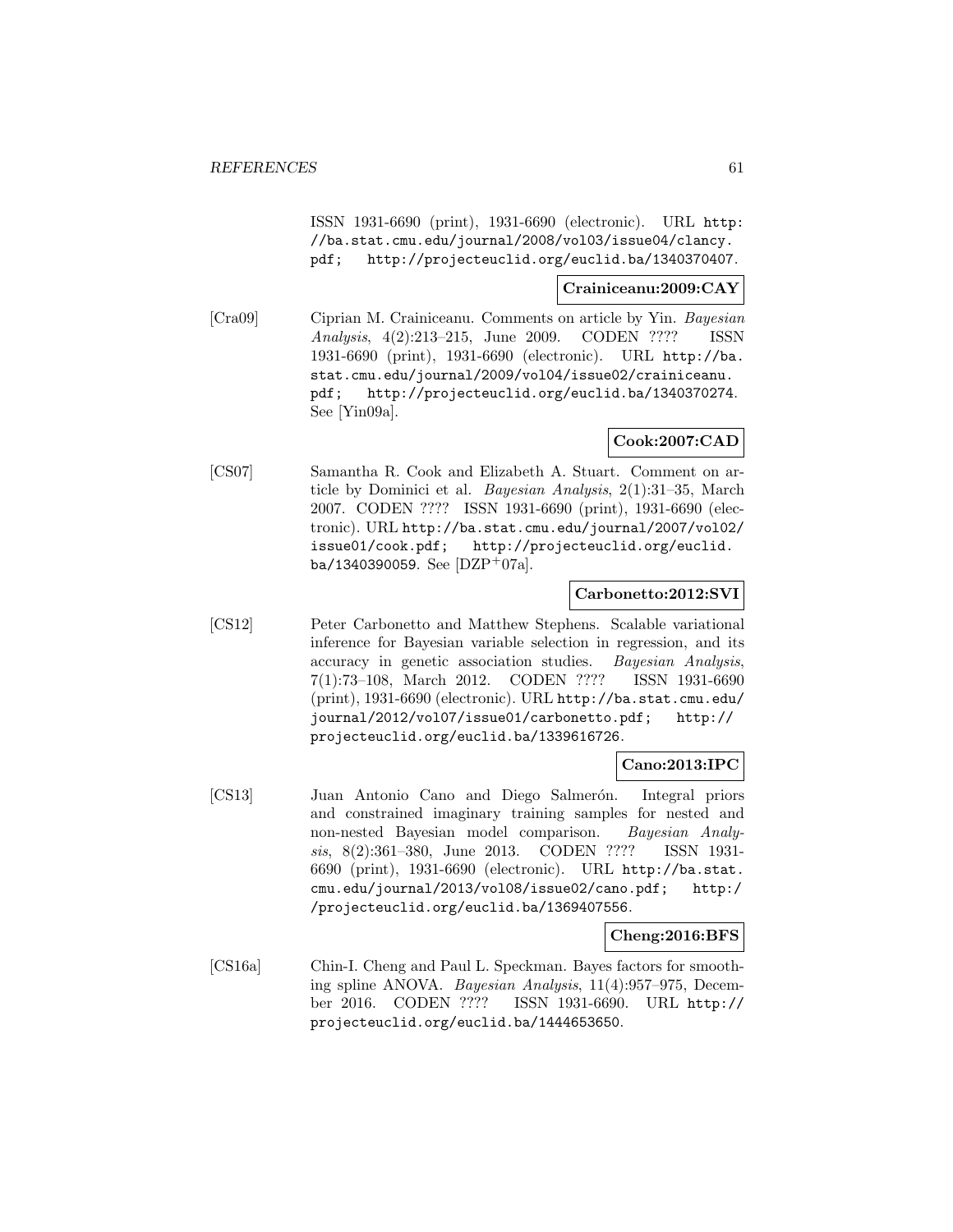#### **Collazo:2016:NFN**

[CS16b] Rodrigo A. Collazo and Jim Q. Smith. A new family of non-local priors for chain event graph model selection. Bayesian Analysis, 11(4):1165–1201, December 2016. CODEN ???? ISSN 1931-6690. URL http://projecteuclid.org/euclid.ba/1448852254.

### **Costa:2015:SMD**

[CSN<sup>+</sup>15] Lilia Costa, Jim Smith, Thomas Nichols, James Cussens, Eugene P. Duff, and Tamar R. Makin. Searching multiregression dynamic models of resting-state fMRI networks using integer programming. Bayesian Analysis, 10(2):441–478, June 2015. CO-DEN ???? ISSN 1931-6690. URL http://projecteuclid.org/ euclid.ba/1422884981.

## **Crepet:2011:BNM**

[CT11] Amélie Crépet and Jessica Tressou. Bayesian nonparametric model for clustering individual co-exposure to pesticides found in the French diet. Bayesian Analysis, 6(1):127–144, March 2011. CODEN ???? ISSN 1931-6690 (print), 1931-6690 (electronic). URL http://ba.stat.cmu.edu/journal/2011/ vol06/issue01/crepet.pdf; http://projecteuclid.org/ euclid.ba/1339611943.

#### **Casarin:2012:BMS**

[CVL12] Roberto Casarin, Luciana Dalla Valle, and Fabrizio Leisen. Bayesian model selection for beta autoregressive processes. Bayesian Analysis, 7(2):385–410, June 2012. CODEN ???? ISSN 1931-6690 (print), 1931-6690 (electronic). URL http: //ba.stat.cmu.edu/journal/2012/vol07/issue02/casarin. pdf; http://projecteuclid.org/euclid.ba/1339878893.

#### **Carvalho:2007:DMV**

[CW07] Carlos M. Carvalho and Mike West. Dynamic matrix-variate graphical models. Bayesian Analysis, 2(1):69–97, March 2007. CODEN ???? ISSN 1931-6690 (print), 1931-6690 (electronic). URL http://ba.stat.cmu.edu/journal/2007/vol02/ issue01/carvalho.pdf; http://projecteuclid.org/euclid. ba/1340390064.

## **Cao:2010:MSS**

[CZ10] Jing Cao and Song Zhang. Measuring statistical significance for full Bayesian methods in microarray analyses. Bayesian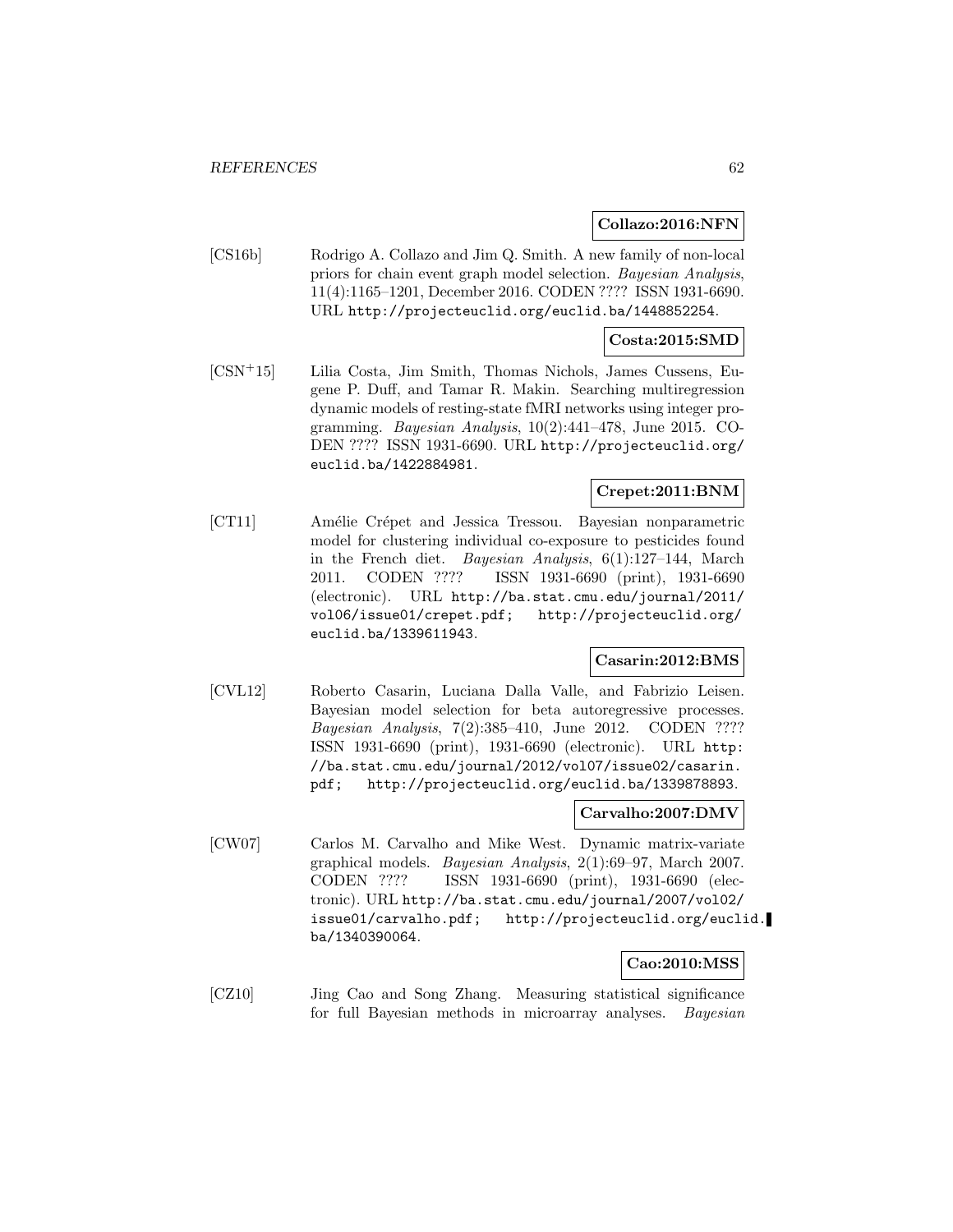Analysis, 5(2):413–427, June 2010. CODEN ???? ISSN 1931- 6690 (print), 1931-6690 (electronic). URL http://ba.stat. cmu.edu/journal/2010/vol05/issue02/cao.pdf; http:// projecteuclid.org/euclid.ba/1340218344.

### **Cassese:2019:BNS**

[CZGV19] Alberto Cassese, Weixuan Zhu, Michele Guindani, and Marina Vannucci. A Bayesian nonparametric spiked process prior for dynamic model selection. Bayesian Analysis, 14(2):553–572, June 2019. CODEN ???? ISSN 1931-6690. URL https:// projecteuclid.org/euclid.ba/1533866669.

# **Dahl:2007:CAJ**

[Dah07] David B. Dahl. Comment on article by Jain and Neal. Bayesian Analysis, 2(3):473–477, September 2007. CODEN ???? ISSN 1931-6690 (print), 1931-6690 (electronic). URL http:/ /ba.stat.cmu.edu/journal/2007/vol02/issue03/dahl.pdf; http://projecteuclid.org/euclid.ba/1340370721. See [JN07b].

# **Dahl:2009:MCC**

[Dah09] David B. Dahl. Modal clustering in a class of product partition models. Bayesian Analysis, 4(2):243–264, June 2009. CODEN ???? ISSN 1931-6690 (print), 1931-6690 (electronic). URL http://ba.stat.cmu.edu/journal/2009/vol04/ issue02/dahl.pdf; http://projecteuclid.org/euclid. ba/1340370277.

# **Dass:2016:CAC**

[Das16] Sarat C. Dass. Comment on article by Chkrebtii, Campbell, Calderhead, and Girolami. Bayesian Analysis, 11(4):1275–1277, December 2016. CODEN ???? ISSN 1931-6690. URL http:/ /projecteuclid.org/euclid.ba/1480474949. See [CCCG16a, CCCG16b].

# **Datta:2019:SDM**

[DBHG19] Abhirup Datta, Sudipto Banerjee, James S. Hodges, and Leiwen Gao. Spatial disease mapping using directed acyclic graph autoregressive (DAGAR) models. Bayesian Analysis, 14(4):1221– 1244, December 2019. CODEN ???? ISSN 1931-6690. URL https://projecteuclid.org/euclid.ba/1570068455.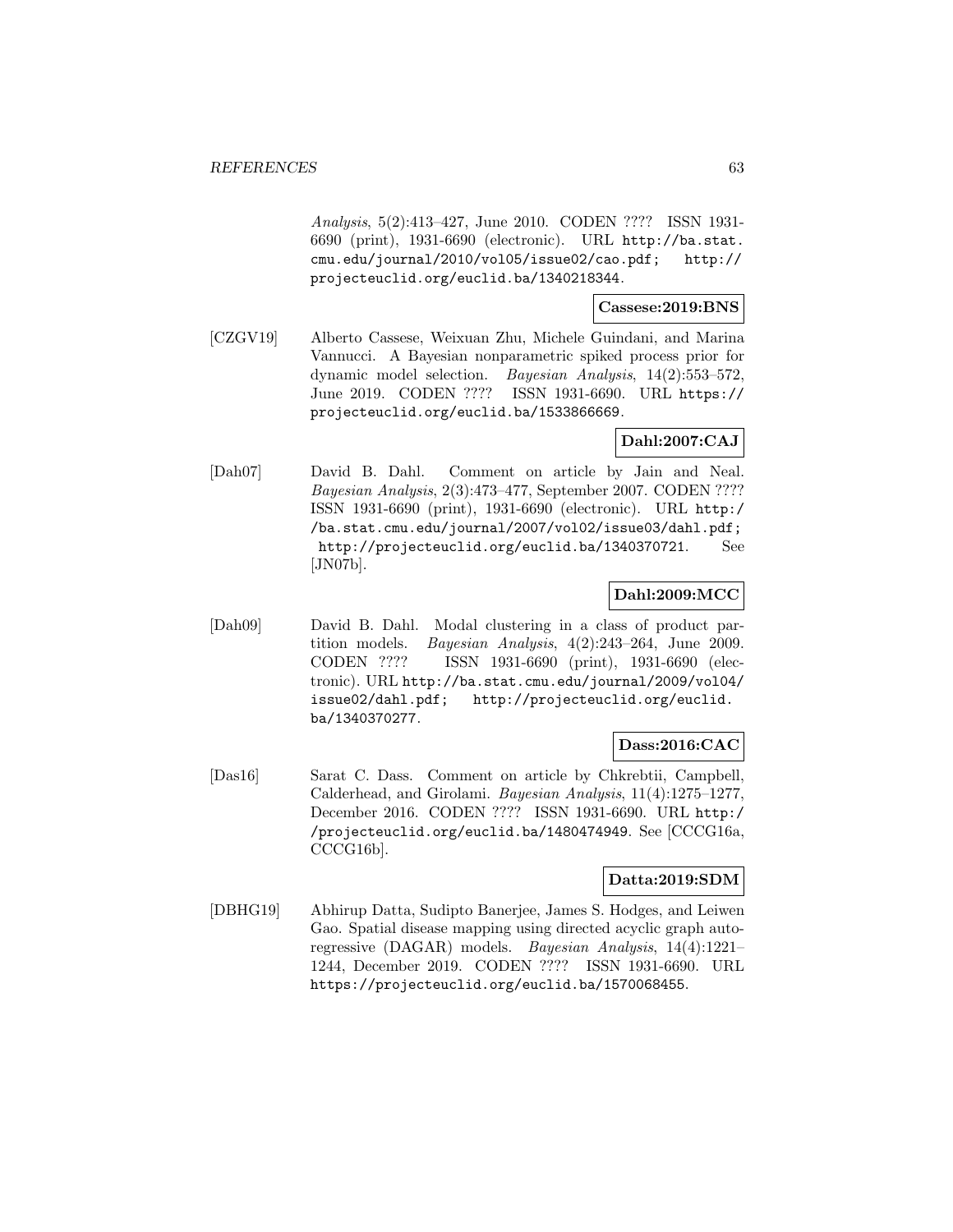#### **Pereira:2008:CST**

[dBPSW08] Carlos A. de B. Pereira, Julio Michael Stern, and Sergio Wechsler. Can a significance test be genuinely Bayesian? Bayesian Analysis, 3(1):79–100, March 2008. CODEN ???? ISSN 1931-6690 (print), 1931-6690 (electronic). URL http: //ba.stat.cmu.edu/journal/2008/vol03/issue01/pereira. pdf; http://projecteuclid.org/euclid.ba/1340370562.

## **deCarvalho:2013:BNR**

[dCJHdC13] Vanda Inácio de Carvalho, Alejandro Jara, Timothy E. Hanson, and Miguel de Carvalho. Bayesian nonparametric ROC regression modeling. Bayesian Analysis, 8(3):623– 646, September 2013. CODEN ???? ISSN 1931-6690 (print), 1931-6690 (electronic). URL http://ba.stat.cmu. edu/journal/2013/vol08/issue03/carvalho.pdf; http:/ /projecteuclid.org/euclid.ba/1378729922.

# **Das:2008:BSE**

[DCKW08] Sonali Das, Ming-Hui Chen, Sungduk Kim, and Nicholas Warren. A Bayesian structural equations model for multilevel data with missing responses and missing covariates. Bayesian Analysis, 3(1):197–224, March 2008. CODEN ???? ISSN 1931- 6690 (print), 1931-6690 (electronic). URL http://ba.stat. cmu.edu/journal/2008/vol03/issue01/chen.pdf; http:/ /projecteuclid.org/euclid.ba/1340370567.

# **deCarvalho:2019:GBI**

[dCPB19] Miguel de Carvalho, Garritt L. Page, and Bradley J. Barney. On the geometry of Bayesian inference. Bayesian Analysis, 14 (4):1013–1036, December 2019. CODEN ???? ISSN 1931-6690. URL https://projecteuclid.org/euclid.ba/1533866667.

#### **Dukic:2007:BHM**

[DD07] Vanja Duki´c and James Dignam. Bayesian hierarchical multiresolution hazard model for the study of time-dependent failure patterns in early stage breast cancer. Bayesian Analysis, 2(3):591–609, September 2007. CODEN ???? ISSN 1931- 6690 (print), 1931-6690 (electronic). URL http://ba.stat. cmu.edu/journal/2007/vol02/issue03/dukic.pdf; http: //projecteuclid.org/euclid.ba/1340370728.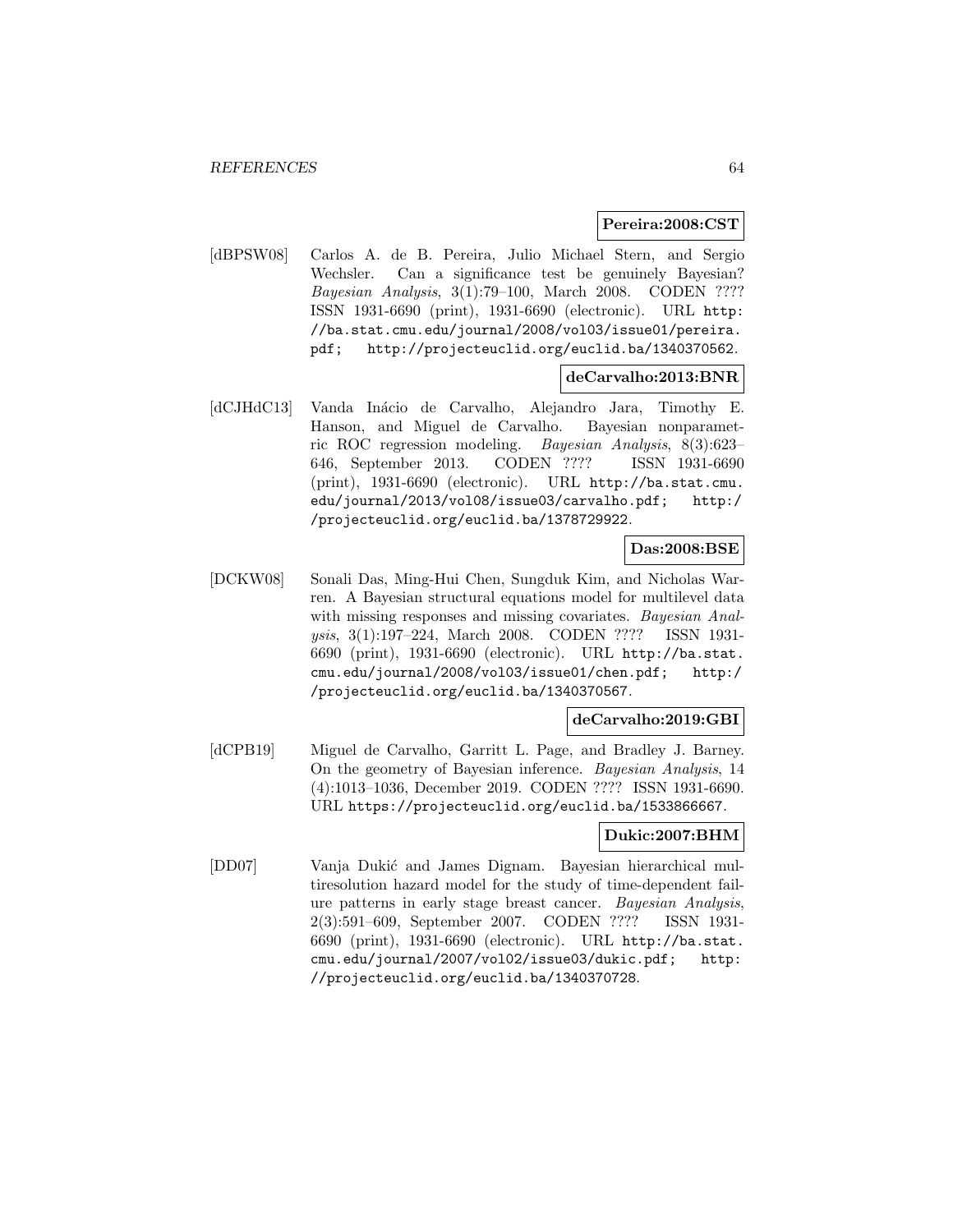#### **Durante:2018:BIT**

[DD18] Daniele Durante and David B. Dunson. Bayesian inference and testing of group differences in brain networks. Bayesian Analysis, 13(1):29–58, March 2018. CODEN ???? ISSN 1931-6690. URL https://projecteuclid.org/euclid.ba/1479179031.

#### **Drovandi:2022:EMA**

[DEGP22] Christopher Drovandi, Richard G. Everitt, Andrew Golightly, and Dennis Prangle. Ensemble MCMC: Accelerating pseudo-marginal MCMC for state space models using the ensemble Kalman filter. Bayesian Analysis, 17(1):223– 260, ???? 2022. CODEN ???? ISSN 1931-6690. URL https://projecteuclid.org/journals/bayesian-analysis/ volume-17/issue-1/Ensemble-MCMC--Accelerating-Pseudo-Marginal-MCMC-for-State-Space/10.1214/20-BA1251.full.

# **Didelot:2011:LFE**

[DEJL11] Xavier Didelot, Richard G. Everitt, Adam M. Johansen, and Daniel J. Lawson. Likelihood-free estimation of model evidence. Bayesian Analysis, 6(1):49–76, March 2011. CODEN ???? ISSN 1931-6690 (print), 1931-6690 (electronic). URL http: //ba.stat.cmu.edu/journal/2011/vol06/issue01/didelot. pdf; http://projecteuclid.org/euclid.ba/1339611941.

## **Desgagne:2013:FRB**

[Des13] Alain Desgagn´e. Full robustness in Bayesian modelling of a scale parameter. Bayesian Analysis, 8(1):187–220, March 2013. CODEN ???? ISSN 1931-6690 (print), 1931-6690 (electronic). URL http://ba.stat.cmu.edu/journal/2013/vol08/ issue01/desgagne.pdf; http://projecteuclid.org/euclid. ba/1362406657.

# **Delatola:2011:BNM**

[DG11] Eleni-Ioanna Delatola and Jim E. Griffin. Bayesian nonparametric modelling of the return distribution with stochastic volatility. Bayesian Analysis, 6(4):901–926, December 2011. CODEN ???? ISSN 1931-6690 (print), 1931-6690 (electronic). URL http: //ba.stat.cmu.edu/journal/2011/vol06/issue04/griffin. pdf; http://projecteuclid.org/euclid.ba/1339616547.

# **Datta:2013:APB**

[DG13] Jyotishka Datta and Jayanta K. Ghosh. Asymptotic properties of Bayes risk for the horseshoe prior. Bayesian Analysis, 8(1):111–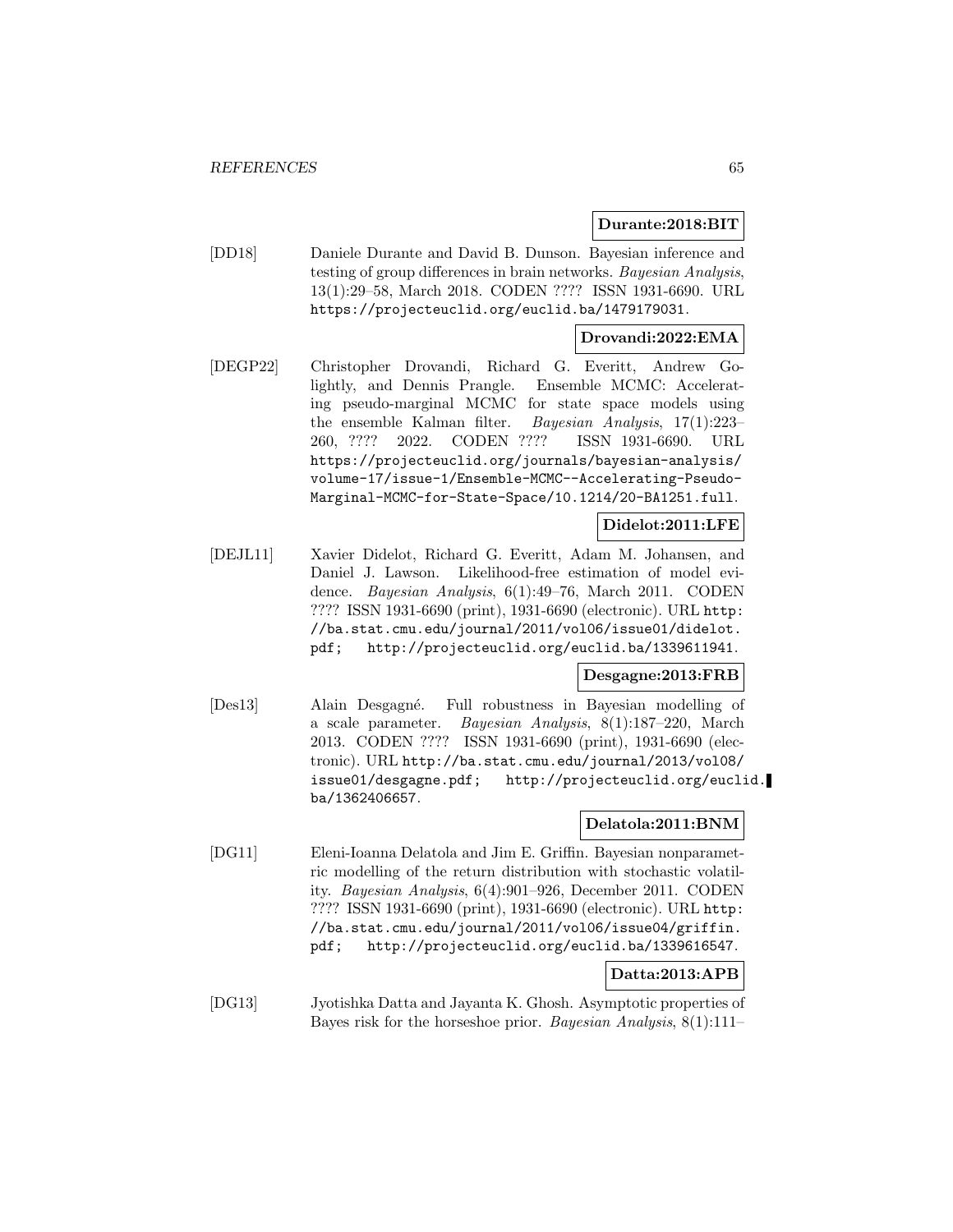132, March 2013. CODEN ???? ISSN 1931-6690 (print), 1931- 6690 (electronic). URL http://ba.stat.cmu.edu/journal/ 2013/vol08/issue01/datta.pdf; http://projecteuclid. org/euclid.ba/1362406654.

# **daSilvaFerreira:2015:ODG**

[dG15] Gustavo da Silva Ferreira and Dani Gamerman. Optimal design in geostatistics under preferential sampling. Bayesian Analysis, 10(3):711–735, September 2015. CODEN ???? ISSN 1931-6690. URL http://projecteuclid.org/euclid.ba/1424441439. See comments [CD15, CC15, Zid15] and rejoinder [dSFG15].

# **DiLucca:2013:SCB**

[DGMQ13] Maria Anna Di Lucca, Alessandra Guglielmi, Peter M¨uller, and Fernando A. Quintana. A simple class of Bayesian nonparametric autoregression models. Bayesian Analysis, 8(1):63–88, March 2013. CODEN ???? ISSN 1931-6690 (print), 1931-6690 (electronic). URL http://ba.stat.cmu.edu/journal/2013/vol08/ issue01/lucca.pdf; http://projecteuclid.org/euclid. ba/1362406652.

# **Duan:2009:MST**

[DGS09] Jason A. Duan, Alan E. Gelfand, and C. F. Sirmans. Modeling space-time data using stochastic differential equations. Bayesian Analysis, 4(4):733–758, December 2009. CODEN ???? ISSN 1931-6690 (print), 1931-6690 (electronic). URL http:/ /ba.stat.cmu.edu/journal/2009/vol04/issue04/duan.pdf; http://projecteuclid.org/euclid.ba/1340369822.

#### **Ding:2012:NBS**

[DHDC12] Mingtao Ding, Lihan He, David Dunson, and Lawrence Carin. Nonparametric Bayesian segmentation of a multivariate inhomogeneous space-time Poisson process. Bayesian Analysis, 7 (4):813–840, December 2012. CODEN ???? ISSN 1931- 6690 (print), 1931-6690 (electronic). URL http://ba.stat. cmu.edu/journal/2012/vol07/issue04/carin.pdf; http: //projecteuclid.org/euclid.ba/1354024463.

#### **DeYoreo:2015:FNM**

[DK15] Maria DeYoreo and Athanasios Kottas. A fully nonparametric modeling approach to binary regression. Bayesian Analysis, 10 (4):821–847, December 2015. CODEN ???? ISSN 1931-6690. URL http://projecteuclid.org/euclid.ba/1437137636.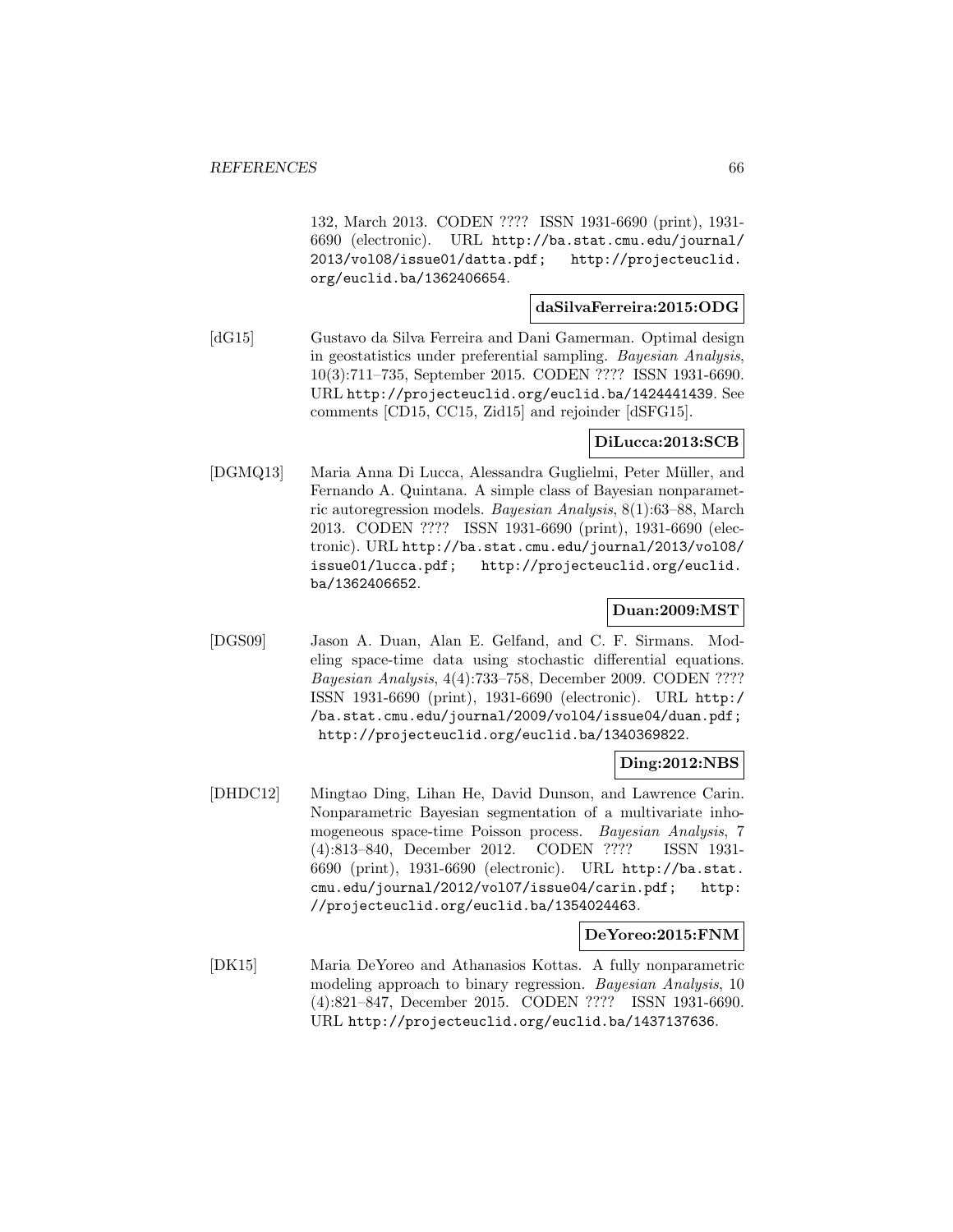# **Dey:2007:QSQ**

[DL07] Dipak K. Dey and Junfeng Liu. A quantitative study of quantile based direct prior elicitation from expert opinion. Bayesian Analysis, 2(1):137–166, March 2007. CODEN ???? ISSN 1931- 6690 (print), 1931-6690 (electronic). URL http://ba.stat. cmu.edu/journal/2007/vol02/issue01/dey.pdf; http:// projecteuclid.org/euclid.ba/1340390066.

# **Dhara:2020:NBS**

[DLPS20] Kumaresh Dhara, Stuart Lipsitz, Debdeep Pati, and Debajyoti Sinha. A new Bayesian single index model with or without covariates missing at random. Bayesian Analysis, 15(3):759–780, September 2020. CODEN ???? ISSN 1931-6690. URL https:/ /projecteuclid.org/journals/bayesian-analysis/volume-15/issue-3/A-New-Bayesian-Single-Index-Model-with-orwithout-Covariates/10.1214/19-BA1170.full.

# **Denham:2007:GAE**

[DM07a] Robert Denham and Kerrie Mengersen. Geographically assisted elicitation of expert opinion for regression models. Bayesian Analysis, 2(1):99–135, March 2007. CODEN ???? ISSN 1931-6690 (print), 1931-6690 (electronic). URL http://ba. stat.cmu.edu/journal/2007/vol02/issue01/denham.pdf; http://projecteuclid.org/euclid.ba/1340390065.

# **Druilhet:2007:IHC**

[DM07b] Pierre Druilhet and Jean-Michel Marin. Invariant HPD credible sets and MAP estimators. Bayesian Analysis, 2(4): 681–691, December 2007. CODEN ???? ISSN 1931-6690 (print), 1931-6690 (electronic). URL http://ba.stat.cmu. edu/journal/2007/vol02/issue04/druilhet.pdf; http:/ /projecteuclid.org/euclid.ba/1340370710.

### **Dawid:2015:BMS**

[DM15a] A. Philip Dawid and Monica Musio. Bayesian model selection based on proper scoring rules. Bayesian Analysis, 10(2):479– 499, June 2015. CODEN ???? ISSN 1931-6690. URL http: //projecteuclid.org/euclid.ba/1423083641. See comments [KB15, HP15, GMR15] and rejoinder [DM15b].

# **Dawid:2015:R**

[DM15b] A. Philip Dawid and Monica Musio. Rejoinder. Bayesian Analysis, 10(2):517–521, June 2015. CODEN ???? ISSN 1931-6690.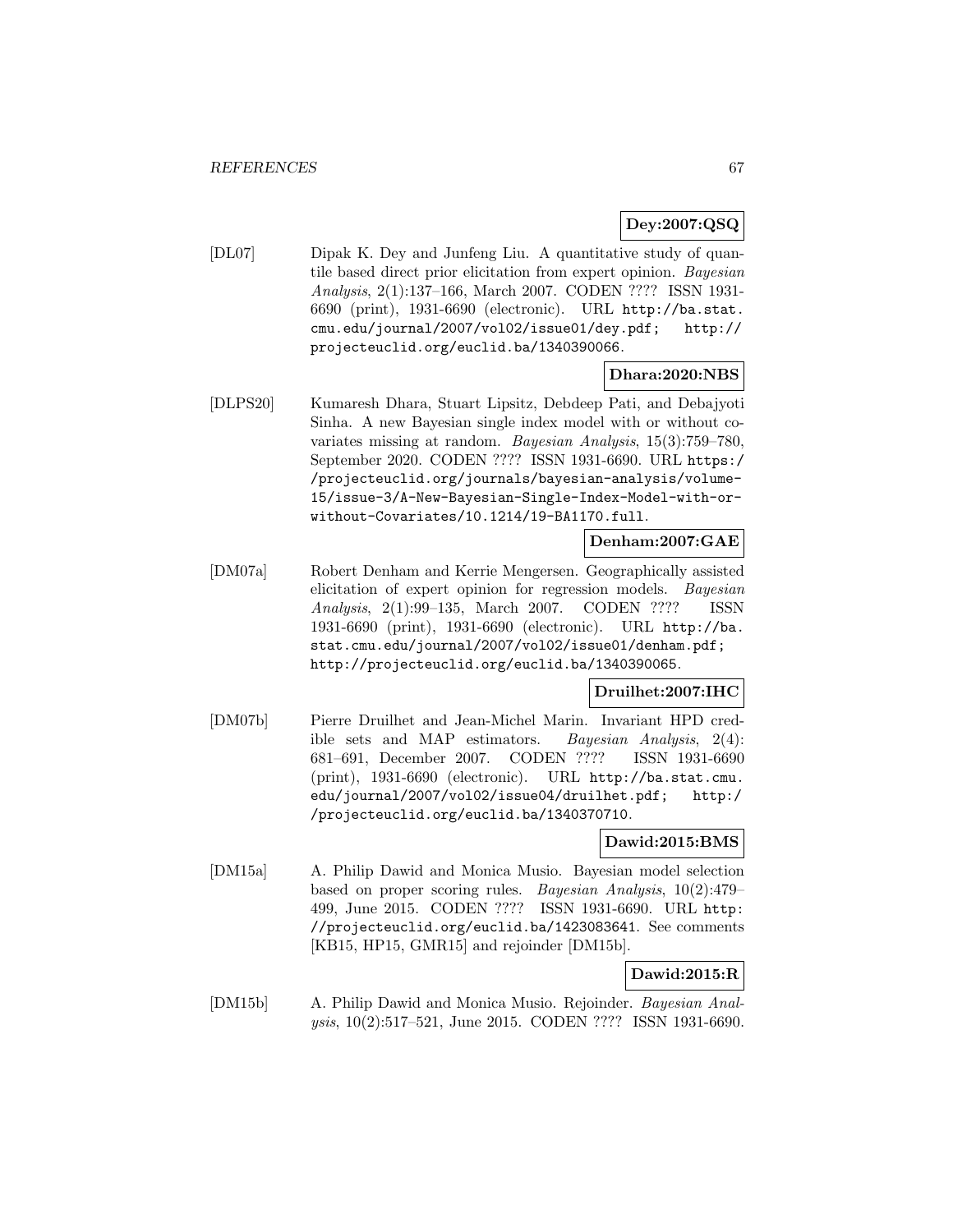URL http://projecteuclid.org/euclid.ba/1430830145. See [DM15a].

# **Dawid:2016:SEE**

[DMF16] A. Philip Dawid, Monica Musio, and Stephen E. Fienberg. From statistical evidence to evidence of causality. Bayesian Analysis, 11(3):725–752, September 2016. CODEN ???? ISSN 1931-6690. URL http://projecteuclid.org/euclid.ba/1440594950.

# **deOliveira:2022:BCC**

[dOAL<sup>+</sup>22] Guilherme Lopes de Oliveira, Raffaele Argiento, Rosangela Helena Loschi, Renato Martins Assunção, Fabrizio Ruggeri, and Márcia D'Elia Branco. Bias correction in clustered underreported data. Bayesian Analysis, 17(1):95-126, ???? 2022. CODEN ???? ISSN 1931-6690. URL https:/ /projecteuclid.org/journals/bayesian-analysis/volume-17/issue-1/Bias-Correction-in-Clustered-Underreported-Data/10.1214/20-BA1244.full.

# **Dobra:2013:CAS**

[Dob13] Adrian Dobra. Comment on article by Scutari. Bayesian Analysis, 8(3):533–538, September 2013. CODEN ???? ISSN 1931- 6690 (print), 1931-6690 (electronic). URL http://ba.stat. cmu.edu/journal/2013/vol08/issue03/dobra.pdf; http: //projecteuclid.org/euclid.ba/1378729915. See [Scu13a].

## **Druilhet:2012:ICA**

[DP12] Pierre Druilhet and Denys Pommeret. Invariant conjugate analysis for exponential families. Bayesian Analysis, 7(4): 903–916, December 2012. CODEN ???? ISSN 1931-6690 (print), 1931-6690 (electronic). URL http://ba.stat.cmu. edu/journal/2012/vol07/issue04/druilhet.pdf; http:/ /projecteuclid.org/euclid.ba/1354024467.

# **Drovandi:2016:EAB**

[DPM16] Christopher C. Drovandi, Anthony N. Pettitt, and Roy A. Mc-Cutchan. Exact and approximate Bayesian inference for low integer-valued time series models with intractable likelihoods. Bayesian Analysis, 11(2):325–352, June 2016. CODEN ???? ISSN 1931-6690. URL http://projecteuclid.org/euclid. ba/1429543852.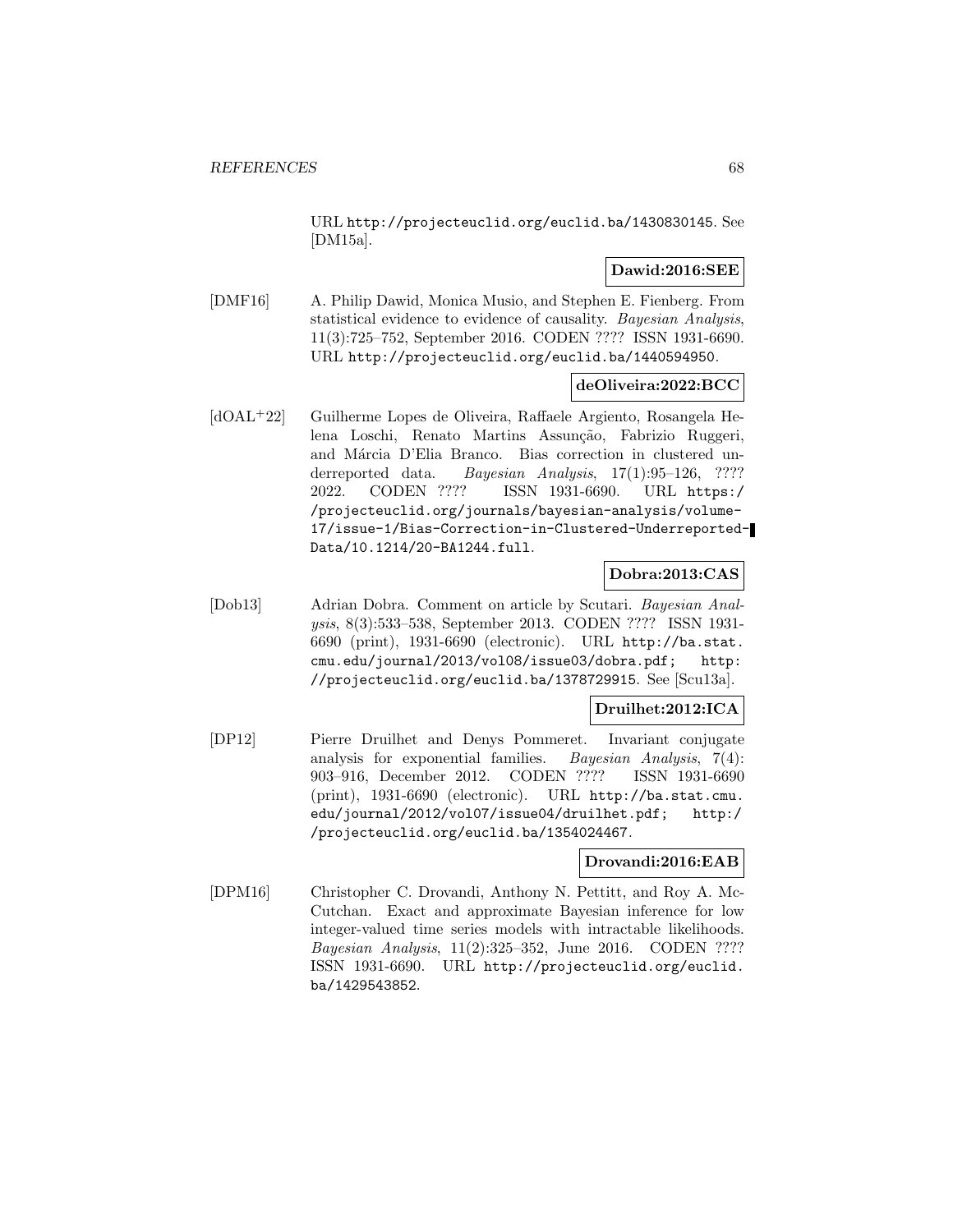## **Donnet:2016:BIP**

[DR16] Sophie Donnet and Judith Rousseau. Bayesian inference for partially observed multiplicative intensity processes. Bayesian Analysis, 11(1):151–190, March 2016. CODEN ???? ISSN 1931-6690. URL http://projecteuclid.org/euclid.ba/1425492492.

## **Draper:2006:CCC**

[Dra06] David Draper. Coherence and calibration: comments on subjectivity and "objectivity" in Bayesian analysis (comment on articles by Berger and by Goldstein). Bayesian Analysis, 1 (3):423–428, September 2006. CODEN ???? ISSN 1931-6690 (print), 1931-6690 (electronic). URL http://ba.stat.cmu. edu/journal/2006/vol01/issue03/draper.pdf; http:// projecteuclid.org/euclid.ba/1340371038. See [Ber06a, Gol06a].

#### **DeYoreo:2017:BMM**

[DRH17] Maria DeYoreo, Jerome P. Reiter, and D. Sunshine Hillygus. Bayesian mixture models with focused clustering for mixed ordinal and nominal data. Bayesian Analysis, 12(3):679–703, September 2017. CODEN ???? ISSN 1931-6690. URL http:// projecteuclid.org/euclid.ba/1471454533.

## **Donnet:2017:PCR**

[DRRS17] Sophie Donnet, Vincent Rivoirard, Judith Rousseau, and Catia Scricciolo. Posterior concentration rates for counting processes with Aalen multiplicative intensities. *Bayesian Analysis*,  $12(1)$ : 53–87, March 2017. CODEN ???? ISSN 1931-6690. URL http: //projecteuclid.org/euclid.ba/1451333725.

## **Ferreira:2015:R**

[dSFG15] Gustavo da Silva Ferreira and Dani Gamerman. Rejoinder. Bayesian Analysis, 10(3):753–758, September 2015. CODEN ???? ISSN 1931-6690. URL http://projecteuclid.org/ euclid.ba/1431607820. See [dG15].

# **Dupre:2009:NAR**

[DT09] Maurice J. Dupré and Frank J. Tipler. New axioms for rigorous Bayesian probability. Bayesian Analysis, 4(3):599–606, September 2009. CODEN ???? ISSN 1931-6690 (print), 1931-6690 (electronic). URL http://ba.stat.cmu.edu/journal/2009/vol04/ issue03/dupre.pdf; http://projecteuclid.org/euclid. ba/1340369856.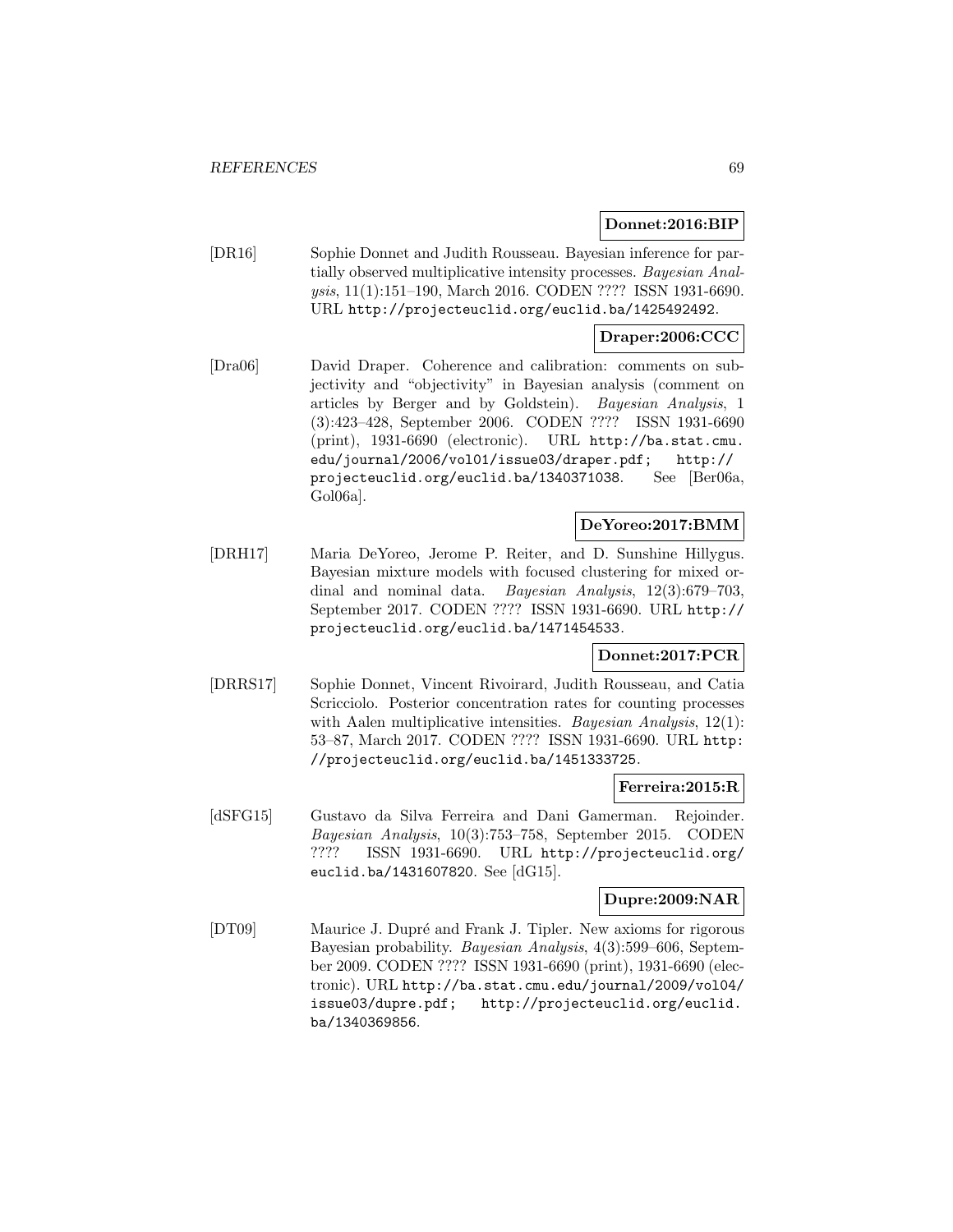#### **Drovandi:2018:IEF**

[DT18] Christopher C. Drovandi and Minh-Ngoc Tran. Improving the efficiency of fully Bayesian optimal design of experiments using randomised quasi-Monte Carlo. Bayesian Analysis, 13(1):139– 162, March 2018. CODEN ???? ISSN 1931-6690. URL https:/ /projecteuclid.org/euclid.ba/1483066880.

# **deTibeiro:2010:CAI**

[dTM10] Jules J. S. de Tibeiro and Duncan J. Murdoch. Correspondence analysis with incomplete paired data using Bayesian imputation. Bayesian Analysis, 5(3):519–532, September 2010. CODEN ???? ISSN 1931-6690 (print), 1931-6690 (electronic). URL http: //ba.stat.cmu.edu/journal/2010/vol05/issue03/tibeiro. pdf; http://projecteuclid.org/euclid.ba/1340380539.

# **Dunson:2009:CAC**

[Dun09] David B. Dunson. Comment on article by Craigmile et al. Bayesian Analysis, 4(1):41–43, March 2009. CODEN ???? ISSN 1931-6690 (print), 1931-6690 (electronic). URL http: //ba.stat.cmu.edu/journal/2009/vol04/issue01/dunson. pdf; http://projecteuclid.org/euclid.ba/1340370387. See  $[CL+09a]$ .

# **DeBlasi:2013:BED**

[DW13] Pierpaolo De Blasi and Stephen G. Walker. Bayesian estimation of the discrepancy with misspecified parametric models. Bayesian Analysis, 8(4):781–800, December 2013. CODEN ???? ISSN 1931-6690 (print), 1931-6690 (electronic). URL http:// ba.stat.cmu.edu/journal/2013/vol08/issue04/blasi.pdf; http://projecteuclid.org/euclid.ba/1386166313.

## **Dominici:2007:DEM**

[DZP<sup>+</sup>07a] Francesca Dominici, Scott L. Zeger, Giovanni Parmigiani, Joanne Katz, and Parul Christian. Does the effect of micronutrient supplementation on neonatal survival vary with respect to the percentiles of the birth weight distribution? Bayesian Analysis, 2(1):1–30, March 2007. CODEN ???? ISSN 1931-6690 (print), 1931-6690 (electronic). URL http://ba.stat.cmu. edu/journal/2007/vol02/issue01/dominici.pdf; http:/ /projecteuclid.org/euclid.ba/1340390058. See comments [CS07, RC07].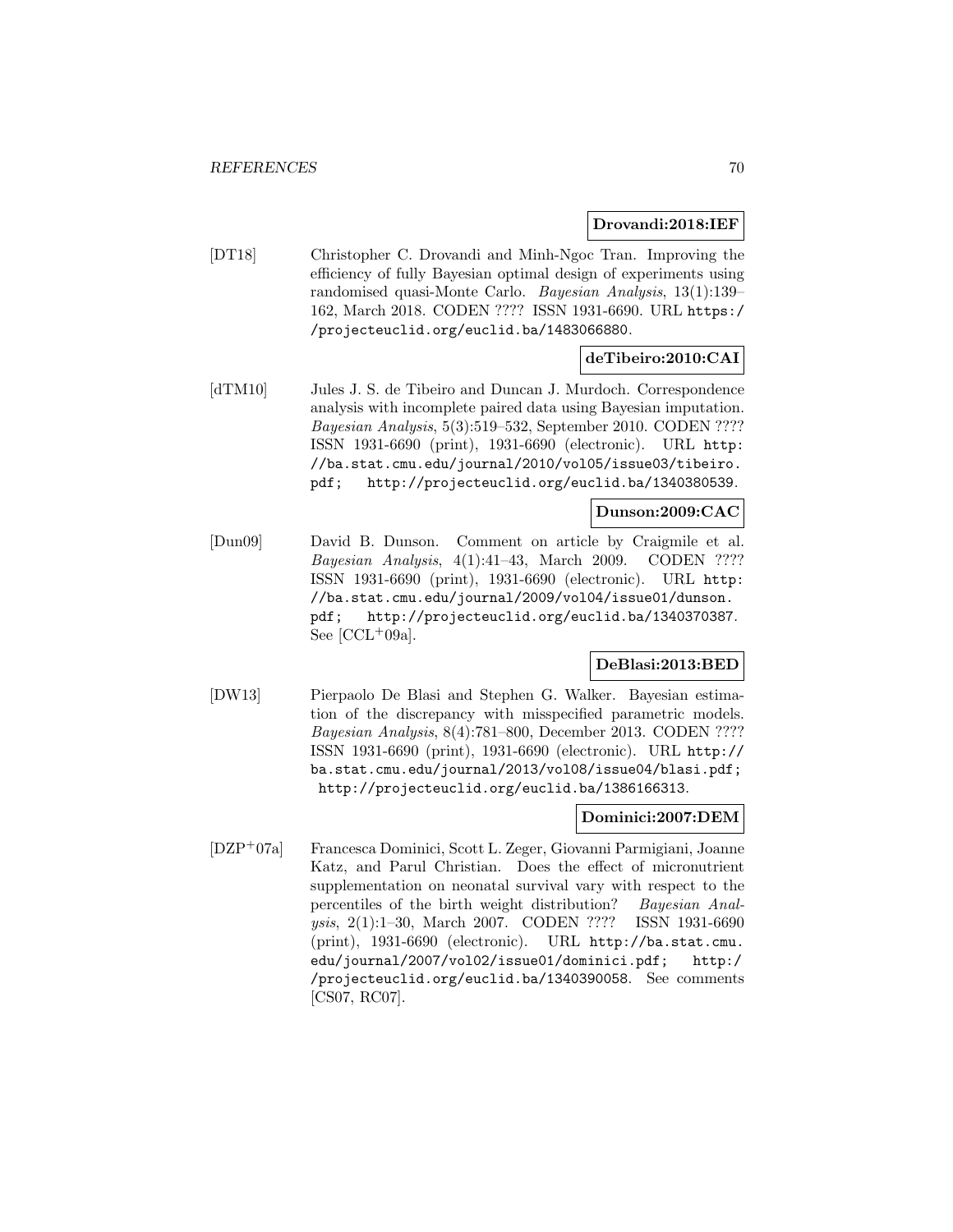## **Dominici:2007:R**

[DZP<sup>+</sup>07b] Francesca Dominici, Scott L. Zeger, Giovanni Parmigiani, Joanne Katz, and Parul Christian. Rejoinder. Bayesian Analysis, 2(1):43–44, March 2007. CODEN ???? ISSN 1931-6690 (print), 1931-6690 (electronic). URL http:// ba.stat.cmu.edu/journal/2007/vol02/issue01/dominici\_ rejoinder.pdf; http://projecteuclid.org/euclid.ba/1340390061.

## **Elliott:2019:MPS**

[EDF<sup>+</sup>19] Lloyd T. Elliott, Maria De Iorio, Stefano Favaro, Kaustubh Adhikari, and Yee Whye Teh. Modeling population structure under hierarchical Dirichlet processes. *Bayesian Analysis*, 14(2):313– 339, June 2019. CODEN ???? ISSN 1931-6690. URL https:// projecteuclid.org/euclid.ba/1526695351.

# **Earls:2017:VBF**

[EH17] Cecilia Earls and Giles Hooker. Variational Bayes for functional data registration, smoothing, and prediction. Bayesian Analysis, 12(2):557–582, June 2017. CODEN ???? ISSN 1931-6690. URL http://projecteuclid.org/euclid.ba/1469553352.

# **Evans:2006:CPD**

[EM06] Michael Evans and Hadas Moshonov. Checking for priordata conflict. Bayesian Analysis, 1(4):893–914, December 2006. CODEN ???? ISSN 1931-6690 (print), 1931-6690 (electronic). URL http://ba.stat.cmu.edu/journal/2006/vol01/ issue04/evans.pdf; http://projecteuclid.org/euclid. ba/1340370946.

## **Eaton:2013:LBP**

[EMS13] Morris L. Eaton, Robb J. Muirhead, and Adina I. Soaita. On the limiting behavior of the "Probability of Claiming Superiority" in a Bayesian context. Bayesian Analysis, 8(1):221–232, March 2013. CODEN ???? ISSN 1931-6690 (print), 1931-6690 (electronic). URL http://ba.stat.cmu.edu/journal/2013/vol08/ issue01/eaton.pdf; http://projecteuclid.org/euclid. ba/1362406658.

## **Fuquene:2009:CRB**

[FCP09] Jairo A. Fúquene, John D. Cook, and Luis R. Pericchi. A case for robust Bayesian priors with applications to clinical trials. Bayesian Analysis, 4(4):817–846, December 2009. CODEN ????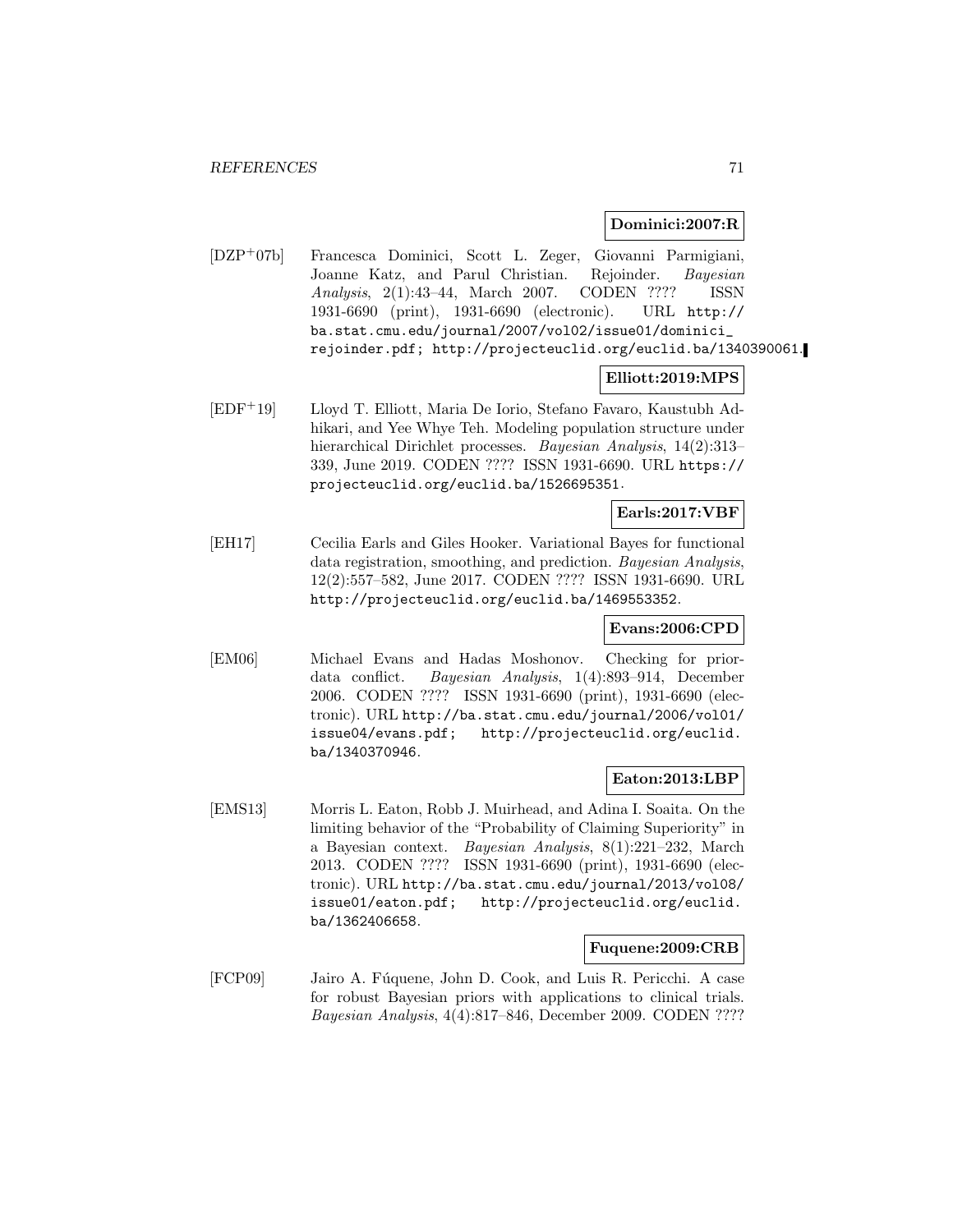ISSN 1931-6690 (print), 1931-6690 (electronic). URL http: //ba.stat.cmu.edu/journal/2009/vol04/issue04/fuquene. pdf; http://projecteuclid.org/euclid.ba/1340369826.

## **Finegold:2014:R**

[FD14a] Michael Finegold and Mathias Drton. Rejoinder. Bayesian Analysis, 9(3):591–596, September 2014. CODEN ???? ISSN 1931-6690. URL http://projecteuclid.org/euclid.ba/ 1409921106. See [FD14b].

### **Finegold:2014:RBG**

[FD14b] Michael Finegold and Mathias Drton. Robust Bayesian graphical modeling using Dirichlet t-distributions. Bayesian Analysis, 9 (3):521–550, September 2014. CODEN ???? ISSN 1931-6690. URL http://projecteuclid.org/euclid.ba/1409921102. See comments [CB14, Sha14a, Ano14a] and rejoinder [FD14a].

### **Fearnhead:2011:CAW**

[Fea11] Paul Fearnhead. Comment on article by Wyse et al. Bayesian Analysis, 6(4):529–532, December 2011. CODEN ???? ISSN 1931-6690 (print), 1931-6690 (electronic). URL http:// ba.stat.cmu.edu/journal/2011/vol06/issue04/fearnhead. pdf; http://projecteuclid.org/euclid.ba/1339616533. See [WFR11a].

## **Ferreira:2012:CAL**

[Fer12] Marco A. R. Ferreira. Comment on article by Lum and Gelfand. Bayesian Analysis, 7(2):271–272, June 2012. CODEN ???? ISSN 1931-6690 (print), 1931-6690 (electronic). URL http:/ /ba.stat.cmu.edu/journal/2012/vol07/issue02/ferreira. pdf; http://projecteuclid.org/euclid.ba/1339878887. See [LG12b].

# **Filippi:2017:BNA**

[FH17] Sarah Filippi and Chris C. Holmes. A Bayesian nonparametric approach to testing for dependence between random variables. Bayesian Analysis, 12(4):919–938, December 2017. CODEN ???? ISSN 1931-6690. URL https://projecteuclid.org/euclid. ba/1474463236.

#### **Fuglstad:2020:IJP**

[FHK<sup>+</sup>20] Geir-Arne Fuglstad, Ingeborg Gullikstad Hem, Alexander Knight, Håvard Rue, and Andrea Riebler. Intuitive joint priors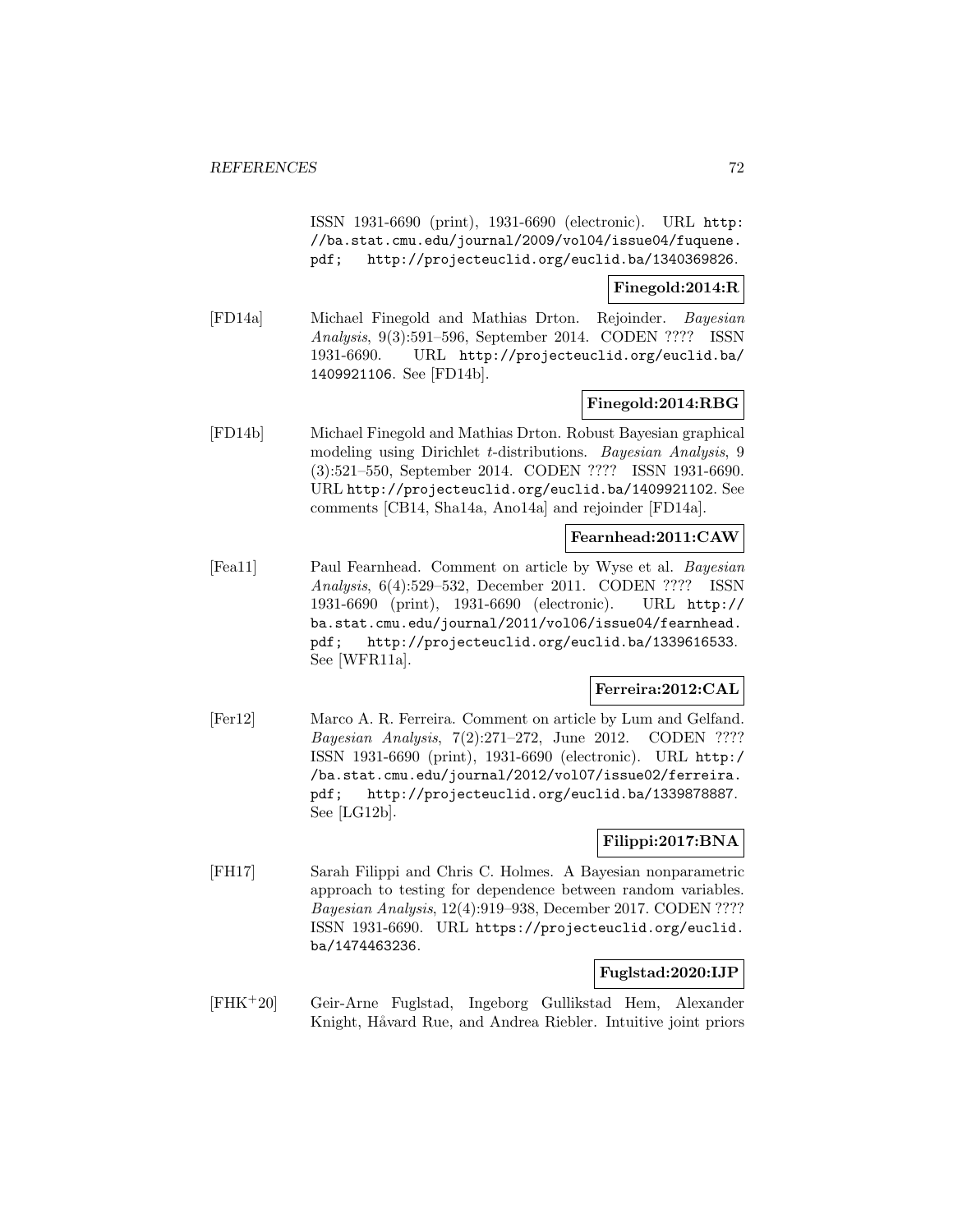for variance parameters. Bayesian Analysis, 15(4):1109–1137, December 2020. CODEN ???? ISSN 1931-6690. URL https:/ /projecteuclid.org/journals/bayesian-analysis/volume-15/issue-4/Intuitive-Joint-Priors-for-Variance-Parameters/ 10.1214/19-BA1185.full.

## **Fritsch:2009:ICC**

[FI09] Arno Fritsch and Katja Ickstadt. Improved criteria for clustering based on the posterior similarity matrix. Bayesian Analysis, 4(2):367–391, June 2009. CODEN ???? ISSN 1931-6690 (print), 1931-6690 (electronic). URL http://ba.stat.cmu. edu/journal/2009/vol04/issue02/fritsch.pdf; http:// projecteuclid.org/euclid.ba/1340370282.

## **Fienberg:2006:DIM**

[Fie06a] Stephen E. Fienberg. Does it make sense to be an "objective Bayesian"? (comment on articles by Berger and by Goldstein). Bayesian Analysis, 1(3):429–432, September 2006. CODEN ???? ISSN 1931-6690 (print), 1931-6690 (electronic). URL http:/ /ba.stat.cmu.edu/journal/2006/vol01/issue03/fienberg. pdf; http://projecteuclid.org/euclid.ba/1340371039. See [Ber06a, Gol06a].

### **Fienberg:2006:WDB**

[Fie06b] Stephen E. Fienberg. When did Bayesian inference become "Bayesian"? Bayesian Analysis,  $1(1):1-40$ , March 2006. CODEN ???? ISSN 1931-6690 (print), 1931-6690 (electronic). URL http://ba.stat.cmu.edu/journal/2006/vol01/ issue01/fienberg.pdf; http://projecteuclid.org/euclid. ba/1340371071.

## **Fitch:2014:PCS**

[FJM14] A. Marie Fitch, M. Beatrix Jones, and Hélène Massam. The performance of covariance selection methods that consider decomposable models only. Bayesian Analysis, 9(3):659–684, September 2014. CODEN ???? ISSN 1931-6690. URL http:// projecteuclid.org/euclid.ba/1409921109.

### **Ferreira:2008:DLS**

[FJS08] José T. A. S. Ferreira, Miguel A. Juárez, and Mark F. J. Steel. Directional log-spline distributions. Bayesian Analysis, 3(2):297–316, June 2008. CODEN ???? ISSN 1931-6690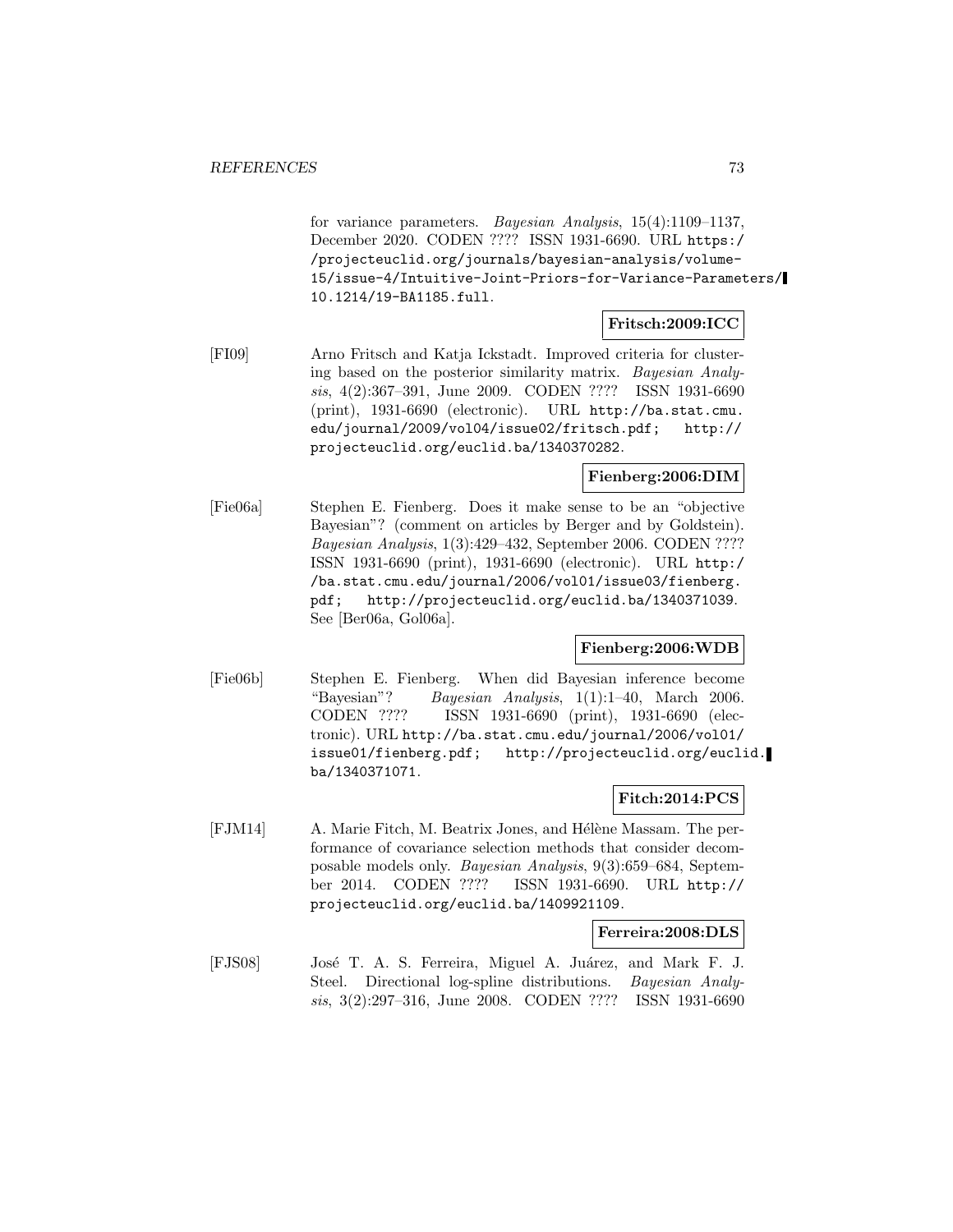(print), 1931-6690 (electronic). URL http://ba.stat.cmu. edu/journal/2008/vol03/issue02/ferreira.pdf; http:/ /projecteuclid.org/euclid.ba/1340370549.

### **Favaro:2016:SBR**

 $[FLN+16]$  S. Favaro, A. Lijoi, C. Nava, B. Nipoti, I. Prünster, and Y. W. Teh. On the stick-breaking representation for homogeneous NR-MIs. Bayesian Analysis, 11(3):697–724, September 2016. CO-DEN ???? ISSN 1931-6690. URL http://projecteuclid.org/ euclid.ba/1440594949.

## **Faulkner:2018:LAS**

[FM18] James R. Faulkner and Vladimir N. Minin. Locally adaptive smoothing with Markov random fields and shrinkage priors. Bayesian Analysis, 13(1):225–252, March 2018. CODEN ???? ISSN 1931-6690. URL https://projecteuclid.org/euclid. ba/1487905413.

#### **Forastiere:2018:PPP**

[FMM18] Laura Forastiere, Fabrizia Mealli, and Luke Miratrix. Posterior predictive p-values with Fisher randomization tests in noncompliance settings: Test statistics vs discrepancy measures. Bayesian Analysis, 13(3):681–701, September 2018. CODEN ???? ISSN 1931-6690. URL https://projecteuclid.org/ euclid.ba/1502935324.

### **Friel:2016:EMC**

[FMO16] Nial Friel, Antonietta Mira, and Chris. J. Oates. Exploiting multi-core architectures for reduced-variance estimation with intractable likelihoods. Bayesian Analysis, 11(1):215–245, March 2016. CODEN ???? ISSN 1931-6690. URL http:// projecteuclid.org/euclid.ba/1428516724.

## **Ford:2011:BSM**

[FMV11] Eric B. Ford, Althea V. Moorhead, and Dimitri Veras. A Bayesian surrogate model for rapid time series analysis and application to exoplanet observations. Bayesian Analysis, 6 (3):475–499, September 2011. CODEN ???? ISSN 1931- 6690 (print), 1931-6690 (electronic). URL http://ba.stat. cmu.edu/journal/2011/vol06/issue03/ford.pdf; http:/ /projecteuclid.org/euclid.ba/1339616473.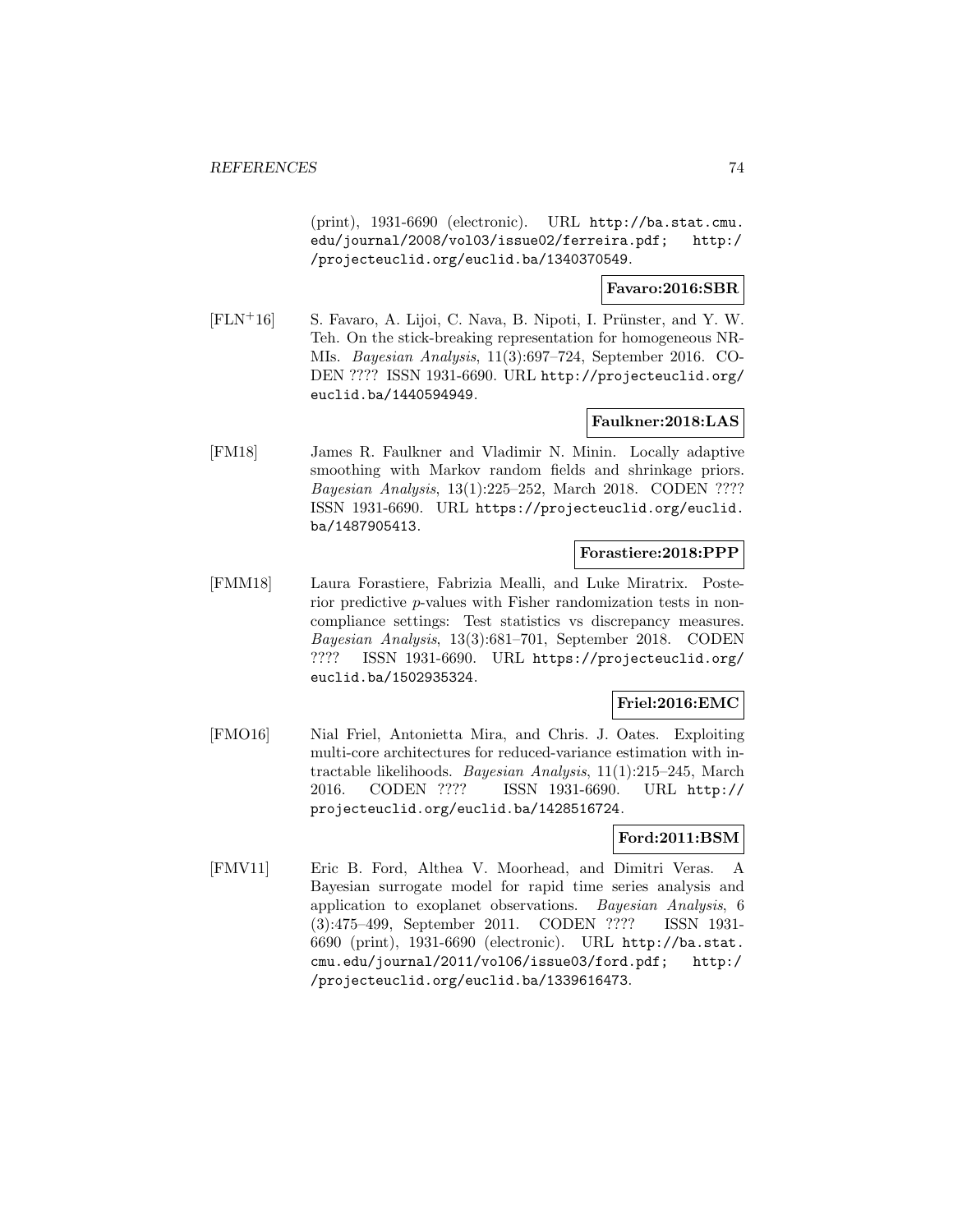**Fouskakis:2015:PEP**

[FND15] Dimitris Fouskakis, Ioannis Ntzoufras, and David Draper. Powerexpected-posterior priors for variable selection in Gaussian linear models. Bayesian Analysis, 10(1):75–107, March 2015. CO-DEN ???? ISSN 1931-6690. URL http://projecteuclid.org/ euclid.ba/1422468424.

### **Fouskakis:2018:PEP**

[FNP18] Dimitris Fouskakis, Ioannis Ntzoufras, and Konstantinos Perrakis. Power-expected-posterior priors for generalized linear models. Bayesian Analysis, 13(3):721–748, September 2018. CO-DEN ???? ISSN 1931-6690. URL https://projecteuclid. org/euclid.ba/1507341641.

#### **Forbes:2014:CAW**

[For14] Catherine Scipione Forbes. Comment on article by Windle and Carvalho. Bayesian Analysis, 9(4):805–808, December 2014. CO-DEN ???? ISSN 1931-6690. URL http://projecteuclid.org/ euclid.ba/1416579178. See [WC14b].

## **Fraley:2009:CAM**

[Fra09] Chris Fraley. Comment on article by Monni and Tadesse. Bayesian Analysis, 4(3):439–447, September 2009. CODEN ???? ISSN 1931-6690 (print), 1931-6690 (electronic). URL http: //ba.stat.cmu.edu/journal/2009/vol04/issue03/fraley. pdf; http://projecteuclid.org/euclid.ba/1340369847. See [MT09b].

### **FreitasLopes:2011:CAH**

[Fre11] Hedibert Freitas Lopes. Comment on article by Hoff. Bayesian Analysis, 6(2):203–204, June 2011. CODEN ???? ISSN 1931- 6690 (print), 1931-6690 (electronic). URL http://ba.stat. cmu.edu/journal/2011/vol06/issue02/lopes.pdf; http: //projecteuclid.org/euclid.ba/1339612042. See [Hof11b].

### **French:2012:CAA**

[Fre12] Simon French. Comment on article by Albert et al. Bayesian Analysis, 7(3):533–536, September 2012. CODEN ???? ISSN 1931-6690 (print), 1931-6690 (electronic). URL http: //ba.stat.cmu.edu/journal/2012/vol07/issue03/french. pdf; http://projecteuclid.org/euclid.ba/1346158772. See  $[ADGJ+12a]$ .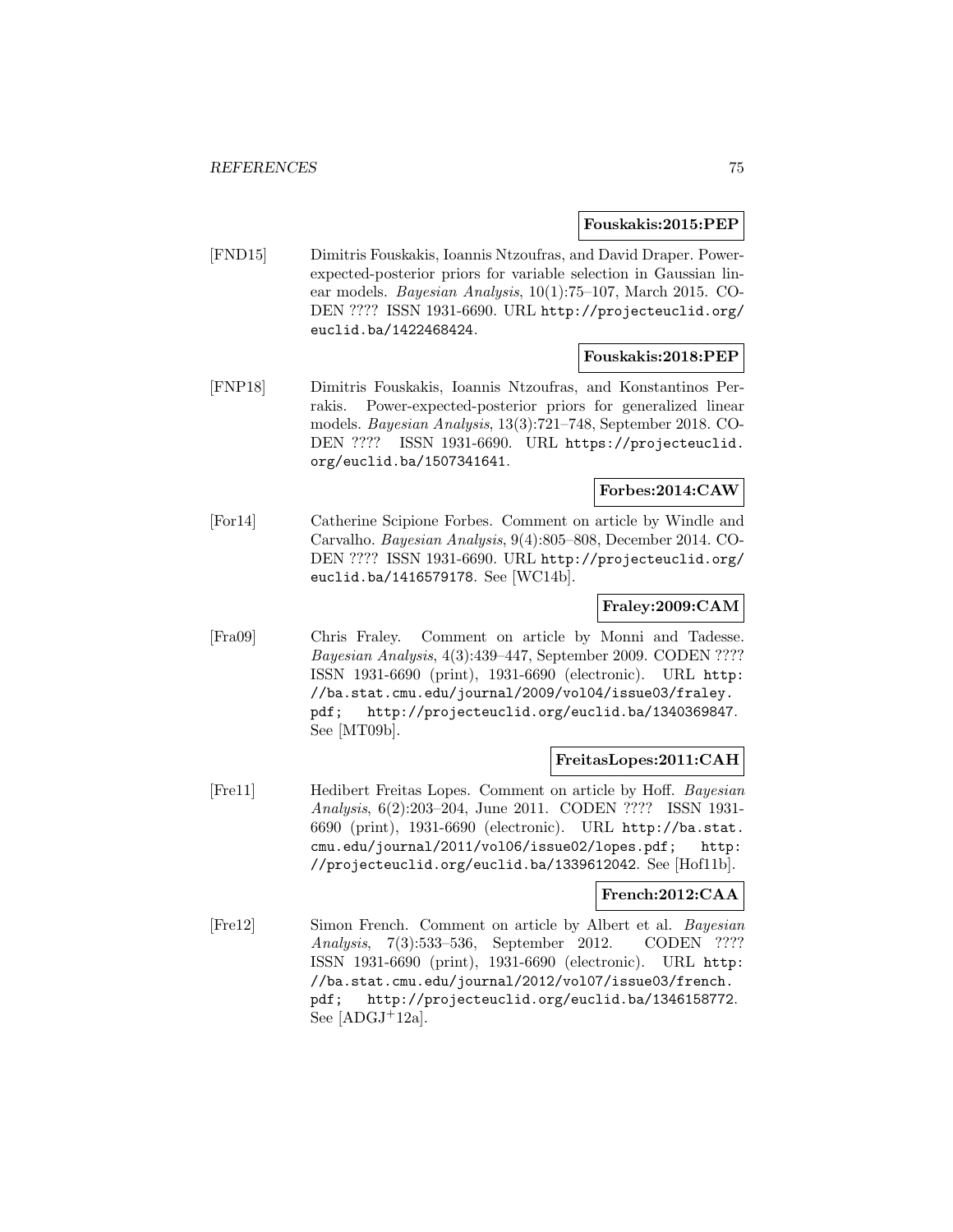#### **Fruhwirth-Schnatter:2008:CAR**

[FS08] Sylvia Frühwirth-Schnatter. Comment on article by Rydén. Bayesian Analysis, 3(4):689–697, December 2008. CO-DEN ???? ISSN 1931-6690 (print), 1931-6690 (electronic). URL http://ba.stat.cmu.edu/journal/2008/vol03/ issue04/fruehwirth.pdf; http://projecteuclid.org/euclid. ba/1340370403. See [Ryd08a].

#### **Freeman:2011:DST**

[FS11] Guy Freeman and Jim Q. Smith. Dynamic staged trees for discrete multivariate time series: forecasting, model selection and causal analysis. Bayesian Analysis,  $6(2)$ : 279–305, June 2011. CODEN ???? ISSN 1931-6690 (print), 1931-6690 (electronic). URL http://ba.stat.cmu. edu/journal/2011/vol06/issue02/freeman.pdf; http:// projecteuclid.org/euclid.ba/1339612047.

#### **FreitasLopes:2008:SDF**

[FSG08] Hedibert Freitas Lopes, Esther Salazar, and Dani Gamerman. Spatial dynamic factor analysis. Bayesian Analysis, 3(4):759–792, December 2008. CODEN ???? ISSN 1931- 6690 (print), 1931-6690 (electronic). URL http://ba.stat. cmu.edu/journal/2008/vol03/issue04/lopes.pdf; http: //projecteuclid.org/euclid.ba/1340370408.

## **Fruhwirth-Schnatter:2021:GMF**

[FSMWG21] Sylvia Frühwirth-Schnatter, Gertraud Malsiner-Walli, and Bettina Grün. Generalized mixtures of finite mixtures and telescoping sampling. Bayesian Analysis, 16(4):1279–1307, December 2021. CODEN ???? ISSN 1931-6690. URL https:/ /projecteuclid.org/journals/bayesian-analysis/volume-16/issue-4/Generalized-Mixtures-of-Finite-Mixtures-and-Telescoping-Sampling/10.1214/21-BA1294.full.

### **Fabrizi:2012:BEL**

[FT12] Enrico Fabrizi and Carlo Trivisano. Bayesian estimation of lognormal means with finite quadratic expected loss. Bayesian Analysis, 7(4):975–996, December 2012. CODEN ???? ISSN 1931-6690 (print), 1931-6690 (electronic). URL http://ba. stat.cmu.edu/journal/2012/vol07/issue04/fabrizi.pdf; http://projecteuclid.org/euclid.ba/1354024469.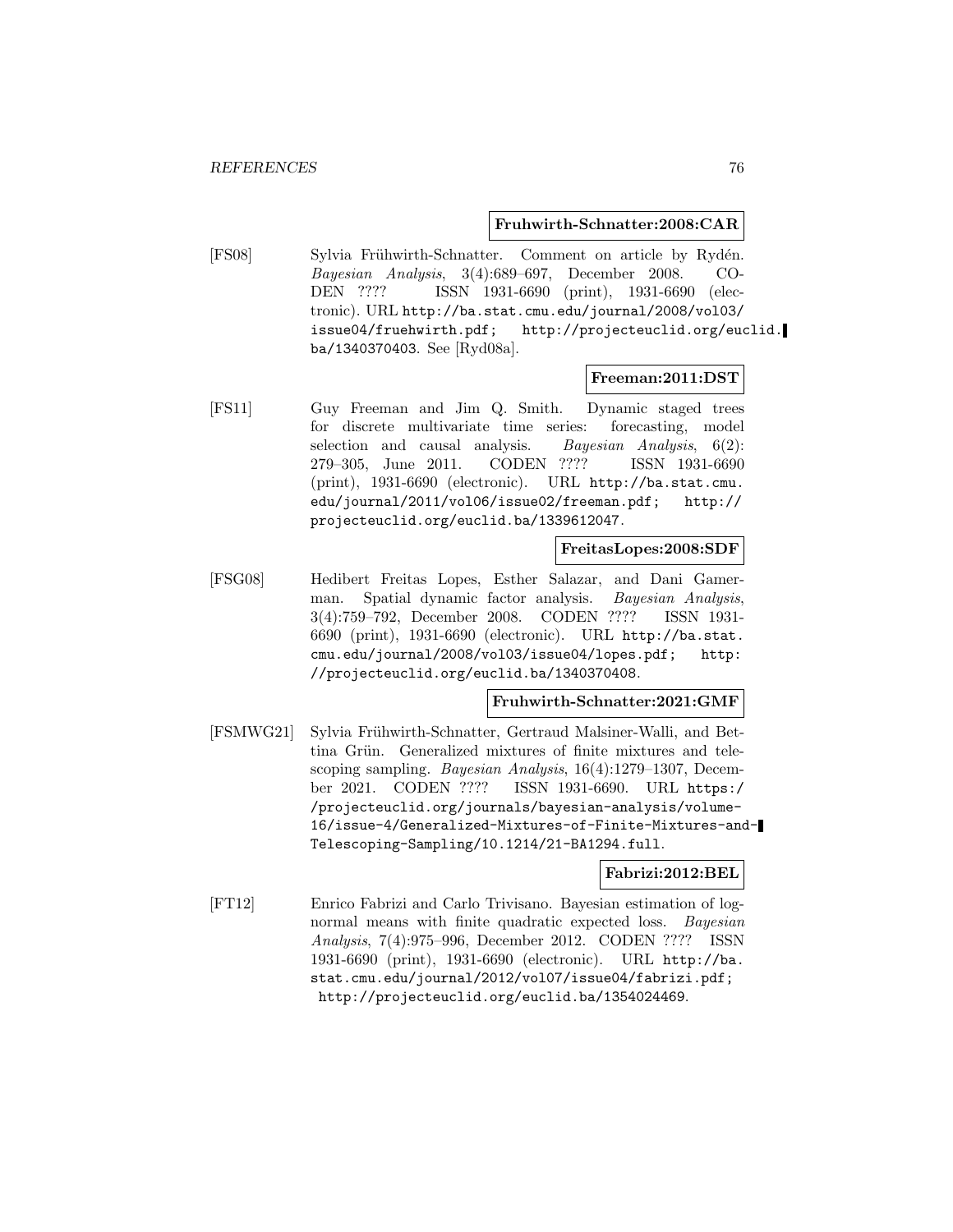### **Fearnhead:2013:ASM**

[FT13] Paul Fearnhead and Benjamin M. Taylor. An adaptive sequential Monte Carlo sampler. Bayesian Analysis, 8(2):411–438, June 2013. CODEN ???? ISSN 1931-6690 (print), 1931-6690 (electronic). URL http://ba.stat.cmu.edu/journal/2013/ vol08/issue02/fearnhead.pdf; http://projecteuclid. org/euclid.ba/1369407558.

### **Ferreira:2006:MSH**

[FWLH06] Marco A. R. Ferreira, Mike West, Herbert K. H. Lee, and David M. Higdon. Multi-scale and hidden resolution time series models. Bayesian Analysis, 1(4):947–967, December 2006. CODEN ???? ISSN 1931-6690 (print), 1931-6690 (electronic). URL http://ba.stat.cmu.edu/journal/2006/vol01/ issue04/ferreira.pdf; http://projecteuclid.org/euclid. ba/1340370948.

## **Grollemund:2019:BFL**

[GABP19] Paul-Marie Grollemund, Christophe Abraham, Meïli Baragatti, and Pierre Pudlo. Bayesian functional linear regression with sparse step functions. Bayesian Analysis, 14(1):111–135, March 2019. CODEN ???? ISSN 1931-6690. URL https:// projecteuclid.org/euclid.ba/1524103229.

## **Griffin:2010:ING**

[GB10] Jim E. Griffin and Philip J. Brown. Inference with normalgamma prior distributions in regression problems. Bayesian Analysis, 5(1):171–188, March 2010. CODEN ???? ISSN 1931-6690 (print), 1931-6690 (electronic). URL http://ba. stat.cmu.edu/journal/2010/vol05/issue01/griffin2.pdf; http://projecteuclid.org/euclid.ba/1340369797.

## **Guhaniyogi:2012:CAL**

[GB12] Rajarshi Guhaniyogi and Sudipto Banerjee. Comment on article by Lum and Gelfand. Bayesian Analysis, 7(2):259–262, June 2012. CODEN ???? ISSN 1931-6690 (print), 1931-6690 (electronic). URL http://ba.stat.cmu.edu/journal/2012/ vol07/issue02/guhaniyogi.pdf; http://projecteuclid. org/euclid.ba/1339878885. See [LG12b].

### **Griffin:2013:SPS**

[GB13] Jim E. Griffin and Philip J. Brown. Some priors for sparse regression modelling. Bayesian Analysis, 8(3):691–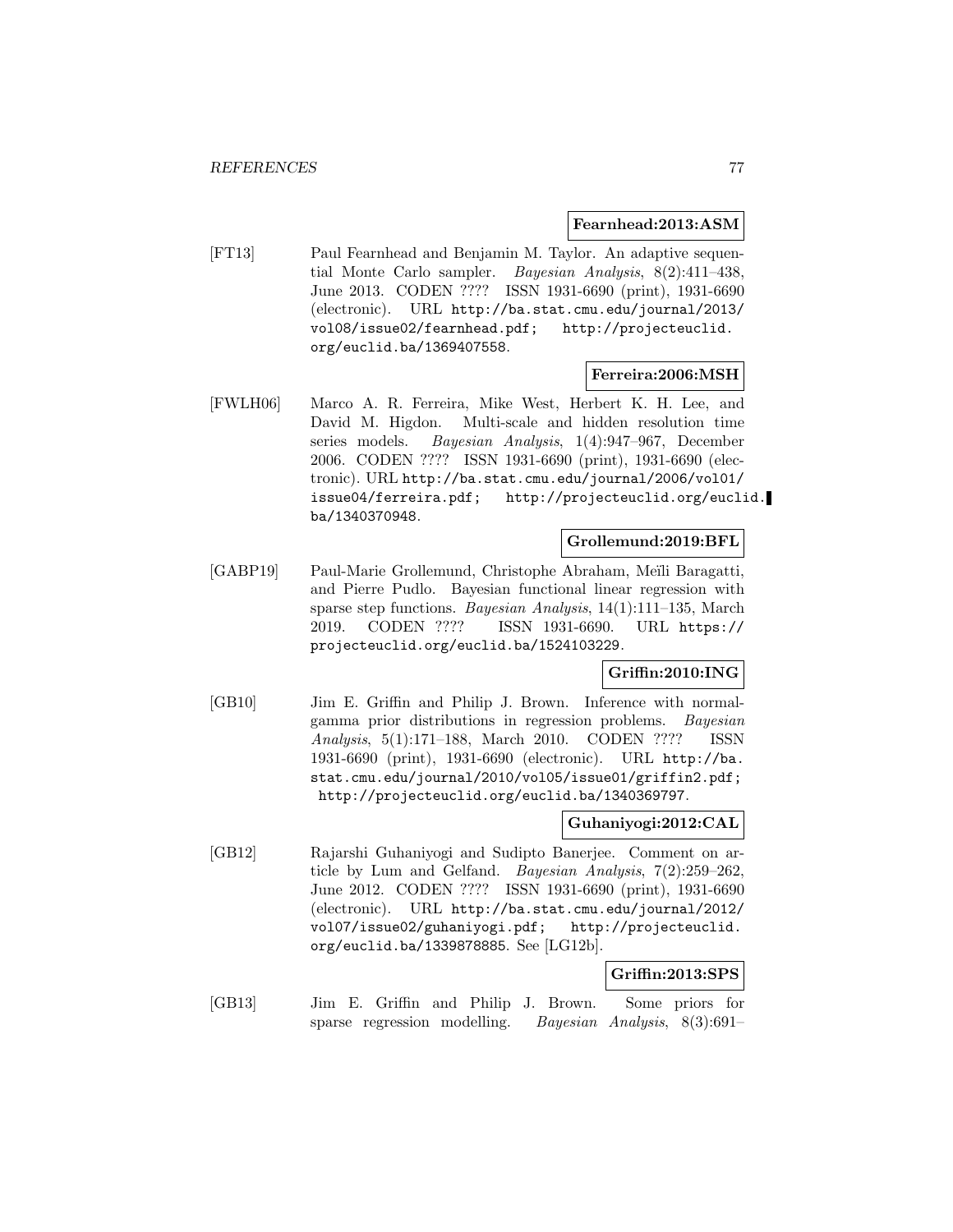702, September 2013. CODEN ???? ISSN 1931-6690 (print), 1931-6690 (electronic). URL http://ba.stat.cmu. edu/journal/2013/vol08/issue03/griffin.pdf; http:// projecteuclid.org/euclid.ba/1378729924.

## **Griffin:2017:HSP**

[GB17] Jim Griffin and Phil Brown. Hierarchical shrinkage priors for regression models. Bayesian Analysis, 12(1):135–159, March 2017. CODEN ???? ISSN 1931-6690. URL http://projecteuclid. org/euclid.ba/1453211963.

## **Gutierrez:2019:BNM**

[GBGTR19] Luis Gutiérrez, Andrés F. Barrientos, Jorge González, and Daniel Taylor-Rodríguez. A Bayesian nonparametric multiple testing procedure for comparing several treatments against a control. Bayesian Analysis, 14(2):649–675, June 2019. CODEN ???? ISSN 1931-6690. URL https://projecteuclid.org/euclid. ba/1537258138.

## **Ghosh:2017:AOO**

[GC17] Prasenjit Ghosh and Arijit Chakrabarti. Asymptotic optimality of one-group shrinkage priors in sparse high-dimensional problems. Bayesian Analysis, 12(4):1133–1161, December 2017. CO-DEN ???? ISSN 1931-6690. URL https://projecteuclid. org/euclid.ba/1475266758.

### **Gruber:2018:BMS**

[GC18] Lutz F. Gruber and Claudia Czado. Bayesian model selection of regular vine copulas. Bayesian Analysis, 13(4):1107–1131, December 2018. CODEN ???? ISSN 1931-6690. URL https:// projecteuclid.org/euclid.ba/1514516431.

### **Gomez-Deniz:2009:SBC**

[GD09] E. Gómez-Déniz. Some Bayesian credibility premiums obtained by using posterior regret Γ-minimax methodology. Bayesian Analysis, 4(2):223–242, June 2009. CODEN ???? ISSN 1931- 6690 (print), 1931-6690 (electronic). URL http://ba.stat. cmu.edu/journal/2009/vol04/issue02/deniz.pdf; http: //projecteuclid.org/euclid.ba/1340370276.

## **Gagnon:2020:NBA**

[GDB20] Philippe Gagnon, Alain Desgagné, and Mylène Bédard. A new Bayesian approach to robustness against outliers in linear regres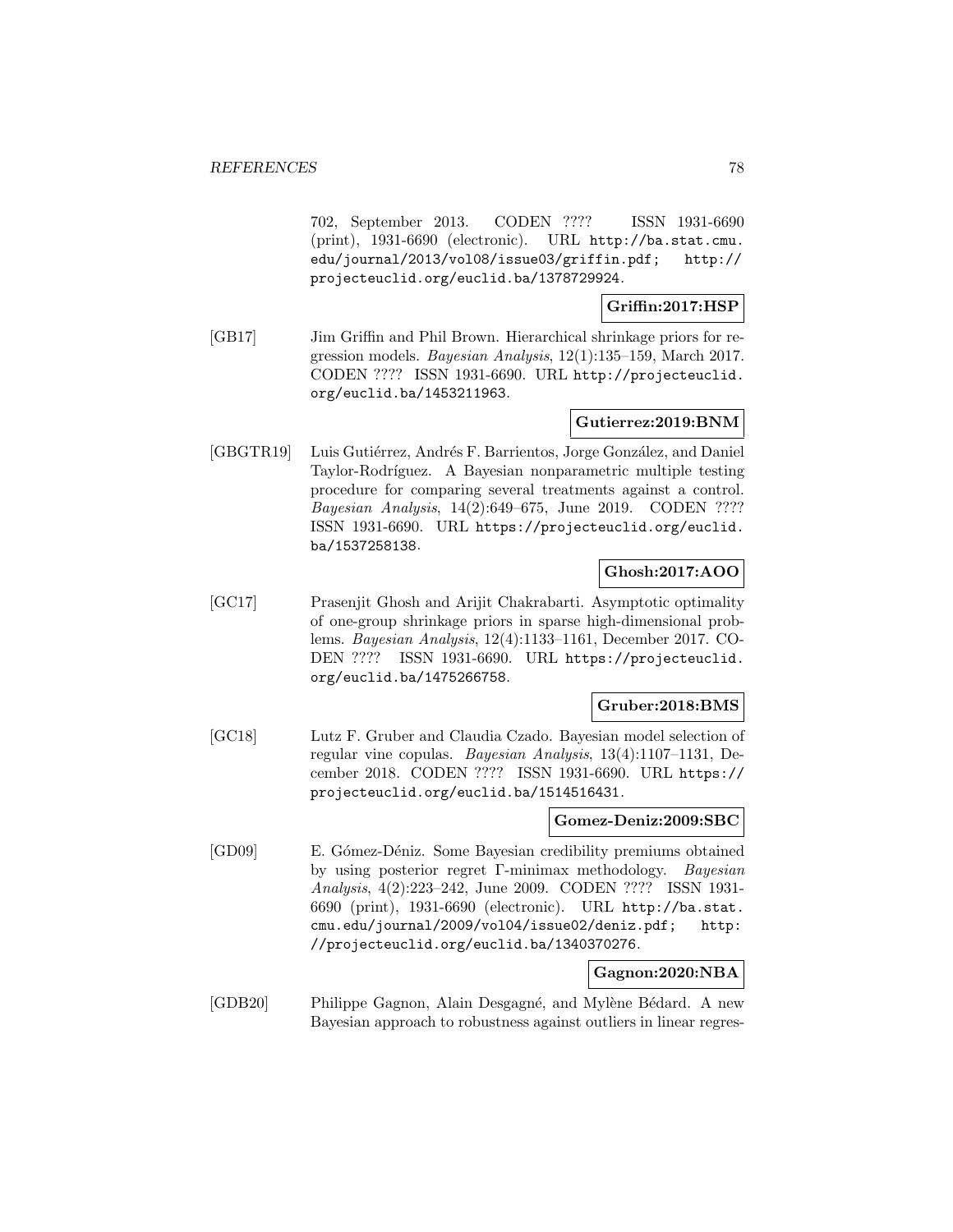sion. Bayesian Analysis, 15(2):389–414, June 2020. CODEN ???? ISSN 1931-6690. URL https://projecteuclid.org/euclid. ba/1558598428.

### **Ghanta:2018:LMP**

[GDNJ18] Sindhu Ghanta, Jennifer G. Dy, Donglin Niu, and Michael I. Jordan. Latent marked Poisson process with applications to object segmentation. Bayesian Analysis, 13(1):85–113, March 2018. CODEN ???? ISSN 1931-6690. URL https://projecteuclid. org/euclid.ba/1480129463.

## **Gelman:2006:PDV**

[Gel06] Andrew Gelman. Prior distributions for variance parameters in hierarchical models (comment on article by Browne and Draper). Bayesian Analysis, 1(3):515–534, September 2006. CODEN ???? ISSN 1931-6690 (print), 1931-6690 (electronic). URL http://ba.stat.cmu.edu/journal/2006/ vol01/issue03/gelman.pdf; http://projecteuclid.org/ euclid.ba/1340371048. See [BD06a].

## **Gelman:2008:OBS**

[Gel08a] Andrew Gelman. Objections to Bayesian statistics. Bayesian Analysis, 3(3):445–449, September 2008. CODEN ???? ISSN 1931-6690 (print), 1931-6690 (electronic). URL http://ba. stat.cmu.edu/journal/2008/vol03/issue03/gelman.pdf; http://projecteuclid.org/euclid.ba/1340370429. See comments [Ber08, Kad08, Sen08, Was08] and rejoinder [Gel08b].

### **Gelman:2008:R**

[Gel08b] Andrew Gelman. Rejoinder. Bayesian Analysis, 3(3):467– 477, September 2008. CODEN ???? ISSN 1931-6690 (print), 1931-6690 (electronic). URL http://ba.stat.cmu. edu/journal/2008/vol03/issue03/gelman\_rejoinder.pdf; http://projecteuclid.org/euclid.ba/1340370434. See [Gel08a].

## **Gelman:2010:CAR**

[Gel10] Andrew Gelman. Comment on article by Robert. Bayesian Analysis, 5(2):229–232, June 2010. CODEN ???? ISSN 1931-6690 (print), 1931-6690 (electronic). URL http://ba.stat.cmu. edu/journal/2010/vol05/issue02/gelman.pdf; http:// projecteuclid.org/euclid.ba/1340218336. See [Rob10].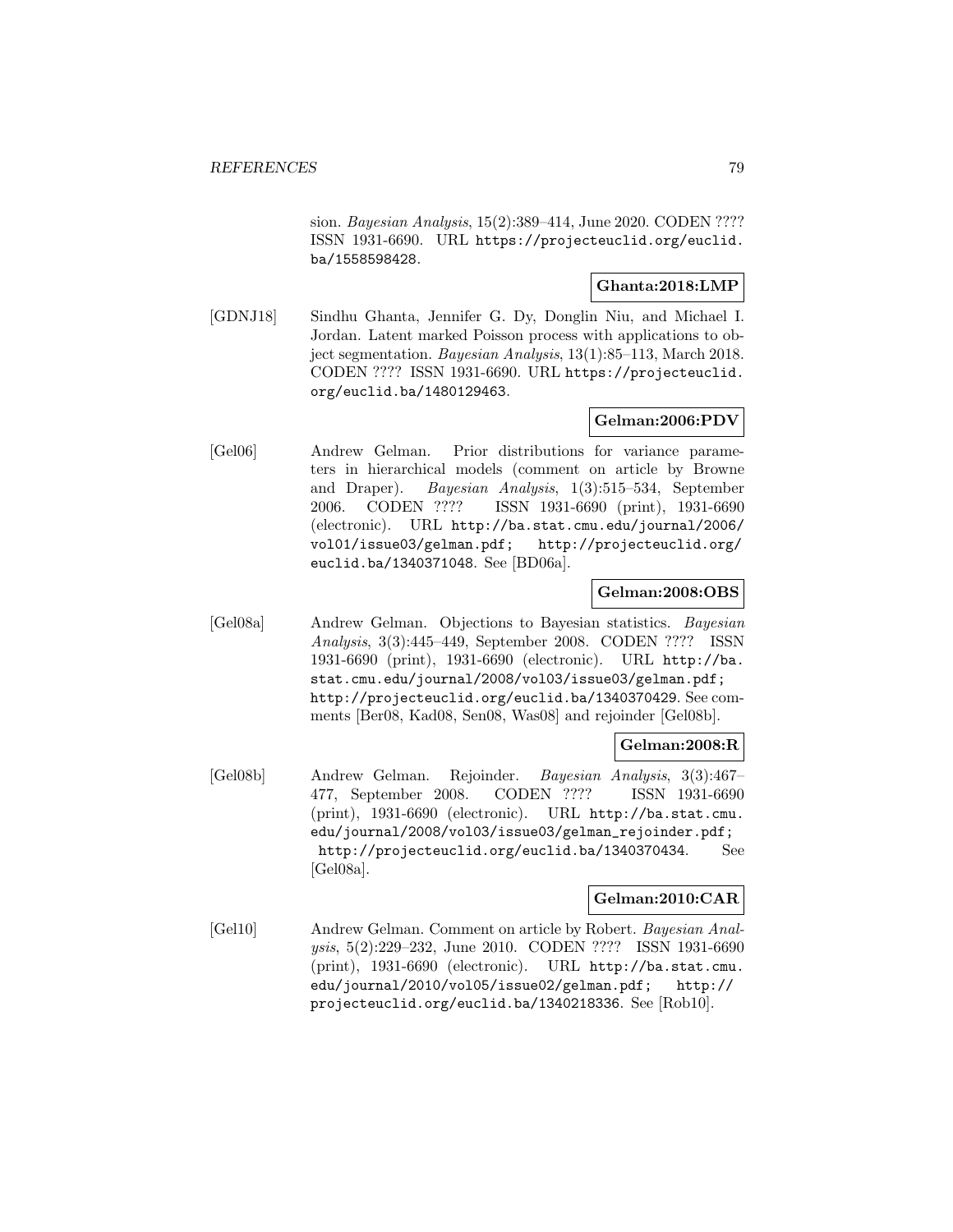**Gutierrez:2019:BAS**

[GGPM19] Luis Gutiérrez, Eduardo Gutiérrez-Peña, and Ramsés H. Mena. A Bayesian approach to statistical shape analysis via the projected normal distribution. Bayesian Analysis, 14(2):427–447, June 2019. CODEN ???? ISSN 1931-6690. URL https:// projecteuclid.org/euclid.ba/1529719227.

## **Gosling:2013:BLA**

[GHO<sup>+</sup>13] John Paul Gosling, Andy Hart, Helen Owen, Michael Davies, Jin Li, and Cameron MacKay. A Bayes linear approach to weightof-evidence risk assessment for skin allergy. Bayesian Analysis, 8(1):169–186, March 2013. CODEN ???? ISSN 1931-6690 (print), 1931-6690 (electronic). URL http://ba.stat.cmu. edu/journal/2013/vol08/issue01/gosling.pdf; http:// projecteuclid.org/euclid.ba/1362406656.

#### **Ginebra:2007:MIS**

[Gin07] Josep Ginebra. On the measure of the information in a statistical experiment. Bayesian Analysis, 2(1):167–211, March 2007. CODEN ???? ISSN 1931-6690 (print), 1931-6690 (electronic). URL http://ba.stat.cmu.edu/journal/2007/vol02/ issue01/ginebra.pdf; http://projecteuclid.org/euclid. ba/1340390067.

## **Greb:2014:RBE**

[GKMvCT14] Friederike Greb, Tatyana Krivobokova, Axel Munk, and Stephan von Cramon-Taubadel. Regularized Bayesian estimation of generalized threshold regression models. Bayesian Analysis, 9(1):171–196, March 2014. CODEN ???? ISSN 1931- 6690 (print), 1931-6690 (electronic). URL http://ba.stat. cmu.edu/journal/2014/vol09/issue01/greb.pdf; http:/ /projecteuclid.org/euclid.ba/1393251775.

### **Gao:2021:IMR**

[GKSG21] Yuxiang Gao, Lauren Kennedy, Daniel Simpson, and Andrew Gelman. Improving multilevel regression and poststratification with structured priors. Bayesian Analysis, 16(3):719–744, September 2021. CODEN ???? ISSN 1931-6690. URL https:/ /projecteuclid.org/journals/bayesian-analysis/volume-16/issue-3/Improving-Multilevel-Regression-and-Poststratificationwith-Structured-Priors/10.1214/20-BA1223.full.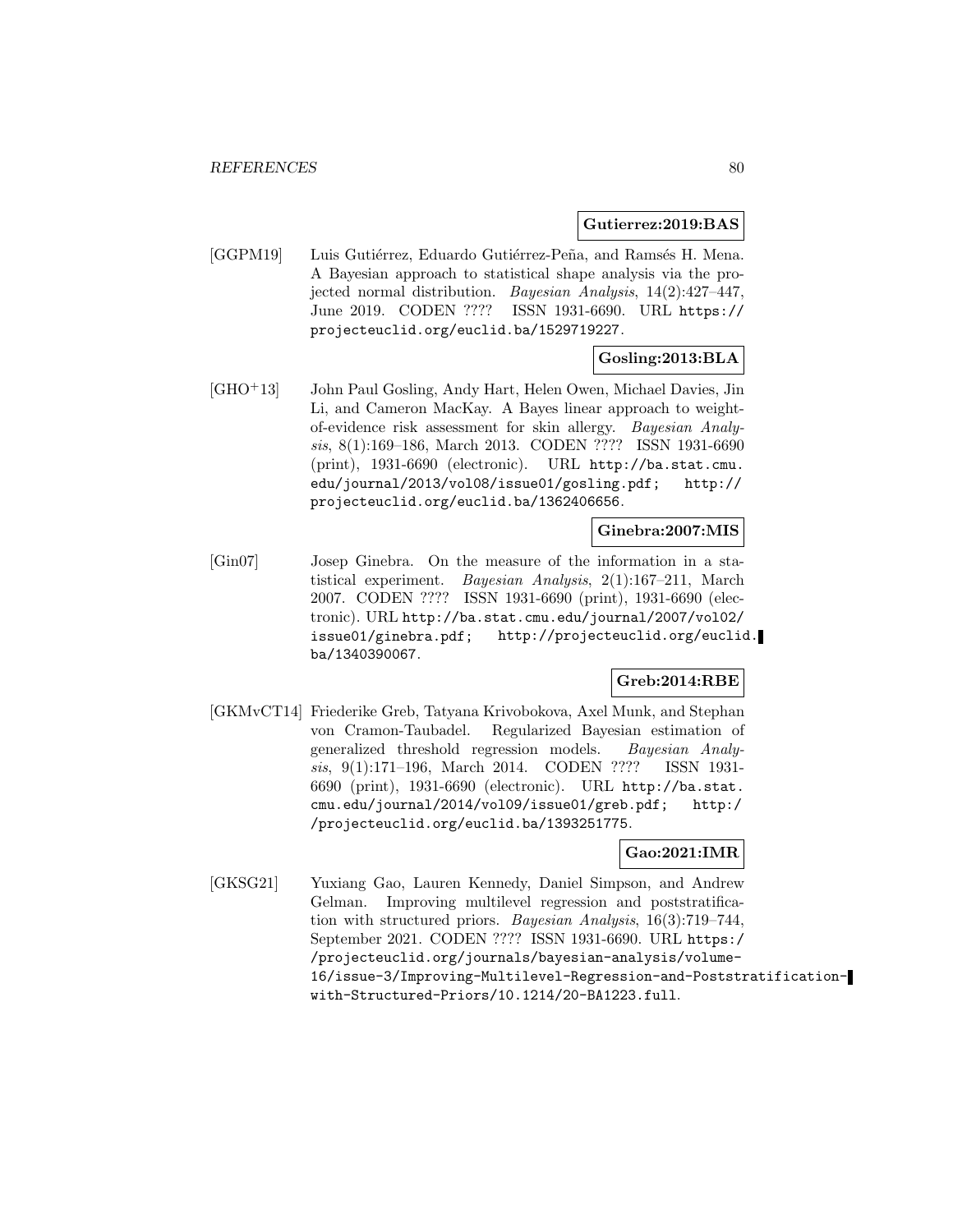#### **Grazian:2017:ABI**

[GL17] Clara Grazian and Brunero Liseo. Approximate Bayesian inference in semiparametric copula models. Bayesian Analysis, 12(4): 991–1016, December 2017. CODEN ???? ISSN 1931-6690. URL https://projecteuclid.org/euclid.ba/1510110045.

#### **Griffin:2018:MCU**

[GL18] Jim Griffin and Fabrizio Leisen. Modelling and computation using NCoRM mixtures for density regression. Bayesian Analysis, 13(3):897–916, September 2018. CODEN ???? ISSN 1931-6690. URL https://projecteuclid.org/euclid.ba/1508983454.

#### **Glickman:2009:CAJ**

[Gli09] Mark E. Glickman. Comment on article by Jensen et al. Bayesian Analysis, 4(4):661–664, December 2009. CODEN ???? ISSN 1931-6690 (print), 1931-6690 (electronic). URL http:/ /ba.stat.cmu.edu/journal/2009/vol04/issue04/glickman. pdf; http://projecteuclid.org/euclid.ba/1340369817. See [JMW09a].

## **Ghosh:2018:UCP**

[GLM18] Joyee Ghosh, Yingbo Li, and Robin Mitra. On the use of Cauchy prior distributions for Bayesian logistic regression. Bayesian Analysis, 13(2):359–383, June 2018. CODEN ???? ISSN 1931-6690. URL https://projecteuclid.org/euclid. ba/1488855634.

#### **Gormley:2009:GMM**

[GM09] Isobel Claire Gormley and Thomas Brendan Murphy. A grade of membership model for rank data. Bayesian Analysis, 4 (2):265–295, June 2009. CODEN ???? ISSN 1931-6690 (print), 1931-6690 (electronic). URL http://ba.stat.cmu. edu/journal/2009/vol04/issue02/gormley.pdf; http:// projecteuclid.org/euclid.ba/1340370278.

#### **Geyer:2013:ACD**

[GM13a] Charles Geyer and Glen Meeden. Asymptotics for constrained Dirichlet distributions. Bayesian Analysis, 8(1):89–110, March 2013. CODEN ???? ISSN 1931-6690 (print), 1931-6690 (electronic). URL http://ba.stat.cmu.edu/journal/2013/vol08/ issue01/geyer.pdf; http://projecteuclid.org/euclid. ba/1362406653.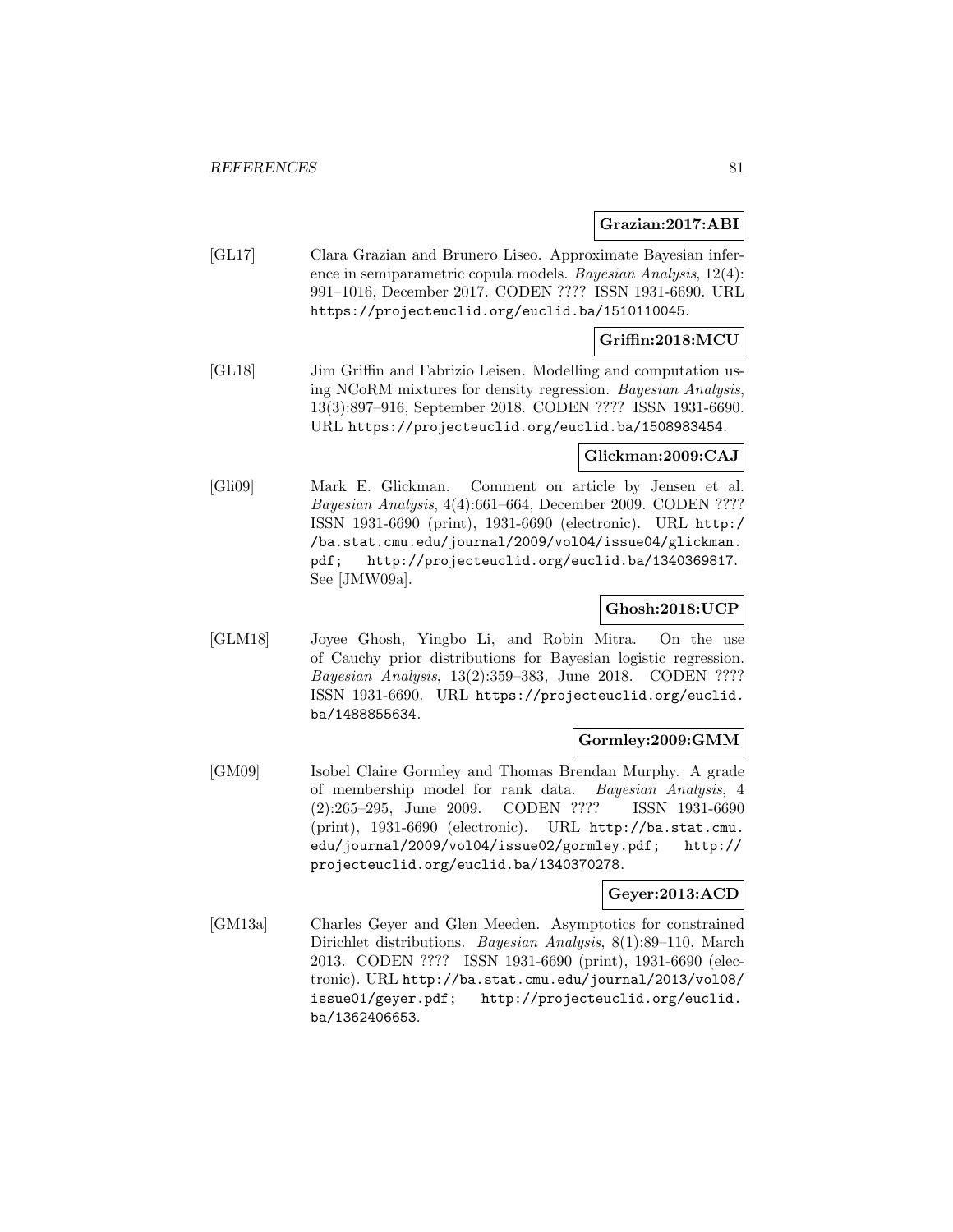#### **Girolami:2013:CAS**

[GM13b] Mark Girolami and Antonietta Mira. Comment on article by Schmidl et al. Bayesian Analysis, 8(1):27–32, March 2013. CODEN ???? ISSN 1931-6690 (print), 1931-6690 (electronic). URL http://ba.stat.cmu.edu/journal/2013/vol08/ issue01/girolami.pdf; http://projecteuclid.org/euclid. ba/1362406649. See [SCHT13b].

#### **Goncalves:2016:MMR**

[GM16] Kelly C. M. Gonçalves and Fernando A. S. Moura. A mixture model for rare and clustered populations under adaptive cluster sampling. Bayesian Analysis, 11(2):519–544, June 2016. CO-DEN ???? ISSN 1931-6690. URL http://projecteuclid.org/ euclid.ba/1435585113.

## **Goncalves:2020:DQL**

[GMB20] Kelly C. M. Gonçalves, Hélio S. Migon, and Leonardo S. Bastos. Dynamic quantile linear models: A Bayesian approach. Bayesian Analysis, 15(2):335–362, June 2020. CODEN ???? ISSN 1931-6690. URL https://projecteuclid.org/euclid. ba/1556244057.

## **Gonzalez:2021:REC**

[GMdPV21] Miguel González, Carmen Minuesa, Inés del Puerto, and Anand N. Vidyashankar. Robust estimation in controlled branching processes: Bayesian estimators via disparities. Bayesian Analysis, 16(3):1009–1037, September 2021. CODEN ???? ISSN 1931-6690. URL https://projecteuclid.org/ journals/bayesian-analysis/volume-16/issue-3/Robust-Estimation-in-Controlled-Branching-Processes--Bayesian-Estimators-via/10.1214/20-BA1239.full.

#### **Ghosh:2021:BEC**

[GMP21] Riddhi Pratim Ghosh, Bani Mallick, and Mohsen Pourahmadi. Bayesian estimation of correlation matrices of longitudinal data. Bayesian Analysis, 16(3):1039–1058, September 2021. CODEN ???? ISSN 1931-6690. URL https:/ /projecteuclid.org/journals/bayesian-analysis/volume-16/issue-3/Bayesian-Estimation-of-Correlation-Matricesof-Longitudinal-Data/10.1214/20-BA1237.full.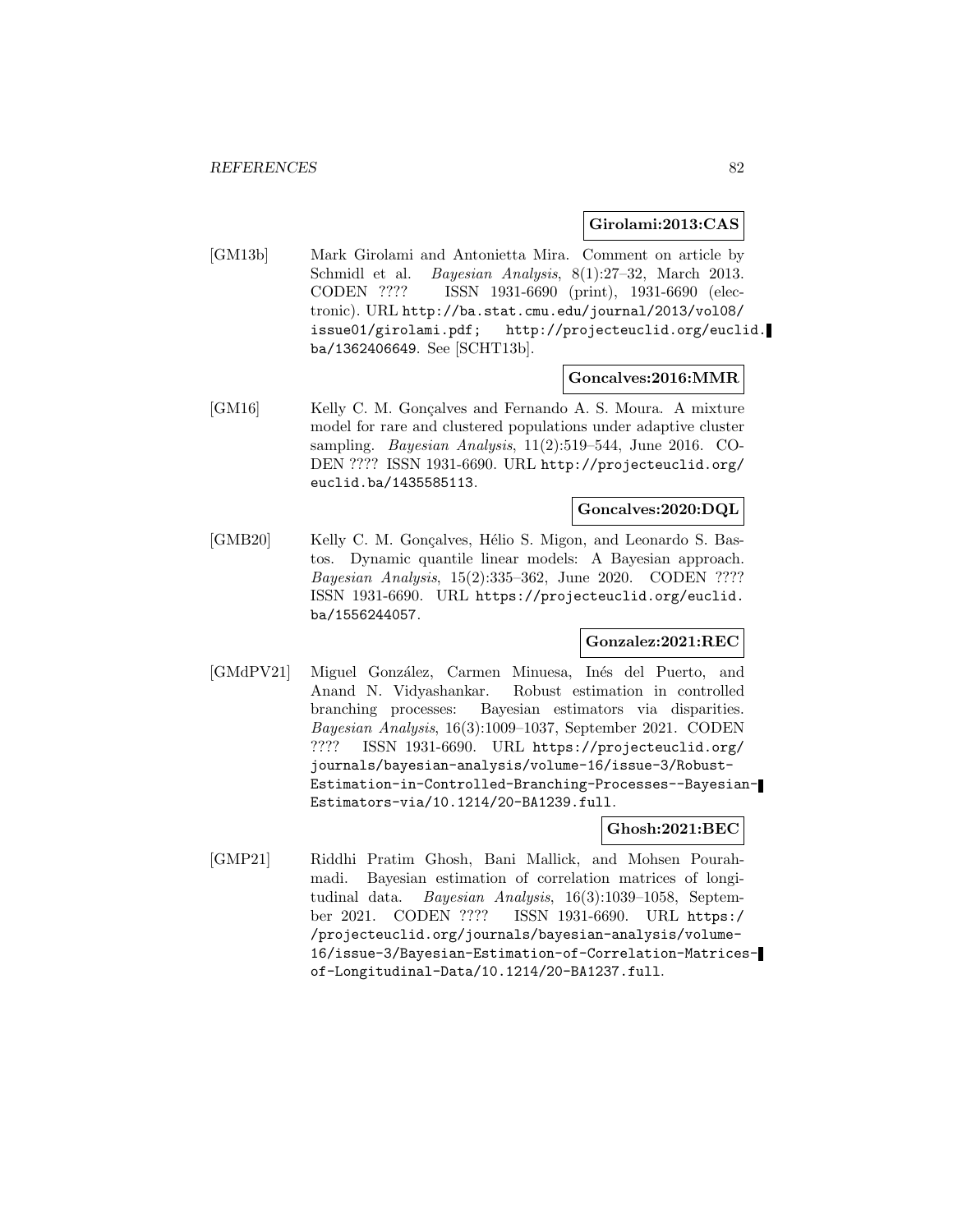### **Grazian:2015:CAD**

[GMR15] C. Grazian, I. Masiani, and C. P. Robert. Comment on article by Dawid and Musio. Bayesian Analysis, 10(2):511–515, June 2015. CODEN ???? ISSN 1931-6690. URL http://projecteuclid. org/euclid.ba/1427806911. See [DM15a].

## **Graham:2016:ABI**

[GMS16] Daniel J. Graham, Emma J. McCoy, and David A. Stephens. Approximate Bayesian inference for doubly robust estimation. Bayesian Analysis, 11(1):47–69, March 2016. CODEN ???? ISSN 1931-6690. URL http://projecteuclid.org/euclid. ba/1423083639.

## **George:2021:OSE**

[GMY21] Edward George, Gourab Mukherjee, and Keisuke Yano. Optimal shrinkage estimation of predictive densities under  $\alpha$ -divergences. Bayesian Analysis, 16(4):1139–1155, December 2021. CODEN ???? ISSN 1931-6690. URL https://projecteuclid.org/ journals/bayesian-analysis/volume-16/issue-4/Optimal-Shrinkage-Estimation-of-Predictive-Densities-Under-% ce%b1-Divergences/10.1214/21-BA1264.full.

### **Goldstein:2006:SBA**

[Gol06a] Michael Goldstein. Subjective Bayesian analysis: Principles and practice. Bayesian Analysis, 1(3):403–420, September 2006. CODEN ???? ISSN 1931-6690 (print), 1931-6690 (electronic). URL http://ba.stat.cmu.edu/journal/2006/ vol01/issue03/goldstein.pdf; http://projecteuclid. org/euclid.ba/1340371036. See comments [Chr06, Dra06, Fie06a, Kad06, Kas06, Lad06, O'H06, Was06] and rejoinder [Ber06b].

### **Goldstein:2006:SOB**

[Gol06b] Michael Goldstein. Subjectivity and objectivity in Bayesian statistics: rejoinder to the discussion. Bayesian Analysis, 1(3):465–472, September 2006. CODEN ???? ISSN 1931-6690 (print), 1931-6690 (electronic). URL http:// ba.stat.cmu.edu/journal/2006/vol01/issue03/goldstein\_ rejoinder.pdf; http://projecteuclid.org/euclid.ba/1340371046.

## **Gosling:2007:NEH**

[GOO07] John Paul Gosling, Jeremy E. Oakley, and Anthony O'Hagan. Nonparametric elicitation for heavy-tailed prior distributions.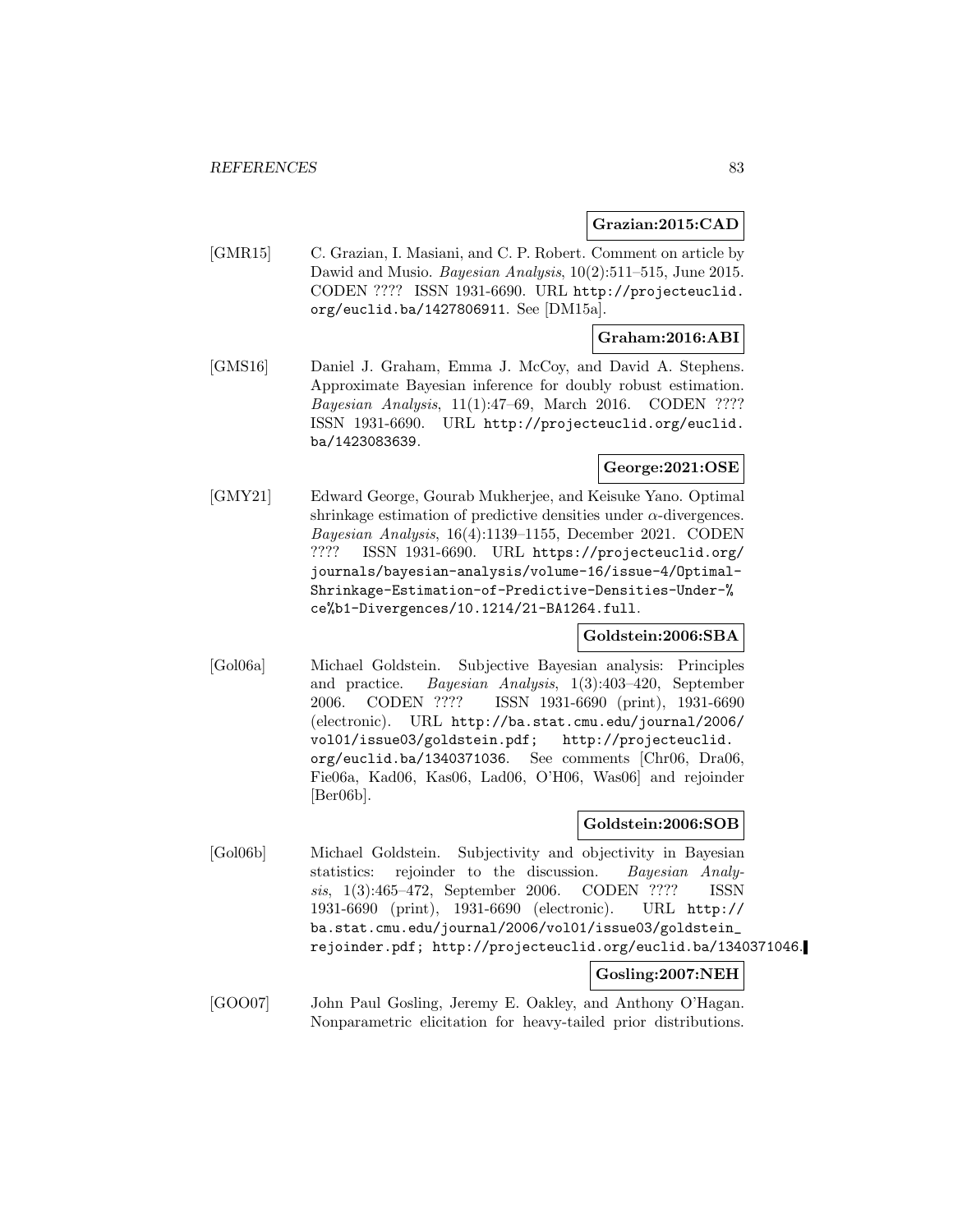Bayesian Analysis, 2(4):693–718, December 2007. CODEN ???? ISSN 1931-6690 (print), 1931-6690 (electronic). URL http: //ba.stat.cmu.edu/journal/2007/vol02/issue04/gosling. pdf; http://projecteuclid.org/euclid.ba/1340370711.

## **Goplerud:2022:FAE**

[Gop22] Max Goplerud. Fast and accurate estimation of non-nested binomial hierarchical models using variational inference. Bayesian Analysis, 17(2):623–650, June 2022. CODEN ???? ISSN 1931- 6690. URL https://projecteuclid.org/journals/bayesiananalysis/volume-17/issue-2/Fast-and-Accurate-Estimationof-Non-Nested-Binomial-Hierarchical-Models/10.1214/21- BA1266.full.

#### **Gosling:2012:CAA**

[Gos12] John Paul Gosling. Comment on article by Albert et al. Bayesian Analysis, 7(3):537–540, September 2012. CODEN ???? ISSN 1931-6690 (print), 1931-6690 (electronic). URL http: //ba.stat.cmu.edu/journal/2012/vol07/issue03/gosling. pdf; http://projecteuclid.org/euclid.ba/1346158773. See  $[ADGJ+12a]$ .

### **Gramacy:2010:SRM**

[GP10] Robert B. Gramacy and Ester Pantaleo. Shrinkage regression for multivariate inference with missing data, and an application to portfolio balancing. Bayesian Analysis, 5 (2):237–262, June 2010. CODEN ???? ISSN 1931-6690 (print), 1931-6690 (electronic). URL http://ba.stat.cmu. edu/journal/2010/vol05/issue02/gramacy.pdf; http:// projecteuclid.org/euclid.ba/1340218338.

#### **Gramacy:2012:SBR**

[GP12] Robert B. Gramacy and Nicholas G. Polson. Simulationbased regularized logistic regression. Bayesian Analysis, 7(3): 567–590, September 2012. CODEN ???? ISSN 1931-6690 (print), 1931-6690 (electronic). URL http://ba.stat.cmu. edu/journal/2012/vol07/issue03/gramacy.pdf; http:// projecteuclid.org/euclid.ba/1346158776.

#### **Goudie:2019:JSM**

[GPL<sup>+</sup>19] Robert J. B. Goudie, Anne M. Presanis, David Lunn, Daniela De Angelis, and Lorenz Wernisch. Joining and splitting models with Markov melding. Bayesian Analysis, 14(1):81–109, March 2019.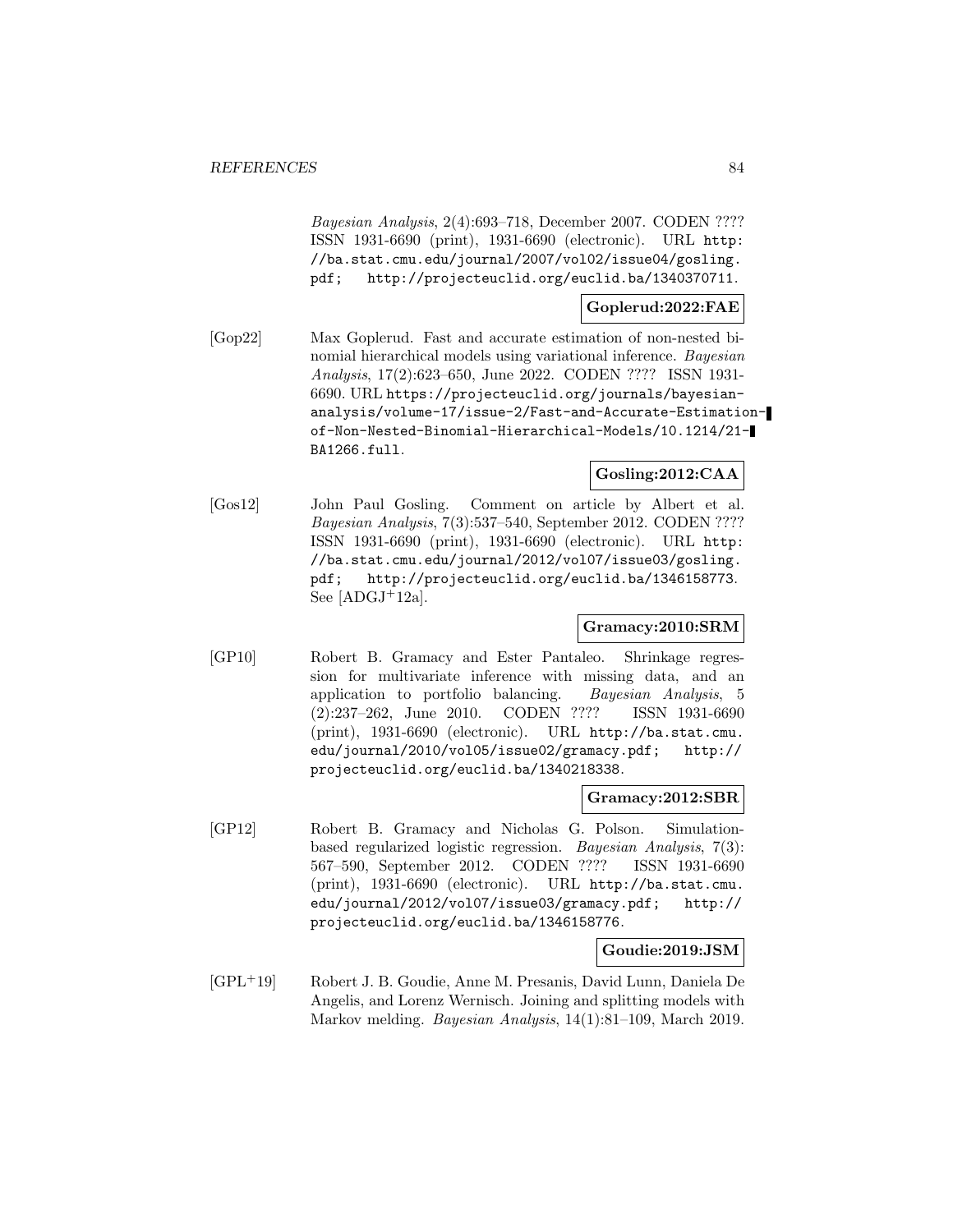CODEN ???? ISSN 1931-6690. URL https://projecteuclid. org/euclid.ba/1523671251.

### **Guhaniyogi:2020:JML**

[GR20] Rajarshi Guhaniyogi and Abel Rodriguez. Joint modeling of longitudinal relational data and exogenous variables. *Bayesian* Analysis, 15(2):477–503, June 2020. CODEN ???? ISSN 1931-6690. URL https://projecteuclid.org/euclid.ba/ 1559959375.

### **Gramacy:2016:CAP**

[Gra16] Robert B. Gramacy. Comment on article by Pratola. Bayesian Analysis, 11(3):913–919, September 2016. CODEN ???? ISSN 1931-6690. URL http://projecteuclid.org/euclid.ba/ 1472829060. See [Pra16a].

## **Griffin:2010:DPD**

[Gri10] J. E. Griffin. Default priors for density estimation with mixture models. Bayesian Analysis, 5(1):45–64, March 2010. CODEN ???? ISSN 1931-6690 (print), 1931-6690 (electronic). URL http: //ba.stat.cmu.edu/journal/2010/vol05/issue01/griffin. pdf; http://projecteuclid.org/euclid.ba/1340369792.

#### **Grelaud:2009:ALF**

[GRM<sup>+</sup>09] Aude Grelaud, Christian P. Robert, Jean-Michel Marin, François Rodolphe, and Jean-François Taly. ABC likelihood-free methods for model choice in Gibbs random fields. Bayesian Analysis, 4(2):317–335, June 2009. CODEN ???? ISSN 1931-6690 (print), 1931-6690 (electronic). URL http://ba. stat.cmu.edu/journal/2009/vol04/issue02/robert.pdf; http://projecteuclid.org/euclid.ba/1340370280.

## **Guhaniyogi:2021:BTR**

[GS21] Rajarshi Guhaniyogi and Daniel Spencer. Bayesian tensor response regression with an application to brain activation studies. Bayesian Analysis, 16(4):1221–1249, December 2021. CODEN ???? ISSN 1931-6690. URL https:/ /projecteuclid.org/journals/bayesian-analysis/volume-16/issue-4/Bayesian-Tensor-Response-Regression-withan-Application-to-Brain-Activation/10.1214/21-BA1280. full.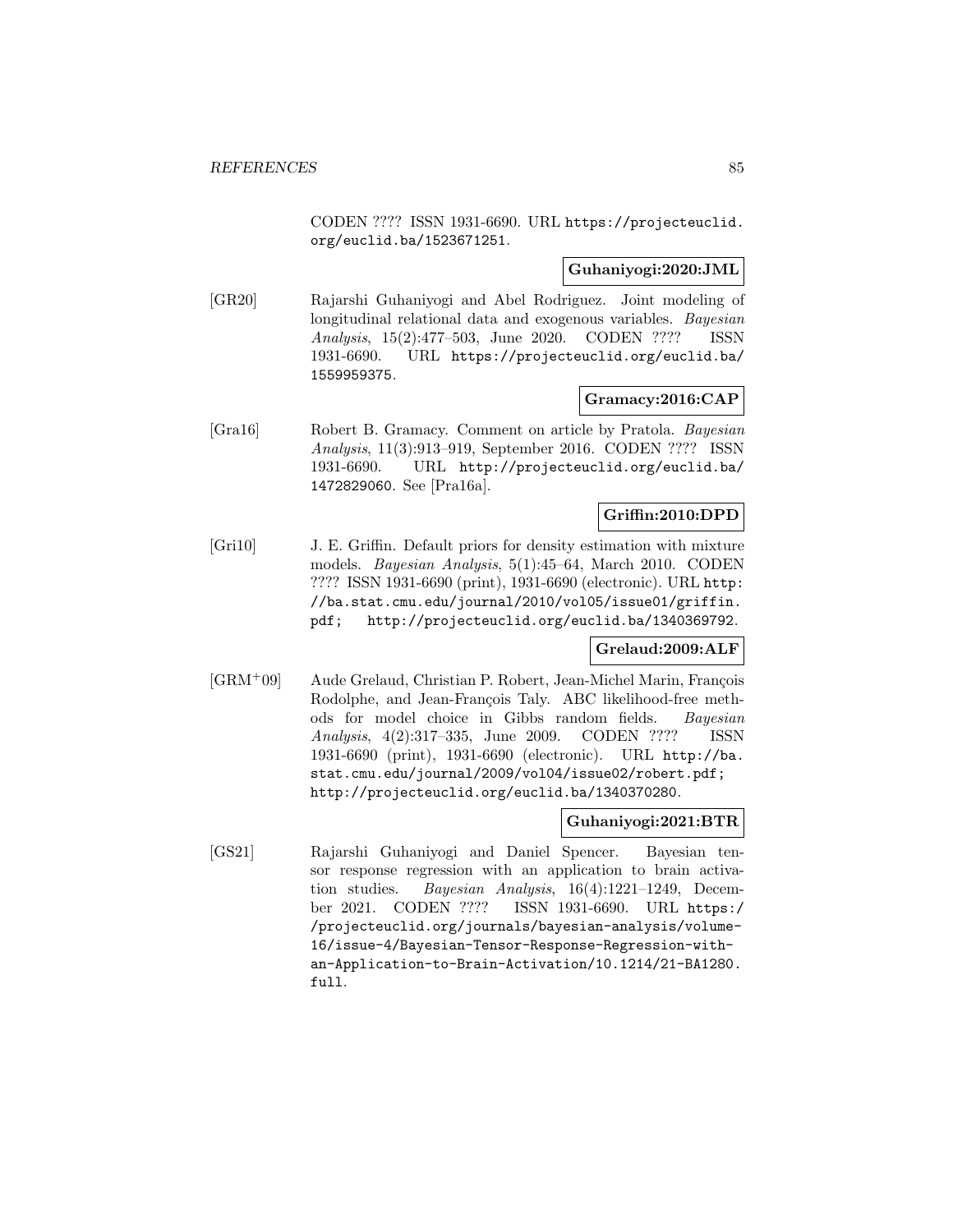#### **Gelfand:2006:ESD**

[GSW<sup>+</sup>06a] Alan E. Gelfand, John A. Silander, Jr., Shanshan Wu, Andrew Latimer, Paul O. Lewis, Anthony G. Rebelo, and Mark Holder. Explaining species distribution patterns through hierarchical modeling. Bayesian Analysis, 1(1):41–92, March 2006. CODEN ???? ISSN 1931-6690 (print), 1931-6690 (electronic). URL http: //ba.stat.cmu.edu/journal/2006/vol01/issue01/gelfand. pdf; http://projecteuclid.org/euclid.ba/1340371072. See comments [Hoe06, Ver06].

## **Gelfand:2006:R**

[GSW<sup>+</sup>06b] Alan E. Gelfand, John A. Silander, Jr., Shanshan Wu, Andrew Latimer, Paul O. Lewis, Anthony G. Rebelo, and Mark Holder. Rejoinder. Bayesian Analysis, 1(1):103–104, March 2006. CODEN ???? ISSN 1931-6690 (print), 1931-6690 (electronic). URL http://ba.stat.cmu.edu/journal/2006/ vol01/issue01/rejoinder.pdf; http://projecteuclid. org/euclid.ba/1340371075.

### **Gruber:2019:EUP**

[GSWF19] Lutz F. Gruber, Erica F. Stuber, Lyndsie S. Wszola, and Joseph J. Fontaine. Estimating the use of public lands: Integrated modeling of open populations with convolution likelihood ecological abundance regression. Bayesian Analysis, 14(4):1173– 1199, December 2019. CODEN ???? ISSN 1931-6690. URL https://projecteuclid.org/euclid.ba/1551949261.

## **Ghosh:2016:APB**

[GTGC16] Prasenjit Ghosh, Xueying Tang, Malay Ghosh, and Arijit Chakrabarti. Asymptotic properties of Bayes risk of a general class of shrinkage priors in multiple hypothesis testing under sparsity. Bayesian Analysis, 11(3):753-796, September 2016. CODEN ???? ISSN 1931-6690. URL http://projecteuclid. org/euclid.ba/1442364340.

#### **Glynn:2019:BAD**

[GTHB19] Chris Glynn, Surya T. Tokdar, Brian Howard, and David L. Banks. Bayesian analysis of dynamic linear topic models. Bayesian Analysis, 14(1):53–80, March 2019. CODEN ???? ISSN 1931-6690. URL https://projecteuclid.org/euclid. ba/1523671249.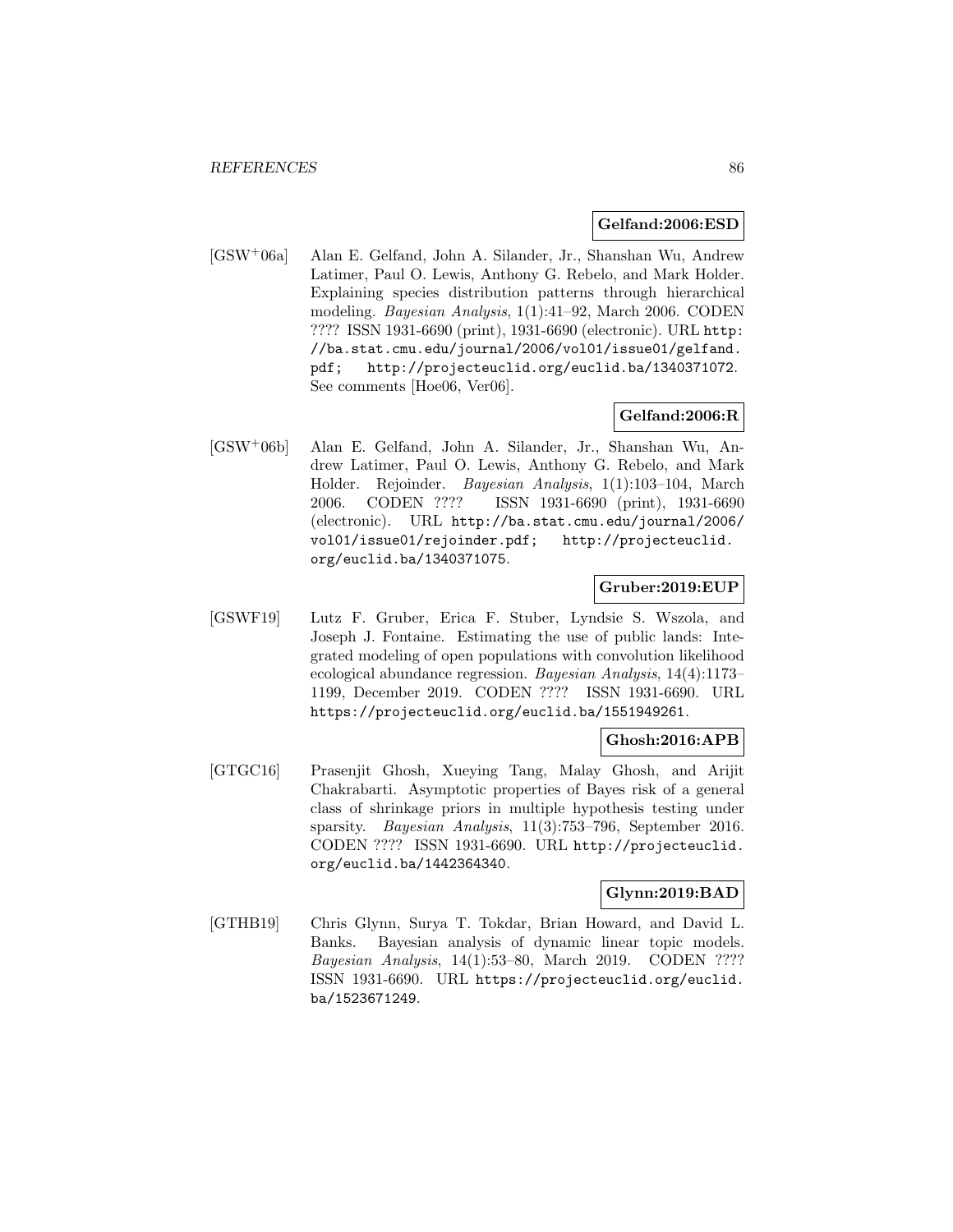## **Gu:2019:JRP**

[Gu19] Mengyang Gu. Jointly robust prior for Gaussian stochastic process in emulation, calibration and variable selection. Bayesian Analysis, 14(3):857–885, September 2019. CODEN ???? ISSN 1931-6690. URL https://projecteuclid.org/ euclid.ba/1560240031.

## **Grunwald:2017:IBI**

[GvO17] Peter Grünwald and Thijs van Ommen. Inconsistency of Bayesian inference for misspecified linear models, and a proposal for repairing it. Bayesian Analysis, 12(4):1069–1103, December 2017. CODEN ???? ISSN 1931-6690. URL https:// projecteuclid.org/euclid.ba/1510974325.

### **Gruber:2016:GAB**

[GW16] Lutz Gruber and Mike West. GPU-accelerated Bayesian learning and forecasting in simultaneous graphical dynamic linear models. Bayesian Analysis, 11(1):125–149, March 2016. CO-DEN ???? ISSN 1931-6690. URL http://projecteuclid.org/ euclid.ba/1425304898.

## **Hanson:2006:MCL**

[Han06] Timothy E. Hanson. Modeling censored lifetime data using a mixture of gammas baseline. Bayesian Analysis, 1(3): 575–594, September 2006. CODEN ???? ISSN 1931-6690 (print), 1931-6690 (electronic). URL http://ba.stat.cmu. edu/journal/2006/vol01/issue03/hanson.pdf; http:// projecteuclid.org/euclid.ba/1340371053.

## **Hans:2011:CAP**

[Han11] Chris Hans. Comment on article by Polson and Scott. Bayesian Analysis, 6(1):37–41, March 2011. CODEN ???? ISSN 1931- 6690 (print), 1931-6690 (electronic). URL http://ba.stat. cmu.edu/journal/2011/vol06/issue01/hans.pdf; http:/ /projecteuclid.org/euclid.ba/1339611939. See [PS11a].

### **Hans:2016:CAP**

[Han16] Christopher M. Hans. Comment on article by Pratola. Bayesian Analysis, 11(3):921–927, September 2016. CODEN ???? ISSN 1931-6690. URL http://projecteuclid.org/euclid.ba/ 1472829061. See [Pra16a].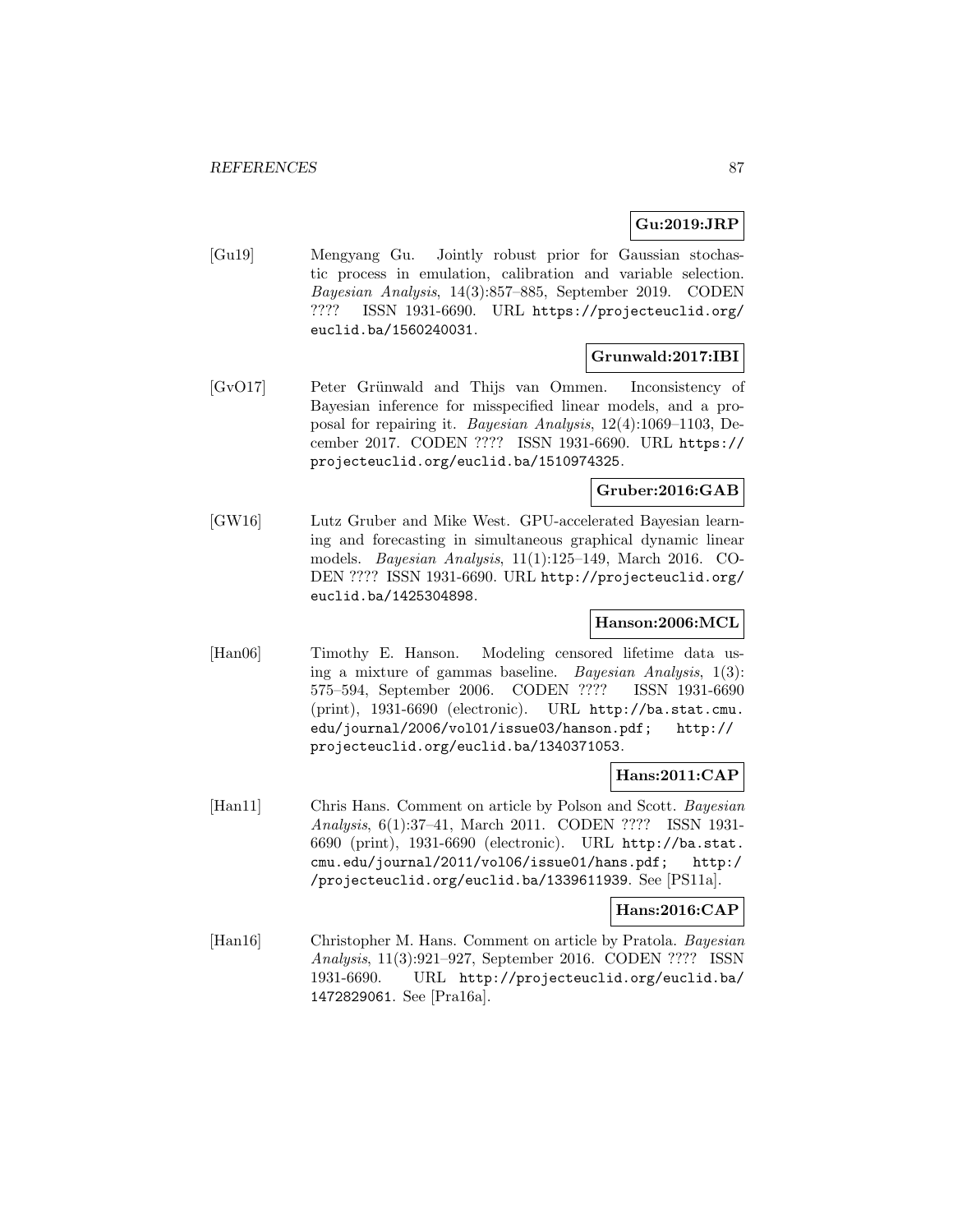#### **Hanson:2014:IPL**

[HBJ14] Timothy E. Hanson, Adam J. Branscum, and Wesley O. Johnson. Informative g-priors for logistic regression. Bayesian Analysis, 9 (3):597–612, September 2014. CODEN ???? ISSN 1931-6690. URL http://projecteuclid.org/euclid.ba/1409921107.

## **Hart:2017:NGF**

[HC17] Jeffrey D. Hart and Taeryon Choi. Nonparametric goodness of fit via cross-validation Bayes factors. Bayesian Analysis, 12(3): 653–677, September 2017. CODEN ???? ISSN 1931-6690. URL http://projecteuclid.org/euclid.ba/1471454532.

#### **Holmes:2015:TSB**

[HCGS15] Chris C. Holmes, François Caron, Jim E. Griffin, and David A. Stephens. Two-sample Bayesian nonparametric hypothesis testing. Bayesian Analysis, 10(2):297–320, June 2015. CODEN ???? ISSN 1931-6690. URL http://projecteuclid.org/euclid. ba/1422884976.

## **House:2006:BID**

[HCH06] Leanna L. House, Merlise A. Clyde, and Yuh-Chin T. Huang. Bayesian identification of differential gene expression induced by metals in human bronchial epithelial cells. Bayesian Analysis, 1(1):105–120, March 2006. CODEN ???? ISSN 1931- 6690 (print), 1931-6690 (electronic). URL http://ba.stat. cmu.edu/journal/2006/vol01/issue01/house.pdf; http: //projecteuclid.org/euclid.ba/1340371076.

### **Hahn:2018:RCL**

[HCPH18] P. Richard Hahn, Carlos M. Carvalho, David Puelz, and Jingyu He. Regularization and confounding in linear regression for treatment effect estimation. Bayesian Analysis, 13(1):163–182, March 2018. CODEN ???? ISSN 1931-6690. URL https:// projecteuclid.org/euclid.ba/1484103680.

### **Huang:2012:SBI**

[HD12] Yangxin Huang and Getachew A. Dagne. Simultaneous Bayesian inference for skew-normal semiparametric nonlinear mixedeffects models with covariate measurement errors. Bayesian Analysis, 7(1):189–210, March 2012. CODEN ???? ISSN 1931-6690 (print), 1931-6690 (electronic). URL http://ba. stat.cmu.edu/journal/2012/vol07/issue01/yhuang.pdf; http://projecteuclid.org/euclid.ba/1339616729.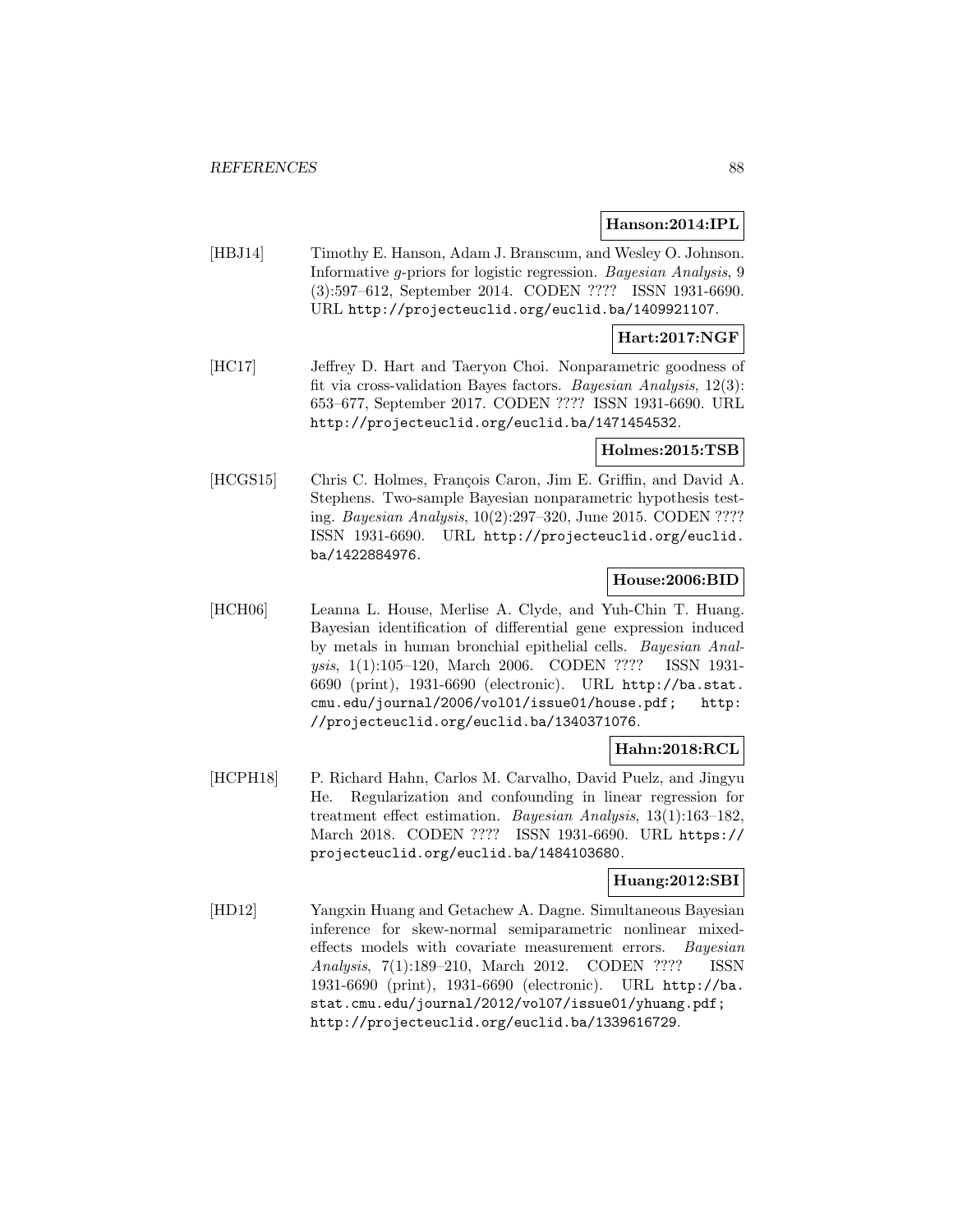#### **Hendriksen:2021:OSB**

[HdHG21] Allard Hendriksen, Rianne de Heide, and Peter Grünwald. Optional stopping with Bayes factors: a categorization and extension of folklore results, with an application to invariant situations. Bayesian Analysis, 16(3):961–989, September 2021. CODEN ???? ISSN 1931-6690. URL https:/ /projecteuclid.org/journals/bayesian-analysis/volume-16/issue-3/Optional-Stopping-with-Bayes-Factors--A-Categorizationand-Extension/10.1214/20-BA1234.full.

## **Hengartner:2010:CAH**

[Hen10] Nick Hengartner. Comment on article by Hogg et al. Bayesian Analysis, 5(1):35–37, March 2010. CODEN ???? ISSN 1931-6690 (print), 1931-6690 (electronic). URL http://ba.stat.cmu.edu/ journal/2010/vol05/issue01/hengartner.pdf; http:// projecteuclid.org/euclid.ba/1340369789. See [HKLM10a].

### **Higdon:2008:CAS**

[HG08] Dave Higdon and James Gattiker. Comment on article by Sansó et al. [MR2383247]. *Bayesian Analysis*, 3(1):39–44, March 2008. CODEN ???? ISSN 1931-6690 (print), 1931-6690 (electronic). URL http://ba.stat.cmu.edu/journal/2008/ vol03/issue01/higdon.pdf; http://projecteuclid.org/ euclid.ba/1340370558. See [SFZ08a].

### **Holmes:2006:BAV**

[HH06] Chris C. Holmes and Leonhard Held. Bayesian auxiliary variable models for binary and multinomial regression. Bayesian Analysis, 1(1):145–168, March 2006. CODEN ???? ISSN 1931- 6690 (print), 1931-6690 (electronic). URL http://ba.stat. cmu.edu/journal/2006/vol01/issue01/held.pdf; http:/ /projecteuclid.org/euclid.ba/1340371078. See comments [vdL11a] and response [HH11].

## **Holmes:2011:RVL**

[HH11] Chris Holmes and Leonhard Held. Response to van der Lans. Bayesian Analysis, 6(2):357–358, June 2011. CODEN ???? ISSN 1931-6690 (print), 1931-6690 (electronic). URL http: //ba.stat.cmu.edu/journal/2011/vol06/issue02/holmes. pdf; http://projecteuclid.org/euclid.ba/1339612051. See [HH06].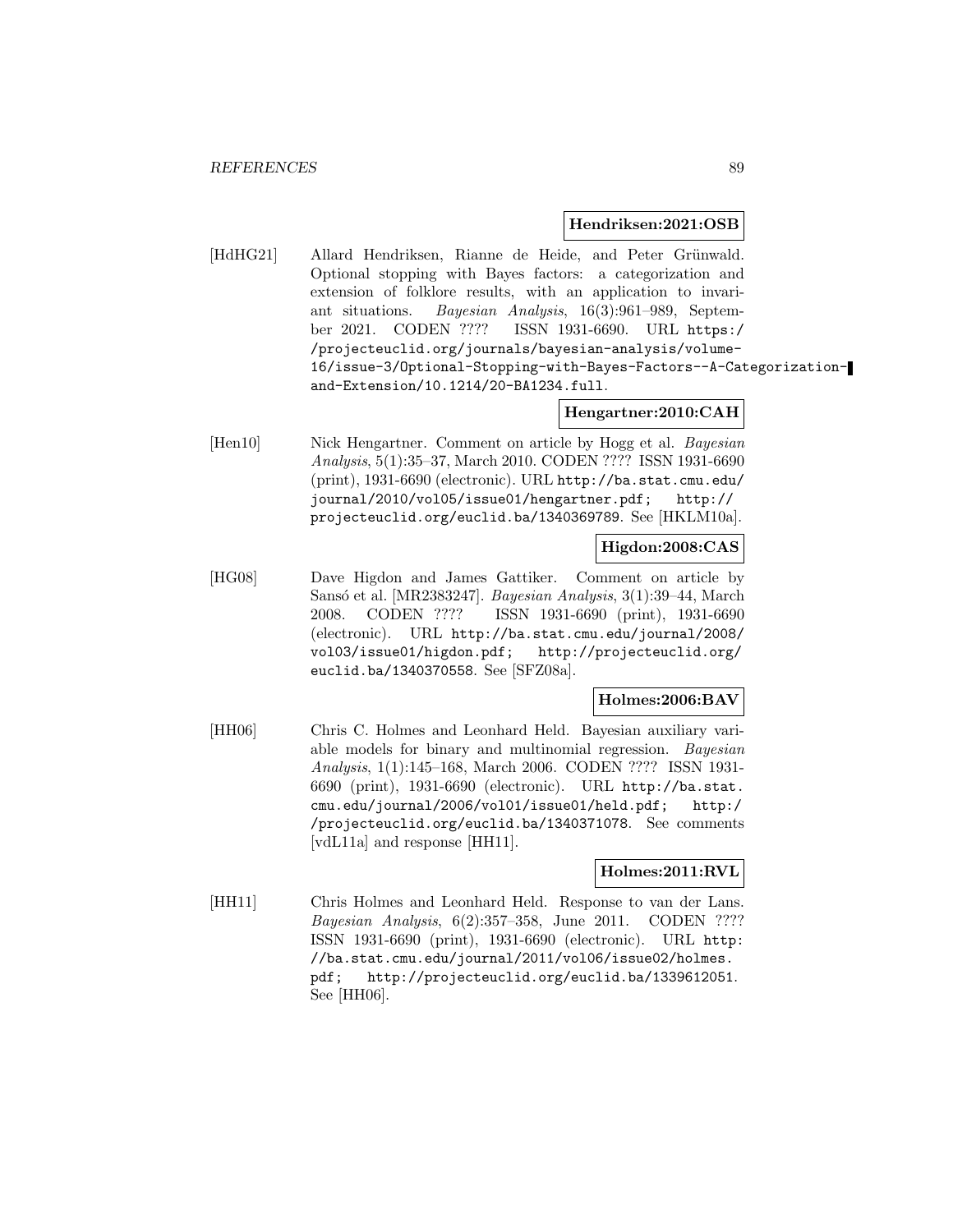## **He:2007:RCV**

[HHC07] Yi He, James S. Hodges, and Bradley P. Carlin. Re-considering the variance parameterization in multiple precision models. Bayesian Analysis, 2(3):529–556, September 2007. CODEN ???? ISSN 1931-6690 (print), 1931-6690 (electronic). URL http:/ /ba.stat.cmu.edu/journal/2007/vol02/issue03/he.pdf; http://projecteuclid.org/euclid.ba/1340370726.

## **Hui:2008:MBA**

[HHG08] Sam K. Hui, Yanliu Huang, and Edward I. George. Modelbased analysis of concept maps. Bayesian Analysis, 3(3): 479–512, September 2008. CODEN ???? ISSN 1931- 6690 (print), 1931-6690 (electronic). URL http://ba.stat. cmu.edu/journal/2008/vol03/issue03/hui.pdf; http:// projecteuclid.org/euclid.ba/1340370435.

### **Higson:2018:SEN**

[HHHL18] Edward Higson, Will Handley, Mike Hobson, and Anthony Lasenby. Sampling errors in nested sampling parameter estimation. Bayesian Analysis, 13(3):873–896, September 2018. CO-DEN ???? ISSN 1931-6690. URL https://projecteuclid. org/euclid.ba/1508897094.

### **Hamura:2022:GLS**

[HIS22] Yasuyuki Hamura, Kaoru Irie, and Shonosuke Sugasawa. On global-local shrinkage priors for count data. Bayesian Analysis, 17(2):545–564, June 2022. CODEN ???? ISSN 1931- 6690. URL https://projecteuclid.org/journals/bayesiananalysis/volume-17/issue-2/On-Global-Local-Shrinkage-Priors-for-Count-Data/10.1214/21-BA1263.full.

#### **Hanson:2012:BST**

[HJZ12] Timothy E. Hanson, Alejandro Jara, and Luping Zhao. A Bayesian semiparametric temporally-stratified proportional hazards model with spatial frailties. Bayesian Analysis, 7(1): 147–188, March 2012. CODEN ???? ISSN 1931-6690 (print), 1931-6690 (electronic). URL http://ba.stat.cmu. edu/journal/2012/vol07/issue01/hanson.pdf; http:// projecteuclid.org/euclid.ba/1339616728.

#### **Henderson:2018:CTT**

[HK18] Daniel A. Henderson and Liam J. Kirrane. A comparison of truncated and time-weighted Plackett–Luce models for proba-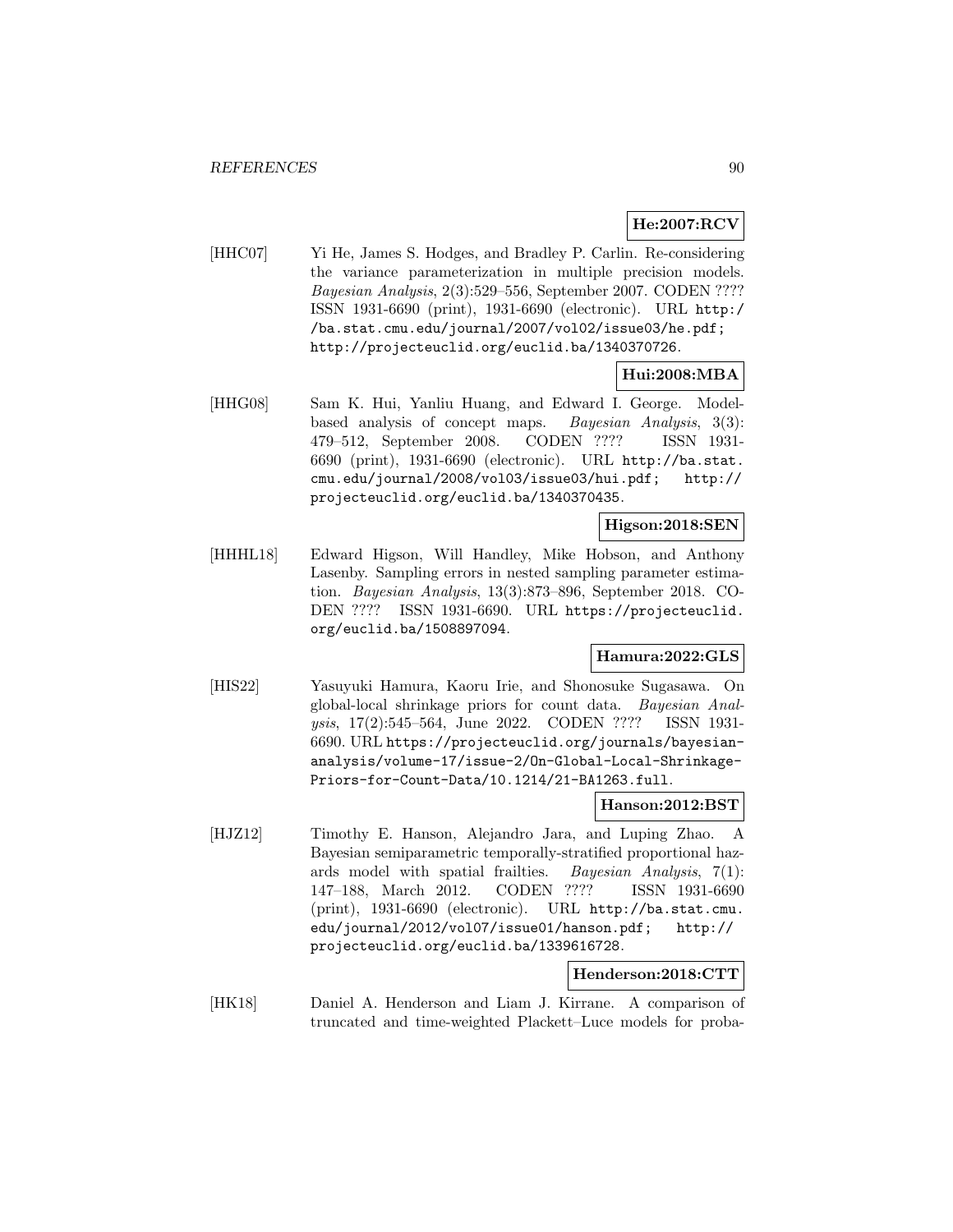bilistic forecasting of formula one results. Bayesian Analysis, 13 (2):335–358, June 2018. CODEN ???? ISSN 1931-6690. URL https://projecteuclid.org/euclid.ba/1488250819.

## **Hogg:2010:EAS**

[HKLM10a] Charles R. Hogg, Joseph B. Kadane, Jong Soo Lee, and Sara A. Majetich. Error analysis for small angle neutron scattering datasets using Bayesian inference. Bayesian Analysis, 5(1):1–33, March 2010. CODEN ???? ISSN 1931- 6690 (print), 1931-6690 (electronic). URL http://ba.stat. cmu.edu/journal/2010/vol05/issue01/hogg.pdf; http:/ /projecteuclid.org/euclid.ba/1340369788. See comments [Hen10, SS10] and rejoinder [HKLM10b].

## **Hogg:2010:R**

[HKLM10b] Charles R. Hogg, Joseph B. Kadane, Jong Soo Lee, and Sara A. Majetich. Rejoinder. Bayesian Analysis, 5(1): 41–43, March 2010. CODEN ???? ISSN 1931-6690 (print), 1931-6690 (electronic). URL http://ba.stat.cmu. edu/journal/2010/vol05/issue01/hogg\_rejoinder.pdf; http://projecteuclid.org/euclid.ba/1340369791. See [HKLM10a].

## **Huang:2020:MMS**

[HLC20] Weihong Huang, Yan Liu, and Yuguo Chen. Mixed membership stochastic blockmodels for heterogeneous networks. Bayesian Analysis, 15(3):711–736, September 2020. CODEN ???? ISSN 1931-6690. URL https://projecteuclid.org/journals/ bayesian-analysis/volume-15/issue-3/Mixed-Membership-Stochastic-Blockmodels-for-Heterogeneous-Networks/10. 1214/19-BA1163.full.

## **Holan:2009:BAE**

[HMC09] Scott Holan, Tucker McElroy, and Sounak Chakraborty. A Bayesian approach to estimating the long memory parameter. Bayesian Analysis, 4(1):159–190, March 2009. CODEN ???? ISSN 1931-6690 (print), 1931-6690 (electronic). URL http:// ba.stat.cmu.edu/journal/2009/vol04/issue01/holan.pdf; http://projecteuclid.org/euclid.ba/1340370394.

### **Hahn:2020:BRT**

[HMC20] P. Richard Hahn, Jared S. Murray, and Carlos M. Carvalho. Bayesian regression tree models for causal inference: Regularization, confounding, and heterogeneous effects (with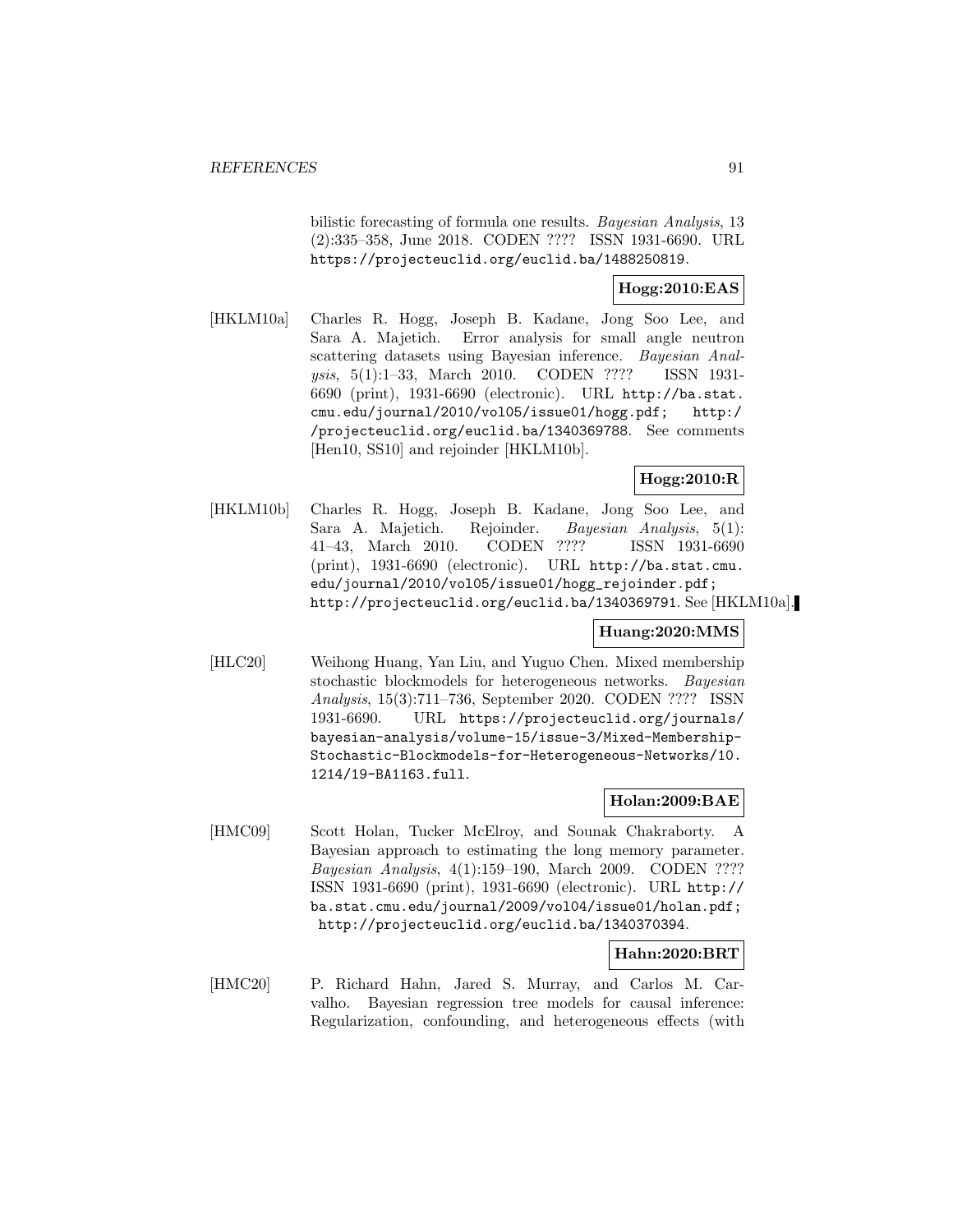discussion). Bayesian Analysis, 15(3):965–1056, September 2020. CODEN ???? ISSN 1931-6690. URL https:/ /projecteuclid.org/journals/bayesian-analysis/volume-15/issue-3/Bayesian-Regression-Tree-Models-for-Causal-Inference--Regularization-Confounding/10.1214/19-BA1195. full.

## **Hoeting:2006:SPM**

[Hoe06] Jennifer A. Hoeting. Some perspectives on modeling species distributions (comment on article by Gelfand et al.). *Bayesian* Analysis, 1(1):93–97, March 2006. CODEN ???? ISSN 1931-6690 (print), 1931-6690 (electronic). URL http://ba.stat.cmu. edu/journal/2006/vol01/issue01/hoeting.pdf; http:// projecteuclid.org/euclid.ba/1340371073. See [GSW<sup>+</sup>06a].

## **Hoff:2006:MBS**

[Hof06] Peter D. Hoff. Model-based subspace clustering. Bayesian Analysis, 1(2):321–344, June 2006. CODEN ???? ISSN 1931-6690 (print), 1931-6690 (electronic). URL http://ba.stat.cmu.edu/ journal/2006/vol01/issue02/hoff321-344.pdf; http:// projecteuclid.org/euclid.ba/1340371065.

## **Hoff:2011:RCA**

[Hof11a] Peter D. Hoff. Rejoinder: "Comment on article by Hoff". Bayesian Analysis, 6(2):205–207, June 2011. CODEN ???? ISSN 1931-6690 (print), 1931-6690 (electronic). URL http://ba. stat.cmu.edu/journal/2011/vol06/issue02/hoff\_rejoinder. pdf; http://projecteuclid.org/euclid.ba/1339612043. See [Hof11b].

## **Hoff:2011:SCA**

[Hof11b] Peter D. Hoff. Separable covariance arrays via the Tucker product, with applications to multivariate relational data. Bayesian Analysis, 6(2):179–196, June 2011. CODEN ???? ISSN 1931- 6690 (print), 1931-6690 (electronic). URL http://ba.stat. cmu.edu/journal/2011/vol06/issue02/hoff.pdf; http:/ /projecteuclid.org/euclid.ba/1339612040. See comments [All11, Fre11] and rejoinder [Hof11a].

### **Hoff:2013:CAM**

[Hof13] Peter D. Hoff. Comment on article by Müller and Mitra. Bayesian Analysis, 8(2):311–318, June 2013. CODEN ????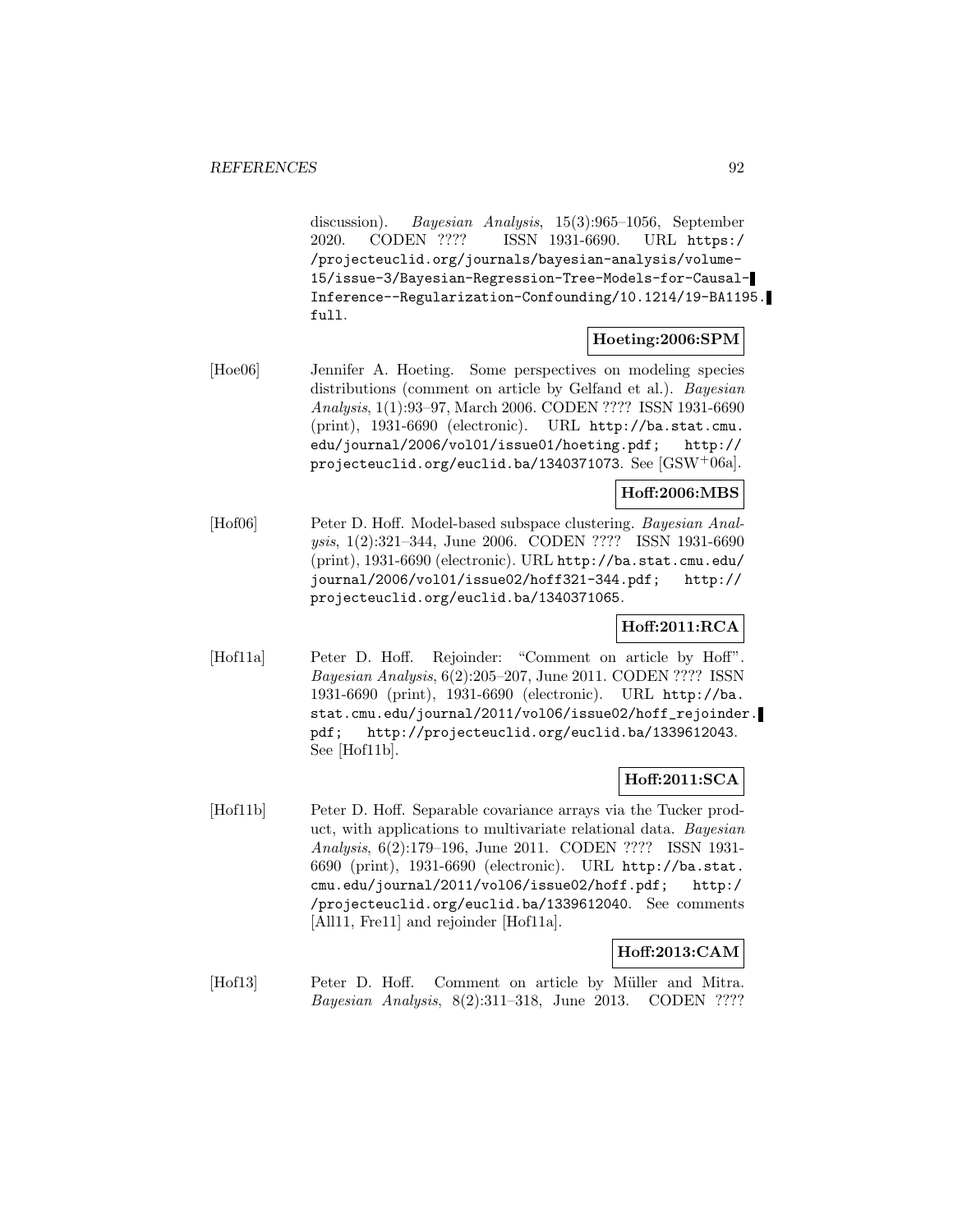ISSN 1931-6690 (print), 1931-6690 (electronic). URL http:/ /ba.stat.cmu.edu/journal/2013/vol08/issue02/hoff.pdf; http://projecteuclid.org/euclid.ba/1369407552. See [MM13a].

## **Hoff:2016:ESF**

[Hof16] Peter D. Hoff. Equivariant and scale-free Tucker decomposition models. Bayesian Analysis, 11(3):627–648, September 2016. CO-DEN ???? ISSN 1931-6690. URL http://projecteuclid.org/ euclid.ba/1423576317.

## **Hooper:2008:EDT**

[Hoo08] Peter M. Hooper. Exact distribution theory for belief net responses. Bayesian Analysis, 3(3):615–624, September 2008. CODEN ???? ISSN 1931-6690 (print), 1931-6690 (electronic). URL http://ba.stat.cmu.edu/journal/2008/ vol03/issue03/hooper.pdf; http://projecteuclid.org/ euclid.ba/1340370440.

## **Haslett:2008:CAB**

[HP08] John Haslett and Andrew Parnell. Comment on article by Blackwell and Buck. Bayesian Analysis, 3(2):249–254, June 2008. CODEN ???? ISSN 1931-6690 (print), 1931-6690 (electronic). URL http://ba.stat.cmu.edu/journal/2008/vol03/ issue02/haslett.pdf; http://projecteuclid.org/euclid. ba/1340370545. See [BB08a].

## **Hans:2015:CAD**

[HP15] Christopher M. Hans and Mario Peruggia. Comment on article by Dawid and Musio. Bayesian Analysis, 10(2):505–509, June 2015. CODEN ???? ISSN 1931-6690. URL http:// projecteuclid.org/euclid.ba/1427806910. See [DM15a].

## **Heaukulani:2020:GTI**

[HR20] Creighton Heaukulani and Daniel M. Roy. Gibbs-type Indian buffet processes. Bayesian Analysis, 15(3):683–710, September 2020. CODEN ???? ISSN 1931-6690. URL https://projecteuclid.org/journals/bayesian-analysis/ volume-15/issue-3/Gibbs-type-Indian-Buffet-Processes/ 10.1214/19-BA1166.full.

# **Hu:2018:DPM**

[HRW18] Jingchen Hu, Jerome P. Reiter, and Quanli Wang. Dirichlet process mixture models for modeling and generating synthetic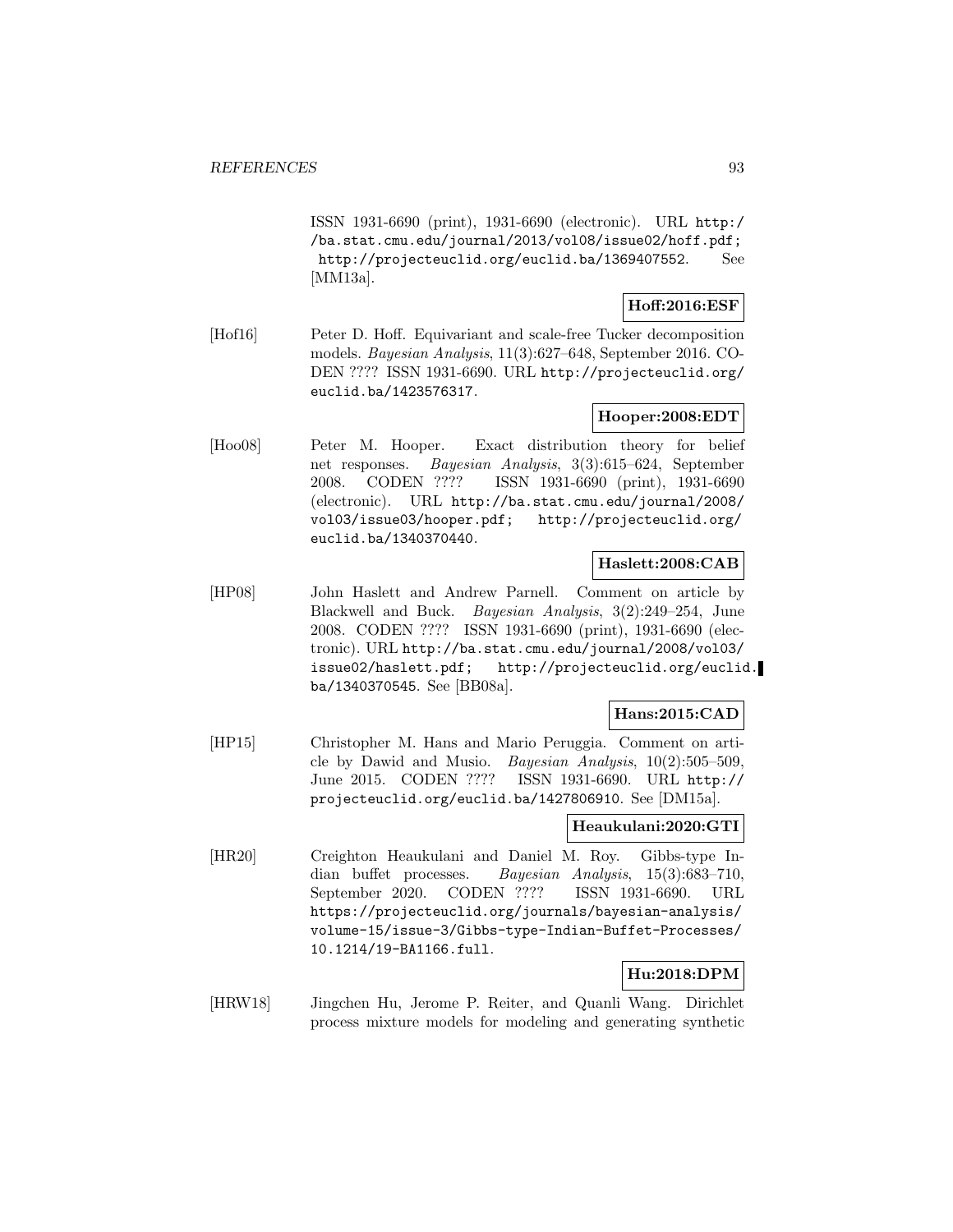versions of nested categorical data. Bayesian Analysis, 13(1): 183–200, March 2018. CODEN ???? ISSN 1931-6690. URL https://projecteuclid.org/euclid.ba/1485227030.

**Hahn:2009:PEC**

[HS09] Markus Hahn and Jörn Sassy. Parameter estimation in continuous time Markov switching models: a semi-continuous Markov chain Monte Carlo approach. Bayesian Analysis, 4(1):63–84, March 2009. CODEN ???? ISSN 1931-6690 (print), 1931- 6690 (electronic). URL http://ba.stat.cmu.edu/journal/ 2009/vol04/issue01/hahn.pdf; http://projecteuclid. org/euclid.ba/1340370390.

#### **Hernandez-Stumpfhauser:2017:GPN**

[HSBvdW17] Daniel Hernandez-Stumpfhauser, F. Jay Breidt, and Mark J. van der Woerd. The general projected normal distribution of arbitrary dimension: Modeling and Bayesian inference. Bayesian Analysis, 12(1):113–133, March 2017. CODEN ???? ISSN 1931-6690. URL http://projecteuclid.org/euclid. ba/1453211962.

## **Hobbs:2012:CPI**

[HSC12] Brian P. Hobbs, Daniel J. Sargent, and Bradley P. Carlin. Commensurate priors for incorporating historical information in clinical trials using general and generalized linear models. Bayesian Analysis, 7(3):639–674, September 2012. CODEN ???? ISSN 1931-6690 (print), 1931-6690 (electronic). URL http:// ba.stat.cmu.edu/journal/2012/vol07/issue03/hobbs.pdf; http://projecteuclid.org/euclid.ba/1346158779.

## **Hubin:2020:NAA**

[HSF20] Aliaksandr Hubin, Geir Storvik, and Florian Frommlet. A novel algorithmic approach to Bayesian logic regression (with discussion). Bayesian Analysis, 15(1):263–333, March 2020. CODEN ???? ISSN 1931-6690. URL https://projecteuclid.org/ euclid.ba/1545296448.

## **He:2021:OBA**

[HSH21a] Daojiang He, Dongchu Sun, and Lei He. Objective Bayesian analysis for the Student-t linear regression. Bayesian Analysis, 16 (1):129–145, March 2021. CODEN ???? ISSN 1931-6690. URL https://projecteuclid.org/journals/bayesian-analysis/ volume-16/issue-1/Objective-Bayesian-Analysis-for-the-Student--t-Linear-Regression/10.1214/20-BA1198.full.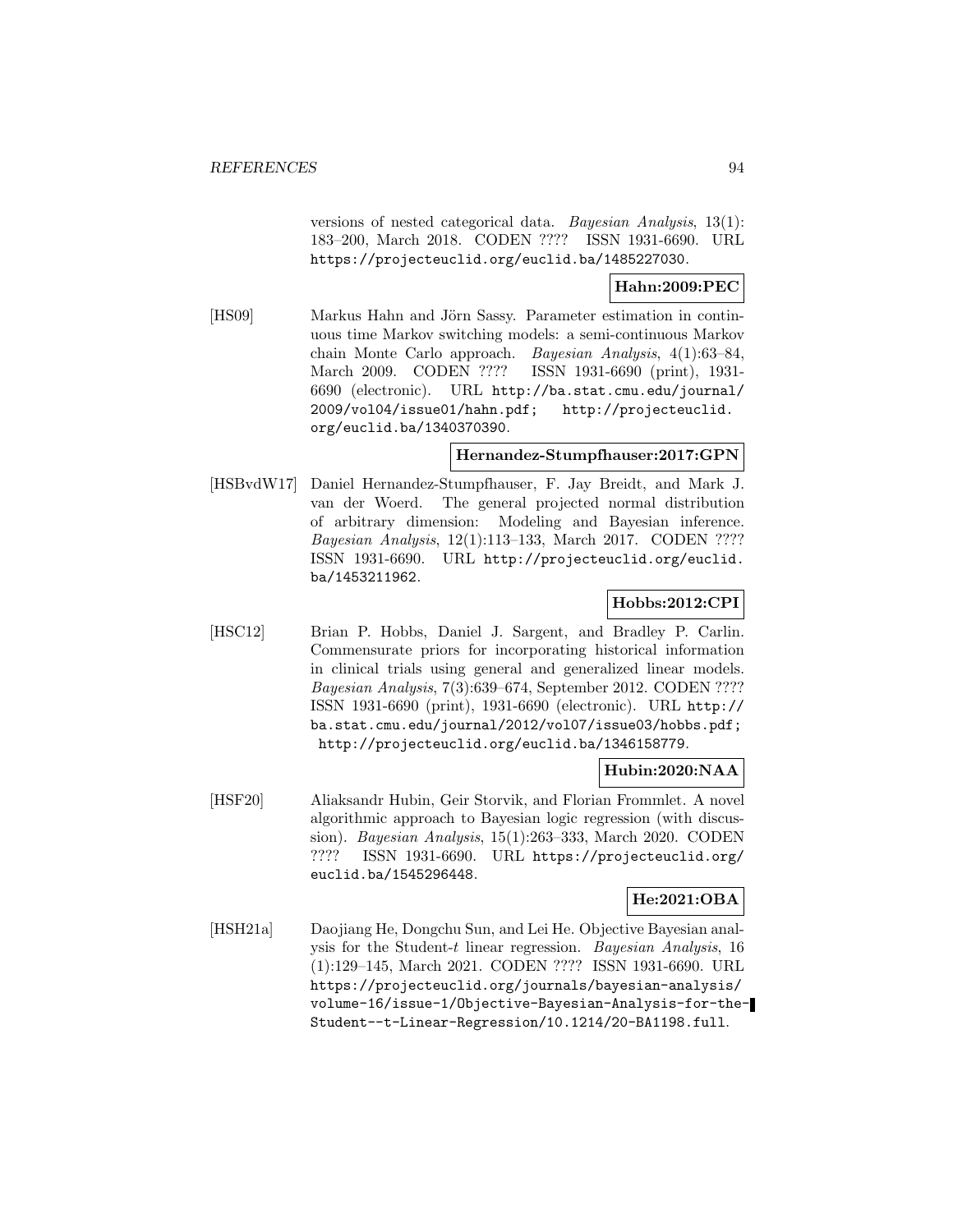#### **Hrafnkelsson:2021:MST**

[HSH<sup>+</sup>21b] Birgir Hrafnkelsson, Stefan Siegert, Raphaël Huser, Haakon Bakka, and Arni V. Jóhannesson. Max-and-smooth: a two-step approach for approximate Bayesian inference in latent Gaussian models. Bayesian Analysis, 16(2):611–638, June 2021. CODEN ???? ISSN 1931-6690. URL https://projecteuclid.org/ journals/bayesian-analysis/volume-16/issue-2/Max-and-Smooth--A-Two-Step-Approach-for-Approximate/10.1214/ 20-BA1219.full.

## **Hutter:2007:EBR**

[Hut07] Marcus Hutter. Exact Bayesian regression of piecewise constant functions. Bayesian Analysis, 2(4):635–664, December 2007. CODEN ???? ISSN 1931-6690 (print), 1931-6690 (electronic). URL http://ba.stat.cmu.edu/journal/2007/ vol02/issue04/hutter.pdf; http://projecteuclid.org/ euclid.ba/1340370708.

## **Horrocks:2009:PPJ**

[HvDH09] Julie Horrocks and Marianne J. van Den Heuvel. Prediction of pregnancy: a joint model for longitudinal and binary data. Bayesian Analysis, 4(3):523–538, September 2009. CODEN ???? ISSN 1931-6690 (print), 1931-6690 (electronic). URL http:/ /ba.stat.cmu.edu/journal/2009/vol04/issue03/horrocks. pdf; http://projecteuclid.org/euclid.ba/1340369853.

### **Huang:2013:SMN**

[HW13] Alan Huang and M. P. Wand. Simple marginally noninformative prior distributions for covariance matrices. Bayesian Analysis, 8(2):439–452, June 2013. CODEN ???? ISSN 1931- 6690 (print), 1931-6690 (electronic). URL http://ba.stat. cmu.edu/journal/2013/vol08/issue02/huang.pdf; http: //projecteuclid.org/euclid.ba/1369407559.

### **Heinecke:2021:BDQ**

[HYDE21] Andreas Heinecke, Lifeng Ye, Maria De Iorio, and Timothy Ebbels. Bayesian deconvolution and quantification of metabolites from J-resolved NMR spectroscopy. Bayesian Analysis, 16 (2):425–458, June 2021. CODEN ???? ISSN 1931-6690. URL https://projecteuclid.org/journals/bayesian-analysis/ volume-16/issue-2/Bayesian-Deconvolution-and-Quantificationof-Metabolites-from-J-Resolved-NMR/10.1214/20-BA1208. full.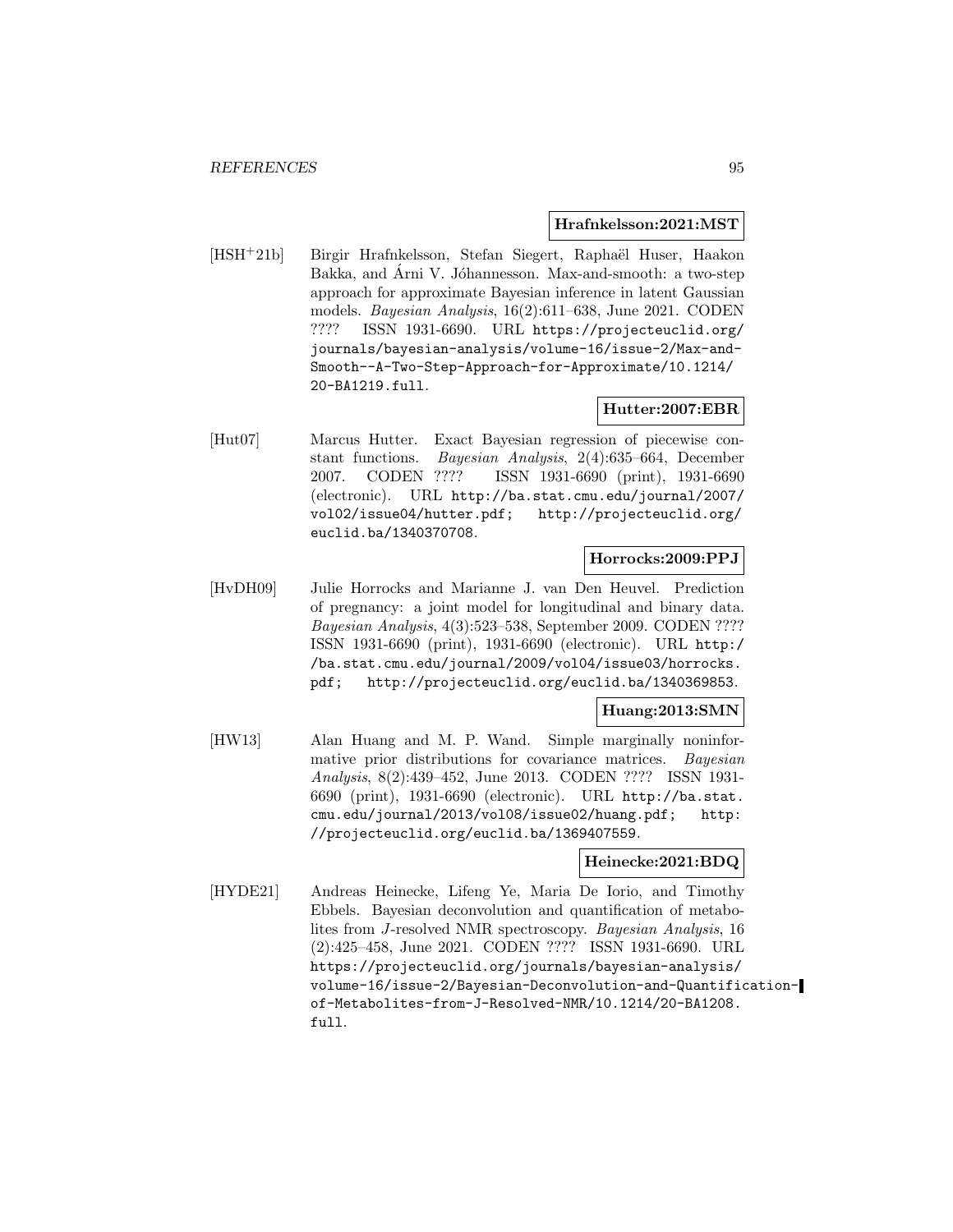## **Huo:2012:BDF**

[HYY12] Lin Huo, Ying Yuan, and Guosheng Yin. Bayesian dose finding for combined drugs with discrete and continuous doses. Bayesian Analysis, 7(4):1035–1052, December 2012. CODEN ???? ISSN 1931-6690 (print), 1931-6690 (electronic). URL http: //ba.stat.cmu.edu/journal/2012/vol07/issue04/huo.pdf; http://projecteuclid.org/euclid.ba/1354024471.

## **Irie:2019:BEM**

[IW19] Kaoru Irie and Mike West. Bayesian emulation for multi-step optimization in decision problems. Bayesian Analysis, 14(1):137– 160, March 2019. CODEN ???? ISSN 1931-6690. URL https:/ /projecteuclid.org/euclid.ba/1524103230.

## **Johndrow:2018:OGA**

[JB18] James Johndrow and Anirban Bhattacharya. Optimal Gaussian approximations to the posterior for log-linear models with Diaconis–Ylvisaker priors. Bayesian Analysis, 13(1):201–223, March 2018. CODEN ???? ISSN 1931-6690. URL https:// projecteuclid.org/euclid.ba/1487646097.

### **Jiang:2008:BMC**

[JD08] Thomas J. Jiang and James M. Dickey. Bayesian methods for categorical data under informative censoring. Bayesian Analysis, 3(3):541–553, September 2008. CODEN ???? ISSN 1931- 6690 (print), 1931-6690 (electronic). URL http://ba.stat. cmu.edu/journal/2008/vol03/issue03/jiang.pdf; http: //projecteuclid.org/euclid.ba/1340370437.

#### **Jarvenpaa:2019:EAR**

 $[JGP<sup>+</sup>19]$  Marko Järvenpää, Michael U. Gutmann, Arijus Pleska, Aki Vehtari, and Pekka Marttinen. Efficient acquisition rules for modelbased approximate Bayesian computation. Bayesian Analysis, 14 (2):595–622, June 2019. CODEN ???? ISSN 1931-6690. URL https://projecteuclid.org/euclid.ba/1537258134.

#### **Jarvenpaa:2021:PGP**

[JGVM21] Marko Järvenpää, Michael U. Gutmann, Aki Vehtari, and Pekka Marttinen. Parallel Gaussian process surrogate Bayesian inference with noisy likelihood evaluations. Bayesian Analysis, 16(1):147–178, March 2021. CODEN ???? ISSN 1931- 6690. URL https://projecteuclid.org/journals/bayesian-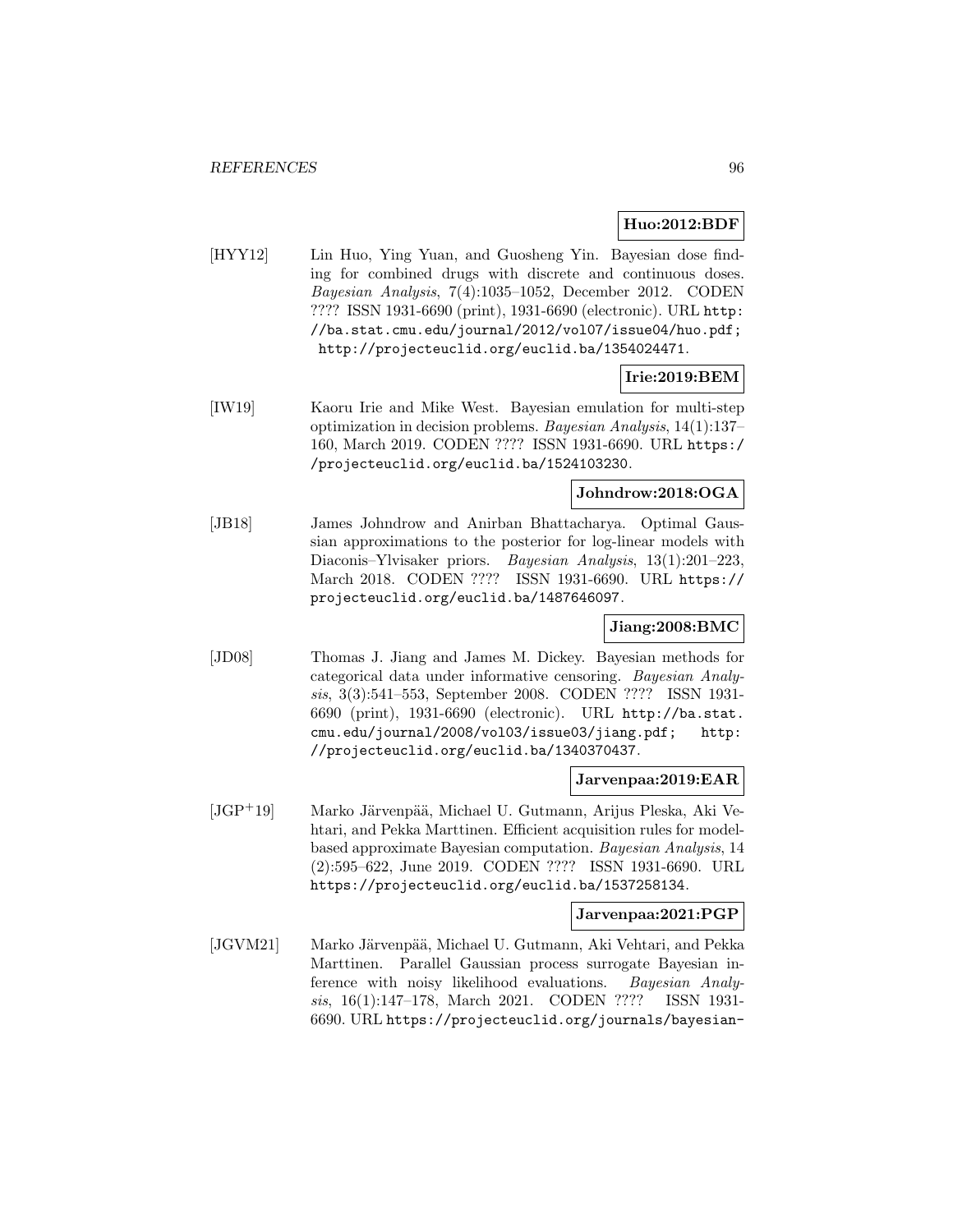analysis/volume-16/issue-1/Parallel-Gaussian-Process-Surrogate-Bayesian-Inference-with-Noisy-Likelihood-Evaluations/ 10.1214/20-BA1200.full.

#### **Johnson:2022:BIE**

[JHB22] Stephen R. Johnson, Daniel A. Henderson, and Richard J. Boys. On Bayesian inference for the extended Plackett–Luce model. Bayesian Analysis, 17(2):465–490, June 2022. CO-DEN ???? ISSN 1931-6690. URL https://projecteuclid. org/journals/bayesian-analysis/volume-17/issue-2/On-Bayesian-inference-for-the-Extended-Plackett-Luce-model/ 10.1214/21-BA1258.full.

## **Jewell:2009:BAE**

[JKNR09] Chris P. Jewell, Theodore Kypraios, Peter Neal, and Gareth O. Roberts. Bayesian analysis for emerging infectious diseases. Bayesian Analysis, 4(3):465–496, September 2009. CODEN ???? ISSN 1931-6690 (print), 1931-6690 (electronic). URL http: //ba.stat.cmu.edu/journal/2009/vol04/issue03/jewell. pdf; http://projecteuclid.org/euclid.ba/1340369851.

## **Jiang:2019:BOP**

[JL19] Wenxin Jiang and Cheng Li. On Bayesian oracle properties. Bayesian Analysis, 14(1):235–260, March 2019. CODEN ???? ISSN 1931-6690. URL https://projecteuclid.org/euclid. ba/1526457619.

## **Jo:2017:DSS**

[JLM+17] Seongil Jo, Jaeyong Lee, Peter Müller, Fernando A. Quintana, and Lorenzo Trippa. Dependent species sampling models for spatial density estimation. Bayesian Analysis, 12(2):379–406, June 2017. CODEN ???? ISSN 1931-6690. URL http:// projecteuclid.org/euclid.ba/1462297334.

### **Ji:2009:SMM**

[JMKW09] Chunlin Ji, Daniel Merl, Thomas B. Kepler, and Mike West. Spatial mixture modelling for unobserved point processes: examples in immunofluorescence histology. Bayesian Analysis, 4(2):297–315, June 2009. CODEN ???? ISSN 1931- 6690 (print), 1931-6690 (electronic). URL http://ba.stat. cmu.edu/journal/2009/vol04/issue02/ji.pdf; http:// projecteuclid.org/euclid.ba/1340370279.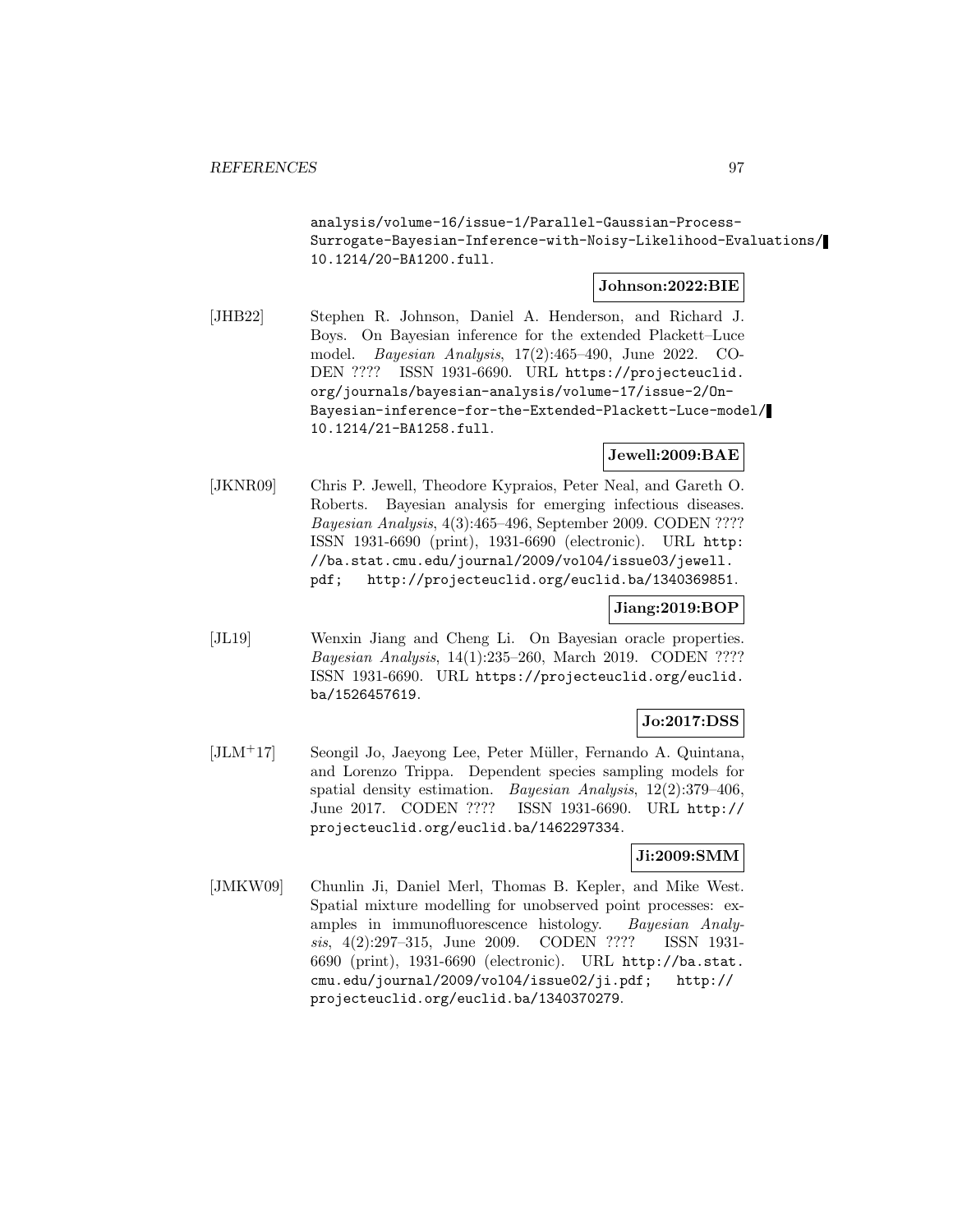#### **Jensen:2009:HBM**

[JMW09a] Shane T. Jensen, Blakeley B. McShane, and Abraham J. Wyner. Hierarchical Bayesian modeling of hitting performance in baseball. Bayesian Analysis, 4(4):631–652, December 2009. CODEN ???? ISSN 1931-6690 (print), 1931-6690 (electronic). URL http://ba.stat.cmu.edu/journal/2009/ vol04/issue04/jensen.pdf; http://projecteuclid.org/ euclid.ba/1340369815. See comments [AB09, Gli09, QM09] and rejoinder [JMW09b].

## **Jensen:2009:R**

[JMW09b] Shane T. Jensen, Blakeley B. McShane, and Abraham J. Wyner. Rejoinder. Bayesian Analysis, 4(4):669–674, December 2009. CODEN ???? ISSN 1931-6690 (print), 1931-6690 (electronic). URL http://ba.stat.cmu.edu/journal/2009/vol04/ issue04/jensen\_rejoinder.pdf; http://projecteuclid. org/euclid.ba/1340369819. See [JMW09a].

## **Jain:2007:R**

[JN07a] Sonia Jain and Radford M. Neal. Rejoinder. Bayesian Analysis, 2(3):495–500, September 2007. CODEN ???? ISSN 1931-6690 (print), 1931-6690 (electronic). URL http://ba.stat.cmu. edu/journal/2007/vol02/issue03/rejoinder.pdf; http: //projecteuclid.org/euclid.ba/1340370724. See [JN07b] [MR2342168].

### **Jain:2007:SMC**

[JN07b] Sonia Jain and Radford M. Neal. Splitting and merging components of a nonconjugate Dirichlet process mixture model. Bayesian Analysis, 2(3):445–472, September 2007. CODEN ???? ISSN 1931-6690 (print), 1931-6690 (electronic). URL http:/ /ba.stat.cmu.edu/journal/2007/vol02/issue03/jain.pdf; http://projecteuclid.org/euclid.ba/1340370720. See comments [Dah07, Rob07, Mac07] and rejoinder [JN07a]..

### **Jara:2013:TSM**

[JNBQ13] A. Jara, L. E. Nieto-Barajas, and F. Quintana. A time series model for responses on the unit interval. Bayesian Analysis, 8(3):723–740, September 2013. CODEN ???? ISSN 1931- 6690 (print), 1931-6690 (electronic). URL http://ba.stat. cmu.edu/journal/2013/vol08/issue03/jara.pdf; http:/ /projecteuclid.org/euclid.ba/1378729926.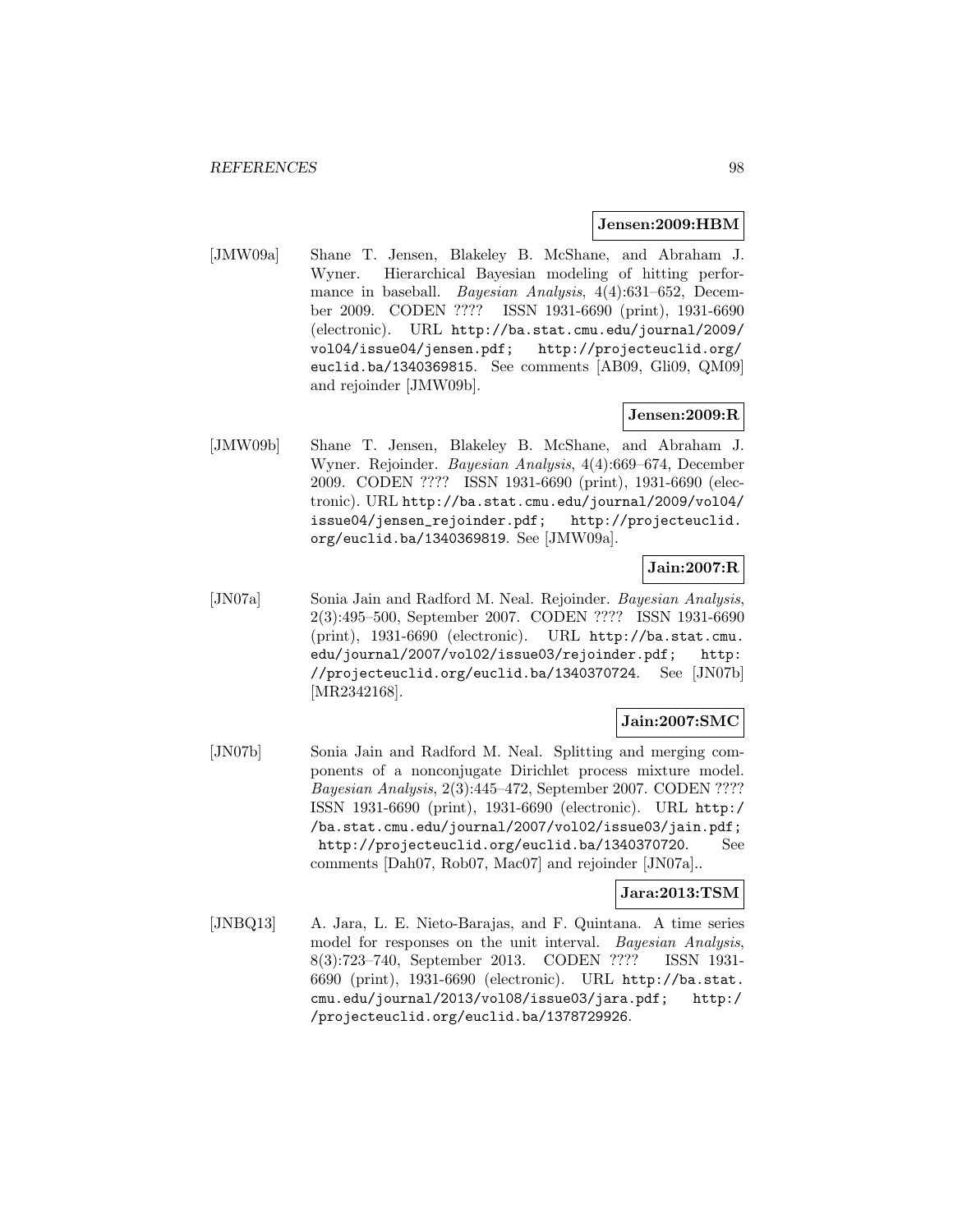#### **Johnson:2007:BMA**

[Joh07] Valen E. Johnson. Bayesian model assessment using pivotal quantities. Bayesian Analysis, 2(4):719–733, December 2007. CODEN ???? ISSN 1931-6690 (print), 1931-6690 (electronic). URL http://ba.stat.cmu.edu/journal/2007/vol02/ issue04/johnson.pdf; http://projecteuclid.org/euclid. ba/1340370712.

### **Johnson:2013:NAB**

[Joh13] Valen E. Johnson. On numerical aspects of Bayesian model selection in high and ultrahigh-dimensional settings. Bayesian Analysis, 8(4):741–758, December 2013. CODEN ???? ISSN 1931-6690 (print), 1931-6690 (electronic). URL http://ba.stat.cmu. edu/journal/2013/vol08/issue04/johnson.pdf; http:// projecteuclid.org/euclid.ba/1386166311.

### **Jeliazkov:2008:DSF**

[JP08] Ivan Jeliazkov and Dale J. Poirier. Dynamic and structural features of intifada violence: a Markov process approach. Bayesian Analysis, 3(1):63–77, March 2008. CODEN ???? ISSN 1931-6690 (print), 1931-6690 (electronic). URL http://ba.stat.cmu. edu/journal/2008/vol03/issue01/jeliazkov.pdf; http: //projecteuclid.org/euclid.ba/1340370561.

### **Jeong:2016:BSI**

[JP16] Seonghyun Jeong and Taeyoung Park. Bayesian semiparametric inference on functional relationships in linear mixed models. Bayesian Analysis, 11(4):1137–1163, December 2016. CO-DEN ???? ISSN 1931-6690. URL http://projecteuclid.org/ euclid.ba/1448852253.

### **Jiang:2017:BNT**

[JYL17] Bo Jiang, Chao Ye, and Jun S. Liu. Bayesian nonparametric tests via sliced inverse modeling. Bayesian Analysis, 12(1):89– 112, March 2017. CODEN ???? ISSN 1931-6690. URL http:// projecteuclid.org/euclid.ba/1453211961.

### **Kadane:2006:OBA**

[Kad06] Joseph B. Kadane. Is "objective Bayesian analysis" objective, Bayesian, or wise? (comment on articles by Berger and by Goldstein). Bayesian Analysis, 1(3):433–436, September 2006. CODEN ???? ISSN 1931-6690 (print), 1931-6690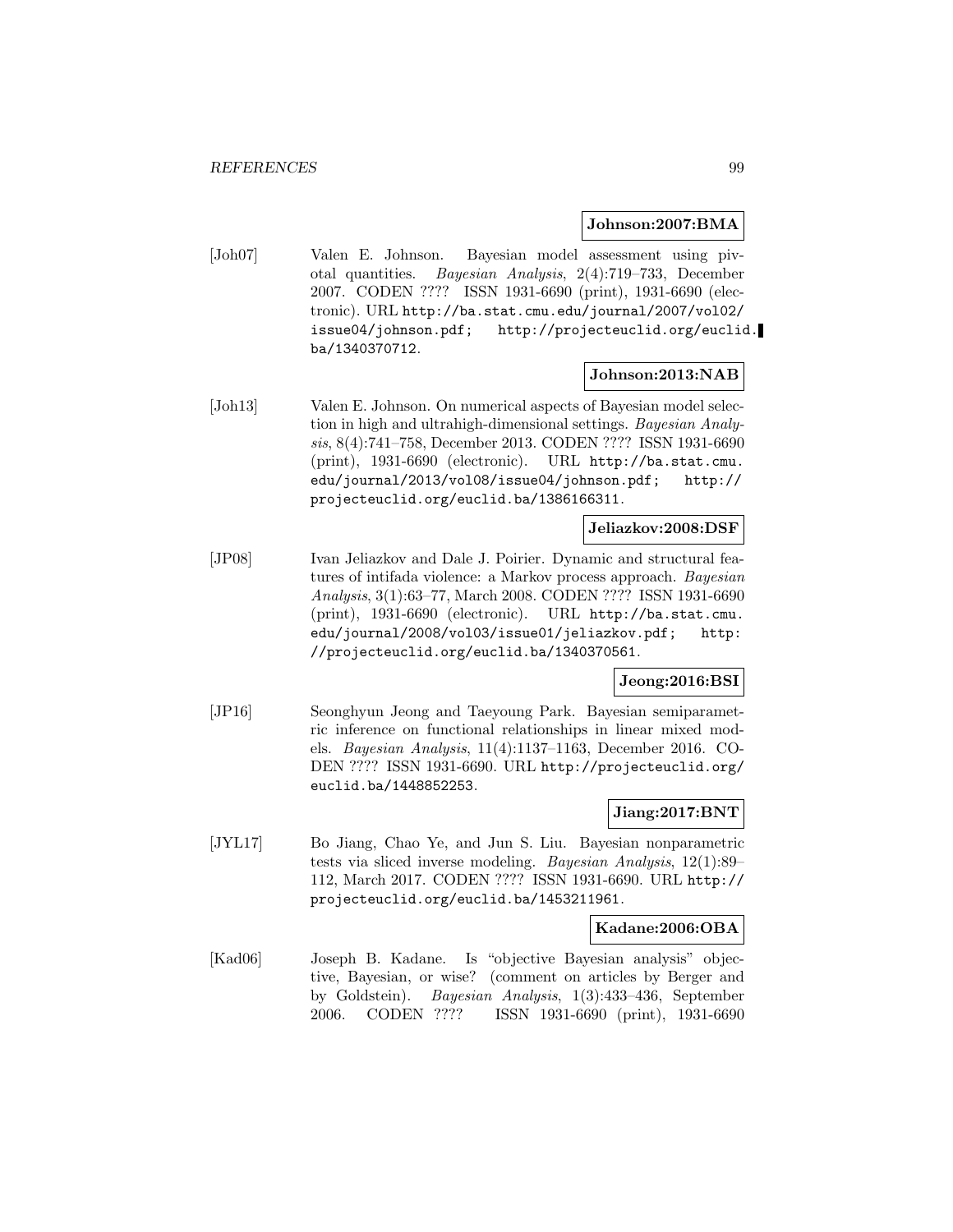(electronic). URL http://ba.stat.cmu.edu/journal/2006/ vol01/issue03/kadane.pdf; http://projecteuclid.org/ euclid.ba/1340371040. See [Ber06a, Gol06a].

## **Kadane:2008:CAG**

[Kad08] Joseph B. Kadane. Comment on article by Gelman. Bayesian Analysis, 3(3):455–457, September 2008. CODEN ???? ISSN 1931-6690 (print), 1931-6690 (electronic). URL http: //ba.stat.cmu.edu/journal/2008/vol03/issue03/kadane. pdf; http://projecteuclid.org/euclid.ba/1340370431. See [Gel08a].

## **Kadane:2016:SPA**

[Kad16] Joseph B. Kadane. Sums of possibly associated Bernoulli variables: The Conway–Maxwell-binomial distribution. Bayesian Analysis, 11(2):403–420, June 2016. CODEN ???? ISSN 1931-6690. URL http://projecteuclid.org/euclid.ba/ 1431607821.

## **Kim:2012:BME**

[KAL12] Joungyoun Kim, Nicola M. Anthony, and Bret R. Larget. A Bayesian method for estimating evolutionary history. Bayesian Analysis, 7(4):917–974, December 2012. CODEN ???? ISSN 1931-6690 (print), 1931-6690 (electronic). URL http:// ba.stat.cmu.edu/journal/2012/vol07/issue04/kim.pdf; http://projecteuclid.org/euclid.ba/1354024468.

## **Kass:2006:KBC**

[Kas06] Robert E. Kass. Kinds of Bayesians (comment on articles by Berger and by Goldstein). Bayesian Analysis, 1(3):437–440, September 2006. CODEN ???? ISSN 1931-6690 (print), 1931- 6690 (electronic). URL http://ba.stat.cmu.edu/journal/ 2006/vol01/issue03/kass.pdf; http://projecteuclid. org/euclid.ba/1340371041. See [Ber06a, Gol06a].

## **Katzfuss:2015:CAD**

[KB15] Matthias Katzfuss and Anirban Bhattacharya. Comment on article by Dawid and Musio. Bayesian Analysis, 10(2):501–504, June 2015. CODEN ???? ISSN 1931-6690. URL http:// projecteuclid.org/euclid.ba/1428419112. See [DM15a].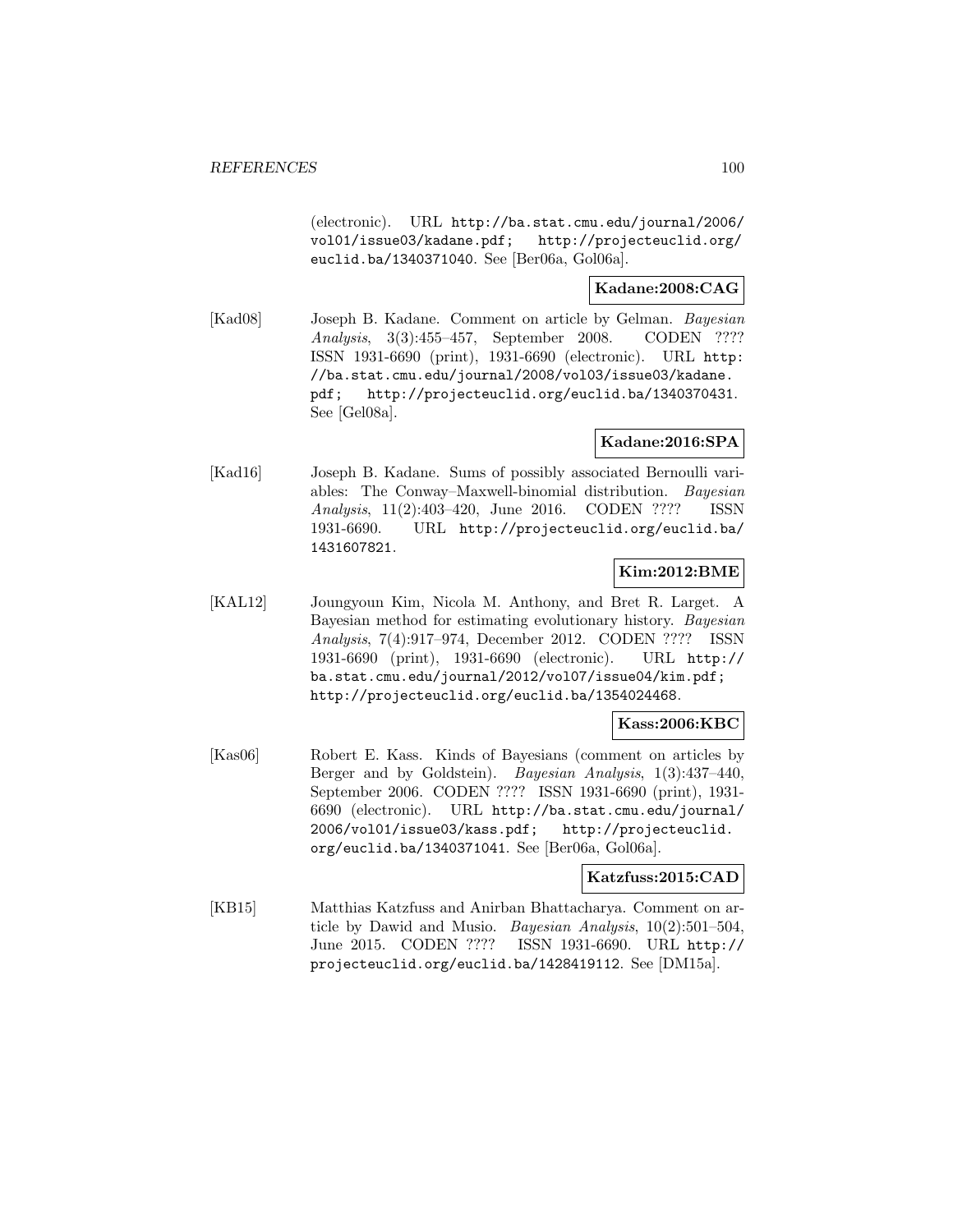## **Ko:2015:DPH**

[KCG15] Stanley I. M. Ko, Terence T. L. Chong, and Pulak Ghosh. Dirichlet process hidden Markov multiple change-point model. Bayesian Analysis, 10(2):275–296, June 2015. CODEN ???? ISSN 1931-6690. URL http://projecteuclid.org/euclid. ba/1422884975.

### **Klein:2021:BES**

[KCK<sup>+</sup>21] Nadja Klein, Manuel Carlan, Thomas Kneib, Stefan Lang, and Helga Wagner. Bayesian effect selection in structured additive distributional regression models. Bayesian Analysis, 16(2):545–573, June 2021. CODEN ???? ISSN 1931- 6690. URL https://projecteuclid.org/journals/bayesiananalysis/volume-16/issue-2/Bayesian-Effect-Selectionin-Structured-Additive-Distributional-Regression-Models/ 10.1214/20-BA1214.full.

## **King:2019:BFF**

[KCR19] Guillaume Kon Kam King, Antonio Canale, and Matteo Ruggiero. Bayesian functional forecasting with locally-autoregressive dependent processes. Bayesian Analysis, 14(4):1121–1141, December 2019. CODEN ???? ISSN 1931-6690. URL https:// projecteuclid.org/euclid.ba/1545296447.

### **Kenobi:2012:BMU**

[KD12] Kim Kenobi and Ian L. Dryden. Bayesian matching of unlabeled point sets using Procrustes and configuration models. Bayesian Analysis, 7(3):547–566, September 2012. CODEN ???? ISSN 1931-6690 (print), 1931-6690 (electronic). URL http://ba. stat.cmu.edu/journal/2012/vol07/issue03/kenobi.pdf; http://projecteuclid.org/euclid.ba/1346158775.

### **Kleinegesse:2021:SBE**

[KDG21] Steven Kleinegesse, Christopher Drovandi, and Michael U. Gutmann. Sequential Bayesian experimental design for implicit models via mutual information. Bayesian Analysis, 16(3):773–802, September 2021. CODEN ???? ISSN 1931-6690. URL https:/ /projecteuclid.org/journals/bayesian-analysis/volume-16/issue-3/Sequential-Bayesian-Experimental-Design-for-Implicit-Models-via-Mutual-Information/10.1214/20-BA1225. full.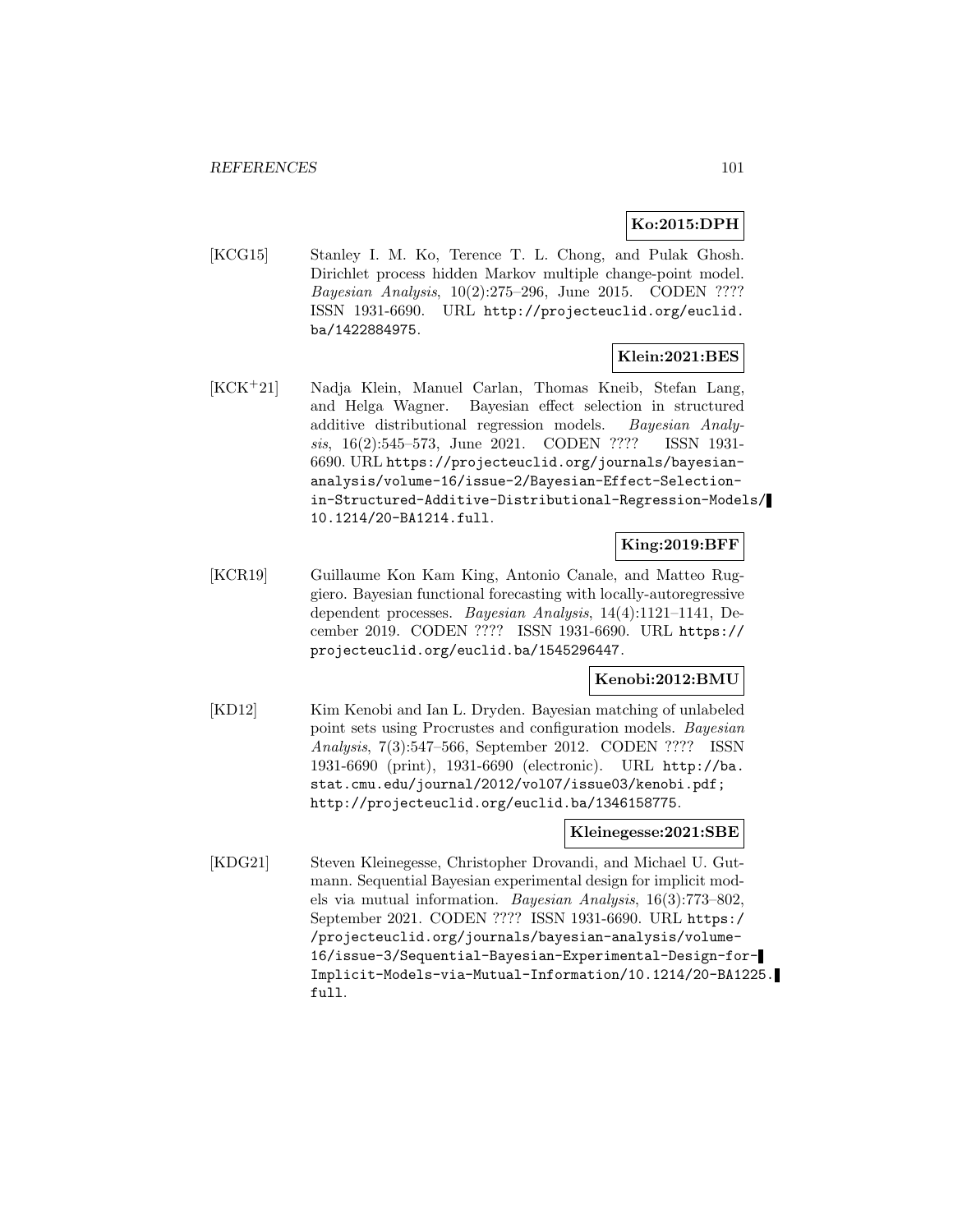## **Kim:2009:SDP**

[KDV09] Sinae Kim, David B. Dahl, and Marina Vannucci. Spiked Dirichlet process prior for Bayesian multiple hypothesis testing in random effects models. Bayesian Analysis, 4(4): 707–732, December 2009. CODEN ???? ISSN 1931- 6690 (print), 1931-6690 (electronic). URL http://ba.stat. cmu.edu/journal/2009/vol04/issue04/kim.pdf; http:// projecteuclid.org/euclid.ba/1340369821.

### **Kirch:2019:BWN**

[KEMM19] Claudia Kirch, Matthew C. Edwards, Alexander Meier, and Renate Meyer. Beyond Whittle: Nonparametric correction of a parametric likelihood with a focus on Bayesian time series analysis. Bayesian Analysis, 14(4):1037–1073, December 2019. CO-DEN ???? ISSN 1931-6690. URL https://projecteuclid. org/euclid.ba/1540865702.

## **Keefe:2019:OBA**

[KFF19] Matthew J. Keefe, Marco A. R. Ferreira, and Christopher T. Franck. Objective Bayesian analysis for Gaussian hierarchical models with intrinsic conditional autoregressive priors. Bayesian Analysis, 14(1):181–209, March 2019. CODEN ???? ISSN 1931-6690. URL https://projecteuclid.org/euclid. ba/1524124869.

## **Kyung:2009:BID**

[KG09] Minjung Kyung and Sujit K. Ghosh. Bayesian inference for directional conditionally autoregressive models. Bayesian Analysis, 4(4):675–706, December 2009. CODEN ???? ISSN 1931- 6690 (print), 1931-6690 (electronic). URL http://ba.stat. cmu.edu/journal/2009/vol04/issue04/kyung.pdf; http: //projecteuclid.org/euclid.ba/1340369820.

### **Kyung:2010:PRS**

[KGGC10] Minjung Kyung, Jeff Gill, Malay Ghosh, and George Casella. Penalized regression, standard errors, and Bayesian lassos. Bayesian Analysis, 5(2):369–411, June 2010. CODEN ???? ISSN 1931-6690 (print), 1931-6690 (electronic). URL http: //ba.stat.cmu.edu/journal/2010/vol05/issue02/casella. pdf; http://projecteuclid.org/euclid.ba/1340218343.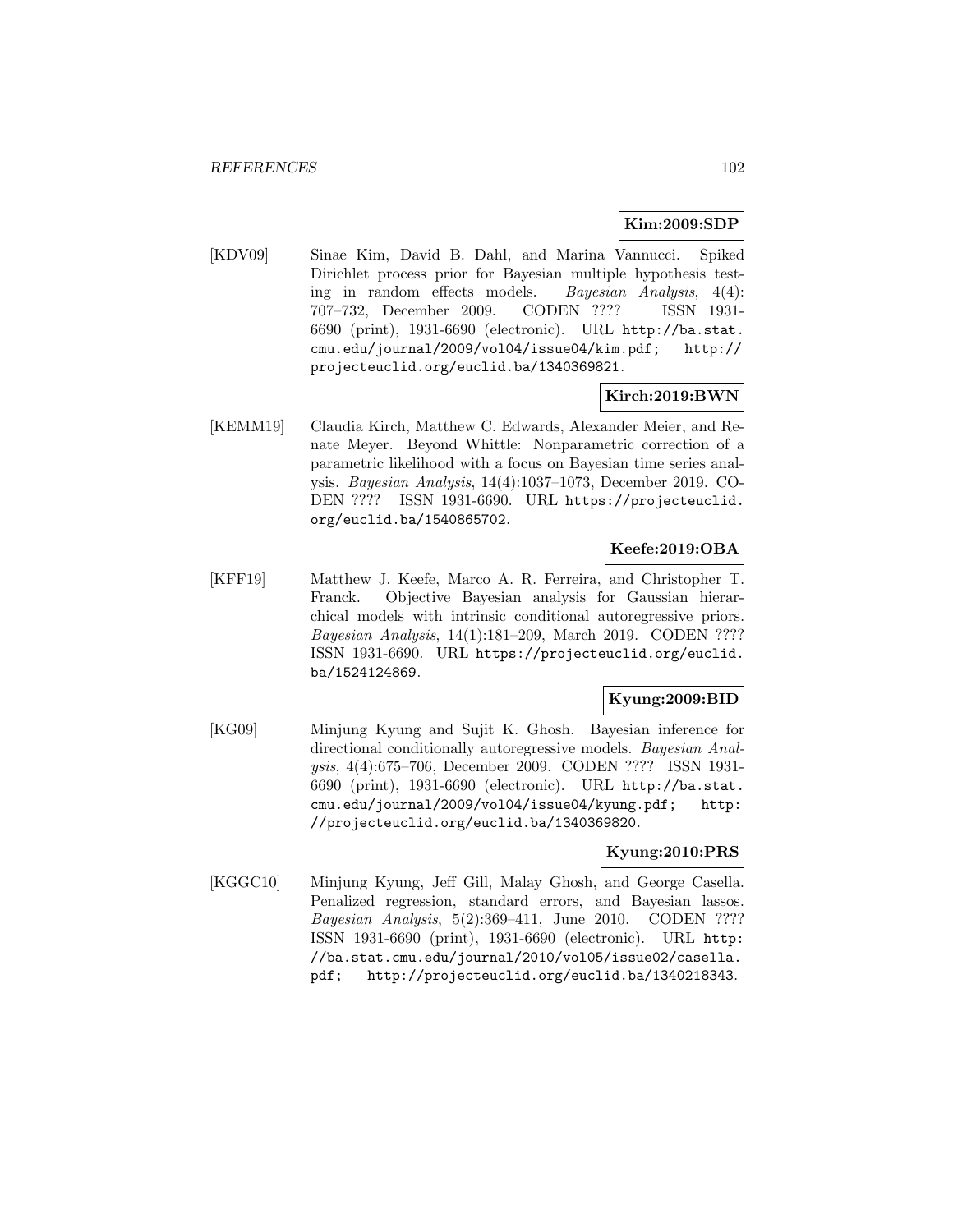#### **Kokolakis:2007:MRP**

[KK07] George Kokolakis and George Kouvaras. On the multimodality of random probability measures. Bayesian Analysis, 2 (1):213–219, March 2007. CODEN ???? ISSN 1931-6690 (print), 1931-6690 (electronic). URL http://ba.stat.cmu. edu/journal/2007/vol02/issue01/kokolakis.pdf; http: //projecteuclid.org/euclid.ba/1340390068.

## **Klein:2016:SDP**

[KK16] Nadja Klein and Thomas Kneib. Scale-dependent priors for variance parameters in structured additive distributional regression. Bayesian Analysis, 11(4):1071–1106, December 2016. CO-DEN ???? ISSN 1931-6690. URL http://projecteuclid.org/ euclid.ba/1448323525.

### **Kidd:2022:BNN**

[KK22] Brian Kidd and Matthias Katzfuss. Bayesian nonstationary and nonparametric covariance estimation for large spatial data (with discussion). Bayesian Analysis, 17(1):291–351, March 2022. CODEN ???? ISSN 1931-6690. URL https:/ /projecteuclid.org/journals/bayesian-analysis/volume-17/issue-1/Bayesian-Nonstationary-and-Nonparametric-Covariance-Estimation-for-Large-Spatial-Data/10.1214/ 21-BA1273.full.

## **Kadane:2014:TRS**

[KM14] Joseph B. Kadane and Steven N. MacEachern. Toward rational social decisions: A review and some results. Bayesian Analysis, 9(3):685–698, September 2014. CODEN ???? ISSN 1931-6690. URL http://projecteuclid.org/euclid.ba/1409921110.

#### **Kundu:2019:EBR**

[KMB19] Suprateek Kundu, Bani K. Mallick, and Veera Baladandayuthapani. Efficient Bayesian regularization for graphical model selection. Bayesian Analysis, 14(2):449–476, June 2019. CODEN ???? ISSN 1931-6690. URL https://projecteuclid.org/euclid. ba/1531274648.

### **Kass:2006:DCP**

[KN06] Robert E. Kass and Ranjini Natarajan. A default conjugate prior for variance components in generalized linear mixed models (comment on article by Browne and Draper). Bayesian Analysis, 1(3):535–542, September 2006. CODEN ???? ISSN 1931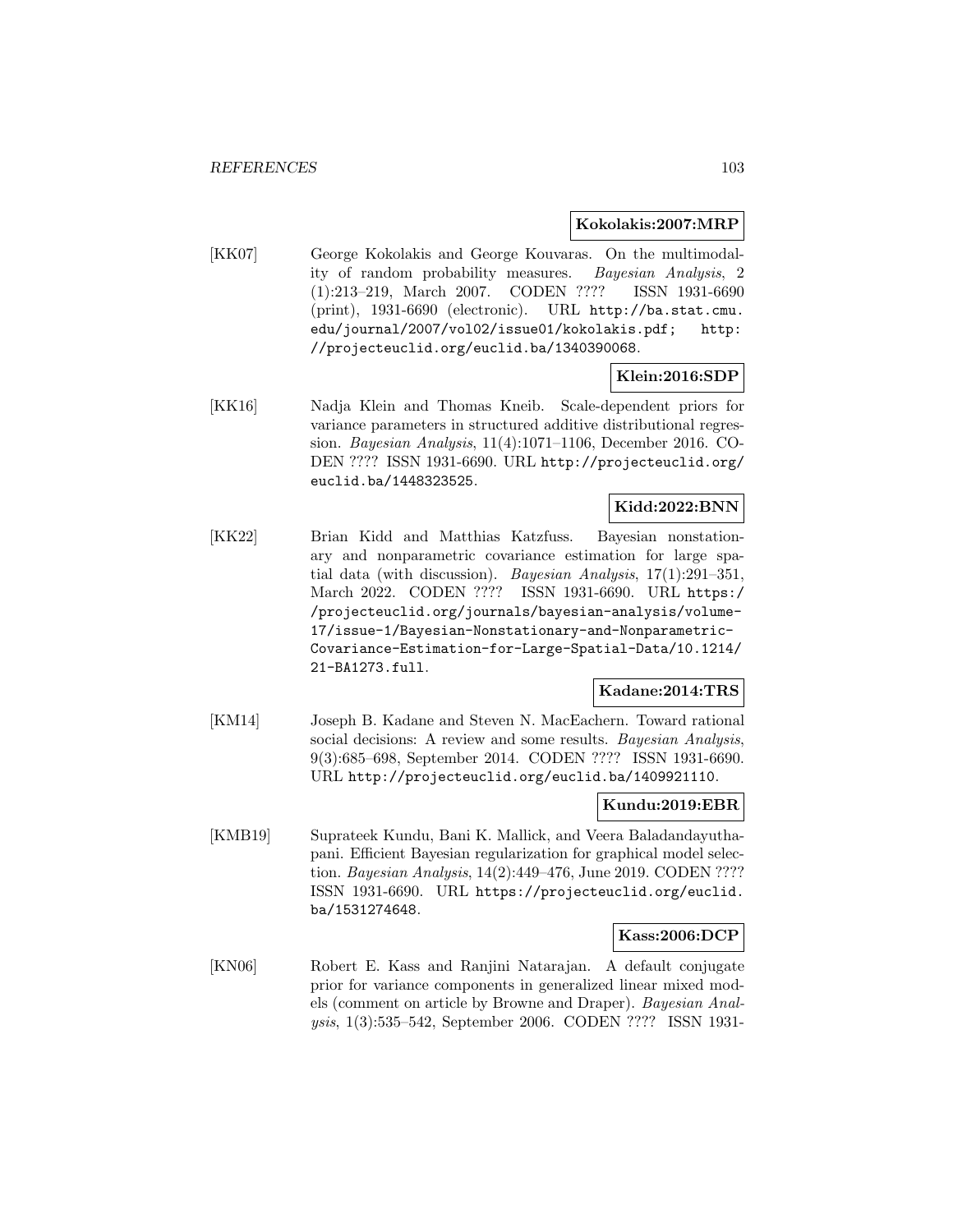6690 (print), 1931-6690 (electronic). URL http://ba.stat. cmu.edu/journal/2006/vol01/issue03/kass2.pdf; http: //projecteuclid.org/euclid.ba/1340371049. See [BD06a].

**Kobayashi:2017:BET**

[Kob17] Genya Kobayashi. Bayesian endogenous tobit quantile regression. Bayesian Analysis, 12(1):161–191, March 2017. CODEN ???? ISSN 1931-6690. URL http://projecteuclid.org/euclid. ba/1455559718.

### **Komaki:2015:APB**

[Kom15] Fumiyasu Komaki. Asymptotic properties of Bayesian predictive densities when the distributions of data and target variables are different. Bayesian Analysis, 10(1):31–51, March 2015. CO-DEN ???? ISSN 1931-6690. URL http://projecteuclid.org/ euclid.ba/1422468422.

## **Koop:2011:CAW**

[Koo11] Gary Koop. Comment on article by Wyse et al. Bayesian Analysis, 6(4):533–540, December 2011. CODEN ???? ISSN 1931- 6690 (print), 1931-6690 (electronic). URL http://ba.stat. cmu.edu/journal/2011/vol06/issue04/koop.pdf; http:/ /projecteuclid.org/euclid.ba/1339616534. See [WFR11a].

### **Kowal:2021:DRM**

[Kow21] Daniel R. Kowal. Dynamic regression models for timeordered functional data. Bayesian Analysis, 16(2):459–487, June 2021. CODEN ???? ISSN 1931-6690. URL https://projecteuclid.org/journals/bayesian-analysis/ volume-16/issue-2/Dynamic-Regression-Models-for-Time-Ordered-Functional-Data/10.1214/20-BA1213.full.

### **Karmakar:2021:BMT**

[KR21] Sayar Karmakar and Arkaprava Roy. Bayesian modelling of timevarying conditional heteroscedasticity. Bayesian Analysis, 16(4): 1157–1185, December 2021. CODEN ???? ISSN 1931-6690. URL https://projecteuclid.org/journals/bayesian-analysis/ volume-16/issue-4/Bayesian-Modelling-of-Time-Varying-Conditional-Heteroscedasticity/10.1214/21-BA1267.full.

#### **Kaufman:2010:BFA**

[KS10a] Cari G. Kaufman and Stephan R. Sain. Bayesian functional ANOVA modeling using Gaussian process prior distributions.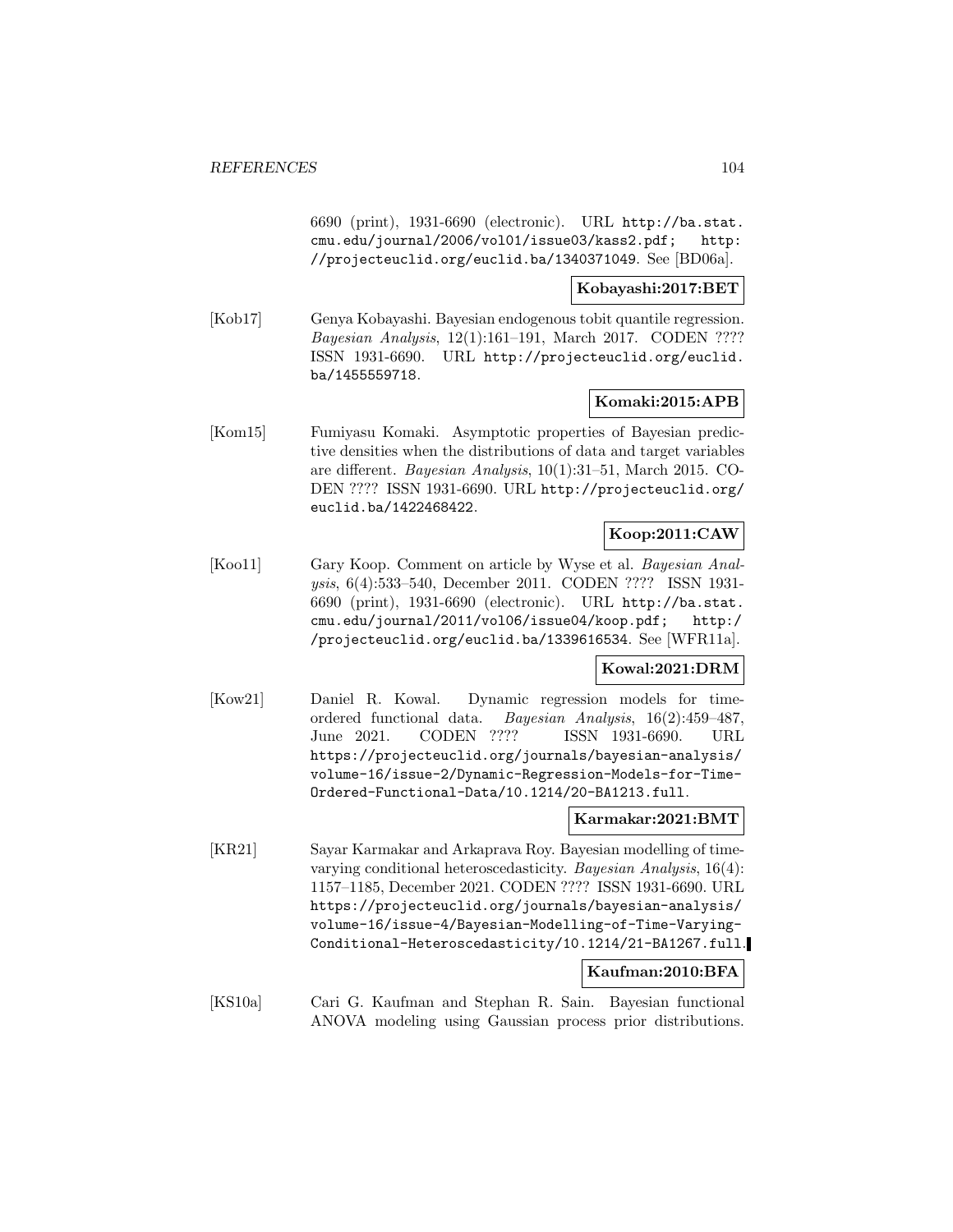Bayesian Analysis, 5(1):123–149, March 2010. CODEN ???? ISSN 1931-6690 (print), 1931-6690 (electronic). URL http: //ba.stat.cmu.edu/journal/2010/vol05/issue01/kaufman. pdf; http://projecteuclid.org/euclid.ba/1340369795.

### **Kharroubi:2010:PSS**

[KS10b] S. A. Kharroubi and T. J. Sweeting. Posterior simulation via the signed root log-likelihood ratio. Bayesian Analysis, 5(4): 787–815, December 2010. CODEN ???? ISSN 1931-6690 (print), 1931-6690 (electronic). URL http://ba.stat.cmu. edu/journal/2010/vol05/issue04/kharroubi.pdf; http: //projecteuclid.org/euclid.ba/1340110855.

## **Klein:2019:ICB**

[KS19] Nadja Klein and Michael Stanley Smith. Implicit copulas from Bayesian regularized regression smoothers. Bayesian Analysis, 14 (4):1143–1171, December 2019. CODEN ???? ISSN 1931-6690. URL https://projecteuclid.org/euclid.ba/1545296445.

#### **Kim:2012:FBH**

[KSLP12a] Sungduk Kim, Rajeshwari Sundaram, Germaine M. Buck Louis, and Cecilia Pyper. Flexible Bayesian human fecundity models. Bayesian Analysis, 7(4):771–800, December 2012. CODEN ???? ISSN 1931-6690 (print), 1931-6690 (electronic). URL http:/ /ba.stat.cmu.edu/journal/2012/vol07/issue04/kim2.pdf; http://projecteuclid.org/euclid.ba/1354024459. See comments [Sta12, Sca12].

## **Kim:2012:R**

[KSLP12b] Sungduk Kim, Rajeshwari Sundaram, Germaine M. Buck Louis, and Cecilia Pyper. Rejoinder. Bayesian Analysis, 7(4): 809–812, December 2012. CODEN ???? ISSN 1931-6690 (print), 1931-6690 (electronic). URL http://ba.stat.cmu.edu/ journal/2012/vol07/issue04/kim\_rejoinder.pdf; http: //projecteuclid.org/euclid.ba/1354024462.

### **Kadane:2006:CAC**

[KSM<sup>+</sup>06] Joseph B. Kadane, Galit Shmueli, Thomas P. Minka, Sharad Borle, and Peter Boatwright. Conjugate analysis of the Conway–Maxwell–Poisson distribution. Bayesian Analysis, 1 (2):363–374, June 2006. CODEN ???? ISSN 1931-6690 (print), 1931-6690 (electronic). URL http://ba.stat.cmu.edu/ journal/2006/vol01/issue02/kadane363-374.pdf; http: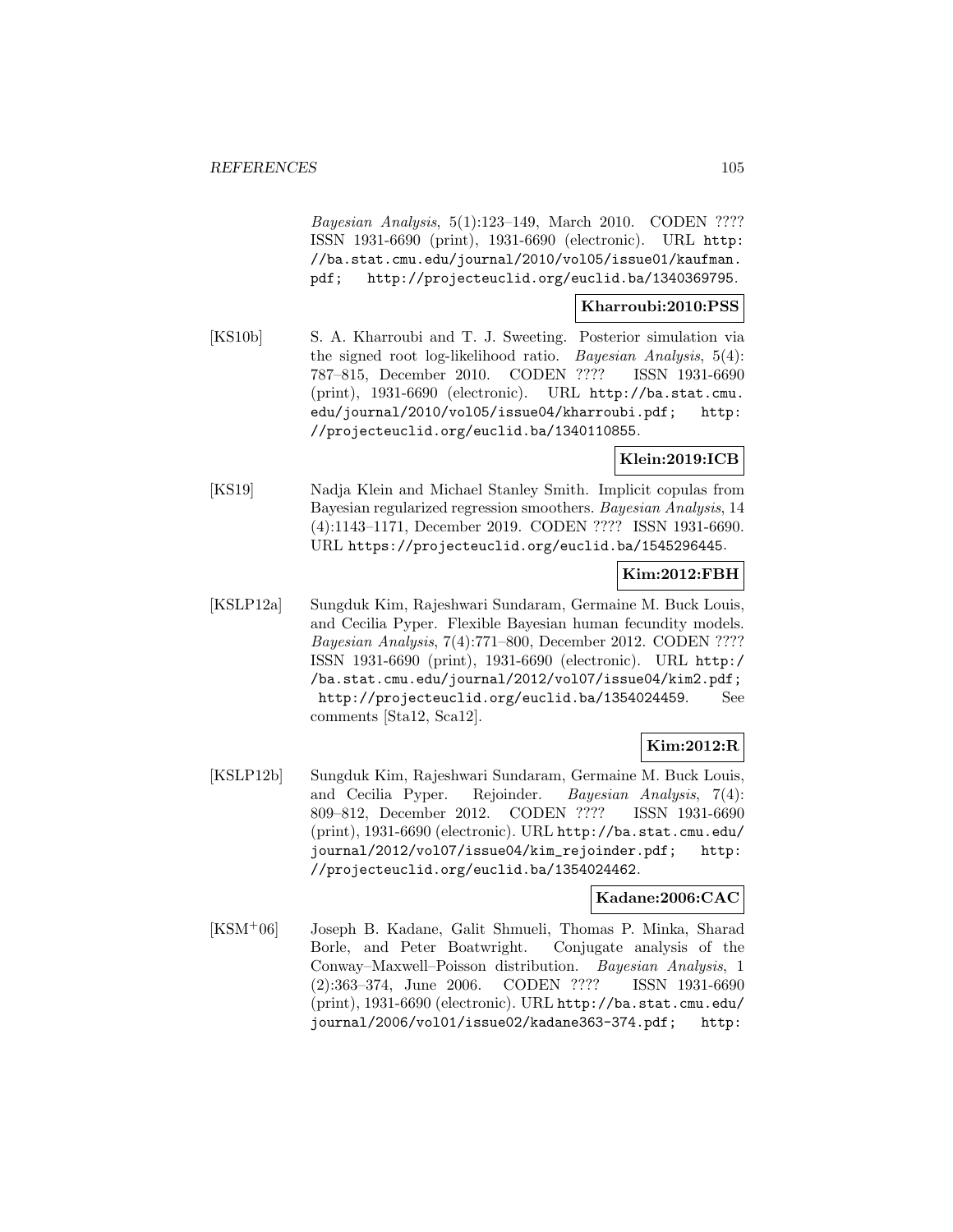//projecteuclid.org/euclid.ba/1340371067. See correction  $[KSM<sup>+</sup>18].$ 

## **Kadane:2018:NCC**

[KSM<sup>+</sup>18] Joseph B. Kadane, Galit Shmueli, Thomas P. Minka, Sharad Borle, and Peter Boatwright. Note of correction: "Conjugate Analysis of the Conway–Maxwell–Poisson Distribution". Bayesian Analysis, 13(3):1005, September 2018. CODEN ???? ISSN 1931-6690. URL https://projecteuclid.org/euclid. ba/1532937627. See [KSM+06].

## **Kyung:2011:CBM**

[Kyu11] Minjung Kyung. A computational Bayesian method for estimating the number of knots in regression splines. Bayesian Analysis, 6(4):793–828, December 2011. CODEN ???? ISSN 1931- 6690 (print), 1931-6690 (electronic). URL http://ba.stat. cmu.edu/journal/2011/vol06/issue04/kyung.pdf; http: //projecteuclid.org/euclid.ba/1339616544.

## **Lad:2006:OBS**

[Lad06] Frank Lad. Objective Bayesian statistics .... Do you buy it? Should we sell it? (comment on articles by Berger and by Goldstein). Bayesian Analysis, 1(3):441–444, September 2006. CODEN ???? ISSN 1931-6690 (print), 1931-6690 (electronic). URL http://ba.stat.cmu.edu/journal/2006/vol01/ issue03/lad.pdf; http://projecteuclid.org/euclid.ba/ 1340371042. See [Ber06a, Gol06a].

### **Liverani:2009:EUB**

[LAE<sup>+</sup>09] Silvia Liverani, Paul E. Anderson, Kieron D. Edwards, Andrew J. Millar, and Jim Q. Smith. Efficient utility-based clustering over high dimensional partition spaces. Bayesian Analysis, 4 (3):539–571, September 2009. CODEN ???? ISSN 1931-6690 (print), 1931-6690 (electronic). URL http://ba.stat.cmu. edu/journal/2009/vol04/issue03/liverani.pdf; http:/ /projecteuclid.org/euclid.ba/1340369854.

## **Lambert:2006:CAB**

[Lam06] Paul C. Lambert. (comment on article by Browne and Draper). Bayesian Analysis, 1(3):543–546, September 2006. CODEN ???? ISSN 1931-6690 (print), 1931-6690 (electronic). URL http: //ba.stat.cmu.edu/journal/2006/vol01/issue03/lambert.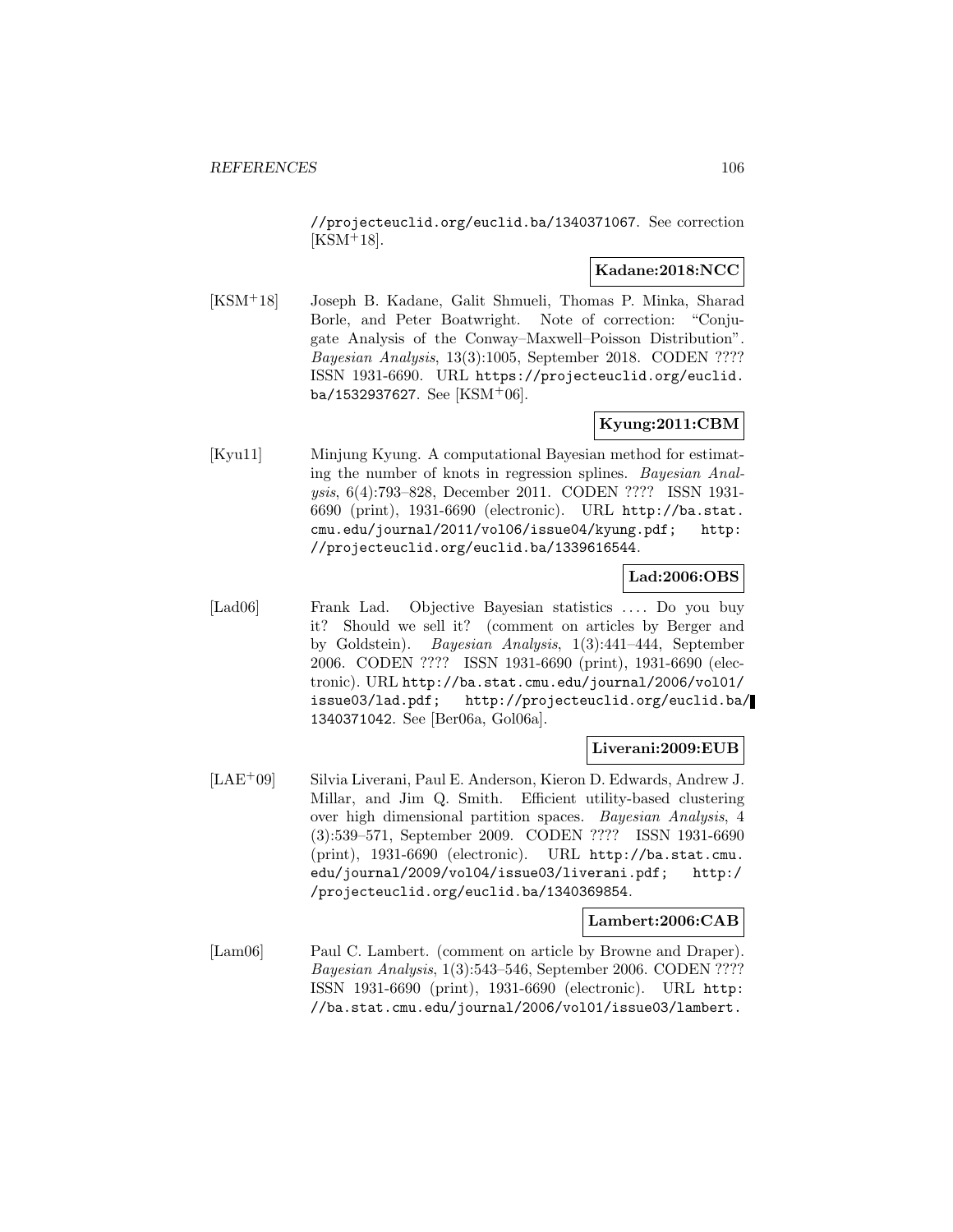pdf; http://projecteuclid.org/euclid.ba/1340371050. See [BD06a].

## **Liu:2009:MBA**

[LBB09] F. Liu, M. J. Bayarri, and J. O. Berger. Modularization in Bayesian analysis, with emphasis on analysis of computer models. Bayesian Analysis, 4(1):119–150, March 2009. CODEN ???? ISSN 1931-6690 (print), 1931-6690 (electronic). URL http:// ba.stat.cmu.edu/journal/2009/vol04/issue01/liu.pdf; http://projecteuclid.org/euclid.ba/1340370392.

## **Liu:2016:PSF**

[LBBJ16] Zhuqing Liu, Veronica J. Berrocal, Andreas J. Bartsch, and Timothy D. Johnson. Pre-surgical fMRI data analysis using a spatially adaptive conditionally autoregressive model. Bayesian Analysis, 11(2):599–625, June 2016. CODEN ???? ISSN 1931-6690. URL http://projecteuclid.org/euclid. ba/1440594946.

## **Lin:2012:CAL**

[LC12] Nan Lin and Chao Chang. Comment on article by Lum and Gelfand. Bayesian Analysis, 7(2):263–270, June 2012. CODEN ???? ISSN 1931-6690 (print), 1931-6690 (electronic). URL http: //ba.stat.cmu.edu/journal/2012/vol07/issue02/lin.pdf; http://projecteuclid.org/euclid.ba/1339878886. See [LG12b].

## **Le:2017:BIS**

[LC17] Tri Le and Bertrand Clarke. A Bayes interpretation of stacking for M-complete and M-open settings. Bayesian Analysis,  $12(3)$ : 807–829, September 2017. CODEN ???? ISSN 1931-6690. URL http://projecteuclid.org/euclid.ba/1473276261.

## **Levi:2022:FOW**

[LC22] Evgeny Levi and Radu V. Craiu. Finding our way in the dark: Approximate MCMC for approximate Bayesian methods. Bayesian Analysis, 17(1):193–221, ???? 2022. CODEN ???? ISSN 1931-6690. URL https://projecteuclid.org/ journals/bayesian-analysis/volume-17/issue-1/Findingour-Way-in-the-Dark--Approximate-MCMC-for/10.1214/20- BA1250.full.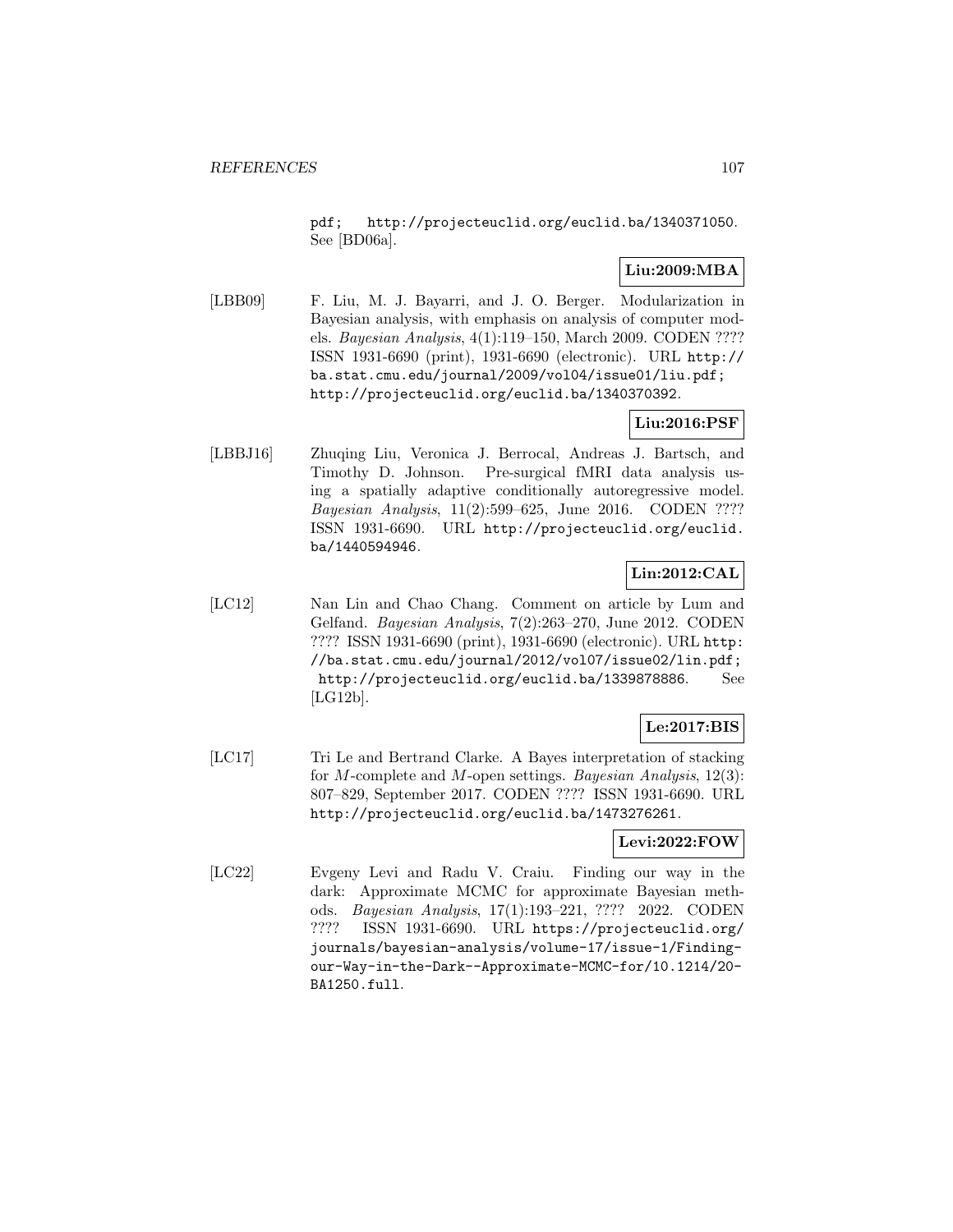## **Liu:2014:BRG**

[LCL<sup>+</sup>14] Fei Liu, Sounak Chakraborty, Fan Li, Yan Liu, and Aurelie C. Lozano. Bayesian regularization via graph Laplacian. Bayesian Analysis, 9(2):449–474, June 2014. CODEN ???? ISSN 1931-6690 (print), 1931-6690 (electronic). URL http://ba. stat.cmu.edu/journal/2014/vol09/issue02/sounak.pdf; http://projecteuclid.org/euclid.ba/1401148316.

## **Liu:2014:DML**

[LCS<sup>+</sup>14] Ruitao Liu, Arijit Chakrabarti, Tapas Samanta, Jayanta K. Ghosh, and Malay Ghosh. On divergence measures leading to Jeffreys and other reference priors. Bayesian Analysis, 9(2):331–370, June 2014. CODEN ???? ISSN 1931- 6690 (print), 1931-6690 (electronic). URL http://ba.stat. cmu.edu/journal/2014/vol09/issue02/liu.pdf; http:// projecteuclid.org/euclid.ba/1401148312.

### **Leonard:2011:EBL**

[Leo11] David Leonard. Estimating a bivariate linear relationship. Bayesian Analysis, 6(4):727–754, December 2011. CODEN ???? ISSN 1931-6690 (print), 1931-6690 (electronic). URL http: //ba.stat.cmu.edu/journal/2011/vol06/issue04/leonard. pdf; http://projecteuclid.org/euclid.ba/1339616542.

## **Loh:2006:CAV**

[LG06] Ji Meng Loh and Andrew Gelman. Comment on article by van Dyk et al. Bayesian Analysis, 1(2):237–240, June 2006. CODEN ???? ISSN 1931-6690 (print), 1931-6690 (electronic). URL http://ba.stat.cmu.edu/journal/2006/ vol01/issue02/loh237-240.pdf; http://projecteuclid. org/euclid.ba/1340371060. See  $|vDCE^+06|$ .

## **Lum:2012:R**

[LG12a] Kristian Lum and Alan E. Gelfand. Rejoinder. Bayesian Analysis, 7(2):273–276, June 2012. CODEN ???? ISSN 1931-6690 (print), 1931-6690 (electronic). URL http://ba.stat.cmu.edu/ journal/2012/vol07/issue02/lum\_rejoinder.pdf; http: //projecteuclid.org/euclid.ba/1339878888. See [LG12b].

## **Lum:2012:SQM**

[LG12b] Kristian Lum and Alan E. Gelfand. Spatial quantile multiple regression using the asymmetric Laplace process. Bayesian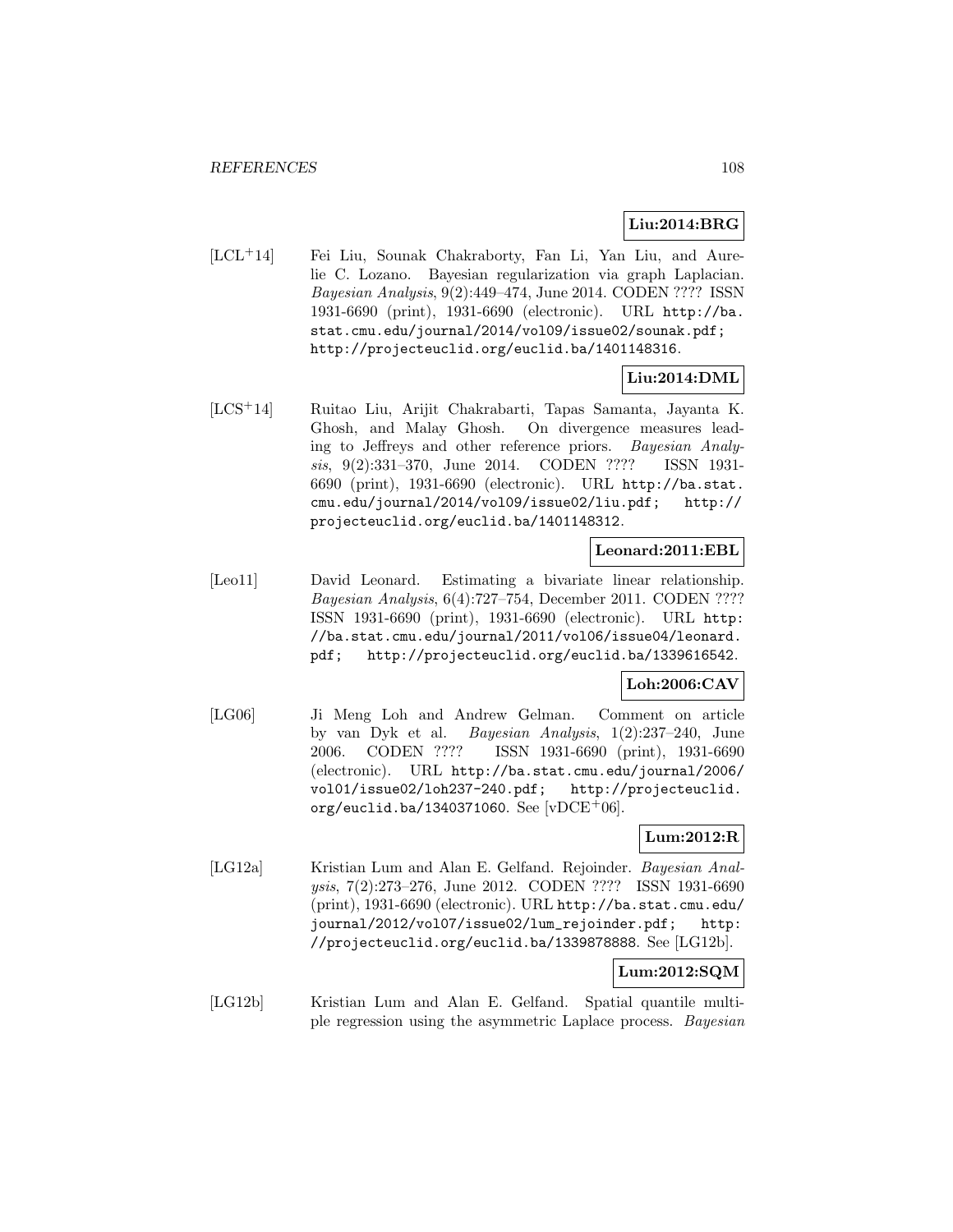Analysis, 7(2):235–258, June 2012. CODEN ???? ISSN 1931- 6690 (print), 1931-6690 (electronic). URL http://ba.stat. cmu.edu/journal/2012/vol07/issue02/lum.pdf; http:// projecteuclid.org/euclid.ba/1339878884. See comments [GB12, LC12, Fer12] and rejoinder [LG12a].

## **Li:2014:BMS**

[LG14] Meng Li and Subhashis Ghosal. Bayesian multiscale smoothing of Gaussian noised images. Bayesian Analysis, 9(3):733–758, September 2014. CODEN ???? ISSN 1931-6690. URL http:// projecteuclid.org/euclid.ba/1409921112.

### **Leininger:2017:BIM**

[LG17] Thomas J. Leininger and Alan E. Gelfand. Bayesian inference and model assessment for spatial point patterns using posterior predictive samples. Bayesian Analysis, 12(1):1–30, March 2017. CODEN ???? ISSN 1931-6690. URL http://projecteuclid. org/euclid.ba/1448899901.

### **Lawrence:2010:CAV**

[LH10] Earl Lawrence and David M. Higdon. Comment on article by Vernon et al. Bayesian Analysis, 5(4):683–689, December 2010. CODEN ???? ISSN 1931-6690 (print), 1931-6690 (electronic). URL http://ba.stat.cmu.edu/journal/2010/vol05/ issue04/lawrence.pdf; http://projecteuclid.org/euclid. ba/1340110849. See [VGB10a].

# **Lan:2020:FBD**

[LHE<sup>+</sup>20] Shiwei Lan, Andrew Holbrook, Gabriel A. Elias, Norbert J. Fortin, Hernando Ombao, and Babak Shahbaba. Flexible Bayesian dynamic modeling of correlation and covariance matrices. Bayesian Analysis, 15(4):1199–1228, December 2020. CODEN ???? ISSN 1931-6690. URL https://projecteuclid.org/journals/bayesian-analysis/ volume-15/issue-4/Flexible-Bayesian-Dynamic-Modelingof-Correlation-and-Covariance-Matrices/10.1214/19-BA1173. full.

# **Li:2009:CAM**

[Li09] Hongzhe Li. Comment on article by Monni and Tadesse. Bayesian Analysis, 4(3):449–452, September 2009. CODEN ???? ISSN 1931-6690 (print), 1931-6690 (electronic). URL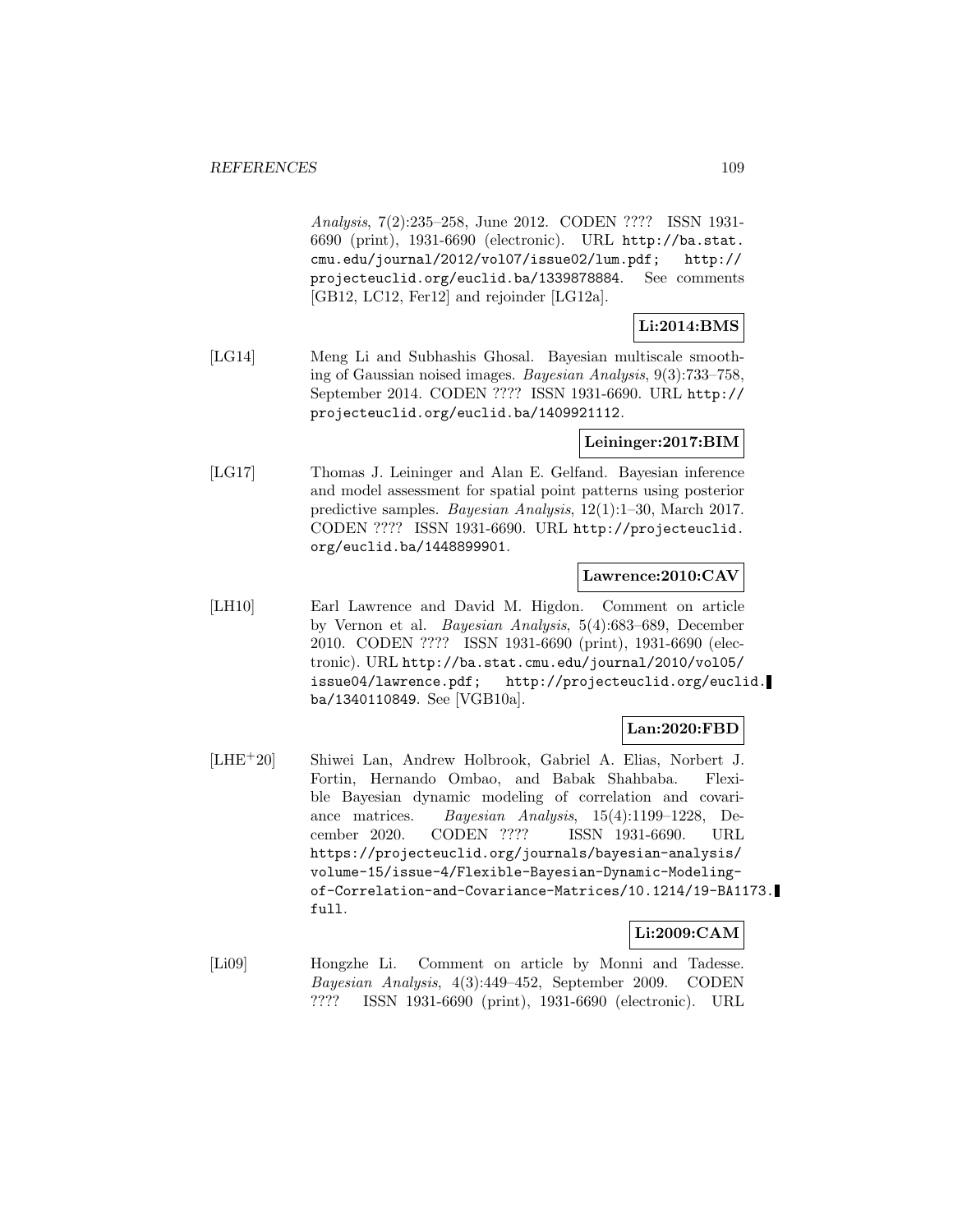http://ba.stat.cmu.edu/journal/2009/vol04/issue03/li. pdf; http://projecteuclid.org/euclid.ba/1340369848. See [MT09b].

### **Liang:2012:CAS**

[Lia12] Feng Liang. Comment on article by Sancetta. Bayesian Analysis, 7(1):45–46, March 2012. CODEN ???? ISSN 1931- 6690 (print), 1931-6690 (electronic). URL http://ba.stat. cmu.edu/journal/2012/vol07/issue01/liang.pdf; http: //projecteuclid.org/euclid.ba/1339616723. See [San12b].

## **Lee:2014:SBV**

[LJCB14] Kuo-Jung Lee, Galin L. Jones, Brian S. Caffo, and Susan S. Bassett. Spatial Bayesian variable selection models on functional magnetic resonance imaging time-series data. Bayesian Analysis, 9(3):699–732, September 2014. CODEN ???? ISSN 1931-6690. URL http://projecteuclid.org/euclid.ba/1409921111.

### **Leslie:2009:NED**

[LKF09] David S. Leslie, Robert Kohn, and Denzil G. Fiebig. Nonparametric estimation of the distribution function in contingent valuation models. Bayesian Analysis, 4(3):573–597, September 2009. CODEN ???? ISSN 1931-6690 (print), 1931-6690 (electronic). URL http://ba.stat.cmu.edu/journal/2009/ vol04/issue03/leslie.pdf; http://projecteuclid.org/ euclid.ba/1340369855.

## **Letham:2019:CBO**

[LKOB19] Benjamin Letham, Brian Karrer, Guilherme Ottoni, and Eytan Bakshy. Constrained Bayesian optimization with noisy experiments. Bayesian Analysis, 14(2):495–519, June 2019. CODEN ???? ISSN 1931-6690. URL https://projecteuclid.org/ euclid.ba/1533866666.

### **Li:2010:BEN**

[LL10] Qing Li and Nan Lin. The Bayesian elastic net. Bayesian Analysis, 5(1):151–170, March 2010. CODEN ???? ISSN 1931- 6690 (print), 1931-6690 (electronic). URL http://ba.stat. cmu.edu/journal/2010/vol05/issue01/lin.pdf; http:// projecteuclid.org/euclid.ba/1340369796.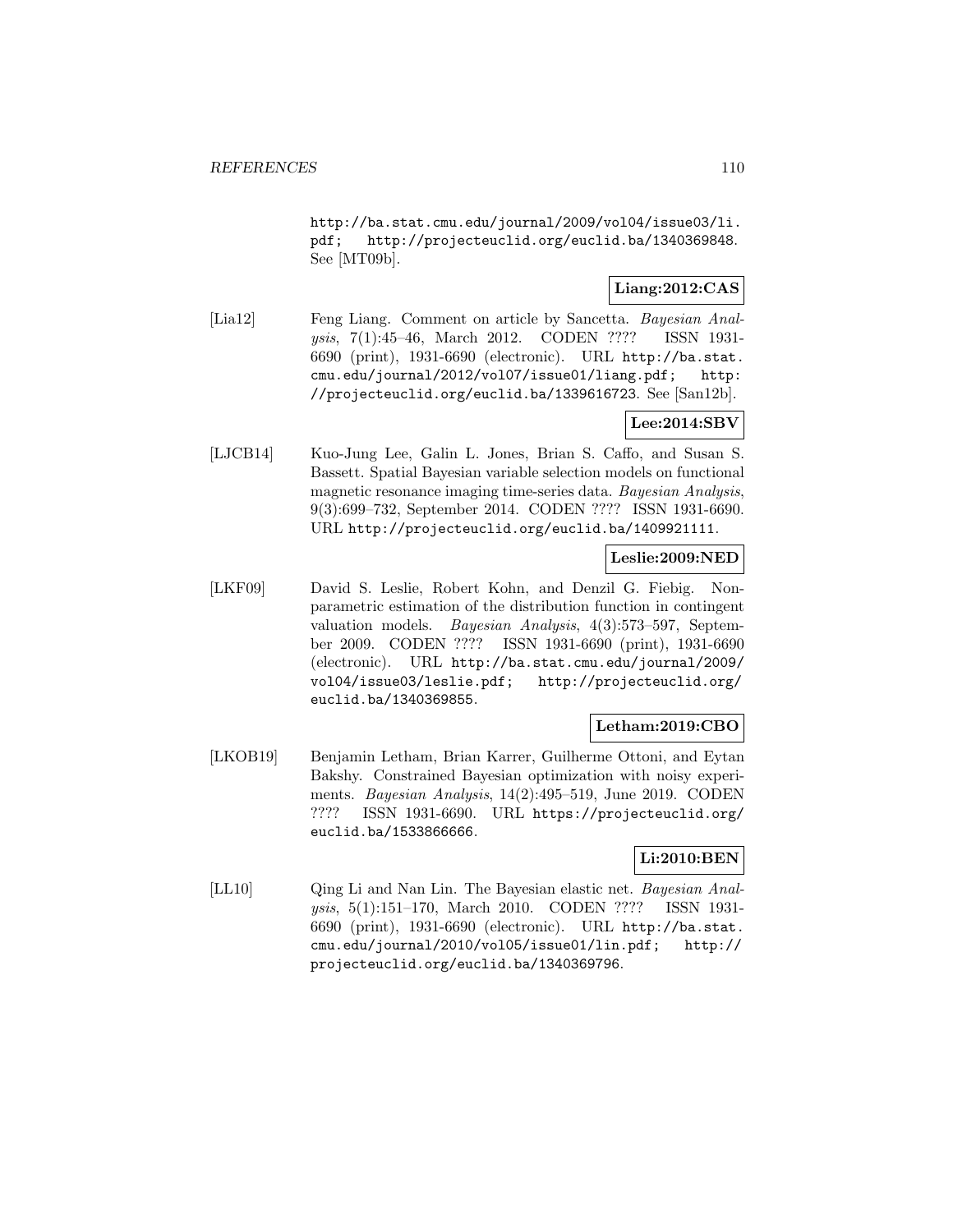## **Lee:2018:OBM**

[LL18] Kyoungjae Lee and Jaeyong Lee. Optimal Bayesian minimax rates for unconstrained large covariance matrices. Bayesian Analysis, 13(4):1211–1229, December 2018. CODEN ???? ISSN 1931-6690. URL https://projecteuclid.org/euclid. ba/1519355083.

# **Lee:2020:BBT**

[LL20] Kyoungjae Lee and Lizhen Lin. Bayesian bandwidth test and selection for high-dimensional banded precision matrices. Bayesian Analysis, 15(3):737–758, September 2020. CODEN ???? ISSN 1931-6690. URL https://projecteuclid.org/journals/ bayesian-analysis/volume-15/issue-3/Bayesian-Bandwidth-Test-and-Selection-for-High-dimensional-Banded-Precision/ 10.1214/19-BA1167.full.

### **Lin:2006:LFB**

[LLPR06] Rongheng Lin, Thomas A. Louis, Susan M. Paddock, and Greg Ridgeway. Loss function based ranking in two-stage, hierarchical models. Bayesian Analysis, 1(4):915–946, December 2006. CODEN ???? ISSN 1931-6690 (print), 1931-6690 (electronic). URL http://ba.stat.cmu.edu/journal/2006/vol01/ issue04/lin.pdf; http://projecteuclid.org/euclid.ba/ 1340370947.

# **Lavine:2021:AVS**

[LLW21] Isaac Lavine, Michael Lindon, and Mike West. Adaptive variable selection for sequential prediction in multivariate dynamic models. Bayesian Analysis, 16(4):1059–1083, December 2021. CODEN ???? ISSN 1931-6690. URL https:/ /projecteuclid.org/journals/bayesian-analysis/volume-16/issue-4/Adaptive-Variable-Selection-for-Sequential-Prediction-in-Multivariate-Dynamic-Models/10.1214/20- BA1245.full.

### **Leorato:2016:SPD**

[LM16] Samantha Leorato and Maura Mezzetti. Spatial panel data model with error dependence: A Bayesian separable covariance approach. Bayesian Analysis, 11(4):1035–1069, December 2016. CODEN ???? ISSN 1931-6690. URL http://projecteuclid. org/euclid.ba/1446124569.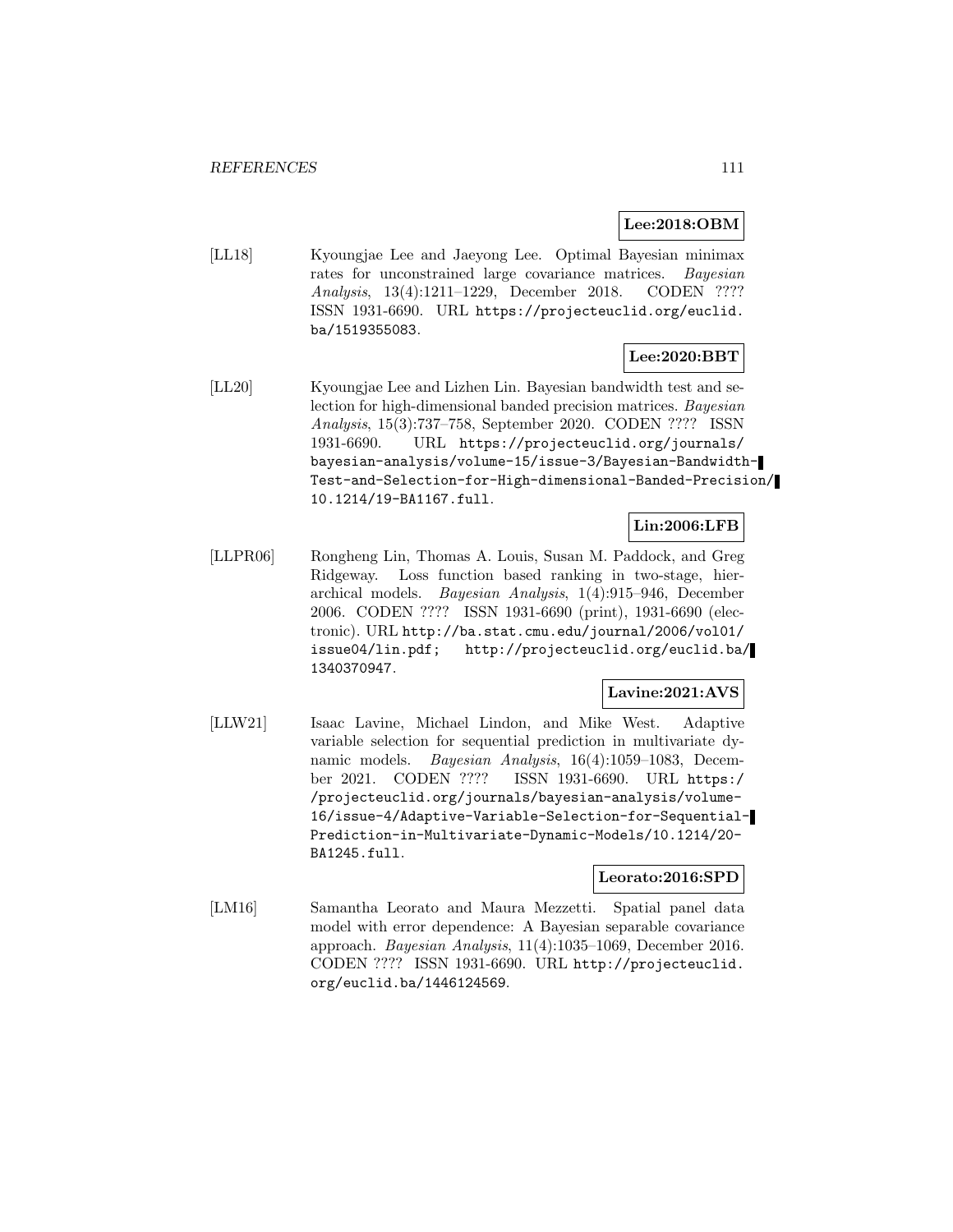#### **Leorato:2021:BFM**

[LM21] Samantha Leorato and Maura Mezzetti. A Bayesian factor model for spatial panel data with a separable covariance approach. Bayesian Analysis, 16(2):489–519, June 2021. CODEN ???? ISSN 1931-6690. URL https:/ /projecteuclid.org/journals/bayesian-analysis/volume-16/issue-2/A-Bayesian-Factor-Model-for-Spatial-Panel-Data-with-a/10.1214/20-BA1215.full.

# **Li:2020:UBL**

[LMC20] Zehang Richard Li, Tyler H. McComick, and Samuel J. Clark. Using Bayesian latent Gaussian graphical models to infer symptom associations in verbal autopsies. Bayesian Analysis, 15(3): 781–807, September 2020. CODEN ???? ISSN 1931-6690. URL https://projecteuclid.org/journals/bayesian-analysis/ volume-15/issue-3/Using-Bayesian-Latent-Gaussian-Graphical-Models-to-Infer-Symptom-Associations/10.1214/19-BA1172. full.

## **Lin:2019:EGP**

[LMCD19] Lizhen Lin, Niu Mu, Pokman Cheung, and David Dunson. Extrinsic Gaussian processes for regression and classification on manifolds. Bayesian Analysis, 14(3):887–906, September 2019. CODEN ???? ISSN 1931-6690. URL https://projecteuclid. org/euclid.ba/1560240032.

### **Lewis:2021:BRL**

[LML21] John R. Lewis, Steven N. MacEachern, and Yoonkyung Lee. Bayesian restricted likelihood methods: Conditioning on insufficient statistics in Bayesian regression (with discussion). Bayesian Analysis, 16(4):1393–1462, December 2021. CODEN ???? ISSN 1931-6690. URL https:/ /projecteuclid.org/journals/bayesian-analysis/volume-16/issue-4/Bayesian-Restricted-Likelihood-Methods--Conditioningon-Insufficient-Statistics-in/10.1214/21-BA1257.full.

### **Lee:2014:LMP**

[LMLM14] Juhee Lee, Steven N. MacEachern, Yiling Lu, and Gordon B. Mills. Local-mass preserving prior distributions for nonparametric Bayesian models. Bayesian Analysis, 9(2):307–330, June 2014. CODEN ???? ISSN 1931-6690 (print), 1931-6690 (electronic). URL http://ba.stat.cmu.edu/journal/2014/vol09/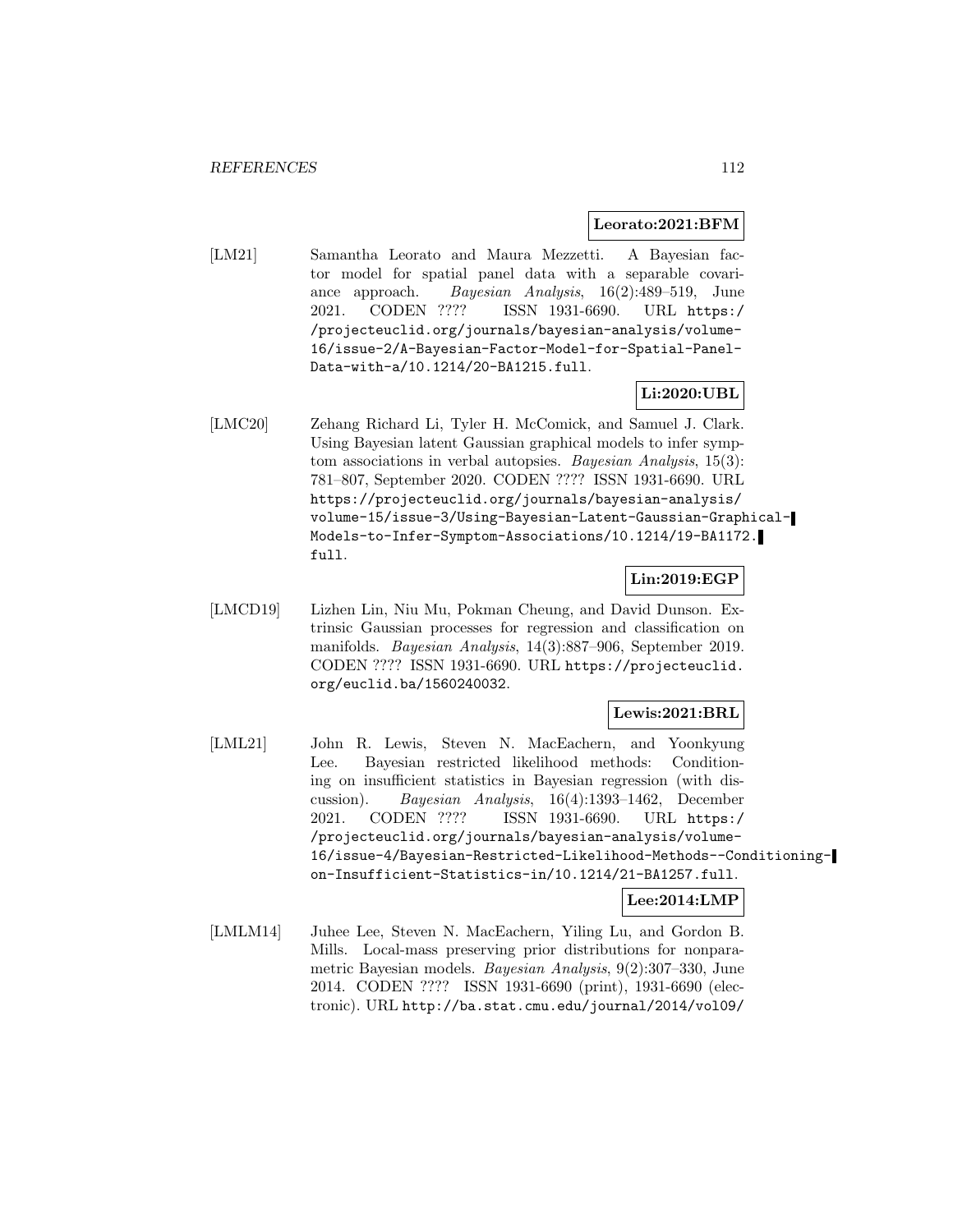issue02/juhee.pdf; http://projecteuclid.org/euclid. ba/1401148311.

# **Liquet:2017:BVS**

[LMPS17] B. Liquet, K. Mengersen, A. N. Pettitt, and M. Sutton. Bayesian variable selection regression of multivariate responses for group data. Bayesian Analysis, 12(4):1039–1067, December 2017. CO-DEN ???? ISSN 1931-6690. URL https://projecteuclid. org/euclid.ba/1508983455.

# **Li:2008:CPB**

[LN08] Longhai Li and Radford M. Neal. Compressing parameters in Bayesian high-order models with application to logistic sequence models. Bayesian Analysis, 3(4):793–821, December 2008. CO-DEN ???? ISSN 1931-6690 (print), 1931-6690 (electronic). URL http://ba.stat.cmu.edu/journal/2008/vol03/issue04/li. pdf; http://projecteuclid.org/euclid.ba/1340370409.

# **Liu:2013:BDF**

[LN13] Suyu Liu and Jing Ning. A Bayesian dose-finding design for drug combination trials with delayed toxicities. Bayesian Analysis, 8(3):703–722, September 2013. CODEN ???? ISSN 1931- 6690 (print), 1931-6690 (electronic). URL http://ba.stat. cmu.edu/journal/2013/vol08/issue03/liu.pdf; http:// projecteuclid.org/euclid.ba/1378729925.

# **Lee:2019:CPA**

[LNR19] Jeong Eun Lee, Geoff K. Nicholls, and Robin J. Ryder. Calibration procedures for approximate Bayesian credible sets. Bayesian Analysis, 14(4):1245–1269, December 2019. CODEN ???? ISSN 1931-6690. URL https://projecteuclid.org/ euclid.ba/1570089912.

# **Lee:2016:ISS**

[LR16] Jeong Eun Lee and Christian P. Robert. Importance sampling schemes for evidence approximation in mixture models. Bayesian Analysis, 11(2):573–597, June 2016. CODEN ???? ISSN 1931-6690. URL http://projecteuclid.org/euclid. ba/1440507475.

### **Lee:2006:IPD**

[LSZH06] Herbert K. H. Lee, Bruno Sansó, Weining Zhou, and David M. Higdon. Inferring particle distribution in a proton accelerator experiment. Bayesian Analysis, 1(2):249–264, June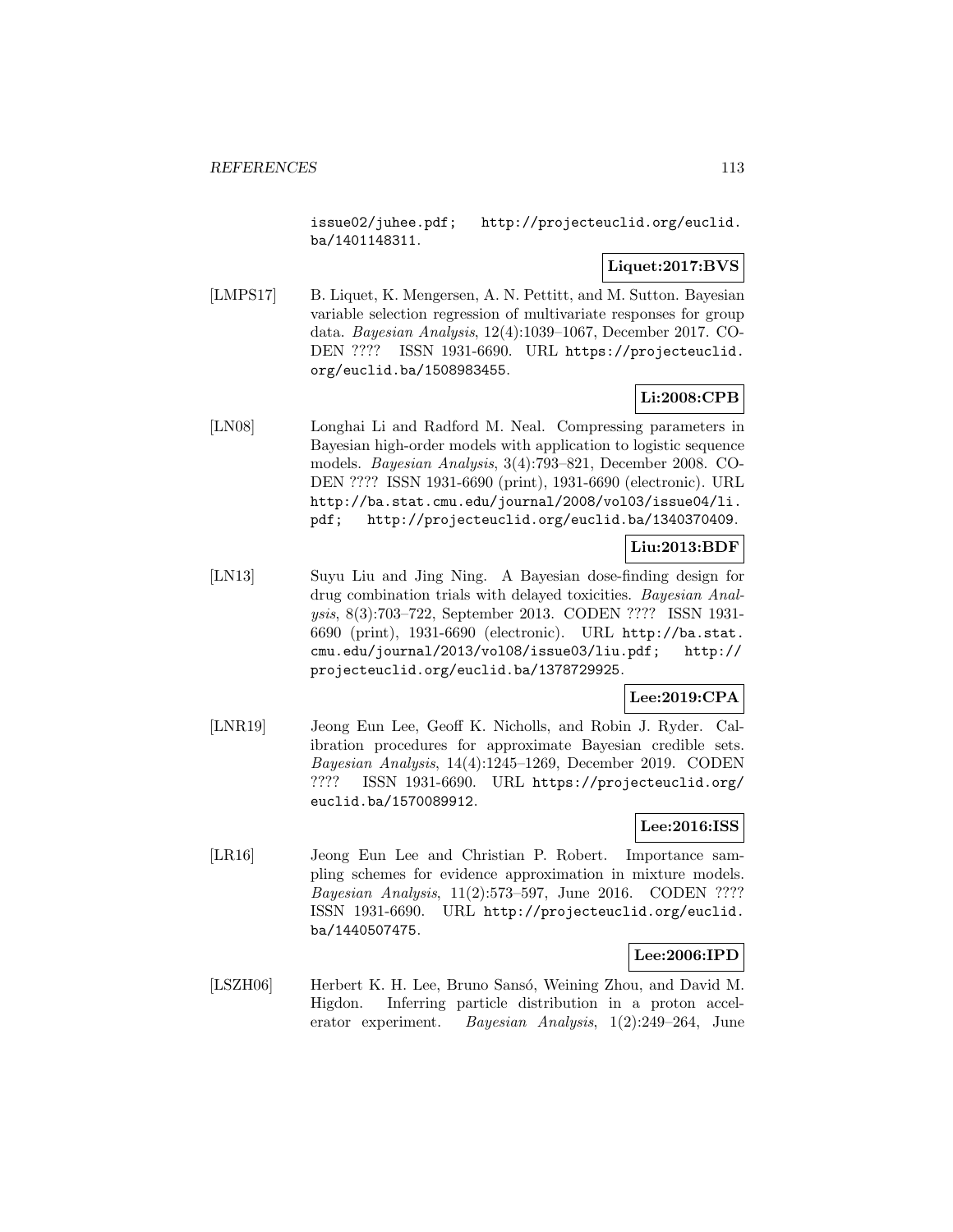2006. CODEN ???? ISSN 1931-6690 (print), 1931-6690 (electronic). URL http://ba.stat.cmu.edu/journal/2006/ vol01/issue02/lee249-264.pdf; http://projecteuclid. org/euclid.ba/1340371062.

# **Lin:2021:PIB**

[LTY21] Ruitao Lin, Peter F. Thall, and Ying Yuan. A phase i-II basket trial design to optimize dose-schedule regimes based on delayed outcomes. Bayesian Analysis, 16(1):179– 202, March 2021. CODEN ???? ISSN 1931-6690. URL https://projecteuclid.org/journals/bayesian-analysis/ volume-16/issue-1/A-Phase-III-Basket-Trial-Design-to-Optimize-Dose-Schedule/10.1214/20-BA1205.full.

## **Leisen:2020:COP**

[LVW20] Fabrizio Leisen, Cristiano Villa, and Stephen G. Walker. On a class of objective priors from scoring rules (with discussion). Bayesian Analysis, 15(4):1345–1423, December 2020. CO-DEN ???? ISSN 1931-6690. URL https://projecteuclid. org/journals/bayesian-analysis/volume-15/issue-4/Ona-Class-of-Objective-Priors-from-Scoring-Rules-with/ 10.1214/19-BA1187.full.

## **Liu:2009:DMS**

[LW09] Fei Liu and Mike West. A dynamic modelling strategy for Bayesian computer model emulation. Bayesian Analysis, 4(2):393–411, June 2009. CODEN ???? ISSN 1931- 6690 (print), 1931-6690 (electronic). URL http://ba.stat. cmu.edu/journal/2009/vol04/issue02/liu.pdf; http:// projecteuclid.org/euclid.ba/1340370283.

### **Li:2010:BRQ**

[LXL10] Qing Li, Ruibin Xi, and Nan Lin. Bayesian regularized quantile regression. Bayesian Analysis, 5(3):533–556, September 2010. CODEN ???? ISSN 1931-6690 (print), 1931-6690 (electronic). URL http://ba.stat.cmu.edu/journal/2010/vol05/ issue03/lixin.pdf; http://projecteuclid.org/euclid. ba/1340380540.

### **Lysy:2016:CAC**

[Lys16] Martin Lysy. Comment on article by Chkrebtii, Campbell, Calderhead, and Girolami. Bayesian Analysis, 11(4):1269–1273,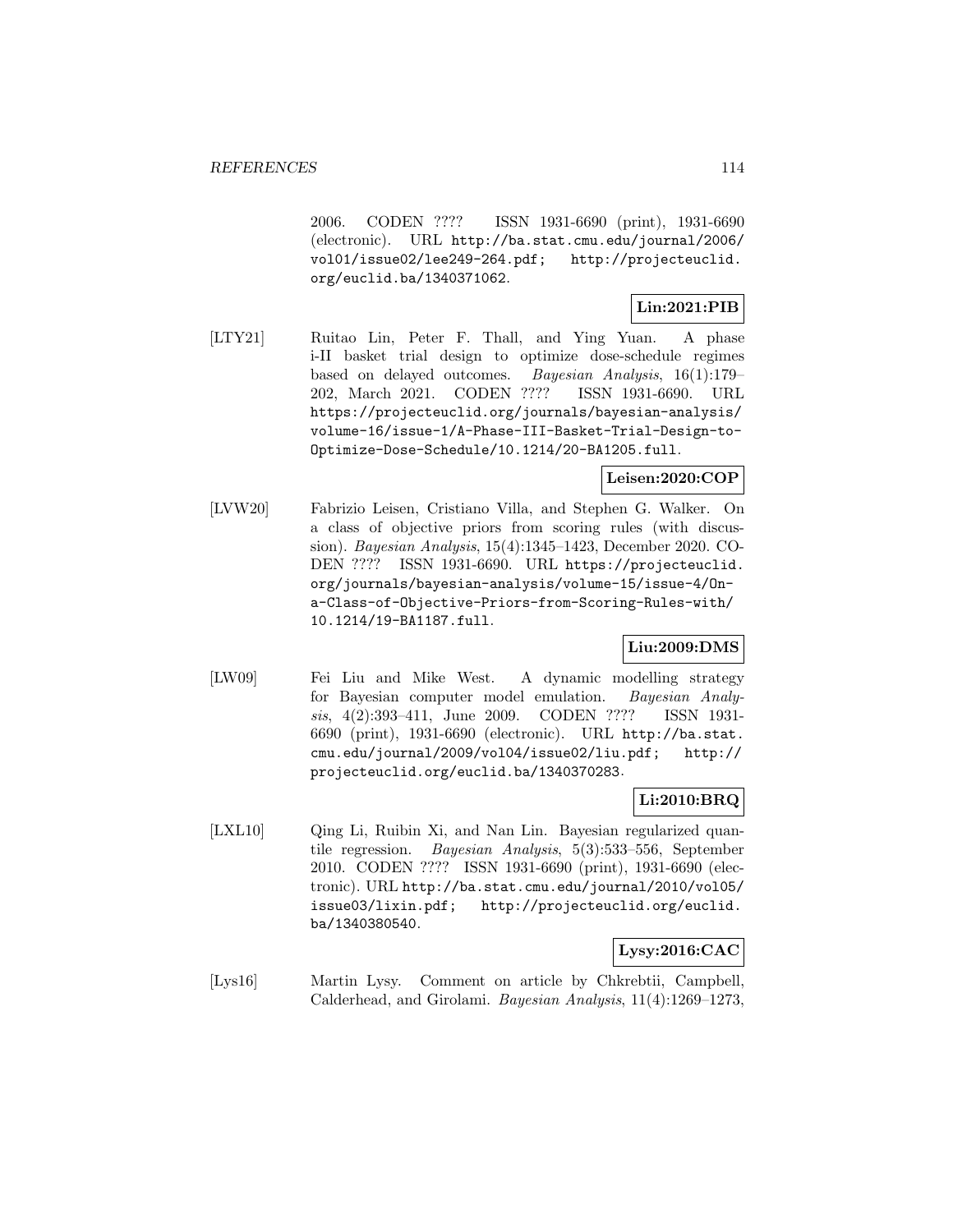December 2016. CODEN ???? ISSN 1931-6690. URL http:/ /projecteuclid.org/euclid.ba/1480474948. See [CCCG16a, CCCG16b].

### **Li:2008:MAB**

[LZN08] Longhai Li, Jianguo Zhang, and Radford M. Neal. A method for avoiding bias from feature selection with application to naive Bayes classification models. Bayesian Analysis, 3(1):171–196, March 2008. CODEN ???? ISSN 1931- 6690 (print), 1931-6690 (electronic). URL http://ba.stat. cmu.edu/journal/2008/vol03/issue01/li.pdf; http:// projecteuclid.org/euclid.ba/1340370566.

# **Ma:2017:ASP**

[Ma17] Li Ma. Adaptive shrinkage in Pólya tree type models. Bayesian Analysis, 12(3):779–805, September 2017. CODEN ???? ISSN 1931-6690. URL http://projecteuclid.org/ euclid.ba/1473276260.

## **MacEachern:2007:CAJ**

[Mac07] Steven N. MacEachern. Comment on article by Jain and Neal. Bayesian Analysis, 2(3):483–494, September 2007. CODEN ???? ISSN 1931-6690 (print), 1931-6690 (electronic). URL http: //ba.stat.cmu.edu/journal/2007/vol02/issue03/snm.pdf; http://projecteuclid.org/euclid.ba/1340370723. See [JN07b].

## **Madrigal:2007:CAD**

[Mad07] Ana Maria Madrigal. Cluster allocation design networks. Bayesian Analysis, 2(3):557–589, September 2007. CODEN ???? ISSN 1931-6690 (print), 1931-6690 (electronic). URL http:/ /ba.stat.cmu.edu/journal/2007/vol02/issue03/madrigal. pdf; http://projecteuclid.org/euclid.ba/1340370727.

### **Monteiro:2011:PPM**

[MAL11] João V. D. Monteiro, Renato M. Assunção, and Rosangela H. Loschi. Product partition models with correlated parameters. Bayesian Analysis, 6(4):691–726, December 2011. CODEN ???? ISSN 1931-6690 (print), 1931-6690 (electronic). URL http:/ /ba.stat.cmu.edu/journal/2011/vol06/issue04/monteiro. pdf; http://projecteuclid.org/euclid.ba/1339616541.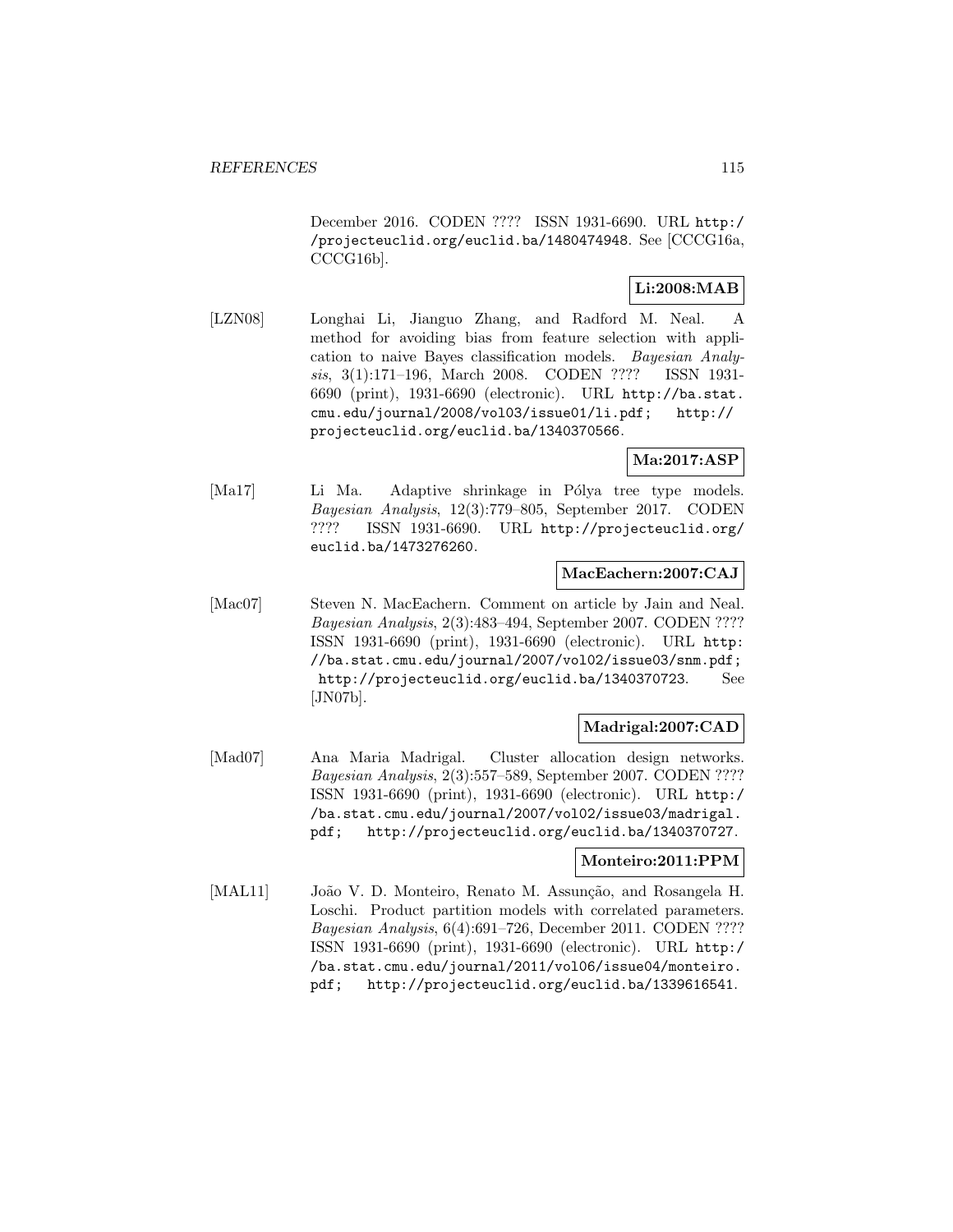#### **Mukhopadhyay:2012:PSM**

[MB12] Sabyasachi Mukhopadhyay and Sourabh Bhattacharya. Perfect simulation for mixtures with known and unknown number of components. Bayesian Analysis, 7(3):675–714, September 2012. CODEN ???? ISSN 1931-6690 (print), 1931-6690 (electronic). URL http://ba.stat.cmu.edu/journal/2012/vol07/ issue03/sabya.pdf; http://projecteuclid.org/euclid. ba/1346158780.

### **Martinez-Beneito:2017:TMA**

[MBBRB17] Miguel A. Martinez-Beneito, Paloma Botella-Rocamora, and Sudipto Banerjee. Towards a multidimensional approach to Bayesian disease mapping. Bayesian Analysis, 12(1):239–259, March 2017. CODEN ???? ISSN 1931-6690. URL http:// projecteuclid.org/euclid.ba/1458324098.

## **Ma:2007:BMA**

[MC07] Haijun Ma and Bradley P. Carlin. Bayesian multivariate areal wombling for multiple disease boundary analysis. Bayesian Analysis, 2(2):281–302, June 2007. CODEN ???? ISSN 1931- 6690 (print), 1931-6690 (electronic). URL http://ba.stat. cmu.edu/journal/2007/vol02/issue02/ma.pdf; http:// projecteuclid.org/euclid.ba/1340370801.

## **Mlan:2015:OBI**

[MC15] Cyr Emile M'lan and Ming-Hui Chen. Objective Bayesian inference for bilateral data. Bayesian Analysis, 10(1):139–170, March 2015. CODEN ???? ISSN 1931-6690. URL http:// projecteuclid.org/euclid.ba/1422468426.

### **Mallick:2011:CAP**

[MCG11] Bani K. Mallick, Sounak Chakraborty, and Malay Ghosh. Comment on article by Polson and Scott. Bayesian Analysis, 6 (1):25–29, March 2011. CODEN ???? ISSN 1931-6690 (print), 1931-6690 (electronic). URL http://ba.stat.cmu. edu/journal/2011/vol06/issue01/mallick.pdf; http:// projecteuclid.org/euclid.ba/1339611937. See [PS11a].

### **Moore:2020:DPM**

[MCMK20] Camille M. Moore, Nichole E. Carlson, Samantha MaWhinney, and Sarah Kreidler. A Dirichlet process mixture model for non-ignorable dropout. Bayesian Analysis, 15(4):1139–1167,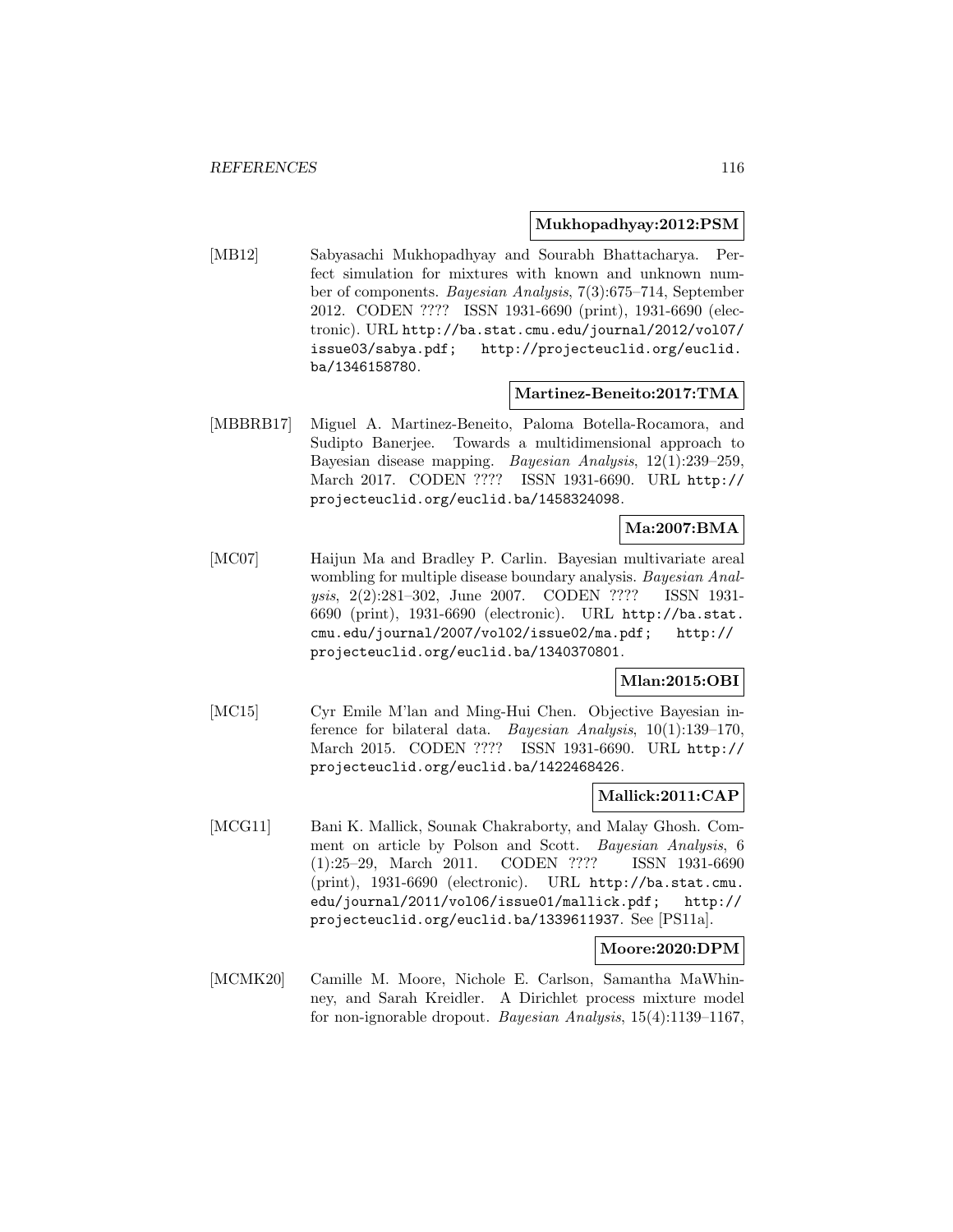December 2020. CODEN ???? ISSN 1931-6690. URL https:/ /projecteuclid.org/journals/bayesian-analysis/volume-15/issue-4/A-Dirichlet-Process-Mixture-Model-for-Non-Ignorable-Dropout/10.1214/19-BA1181.full.

### **Manolopoulou:2010:R**

[MCW10a] Ioanna Manolopoulou, Cliburn Chan, and Mike West. Rejoinder. Bayesian Analysis, 5(3):461–463, September 2010. CODEN ???? ISSN 1931-6690 (print), 1931-6690 (electronic). URL http://ba.stat.cmu.edu/journal/2010/vol05/ issue03/manolopoulou\_rejoinder.pdf; http://projecteuclid. org/euclid.ba/1340380536. See [MCW10b].

### **Manolopoulou:2010:SSL**

[MCW10b] Ioanna Manolopoulou, Cliburn Chan, and Mike West. Selection sampling from large data sets for targeted inference in mixture modeling. Bayesian Analysis, 5(3):429–449, September 2010. CODEN ???? ISSN 1931-6690 (print), 1931-6690 (electronic). URL http://ba.stat.cmu.edu/journal/2010/vol05/ issue03/manolopoulou.pdf; http://projecteuclid.org/ euclid.ba/1340369756. See comments [Rig10, Whi10] and rejoinder [MCW10a].

## **Migliorati:2018:NRM**

[MDO18] Sonia Migliorati, Agnese Maria Di Brisco, and Andrea Ongaro. A new regression model for bounded responses. Bayesian Analysis, 13(3):845–872, September 2018. CODEN ???? ISSN 1931-6690. URL https://projecteuclid.org/euclid.ba/1508897093.

### **Mulder:2019:BFT**

[MF19] Joris Mulder and Jean-Paul Fox. Bayes factor testing of multiple intraclass correlations. Bayesian Analysis, 14(2):521–552, June 2019. CODEN ???? ISSN 1931-6690. URL https:// projecteuclid.org/euclid.ba/1533866668.

#### **Mulgrave:2020:BIN**

[MG20] Jami J. Mulgrave and Subhashis Ghosal. Bayesian inference in nonparanormal graphical models. Bayesian Analysis, 15(2):449– 475, June 2020. CODEN ???? ISSN 1931-6690. URL https:// projecteuclid.org/euclid.ba/1559721629.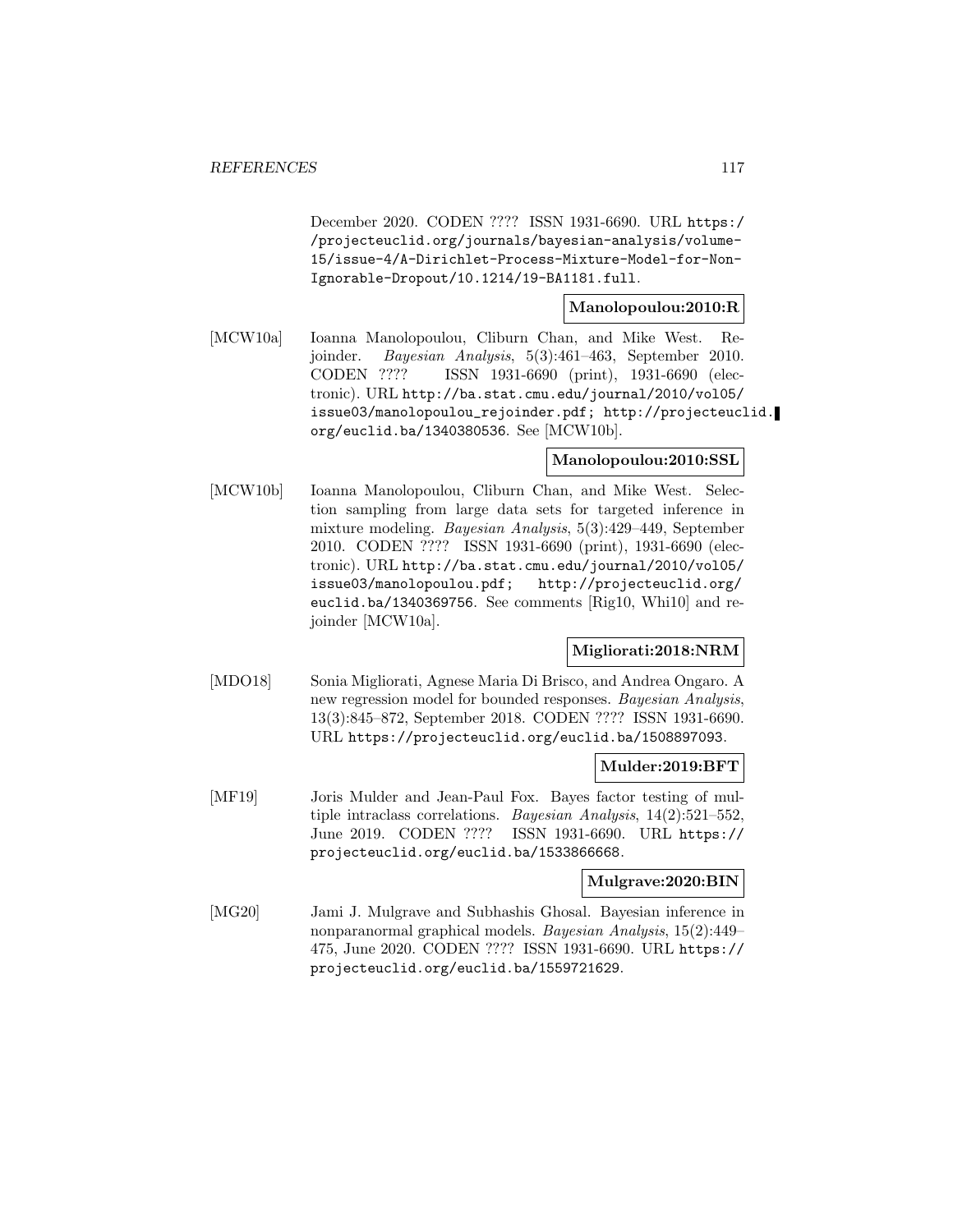#### **Murray:2016:FBS**

[MHSC16] Thomas A. Murray, Brian P. Hobbs, Daniel J. Sargent, and Bradley P. Carlin. Flexible Bayesian survival modeling with semiparametric time-dependent and shape-restricted covariate effects. Bayesian Analysis, 11(2):381–402, June 2016. CO-DEN ???? ISSN 1931-6690. URL http://projecteuclid.org/ euclid.ba/1431607819.

### **Millard:2008:CAB**

[Mil08] Andrew R. Millard. Comment on article by Blackwell and Buck. Bayesian Analysis, 3(2):255–261, June 2008. CODEN ???? ISSN 1931-6690 (print), 1931-6690 (electronic). URL http: //ba.stat.cmu.edu/journal/2008/vol03/issue02/millard. pdf; http://projecteuclid.org/euclid.ba/1340370546. See [BB08a].

### **MLan:2008:BSS**

[MJW08] Cyr E. M'Lan, Lawrence Joseph, and David B. Wolfson. Bayesian sample size determination for binomial proportions. *Bayesian* Analysis, 3(2):269–296, June 2008. CODEN ???? ISSN 1931- 6690 (print), 1931-6690 (electronic). URL http://ba.stat. cmu.edu/journal/2008/vol03/issue02/mlan.pdf; http:/ /projecteuclid.org/euclid.ba/1340370548.

## **Moller:2007:EAM**

[MM07] Jesper Møller and Kerrie Mengersen. Ergodic averages for monotone functions using upper and lower dominating processes. Bayesian Analysis, 2(4):761–781, December 2007. CODEN ???? ISSN 1931-6690 (print), 1931-6690 (electronic). URL http: //ba.stat.cmu.edu/journal/2007/vol02/issue04/moller. pdf; http://projecteuclid.org/euclid.ba/1340370714.

## **Muller:2013:BNI**

[MM13a] Peter Müller and Riten Mitra. Bayesian nonparametric inference – why and how. *Bayesian Analysis*,  $8(2):269-302$ , June 2013. CODEN ???? ISSN 1931-6690 (print), 1931-6690 (electronic). URL http://ba.stat.cmu.edu/journal/2013/vol08/ issue02/mueller.pdf; http://projecteuclid.org/euclid. ba/1369407550. See comments [CM13, Hof13, O'H13, O'H13, APA<sup>+</sup>13] and rejoinder [MM13b].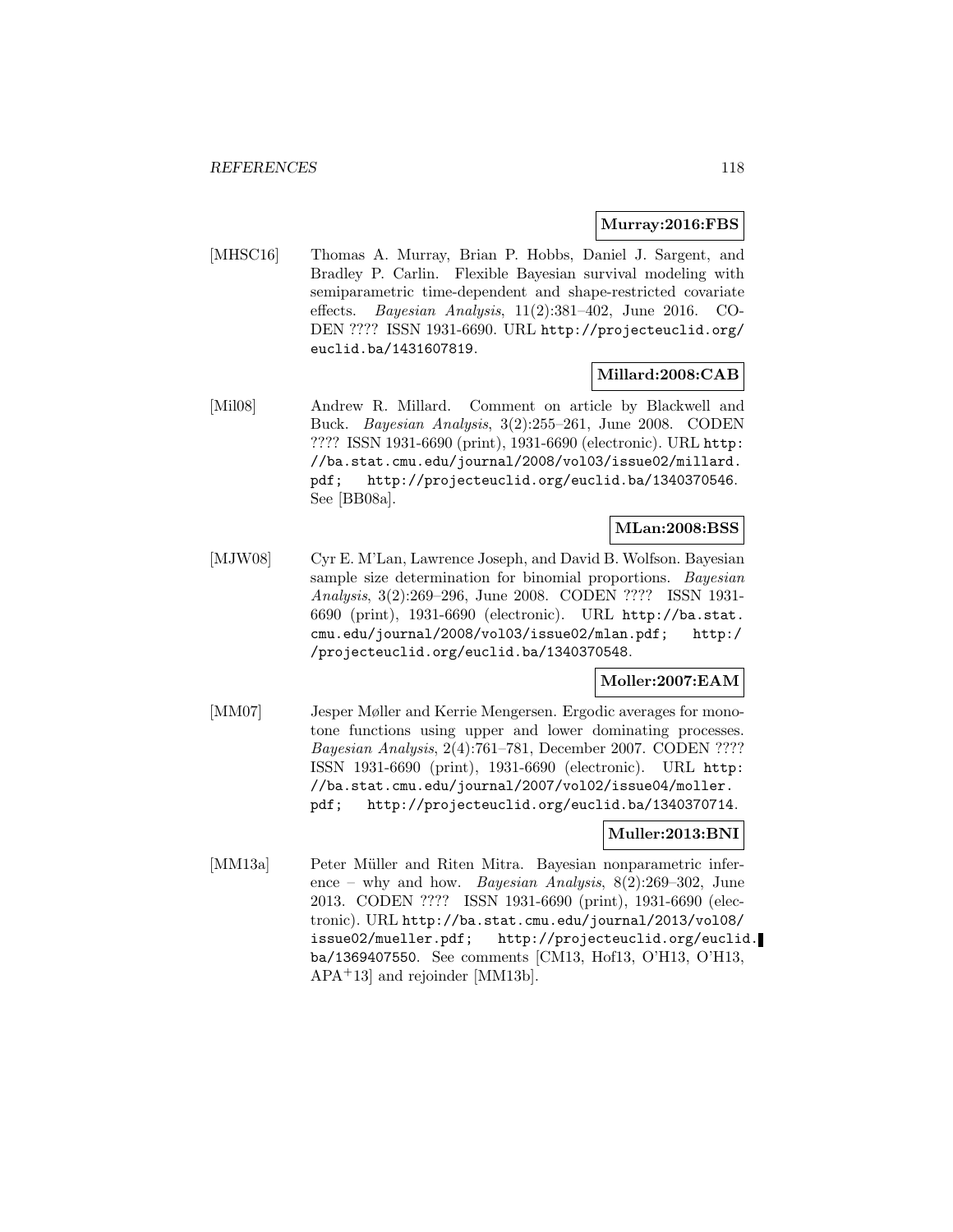### **Muller:2013:R**

[MM13b] Peter Müller and Riten Mitra. Rejoinder. Bayesian Analysis, 8(2):357–360, June 2013. CODEN ???? ISSN 1931-6690 (print), 1931-6690 (electronic). URL http://ba.stat.cmu. edu/journal/2013/vol08/issue02/mueller\_rejoinder.pdf; http://projecteuclid.org/euclid.ba/1369407555. See [MM13a].

### **Martinez:2014:NCP**

[MM14] Asael Fabian Martínez and Ramsés H. Mena. On a nonparametric change point detection model in Markovian regimes. Bayesian Analysis, 9(4):823–858, December 2014. CODEN ???? ISSN 1931-6690. URL http://projecteuclid.org/euclid. ba/1416579181.

#### **Michalak:2016:PPH**

[MM16] Sarah E. Michalak and Carl N. Morris. Posterior propriety for hierarchical models with log-likelihoods that have norm bounds. Bayesian Analysis, 11(2):545–571, June 2016. CODEN ???? ISSN 1931-6690. URL http://projecteuclid.org/euclid. ba/1437137635.

# **Mitra:2016:BGM**

[MMJ16] Riten Mitra, Peter Müller, and Yuan Ji. Bayesian graphical models for differential pathways. Bayesian Analysis, 11(1):99–124, March 2016. CODEN ???? ISSN 1931-6690. URL http:// projecteuclid.org/euclid.ba/1423839169.

### **McKinley:2015:BMC**

[MMW15] Trevelyan J. McKinley, Michelle Morters, and James L. N. Wood. Bayesian model choice in cumulative link ordinal regression models. Bayesian Analysis, 10(1):1–30, March 2015. CODEN ???? ISSN 1931-6690. URL http://projecteuclid.org/euclid. ba/1422468421.

#### **Moores:2020:SBI**

[MNPM20] Matthew Moores, Geoff Nicholls, Anthony Pettitt, and Kerrie Mengersen. Scalable Bayesian inference for the inverse temperature of a hidden Potts model. Bayesian Analysis, 15(1):1–27, March 2020. CODEN ???? ISSN 1931-6690. URL https:// projecteuclid.org/euclid.ba/1544583756.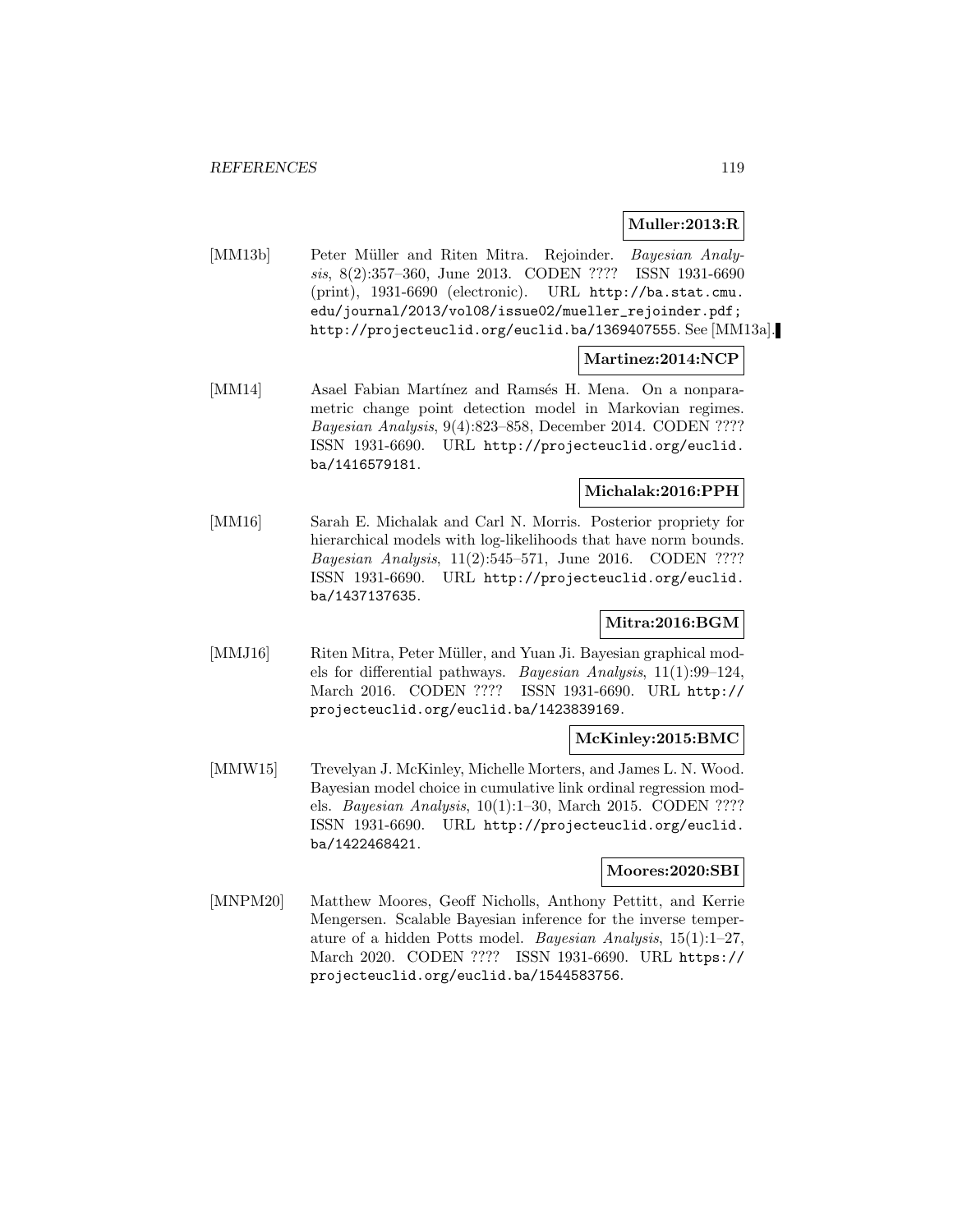#### **McKinley:2020:EBM**

[MNS<sup>+</sup>20] Trevelyan J. McKinley, Peter Neal, Simon E. F. Spencer, Andrew J. K. Conlan, and Laurence Tiley. Efficient Bayesian model choice for partially observed processes: With application to an experimental transmission study of an infectious disease. Bayesian Analysis, 15(3):839–870, September 2020. CODEN ???? ISSN 1931-6690. URL https:/ /projecteuclid.org/journals/bayesian-analysis/volume-15/issue-3/Efficient-Bayesian-Model-Choice-for-Partially-Observed-Processes--With/10.1214/19-BA1174.full.

### **Mulder:2018:MPE**

[MP18] Joris Mulder and Luis Raúl Pericchi. The matrix- $F$  prior for estimating and testing covariance matrices. Bayesian Analysis, 13(4):1189–1210, December 2018. CODEN ???? ISSN 1931-6690. URL https://projecteuclid.org/euclid.ba/1515747744.

### **Majumdar:2010:SAM**

[MPK10] Anandamayee Majumdar, Debashis Paul, and Jason Kaye. Sensitivity analysis and model selection for a generalized convolution model for spatial processes. Bayesian Analysis, 5 (3):493–518, September 2010. CODEN ???? ISSN 1931- 6690 (print), 1931-6690 (electronic). URL http://ba.stat. cmu.edu/journal/2010/vol05/issue03/paul.pdf; http:/ /projecteuclid.org/euclid.ba/1340380538.

### **Mason:2012:TPS**

[MRB12] Alexina Mason, Sylvia Richardson, and Nicky Best. Twopronged strategy for using DIC to compare selection models with non-ignorable missing responses. Bayesian Analysis, 7(1):109– 146, March 2012. CODEN ???? ISSN 1931-6690 (print), 1931- 6690 (electronic). URL http://ba.stat.cmu.edu/journal/ 2012/vol07/issue01/mason.pdf; http://projecteuclid. org/euclid.ba/1339616727.

### **Moran:2019:VPF**

[MRG19] Gemma E. Moran, Veronika Rocková, and Edward I. George. Variance prior forms for high-dimensional Bayesian variable selection. Bayesian Analysis, 14(4):1091–1119, December 2019. CODEN ???? ISSN 1931-6690. URL https://projecteuclid. org/euclid.ba/1551927862.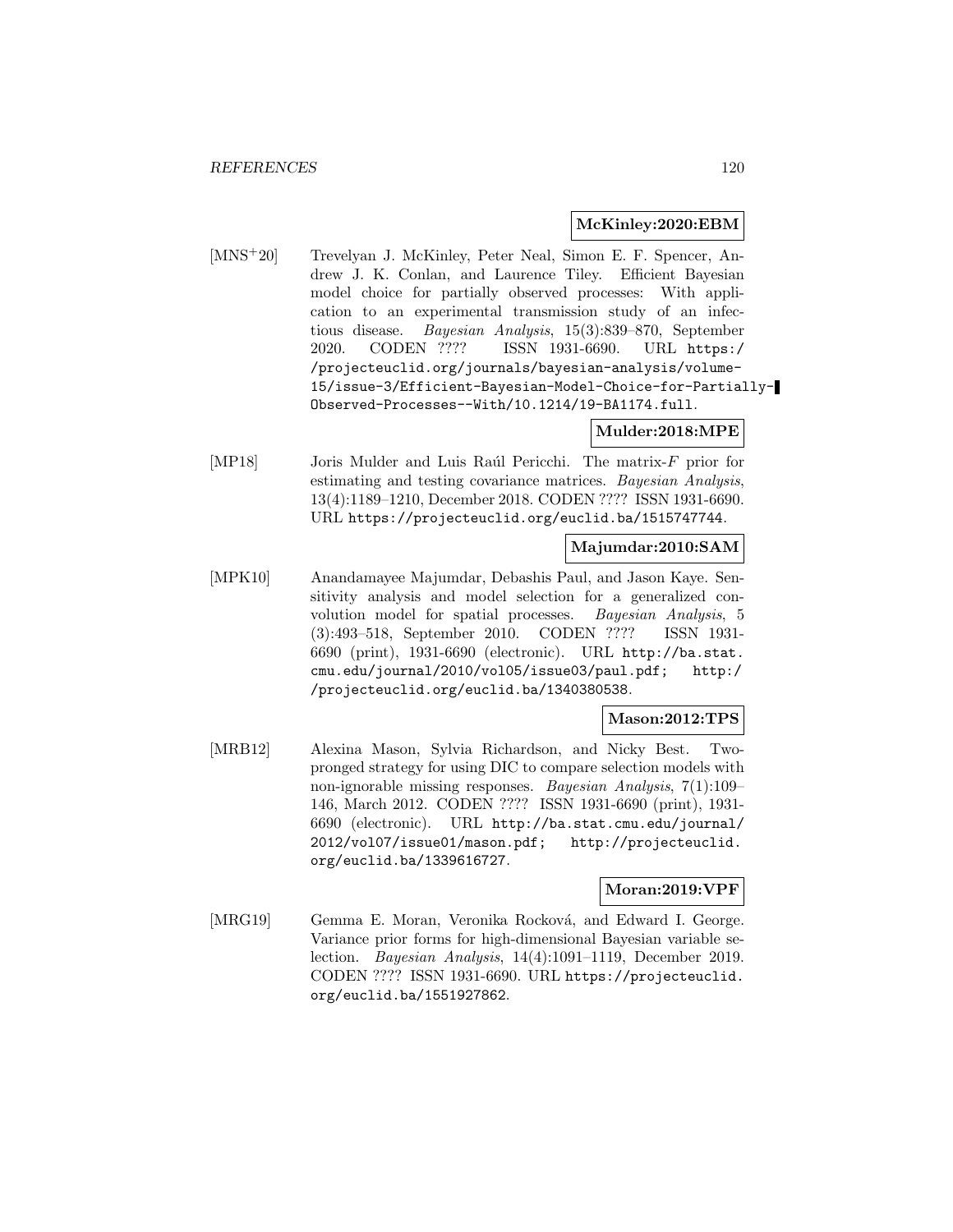#### **Marshall:2007:IOB**

[MS07a] E. C. Marshall and D. J. Spiegelhalter. Identifying outliers in Bayesian hierarchical models: a simulation-based approach. Bayesian Analysis, 2(2):409–444, June 2007. CODEN ???? ISSN 1931-6690 (print), 1931-6690 (electronic). URL http://ba. stat.cmu.edu/journal/2007/vol02/issue02/marshall.pdf; http://projecteuclid.org/euclid.ba/1340393242.

### **Millar:2007:ALI**

[MS07b] Russell B. Millar and Wayne S. Stewart. Assessment of locally influential observations in Bayesian models. Bayesian Analysis, 2(2):365–383, June 2007. CODEN ???? ISSN 1931-6690 (print), 1931-6690 (electronic). URL http://ba. stat.cmu.edu/journal/2007/vol02/issue02/millar.pdf; http://projecteuclid.org/euclid.ba/1340393240.

### **Monni:2009:R**

[MT09a] Stefano Monni and Mahlet G. Tadesse. Rejoinder. Bayesian Analysis, 4(3):457–464, September 2009. CODEN ???? ISSN 1931-6690 (print), 1931-6690 (electronic). URL http://ba. stat.cmu.edu/journal/2009/vol04/issue03/monni\_rejoinder. pdf; http://projecteuclid.org/euclid.ba/1340369850. See [MT09b].

### **Monni:2009:SPM**

[MT09b] Stefano Monni and Mahlet G. Tadesse. A stochastic partitioning method to associate high-dimensional responses and covariates. Bayesian Analysis, 4(3):413–436, September 2009. CODEN ???? ISSN 1931-6690 (print), 1931-6690 (electronic). URL http://ba.stat.cmu.edu/journal/2009/vol04/ issue03/monni.pdf; http://projecteuclid.org/euclid. ba/1340369845. See comments [CGM09, Fra09, Li09, Ste09] and rejoinder [MT09a].

## **Morita:2012:PES**

[MTM12] Satoshi Morita, Peter F. Thall, and Peter Müller. Prior effective sample size in conditionally independent hierarchical models. Bayesian Analysis, 7(3):591–614, September 2012. CODEN ???? ISSN 1931-6690 (print), 1931-6690 (electronic). URL http: //ba.stat.cmu.edu/journal/2012/vol07/issue03/morita. pdf; http://projecteuclid.org/euclid.ba/1346158777.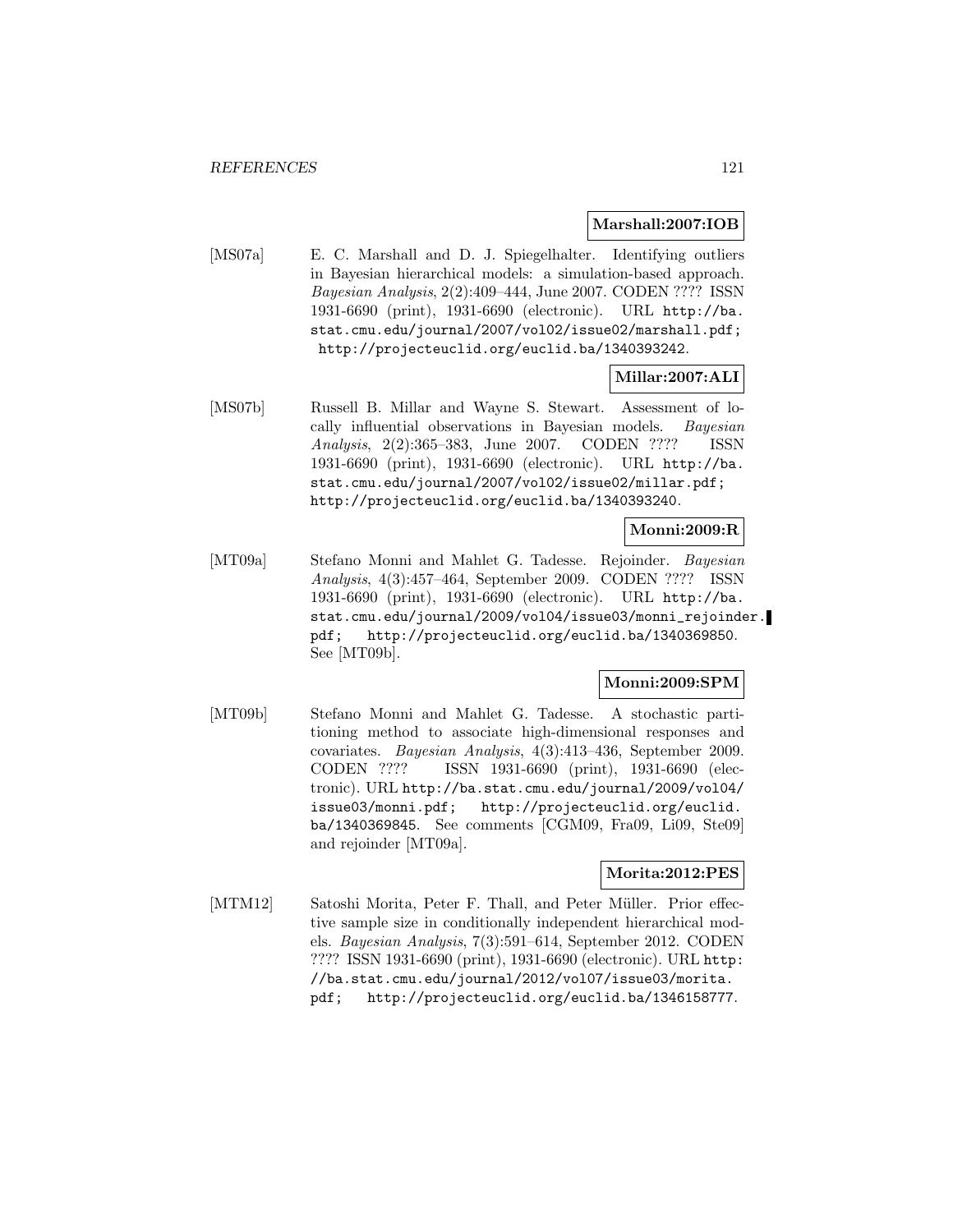#### **Murray:2021:RAI**

[MTS<sup>+</sup>21] Thomas A. Murray, Peter F. Thall, Frederique Schortgen, Pierre Asfar, Sarah Zohar, and Sandrine Katsahian. Robust adaptive incorporation of historical control data in a randomized trial of external cooling to treat septic shock. Bayesian Analysis, 16(3):825–844, September 2021. CODEN ???? ISSN 1931-6690. URL https://projecteuclid.org/ journals/bayesian-analysis/volume-16/issue-3/Robust-Adaptive-Incorporation-of-Historical-Control-Data-ina-Randomized/10.1214/20-BA1229.full.

# **Meng:2006:CAC**

[MV06] Xiao-Li Meng and Florin Vaida. Comment on article by Celeux et al. Bayesian Analysis, 1(4):687–698, December 2006. CODEN ???? ISSN 1931-6690 (print), 1931-6690 (electronic). URL http://ba.stat.cmu.edu/journal/2006/vol01/ issue04/meng.pdf; http://projecteuclid.org/euclid. ba/1340370937. See [CFRT06a].

### **Murphy:2020:IMI**

[MVG20] Keefe Murphy, Cinzia Viroli, and Isobel Claire Gormley. Infinite mixtures of infinite factor analysers. Bayesian Analysis, 15(3): 937–963, September 2020. CODEN ???? ISSN 1931-6690. URL https://projecteuclid.org/journals/bayesian-analysis/ volume-15/issue-3/Infinite-Mixtures-of-Infinite-Factor-Analysers/10.1214/19-BA1179.full.

### **Mohammadi:2015:BSL**

[MW15] A. Mohammadi and E. C. Wit. Bayesian structure learning in sparse Gaussian graphical models. Bayesian Analysis, 10(1):109– 138, March 2015. CODEN ???? ISSN 1931-6690. URL http:// projecteuclid.org/euclid.ba/1422468425.

### **McLean:2019:VMP**

[MW19] M. W. McLean and M. P. Wand. Variational message passing for elaborate response regression models. Bayesian Analysis, 14 (2):371–398, June 2019. CODEN ???? ISSN 1931-6690. URL https://projecteuclid.org/euclid.ba/1527213628.

### **McCullagh:2008:HMC**

[MY08] Peter McCullagh and Jie Yang. How many clusters? Bayesian Analysis, 3(1):101–120, March 2008. CODEN ???? ISSN 1931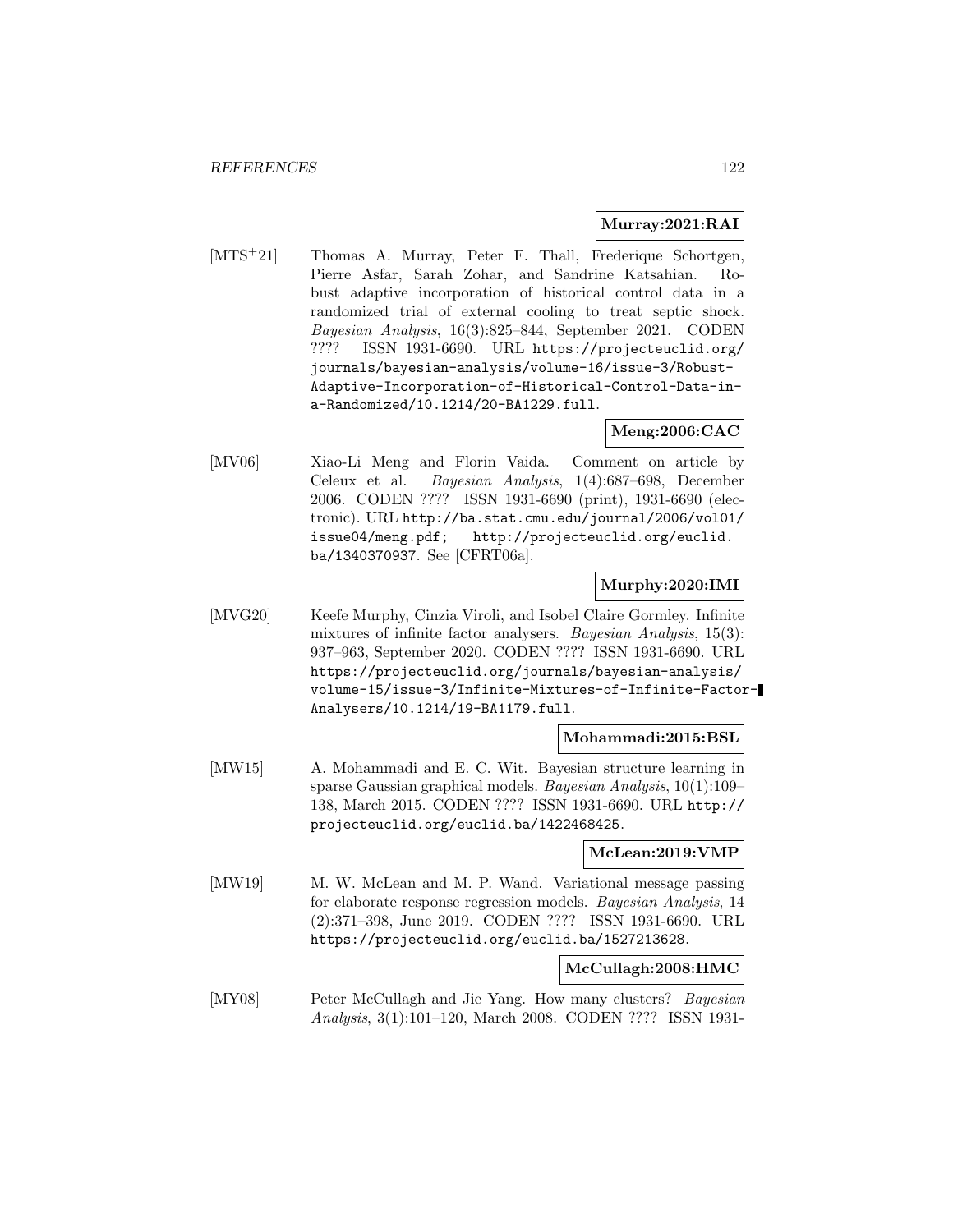6690 (print), 1931-6690 (electronic). URL http://ba.stat. cmu.edu/journal/2008/vol03/issue01/yang.pdf; http:/ /projecteuclid.org/euclid.ba/1340370563.

### **Mallick:2016:CAC**

[MYGE16] Bani K. Mallick, Keren Yang, Nilabja Guha, and Yalchin Efendiev. Comment on article by Chkrebtii, Campbell, Calderhead, and Girolami. Bayesian Analysis, 11(4):1279–1284, December 2016. CODEN ???? ISSN 1931-6690. URL http:// projecteuclid.org/euclid.ba/1479805385. See [CCCG16a, CCCG16b].

### **Naulet:2018:SAS**

[NB18] Zacharie Naulet and Eric Barat. Some aspects of symmetric gamma process mixtures. Bayesian Analysis, 13(3):703–720, September 2018. CODEN ???? ISSN 1931-6690. URL https:/ /projecteuclid.org/euclid.ba/1507341640.

### **Nieto-Barajas:2014:BNA**

[NBCC14] Luis E. Nieto-Barajas and Alberto Contreras-Cristán. A Bayesian nonparametric approach for time series clustering. Bayesian Analysis, 9(1):147–170, March 2014. CODEN ???? ISSN 1931-6690 (print), 1931-6690 (electronic). URL http: //ba.stat.cmu.edu/journal/2014/vol09/issue01/barajas. pdf; http://projecteuclid.org/euclid.ba/1393251774.

### **Nishimura:2020:RIS**

[ND20] Akihiko Nishimura and David Dunson. Recycling intermediate steps to improve Hamiltonian Monte Carlo. Bayesian Analysis, 15(4):1087–1108, December 2020. CODEN ???? ISSN 1931- 6690. URL https://projecteuclid.org/journals/bayesiananalysis/volume-15/issue-4/Recycling-Intermediate-Stepsto-Improve-Hamiltonian-Monte-Carlo/10.1214/19-BA1171. full.

## **Nguyen:2020:NAM**

[NdVA<sup>+</sup>20] Dao Nguyen, Perry de Valpine, Yves Atchade, Daniel Turek, Nicholas Michaud, and Christopher Paciorek. Nested adaptation of MCMC algorithms. Bayesian Analysis, 15(4): 1323–1343, December 2020. CODEN ???? ISSN 1931- 6690. URL https://projecteuclid.org/journals/bayesiananalysis/volume-15/issue-4/Nested-Adaptation-of-MCMC-Algorithms/10.1214/19-BA1190.full.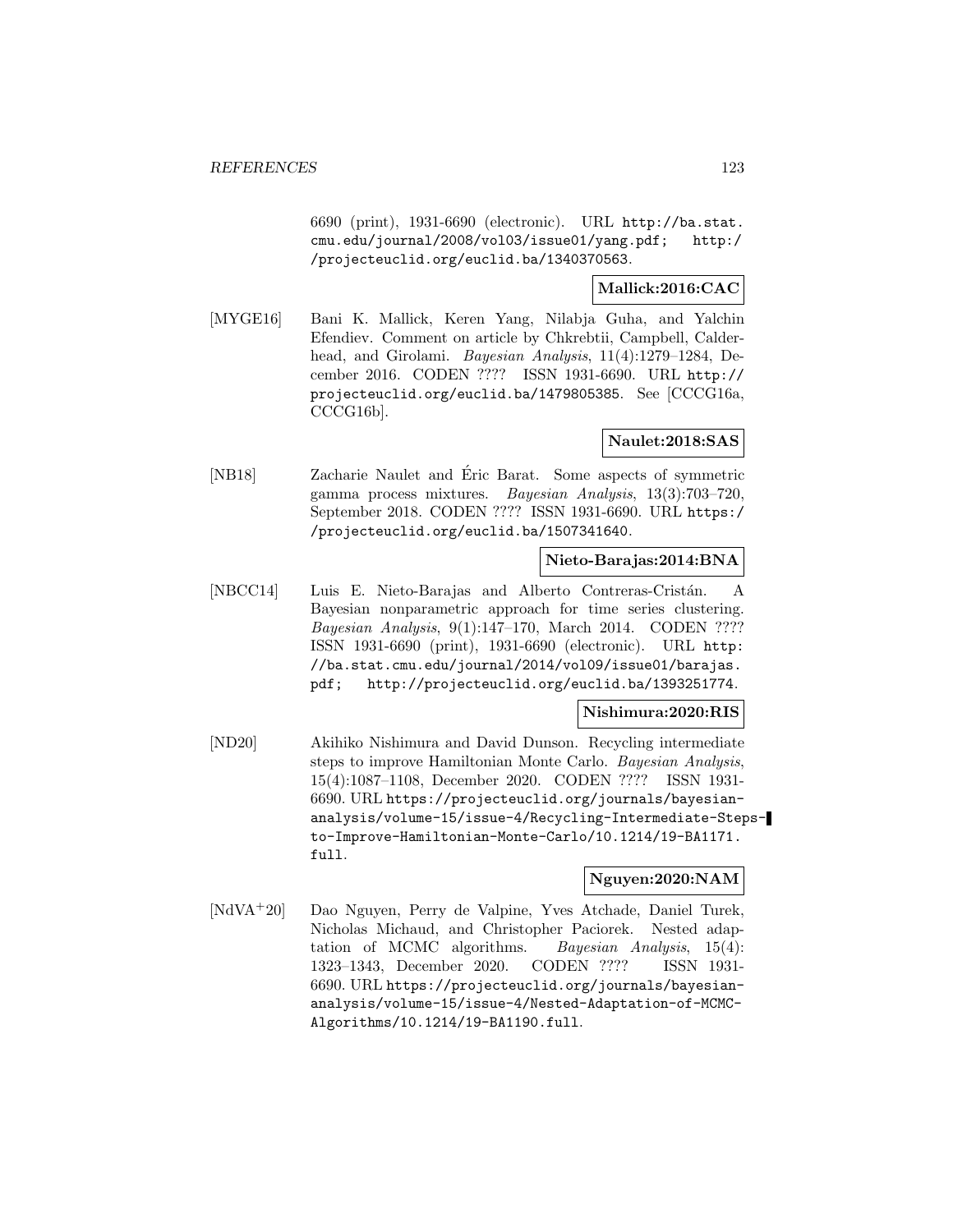### **Neelon:2019:BZI**

[Nee19] Brian Neelon. Bayesian zero-inflated negative binomial regression based on Pólya–Gamma mixtures. Bayesian Analysis, 14(3):829– 855, September 2019. CODEN ???? ISSN 1931-6690. URL https://projecteuclid.org/euclid.ba/1560240030.

### **Ning:2019:BMC**

[NGT19] Bo Ning, Subhashis Ghosal, and Jewell Thomas. Bayesian method for causal inference in spatially-correlated multivariate time series. Bayesian Analysis, 14(1):1–28, March 2019. CO-DEN ???? ISSN 1931-6690. URL https://projecteuclid. org/euclid.ba/1522202634.

## **Nguyen:2010:IGC**

[Ngu10] XuanLong Nguyen. Inference of global clusters from locally distributed data. Bayesian Analysis, 5(4):817–845, December 2010. CODEN ???? ISSN 1931-6690 (print), 1931-6690 (electronic). URL http://ba.stat.cmu.edu/journal/2010/ vol05/issue04/nguyen.pdf; http://projecteuclid.org/ euclid.ba/1340110856.

### **Nikooienejad:2021:EUM**

[NJ21] Amir Nikooienejad and Valen E. Johnson. On the existence of uniformly most powerful Bayesian tests with application to non-central chi-squared tests. Bayesian Analysis, 16(1):93– 109, March 2021. CODEN ???? ISSN 1931-6690. URL https://projecteuclid.org/journals/bayesian-analysis/ volume-16/issue-1/On-the-Existence-of-Uniformly-Most-Powerful-Bayesian-Tests-With/10.1214/19-BA1194.full.

### **Ni:2018:RGM**

[NJM18] Yang Ni, Yuan Ji, and Peter Müller. Reciprocal graphical models for integrative gene regulatory network analysis. Bayesian Analysis, 13(4):1091–1106, December 2018. CODEN ???? ISSN 1931-6690. URL https://projecteuclid.org/ euclid.ba/1512097377.

#### **Nyman:2014:SGM**

[NPKC14] Henrik Nyman, Johan Pensar, Timo Koski, and Jukka Corander. Stratified graphical models — context-specific independence in graphical models. Bayesian Analysis, 9(4):883–908, December 2014. CODEN ???? ISSN 1931-6690. URL http: //projecteuclid.org/euclid.ba/1416579183.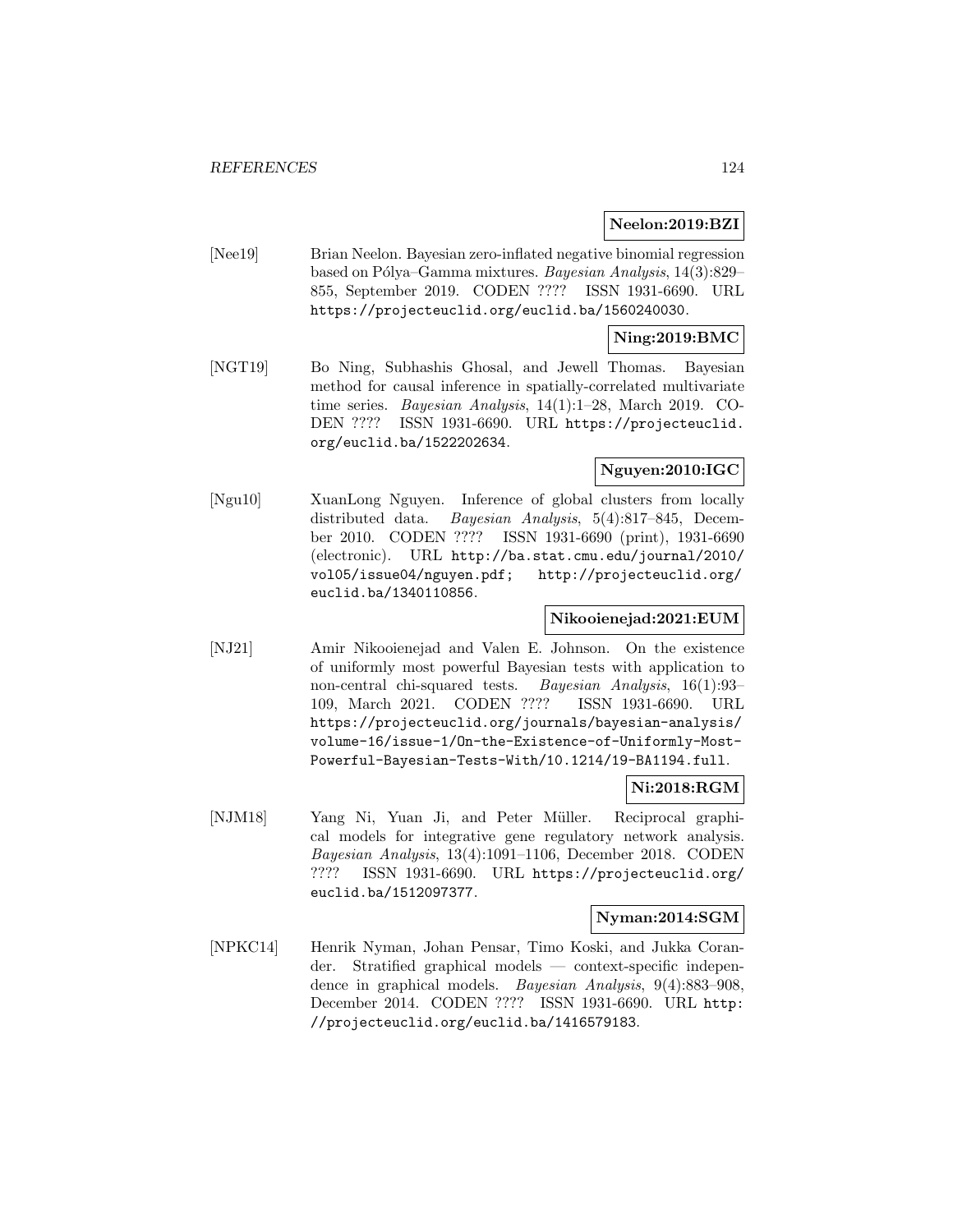#### **Nemeth:2018:MMS**

[NS18] Christopher Nemeth and Chris Sherlock. Merging MCMC subposteriors through Gaussian-process approximations. Bayesian Analysis, 13(2):507–530, June 2018. CODEN ???? ISSN 1931-6690. URL https://projecteuclid.org/euclid.ba/ 1502265628.

#### **Nott:2021:UPE**

[NSAL<sup>+</sup>21] David J. Nott, Max Seah, Luai Al-Labadi, Michael Evans, Hui Khoon Ng, and Berthold-Georg Englert. Using prior expansions for prior-data conflict checking. Bayesian Analysis, 16 (1):203–231, March 2021. CODEN ???? ISSN 1931-6690. URL https://projecteuclid.org/journals/bayesian-analysis/ volume-16/issue-1/Using-Prior-Expansions-for-Prior-Data-Conflict-Checking/10.1214/20-BA1204.full.

### **Ntzoufras:2019:PBI**

[NTL19] Ioannis Ntzoufras, Claudia Tarantola, and Monia Lupparelli. Probability based independence sampler for Bayesian quantitative learning in graphical log–linear marginal models. Bayesian Analysis, 14(3):777–803, September 2019. CODEN ???? ISSN 1931-6690. URL https://projecteuclid.org/euclid.ba/ 1560240028.

# **Ogle:2013:FMB**

[OBS13] Kiona Ogle, Jarrett Barber, and Karla Sartor. Feedback and modularization in a Bayesian meta–analysis of tree traits affecting forest dynamics. Bayesian Analysis, 8(1):133–168, March 2013. CODEN ???? ISSN 1931-6690 (print), 1931-6690 (electronic). URL http://ba.stat.cmu.edu/journal/2013/vol08/ issue01/ogle.pdf; http://projecteuclid.org/euclid. ba/1362406655.

### **Osthus:2019:DBI**

[OGPD19] Dave Osthus, James Gattiker, Reid Priedhorsky, and Sara Y. Del Valle. Dynamic Bayesian influenza forecasting in the United States with hierarchical discrepancy (with discussion). Bayesian Analysis, 14(1):261–312, March 2019. CODEN ???? ISSN 1931-6690. URL https://projecteuclid.org/euclid. ba/1533866670.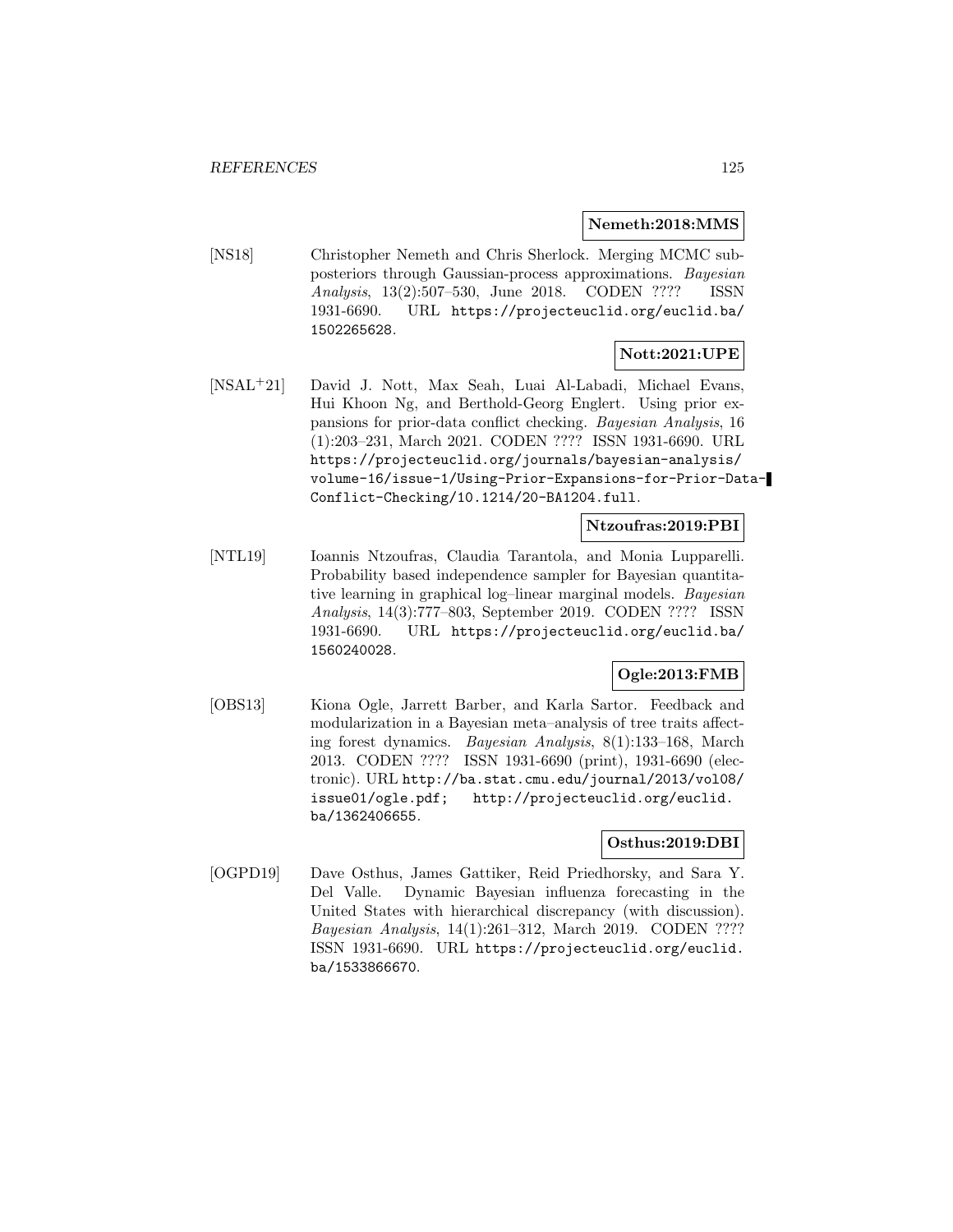#### **OHagan:2006:SSS**

[O'H06] Anthony O'Hagan. Science, subjectivity and software (comment on articles by Berger and by Goldstein). Bayesian Analysis, 1 (3):445–450, September 2006. CODEN ???? ISSN 1931-6690 (print), 1931-6690 (electronic). URL http://ba.stat.cmu. edu/journal/2006/vol01/issue03/ohagan.pdf; http:// projecteuclid.org/euclid.ba/1340371043. See [Ber06a, Gol06a].

### **OHagan:2013:CAM**

[O'H13] Anthony O'Hagan. Comment on article by Müller and Mitra. Bayesian Analysis, 8(2):319–322, June 2013. CODEN ???? ISSN 1931-6690 (print), 1931-6690 (electronic). URL http: //ba.stat.cmu.edu/journal/2013/vol08/issue02/ohagan. pdf; http://projecteuclid.org/euclid.ba/1369407553. See [MM13a].

# **Ohn:2022:PCF**

[OK22] Ilsang Ohn and Yongdai Kim. Posterior consistency of factor dimensionality in high-dimensional sparse factor models. Bayesian Analysis, 17(2):491–514, June 2022. CODEN ???? ISSN 1931- 6690. URL https://projecteuclid.org/journals/bayesiananalysis/volume-17/issue-2/Posterior-Consistency-of-Factor-Dimensionality-in-High-Dimensional-Sparse-Factor/ 10.1214/21-BA1261.full.

#### **Overstall:2020:BDE**

[OM20] Antony Overstall and James McGree. Bayesian design of experiments for intractable likelihood models using coupled auxiliary models and multivariate emulation. Bayesian Analysis, 15(1): 103–131, March 2020. CODEN ???? ISSN 1931-6690. URL https://projecteuclid.org/euclid.ba/1550199643.

### **OliveiraPrates:2019:ASC**

[OMC19] Marcos Oliveira Prates, Renato Martins Assunção, and Erica Castilho Rodrigues. Alleviating spatial confounding for areal data problems by displacing the geographical centroids. Bayesian Analysis, 14(2):623–647, June 2019. CODEN ???? ISSN 1931-6690. URL https://projecteuclid.org/euclid. ba/1537258137.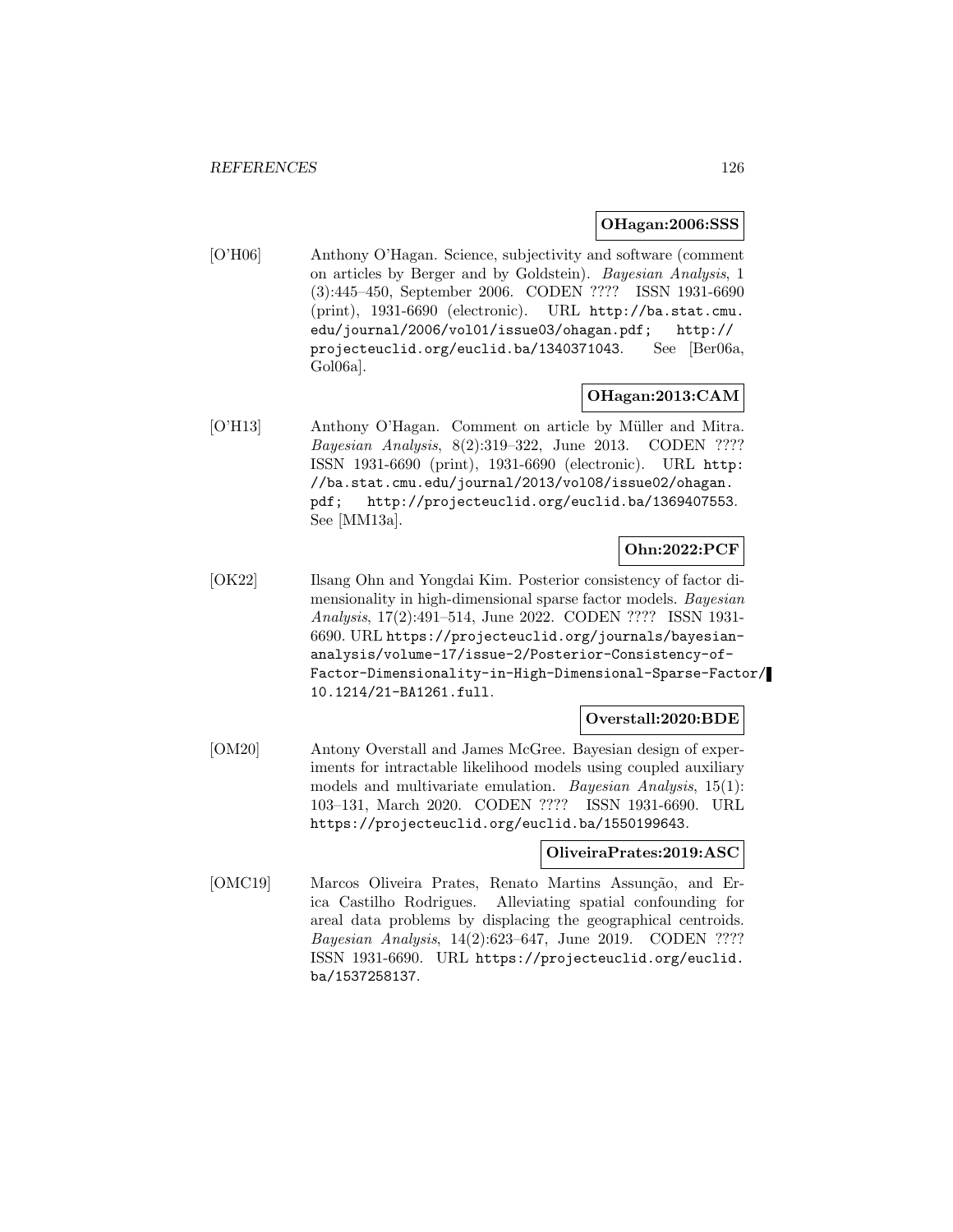### **OHara:2009:RBV**

[OS09] R. B. O'Hara and M. J. Sillanpää. A review of Bayesian variable selection methods: what, how and which. Bayesian Analysis, 4(1):85–117, March 2009. CODEN ???? ISSN 1931- 6690 (print), 1931-6690 (electronic). URL http://ba.stat. cmu.edu/journal/2009/vol04/issue01/ohara.pdf; http: //projecteuclid.org/euclid.ba/1340370391.

### **Paciorek:2006:MCP**

[Pac06] Christopher J. Paciorek. Misinformation in the conjugate prior for the linear model with implications for free-knot spline modelling. Bayesian Analysis, 1(2):375–383, June 2006. CODEN ???? ISSN 1931-6690 (print), 1931-6690 (electronic). URL http://ba.stat.cmu.edu/journal/2006/vol01/ issue02/paciorek375-383.pdf; http://projecteuclid. org/euclid.ba/1340371068.

### **Porcu:2021:NBM**

[PBT<sup>+</sup>21] Emilio Porcu, Pier Giovanni Bissiri, Felipe Tagle, Rubén Soza, and Fernando A. Quintana. Nonparametric Bayesian modeling and estimation of spatial correlation functions for global data. Bayesian Analysis, 16(3):845–873, September 2021. CODEN ???? ISSN 1931-6690. URL https:/ /projecteuclid.org/journals/bayesian-analysis/volume-16/issue-3/Nonparametric-Bayesian-Modeling-and-Estimationof-Spatial-Correlation-Functions-for/10.1214/20-BA1228. full.

### **Peluso:2019:SMM**

[PCM19] Stefano Peluso, Siddhartha Chib, and Antonietta Mira. Semiparametric multivariate and multiple change-point modeling. Bayesian Analysis, 14(3):727–751, September 2019. CODEN ???? ISSN 1931-6690. URL https://projecteuclid.org/ euclid.ba/1560240025.

### **pour:2020:TOB**

[pD20] Ali Foroughi pour and Lori A. Dalton. Theory of optimal Bayesian feature filtering. Bayesian Analysis, 15(4):1169–1197, December 2020. CODEN ???? ISSN 1931-6690. URL https://projecteuclid.org/journals/bayesian-analysis/ volume-15/issue-4/Theory-of-Optimal-Bayesian-Feature-Filtering/10.1214/19-BA1182.full.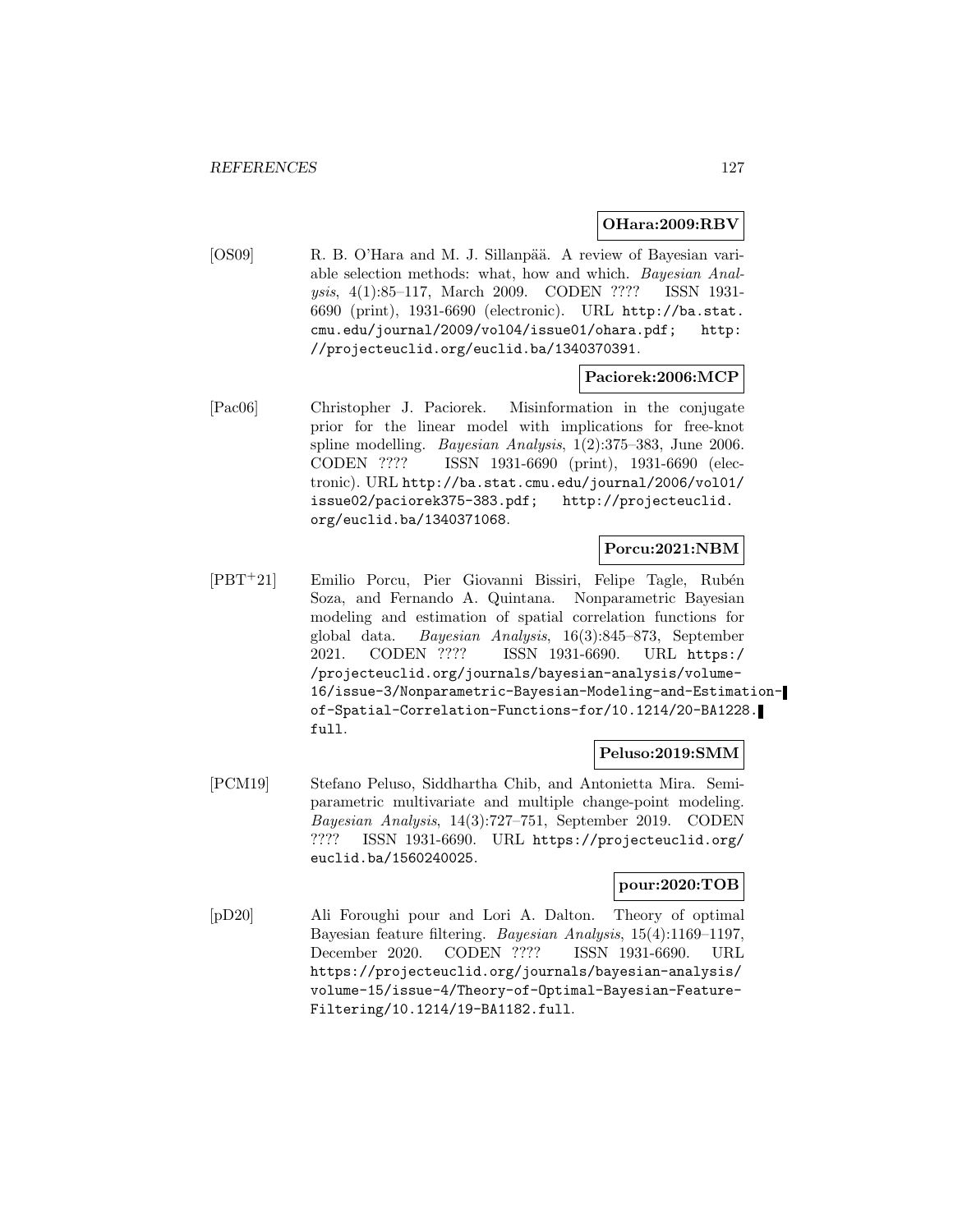### **Peruggia:2007:BMD**

[Per07] Mario Peruggia. Bayesian model diagnostics based on artificial autoregressive errors. Bayesian Analysis, 2(4):817– 841, December 2007. CODEN ???? ISSN 1931-6690 (print), 1931-6690 (electronic). URL http://ba.stat.cmu. edu/journal/2007/vol02/issue04/peruggia.pdf; http:/ /projecteuclid.org/euclid.ba/1340370716.

**Pamminger:2010:MBC**

[PFS10] Christoph Pamminger and Sylvia Frühwirth-Schnatter. Modelbased clustering of categorical time series. Bayesian Analysis, 5(2):345–368, June 2010. CODEN ???? ISSN 1931-6690 (print), 1931-6690 (electronic). URL http://ba.stat.cmu. edu/journal/2010/vol05/issue02/pamminger.pdf; http: //projecteuclid.org/euclid.ba/1340218342.

### **Puelz:2017:VSS**

[PHC17] David Puelz, P. Richard Hahn, and Carlos M. Carvalho. Variable selection in seemingly unrelated regressions with random predictors. Bayesian Analysis, 12(4):969–989, December 2017. CODEN ???? ISSN 1931-6690. URL https://projecteuclid. org/euclid.ba/1488855633.

### **Paganin:2021:CPP**

[PHOD21] Sally Paganin, Amy H. Herring, Andrew F. Olshan, and David B. Dunson. Centered partition processes: Informative priors for clustering (with discussion). Bayesian Analysis, 16(1):310–370, March 2021. ISSN 1931-6690 (print), 1931-6690 (electronic). URL https://doi.org/10.1214/20-ba1197.

### **Pourzanjani:2021:BIS**

[PJM<sup>+</sup>21] Arya A. Pourzanjani, Richard M. Jiang, Brian Mitchell, Paul J. Atzberger, and Linda R. Petzold. Bayesian inference over the Stiefel manifold via the Givens representation. *Bayesian Anal*ysis, 16(2):639–666, June 2021. CODEN ???? ISSN 1931- 6690. URL https://projecteuclid.org/journals/bayesiananalysis/volume-16/issue-2/Bayesian-Inference-over-the-Stiefel-Manifold-via-the-Givens-Representation/10.1214/ 20-BA1202.full.

## **Peters:2011:BCV**

[PKL<sup>+</sup>11] Gareth W. Peters, Balakrishnan Kannan, Ben Lasscock, Chris Mellen, and Simon Godsill. Bayesian cointegrated vector au-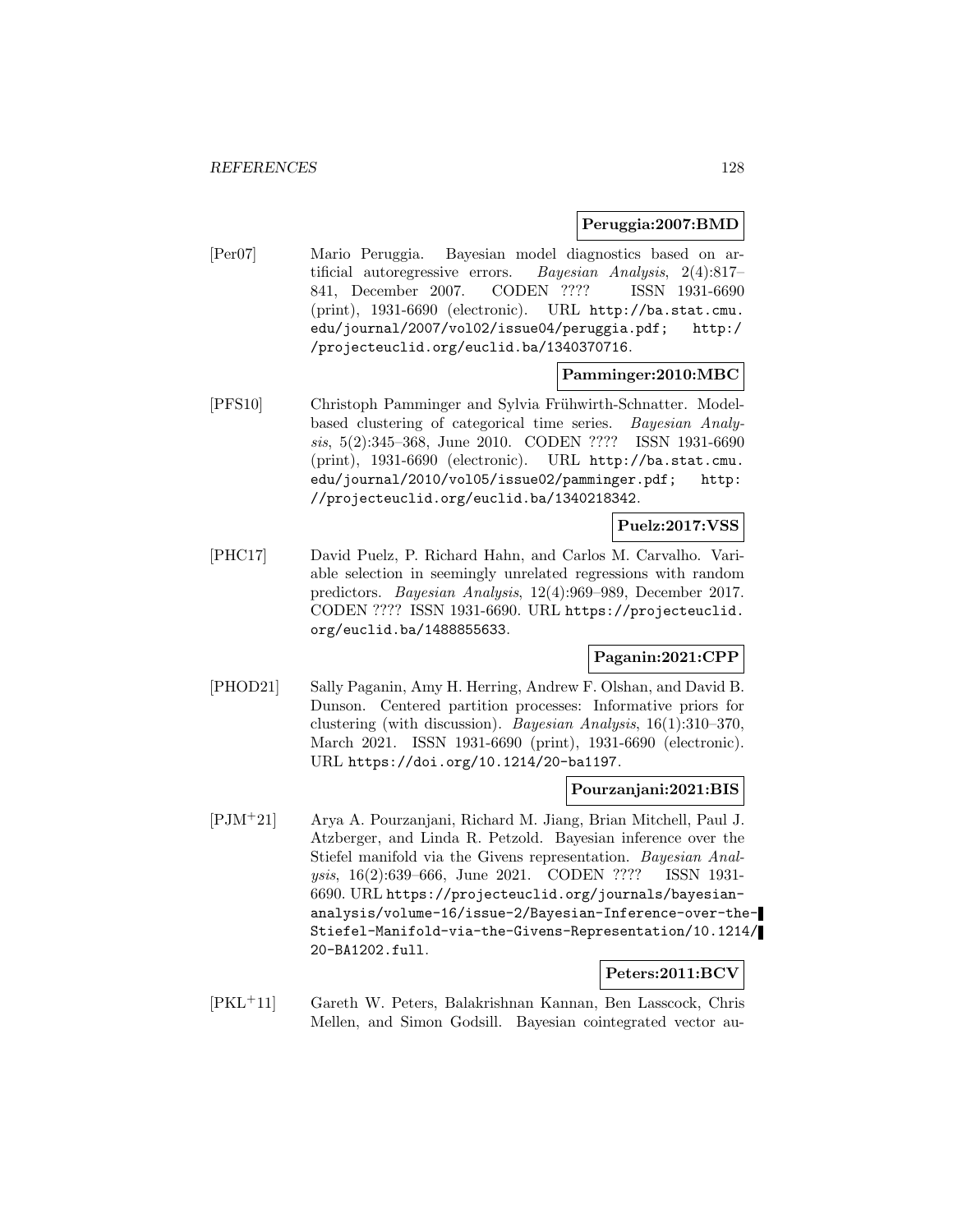toregression models incorporating alpha-stable noise for interday price movements via approximate Bayesian computation. Bayesian Analysis, 6(4):755–792, December 2011. CODEN ???? ISSN 1931-6690 (print), 1931-6690 (electronic). URL http: //ba.stat.cmu.edu/journal/2011/vol06/issue04/peters. pdf; http://projecteuclid.org/euclid.ba/1339616543.

### **Peters:2010:MSA**

[PKLM10] Gareth W. Peters, Balakrishnan Kannan, Ben Lasscock, and Chris Mellen. Model selection and adaptive Markov chain Monte Carlo for Bayesian cointegrated VAR models. Bayesian Analysis, 5(3):465–491, September 2010. CODEN ???? ISSN 1931-6690 (print), 1931-6690 (electronic). URL http://ba. stat.cmu.edu/journal/2010/vol05/issue03/peters.pdf; http://projecteuclid.org/euclid.ba/1340380537.

### **Pourmohamad:2016:MSP**

[PL16] Tony Pourmohamad and Herbert K. H. Lee. Multivariate stochastic process models for correlated responses of mixed type. Bayesian Analysis, 11(3):797–820, September 2016. CODEN ???? ISSN 1931-6690. URL http://projecteuclid.org/ euclid.ba/1444308210.

### **Plummer:2006:CAC**

[Plu06] Martyn Plummer. Comment on article by Celeux et al. Bayesian Analysis, 1(4):681–686, December 2006. CODEN ???? ISSN 1931-6690 (print), 1931-6690 (electronic). URL http: //ba.stat.cmu.edu/journal/2006/vol01/issue04/plummer. pdf; http://projecteuclid.org/euclid.ba/1340370936. See [CFRT06a].

### **Papamarkou:2014:ZVD**

[PMG14] Theodore Papamarkou, Antonietta Mira, and Mark Girolami. Zero variance differential geometric Markov chain Monte Carlo algorithms. Bayesian Analysis, 9(1):97–128, March 2014. CODEN ???? ISSN 1931-6690 (print), 1931-6690 (electronic). URL http://ba.stat.cmu.edu/journal/2014/ vol09/issue01/papamarkou.pdf; http://projecteuclid. org/euclid.ba/1393251772.

### **Pensar:2017:MPL**

[PNNC17] Johan Pensar, Henrik Nyman, Juha Niiranen, and Jukka Corander. Marginal pseudo-likelihood learning of discrete Markov net-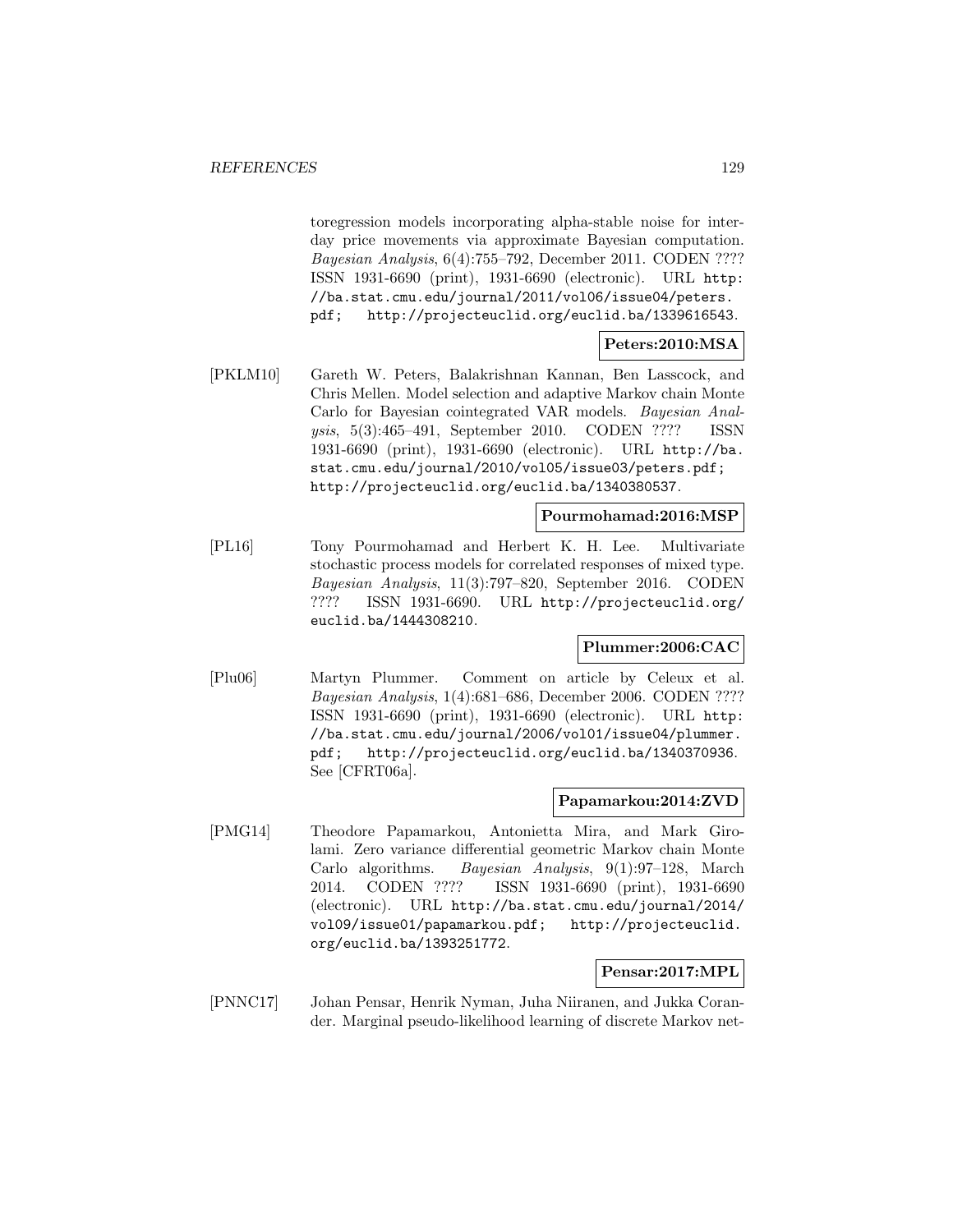work structures. Bayesian Analysis, 12(4):1195–1215, December 2017. CODEN ???? ISSN 1931-6690. URL https:// projecteuclid.org/euclid.ba/1477918728.

### **Poirier:2006:GBM**

[Poi06] Dale J. Poirier. The growth of Bayesian methods in statistics and economics since 1970. Bayesian Analysis, 1(4): 969–979, December 2006. CODEN ???? ISSN 1931-6690 (print), 1931-6690 (electronic). URL http://ba.stat.cmu. edu/journal/2006/vol01/issue04/poirier.pdf; http:// projecteuclid.org/euclid.ba/1340370949.

## **Polettini:2017:GSB**

[Pol17] Silvia Polettini. A generalised semiparametric Bayesian Fay– Herriot model for small area estimation shrinking both means and variances. Bayesian Analysis, 12(3):729–752, September 2017. CODEN ???? ISSN 1931-6690. URL http:// projecteuclid.org/euclid.ba/1473276257.

# **Poole:2010:CAV**

[Poo10] David Poole. Comment on article by Vernon et al. Bayesian Analysis, 5(4):671–675, December 2010. CODEN ???? ISSN 1931-6690 (print), 1931-6690 (electronic). URL http:// ba.stat.cmu.edu/journal/2010/vol05/issue04/poole.pdf; http://projecteuclid.org/euclid.ba/1340110847. See [VGB10a].

### **Popova:2008:BFP**

[PPG08] Ivilina Popova, Elmira Popova, and Edward I. George. Bayesian forecasting of prepayment rates for individual pools of mortgages. Bayesian Analysis, 3(2):393–426, June 2008. CODEN ???? ISSN 1931-6690 (print), 1931-6690 (electronic). URL http://ba. stat.cmu.edu/journal/2008/vol03/issue02/popova.pdf; http://projecteuclid.org/euclid.ba/1340370553.

### **Perez:2017:SBD**

[PPR17] María-Eglée Pérez, Luis Raúl Pericchi, and Isabel Cristina Ramírez. The scaled beta2 distribution as a robust prior for scales. Bayesian Analysis, 12(3):615–637, September 2017. CO-DEN ???? ISSN 1931-6690. URL http://projecteuclid.org/ euclid.ba/1469553353.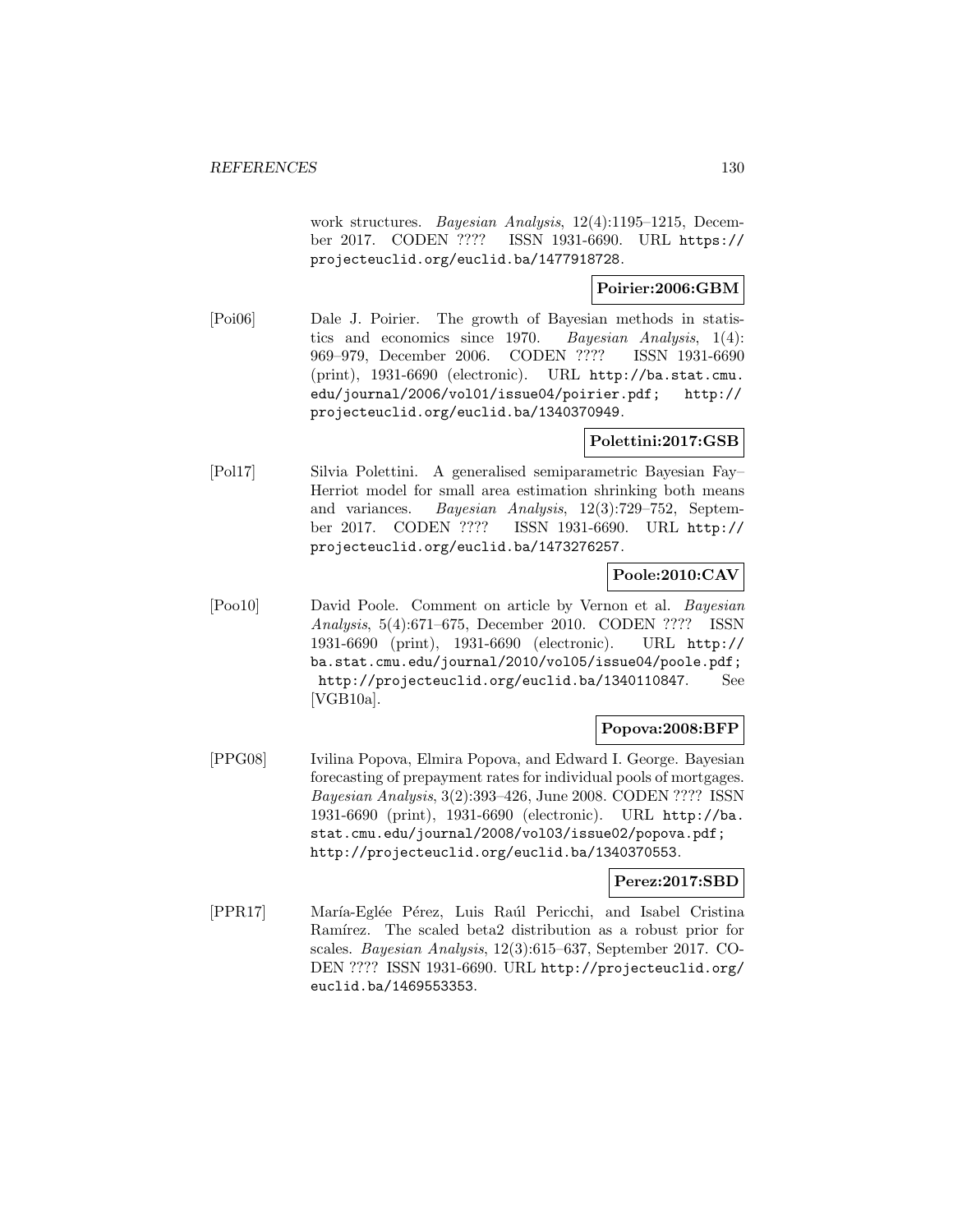### **Page:2015:PBC**

[PQ15] Garritt L. Page and Fernando A. Quintana. Predictions based on the clustering of heterogeneous functions via shape and subjectspecific covariates. Bayesian Analysis,  $10(2):379-410$ , June 2015. CODEN ???? ISSN 1931-6690. URL http://projecteuclid. org/euclid.ba/1422884979.

## **Pratola:2016:EMH**

[Pra16a] Matthew T. Pratola. Efficient Metropolis–Hastings proposal mechanisms for Bayesian regression tree models. Bayesian Analysis, 11(3):885–911, September 2016. CODEN ???? ISSN 1931-6690. URL http://projecteuclid.org/euclid.ba/ 1457383101. See comments [Gra16, Han16, CLH<sup>+</sup>16] and rejoinder [Pra16b].

## **Pratola:2016:R**

[Pra16b] Matthew T. Pratola. Rejoinder. Bayesian Analysis, 11(3):945– 955, September 2016. CODEN ???? ISSN 1931-6690. URL http: //projecteuclid.org/euclid.ba/1472829063. See [Pra16a].

### **Polson:2011:DAS**

[PS11a] Nicholas G. Polson and Steven L. Scott. Data augmentation for support vector machines. Bayesian Analysis,  $6(1):1-23$ , March 2011. CODEN ???? ISSN 1931-6690 (print), 1931-6690 (electronic). URL http://ba.stat.cmu.edu/journal/2011/ vol06/issue01/polson.pdf; http://projecteuclid.org/ euclid.ba/1339611936. See comments [MCG11, SYvD11, Han11] and rejoinder [PS11b].

### **Polson:2011:RDA**

[PS11b] Nicholas G. Polson and Steven L. Scott. Rejoinder: "Data augmentation for support vector machines". Bayesian Analysis, 6(1):43–47, March 2011. CODEN ???? ISSN 1931- 6690 (print), 1931-6690 (electronic). URL http://ba.stat. cmu.edu/journal/2011/vol06/issue01/polson\_rejoinder. pdf; http://projecteuclid.org/euclid.ba/1339611940. See [PS11a].

### **Polson:2012:HCP**

[PS12] Nicholas G. Polson and James G. Scott. On the half-Cauchy prior for a global scale parameter. Bayesian Analysis, 7(4):887–902, December 2012. CODEN ???? ISSN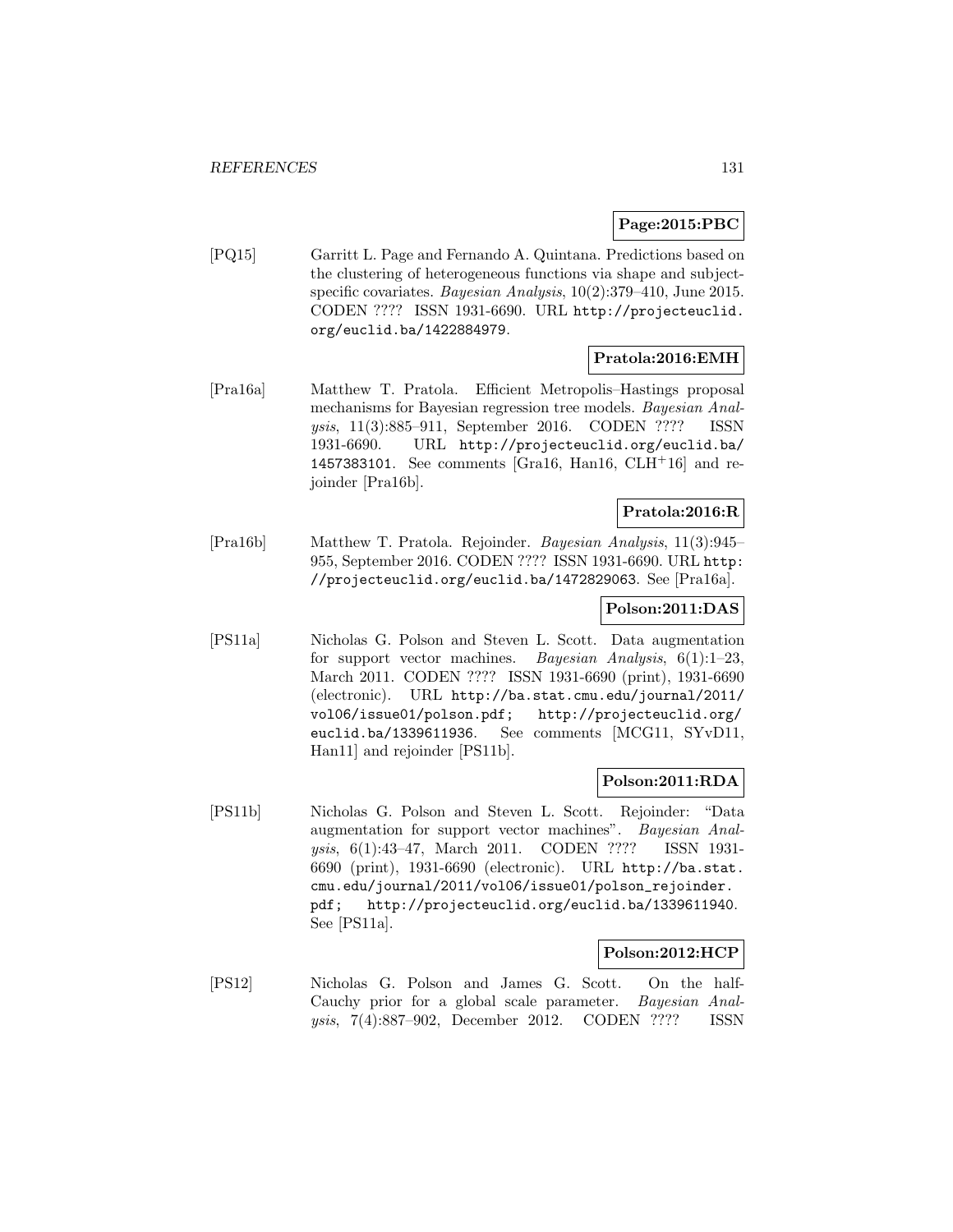1931-6690 (print), 1931-6690 (electronic). URL http://ba. stat.cmu.edu/journal/2012/vol07/issue04/polson.pdf; http://projecteuclid.org/euclid.ba/1354024466.

### **Peterson:2013:CAS**

[PS13] Christine B. Peterson and Francesco C. Stingo. Comment on article by Scutari. Bayesian Analysis, 8(3):539– 542, September 2013. CODEN ???? ISSN 1931-6690 (print), 1931-6690 (electronic). URL http://ba.stat.cmu. edu/journal/2013/vol08/issue03/peterson.pdf; http:/ /projecteuclid.org/euclid.ba/1378729916. See [RS14a].

### **Panov:2015:FSB**

[PS15] Maxim Panov and Vladimir Spokoiny. Finite sample Bernstein– von Mises theorem for semiparametric problems. Bayesian Analysis, 10(3):665–710, September 2015. CODEN ???? ISSN 1931-6690. URL http://projecteuclid.org/euclid.ba/ 1422884986.

# **Polson:2017:DLB**

[PS17] Nicholas G. Polson and Vadim Sokolov. Deep learning: A Bayesian perspective. Bayesian Analysis, 12(4):1275–1304, December 2017. CODEN ???? ISSN 1931-6690. URL https:// projecteuclid.org/euclid.ba/1510801992.

## **Park:2020:DSC**

[PS20] Jong Hee Park and Yunkyu Sohn. Detecting structural changes in longitudinal network data. Bayesian Analysis, 15(1):133–157, March 2020. CODEN ???? ISSN 1931-6690. URL https:// projecteuclid.org/euclid.ba/1550826221.

## **Pal:2020:CPP**

[PSMB20] Subhadip Pal, Subhajit Sengupta, Riten Mitra, and Arunava Banerjee. Conjugate priors and posterior inference for the matrix Langevin distribution on the Stiefel manifold. Bayesian Analysis, 15(3):871–908, September 2020. CODEN ???? ISSN 1931-6690. URL https://projecteuclid.org/journals/ bayesian-analysis/volume-15/issue-3/Conjugate-Priorsand-Posterior-Inference-for-the-Matrix-Langevin-Distribution/ 10.1214/19-BA1176.full.

# **Perala:2020:CEA**

[PVC20] Tommi Perälä, Jarno Vanhatalo, and Anna Chrysafi. Calibrating expert assessments using hierarchical Gaussian pro-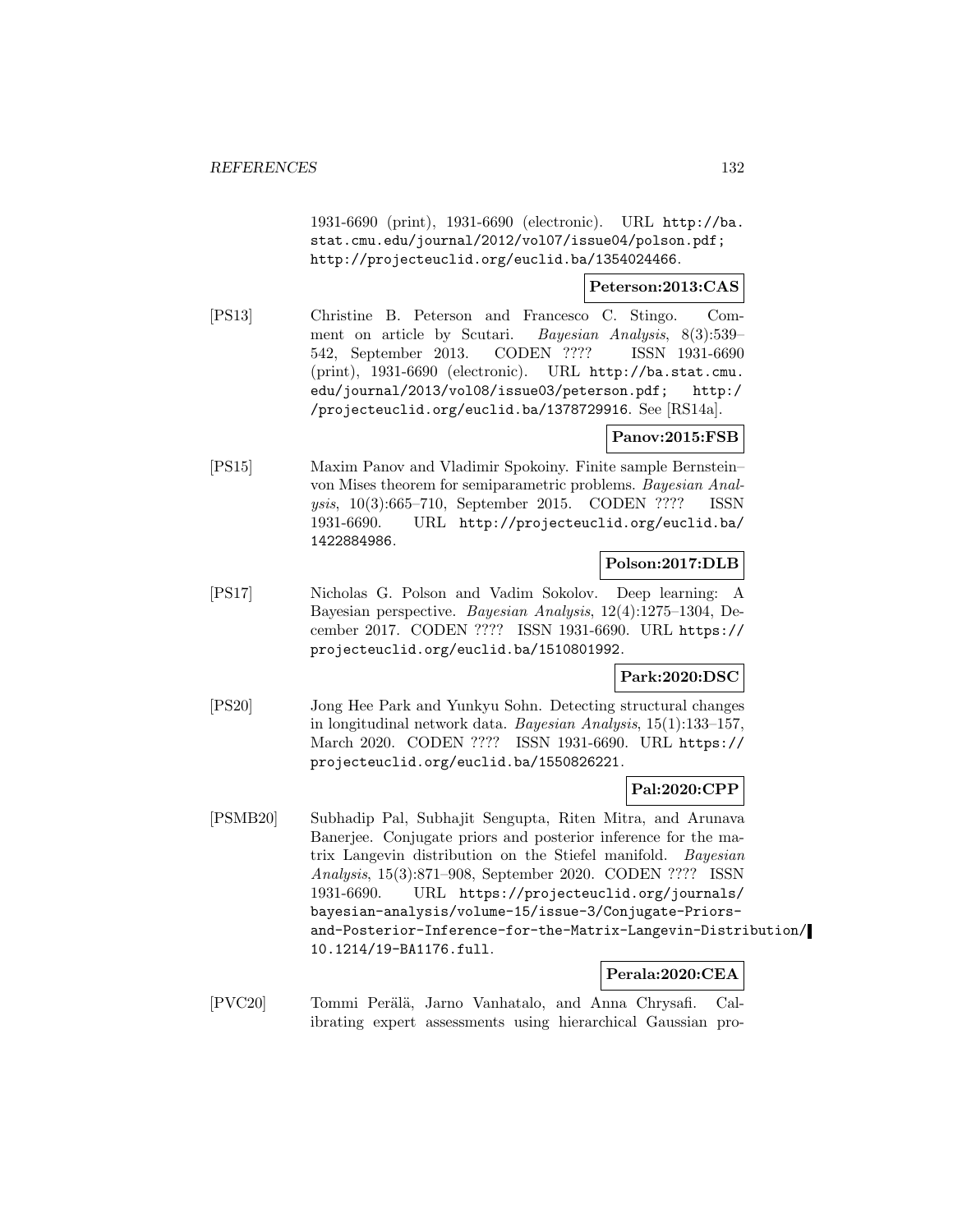cess models. Bayesian Analysis, 15(4):1251–1280, December 2020. CODEN ???? ISSN 1931-6690. URL https:/ /projecteuclid.org/journals/bayesian-analysis/volume-15/issue-4/Calibrating-Expert-Assessments-Using-Hierarchical-Gaussian-Process-Models/10.1214/19-BA1180.full.

**Purutcuoglu:2008:BIM**

[PW08] Vilda Purutçuoğlu and Ernst Wit. Bayesian inference for the MAPK/ERK pathway by considering the dependency of the kinetic parameters. Bayesian Analysis, 3(4):851–886, December 2008. CODEN ???? ISSN 1931-6690 (print), 1931-6690 (electronic). URL http://ba.stat.cmu.edu/journal/2008/vol03/ issue04/purutcuoglu.pdf; http://projecteuclid.org/ euclid.ba/1340370411.

## **Pauger:2019:BEF**

[PW19] Daniela Pauger and Helga Wagner. Bayesian effect fusion for categorical predictors. Bayesian Analysis, 14(2):341–369, June 2019. CODEN ???? ISSN 1931-6690. URL https://projecteuclid. org/euclid.ba/1527213627.

### **Paisley:2012:DIL**

[PWB12] John Paisley, Chong Wang, and David M. Blei. The discrete infinite logistic normal distribution. Bayesian Analysis, 7(4): 997–1034, December 2012. CODEN ???? ISSN 1931-6690 (print), 1931-6690 (electronic). URL http://ba.stat.cmu. edu/journal/2012/vol07/issue04/paisley.pdf; http:// projecteuclid.org/euclid.ba/1354024470.

### **Qian:2018:BDB**

[Qia18] Hang Qian. Big data Bayesian linear regression and variable selection by normal-inverse-gamma summation. Bayesian Analysis, 13(4):1007–1031, December 2018. CODEN ???? ISSN 1931-6690. URL https://projecteuclid.org/euclid. ba/1510110046.

## **Quintana:2009:CAJ**

[QM09] Fernando A. Quintana and Peter Müller. Comment on article by Jensen et al. Bayesian Analysis, 4(4):665–668, December 2009. CODEN ???? ISSN 1931-6690 (print), 1931-6690 (electronic). URL http://ba.stat.cmu.edu/journal/2009/vol04/ issue04/quintana.pdf; http://projecteuclid.org/euclid. ba/1340369818. See [JMW09a].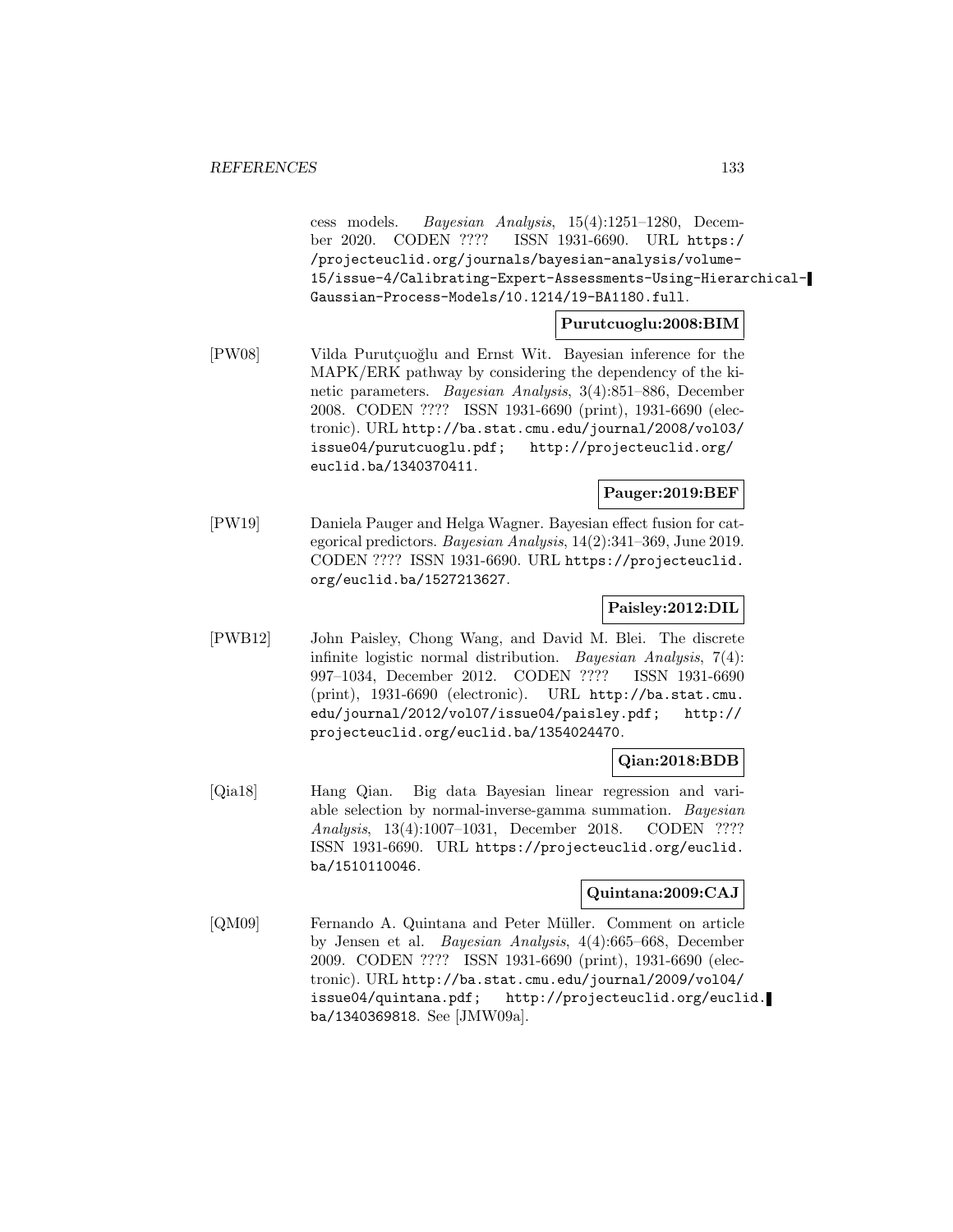#### **Quintana:2008:SPB**

[QMRM08] Fernando A. Quintana, Peter Müller, Gary L. Rosner, and Mark Munsell. Semi-parametric Bayesian inference for multiseason baseball data. Bayesian Analysis, 3(2):317–338, June 2008. CODEN ???? ISSN 1931-6690 (print), 1931-6690 (electronic). URL http://ba.stat.cmu.edu/journal/2008/vol03/ issue02/quintana.pdf; http://projecteuclid.org/euclid. ba/1340370550.

### **Quintana:2009:FUC**

[QSF09] Fernando A. Quintana, Mark F. J. Steel, and José T. A. S. Ferreira. Flexible univariate continuous distributions. Bayesian Analysis, 4(3):497–521, September 2009. CODEN ???? ISSN 1931-6690 (print), 1931-6690 (electronic). URL http://ba. stat.cmu.edu/journal/2009/vol04/issue03/quintana.pdf; http://projecteuclid.org/euclid.ba/1340369852.

### **Rahman:2016:BQR**

[Rah16] Mohammad Arshad Rahman. Bayesian quantile regression for ordinal models. Bayesian Analysis, 11(1):1–24, March 2016. CO-DEN ???? ISSN 1931-6690. URL http://projecteuclid.org/ euclid.ba/1423083637.

#### **Rajkowski:2019:AMP**

[Raj19] Lukasz Rajkowski. Analysis of the maximal a posteriori partition in the Gaussian Dirichlet process mixture model. Bayesian Analysis, 14(2):477–494, June 2019. CODEN ???? ISSN 1931-6690. URL https://projecteuclid.org/euclid.ba/1532937626.

### **Ranjan:2010:CAV**

[Ran10] Pritam Ranjan. Comment on article by Vernon et al. Bayesian Analysis, 5(4):677–681, December 2010. CODEN ???? ISSN 1931-6690 (print), 1931-6690 (electronic). URL http: //ba.stat.cmu.edu/journal/2010/vol05/issue04/ranjan. pdf; http://projecteuclid.org/euclid.ba/1340110848. See [VGB10a].

### **Rodrigues:2007:BIE**

[RB07] Josemar Rodrigues and Heleno Bolfarine. Bayesian inference for an extended simple regression measurement error model using skewed priors. Bayesian Analysis, 2(2):349–364, June 2007. CODEN ???? ISSN 1931-6690 (print), 1931-6690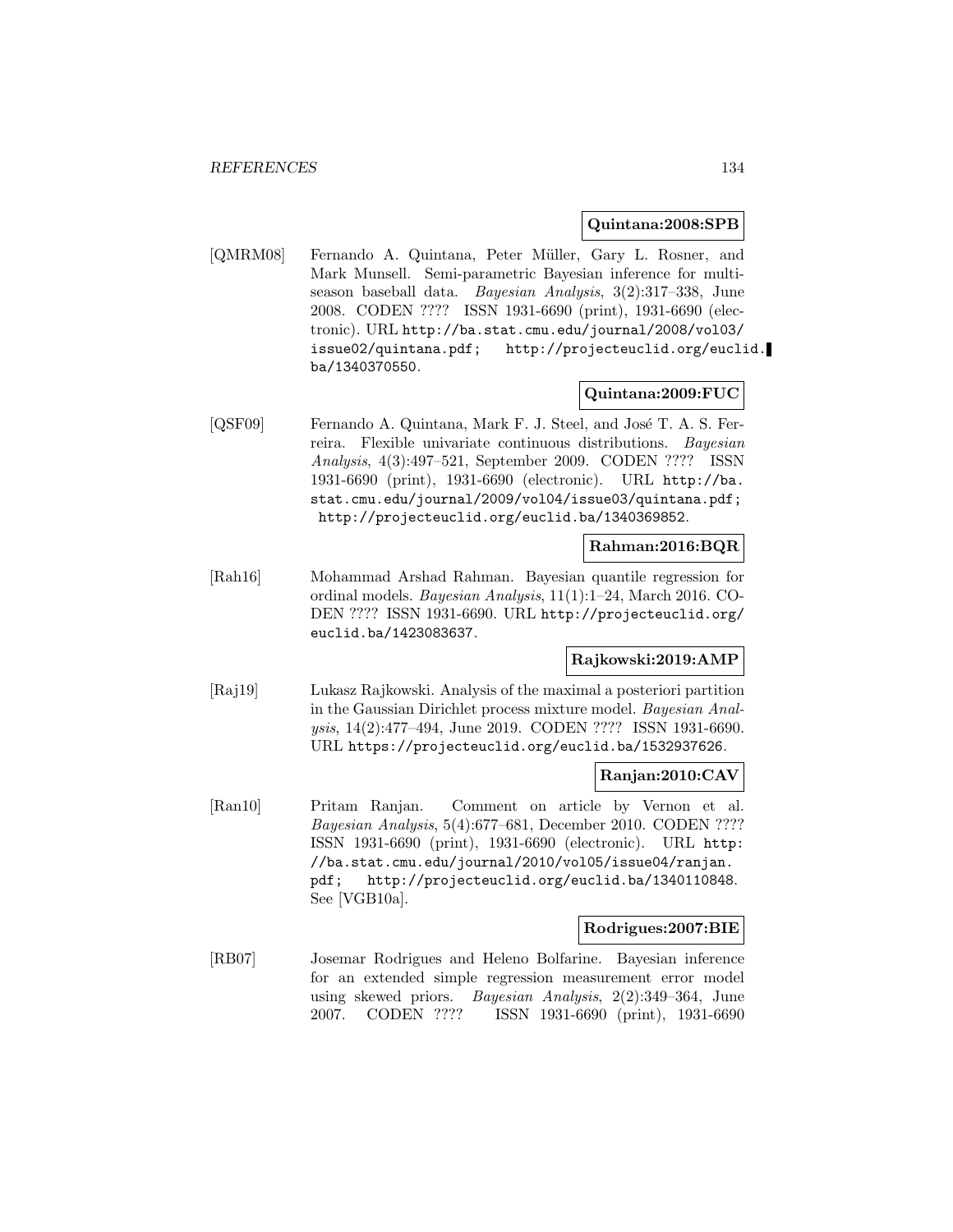(electronic). URL http://ba.stat.cmu.edu/journal/2007/ vol02/issue02/rodrigues.pdf; http://projecteuclid. org/euclid.ba/1340393239.

# **Ruppert:2007:CAD**

[RC07] David Ruppert and Raymond J. Carroll. Comment on article by Dominici et al. Bayesian Analysis, 2(1):37–42, March 2007. CODEN ???? ISSN 1931-6690 (print), 1931-6690 (electronic). URL http://ba.stat.cmu.edu/journal/2007/vol02/ issue01/ruppert.pdf; http://projecteuclid.org/euclid. ba/1340390060. See  $[DZP^+07a]$ .

## **Roy:2017:STP**

[RC17] Vivekananda Roy and Sounak Chakraborty. Selection of tuning parameters, solution paths and standard errors for Bayesian lassos. Bayesian Analysis, 12(3):753–778, September 2017. CO-DEN ???? ISSN 1931-6690. URL http://projecteuclid.org/ euclid.ba/1473276258.

### **Ramirez-Cobo:2017:BAS**

[RCLW17] P. Ramírez-Cobo, R. E. Lillo, and M. P. Wiper. Bayesian analysis of the stationary MAP2. Bayesian Analysis, 12(4):1163–1194, December 2017. CODEN ???? ISSN 1931-6690. URL https:// projecteuclid.org/euclid.ba/1477321094.

### **Raynal:2022:SAB**

[RCMO22] Louis Raynal, Sixing Chen, Antonietta Mira, and Jukka-Pekka Onnela. Scalable approximate Bayesian computation for growing network models via extrapolated and sampled summaries. Bayesian Analysis, 17(1):165–192, ???? 2022. CODEN ???? ISSN 1931-6690. URL https:/ /projecteuclid.org/journals/bayesian-analysis/volume-17/issue-1/Scalable-Approximate-Bayesian-Computationfor-Growing-Network-Models-via-Extrapolated/10.1214/ 20-BA1248.full.

## **Rodriguez:2011:NBM**

[RD11] Abel Rodríguez and David B. Dunson. Nonparametric Bayesian models through probit stick-breaking processes. Bayesian Analysis, 6(1):145–177, March 2011. CODEN ???? ISSN 1931-6690 (print), 1931-6690 (electronic). URL http://ba.stat.cmu. edu/journal/2011/vol06/issue01/rodriguez.pdf; http: //projecteuclid.org/euclid.ba/1339611944.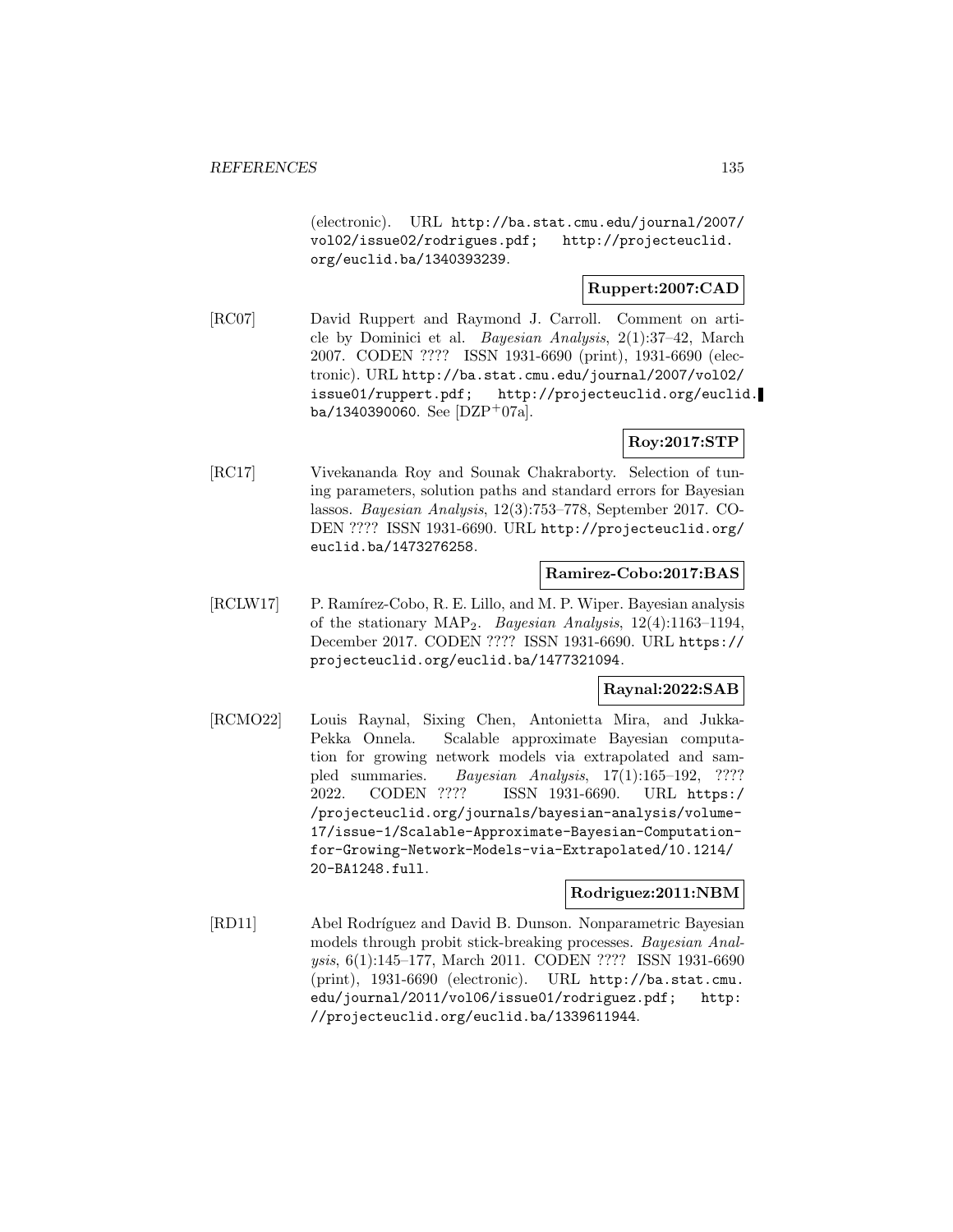#### **Rigat:2006:BMA**

[RdGvP06] Fabio Rigat, Mathisca de Gunst, and Jaap van Pelt. Bayesian modelling and analysis of spatio-temporal neuronal networks. Bayesian Analysis, 1(4):733–764, December 2006. CODEN ???? ISSN 1931-6690 (print), 1931-6690 (electronic). URL http:// ba.stat.cmu.edu/journal/2006/vol01/issue04/rigat.pdf; http://projecteuclid.org/euclid.ba/1340370941.

### **Ryan:2016:OBE**

[RDP16] Caitríona M. Ryan, Christopher C. Drovandi, and Anthony N. Pettitt. Optimal Bayesian experimental design for models with intractable likelihoods using indirect inference applied to biological process models. Bayesian Analysis, 11(3):857–883, September 2016. CODEN ???? ISSN 1931-6690. URL http:// projecteuclid.org/euclid.ba/1444396541.

# **Roy:2020:HDS**

[RGC20] Arkaprava Roy, Subhashis Ghosal, and Kingshuk Roy Choudhury. High dimensional single-index Bayesian modeling of brain atrophy. Bayesian Analysis, 15(4):1229–1249, December 2020. CODEN ???? ISSN 1931-6690. URL https:/ /projecteuclid.org/journals/bayesian-analysis/volume-15/issue-4/High-Dimensional-Single-Index-Bayesian-Modelingof-Brain-Atrophy/10.1214/19-BA1186.full.

### **Roos:2011:SAB**

[RH11] Malgorzata Roos and Leonhard Held. Sensitivity analysis in Bayesian generalized linear mixed models for binary data. Bayesian Analysis, 6(2):259–278, June 2011. CODEN ???? ISSN 1931-6690 (print), 1931-6690 (electronic). URL http:/ /ba.stat.cmu.edu/journal/2011/vol06/issue02/roos.pdf; http://projecteuclid.org/euclid.ba/1339612046.

### **Rigat:2010:CAM**

[Rig10] Fabio Rigat. Comment on article by Manolopoulou et al. Bayesian Analysis, 5(3):451–455, September 2010. CODEN ???? ISSN 1931-6690 (print), 1931-6690 (electronic). URL http:// ba.stat.cmu.edu/journal/2010/vol05/issue03/rigat.pdf; http://projecteuclid.org/euclid.ba/1340369757. See [MCW10b].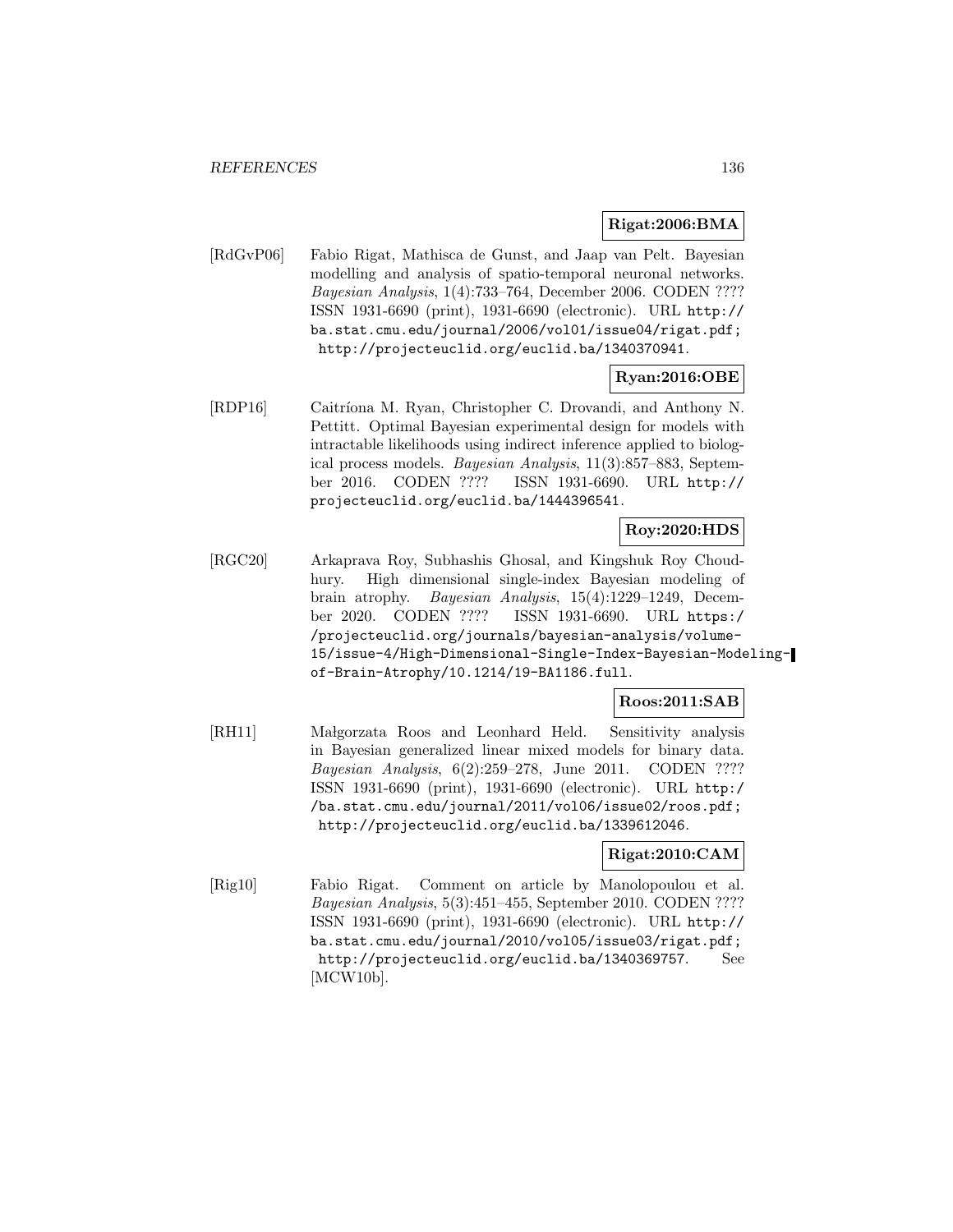#### **Rockova:2014:IGI**

[RL14] Veronika Rockova and Emmanuel Lesaffre. Incorporating grouping information in Bayesian variable selection with applications in genomics. Bayesian Analysis, 9(1):221–258, March 2014. CODEN ???? ISSN 1931-6690 (print), 1931-6690 (electronic). URL http://ba.stat.cmu.edu/journal/2014/vol09/ issue01/rockova.pdf; http://projecteuclid.org/euclid. ba/1393251777.

### **Robert:2008:SDP**

[RM08] Christian P. Robert and Jean-Michel Marin. On some difficulties with a posterior probability approximation technique. Bayesian Analysis, 3(2):427–441, June 2008. CODEN ???? ISSN 1931-6690 (print), 1931-6690 (electronic). URL http://ba. stat.cmu.edu/journal/2008/vol03/issue02/robert.pdf; http://projecteuclid.org/euclid.ba/1340370554.

### **Rockova:2021:DVS**

[RM21] Veronika Rockova and Kenichiro McAlinn. Dynamic variable selection with spike-and-slab process priors. Bayesian Analysis, 16(1):233–269, March 2021. CODEN ???? ISSN 1931-6690. URL https://projecteuclid.org/journals/ bayesian-analysis/volume-16/issue-1/Dynamic-Variable-Selection-with-Spike-and-Slab-Process-Priors/10.1214/ 20-BA1199.full.

#### **Roos:2015:SAB**

[RMHR15] Małgorzata Roos, Thiago G. Martins, Leonhard Held, and Håvard Rue. Sensitivity analysis for Bayesian hierarchical models. Bayesian Analysis, 10(2):321–349, June 2015. CODEN ???? ISSN 1931-6690. URL http://projecteuclid.org/euclid. ba/1422884977.

### **Rufo:2012:LLP**

[RMP12] M. J. Rufo, J. Martín, and C. J. Pérez. Log-linear pool to combine prior distributions: A suggestion for a calibrationbased approach. Bayesian Analysis, 7(2):411–438, June 2012. CODEN ???? ISSN 1931-6690 (print), 1931-6690 (electronic). URL http://ba.stat.cmu.edu/journal/2012/vol07/ issue02/rufo.pdf; http://projecteuclid.org/euclid. ba/1339878894.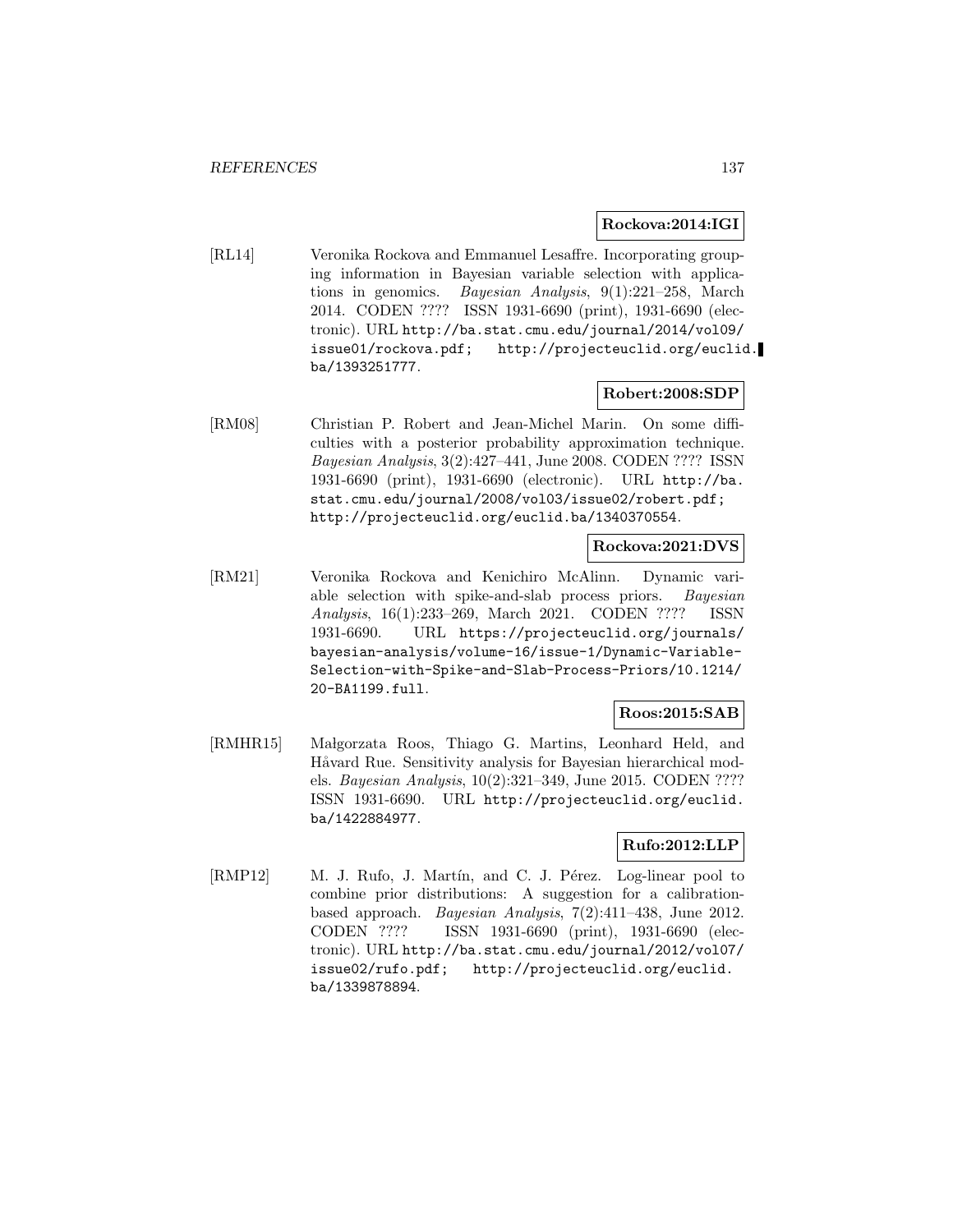### **Robert:2007:CAJ**

[Rob07] C. P. Robert. Comment on article by Jain and Neal. Bayesian Analysis, 2(3):479–482, September 2007. CODEN ???? ISSN 1931-6690 (print), 1931-6690 (electronic). URL http: //ba.stat.cmu.edu/journal/2007/vol02/issue03/robert. pdf; http://projecteuclid.org/euclid.ba/1340370722. See [JN07b].

### **Robert:2010:SCC**

[Rob10] Christian P. Robert. The search for certainty: a critical assessment. Bayesian Analysis, 5(2):213–222, June 2010. CODEN ???? ISSN 1931-6690 (print), 1931-6690 (electronic). URL http: //ba.stat.cmu.edu/journal/2010/vol05/issue02/robert. pdf; http://projecteuclid.org/euclid.ba/1340218334. See comments [Was10, Gel10, Bur10].

#### **Rossell:2022:CPM**

[Ros22] David Rossell. Concentration of posterior model probabilities and normalized. Bayesian Analysis, 17(2):565–591, June 2022. CODEN ???? ISSN 1931-6690. URL https:/ /projecteuclid.org/journals/bayesian-analysis/volume-17/issue-2/Concentration-of-Posterior-Model-Probabilitiesand-Normalized-L0-Criteria/10.1214/21-BA1262.full.

### **Rougier:2008:CAS**

[Rou08] Jonathan Rougier. Comment on article by Sansó et al. [MR2383247]. Bayesian Analysis, 3(1):45–56, March 2008. CODEN ???? ISSN 1931-6690 (print), 1931-6690 (electronic). URL http://ba.stat.cmu.edu/journal/2008/vol03/ issue01/rougier.pdf; http://projecteuclid.org/euclid. ba/1340370559. See [SFZ08a].

### **Rivoirard:2012:PCR**

[RR12] Vincent Rivoirard and Judith Rousseau. Posterior concentration rates for infinite dimensional exponential families. Bayesian Analysis, 7(2):311–334, June 2012. CODEN ???? ISSN 1931-6690 (print), 1931-6690 (electronic). URL http://ba. stat.cmu.edu/journal/2012/vol07/issue02/rousseau.pdf; http://projecteuclid.org/euclid.ba/1339878890.

### **Rabinovich:2020:FSM**

[RRJW20] Maxim Rabinovich, Aaditya Ramdas, Michael I. Jordan, and Martin J. Wainwright. Function-specific mixing times and con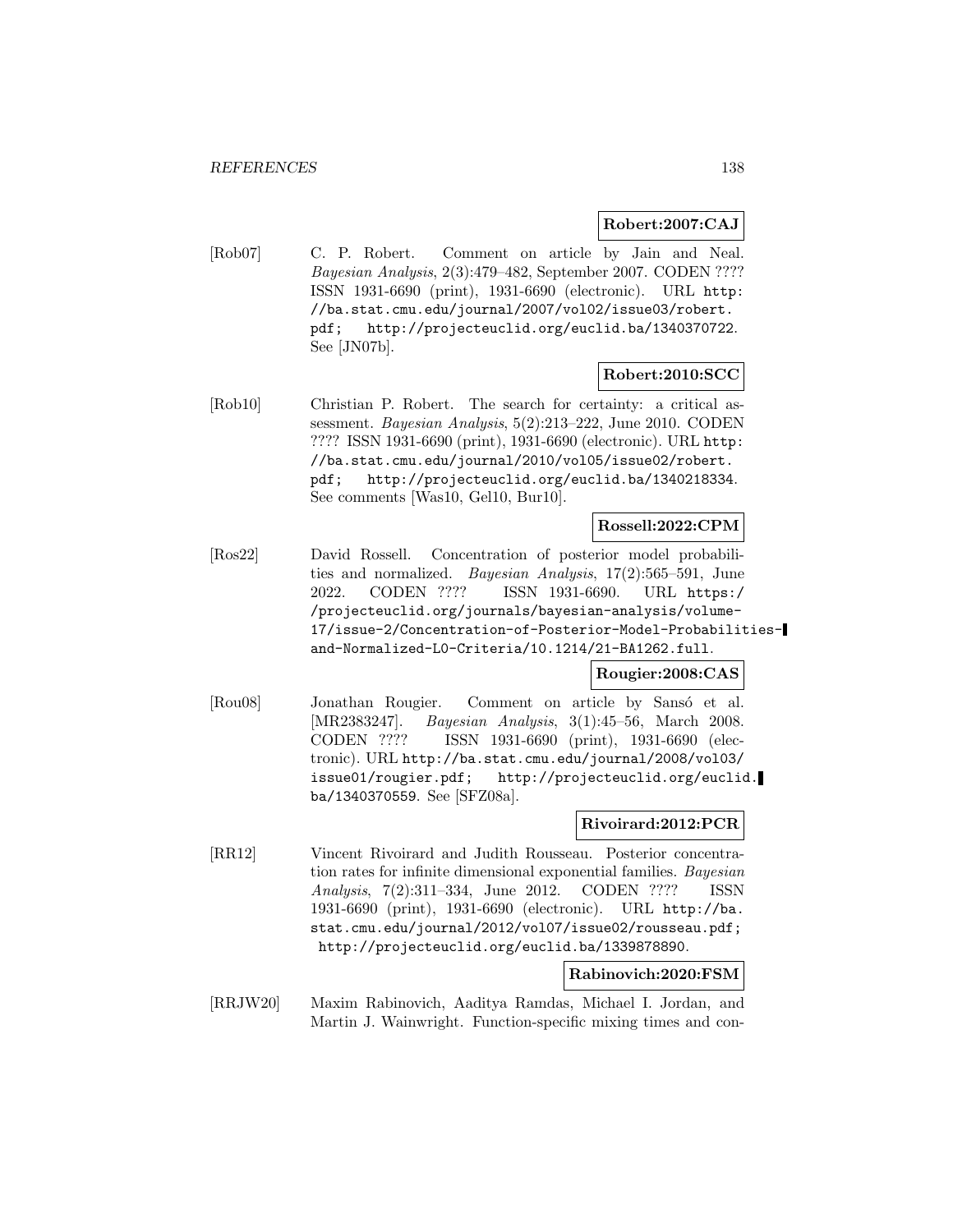centration away from equilibrium. Bayesian Analysis, 15(2):505– 532, June 2020. CODEN ???? ISSN 1931-6690. URL https:// projecteuclid.org/euclid.ba/1560391236.

### **Rubio:2013:BIU**

[RS13] Francisco J. Rubio and Mark F. J. Steel. Bayesian inference for  $P(X \le Y)$  using asymmetric dependent distributions. Bayesian Analysis, 8(1):43–62, March 2013. CODEN ???? ISSN 1931- 6690 (print), 1931-6690 (electronic). URL http://ba.stat. cmu.edu/journal/2013/vol08/issue01/rubio.pdf; http: //projecteuclid.org/euclid.ba/1362406651.

### **Rubio:2014:ITP**

[RS14a] Francisco J. Rubio and Mark F. J. Steel. Inference in twopiece location-scale models with Jeffreys priors. Bayesian Analysis, 9(1):1–22, March 2014. CODEN ???? ISSN 1931- 6690 (print), 1931-6690 (electronic). URL http://ba.stat. cmu.edu/journal/2014/vol09/issue01/rubio.pdf; http: //projecteuclid.org/euclid.ba/1393251764. See comments [Ber14, Sco14, WS14, Xu14] and rejoinder [RS14b].

## **Rubio:2014:R**

[RS14b] Francisco J. Rubio and Mark F. J. Steel. Rejoinder. Bayesian Analysis, 9(1):45–52, March 2014. CODEN ???? ISSN 1931-6690 (print), 1931-6690 (electronic). URL http://ba.stat.cmu. edu/journal/2014/vol09/issue01/rubio\_rejoinder.pdf; http://projecteuclid.org/euclid.ba/1393251769. See [RS14a].

### **Ramamoorthi:2015:PCM**

[RSM15] R. V. Ramamoorthi, Karthik Sriram, and Ryan Martin. On posterior concentration in misspecified models. Bayesian Analysis, 10(4):759–789, December 2015. CODEN ???? ISSN 1931-6690. URL http://projecteuclid.org/euclid.ba/1423083642.

### **Ruggeri:2021:NCM**

[RSSSSL21] Fabrizio Ruggeri, Marta Sánchez-Sánchez, Miguel Ángel Sordo, and Alfonso Suárez-Llorens. On a new class of multivariate prior distributions: Theory and application in reliability. Bayesian Analysis, 16(1):31–60, March 2021. CODEN ???? ISSN 1931-6690. URL https://projecteuclid. org/journals/bayesian-analysis/volume-16/issue-1/Ona-New-Class-of-Multivariate-Prior-Distributions--Theory/ 10.1214/19-BA1191.full.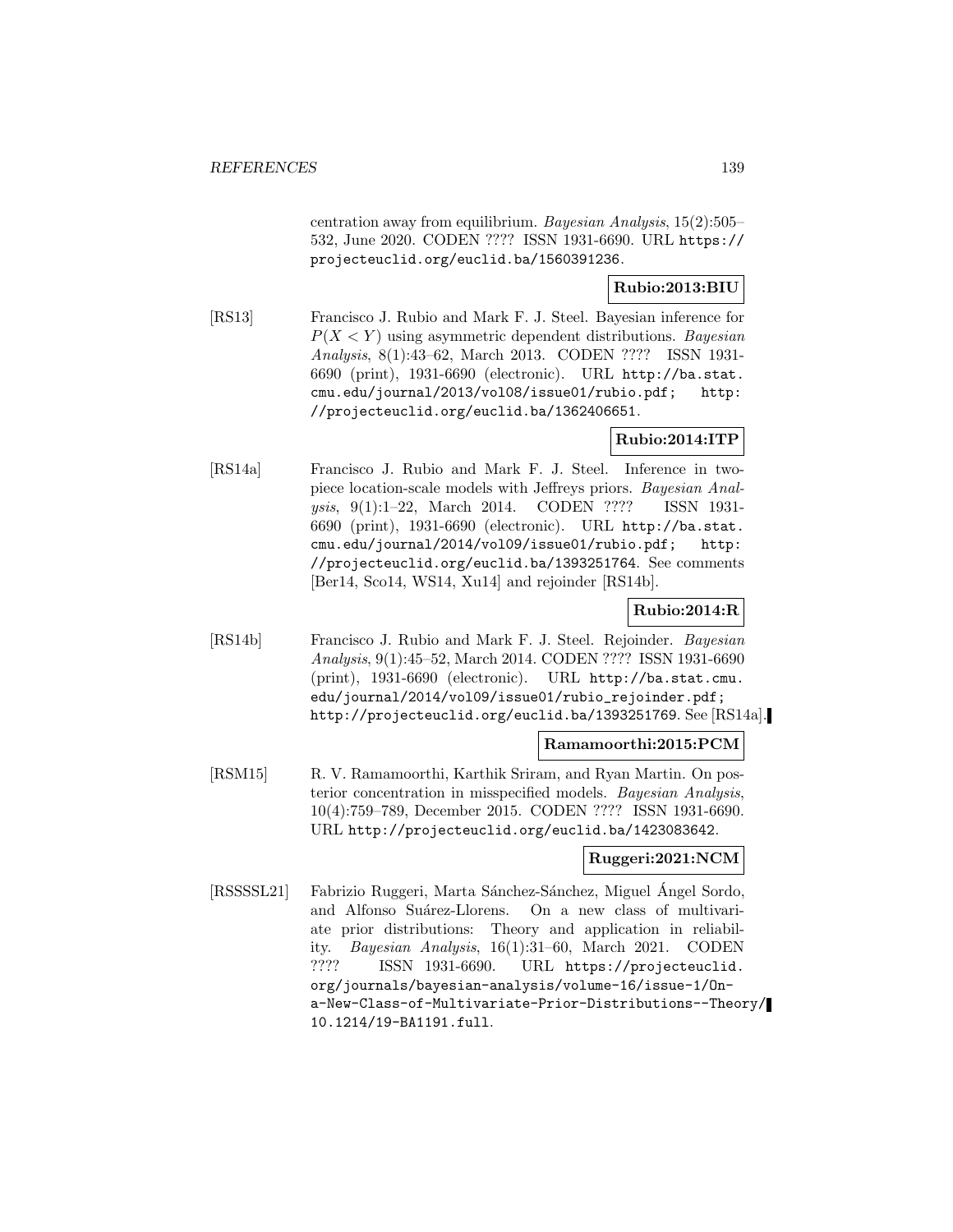### **Ruggeri:2017:HBS**

[RSST17] Fabrizio Ruggeri, Zaid Sawlan, Marco Scavino, and Raul Tempone. A hierarchical Bayesian setting for an inverse problem in linear parabolic PDEs with noisy boundary conditions. Bayesian Analysis, 12(2):407–433, June 2017. CODEN ???? ISSN 1931-6690. URL http://projecteuclid.org/euclid. ba/1463078272.

# **Ruli:2014:MPS**

[RSV14] Erlis Ruli, Nicola Sartori, and Laura Ventura. Marginal posterior simulation via higher-order tail area approximations. *Bayesian* Analysis, 9(1):129–146, March 2014. CODEN ???? ISSN 1931- 6690 (print), 1931-6690 (electronic). URL http://ba.stat. cmu.edu/journal/2014/vol09/issue01/ruli.pdf; http:/ /projecteuclid.org/euclid.ba/1393251773.

### **Rodriguez:2008:BDD**

[RtH08] Abel Rodriguez and Enrique ter Horst. Bayesian dynamic density estimation. Bayesian Analysis, 3(2):339–365, June 2008. CODEN ???? ISSN 1931-6690 (print), 1931-6690 (electronic). URL http://ba.stat.cmu.edu/journal/2008/ vol03/issue02/rodriguez.pdf; http://projecteuclid. org/euclid.ba/1340370551.

# **Riihimaki:2014:LAL**

[RV14] Jaakko Riihimäki and Aki Vehtari. Laplace approximation for logistic Gaussian process density estimation and regression. Bayesian Analysis, 9(2):425–448, June 2014. CODEN ???? ISSN 1931-6690 (print), 1931-6690 (electronic). URL http://ba. stat.cmu.edu/journal/2014/vol09/issue02/jaakko.pdf; http://projecteuclid.org/euclid.ba/1401148315.

#### **Rapley:2008:MBI**

[RW08] V. E. Rapley and A. H. Welsh. Model-based inferences from adaptive cluster sampling. Bayesian Analysis, 3(4):717–736, December 2008. CODEN ???? ISSN 1931-6690 (print), 1931-6690 (electronic). URL http://ba.stat.cmu.edu/journal/2008/ vol03/issue04/rapley.pdf; http://projecteuclid.org/ euclid.ba/1340370406.

## **Ryden:2008:EVM**

[Ryd08a] Tobias Ryd´en. EM versus Markov chain Monte Carlo for estimation of hidden Markov models: a computational per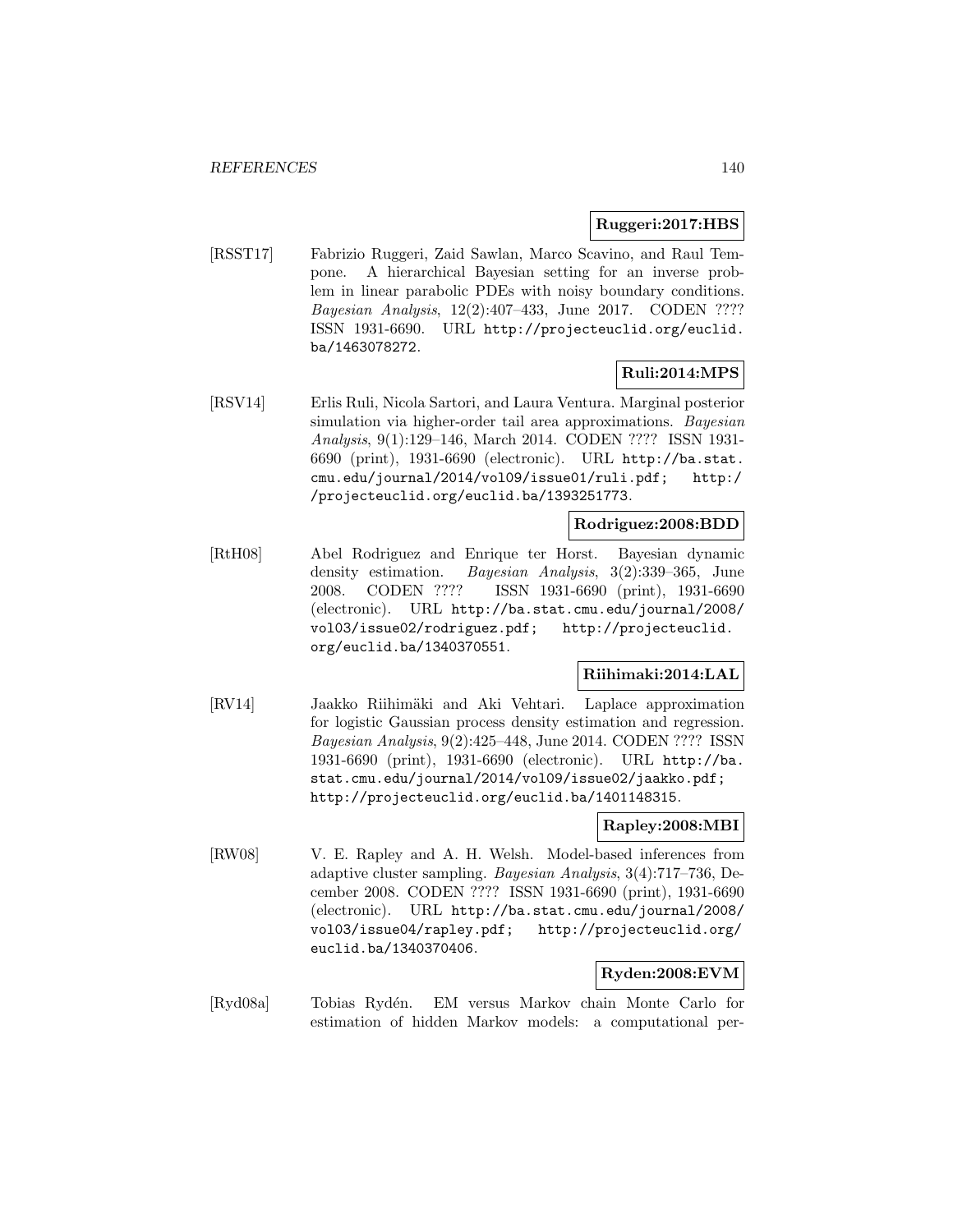spective. Bayesian Analysis, 3(4):659–688, December 2008. CODEN ???? ISSN 1931-6690 (print), 1931-6690 (electronic). URL http://ba.stat.cmu.edu/journal/2008/vol03/ issue04/ryden.pdf; http://projecteuclid.org/euclid. ba/1340370402. See comments [FS08, SK08] and rejoinder [Ryd08b].

### **Ryden:2008:R**

[Ryd08b] Tobias Ryd´en. Rejoinder. Bayesian Analysis, 3(4):707– 715, December 2008. CODEN ???? ISSN 1931-6690 (print), 1931-6690 (electronic). URL http://ba.stat.cmu. edu/journal/2008/vol03/issue04/ryden\_rejoinder.pdf; http://projecteuclid.org/euclid.ba/1340370405. See [Ryd08a].

### **Salomond:2018:TSH**

[Sal18] Jean-Bernard Salomond. Testing un-separated hypotheses by estimating a distance. Bayesian Analysis, 13(2):461–484, June 2018. CODEN ???? ISSN 1931-6690. URL https:// projecteuclid.org/euclid.ba/1498204951.

### **Sancetta:2012:R**

[San12a] Alessio Sancetta. Rejoinder. Bayesian Analysis, 7(1):47–50, March 2012. CODEN ???? ISSN 1931-6690 (print), 1931-6690 (electronic). URL http://ba.stat.cmu.edu/journal/2012/ vol07/issue01/sancetta\_rejoinder.pdf; http://projecteuclid. org/euclid.ba/1339616724. See [San12b].

### **Sancetta:2012:UBP**

[San12b] Alessio Sancetta. Universality of Bayesian predictions. Bayesian Analysis, 7(1):1–36, March 2012. CODEN ???? ISSN 1931-6690 (print), 1931-6690 (electronic). URL http://ba.stat.cmu. edu/journal/2012/vol07/issue01/sancetta.pdf; http:/ /projecteuclid.org/euclid.ba/1339616721. See comments [Cla12, Lia12] and rejoinder [San12a].

### **Stramer:2011:BII**

[SB11] Osnat Stramer and Matthew Bognar. Bayesian inference for irreducible diffusion processes using the pseudo-marginal approach. Bayesian Analysis, 6(2):231–258, June 2011. CODEN ???? ISSN 1931-6690 (print), 1931-6690 (electronic). URL http: //ba.stat.cmu.edu/journal/2011/vol06/issue02/stramer. pdf; http://projecteuclid.org/euclid.ba/1339612045.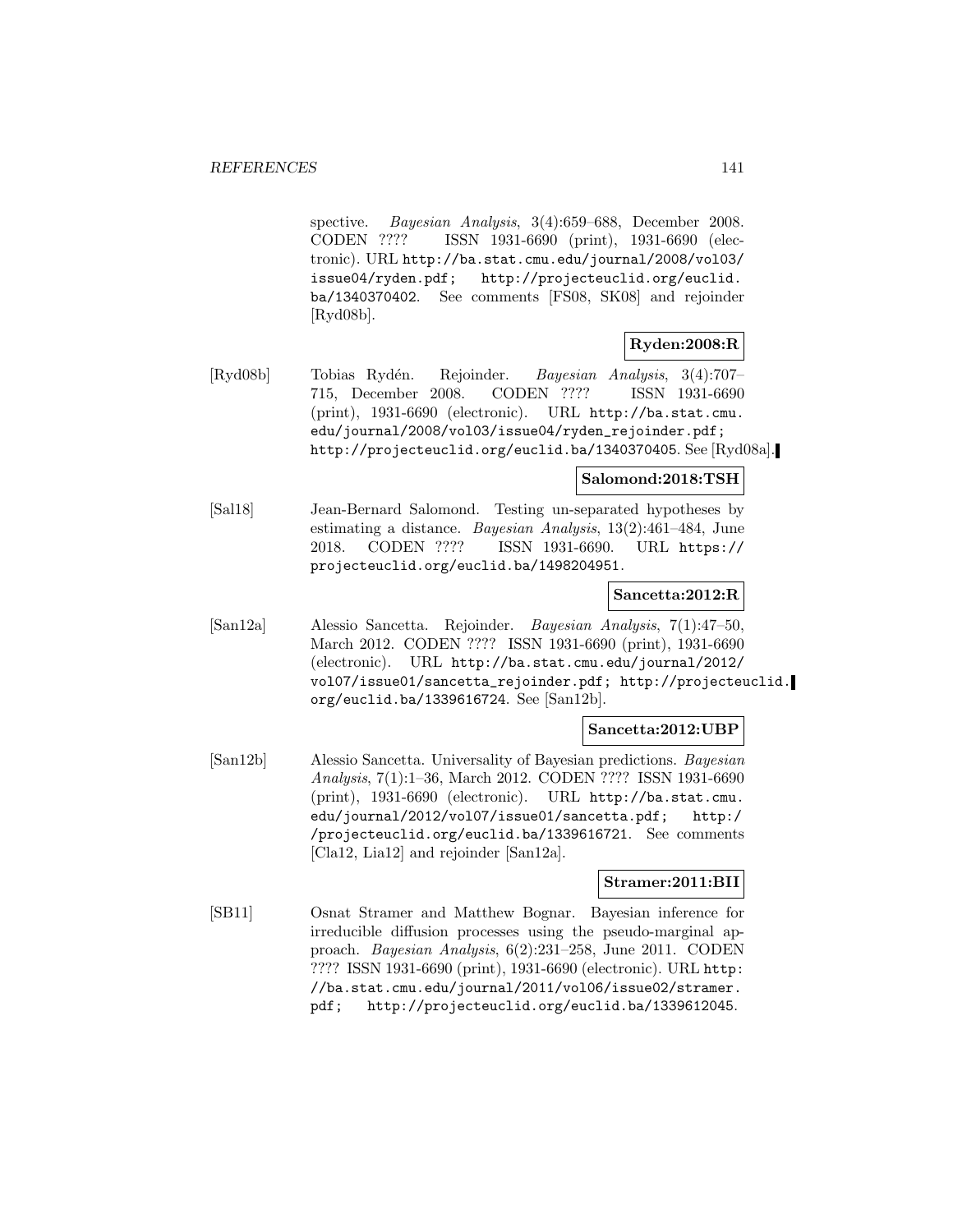#### **Short:2006:MSC**

[SC06] Margaret B. Short and Bradley P. Carlin. Multivariate spatiotemporal CDFs with random effects and measurement error. Bayesian Analysis, 1(3):595–624, September 2006. CODEN ???? ISSN 1931-6690 (print), 1931-6690 (electronic). URL http://ba.stat.cmu.edu/journal/2006/vol01/ issue03/shortcarlin.pdf; http://projecteuclid.org/ euclid.ba/1340371054.

### **Choi:2016:EIN**

[sC16] Hwan sik Choi. Expert information and nonparametric Bayesian inference of rare events. Bayesian Analysis, 11(2):421–445, June 2016. CODEN ???? ISSN 1931-6690. URL http:// projecteuclid.org/euclid.ba/1432644837.

### **Sewell:2017:LSA**

[SC17] Daniel K. Sewell and Yuguo Chen. Latent space approaches to community detection in dynamic networks. Bayesian Analysis, 12(2):351–377, June 2017. CODEN ???? ISSN 1931-6690. URL http://projecteuclid.org/euclid.ba/1461603847.

### **Scarpa:2012:CAK**

[Sca12] Bruno Scarpa. Comment on article by Kim et al. Bayesian Analysis, 7(4):801–804, December 2012. CODEN ???? ISSN 1931-6690 (print), 1931-6690 (electronic). URL http://ba.stat.cmu. edu/journal/2012/vol07/issue04/scarpa.pdf; http:// projecteuclid.org/euclid.ba/1354024460. See [KSLP12a].

#### **Song:2014:BAF**

[SCFJ14] Xin-Yuan Song, Jing-Heng Cai, Xiang-Nan Feng, and Xue-Jun Jiang. Bayesian analysis of the functional-coefficient autoregressive heteroscedastic model. Bayesian Analysis, 9(2):371– 396, June 2014. CODEN ???? ISSN 1931-6690 (print), 1931- 6690 (electronic). URL http://ba.stat.cmu.edu/journal/ 2014/vol09/issue02/song.pdf; http://projecteuclid. org/euclid.ba/1401148313.

### **Schmidt:2009:CAC**

[Sch09] Alexandra M. Schmidt. Comment on article by Craigmile et al. Bayesian Analysis, 4(1):45–53, March 2009. CODEN ???? ISSN 1931-6690 (print), 1931-6690 (electronic). URL http: //ba.stat.cmu.edu/journal/2009/vol04/issue01/schmidt.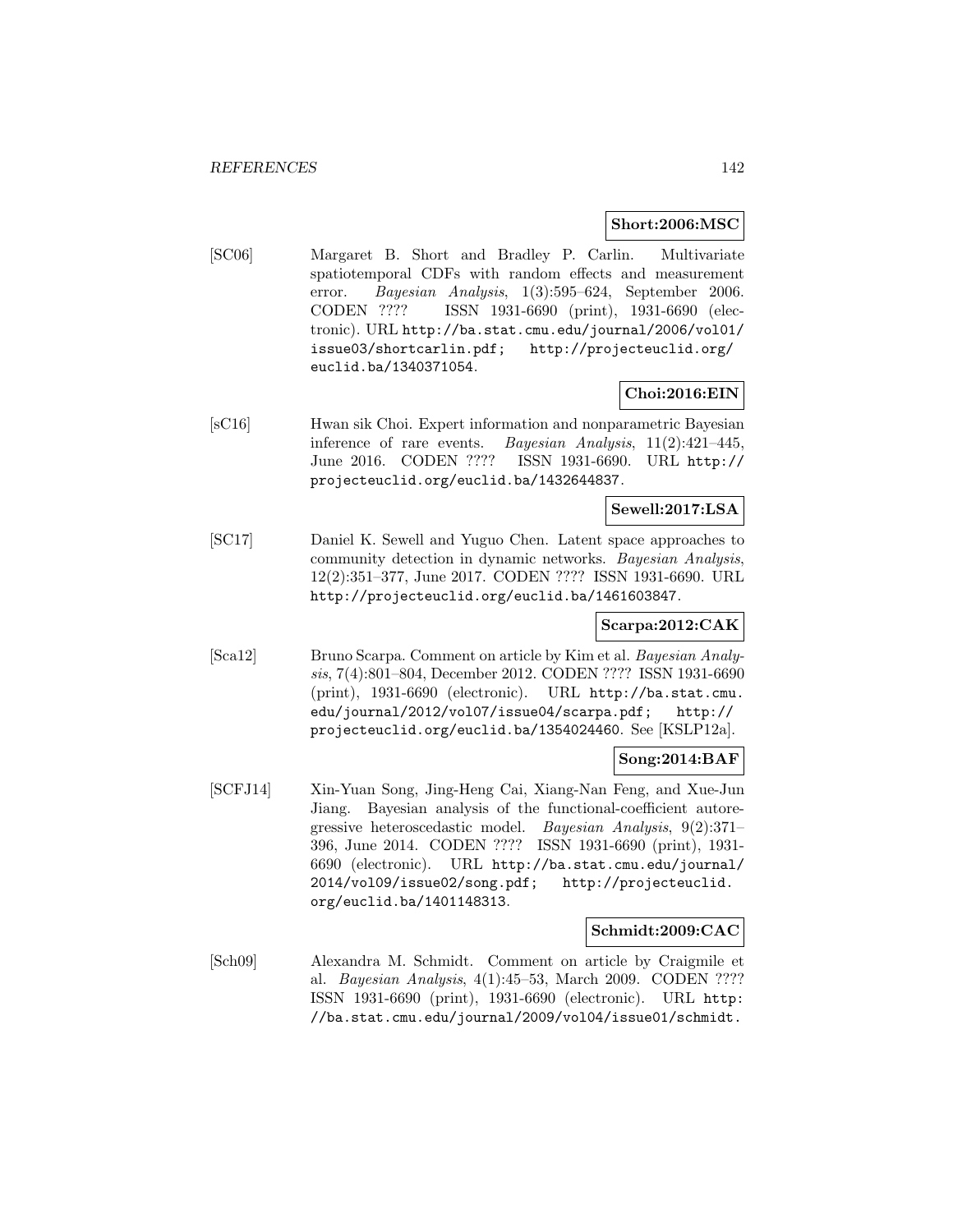pdf; http://projecteuclid.org/euclid.ba/1340370388. See  $[CL+09a]$ .

## **Schmidl:2013:R**

[SCHT13a] Daniel Schmidl, Claudia Czado, Sabine Hug, and Fabian J. Theis. Rejoinder. Bayesian Analysis, 8(1):33–42, March 2013. CODEN ???? ISSN 1931-6690 (print), 1931-6690 (electronic). URL http://ba.stat.cmu.edu/journal/2013/vol08/ issue01/schmidl-rejoinder.pdf; http://projecteuclid. org/euclid.ba/1362406650. See [SCHT13b].

# **Schmidl:2013:VCB**

[SCHT13b] Daniel Schmidl, Claudia Czado, Sabine Hug, and Fabian J. Theis. A vine-copula based adaptive MCMC sampler for efficient inference of dynamical systems. Bayesian Analysis, 8(1):1–22, March 2013. CODEN ???? ISSN 1931-6690 (print), 1931-6690 (electronic). URL http://ba.stat.cmu. edu/journal/2013/vol08/issue01/schmidl.pdf; http:// projecteuclid.org/euclid.ba/1362406647. See comments [Woo13, GM13b] and rejoinder [SCHT13a].

# **Simola:2021:AAB**

[SCKGC21] Umberto Simola, Jessi Cisewski-Kehe, Michael U. Gutmann, and Jukka Corander. Adaptive approximate Bayesian computation tolerance selection. Bayesian Analysis, 16(2):397–423, June 2021. CODEN ???? ISSN 1931-6690. URL https:/ /projecteuclid.org/journals/bayesian-analysis/volume-16/issue-2/Adaptive-Approximate-Bayesian-Computation-Tolerance-Selection/10.1214/20-BA1211.full.

## **Scott:2011:BEI**

[Sco11] James G. Scott. Bayesian estimation of intensity surfaces on the sphere via needlet shrinkage and selection. Bayesian Analysis, 6(2):307–327, June 2011. CODEN ???? ISSN 1931- 6690 (print), 1931-6690 (electronic). URL http://ba.stat. cmu.edu/journal/2011/vol06/issue02/scott.pdf; http: //projecteuclid.org/euclid.ba/1339612048.

## **Scott:2014:CAR**

[Sco14] James G. Scott. Comment on article by Rubio and Steel. Bayesian Analysis, 9(1):25–28, March 2014. CODEN ???? ISSN 1931-6690 (print), 1931-6690 (electronic). URL http:// ba.stat.cmu.edu/journal/2014/vol09/issue01/scott.pdf;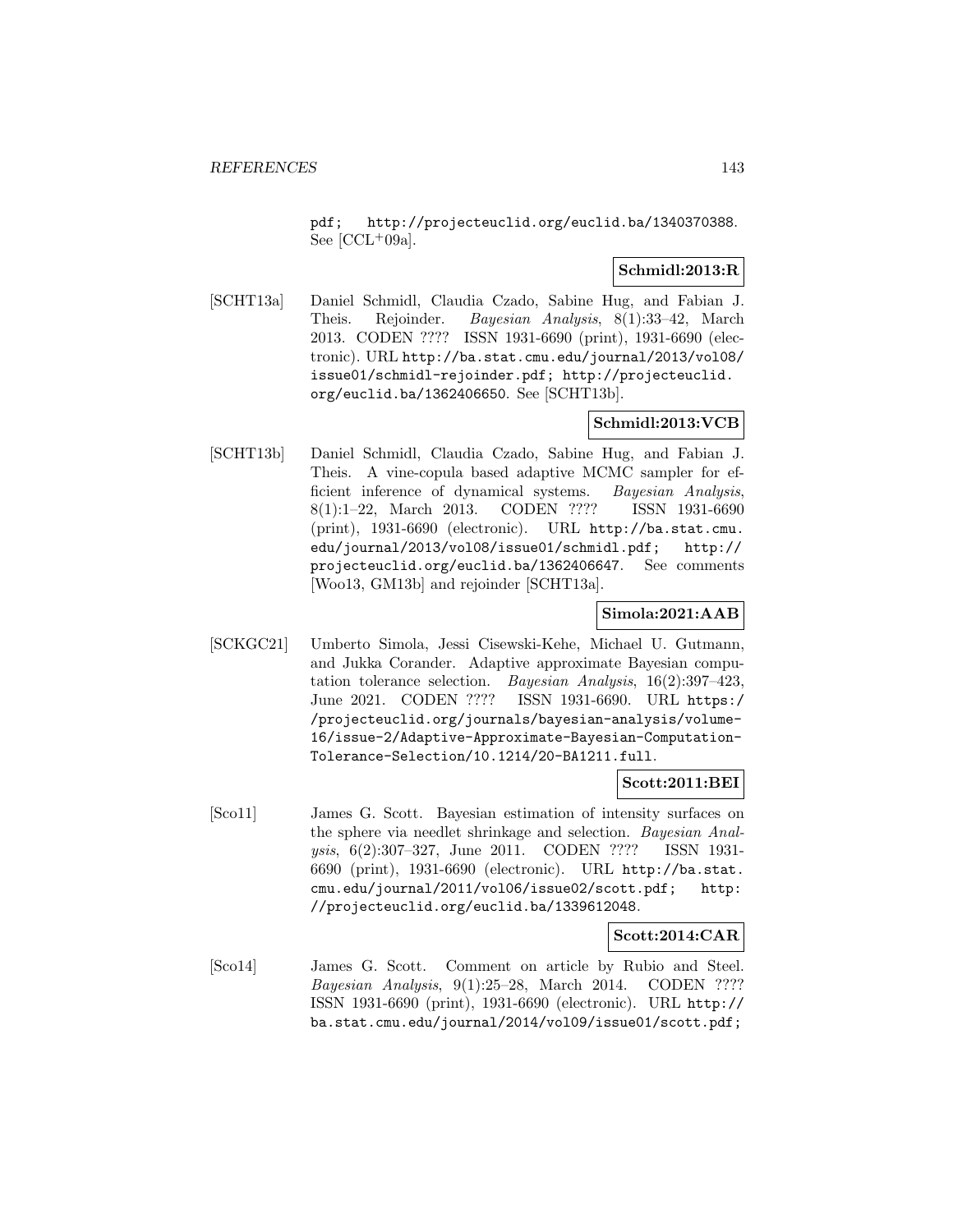http://projecteuclid.org/euclid.ba/1393251766. See [RS14a].

#### **Scricciolo:2014:ABD**

[Scr14] Catia Scricciolo. Adaptive Bayesian density estimation in  $L^p$ metrics with Pitman–Yor or normalized inverse-Gaussian process kernel mixtures. Bayesian Analysis, 9(2):475–520, June 2014. CODEN ???? ISSN 1931-6690 (print), 1931-6690 (electronic). URL http://ba.stat.cmu.edu/journal/2014/ vol09/issue02/scricciolo.pdf; http://projecteuclid. org/euclid.ba/1401148317.

### **Scutari:2013:PPD**

[Scu13a] Marco Scutari. On the prior and posterior distributions used in graphical modelling. Bayesian Analysis, 8(3):505– 532, September 2013. CODEN ???? ISSN 1931-6690 (print), 1931-6690 (electronic). URL http://ba.stat.cmu. edu/journal/2013/vol08/issue03/scutari.pdf; http:// projecteuclid.org/euclid.ba/1378729914. See comments [Dob13, PS13, Wan13] and rejoinder [Scu13b].

# **Scutari:2013:R**

[Scu13b] Marco Scutari. Rejoinder. Bayesian Analysis, 8(3):549– 552, September 2013. CODEN ???? ISSN 1931-6690 (print), 1931-6690 (electronic). URL http://ba.stat.cmu. edu/journal/2013/vol08/issue03/scutari-rejoinder.pdf; http://projecteuclid.org/euclid.ba/1378729918. See [RS14a].

### **Senn:2008:CAG**

[Sen08] Stephen Senn. Comment on article by Gelman. Bayesian Analysis, 3(3):459–461, September 2008. CODEN ???? ISSN 1931- 6690 (print), 1931-6690 (electronic). URL http://ba.stat. cmu.edu/journal/2008/vol03/issue03/senn.pdf; http:/ /projecteuclid.org/euclid.ba/1340370432. See [Gel08a].

### **Smith:2014:EBP**

[SF14] Isabelle Smith and André Ferrari. Equivalence between the posterior distribution of the likelihood ratio and a p-value in an invariant frame. Bayesian Analysis, 9(4):939–962, December 2014. CODEN ???? ISSN 1931-6690. URL http://projecteuclid. org/euclid.ba/1416579186.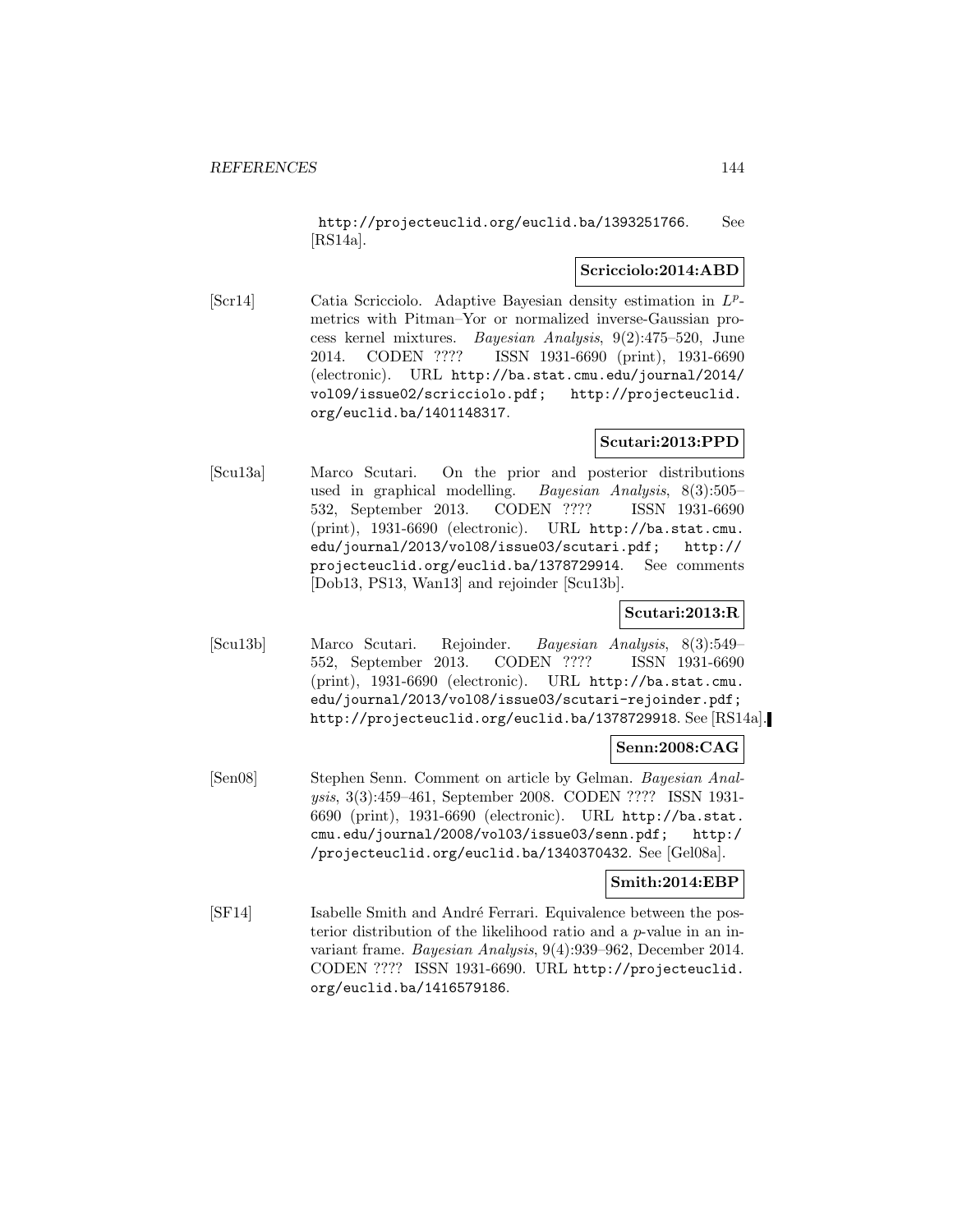#### **Sanso:2008:ICS**

[SFZ08a] Bruno Sansó, Chris E. Forest, and Daniel Zantedeschi. Inferring climate system properties using a computer model. Bayesian Analysis, 3(1):1–37, March 2008. CODEN ???? ISSN 1931- 6690 (print), 1931-6690 (electronic). URL http://ba.stat. cmu.edu/journal/2008/vol03/issue01/sanso.pdf; http: //projecteuclid.org/euclid.ba/1340370557. See comments [HG08, Rou08] and rejoinder [SFZ08b].

### **Sanso:2008:R**

[SFZ08b] Bruno Sansó, Chris E. Forest, and Daniel Zantedeschi. Rejoinder. Bayesian Analysis, 3(1):57–61, March 2008. CO-DEN ???? ISSN 1931-6690 (print), 1931-6690 (electronic). URL http://ba.stat.cmu.edu/journal/2008/vol03/ issue01/sanso\_rejoinder.pdf; http://projecteuclid. org/euclid.ba/1340370560. See [SFZ08a].

#### **Suarez:2016:BCF**

[SG16] Adam Justin Suarez and Subhashis Ghosal. Bayesian clustering of functional data using local features. Bayesian Analysis, 11 (1):71–98, March 2016. CODEN ???? ISSN 1931-6690. URL http://projecteuclid.org/euclid.ba/1423083640.

### **Suarez:2017:BEP**

[SG17] Adam J. Suarez and Subhashis Ghosal. Bayesian estimation of principal components for functional data. Bayesian Analysis, 12 (2):311–333, June 2017. CODEN ???? ISSN 1931-6690. URL http://projecteuclid.org/euclid.ba/1461092217.

#### **Shahbaba:2014:CAF**

[Sha14a] Babak Shahbaba. Comment on article by Finegold and Drton. Bayesian Analysis, 9(3):557–560, September 2014. CO-DEN ???? ISSN 1931-6690. URL http://projecteuclid.org/ euclid.ba/1409921104. See [FD14b].

# **Shalloway:2014:ECR**

[Sha14b] David Shalloway. The evidentiary credible region. Bayesian Analysis, 9(4):909–922, December 2014. CODEN ???? ISSN 1931-6690. URL http://projecteuclid.org/euclid.ba/ 1416579184.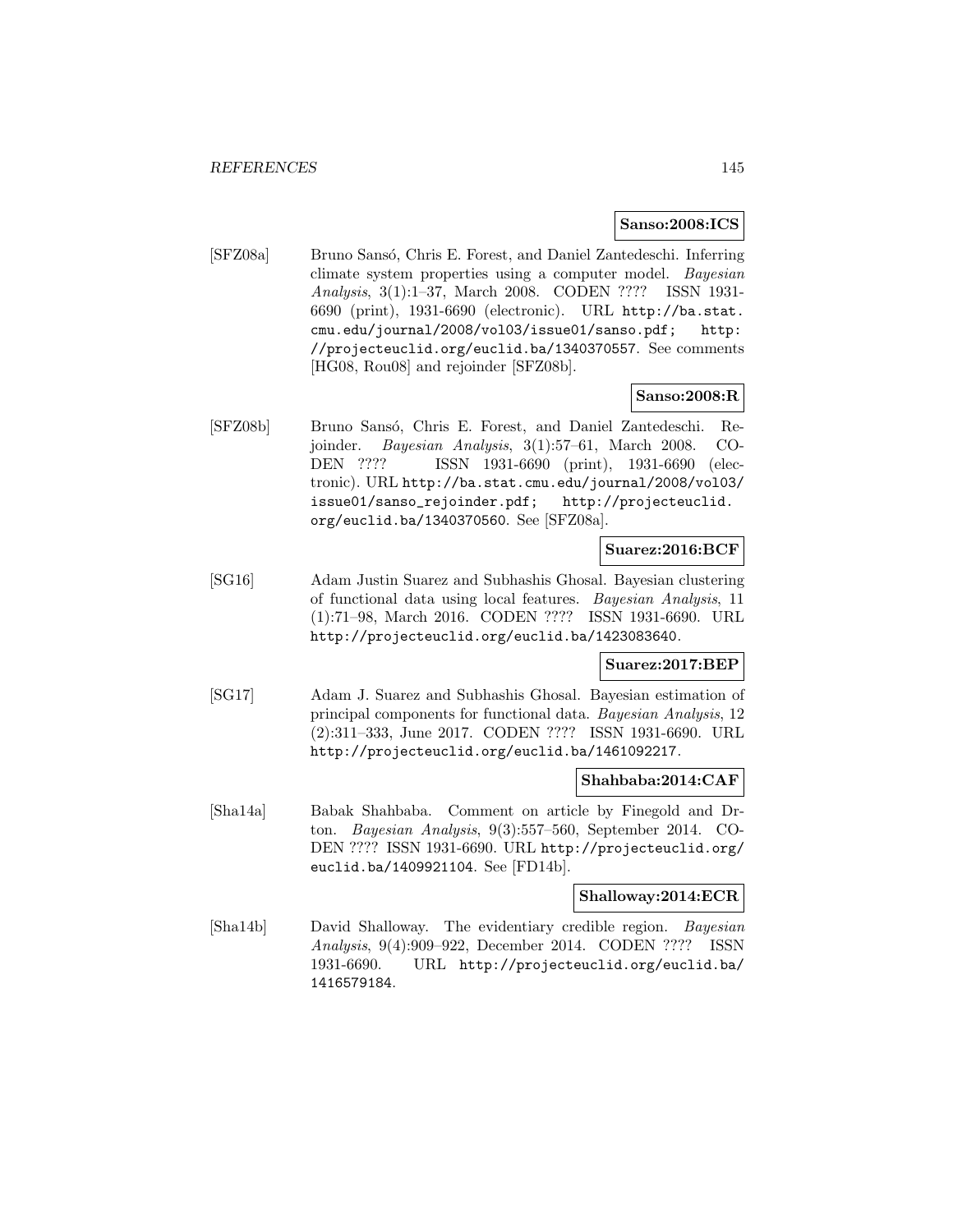#### **Shaochuan:2021:BMC**

[Sha21] Lu Shaochuan. Bayesian multiple changepoint detection for stochastic models in continuous time. Bayesian Analysis, 16 (2):521–544, June 2021. CODEN ???? ISSN 1931-6690. URL https://projecteuclid.org/journals/bayesian-analysis/ volume-16/issue-2/Bayesian-Multiple-Changepoint-Detectionfor-Stochastic-Models-in-Continuous-Time/10.1214/20- BA1218.full.

## **Shemyakin:2014:HDN**

[She14] Arkady Shemyakin. Hellinger distance and non-informative priors. Bayesian Analysis, 9(4):923–938, December 2014. CO-DEN ???? ISSN 1931-6690. URL http://projecteuclid.org/ euclid.ba/1416579185.

### **Short:2010:PVC**

[SHG<sup>+</sup>10] Margaret Short, Dave Higdon, Laura Guadagnini, Alberto Guadagnini, and Daniel M. Tartakovsky. Predicting vertical connectivity within an aquifer system. Bayesian Analysis, 5 (3):557–581, September 2010. CODEN ???? ISSN 1931- 6690 (print), 1931-6690 (electronic). URL http://ba.stat. cmu.edu/journal/2010/vol05/issue03/short.pdf; http: //projecteuclid.org/euclid.ba/1340380541.

## **Short:2007:EFR**

[SHK07] Margaret B. Short, David M. Higdon, and Philipp P. Kronberg. Estimation of Faraday rotation measures of the near galactic sky using Gaussian process models. Bayesian Analysis, 2(4):665–680, December 2007. CODEN ???? ISSN 1931-6690 (print), 1931- 6690 (electronic). URL http://ba.stat.cmu.edu/journal/ 2007/vol02/issue04/short.pdf; http://projecteuclid. org/euclid.ba/1340370709.

### **Smyth:2008:CAR**

[SK08] Padhraic Smyth and Sergey Kirshner. Comment on article by Rydén. Bayesian Analysis, 3(4):699-705, December 2008. CODEN ???? ISSN 1931-6690 (print), 1931-6690 (electronic). URL http://ba.stat.cmu.edu/journal/2008/vol03/ issue04/smyth.pdf; http://projecteuclid.org/euclid. ba/1340370404. See [Ryd08a].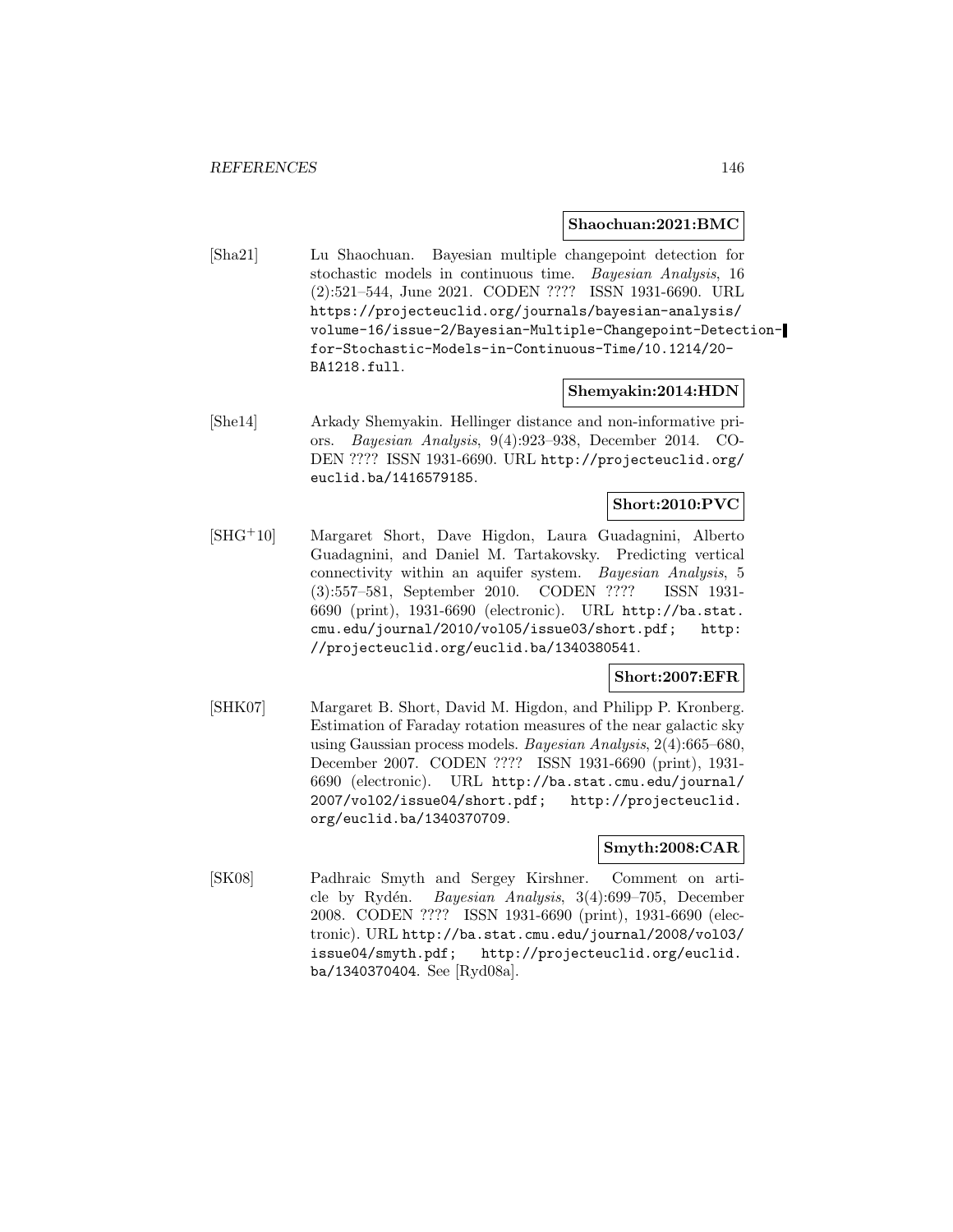#### **Salimans:2013:FFV**

[SK13] Tim Salimans and David A. Knowles. Fixed-form variational posterior approximation through stochastic linear regression. Bayesian Analysis, 8(4):837–882, December 2013. CODEN ???? ISSN 1931-6690 (print), 1931-6690 (electronic). URL http:/ /ba.stat.cmu.edu/journal/2013/vol08/issue04/salimans. pdf; http://projecteuclid.org/euclid.ba/1386166315.

#### **Serra:2017:AEB**

[SK17] Paulo Serra and Tatyana Krivobokova. Adaptive empirical Bayesian smoothing splines. Bayesian Analysis, 12(1):219–238, March 2017. CODEN ???? ISSN 1931-6690. URL http:// projecteuclid.org/euclid.ba/1457383100.

## **Sparks:2015:NSC**

[SKG15] Douglas K. Sparks, Kshitij Khare, and Malay Ghosh. Necessary and sufficient conditions for high-dimensional posterior consistency under g-priors. Bayesian Analysis, 10(3):627–664, September 2015. CODEN ???? ISSN 1931-6690. URL http:// projecteuclid.org/euclid.ba/1422884985.

#### **Skilling:2006:NSG**

[Ski06] John Skilling. Nested sampling for general Bayesian computation. Bayesian Analysis, 1(4):833–859, December 2006. CODEN ???? ISSN 1931-6690 (print), 1931-6690 (electronic). URL http://ba.stat.cmu.edu/journal/2006/vol01/ issue04/skilling.pdf; http://projecteuclid.org/euclid. ba/1340370944.

### **Santos:2013:PIS**

[SLAV13] Cristiano C. Santos, Rosangela H. Loschi, and Reinaldo B. Arellano-Valle. Parameter interpretation in skewed logistic regression with random intercept. Bayesian Analysis, 8(2):381– 410, June 2013. CODEN ???? ISSN 1931-6690 (print), 1931-6690 (electronic). URL http://ba.stat.cmu.edu/journal/2013/ vol08/issue02/santos.pdf; http://projecteuclid.org/ euclid.ba/1369407557.

#### **Siden:2021:SMP**

[SLB<sup>+</sup>21] Per Sidén, Finn Lindgren, David Bolin, Anders Eklund, and Mattias Villani. Spatial 3D Matérn priors for fast wholebrain fMRI analysis. Bayesian Analysis, 16(4):1251–1278,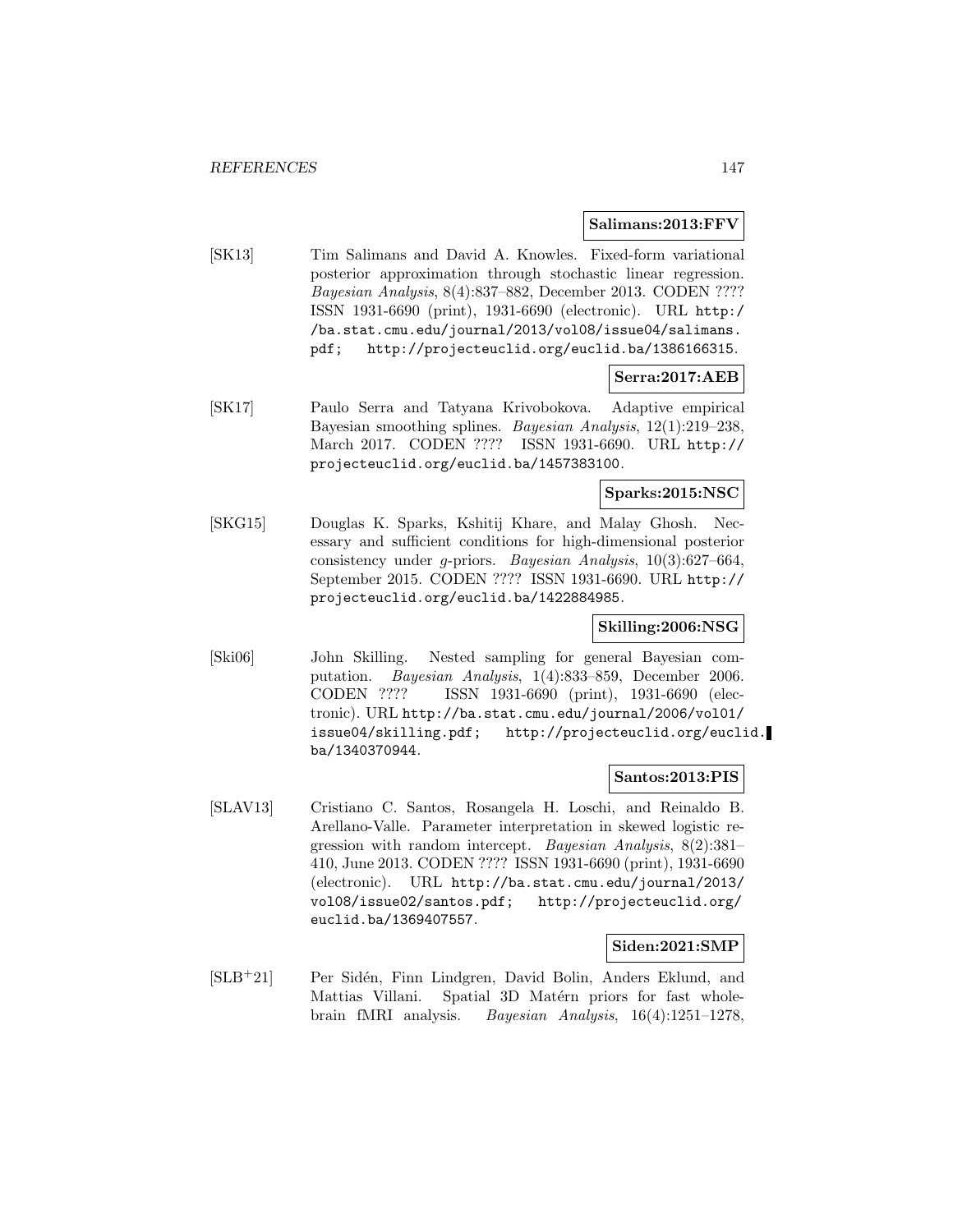December 2021. CODEN ???? ISSN 1931-6690. URL https://projecteuclid.org/journals/bayesian-analysis/ volume-16/issue-4/Spatial-3D-Mat%c3%a9rn-Priors-for-Fast-Whole-Brain-fMRI-Analysis/10.1214/21-BA1283.full.

**Shahn:2017:LCM**

[SM17] Zach Shahn and David Madigan. Latent class mixture models of treatment effect heterogeneity. Bayesian Analysis, 12(3):831– 854, September 2017. CODEN ???? ISSN 1931-6690. URL http://projecteuclid.org/euclid.ba/1473362569.

### **Shi:2019:LIO**

[SMBL19] Yushu Shi, Michael Martens, Anjishnu Banerjee, and Purushottam Laud. Low information omnibus (LIO) priors for Dirichlet process mixture models. Bayesian Analysis, 14(3):677–702, September 2019. CODEN ???? ISSN 1931-6690. URL https:/ /projecteuclid.org/euclid.ba/1560240023.

## **Seth:2019:MCL**

[SMW19] Sohan Seth, Iain Murray, and Christopher K. I. Williams. Model criticism in latent space. Bayesian Analysis, 14(3):703–725, September 2019. CODEN ???? ISSN 1931-6690. URL https:/ /projecteuclid.org/euclid.ba/1560240024.

#### **Shahbaba:2007:ICW**

[SN07] Babak Shahbaba and Radford M. Neal. Improving classification when a class hierarchy is available using a hierarchy-based prior. Bayesian Analysis, 2(1):221–237, March 2007. CODEN ???? ISSN 1931-6690 (print), 1931-6690 (electronic). URL http:/ /ba.stat.cmu.edu/journal/2007/vol02/issue01/shahbaba. pdf; http://projecteuclid.org/euclid.ba/1340390069.

#### **Shestopaloff:2018:SLS**

[SN18] Alexander Y. Shestopaloff and Radford M. Neal. Sampling latent states for high-dimensional non-linear state space models with the embedded HMM method. Bayesian Analysis, 13(3):797–822, September 2018. CODEN ???? ISSN 1931-6690. URL https:/ /projecteuclid.org/euclid.ba/1508551720.

#### **Solonen:2012:EMC**

[SOL<sup>+</sup>12] Antti Solonen, Pirkka Ollinaho, Marko Laine, Heikki Haario, Johanna Tamminen, and Heikki Järvinen. Efficient MCMC for climate model parameter estimation: Parallel adaptive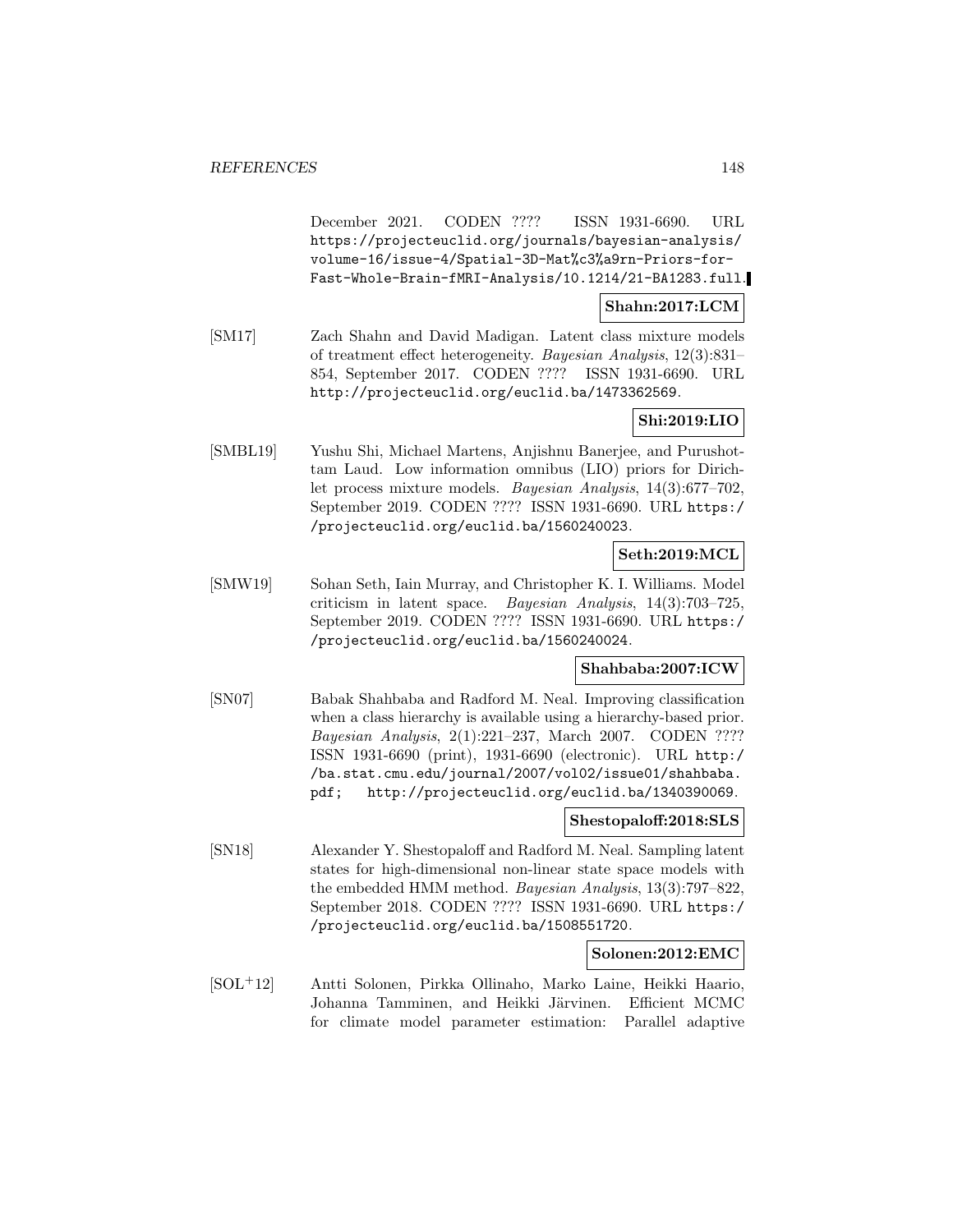chains and early rejection. Bayesian Analysis, 7(3):715– 736, September 2012. CODEN ???? ISSN 1931-6690 (print), 1931-6690 (electronic). URL http://ba.stat.cmu. edu/journal/2012/vol07/issue03/solonen.pdf; http:// projecteuclid.org/euclid.ba/1346158781.

**South:2019:SMC**

[SPD19] L. F. South, A. N. Pettitt, and C. C. Drovandi. Sequential Monte Carlo samplers with independent Markov chain Monte Carlo proposals. Bayesian Analysis, 14(3):753–776, September 2019. CO-DEN ???? ISSN 1931-6690. URL https://projecteuclid. org/euclid.ba/1560240027.

**Si:2015:BNW**

[SPG15] Yajuan Si, Natesh S. Pillai, and Andrew Gelman. Bayesian nonparametric weighted sampling inference. Bayesian Analysis, 10 (3):605–625, September 2015. CODEN ???? ISSN 1931-6690. URL http://projecteuclid.org/euclid.ba/1422884984.

#### **Spitzner:2008:AVH**

[Spi08] Dan J. Spitzner. An asymptotic viewpoint on high-dimensional Bayesian testing. Bayesian Analysis, 3(1):121–160, March 2008. CODEN ???? ISSN 1931-6690 (print), 1931-6690 (electronic). URL http://ba.stat.cmu.edu/journal/2008/vol03/ issue01/spitzner.pdf; http://projecteuclid.org/euclid. ba/1340370564.

#### **Spitzner:2011:NDC**

[Spi11] Dan J. Spitzner. Neutral-data comparisons for Bayesian testing. Bayesian Analysis, 6(4):603–638, December 2011. CODEN ???? ISSN 1931-6690 (print), 1931-6690 (electronic). URL http:/ /ba.stat.cmu.edu/journal/2011/vol06/issue04/spitzner. pdf; http://projecteuclid.org/euclid.ba/1339616538.

#### **Schifeling:2016:IMP**

[SR16] Tracy A. Schifeling and Jerome P. Reiter. Incorporating marginal prior information in latent class models. Bayesian Analysis, 11 (2):499–518, June 2016. CODEN ???? ISSN 1931-6690. URL http://projecteuclid.org/euclid.ba/1434649584.

# **Sriram:2017:CPC**

[SR17] Karthik Sriram and R. V. Ramamoorthi. Correction to: "Posterior Consistency of Bayesian Quantile Regression Based on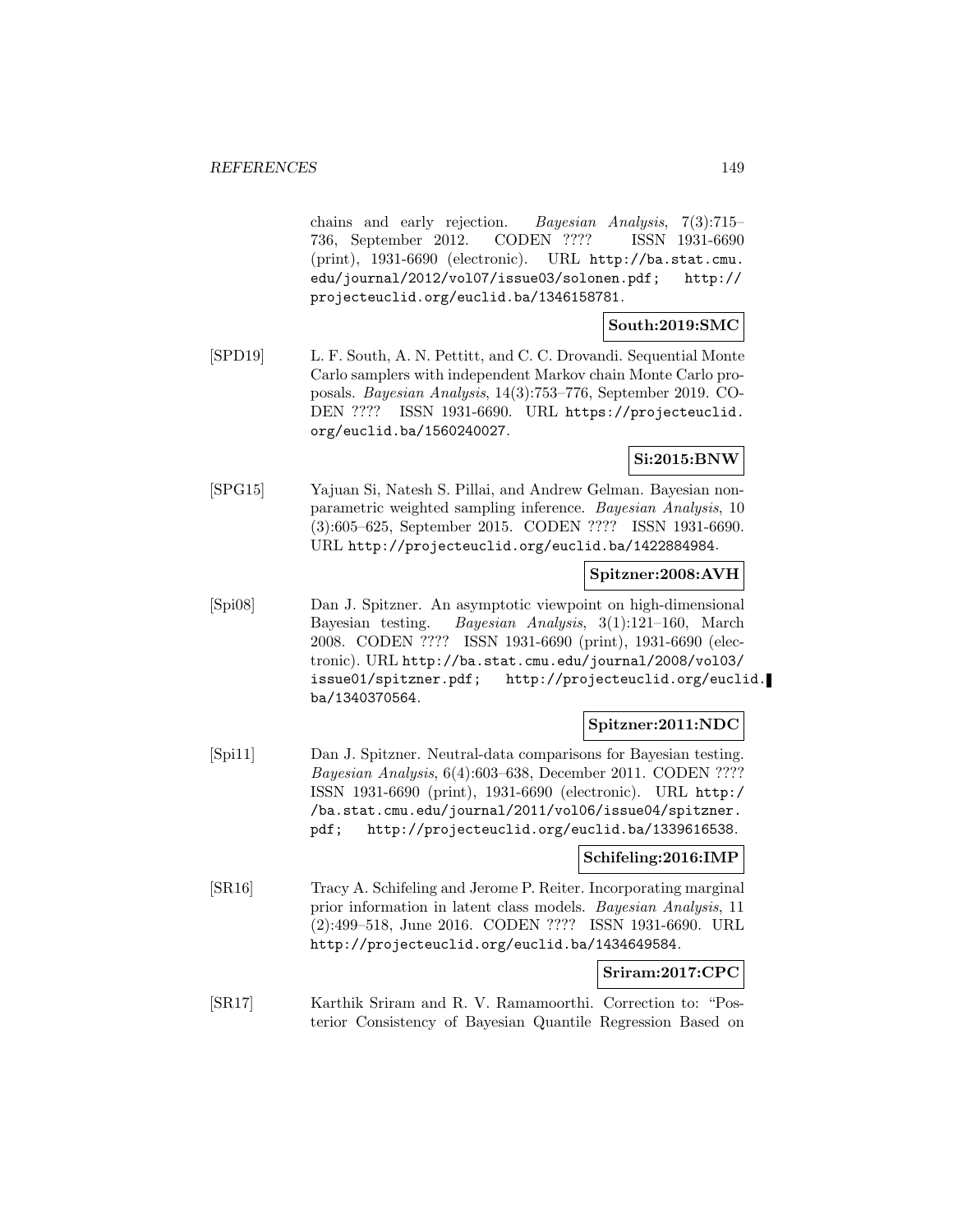the Misspecified Asymmetric Laplace Density". Bayesian Analysis, 12(4):1217–1219, December 2017. CODEN ???? ISSN 1931-6690. URL https://projecteuclid.org/euclid.ba/ 1505354708. See [SRG13].

## **Sriram:2013:PCB**

[SRG13] Karthik Sriram, R. V. Ramamoorthi, and Pulak Ghosh. Posterior consistency of Bayesian quantile regression based on the misspecified asymmetric Laplace density. Bayesian Analysis, 8(2):479–504, June 2013. CODEN ???? ISSN 1931-6690 (print), 1931-6690 (electronic). URL http://ba.stat.cmu. edu/journal/2013/vol08/issue02/sriram.pdf; http:// projecteuclid.org/euclid.ba/1369407561. See [SR17].

## **Sarkka:2008:AGT**

[SS08] Simo Särkkä and Tommi Sottinen. Application of Girsanov theorem to particle filtering of discretely observed continuous-time non-linear systems. Bayesian Analysis, 3(3):555-584, September 2008. CODEN ???? ISSN 1931-6690 (print), 1931-6690 (electronic). URL http://ba.stat.cmu.edu/journal/2008/ vol03/issue03/sarkka.pdf; http://projecteuclid.org/ euclid.ba/1340370438.

# **Skilling:2010:CAH**

[SS10] John Skilling and Devinder Sivia. Comment on article by Hogg et al. Bayesian Analysis, 5(1):39–40, March 2010. CODEN ???? ISSN 1931-6690 (print), 1931-6690 (electronic). URL http:/ /ba.stat.cmu.edu/journal/2010/vol05/issue01/skilling. pdf; http://projecteuclid.org/euclid.ba/1340369790. See [HKLM10a].

#### **Shotwell:2011:BOD**

[SS11] Matthew S. Shotwell and Elizabeth H. Slate. Bayesian outlier detection with Dirichlet process mixtures. Bayesian Analysis, 6 (4):665–690, December 2011. CODEN ???? ISSN 1931-6690 (print), 1931-6690 (electronic). URL http://ba.stat.cmu. edu/journal/2011/vol06/issue04/shotwell.pdf; http:/ /projecteuclid.org/euclid.ba/1339616540.

#### **Shuler:2020:BSM**

[SSML20] Kurtis Shuler, Marilou Sison-Mangus, and Juhee Lee. Bayesian sparse multivariate regression with asymmetric nonlocal priors for microbiome data analysis. Bayesian Analysis, 15(2):559–578,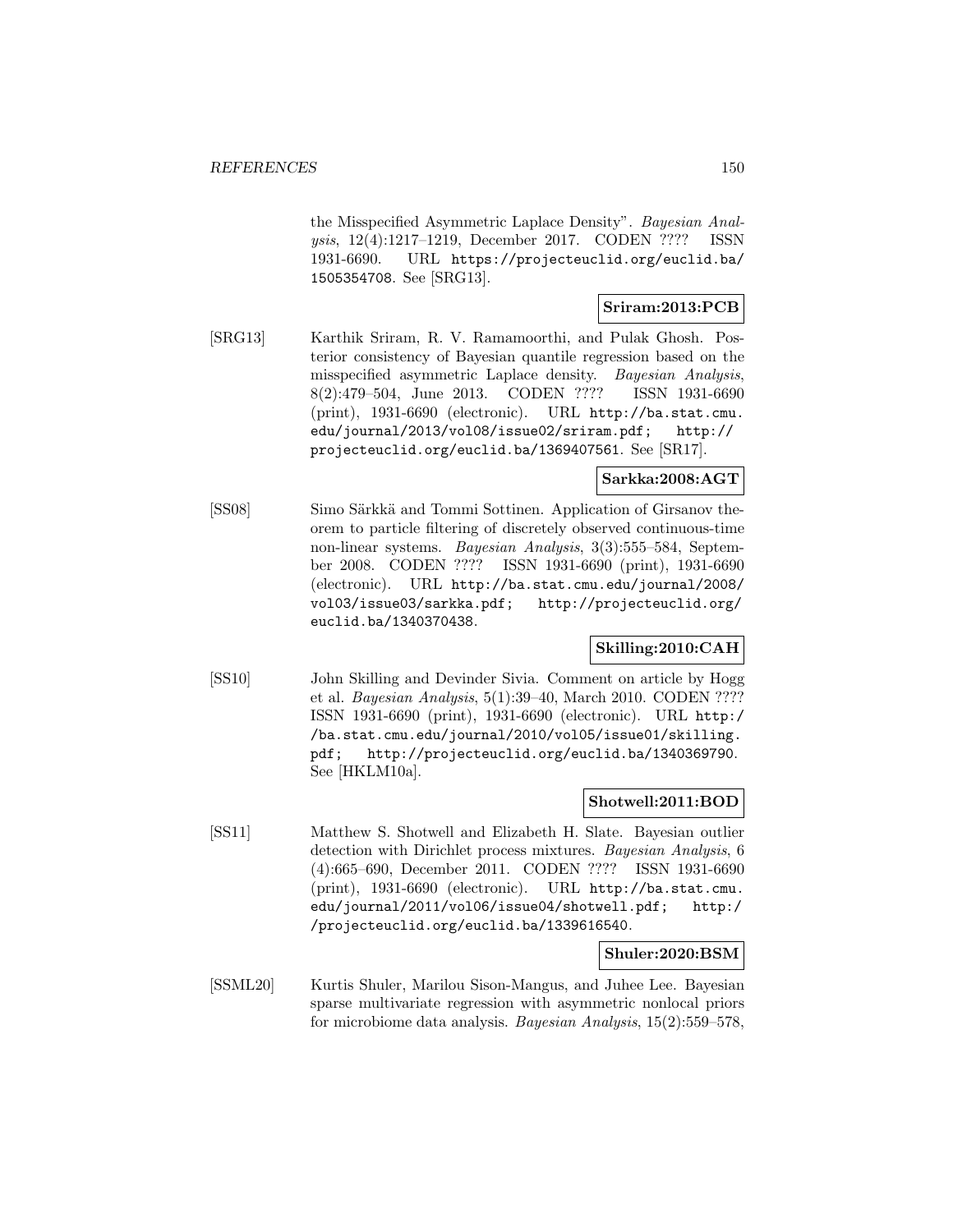June 2020. CODEN ???? ISSN 1931-6690. URL https:// projecteuclid.org/euclid.ba/1560909810.

#### **Stanford:2012:CAK**

[Sta12] Joseph B. Stanford. Comment on article by Kim et al. Bayesian Analysis, 7(4):805–808, December 2012. CODEN ???? ISSN 1931-6690 (print), 1931-6690 (electronic). URL http:/ /ba.stat.cmu.edu/journal/2012/vol07/issue04/stanford. pdf; http://projecteuclid.org/euclid.ba/1354024461. See [KSLP12a].

## **Stern:2009:CAM**

[Ste09] Hal Stern. Comment on article by Monni and Tadesse. Bayesian Analysis, 4(3):453–456, September 2009. CODEN ???? ISSN 1931-6690 (print), 1931-6690 (electronic). URL http:// ba.stat.cmu.edu/journal/2009/vol04/issue03/stern.pdf; http://projecteuclid.org/euclid.ba/1340369849. See [MT09b].

#### **Steorts:2015:ERE**

[Ste15] Rebecca C. Steorts. Entity resolution with empirically motivated priors. Bayesian Analysis, 10(4):849–875, December 2015. CODEN ???? ISSN 1931-6690. URL http://projecteuclid. org/euclid.ba/1441790411.

## **Sebastiani:2006:BAC**

[SXR06] Paola Sebastiani, Hui Xie, and Marco F. Ramoni. Bayesian analysis of comparative microarray experiments by model averaging. Bayesian Analysis, 1(4):707–732, December 2006. CODEN ???? ISSN 1931-6690 (print), 1931-6690 (electronic). URL http://ba.stat.cmu.edu/journal/2006/vol01/ issue04/sebastiani.pdf; http://projecteuclid.org/euclid. ba/1340370940.

## **Shi:2017:BTS**

[SY17] Haolun Shi and Guosheng Yin. Bayesian two-stage design for Phase II clinical trials with switching hypothesis tests. Bayesian Analysis, 12(1):31–51, March 2017. CODEN ???? ISSN 1931-6690. URL http://projecteuclid.org/euclid. ba/1450456405.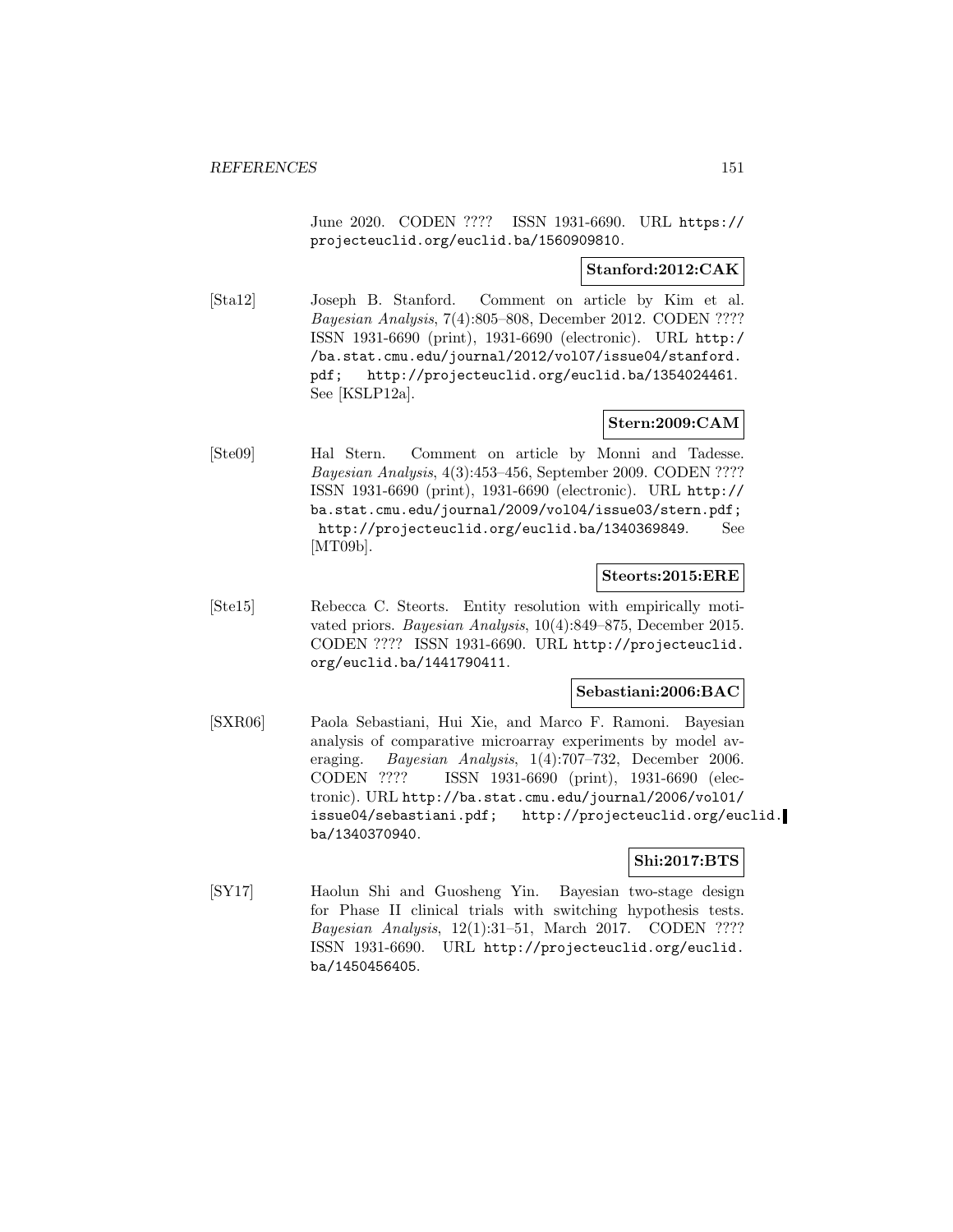# **Shi:2019:CTE**

[SY19] Haolun Shi and Guosheng Yin. Control of Type I error rates in Bayesian sequential designs. Bayesian Analysis, 14(2):399–425, June 2019. CODEN ???? ISSN 1931-6690. URL https:// projecteuclid.org/euclid.ba/1529719226.

#### **Shahbaba:2011:CAP**

[SYvD11] Babak Shahbaba, Yaming Yu, and David A. van Dyk. Comment on article by Polson and Scott. Bayesian Analysis, 6 (1):31–35, March 2011. CODEN ???? ISSN 1931-6690 (print), 1931-6690 (electronic). URL http://ba.stat.cmu. edu/journal/2011/vol06/issue01/shahbaba.pdf; http:/ /projecteuclid.org/euclid.ba/1339611938. See [PS11a].

## **Touloupou:2018:EMC**

[TAN<sup>+</sup>18] Panayiota Touloupou, Naif Alzahrani, Peter Neal, Simon E. F. Spencer, and Trevelyan J. McKinley. Efficient model comparison techniques for models requiring large scale data augmentation. Bayesian Analysis, 13(2):437–459, June 2018. CODEN ???? ISSN 1931-6690. URL https://projecteuclid.org/euclid. ba/1493431262.

#### **Thomas:2022:LFI**

[TDC<sup>+</sup>22] Owen Thomas, Ritabrata Dutta, Jukka Corander, Samuel Kaski, and Michael U. Gutmann. Likelihood-free inference by ratio estimation. Bayesian Analysis,  $17(1):1-31$ , ???? 2022. CODEN ???? ISSN 1931-6690. URL https://projecteuclid.org/journals/bayesian-analysis/ volume-17/issue-1/Likelihood-Free-Inference-by-Ratio-Estimation/10.1214/20-BA1238.full.

### **Turek:2017:APB**

[TdVPAB17] Daniel Turek, Perry de Valpine, Christopher J. Paciorek, and Clifford Anderson-Bergman. Automated parameter blocking for efficient Markov chain Monte Carlo sampling. Bayesian Analysis, 12(2):465–490, June 2017. CODEN ???? ISSN 1931-6690. URL http://projecteuclid.org/euclid.ba/1464266500.

#### **Thawornwattana:2018:DSE**

[TDY18] Yuttapong Thawornwattana, Daniel Dalquen, and Ziheng Yang. Designing simple and efficient Markov Chain Monte Carlo proposal kernels. Bayesian Analysis, 13(4):1033–1059, Decem-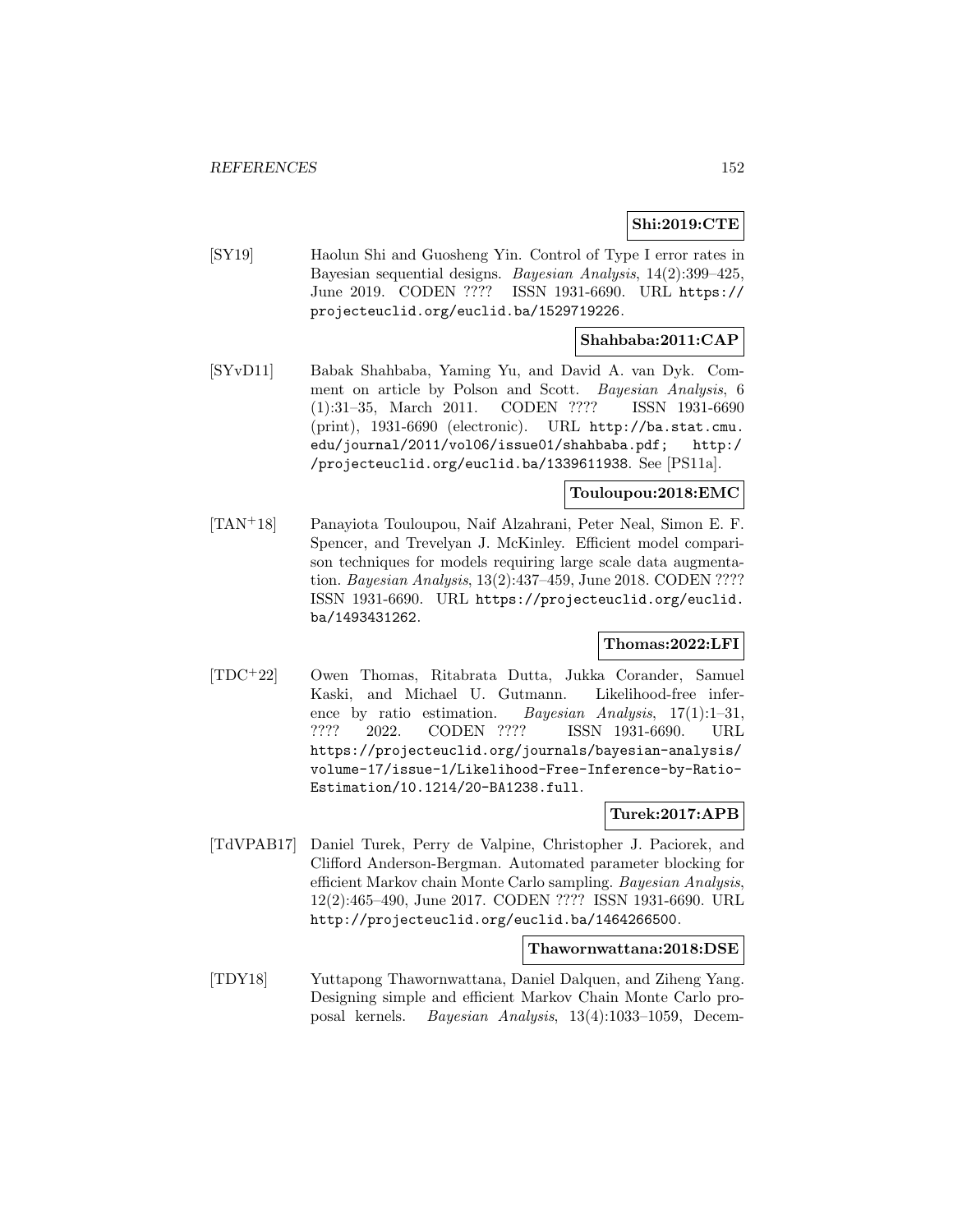ber 2018. CODEN ???? ISSN 1931-6690. URL https:// projecteuclid.org/euclid.ba/1510282998.

## **Terres:2018:BSM**

[TFHP18] Maria A. Terres, Montserrat Fuentes, Dean Hesterberg, and Matthew Polizzotto. Bayesian spectral modeling for multivariate spatial distributions of elemental concentrations in soil. Bayesian Analysis, 13(1):1–28, March 2018. CODEN ???? ISSN 1931-6690. URL https://projecteuclid.org/euclid. ba/1478919835.

## **Tokdar:2011:IBA**

[TGK<sup>+</sup>11] Surya T. Tokdar, Iris Grossmann, Joseph B. Kadane, Anne-Sophie Charest, and Mitchell J. Small. Impact of beliefs about Atlantic tropical cyclone detection on conclusions about trends in tropical cyclone numbers. Bayesian Analysis, 6(4):547–572, December 2011. CODEN ???? ISSN 1931-6690 (print), 1931-6690 (electronic). URL http://ba.stat.cmu.edu/journal/2011/ vol06/issue04/tokdar.pdf; http://projecteuclid.org/ euclid.ba/1339616536.

## **Tuyl:2009:PPA**

[TGM09] Frank Tuyl, Richard Gerlach, and Kerrie Mengersen. Posterior predictive arguments in favor of the Bayes–Laplace prior as the consensus prior for binomial and multinomial parameters. Bayesian Analysis, 4(1):151–158, March 2009. CODEN ???? ISSN 1931-6690 (print), 1931-6690 (electronic). URL http:/ /ba.stat.cmu.edu/journal/2009/vol04/issue01/tuyl.pdf; http://projecteuclid.org/euclid.ba/1340370393.

#### **terHorst:2014:CAW**

[tHM14] Enrique ter Horst and German Molina. Comment on article by Windle and Carvalho. Bayesian Analysis, 9(4):809–818, December 2014. CODEN ???? ISSN 1931-6690. URL http:// projecteuclid.org/euclid.ba/1416579179. See [WC14b].

#### **Taddy:2009:MSD**

[TK09] Matthew A. Taddy and Athanasios Kottas. Markov switching Dirichlet process mixture regression. Bayesian Analysis, 4(4):793–816, December 2009. CODEN ???? ISSN 1931- 6690 (print), 1931-6690 (electronic). URL http://ba.stat. cmu.edu/journal/2009/vol04/issue04/taddy.pdf; http: //projecteuclid.org/euclid.ba/1340369825.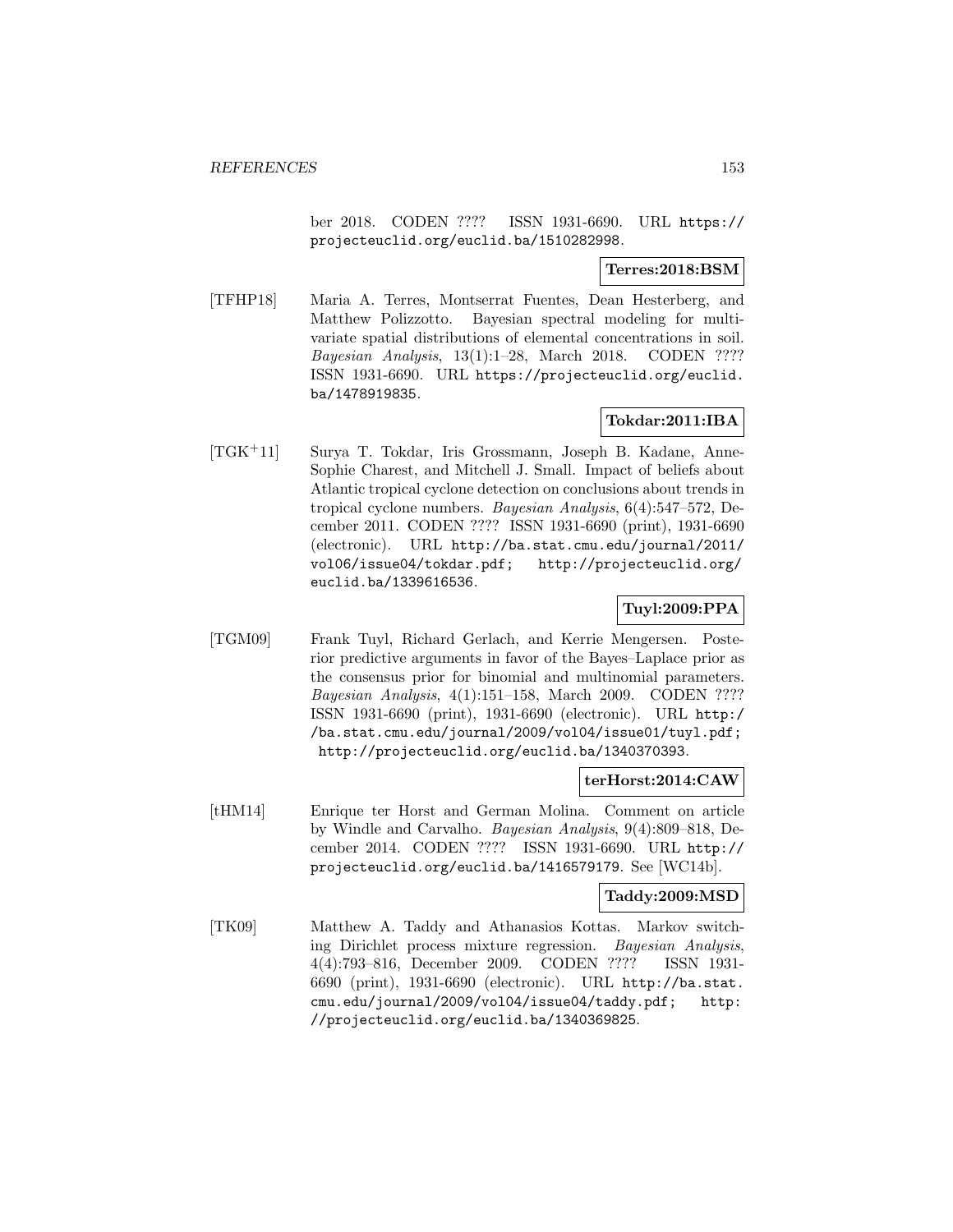#### **Taddy:2012:MMM**

[TK12a] Matthew A. Taddy and Athanasios Kottas. Mixture modeling for marked Poisson processes. Bayesian Analysis, 7(2):335– 362, June 2012. CODEN ???? ISSN 1931-6690 (print), 1931- 6690 (electronic). URL http://ba.stat.cmu.edu/journal/ 2012/vol07/issue02/taddy.pdf; http://projecteuclid. org/euclid.ba/1339878891.

#### **Tokdar:2012:SLQ**

[TK12b] Surya T. Tokdar and Joseph B. Kadane. Simultaneous linear quantile regression: A semiparametric Bayesian approach. Bayesian Analysis, 7(1):51–72, March 2012. CODEN ???? ISSN 1931-6690 (print), 1931-6690 (electronic). URL http: //ba.stat.cmu.edu/journal/2012/vol07/issue01/tokdar2. pdf; http://projecteuclid.org/euclid.ba/1339616725.

## **Tak:2017:DDP**

[TM17] Hyungsuk Tak and Carl N. Morris. Data-dependent posterior propriety of a Bayesian beta-binomial-logit model. Bayesian Analysis, 12(2):533–555, June 2017. CODEN ???? ISSN 1931-6690. URL http://projecteuclid.org/euclid.ba/ 1469021382.

## **Tan:2014:SVF**

[TN14] Linda S. L. Tan and David J. Nott. A stochastic variational framework for fitting and diagnosing generalized linear mixed models. Bayesian Analysis, 9(4):963–1004, December 2014. CO-DEN ???? ISSN 1931-6690. URL http://projecteuclid.org/ euclid.ba/1416579187.

#### **Tressou:2008:BNH**

[Tre08] Jessica Tressou. Bayesian nonparametrics for heavy tailed distribution. Application to food risk assessment. Bayesian Analysis, 3(2):367–391, June 2008. CODEN ???? ISSN 1931-6690 (print), 1931-6690 (electronic). URL http://ba.stat.cmu. edu/journal/2008/vol03/issue02/tressou.pdf; http:// projecteuclid.org/euclid.ba/1340370552.

#### **Taylor-Rodriguez:2017:JSD**

[TRKS<sup>+</sup>17] Daniel Taylor-Rodríguez, Kimberly Kaufeld, Erin M. Schliep, James S. Clark, and Alan E. Gelfand. Joint species distribution modeling: Dimension reduction using Dirichlet processes.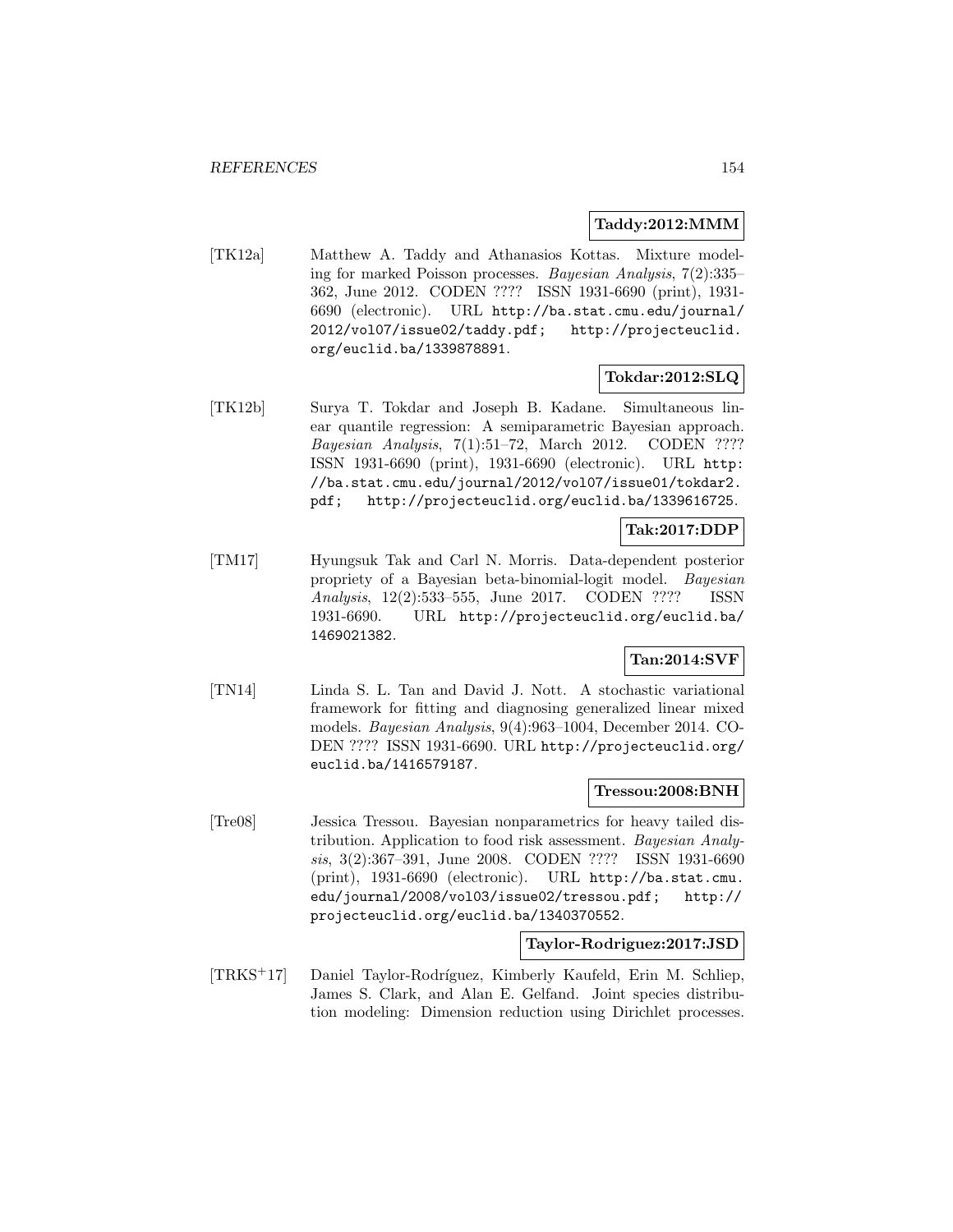Bayesian Analysis, 12(4):939–967, December 2017. CODEN ???? ISSN 1931-6690. URL https://projecteuclid.org/euclid. ba/1478073617.

#### **Taylor-Rodriguez:2017:IBA**

[TRWFB17] Daniel Taylor-Rodríguez, Andrew J. Womack, Claudio Fuentes, and Nikolay Bliznyuk. Intrinsic Bayesian analysis for occupancy models. Bayesian Analysis, 12(3):855–877, September 2017. CO-DEN ???? ISSN 1931-6690. URL http://projecteuclid.org/ euclid.ba/1473431536.

# **Trillos:2020:BUV**

[TSA20] Nicolas Garcia Trillos and Daniel Sanz-Alonso. The Bayesian update: Variational formulations and gradient flows. Bayesian Analysis, 15(1):29–56, March 2020. CODEN ???? ISSN 1931-6690. URL https://projecteuclid.org/euclid.ba/ 1545296444.

## **Tancredi:2020:UFD**

[TSL20] Andrea Tancredi, Rebecca Steorts, and Brunero Liseo. A unified framework for de-duplication and population size estimation (with discussion). Bayesian Analysis, 15(2):633–682, June 2020. CODEN ???? ISSN 1931-6690. URL https://projecteuclid. org/euclid.ba/1551949260.

## **Tokdar:2010:BDR**

[TZG10] Surya T. Tokdar, Yu M. Zhu, and Jayanta K. Ghosh. Bayesian density regression with logistic Gaussian process and subspace projection. Bayesian Analysis, 5(2):319–344, June 2010. CODEN ???? ISSN 1931-6690 (print), 1931-6690 (electronic). URL http: //ba.stat.cmu.edu/journal/2010/vol05/issue02/tokdar. pdf; http://projecteuclid.org/euclid.ba/1340218341.

#### **Underhill:2016:CDS**

[US16] N. T. Underhill and J. Q. Smith. Context-dependent score based Bayesian information criteria. Bayesian Analysis, 11(4):1005– 1033, December 2016. CODEN ???? ISSN 1931-6690. URL http://projecteuclid.org/euclid.ba/1446124066.

#### **vanDyk:2010:CAV**

[vD10] David A. van Dyk. Comment on article by Vernon et al. Bayesian Analysis, 5(4):691–695, December 2010. CODEN ????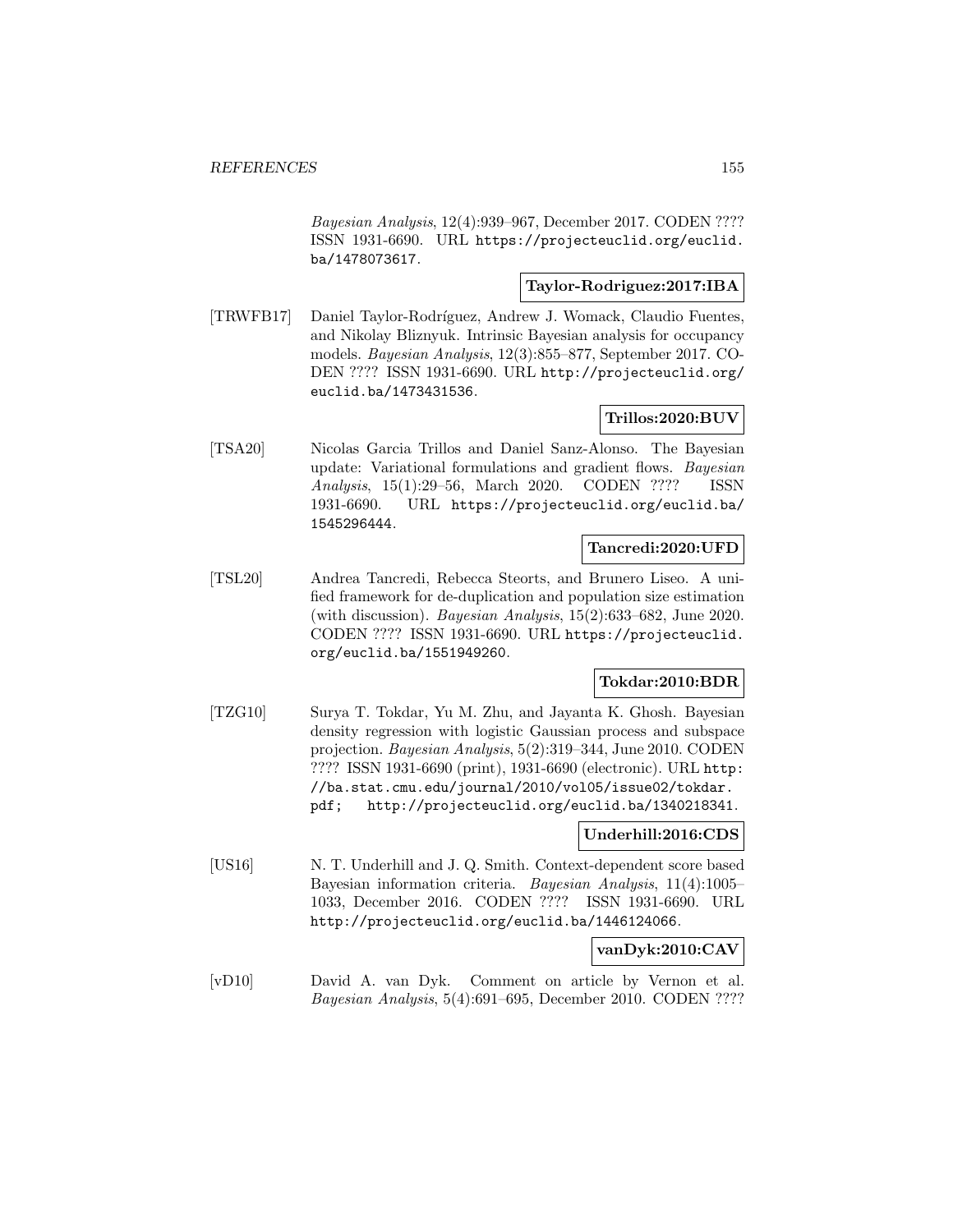ISSN 1931-6690 (print), 1931-6690 (electronic). URL http: //ba.stat.cmu.edu/journal/2010/vol05/issue04/vandyk. pdf; http://projecteuclid.org/euclid.ba/1340110850. See [VGB10a].

### **vanDyk:2006:DHE**

[vDCE<sup>+</sup>06] David A. van Dyk, Alanna Connors, David N. Esch, Peter Freeman, Hosung Kang, Margarita Karovska, Vinay Kashyap, Aneta Siemiginowska, and Andreas Zezas. Deconvolution in high-energy astrophysics: Science, instrumentation, and methods. Bayesian Analysis, 1(2):189–235, June 2006. CODEN ???? ISSN 1931- 6690 (print), 1931-6690 (electronic). URL http://ba.stat. cmu.edu/journal/2006/vol01/issue02/vandyk189-236.pdf; http://projecteuclid.org/euclid.ba/1340371059. See comment [LG06] and rejoinder [vDK06].

## **Vrbik:2012:UIL**

[VDF<sup>+</sup>12] Irene Vrbik, Rob Deardon, Zeny Feng, Abbie Gardner, and John Braun. Using individual-level models for infectious disease spread to model spatio-temporal combustion dynamics. Bayesian Analysis, 7(3):615–638, September 2012. CODEN ???? ISSN 1931- 6690 (print), 1931-6690 (electronic). URL http://ba.stat. cmu.edu/journal/2012/vol07/issue03/vrbik.pdf; http: //projecteuclid.org/euclid.ba/1346158778.

## **vanDyk:2006:R**

[vDK06] David A. van Dyk and Hosung Kang. Rejoinder. Bayesian Analysis, 1(2):241–248, June 2006. CODEN ???? ISSN 1931- 6690 (print), 1931-6690 (electronic). URL http://ba.stat. cmu.edu/journal/2006/vol01/issue02/rejoinder241-248. pdf; http://projecteuclid.org/euclid.ba/1340371061. See  $[vDCE+06]$ .

#### **vanderLinde:2006:CAC**

[vdL06] Angelika van der Linde. Comment on article by Celeux et al. Bayesian Analysis, 1(4):699–700, December 2006. CODEN ???? ISSN 1931-6690 (print), 1931-6690 (electronic). URL http:/ /ba.stat.cmu.edu/journal/2006/vol01/issue04/avdl.pdf; http://projecteuclid.org/euclid.ba/1340370938. See [CFRT06a].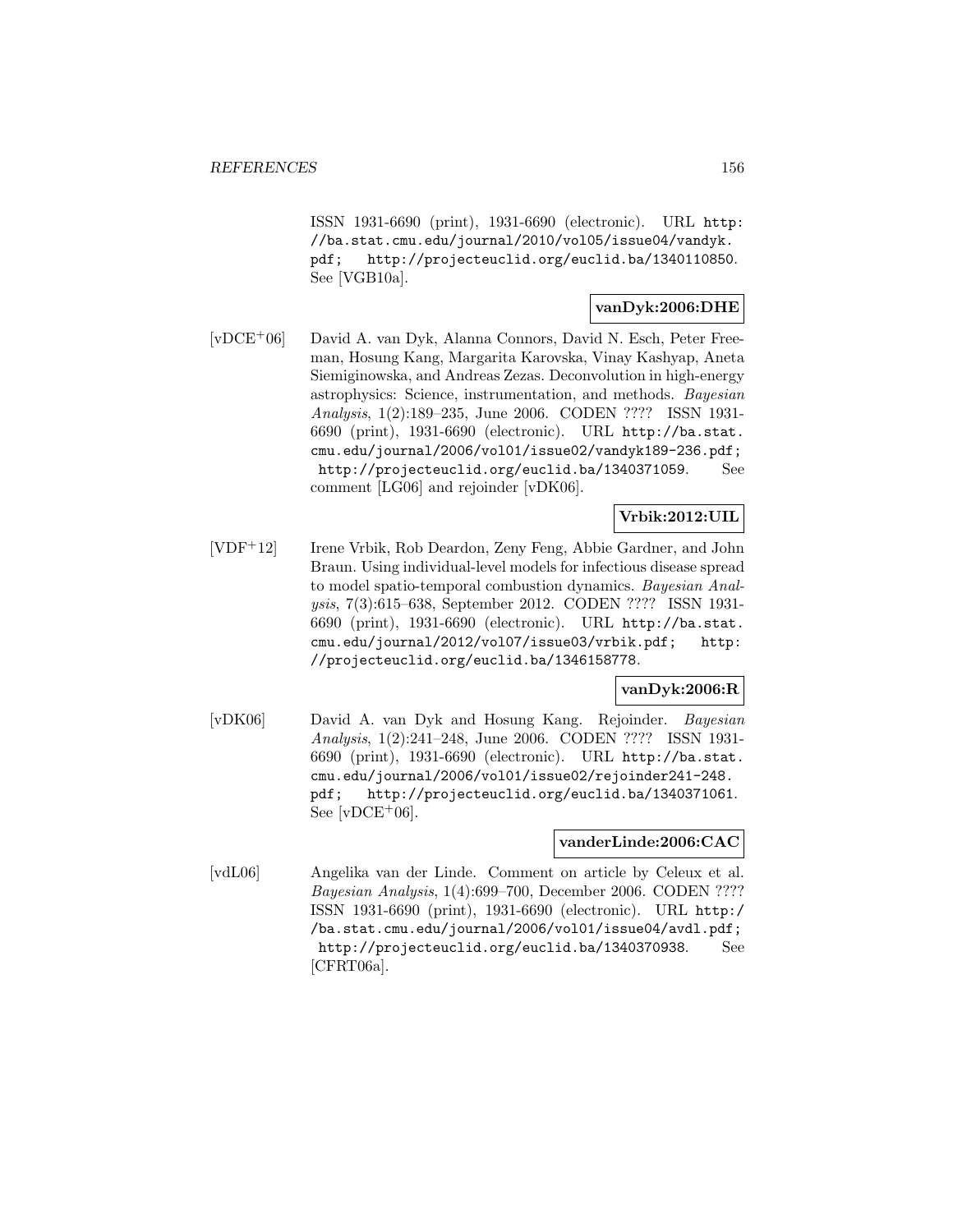#### **vanderLinde:2007:LIP**

[vdL07] Angelika van der Linde. Local influence on posterior distributions under multiplicative modes of perturbation. Bayesian Analysis, 2(2):319–332, June 2007. CODEN ???? ISSN 1931- 6690 (print), 1931-6690 (electronic). URL http://ba.stat. cmu.edu/journal/2007/vol02/issue02/avdl.pdf; http:/ /projecteuclid.org/euclid.ba/1340393237.

### **vanderLans:2011:BEM**

[vdL11a] Ralf van der Lans. Bayesian estimation of the multinomial logit model: a comment on Holmes and Held, "Bayesian auxiliary variable models for binary and multinomial regression". Bayesian Analysis, 6(2):353-355, June 2011. CODEN ???? ISSN 1931-6690 (print), 1931-6690 (electronic). URL http://ba.stat.cmu.edu/journal/2011/ vol06/issue02/vanderlans.pdf; http://projecteuclid. org/euclid.ba/1339612050. See [HH06, HH11].

## **vanderLinde:2011:RRR**

[vdL11b] Angelika van der Linde. Reduced rank regression models with latent variables in Bayesian functional data analysis. Bayesian Analysis, 6(1):77–126, March 2011. CODEN ???? ISSN 1931- 6690 (print), 1931-6690 (electronic). URL http://ba.stat. cmu.edu/journal/2011/vol06/issue01/avdl.pdf; http:/ /projecteuclid.org/euclid.ba/1339611942.

## **Venturini:2015:GQT**

[VDP15] Sergio Venturini, Francesca Dominici, and Giovanni Parmigiani. Generalized quantile treatment effect: A flexible Bayesian approach using quantile ratio smoothing. Bayesian Analysis, 10 (3):523–552, September 2015. CODEN ???? ISSN 1931-6690. URL http://projecteuclid.org/euclid.ba/1422884982.

# **Vo:2019:BPB**

[VDP19] Brenda N. Vo, Christopher C. Drovandi, and Anthony N. Pettitt. Bayesian parametric bootstrap for models with intractable likelihoods. Bayesian Analysis, 14(1):211–234, March 2019. CO-DEN ???? ISSN 1931-6690. URL https://projecteuclid. org/euclid.ba/1524729725.

#### **vanderPas:2017:UQH**

[vdPSvdV17] Stéphanie van der Pas, Botond Szabó, and Aad van der Vaart. Uncertainty quantification for the horseshoe (with discussion).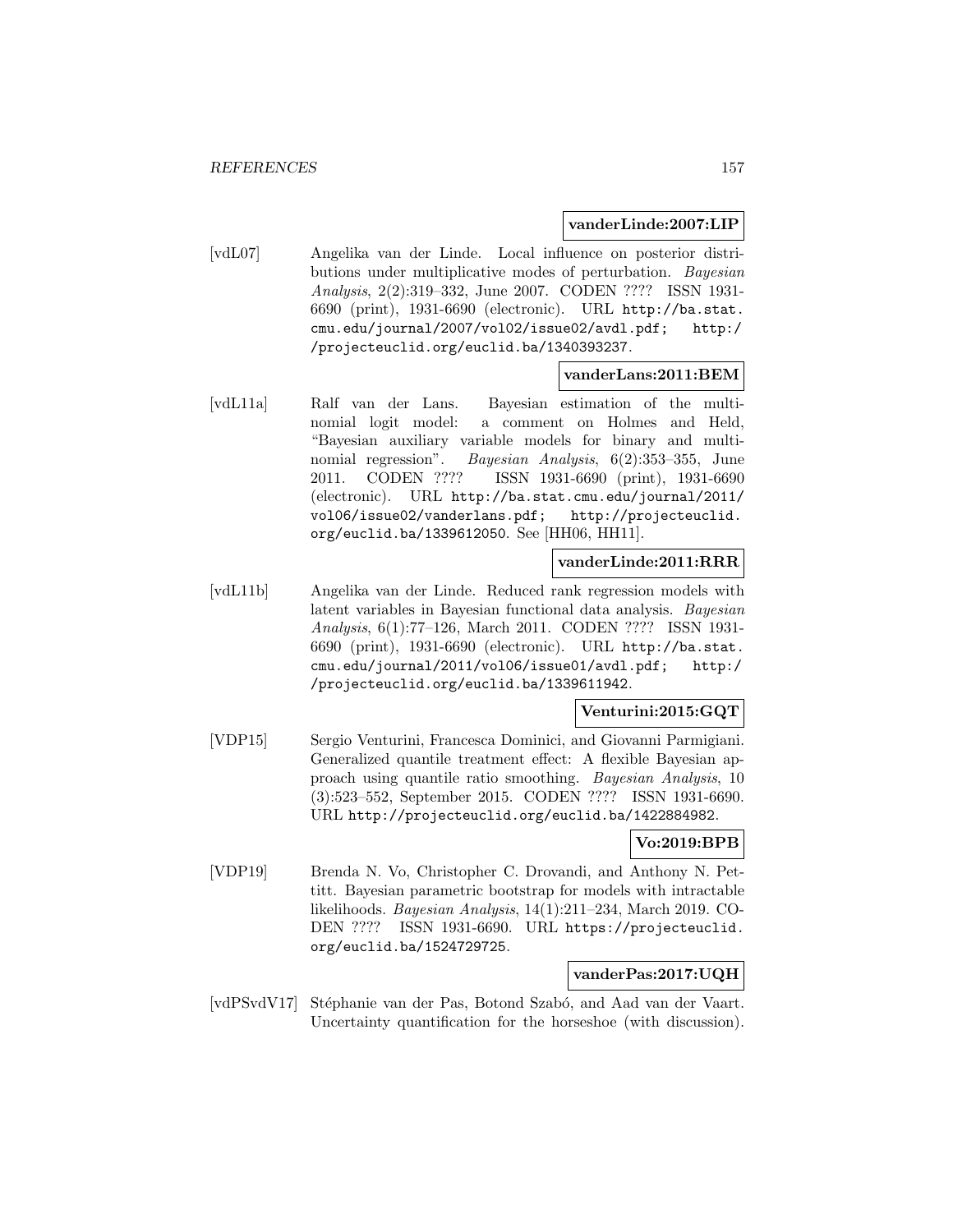Bayesian Analysis, 12(4):1221–1274, December 2017. CODEN ???? ISSN 1931-6690. URL https://projecteuclid.org/ euclid.ba/1504231319.

#### **vanderPas:2018:BCD**

[vdPvdV18] S. L. van der Pas and A. W. van der Vaart. Bayesian community detection. Bayesian Analysis, 13(3):767–796, September 2018. CODEN ???? ISSN 1931-6690. URL https://projecteuclid. org/euclid.ba/1508378465.

#### **VerHoef:2006:CAG**

[Ver06] Jay M. Ver Hoef. Comment on article by Gelfand et al. Bayesian Analysis, 1(1):99–101, March 2006. CODEN ???? ISSN 1931-6690 (print), 1931-6690 (electronic). URL http: //ba.stat.cmu.edu/journal/2006/vol01/issue01/verhoef. pdf; http://projecteuclid.org/euclid.ba/1340371074. See  $[GSW^+06a]$ .

### **vanErven:2021:FEB**

[vES21] Tim van Erven and Botond Szab´o. Fast exact Bayesian inference for sparse signals in the normal sequence model. Bayesian Analysis, 16(3):933–960, September 2021. CODEN ???? ISSN 1931- 6690. URL https://projecteuclid.org/journals/bayesiananalysis/volume-16/issue-3/Fast-Exact-Bayesian-Inferencefor-Sparse-Signals-in-the-Normal/10.1214/20-BA1227.full.

#### **Vernon:2010:GFB**

[VGB10a] Ian Vernon, Michael Goldstein, and Richard G. Bower. Galaxy formation: a Bayesian uncertainty analysis. Bayesian Analysis, 5(4):619–669, December 2010. CODEN ???? ISSN 1931-6690 (print), 1931-6690 (electronic). URL http://ba. stat.cmu.edu/journal/2010/vol05/issue04/vernon.pdf; http://projecteuclid.org/euclid.ba/1340110846. See comments [Poo10, Ran10, LH10, vD10] and rejoinder [VGB10b].

#### **Vernon:2010:R**

[VGB10b] Ian Vernon, Michael Goldstein, and Richard G. Bower. Rejoinder. Bayesian Analysis, 5(4):697–708, December 2010. CODEN ???? ISSN 1931-6690 (print), 1931-6690 (electronic). URL http://ba.stat.cmu.edu/journal/2010/vol05/ issue04/vernon\_rejoinder.pdf; http://projecteuclid. org/euclid.ba/1340110851. See [VGB10a].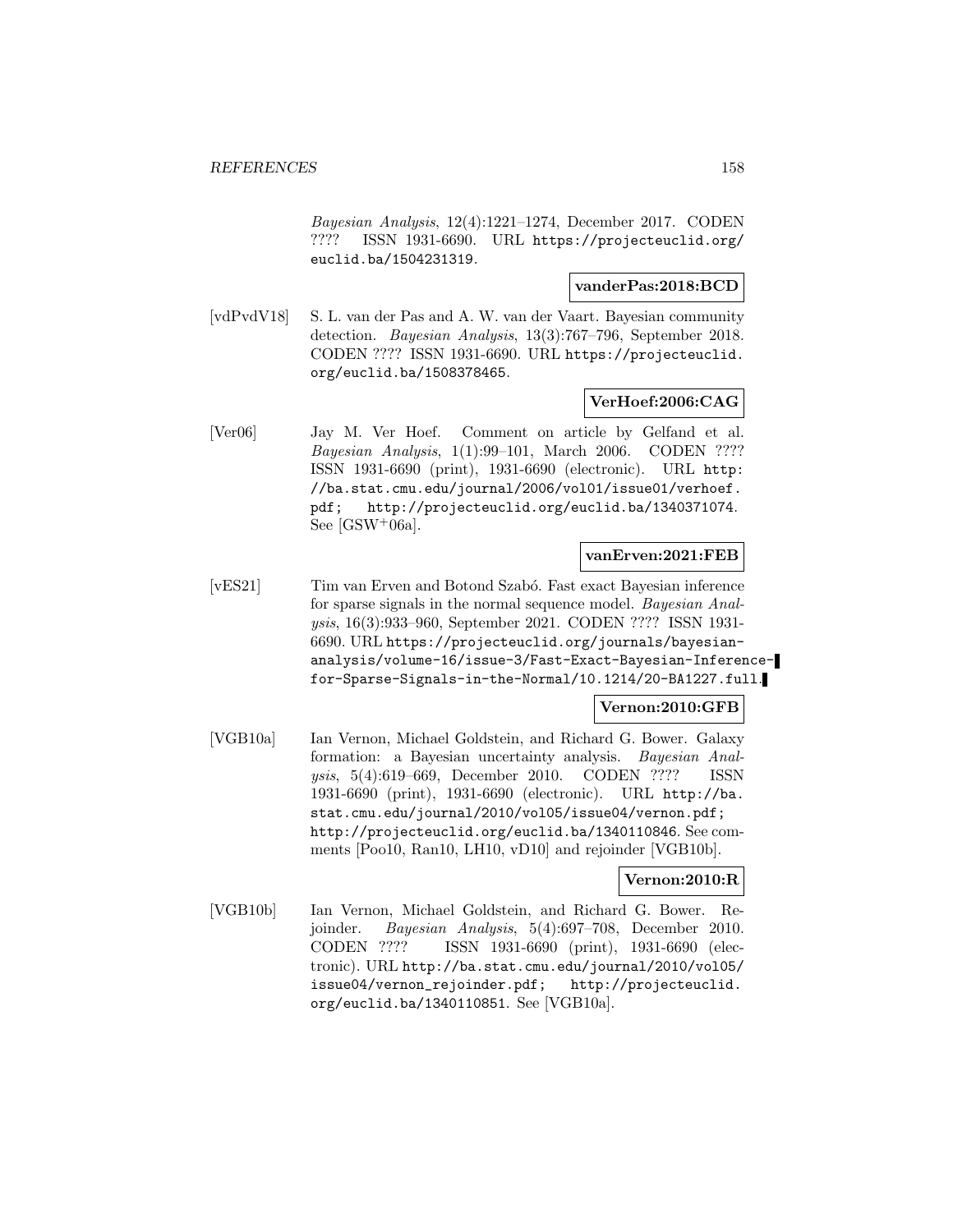#### **Vankov:2019:FEC**

[VGE19] Emilian R. Vankov, Michele Guindani, and Katherine B. Ensor. Filtering and estimation for a class of stochastic volatility models with intractable likelihoods. Bayesian Analysis, 14(1):29–52, March 2019. CODEN ???? ISSN 1931-6690. URL https:// projecteuclid.org/euclid.ba/1522202635.

#### **Vehtari:2021:RNF**

[VGS<sup>+</sup>21] Aki Vehtari, Andrew Gelman, Daniel Simpson, Bob Carpenter, and Paul-Christian Bürkner. Rank-normalization, folding, and localization: an improved. Bayesian Analysis, 16(2):667–718, June 2021. CODEN ???? ISSN 1931-6690. URL https:/ /projecteuclid.org/journals/bayesian-analysis/volume-16/issue-2/Rank-Normalization-Folding-and-Localization- -An-Improved-R%cb%86-for/10.1214/20-BA1221.full.

#### **Villagran:2008:CMP**

[VHJS08] Alejandro Villagran, Gabriel Huerta, Charles S. Jackson, and Mrinal K. Sen. Computational methods for parameter estimation in climate models. Bayesian Analysis, 3(4):823–850, December 2008. CODEN ???? ISSN 1931-6690 (print), 1931-6690 (electronic). URL http://ba.stat.cmu.edu/journal/2008/ vol03/issue04/villagran.pdf; http://projecteuclid. org/euclid.ba/1340370410.

### **Vanhatalo:2020:AMG**

[VHV20] Jarno Vanhatalo, Marcelo Hartmann, and Lari Veneranta. Additive multivariate Gaussian processes for joint species distribution modeling with heterogeneous data. Bayesian Analysis, 15 (2):415–447, June 2020. CODEN ???? ISSN 1931-6690. URL https://projecteuclid.org/euclid.ba/1559548823.

#### **Viele:2007:NEK**

[Vie07] Kert Viele. Nonparametric estimation of Kullback–Leibler information illustrated by evaluating goodness of fit. Bayesian Analysis, 2(2):239–280, June 2007. CODEN ???? ISSN 1931- 6690 (print), 1931-6690 (electronic). URL http://ba.stat. cmu.edu/journal/2007/vol02/issue02/viele.pdf; http: //projecteuclid.org/euclid.ba/1340370800.

## **Viroli:2011:MBC**

[Vir11] Cinzia Viroli. Model based clustering for three-way data structures. Bayesian Analysis, 6(4):573–602, December 2011. CODEN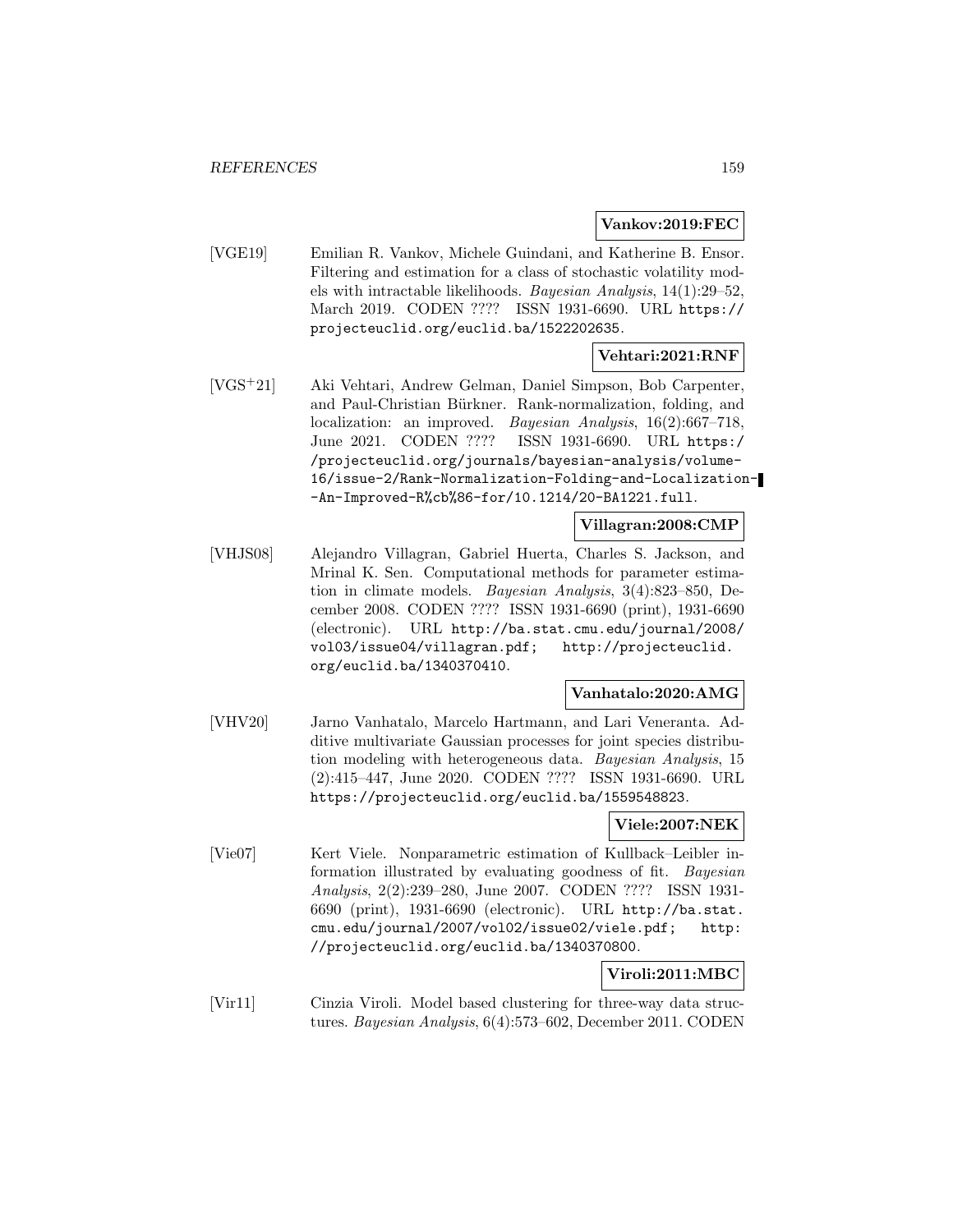???? ISSN 1931-6690 (print), 1931-6690 (electronic). URL http: //ba.stat.cmu.edu/journal/2011/vol06/issue04/viroli. pdf; http://projecteuclid.org/euclid.ba/1339616537.

#### **Villa:2020:LBP**

[VL20] Cristiano Villa and Jeong Eun Lee. A loss-based prior for variable selection in linear regression methods. Bayesian Analysis, 15(2): 533–558, June 2020. CODEN ???? ISSN 1931-6690. URL https: //projecteuclid.org/euclid.ba/1560477728.

### **Ventura:2011:RAB**

[VR11] Laura Ventura and Walter Racugno. Recent advances on Bayesian inference for  $P(X < Y)$ . Bayesian Analysis, 6(3): 411–428, September 2011. CODEN ???? ISSN 1931-6690 (print), 1931-6690 (electronic). URL http://ba.stat.cmu. edu/journal/2011/vol06/issue03/ventura.pdf; http:// projecteuclid.org/euclid.ba/1339616470.

### **Villa:2014:OPN**

[VW14] Cristiano Villa and Stephen G. Walker. Objective prior for the number of degrees of freedom of a t distribution. Bayesian Analysis, 9(1):197–220, March 2014. CODEN ???? ISSN 1931- 6690 (print), 1931-6690 (electronic). URL http://ba.stat. cmu.edu/journal/2014/vol09/issue01/villa.pdf; http: //projecteuclid.org/euclid.ba/1393251776.

#### **Wang:2012:BGL**

[Wan12] Hao Wang. Bayesian graphical Lasso models and efficient posterior computation. Bayesian Analysis, 7(4):867–886, December 2012. CODEN ???? ISSN 1931-6690 (print), 1931-6690 (electronic). URL http://ba.stat.cmu.edu/journal/2012/vol07/ issue04/wang.pdf; http://projecteuclid.org/euclid. ba/1354024465.

#### **Wang:2013:CAS**

[Wan13] Hao Wang. Comment on article by Scutari. Bayesian Analysis, 8(3):543–548, September 2013. CODEN ???? ISSN 1931- 6690 (print), 1931-6690 (electronic). URL http://ba.stat. cmu.edu/journal/2013/vol08/issue03/wang.pdf; http:/ /projecteuclid.org/euclid.ba/1378729917. See [RS14a].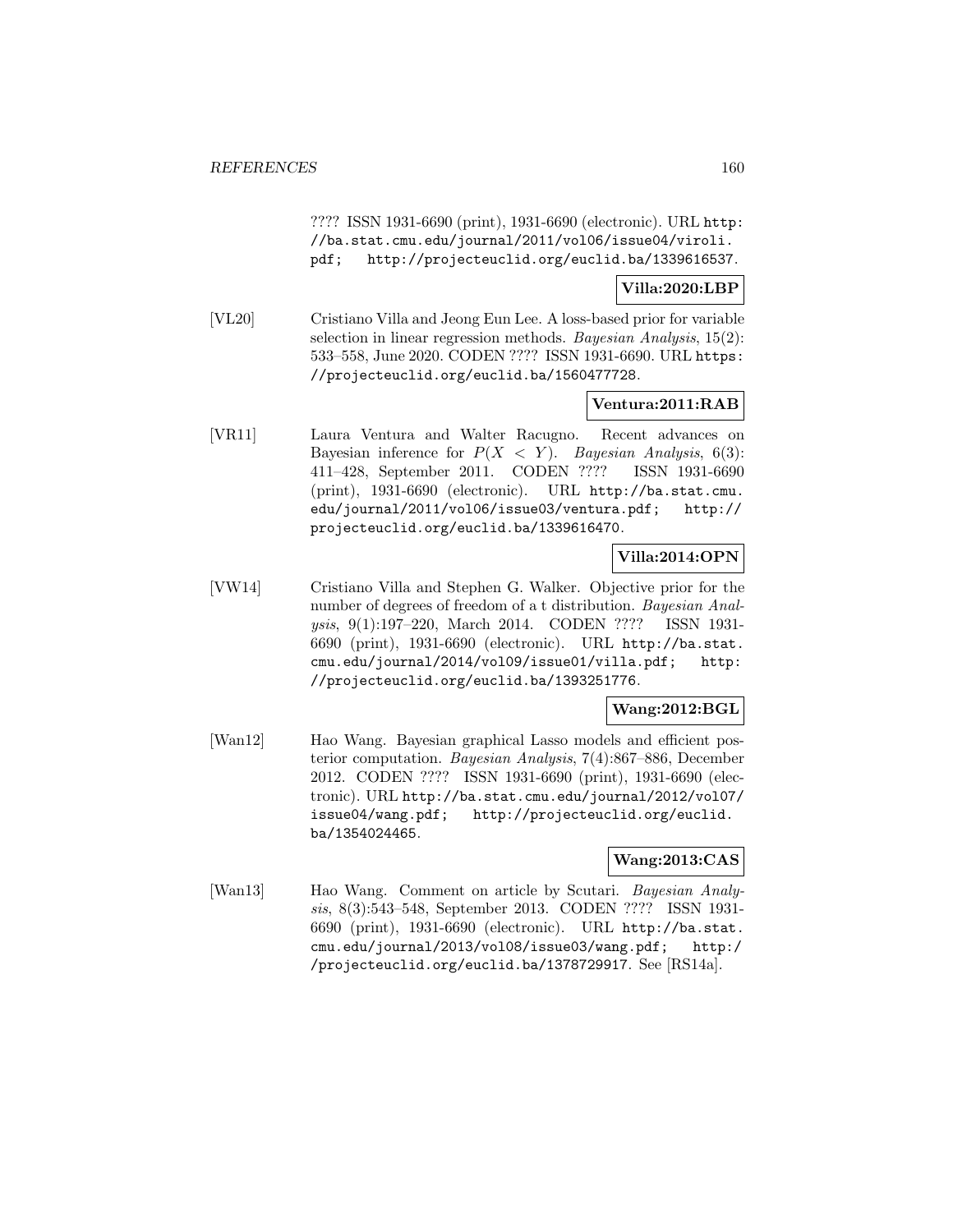#### **Wang:2015:SIS**

[Wan15] Hao Wang. Scaling it up: Stochastic search structure learning in graphical models. Bayesian Analysis, 10(2):351–377, June 2015. CODEN ???? ISSN 1931-6690. URL http://projecteuclid. org/euclid.ba/1422884978.

## **Wang:2017:MGP**

[Wan17] Min Wang. Mixtures of g-priors for analysis of variance models with a diverging number of parameters. *Bayesian Analysis*, 12 (2):511–532, June 2017. CODEN ???? ISSN 1931-6690. URL http://projecteuclid.org/euclid.ba/1467722664.

#### **Wasserman:2006:FBO**

[Was06] Larry Wasserman. Frequentist Bayes is objective (comment on articles by Berger and by Goldstein). Bayesian Analysis, 1 (3):451–456, September 2006. CODEN ???? ISSN 1931-6690 (print), 1931-6690 (electronic). URL http://ba.stat.cmu. edu/journal/2006/vol01/issue03/wasserman.pdf; http: //projecteuclid.org/euclid.ba/1340371044. See [Ber06a, Gol06a].

## **Wasserman:2008:CAG**

[Was08] Larry Wasserman. Comment on article by Gelman. Bayesian Analysis, 3(3):463–465, September 2008. CODEN ???? ISSN 1931-6690 (print), 1931-6690 (electronic). URL http:// ba.stat.cmu.edu/journal/2008/vol03/issue03/wasserman. pdf; http://projecteuclid.org/euclid.ba/1340370433. See [Gel08a].

#### **Wasserman:2010:CAR**

[Was10] Larry Wasserman. Comment on article by Robert. Bayesian Analysis, 5(2):223–228, June 2010. CODEN ???? ISSN 1931-6690 (print), 1931-6690 (electronic). URL http:// ba.stat.cmu.edu/journal/2010/vol05/issue02/wasserman. pdf; http://projecteuclid.org/euclid.ba/1340218335. See [Rob10].

#### **Wang:2018:GMR**

[WB18] Chong Wang and David M. Blei. A general method for robust Bayesian modeling. Bayesian Analysis, 13(4):1159–1187, December 2018. CODEN ???? ISSN 1931-6690. URL https:// projecteuclid.org/euclid.ba/1514970064.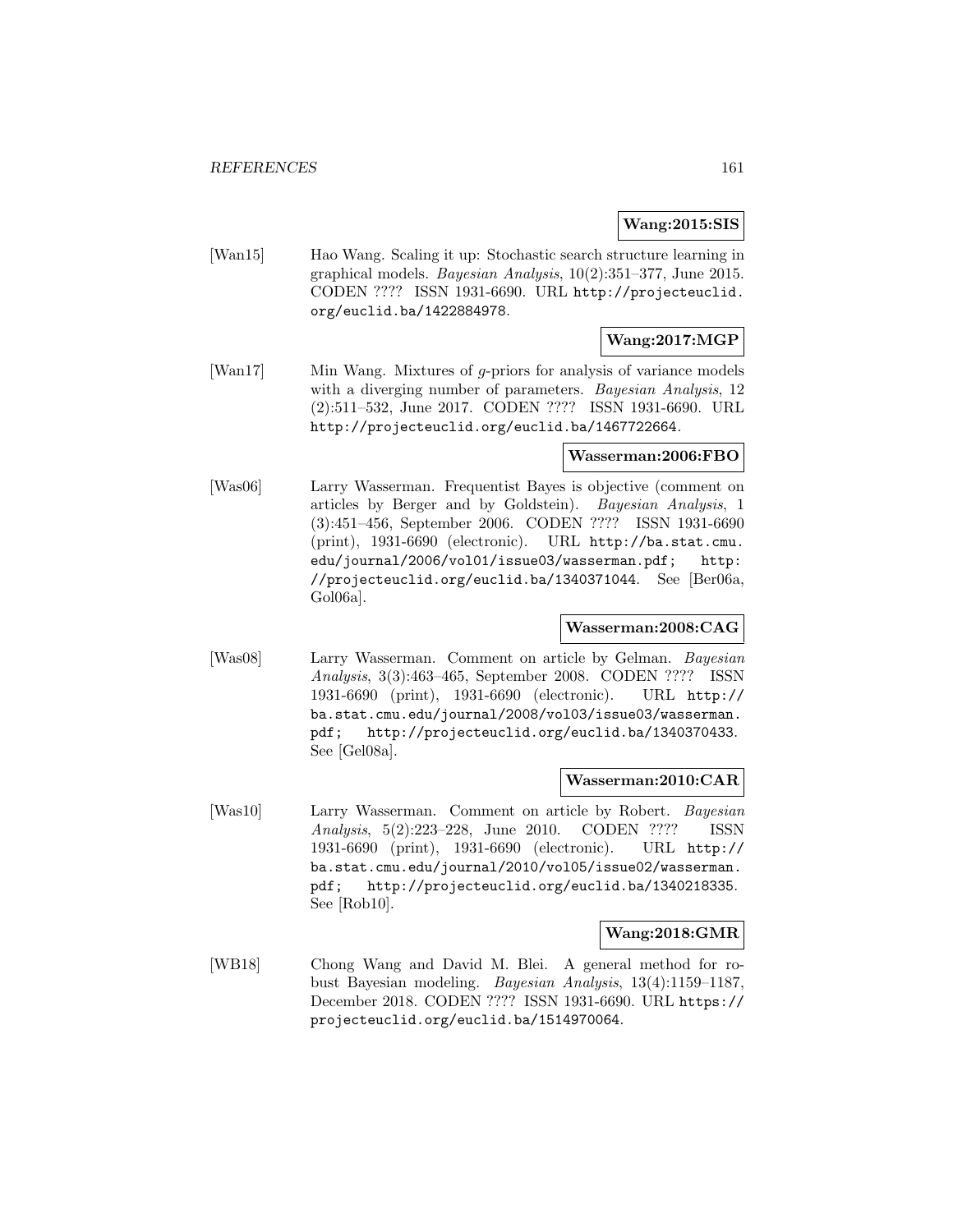## **Windle:2014:R**

[WC14a] Jesse Windle and Carlos M. Carvalho. Rejoinder. Bayesian Analysis, 9(4):819–822, December 2014. CODEN ???? ISSN 1931-6690. URL http://projecteuclid.org/euclid.ba/ 1416579180. See [WC14b].

## **Windle:2014:TSS**

[WC14b] Jesse Windle and Carlos M. Carvalho. A tractable state-space model for symmetric positive-definite matrices. *Bayesian Anal-*<br>ysis, 9(4):759–792, December 2014. CODEN ???? ISSN ysis, 9(4):759–792, December 2014. CODEN ???? ISSN 1931-6690. URL http://projecteuclid.org/euclid.ba/ 1416579176. See comments [Cas14, For14, tHM14] and rejoinder [WC14a].

## **Weng:2018:RTB**

[WC18] Ruby Chiu-Hsing Weng and D. Stephen Coad. Real-time Bayesian parameter estimation for item response models. Bayesian Analysis, 13(1):115–137, March 2018. CODEN ???? ISSN 1931-6690. URL https://projecteuclid.org/euclid. ba/1482138050.

#### **Wang:2018:NMC**

[WCKL18] Yu-Bo Wang, Ming-Hui Chen, Lynn Kuo, and Paul O. Lewis. A new Monte Carlo method for estimating marginal likelihoods. Bayesian Analysis, 13(2):311–333, June 2018. CODEN ???? ISSN 1931-6690. URL https://projecteuclid.org/euclid. ba/1488250818.

## **Wang:2020:RSB**

[WCO20] Junyang Wang, Jon Cockayne, and Chris. J. Oates. A role for symmetry in the Bayesian solution of differential equations. Bayesian Analysis, 15(4):1057–1085, December 2020. CODEN ???? ISSN 1931-6690. URL https://projecteuclid.org/ journals/bayesian-analysis/volume-15/issue-4/A-Rolefor-Symmetry-in-the-Bayesian-Solution-of-Differential/ 10.1214/19-BA1183.full.

#### **Weinberg:2012:CBF**

[Wei12] Martin D. Weinberg. Computing the Bayes factor from a Markov chain Monte Carlo simulation of the posterior distribution. Bayesian Analysis, 7(3):737–770, September 2012. CODEN ????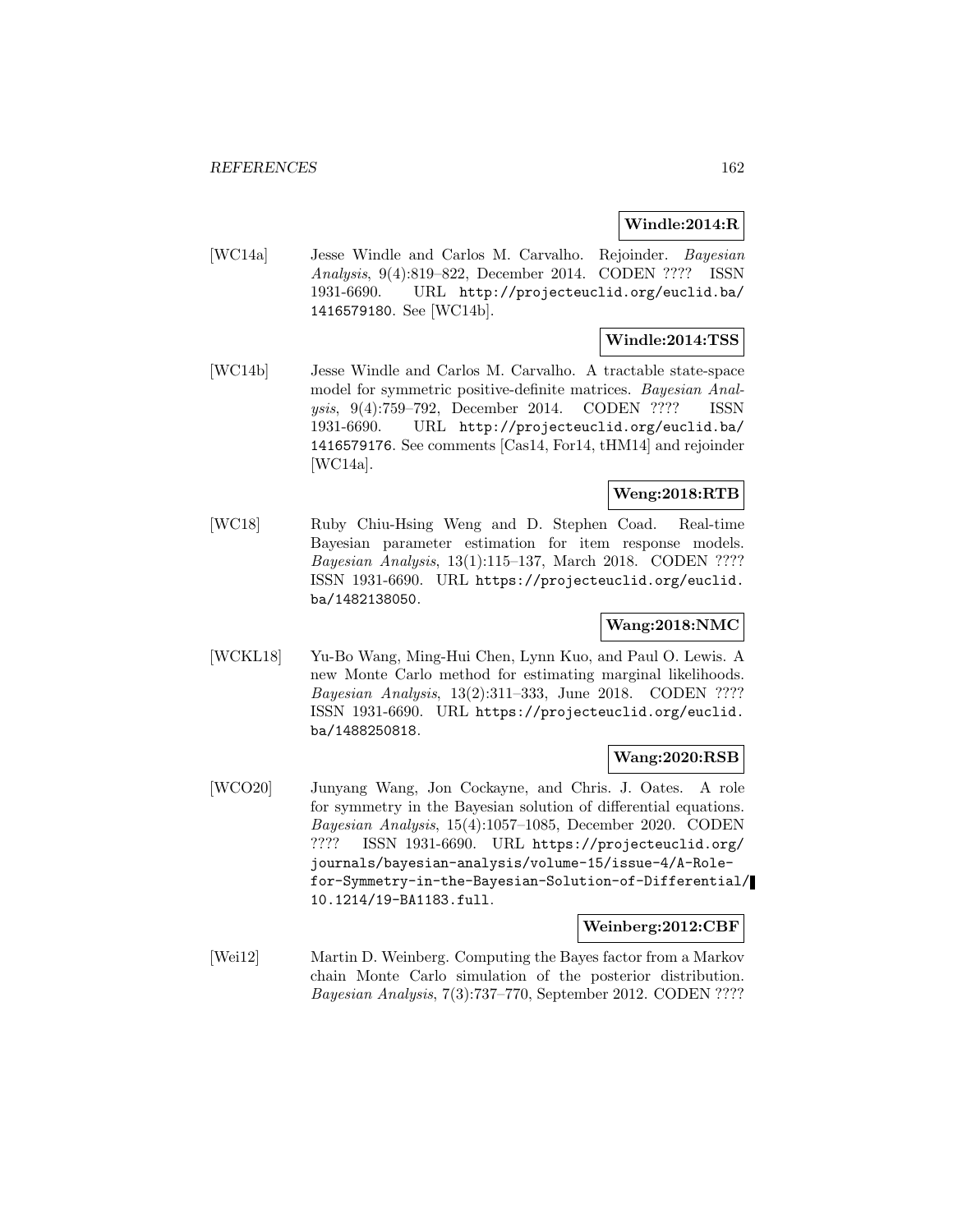ISSN 1931-6690 (print), 1931-6690 (electronic). URL http:/ /ba.stat.cmu.edu/journal/2012/vol07/issue03/weinberg. pdf; http://projecteuclid.org/euclid.ba/1346158782.

#### **Weng:2010:BEE**

[Wen10] Ruby C. Weng. A Bayesian Edgeworth expansion by Stein's identity. Bayesian Analysis, 5(4):741–763, December 2010. CODEN ???? ISSN 1931-6690 (print), 1931-6690 (electronic). URL http://ba.stat.cmu.edu/journal/2010/vol05/ issue04/weng.pdf; http://projecteuclid.org/euclid. ba/1340110853.

# **Wyse:2011:ASF**

[WFR11a] Jason Wyse, Nial Friel, and Håvard Rue. Approximate simulation-free Bayesian inference for multiple changepoint models with dependence within segments. Bayesian Analysis, 6 (4):501–528, December 2011. CODEN ???? ISSN 1931- 6690 (print), 1931-6690 (electronic). URL http://ba.stat. cmu.edu/journal/2011/vol06/issue04/wyse.pdf; http:/ /projecteuclid.org/euclid.ba/1339616532. See comments [Fea11, Koo11] and rejoinder [WFR11b].

# **Wyse:2011:RCA**

[WFR11b] Jason Wyse, Nial Friel, and Håvard Rue. Rejoinder: "Comment on Article by Wyse et al.". Bayesian Analysis, 6(4): 541–546, December 2011. CODEN ???? ISSN 1931-6690 (print), 1931-6690 (electronic). URL http://ba.stat.cmu. edu/journal/2011/vol06/issue04/wyse\_rejoinder.pdf; http://projecteuclid.org/euclid.ba/1339616535. See [WFR11a].

#### **Williamson:2015:PBA**

[WG15] Daniel Williamson and Michael Goldstein. Posterior belief assessment: Extracting meaningful subjective judgements from Bayesian analyses with complex statistical models. Bayesian Analysis, 10(4):877–908, December 2015. CODEN ???? ISSN 1931-6690. URL http://projecteuclid.org/euclid.ba/ 1441011242.

#### **Wade:2018:BCA**

[WG18] Sara Wade and Zoubin Ghahramani. Bayesian cluster analysis: Point estimation and credible balls (with discussion). Bayesian Analysis, 13(2):559–626, June 2018. CODEN ???? ISSN 1931-6690. URL https://projecteuclid.org/euclid. ba/1508378464.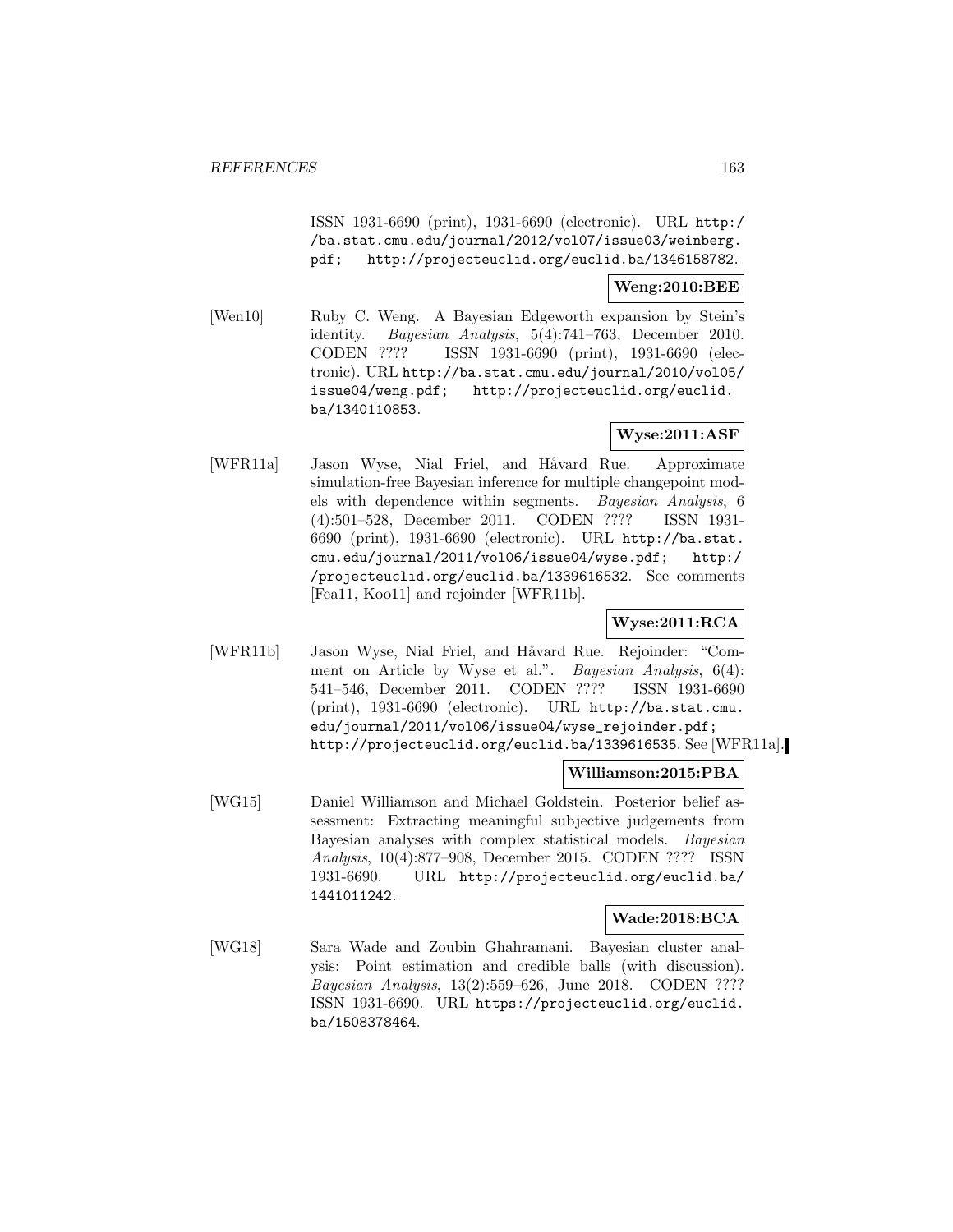#### **Whitaker:2017:BID**

[WGBS17] Gavin A. Whitaker, Andrew Golightly, Richard J. Boys, and Chris Sherlock. Bayesian inference for diffusion-driven mixedeffects models. Bayesian Analysis, 12(2):435–463, June 2017. CODEN ???? ISSN 1931-6690. URL http://projecteuclid. org/euclid.ba/1464035697.

### **Williams:2006:CED**

[WHG<sup>+</sup>06] Brian Williams, Dave Higdon, Jim Gattiker, Leslie Moore, Michael McKay, and Sallie Keller-McNulty. Combining experimental data and computer simulations, with an application to flyer plate experiments. Bayesian Analysis, 1(4): 765–792, December 2006. CODEN ???? ISSN 1931-6690 (print), 1931-6690 (electronic). URL http://ba.stat.cmu. edu/journal/2006/vol01/issue04/williams.pdf; http:/ /projecteuclid.org/euclid.ba/1340370942.

### **Whiteley:2010:CAM**

[Whi10] Nick Whiteley. Comment on article by Manolopoulou et al. Bayesian Analysis, 5(3):457–460, September 2010. CODEN ???? ISSN 1931-6690 (print), 1931-6690 (electronic). URL http:/ /ba.stat.cmu.edu/journal/2010/vol05/issue03/nick.pdf; http://projecteuclid.org/euclid.ba/1340380535. See [MCW10b].

#### **Wilson:2018:SIP**

[Wil18] Kevin James Wilson. Specification of informative prior distributions for multinomial models using vine copulas. Bayesian Analysis, 13(3):749–766, September 2018. CODEN ???? ISSN 1931-6690. URL https://projecteuclid.org/euclid.ba/ 1507536526.

# **Wade:2011:ECP**

[WMP11] Sara Wade, Silvia Mongelluzzo, and Sonia Petrone. An enriched conjugate prior for Bayesian nonparametric inference. Bayesian Analysis, 6(3):359–385, September 2011. CODEN ???? ISSN 1931-6690 (print), 1931-6690 (electronic). URL http:/ /ba.stat.cmu.edu/journal/2011/vol06/issue03/wade.pdf; http://projecteuclid.org/euclid.ba/1339616468.

# **Wu:2021:BMQ**

[WN21] Teng Wu and Naveen N. Narisetty. Bayesian multiple quantile regression for linear models using a score likelihood. Bayesian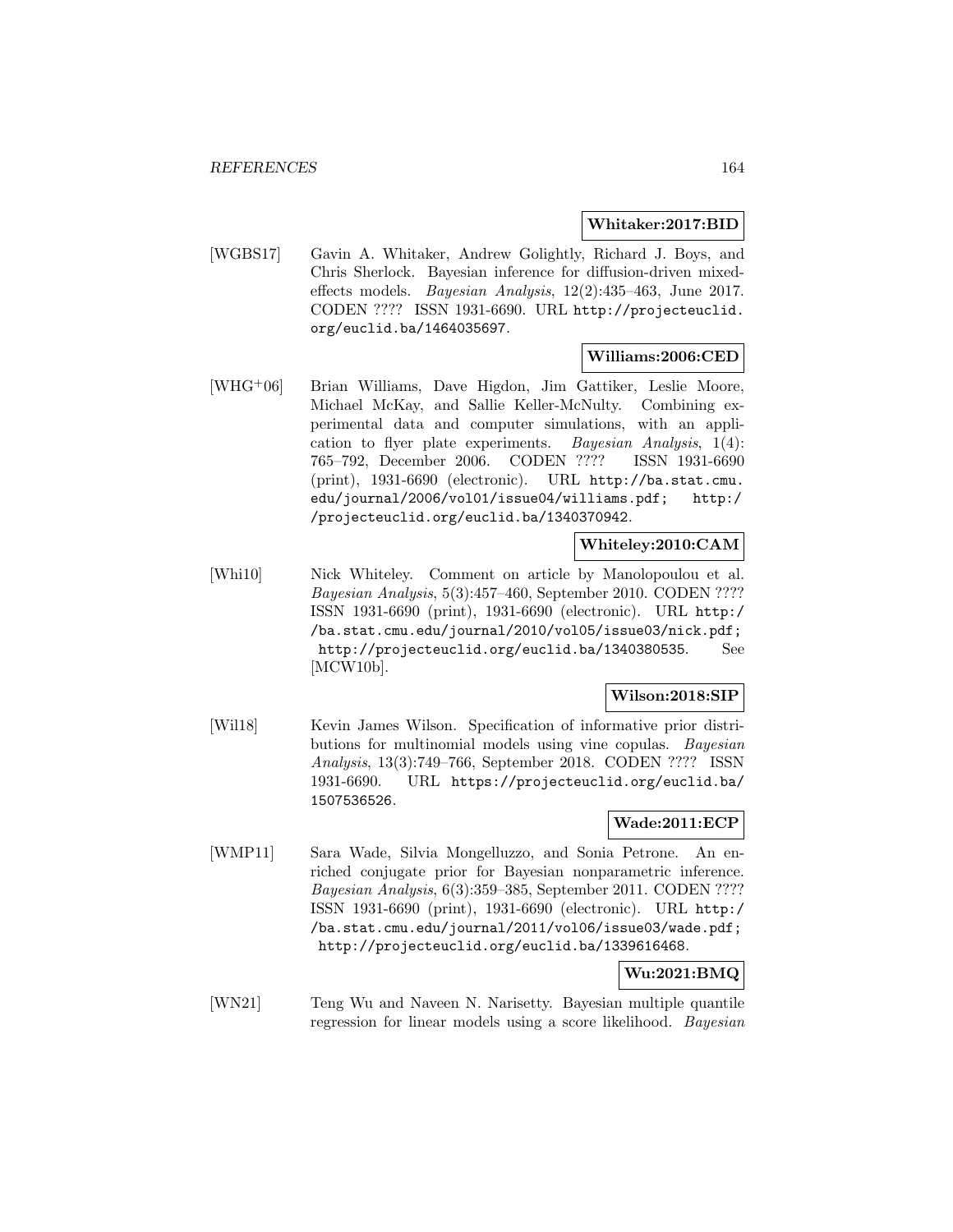Analysis, 16(3):875–903, September 2021. CODEN ???? ISSN 1931-6690. URL https://projecteuclid.org/journals/ bayesian-analysis/volume-16/issue-3/Bayesian-Multiple-Quantile-Regression-for-Linear-Models-Using-a-Score/ 10.1214/20-BA1217.full.

## **Woodard:2013:CAS**

[Woo13] Dawn B. Woodard. Comment on article by Schmidl et al. Bayesian Analysis, 8(1):23–26, March 2013. CODEN ???? ISSN 1931-6690 (print), 1931-6690 (electronic). URL http: //ba.stat.cmu.edu/journal/2013/vol08/issue01/woodard. pdf; http://projecteuclid.org/euclid.ba/1362406648. See [SCHT13b].

## **Wooff:2014:BLS**

[Woo14] David A. Wooff. Bayes linear sufficiency in non-exchangeable multivariate multiple regressions. Bayesian Analysis, 9(1):77– 96, March 2014. CODEN ???? ISSN 1931-6690 (print), 1931- 6690 (electronic). URL http://ba.stat.cmu.edu/journal/ 2014/vol09/issue01/wooff.pdf; http://projecteuclid. org/euclid.ba/1393251771.

## **Wand:2011:MFV**

[WOPF11] Matthew P. Wand, John T. Ormerod, Simone A. Padoan, and Rudolf Frührwirth. Mean field variational Bayes for elaborate distributions. Bayesian Analysis, 6(4):847–900, December 2011. CODEN ???? ISSN 1931-6690 (print), 1931-6690 (electronic). URL http://ba.stat.cmu.edu/journal/2011/vol06/ issue04/wand.pdf; http://projecteuclid.org/euclid. ba/1339616546.

#### **Wade:2022:CWL**

[WPCAV22] Sara Wade, Raffaella Piccarreta, Andrea Cremaschi, and Isadora Antoniano-Villalobos. Colombian women's life patterns: a multivariate density regression approach. Bayesian Analysis, 17(2):405–433, June 2022. CODEN ???? ISSN 1931-6690. URL https://projecteuclid.org/journals/ bayesian-analysis/volume-17/issue-2/Colombian-Womens-Life-Patterns-A-Multivariate-Density-Regression-Approach/ 10.1214/20-BA1256.full.

# **Wang:2011:DFI**

[WRC11] Hao Wang, Craig Reeson, and Carlos M. Carvalho. Dynamic financial index models: Modeling conditional dependen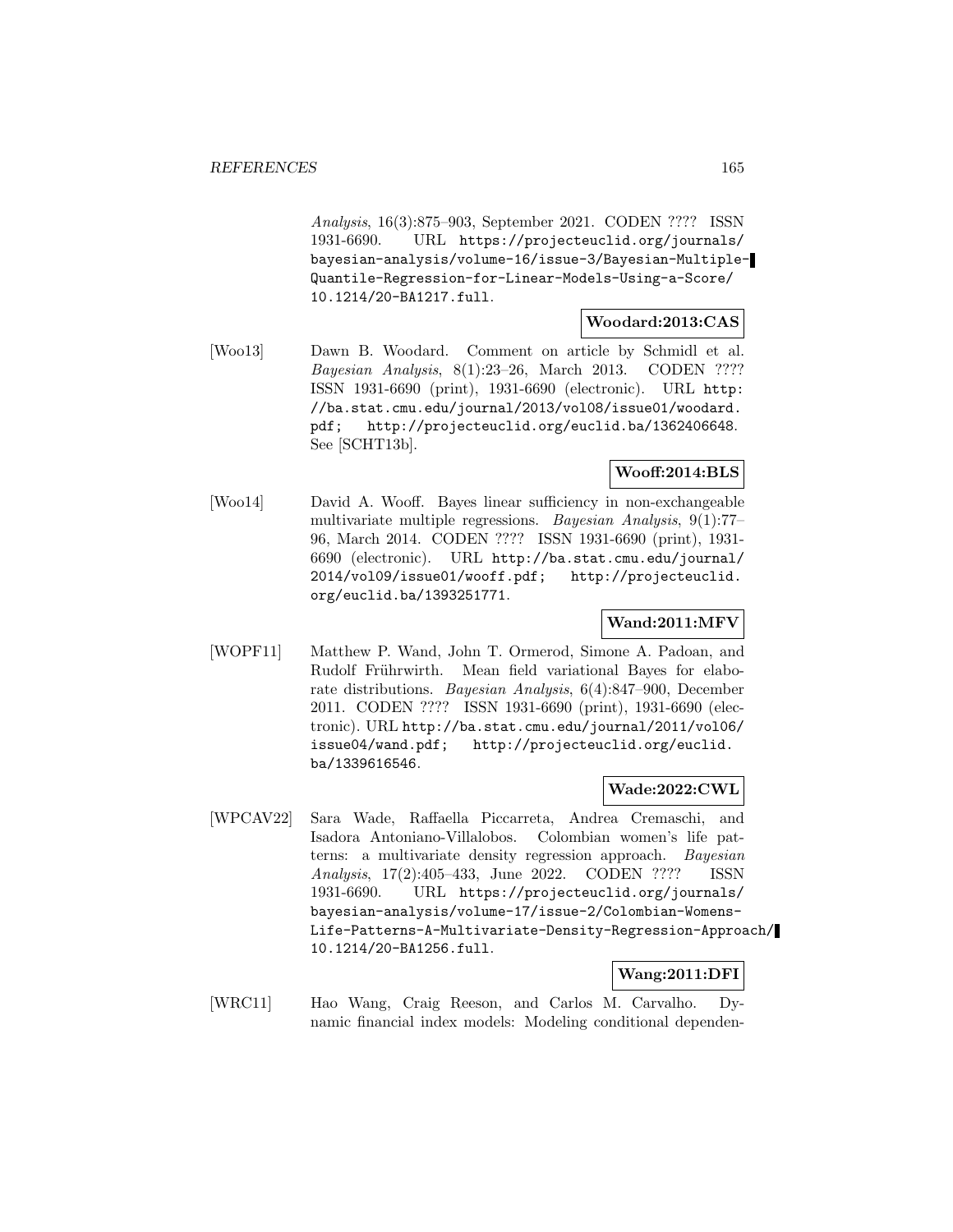cies via graphs. Bayesian Analysis, 6(4):639–664, December 2011. CODEN ???? ISSN 1931-6690 (print), 1931-6690 (electronic). URL http://ba.stat.cmu.edu/journal/2011/vol06/ issue04/wang.pdf; http://projecteuclid.org/euclid. ba/1339616539.

## **Weiss:2014:CAR**

[WS14] Robert E. Weiss and Marc A. Suchard. Comment on article by Rubio and Steel. Bayesian Analysis, 9(1):29–38, March 2014. CODEN ???? ISSN 1931-6690 (print), 1931-6690 (electronic). URL http://ba.stat.cmu.edu/journal/2014/vol09/ issue01/weiss.pdf; http://projecteuclid.org/euclid. ba/1393251767. See [RS14a].

## **Williams:2020:BEU**

[WS20] Matthew R. Williams and Terrance D. Savitsky. Bayesian estimation under informative sampling with unattenuated dependence. Bayesian Analysis, 15(1):57–77, March 2020. CODEN ???? ISSN 1931-6690. URL https://projecteuclid.org/ euclid.ba/1546570987.

### **Warne:2022:VOA**

[WSD22] David J. Warne, Scott A. Sisson, and Christopher Drovandi. Vector operations for accelerating expensive Bayesian computations — a tutorial guide. Bayesian Analysis,  $17(2):593-$ 622, June 2022. CODEN ???? ISSN 1931-6690. URL https://projecteuclid.org/journals/bayesian-analysis/ volume-17/issue-2/Vector-Operations-for-Accelerating-Expensive-Bayesian-Computations--A-Tutorial/10.1214/ 21-BA1265.full.

## **Wang:2013:STM**

[WSDC13] Eric Wang, Esther Salazar, David Dunson, and Lawrence Carin. Spatio-temporal modeling of legislation and votes. Bayesian Analysis, 8(1):233–268, March 2013. CODEN ???? ISSN 1931- 6690 (print), 1931-6690 (electronic). URL http://ba.stat. cmu.edu/journal/2013/vol08/issue01/carin.pdf; http: //projecteuclid.org/euclid.ba/1362406659.

## **Wang:2006:CPG**

[WT06] Bo Wang and D. M. Titterington. Convergence properties of a general algorithm for calculating variational Bayesian estimates for a normal mixture model. Bayesian Analysis, 1(3):625–650, September 2006. CODEN ???? ISSN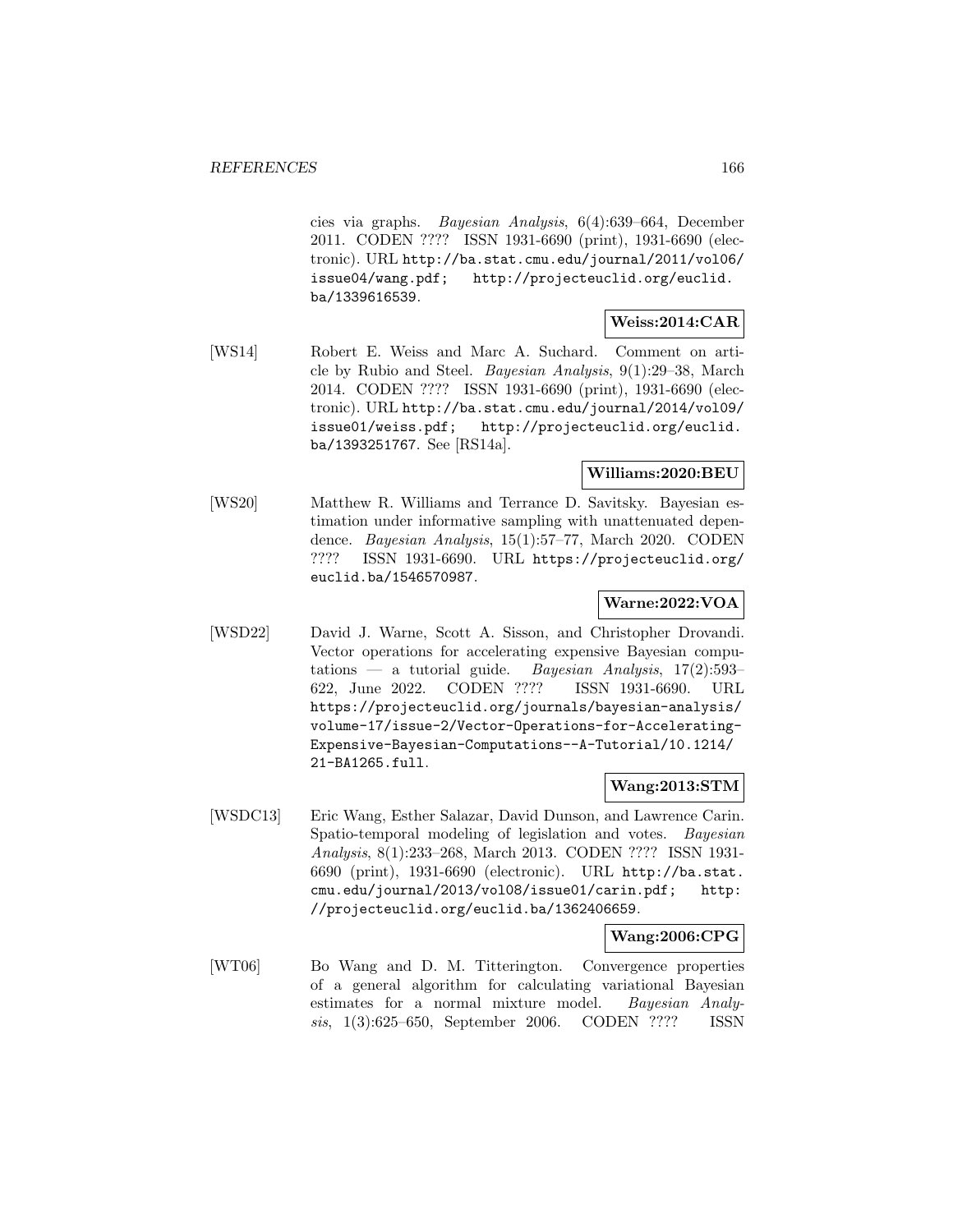1931-6690 (print), 1931-6690 (electronic). URL http://ba. stat.cmu.edu/journal/2006/vol01/issue03/tiwang.pdf; http://projecteuclid.org/euclid.ba/1340371055.

**Wang:2020:BQR**

[WT20] Zhi-Qiang Wang and Nian-Sheng Tang. Bayesian quantile regression with mixed discrete and nonignorable missing covariates. Bayesian Analysis, 15(2):579–604, June 2020. CODEN ???? ISSN 1931-6690. URL https://projecteuclid.org/euclid. ba/1560909811.

## **Weaver:2016:CEB**

[WWACH16] Brian P. Weaver, Brian J. Williams, Christine M. Anderson-Cook, and David M. Higdon. Computational enhancements to Bayesian design of experiments using Gaussian processes. Bayesian Analysis, 11(1):191–213, March 2016. CODEN ???? ISSN 1931-6690. URL http://projecteuclid.org/euclid. ba/1425492493.

# **Xiong:2016:RLS**

[XJC16] Jie Xiong, Väinö Jääskinen, and Jukka Corander. Recursive learning for sparse Markov models. Bayesian Analysis, 11(1): 247–263, March 2016. CODEN ???? ISSN 1931-6690. URL http://projecteuclid.org/euclid.ba/1429105670.

# **Xi:2016:BQR**

[XLH16] Ruibin Xi, Yunxiao Li, and Yiming Hu. Bayesian quantile regression based on the empirical likelihood with spike and slab priors. Bayesian Analysis, 11(3):821–855, September 2016. CO-DEN ???? ISSN 1931-6690. URL http://projecteuclid.org/ euclid.ba/1444396540.

## **Xu:2013:NBB**

[XLY<sup>+</sup>13] Yanxun Xu, Juhee Lee, Yuan Yuan, Riten Mitra, Shoudan Liang, Peter Müller, and Yuan Ji. Nonparametric Bayesian bi-clustering for next generation sequencing count data. Bayesian Analysis, 8(4):759–780, December 2013. CODEN ???? ISSN 1931- 6690 (print), 1931-6690 (electronic). URL http://ba.stat. cmu.edu/journal/2013/vol08/issue04/xu.pdf; http:// projecteuclid.org/euclid.ba/1386166312.

**Xing:2007:HMD**

[XS07] Eric P. Xing and Kyung-Ah Sohn. Hidden Markov Dirichlet process: Modeling genetic inference in open ancestral space.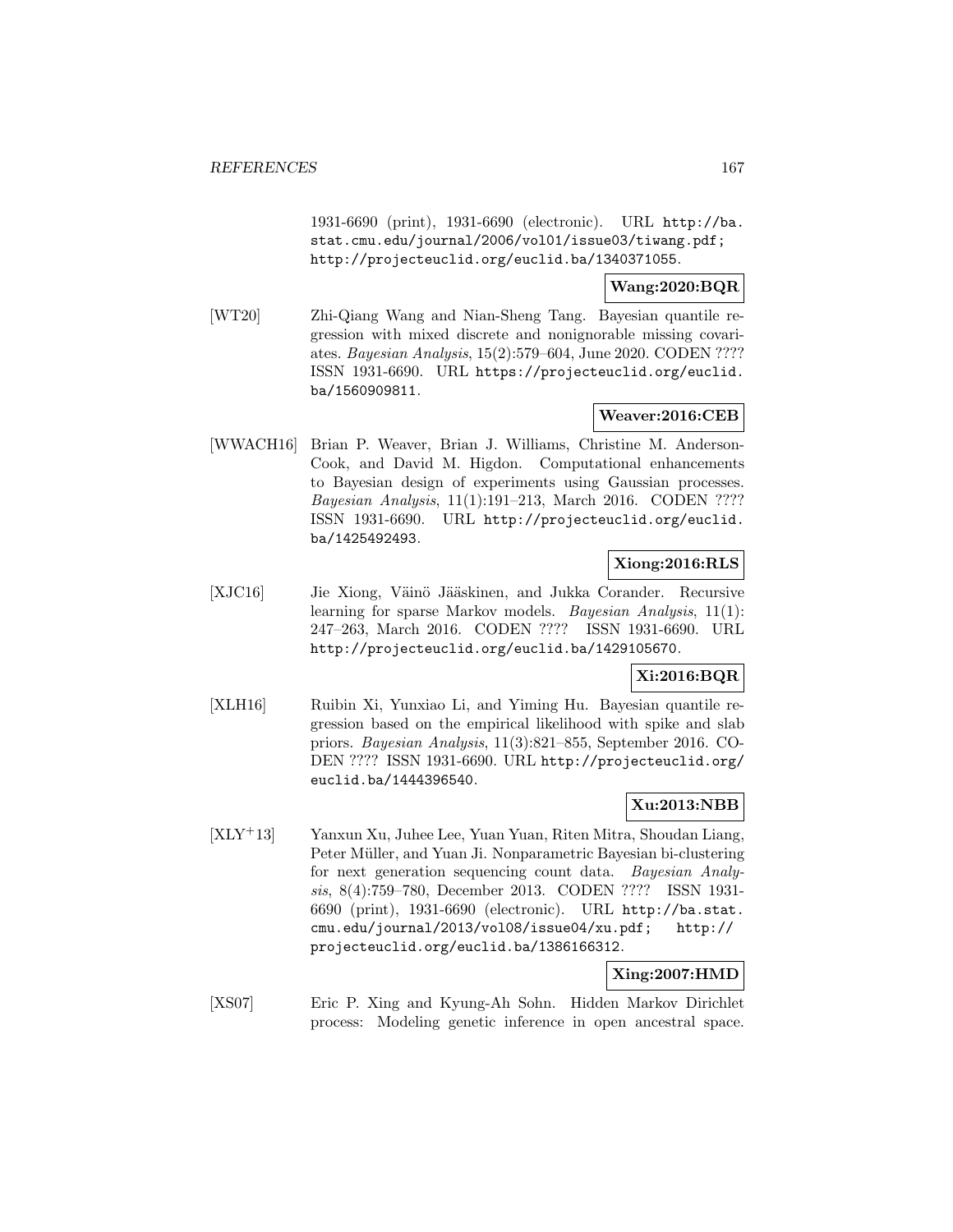Bayesian Analysis, 2(3):501–527, September 2007. CODEN ???? ISSN 1931-6690 (print), 1931-6690 (electronic). URL http:/ /ba.stat.cmu.edu/journal/2007/vol02/issue03/xing.pdf; http://projecteuclid.org/euclid.ba/1340370725.

# **Xu:2017:DTC**

[XTMR17] Yanxun Xu, Peter F. Thall, Peter Müller, and Mehran J. Reza. A decision-theoretic comparison of treatments to resolve air leaks after lung surgery based on nonparametric modeling. Bayesian Analysis, 12(3):639–652, September 2017. CODEN ???? ISSN 1931-6690. URL http://projecteuclid.org/ euclid.ba/1469553354.

# **Xu:2014:CAR**

[Xu14] Xinyi Xu. Comment on article by Rubio and Steel. Bayesian Analysis, 9(1):39–44, March 2014. CODEN ???? ISSN 1931- 6690 (print), 1931-6690 (electronic). URL http://ba.stat. cmu.edu/journal/2014/vol09/issue01/xu.pdf; http:// projecteuclid.org/euclid.ba/1393251768. See [RS14a].

## **Xie:2020:ABN**

[XX20] Fangzheng Xie and Yanxun Xu. Adaptive Bayesian nonparametric regression using a kernel mixture of polynomials with application to partial linear models. Bayesian Analysis, 15(1):159–186, March 2020. CODEN ???? ISSN 1931-6690. URL https:// projecteuclid.org/euclid.ba/1550826222.

#### **Yau:2011:HBN**

[YH11] Christopher Yau and Chris Holmes. Hierarchical Bayesian nonparametric mixture models for clustering with variable relevance determination. Bayesian Analysis, 6(2):329–351, June 2011. CODEN ???? ISSN 1931-6690 (print), 1931-6690 (electronic). URL http://ba.stat.cmu.edu/journal/2011/vol06/ issue02/yau.pdf; http://projecteuclid.org/euclid.ba/ 1339612049.

#### **Yang:2016:BLF**

[YHW16] Wen-Hsi Yang, Scott H. Holan, and Christopher K. Wikle. Bayesian lattice filters for time-varying autoregression and timefrequency analysis. Bayesian Analysis, 11(4):977–1003, December 2016. CODEN ???? ISSN 1931-6690. URL http:// projecteuclid.org/euclid.ba/1445263834.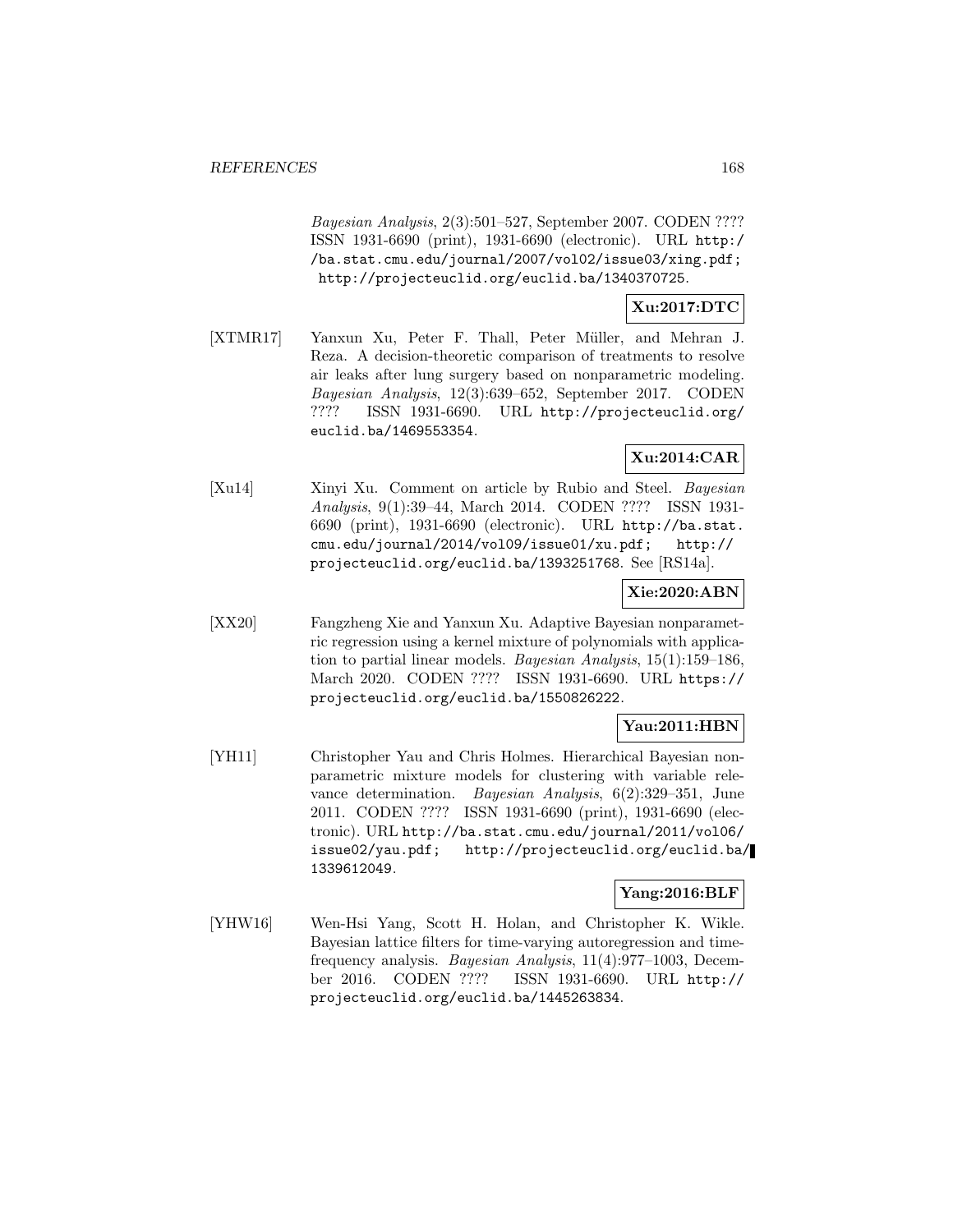#### **Yin:2009:BGM**

[Yin09a] Guosheng Yin. Bayesian generalized method of moments. Bayesian Analysis, 4(2):191–207, June 2009. CODEN ???? ISSN 1931-6690 (print), 1931-6690 (electronic). URL http:// ba.stat.cmu.edu/journal/2009/vol04/issue02/yin.pdf; http://projecteuclid.org/euclid.ba/1340370272. See comments [CK09, Cra09] and rejoinder [Yin09b].

### **Yin:2009:R**

[Yin09b] Guosheng Yin. Rejoinder. Bayesian Analysis, 4(2):217–222, June 2009. CODEN ???? ISSN 1931-6690 (print), 1931-6690 (electronic). URL http://ba.stat.cmu.edu/journal/2009/vol04/ issue02/yin\_rejoinder.pdf; http://projecteuclid.org/ euclid.ba/1340370275. See [Yin09a].

## **Yu:2013:CBM**

[YMP13] Qingzhao Yu, Steven N. MacEachern, and Mario Peruggia. Clustered Bayesian model averaging. Bayesian Analysis, 8 (4):883–908, December 2013. CODEN ???? ISSN 1931- 6690 (print), 1931-6690 (electronic). URL http://ba.stat. cmu.edu/journal/2013/vol08/issue04/yu.pdf; http:// projecteuclid.org/euclid.ba/1386166316.

## **Yang:2020:CGS**

[YN20] Xinming Yang and Naveen N. Narisetty. Consistent group selection with Bayesian high dimensional modeling. Bayesian Analysis, 15(3):909–935, September 2020. CODEN ???? ISSN 1931-6690. URL https://projecteuclid.org/journals/ bayesian-analysis/volume-15/issue-3/Consistent-Group-Selection-with-Bayesian-High-Dimensional-Modeling/10. 1214/19-BA1178.full.

## **Yan:2007:BDT**

[YS07] Guofen Yan and J. Sedransk. Bayesian diagnostic techniques for detecting hierarchical structure. Bayesian Analysis, 2 (4):735–760, December 2007. CODEN ???? ISSN 1931- 6690 (print), 1931-6690 (electronic). URL http://ba.stat. cmu.edu/journal/2007/vol02/issue04/yan.pdf; http:// projecteuclid.org/euclid.ba/1340370713.

# **Yang:2018:SMC**

[YSH18] Biao Yang, Jonathan R. Stroud, and Gabriel Huerta. Sequential Monte Carlo smoothing with parameter estimation.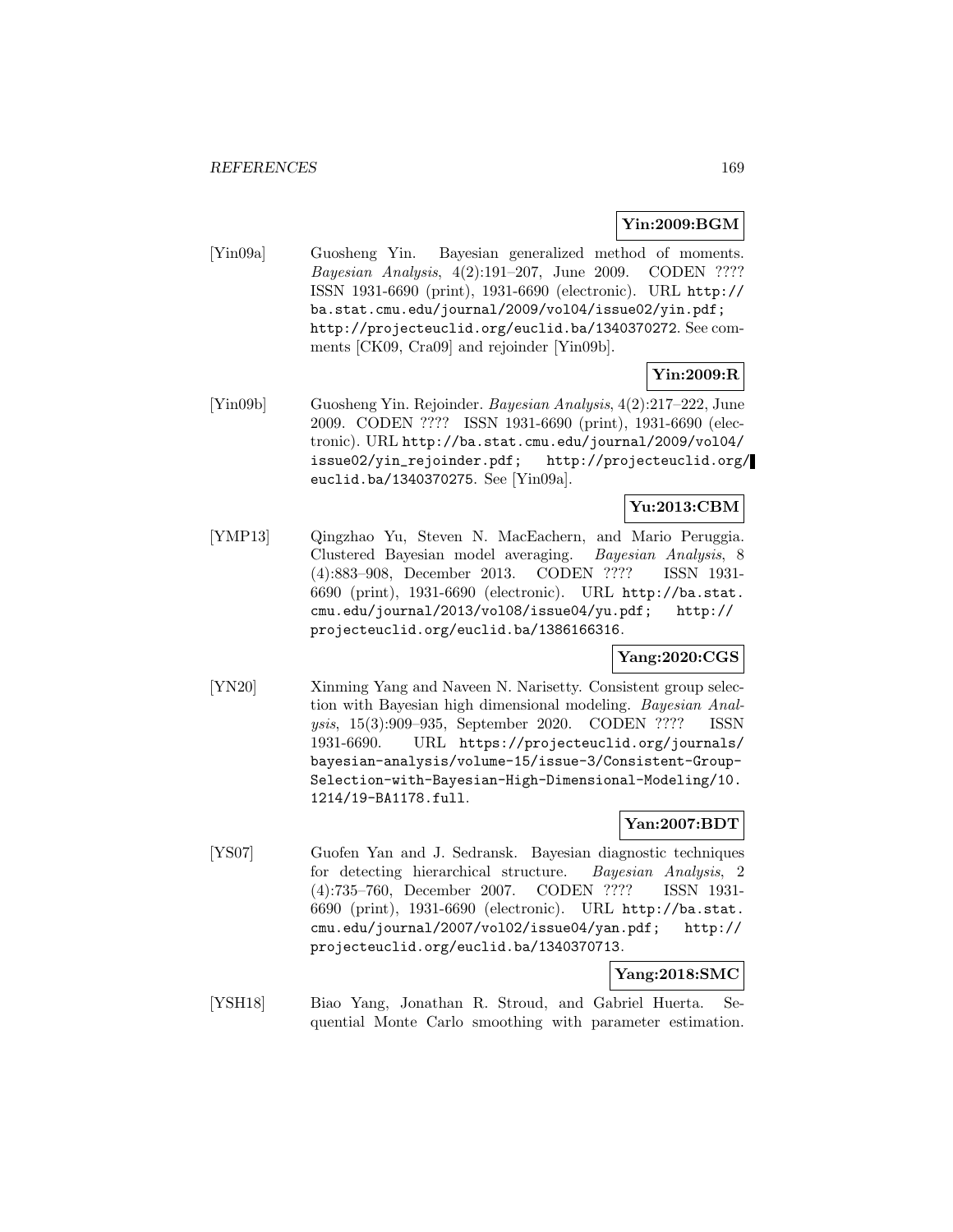Bayesian Analysis, 13(4):1133–1157, December 2018. CODEN ???? ISSN 1931-6690. URL https://projecteuclid.org/ euclid.ba/1514516432.

# **Yue:2014:BAS**

[YSLR14] Yu Ryan Yue, Daniel Simpson, Finn Lindgren, and Håvard Rue. Bayesian adaptive smoothing splines using stochastic differential equations. Bayesian Analysis, 9(2):397–424, June 2014. CODEN ???? ISSN 1931-6690 (print), 1931-6690 (electronic). URL http: //ba.stat.cmu.edu/journal/2014/vol09/issue02/yue.pdf; http://projecteuclid.org/euclid.ba/1401148314.

## **Yao:2018:USA**

[YVSG18] Yuling Yao, Aki Vehtari, Daniel Simpson, and Andrew Gelman. Using stacking to average Bayesian predictive distributions (with discussion). Bayesian Analysis, 13(3):917–1003, September 2018. CODEN ???? ISSN 1931-6690. URL https://projecteuclid. org/euclid.ba/1516093227.

## **Yang:2016:SMC**

[YZCC16] Jingjing Yang, Hongxiao Zhu, Taeryon Choi, and Dennis D. Cox. Smoothing and mean-covariance estimation of functional data with a Bayesian hierarchical model. *Bayesian Analysis*, 11(3): 649–670, September 2016. CODEN ???? ISSN 1931-6690. URL http://projecteuclid.org/euclid.ba/1440594947.

## **Zhang:2018:VSP**

[ZB18] Yan Zhang and Howard D. Bondell. Variable selection via penalized credible regions with Dirichlet–Laplace global-local shrinkage priors. Bayesian Analysis, 13(3):823–844, September 2018. CODEN ???? ISSN 1931-6690. URL https://projecteuclid. org/euclid.ba/1508551721.

#### **Zhang:2020:BIS**

[ZC20] Bohai Zhang and Noel Cressie. Bayesian inference of spatiotemporal changes of Arctic sea ice. Bayesian Analysis, 15(2): 605–631, June 2020. CODEN ???? ISSN 1931-6690. URL https: //projecteuclid.org/euclid.ba/1589421852.

## **Zhu:2017:BFD**

[ZD17] Bin Zhu and David B. Dunson. Bayesian functional data modeling for heterogeneous volatility. Bayesian Analysis, 12(2):335–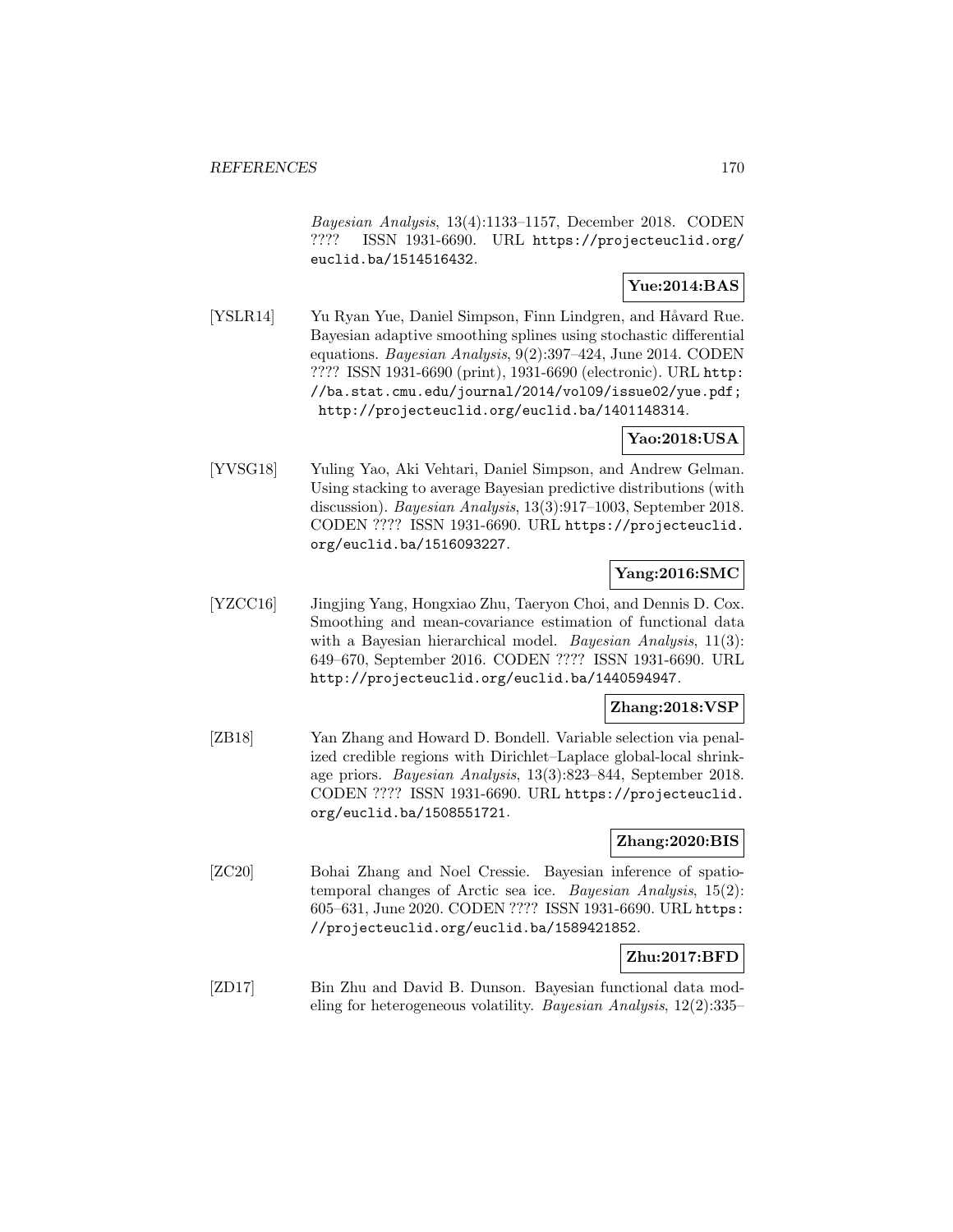350, June 2017. CODEN ???? ISSN 1931-6690. URL http:// projecteuclid.org/euclid.ba/1461603846.

## **Zhou:2019:FMF**

[ZG19] Quan Zhou and Yongtao Guan. Fast model-fitting of Bayesian variable selection regression using the iterative complex factorization algorithm. Bayesian Analysis, 14(2):573–594, June 2019. CODEN ???? ISSN 1931-6690. URL https://projecteuclid. org/euclid.ba/1535508388.

### **Zhang:2016:TCP**

[ZHG<sup>+</sup>16] Hongmei Zhang, Xianzheng Huang, Jianjun Gan, Wilfried Karmaus, and Tara Sabo-Attwood. A two-component G-prior for variable selection. Bayesian Analysis, 11(2):353–380, June 2016. CODEN ???? ISSN 1931-6690. URL http://projecteuclid. org/euclid.ba/1430830144.

## **Zhou:2018:NBN**

[Zho18] Mingyuan Zhou. Nonparametric Bayesian negative binomial factor analysis. Bayesian Analysis, 13(4):1061–1089, December 2018. CODEN ???? ISSN 1931-6690. URL https:// projecteuclid.org/euclid.ba/1510801993.

# **Zidek:2015:CAF**

[Zid15] James V. Zidek. Comment on article by Ferreira and Gamerman. Bayesian Analysis, 10(3):749–752, September 2015. CO-DEN ???? ISSN 1931-6690. URL http://projecteuclid.org/ euclid.ba/1430318842. See [dG15].

## **Zhang:2010:BIA**

[ZJLC10] Xiaoxi Zhang, Timothy D. Johnson, Roderick J. A. Little, and Yue Cao. A Bayesian image analysis of radiation induced changes in tumor vascular permeability. Bayesian Analysis, 5(1):189–212, March 2010. CODEN ???? ISSN 1931-6690 (print), 1931-6690 (electronic). URL http://ba.stat.cmu.edu/journal/2010/ vol05/issue01/zhang2.pdf; http://projecteuclid.org/ euclid.ba/1340369798.

#### **Zareifard:2018:MSS**

[ZKRVA18] Hamid Zareifard, Majid Jafari Khaledi, Firoozeh Rivaz, and Mohammad Q. Vahidi-Asl. Modeling skewed spatial data using a convolution of Gaussian and log-Gaussian processes. Bayesian Analysis, 13(2):531–557, June 2018. CODEN ????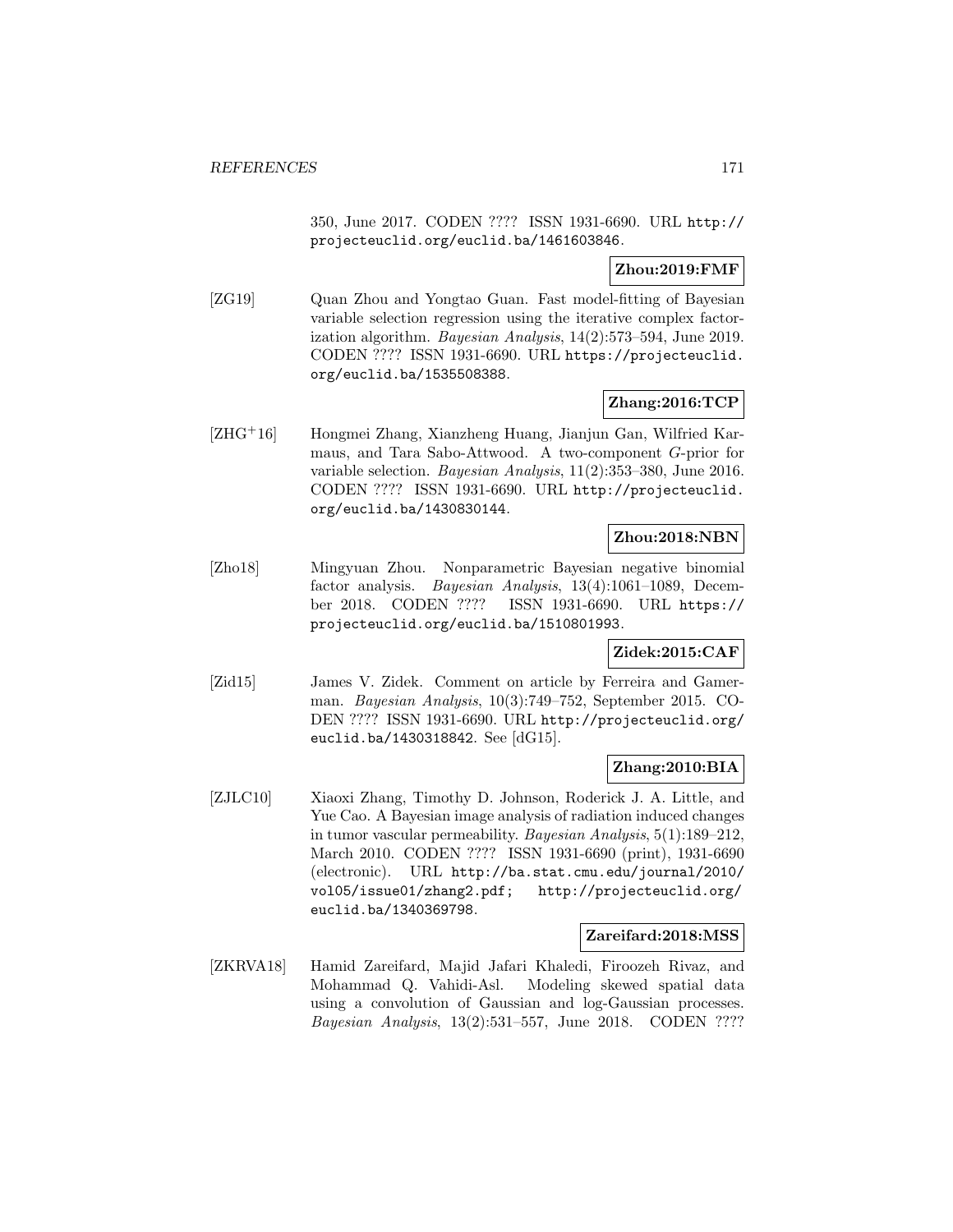ISSN 1931-6690. URL https://projecteuclid.org/euclid. ba/1502762659.

## **Zhang:2015:CPP**

[ZL15] Zhihua Zhang and Jin Li. Compound Poisson processes, latent shrinkage priors and Bayesian nonconvex penalization. Bayesian Analysis, 10(2):247–274, June 2015. CODEN ???? ISSN 1931-6690. URL http://projecteuclid.org/euclid. ba/1422884974.

### **Zanella:2021:MLM**

[ZR21] Giacomo Zanella and Gareth Roberts. Multilevel linear models, Gibbs samplers and multigrid decompositions (with discussion). Bayesian Analysis, 16(4):1309–1391, December 2021. CODEN ???? ISSN 1931-6690. URL https:/ /projecteuclid.org/journals/bayesian-analysis/volume-16/issue-4/Multilevel-Linear-Models-Gibbs-Samplers-and-Multigrid-Decompositions-with-Discussion/10.1214/20- BA1242.full.

## **Zhang:2009:SSC**

[ZS09] Hongmei Zhang and Hal Stern. Sample size calculation for finding unseen species. Bayesian Analysis, 4(4):763–792, December 2009. CODEN ???? ISSN 1931-6690 (print), 1931-6690 (electronic). URL http://ba.stat.cmu.edu/journal/2009/vol04/ issue04/zhang.pdf; http://projecteuclid.org/euclid. ba/1340369824.

## **Zhang:2007:SAB**

[ZSM07] Song Zhang, Ya-Chen Tina Shih, and Peter Müller. A spatiallyadjusted Bayesian additive regression tree model to merge two datasets. Bayesian Analysis, 2(3):611–633, September 2007. CODEN ???? ISSN 1931-6690 (print), 1931-6690 (electronic). URL http://ba.stat.cmu.edu/journal/2007/vol02/ issue03/zhang.pdf; http://projecteuclid.org/euclid. ba/1340370729.

## **Zhang:2018:VHM**

[ZSZ18] Cheng Zhang, Babak Shahbaba, and Hongkai Zhao. Variational Hamiltonian Monte Carlo via score matching. Bayesian Analysis, 13(2):485–506, June 2018. CODEN ???? ISSN 1931-6690. URL https://projecteuclid.org/euclid.ba/1500948232.